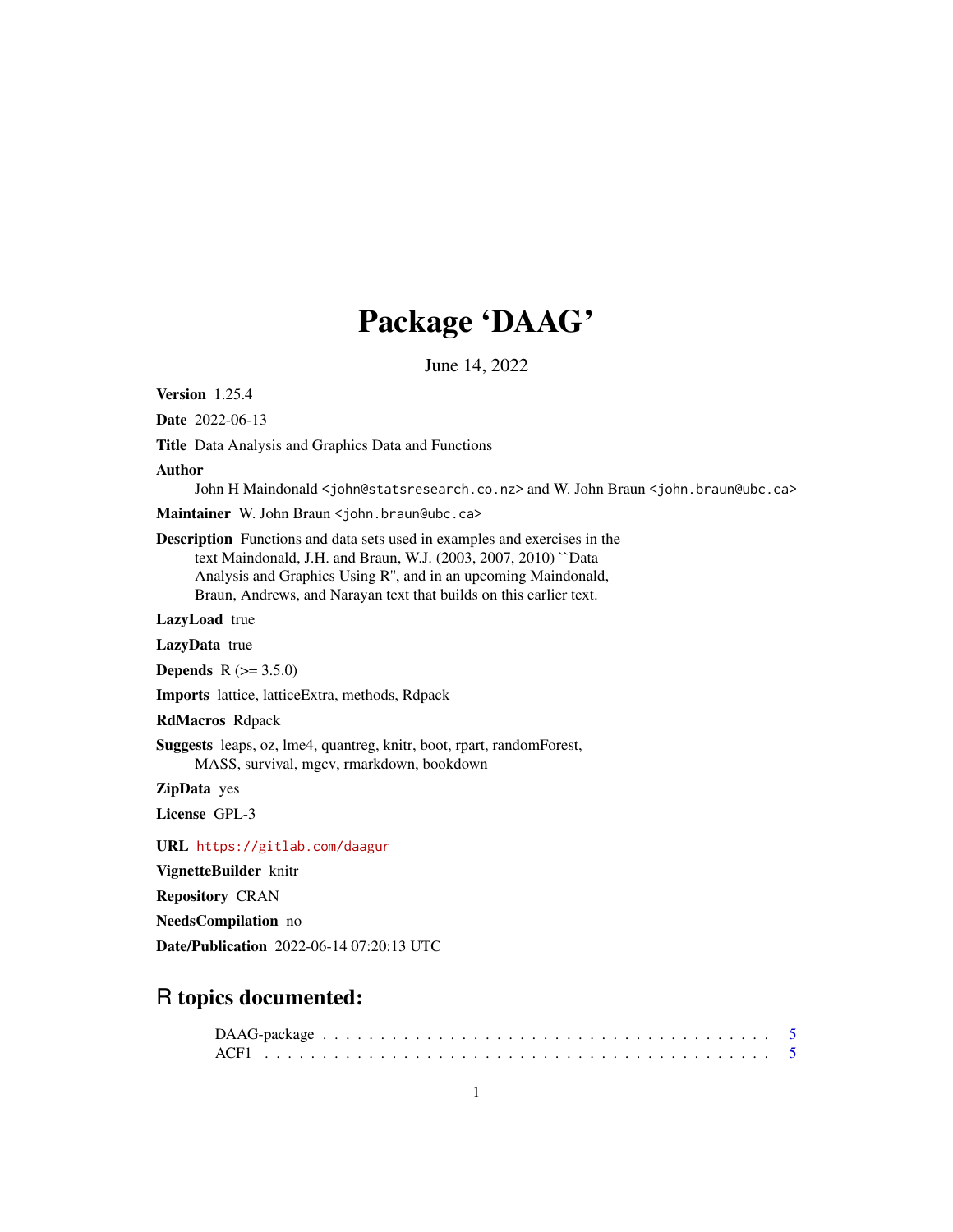| ais                            | 6              |
|--------------------------------|----------------|
| $align2D                     $ | $\overline{7}$ |
|                                | 9              |
|                                | 10             |
|                                | 11             |
|                                | 12             |
|                                | 13             |
|                                | 13             |
|                                | 14             |
|                                | 15             |
|                                | 18             |
| bomregions2021                 | 19             |
|                                | 22             |
|                                | 25             |
|                                | 25             |
|                                | 26             |
|                                | 27             |
|                                | 28             |
|                                | 30             |
|                                | 30             |
|                                | 31             |
| codling                        | 32             |
|                                | 33             |
|                                | 34             |
|                                | 35             |
|                                | 36             |
|                                | 37             |
|                                | 38             |
|                                | 40             |
|                                | 41             |
|                                |                |
|                                | 42             |
| CV <sub>lm</sub>               | 43             |
|                                | 45             |
|                                | 46             |
|                                | 47             |
|                                | 48             |
|                                | 49             |
| droughts.                      | 50             |
| edcCO <sub>2</sub>             | 50             |
| $edcT$                         | 51             |
| elastic1                       | 52             |
| elasticband                    | 53             |
|                                | 54             |
| errorsINx                      | 57             |
|                                | 59             |
| fossilfuel                     | 60             |
|                                | 61             |
|                                | 62             |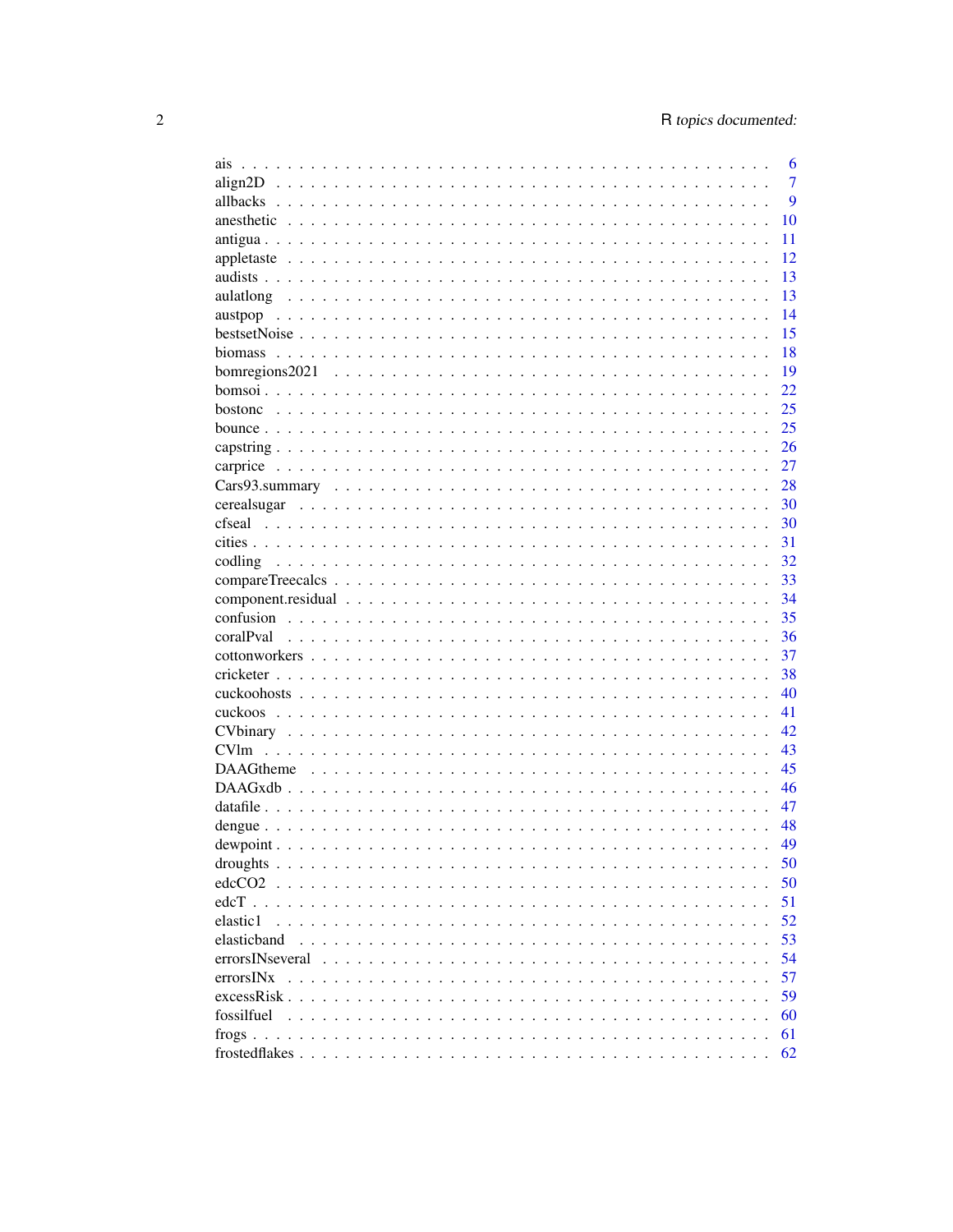|               | 63 |
|---------------|----|
|               | 64 |
|               | 65 |
|               | 66 |
|               | 66 |
|               | 67 |
|               | 69 |
| hills         | 70 |
|               | 71 |
|               | 72 |
|               | 73 |
|               | 74 |
|               | 76 |
|               | 77 |
|               | 78 |
| jobs          | 79 |
|               | 80 |
|               | 82 |
|               | 83 |
|               | 84 |
|               | 85 |
|               |    |
|               | 86 |
| $logisticsim$ | 87 |
|               | 88 |
|               | 88 |
|               | 89 |
|               | 89 |
|               | 90 |
|               | 91 |
|               | 91 |
|               | 92 |
|               | 93 |
|               | 94 |
|               | 95 |
|               | 96 |
|               | 96 |
|               | 98 |
| nihills       | 99 |
|               |    |
| nswdemo       |    |
| nswpsid1      |    |
|               |    |
|               |    |
|               |    |
|               |    |
|               |    |
| onewayPlot    |    |
|               |    |
|               |    |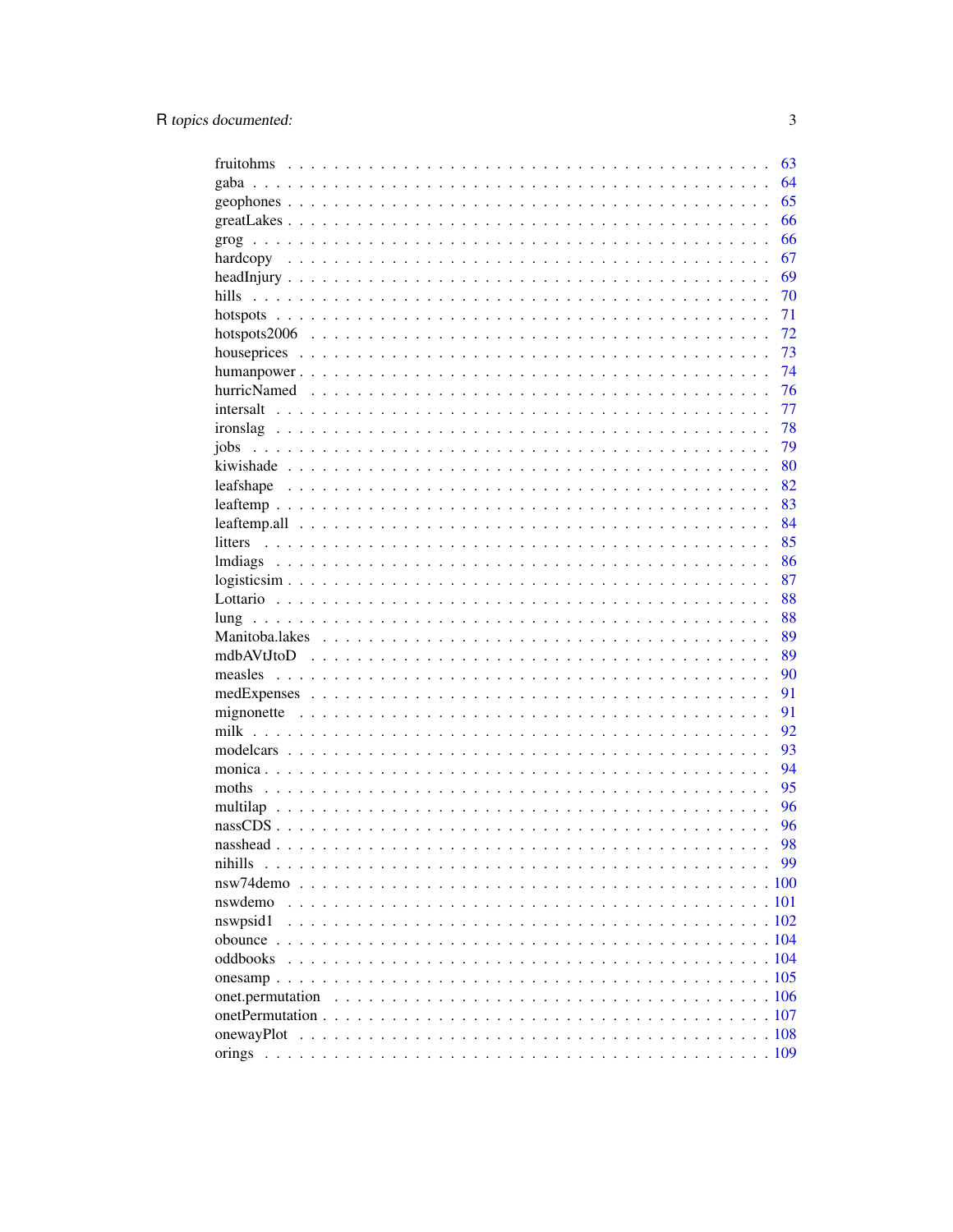| pause |  |
|-------|--|
|       |  |
|       |  |
|       |  |
|       |  |
|       |  |
|       |  |
|       |  |
|       |  |
|       |  |
|       |  |
|       |  |
|       |  |
|       |  |
|       |  |
|       |  |
|       |  |
|       |  |
|       |  |
|       |  |
|       |  |
|       |  |
|       |  |
|       |  |
|       |  |
|       |  |
|       |  |
|       |  |
|       |  |
|       |  |
|       |  |
|       |  |
|       |  |
|       |  |
|       |  |
|       |  |
|       |  |
|       |  |
|       |  |
|       |  |
|       |  |
|       |  |
|       |  |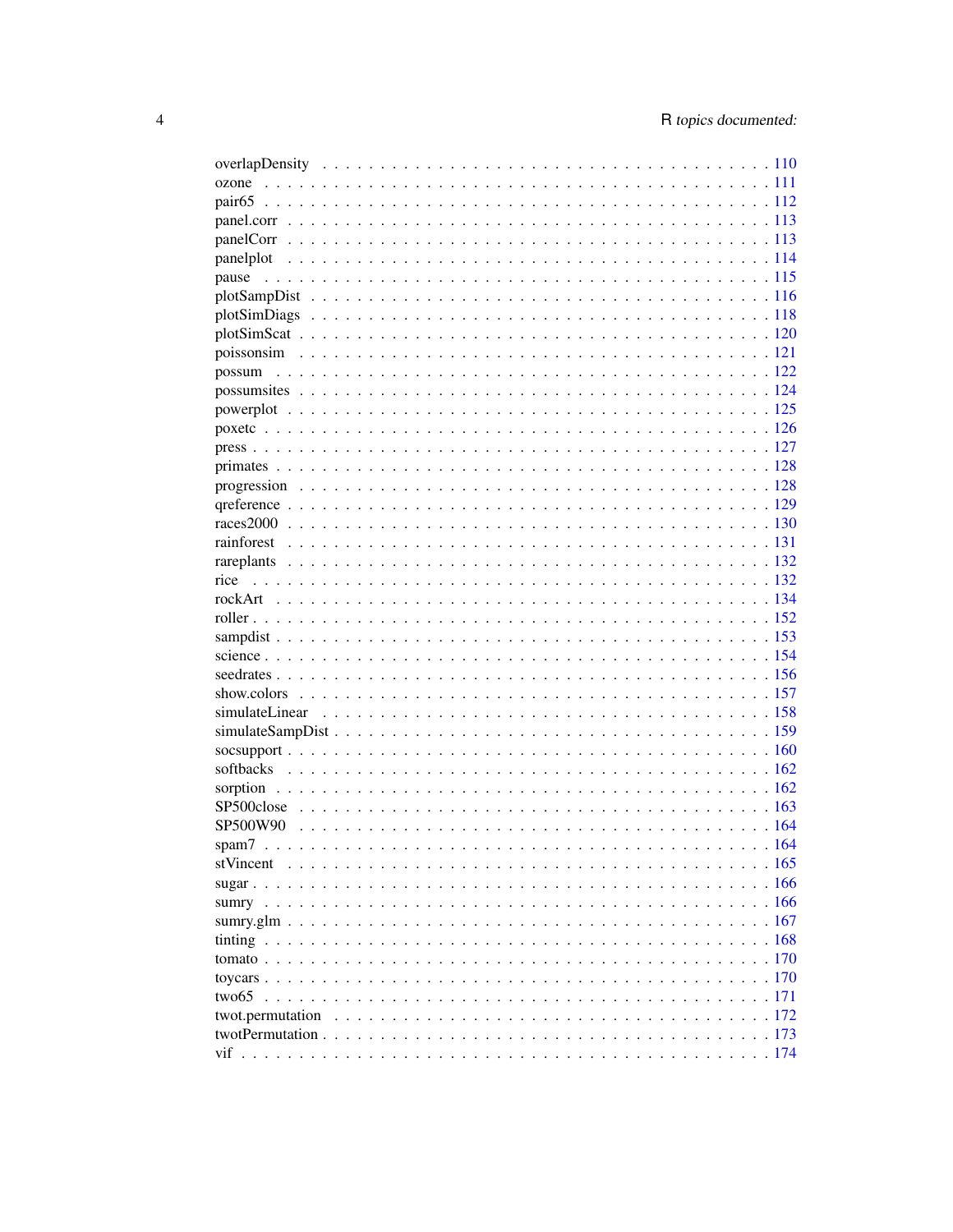# <span id="page-4-0"></span>DAAG-package 5

| Index |  |  |  |  |  |  |  |  |  |  |  |  |  |  |  |  |  |
|-------|--|--|--|--|--|--|--|--|--|--|--|--|--|--|--|--|--|
|       |  |  |  |  |  |  |  |  |  |  |  |  |  |  |  |  |  |
|       |  |  |  |  |  |  |  |  |  |  |  |  |  |  |  |  |  |
|       |  |  |  |  |  |  |  |  |  |  |  |  |  |  |  |  |  |
|       |  |  |  |  |  |  |  |  |  |  |  |  |  |  |  |  |  |
|       |  |  |  |  |  |  |  |  |  |  |  |  |  |  |  |  |  |
|       |  |  |  |  |  |  |  |  |  |  |  |  |  |  |  |  |  |

DAAG-package *The R DAAG Package*

# Description

Various data sets and functions used or referred to in the book Maindonald, J.H. and Braun, W.J. (3rd edn 2010) "Data Analysis and Graphics Using R", plus other selected datasets and functions.

#### Details

For a list of , use library(help="DAAG").

#### Author(s)

Author: John H Maindonald Maintainer: W John Braun <br />
stats.uwo.ca>

ACF1 *Aberrant Crypt Foci in Rat Colons*

#### Description

Numbers of aberrant crypt foci (ACF) in the section 1 of the colons of 22 rats subjected to a single dose of the carcinogen azoxymethane (AOM), sacrificed at 3 different times.

#### Usage

ACF1

# Format

This data frame contains the following columns:

count Observed number of ACF in section 1 of each rat colon

endtime Time of sacrifice, in weeks following injection of AOM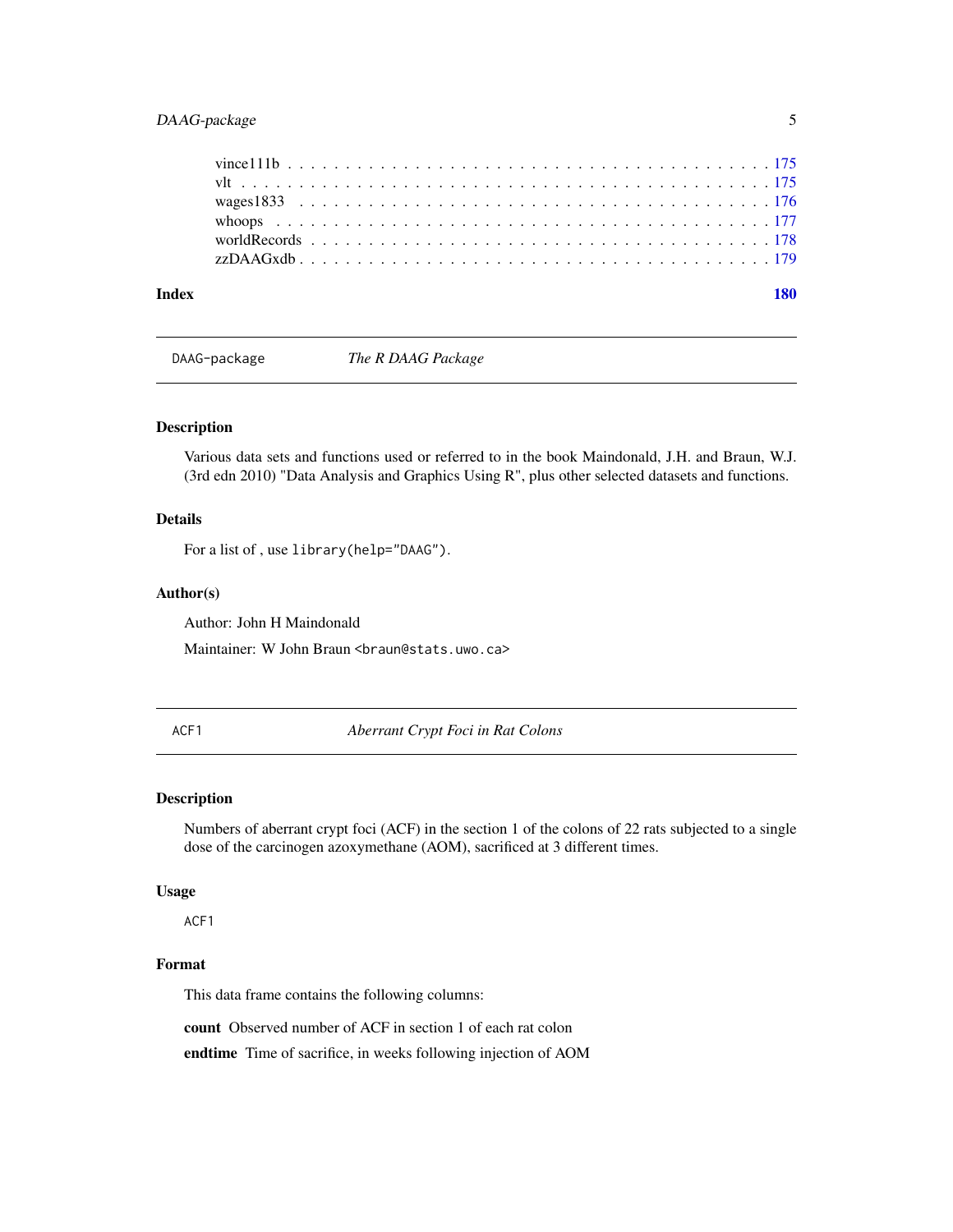# <span id="page-5-0"></span>Source

Ranjana P. Bird, Faculty of Human Ecology, University of Manitoba, Winnipeg, Canada.

#### References

E.A. McLellan, A. Medline and R.P. Bird. Dose response and proliferative characteristics of aberrant crypt foci: putative preneoplastic lesions in rat colon. Carcinogenesis, 12(11): 2093-2098, 1991.

# Examples

```
sapply(split(ACF1$count,ACF1$endtime), var)
plot(count ~ endtime, data=ACF1, pch=16)
pause()
print("Poisson Regression - Example 8.3")
ACF.glm0 \leq glm(formula = count \sim endtime, family = poisson, data = ACF1)
summary(ACF.glm0)
# Is there a quadratic effect?
pause()
ACF.glm \leq glm(formula = count \sim endtime + I(endtime^2),
  family = poisson, data = ACF1)
summary(ACF.glm)
# But is the data really Poisson? If not, try quasipoisson:
pause()
ACF.glm <- glm(formula = count \sim endtime + I(endtime^2),
  family = quasipoisson, data = ACF1)summary(ACF.glm)
```
ais *Australian athletes data set*

# Description

These data were collected in a study of how data on various characteristics of the blood varied with sport, body size, and sex of the athlete.

#### Usage

data(ais)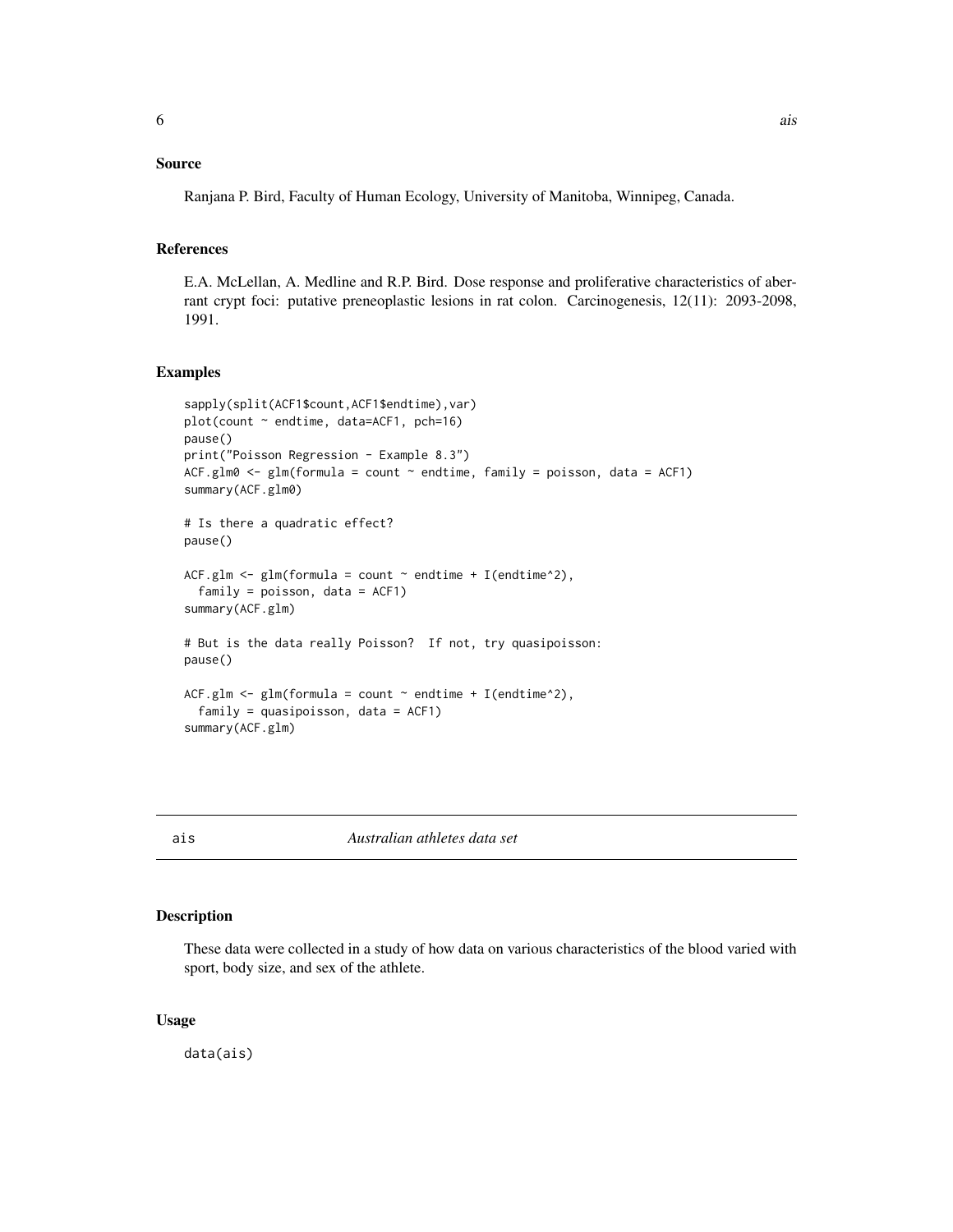#### <span id="page-6-0"></span>align2D 7

# Format

A data frame with 202 observations on the following 13 variables.

**rcc** red blood cell count, in  $10^{12}l^{-1}$ wcc while blood cell count, in  $10^{12}$  per liter hc hematocrit, percent hg hemaglobin concentration, in g per decaliter

ferr plasma ferritins, ng  $dl^{-1}$ 

bmi Body mass index, kg cm−210<sup>2</sup>

ssf sum of skin folds

pcBfat percent Body fat

lbm lean body mass, kg

ht height, cm

wt weight, kg

sex a factor with levels f m

sport a factor with levels B\_Ball Field Gym Netball Row Swim T\_400m T\_Sprnt Tennis W\_Polo

# Details

Do blood hemoglobin concentrations of athletes in endurance-related events differ from those in power-related events?

#### Source

These data were the basis for the analyses that are reported in Telford and Cunningham (1991).

#### References

Telford, R.D. and Cunningham, R.B. 1991. Sex, sport and body-size dependency of hematology in highly trained athletes. Medicine and Science in Sports and Exercise 23: 788-794.

align2D *Function to align points from ordination with known locations*

# Description

Find the linear transformation which, applied to one set of points in the  $(\$x$, \$y$) plane, gives the$ best match in a least squares sense to a second set of points.

# Usage

align2D(lat, long, x1, x2, wts=NULL)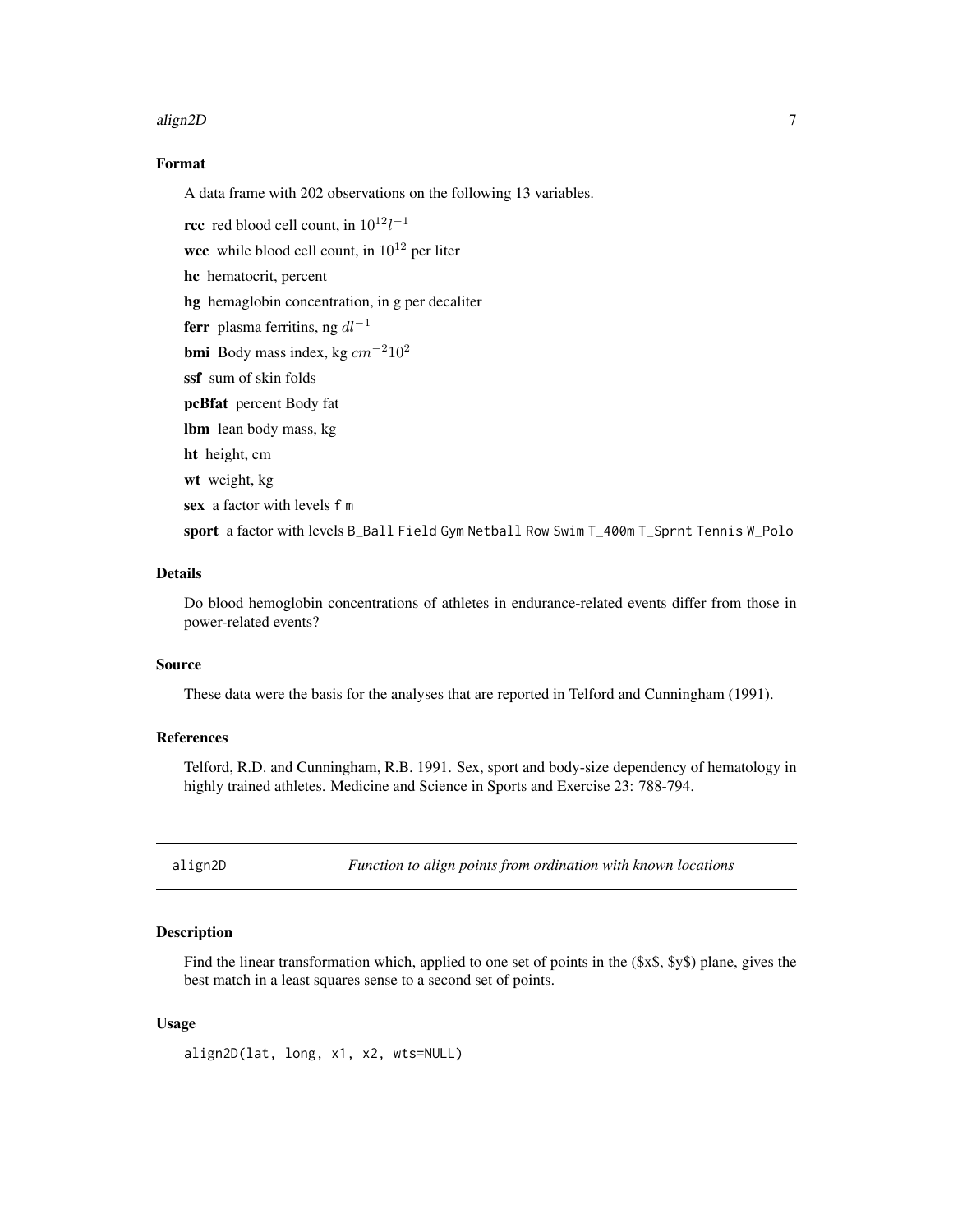#### **Arguments**

| lat            | Latitude or other co-ordinate of point to align to  |
|----------------|-----------------------------------------------------|
| long           | Longitude or other co-ordinate of point to align to |
| x1             | First coordinate of point to align                  |
| x <sub>2</sub> | First coordinate of point to align                  |
| wts            | If non-NULL, specifies weights for the points.      |

# Details

Achieves the best match, in a least squares sense, between an ordination and known locations in two-dimensionaL space.

#### Value

| fitlat  | Fitted values of lat  |
|---------|-----------------------|
| fitlong | Fitted values of long |
| lat     | Input values of lat   |
| long    | Input values of long  |

# Note

An ordination that is designed to reproduce distances between points is specified only to within an arbitrary rotation about the centroid. What linear transformation of the points (\$x1\$, \$x2\$) given by the ordination gives the best match to the known co-ordinates?

#### Author(s)

John H Maindonald

```
if(require(DAAG)&require(oz)){
aupts <- cmdscale(audists)
xy <- align2D(lat = aulatlong$latitude, long = aulatlong$longitude,
              x1 = \text{aupts}[, 1], x2 = \text{aupts}[, 2], wts = NULLoz()
fitcoords <- align2D(lat=aulatlong$latitude,
                      long=aulatlong$longitude,
                      x1=aupts[,1], x2 =aupts[,2],
                      wts=NULL)
x <-with(fitcoords,
         as.vector(rbind(lat, fitlat, rep(NA,length(lat)))))
y <-with(fitcoords,
         as.vector(rbind(long, fitlong, rep(NA,length(long)))))
points(aulatlong, col="red", pch=16, cex=1.5)
lines(x, y, col="gray40", lwd=3)}
```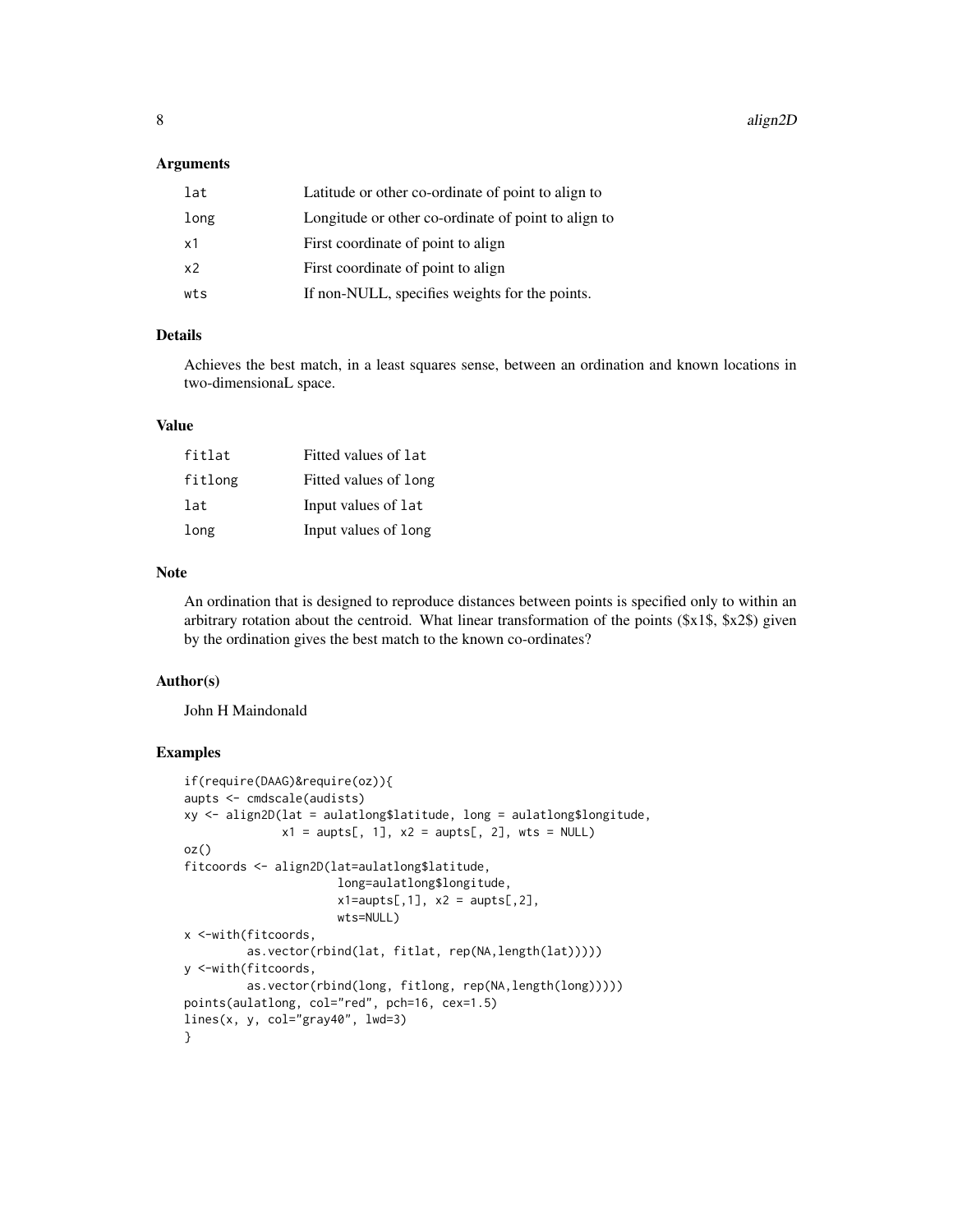#### <span id="page-8-0"></span>allbacks **9**

```
## The function is currently defined as
function(lat, long, x1, x2, wts=NULL){
    ## Get best fit in space of (latitude, longitude)
    if(is.null(wts))wts < - rep(1, length(x1))fitlat <- predict(lm(lat ~ x1+x2, weights=wts))
   fitlong <- predict(lm(long ~ x1+x2, weights=wts))
   list(fitlat = fitlat, fitlong=fitlong, lat=lat, long=long)
}
```
allbacks *Measurements on a Selection of Books*

#### Description

The allbacks data frame gives measurements on the volume and weight of 15 books, some of which are softback (pb) and some of which are hardback (hb). Area of the hardback covers is also included.

#### Usage

allbacks

#### Format

This data frame contains the following columns:

volume book volumes in cubic centimeters

area hard board cover areas in square centimeters

weight book weights in grams

cover a factor with levels hb hardback, pb paperback

# Source

The bookshelf of J. H. Maindonald.

```
print("Multiple Regression - Example 6.1")
attach(allbacks)
volume.split <- split(volume, cover)
weight.split <- split(weight, cover)
plot(weight.split$hb ~ volume.split$hb, pch=16, xlim=range(volume), ylim=range(weight),
     ylab="Weight (g)", xlab="Volume (cc)")
points(weight.split$pb ~ volume.split$pb, pch=16, col=2)
pause()
allbacks.lm <- lm(weight ~ volume+area)
summary(allbacks.lm)
detach(allbacks)
```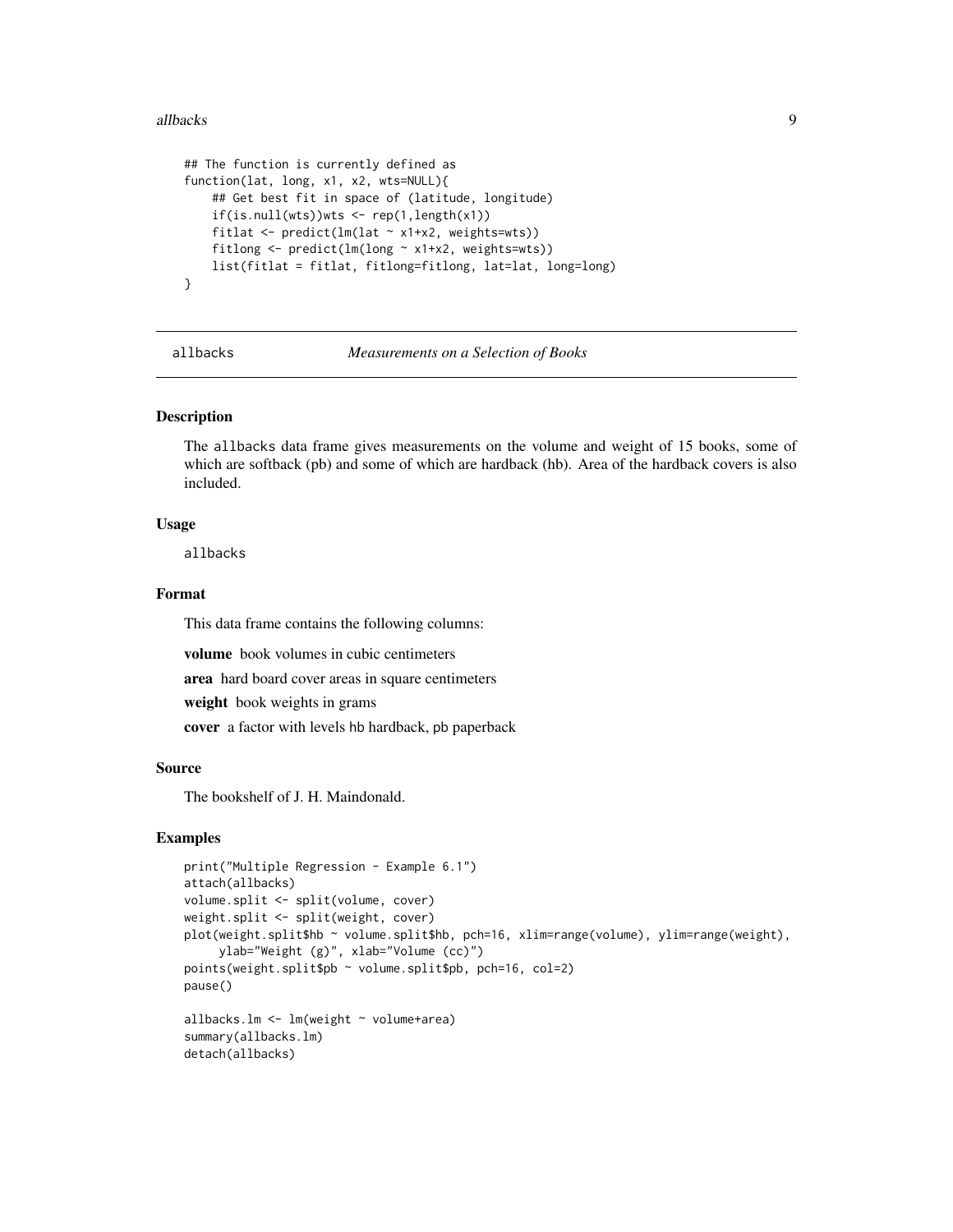#### <span id="page-9-0"></span>10 anesthetic and the state of the state of the state of the state of the state of the state of the state of the state of the state of the state of the state of the state of the state of the state of the state of the state

```
pause()
anova(allbacks.lm)
pause()
model.matrix(allbacks.lm)
pause()
print("Example 6.1.1")
allbacks.lm0 <- lm(weight ~ -1+volume+area, data=allbacks)
summary(allbacks.lm0)
pause()
print("Example 6.1.2")
oldpar <- par(mfrow=c(2,2))
plot(allbacks.lm0)
par(oldpar)
allbacks.lm13 <- lm(weight ~ -1+volume+area, data=allbacks[-13,])
summary(allbacks.lm13)
pause()
print("Example 6.1.3")
round(coef(allbacks.lm0),2) # Baseline for changes
round(lm.influence(allbacks.lm0)$coef,2)
```
anesthetic *Anesthetic Effectiveness*

# Description

Thirty patients were given an anesthetic agent maintained at a predetermined level (conc) for 15 minutes before making an incision. It was then noted whether the patient moved, i.e. jerked or twisted.

#### Usage

anesthetic

# Format

This data frame contains the following columns:

move a binary numeric vector coded for patient movement  $(0 = no$  movement,  $1 = movement$ )

conc anesthetic concentration

logconc logarithm of concentration

nomove the complement of move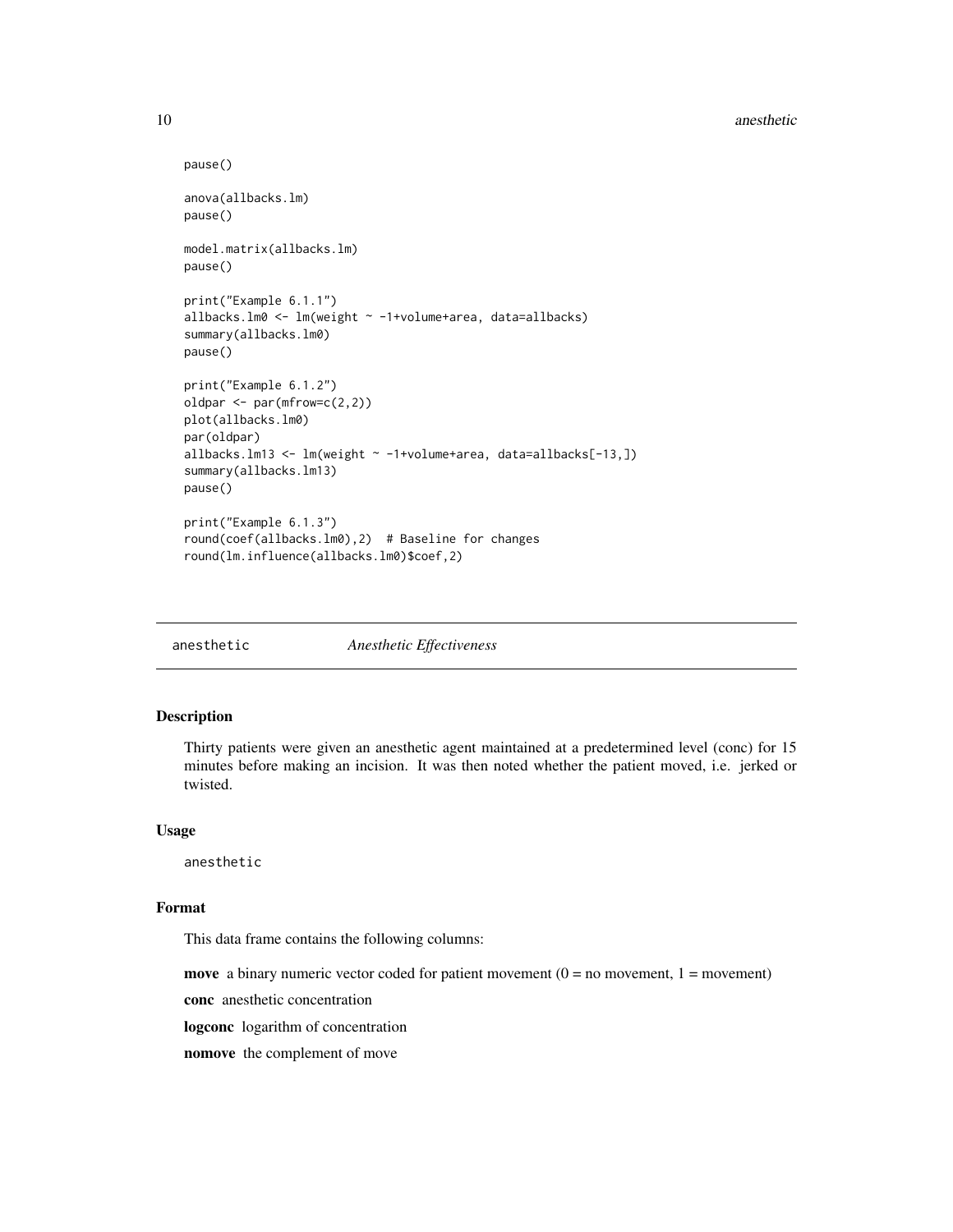#### <span id="page-10-0"></span>antigua 11

# Details

The interest is in estimating how the probability of jerking or twisting varies with increasing concentration of the anesthetic agent.

# Source

unknown

#### Examples

```
print("Logistic Regression - Example 8.1.4")
z <- table(anesthetic$nomove, anesthetic$conc)
tot \leq apply(z, 2, sum) # totals at each concentration
prop \leq z[2, ]/(tot) # proportions at each concentration
oprop <- sum(z[2, ])/sum(tot) # expected proportion moving if concentration had no effect
conc <- as.numeric(dimnames(z)[[2]])
plot(conc, prop, xlab = "Concentration", ylab = "Proportion", xlim = c(.5, 2.5),
   ylim = c(0, 1), pch = 16)
chw <- par()$cxy[1]
text(conc - 0.75 \times chw, prop, paste(tot), adj = 1)
abline(h = opp, lty = 2)pause()
anes.logit \leq glm(nomove \sim conc, family = binomial(link = logit),
  data = anesthetic)
anova(anes.logit)
summary(anes.logit)
```
antigua *Averages by block of yields for the Antigua Corn data*

#### Description

These data frames have yield averages by blocks (parcels). The ant111bdataset is a subset that has block averages of corn yields for treatment 111 only

#### Usage

data(antigua) data(ant111b)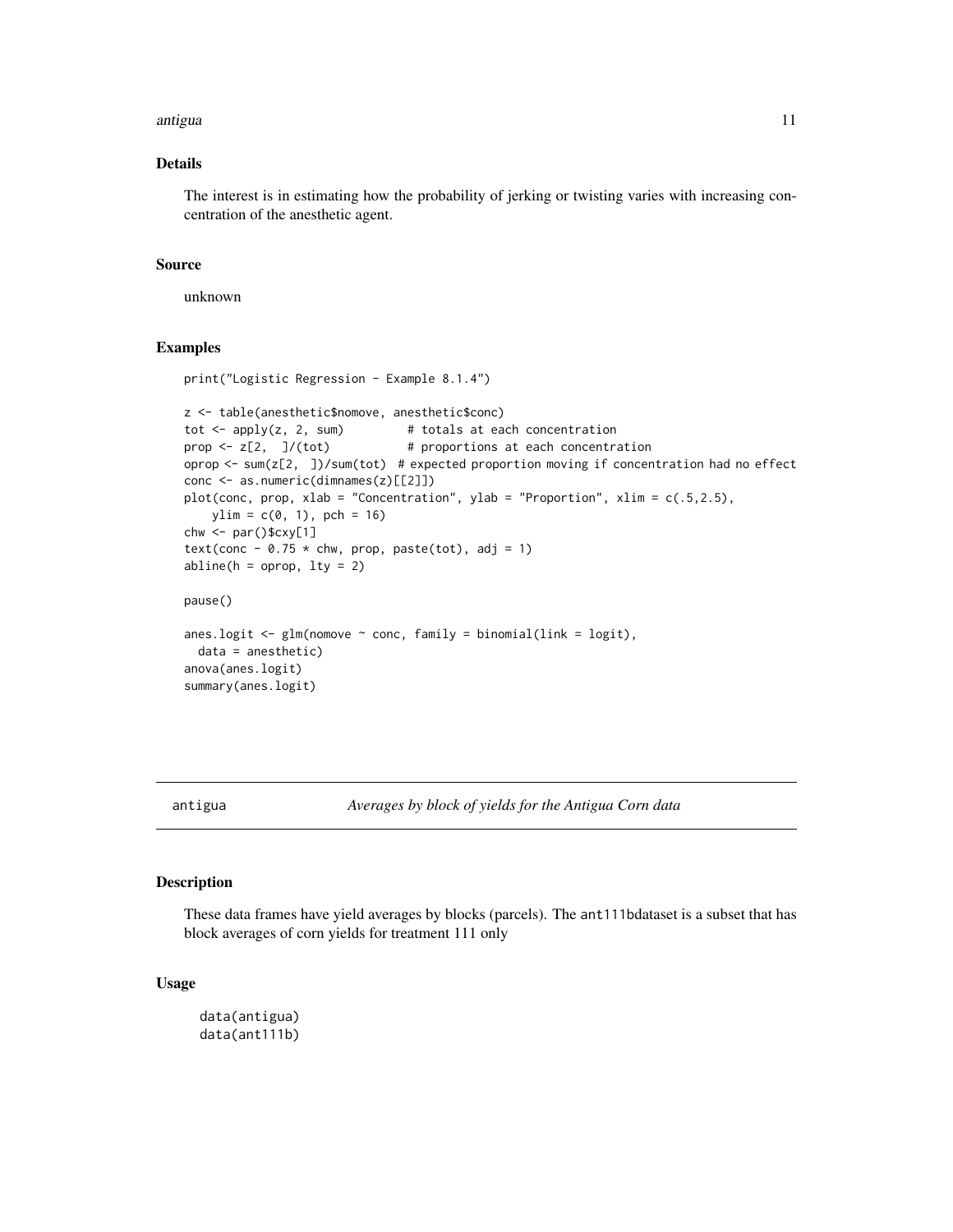#### 12 appletaste to the contract of the contract of the contract of the contract of the contract of the contract of the contract of the contract of the contract of the contract of the contract of the contract of the contract

# Format

A data frame with 324 observations on 7 variables.

id a numeric vector site a factor with 8 levels. block a factor with levels I II III IV plot a numeric vector trt a factor consisting of 12 levels ears a numeric vector; note that -9999 is used as a missing value code. harvwt a numeric vector; the average yield

# Source

Andrews DF; Herzberg AM, 1985. Data. A Collection of Problems from Many Fields for the Student and Research Worker. Springer-Verlag. (pp. 339-353)

appletaste *Tasting experiment that compared four apple varieties*

#### Description

Each of 20 tasters each assessed three out of the four varieties. The experiment was conducted according to a balanced incomplete block design.

# Usage

data(appletaste)

#### Format

A data frame with 60 observations on the following 3 variables.

aftertaste a numeric vectorApple samples were rated for aftertaste, by making a mark on a continuous scale that ranged from 0 (extreme dislike) to 150 (like very much).

panelist a factor with levels a b c d e f g h i j k l m n o p q r s t

product a factor with levels 298 493 649 937

```
data(appletaste)
appletaste.aov <- aov(aftertaste ~ panelist + product, data=appletaste)
termplot(appletaste.aov)
```
<span id="page-11-0"></span>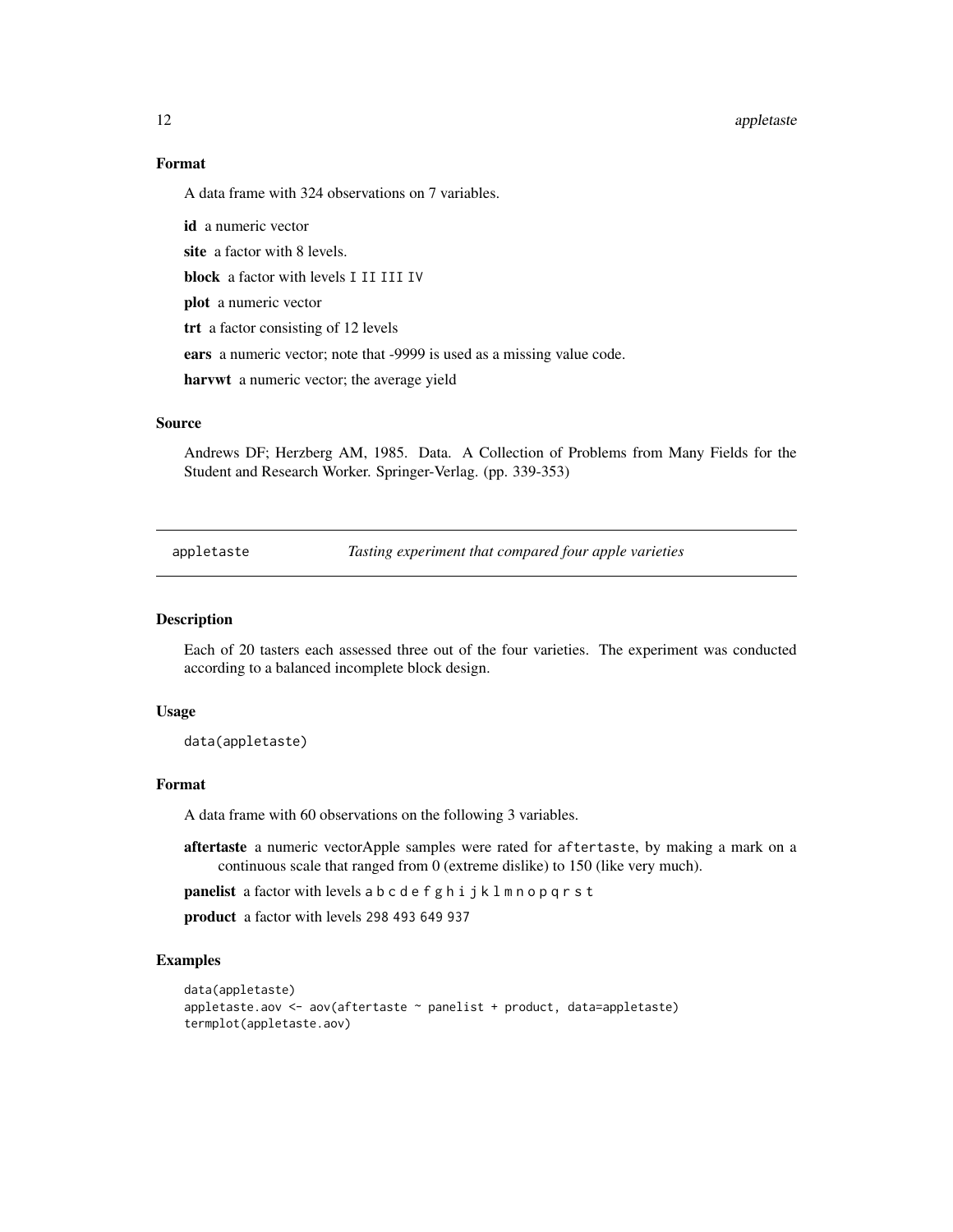<span id="page-12-0"></span>

#### Description

Distances between the Australian cities of Adelaide, Alice, Brisbane, Broome, Cairns, Canberra, Darwin, Melbourne, Perth and Sydney

#### Usage

audists

# Format

The format is: Class 'dist', i.e., a distance matrix.

#### Source

Australian road map

# Examples

```
data(audists)
## Not run:
audists.cmd <- cmdscale(audists)
library(lattice)
xyplot(audists.cmd[,2] ~ audists.cmd[,1],
      groups=row.names(audists.cmd),
      panel = function(x, y, subsets, groups)ltext(x = x, y = y, label = groups[subscripts],cex=1, fontfamily = "HersheySans"))
```
## End(Not run)

aulatlong *Latitudes and longitudes for ten Australian cities*

#### Description

Latitudes and longitudes for Adelaide, Alice, Brisbane, Broome, Cairns, Canberra, Darwin, Melbourne, Perth and Sydney; i.e., for the cities to which the road distances in audists relate.

#### Usage

aulatlong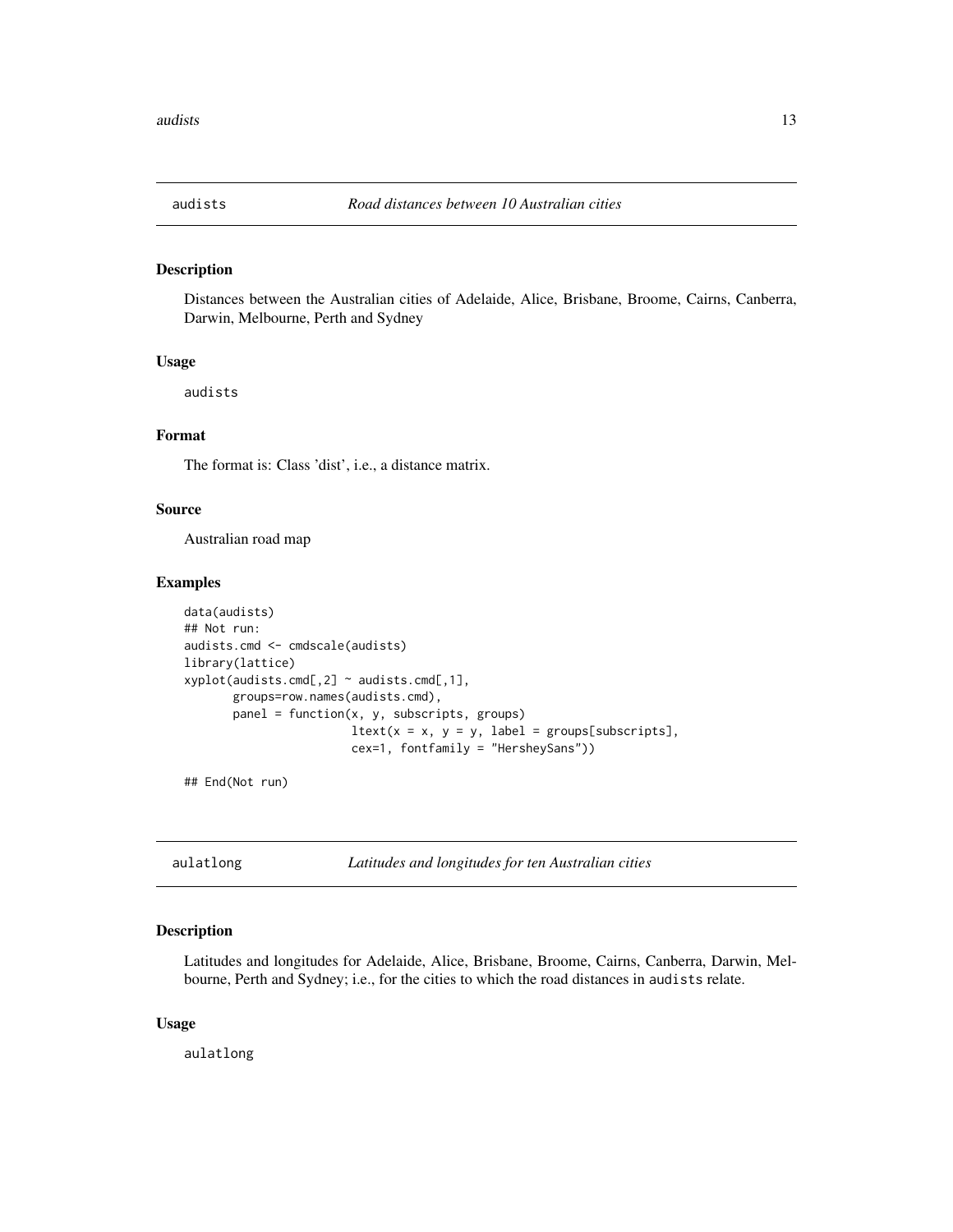#### <span id="page-13-0"></span>14 austrophen austrophen austrophen austrophen austrophen austrophen austrophen austrophen austrophen austroph

# Format

A data frame with 10 observations on the following 2 variables.

latitude Latitude, as a decimal number

longitude Latitude, as a decimal number

# Source

Map of Australia showing latitude and longitude information.

#### Examples

```
data(aulatlong)
## maybe str(aulatlong) ; plot(aulatlong) ...
```
austpop *Population figures for Australian States and Territories*

# Description

Population figures for Australian states and territories for 1917, 1927, ..., 1997.

#### Usage

austpop

#### Format

This data frame contains the following columns:

year a numeric vector

NSW New South Wales population counts

Vic Victoria population counts

Qld Queensland population counts

SA South Australia population counts

WA Western Australia population counts

Tas Tasmania population counts

NT Northern Territory population counts

ACT Australian Capital Territory population counts

Aust Population counts for the whole country

# Source

Australian Bureau of Statistics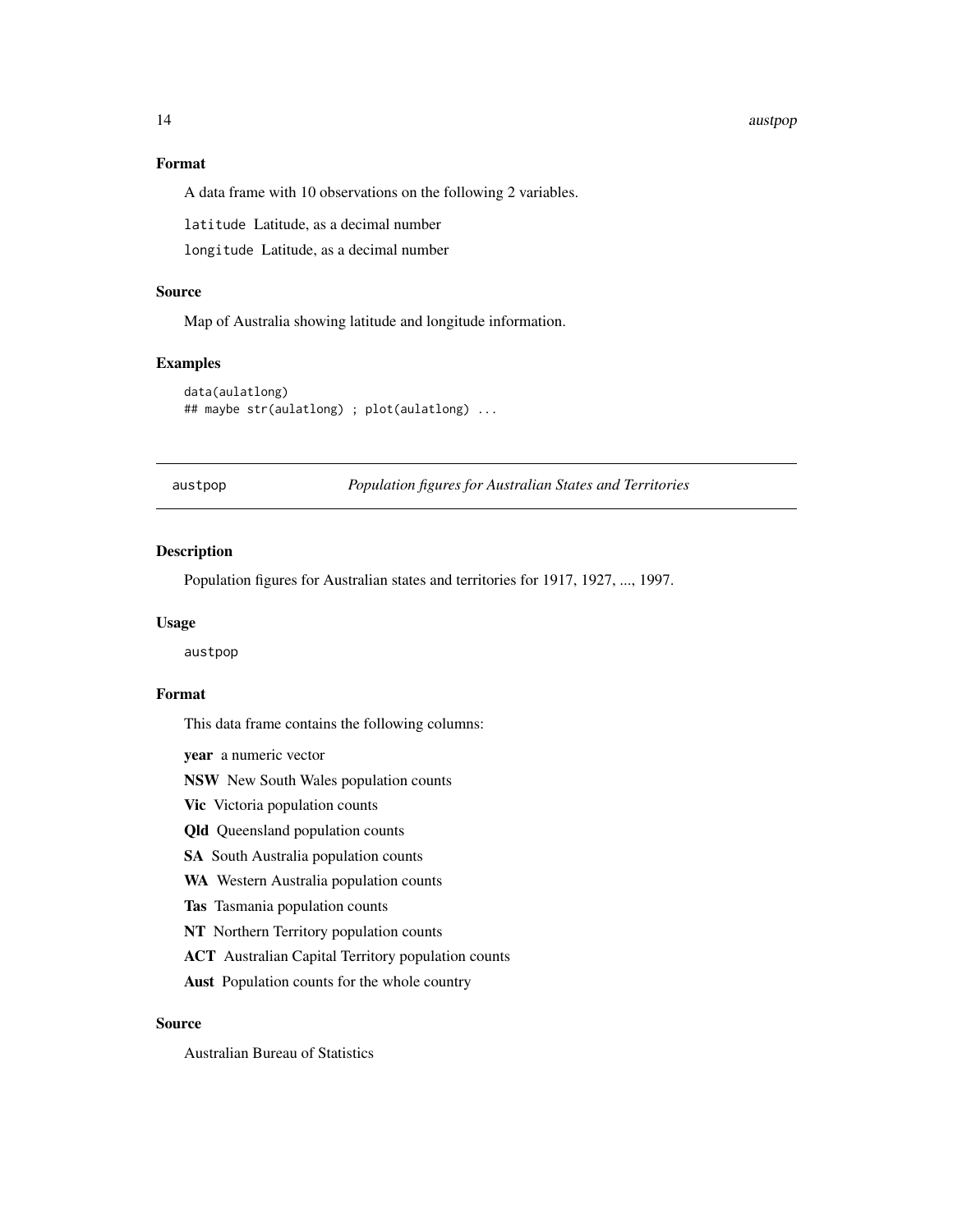#### <span id="page-14-0"></span>bestsetNoise 15

#### Examples

```
print("Looping - Example 1.7")
growth.rates <- numeric(8)
for (j in seq(2,9)) {
    growth.rates[j-1] <- (austpop[9, j]-austpop[1, j])/austpop[1, j] }
growth.rates <- data.frame(growth.rates)
row.names(growth.rates) <- names(austpop[c(-1,-10)])
  # Note the use of row.names() to name the rows of the data frame
growth.rates
pause()
print("Avoiding Loops - Example 1.7b")
sapply(austpop[,-c(1,10)], function(x){(x[9]-x[1])/x[1]})
pause()
print("Plot - Example 1.8a")
attach(austpop)
plot(year, ACT, type="l") # Join the points ("l" = "line")
detach(austpop)
pause()
print("Exerice 1.12.9")
attach(austpop)
oldpar <- par(mfrow=c(2,4))
for (i in 2:9){
plot(austpop[,1], log(austpop[, i]), xlab="Year",
   ylab=names(austpop)[i], pch=16, ylim=c(0,10))}
par(oldpar)
detach(austpop)
```
bestsetNoise *Best Subset Selection Applied to Noise*

#### Description

Best subset selection applied to completely random noise. This function demonstrates how variable selection techniques in regression can often err in including explanatory variables that are indistinguishable from noise.

#### Usage

```
bestsetNoise(m = 100, n = 40, method = "exhaustive", nvmax = 3,
              X = NULL, y = NULL, intercept=TRUE,
              print.summary = TRUE, really.big = FALSE, ...)
bestset.noise(m = 100, n = 40, method = "exhaustive", nvmax = 3,
```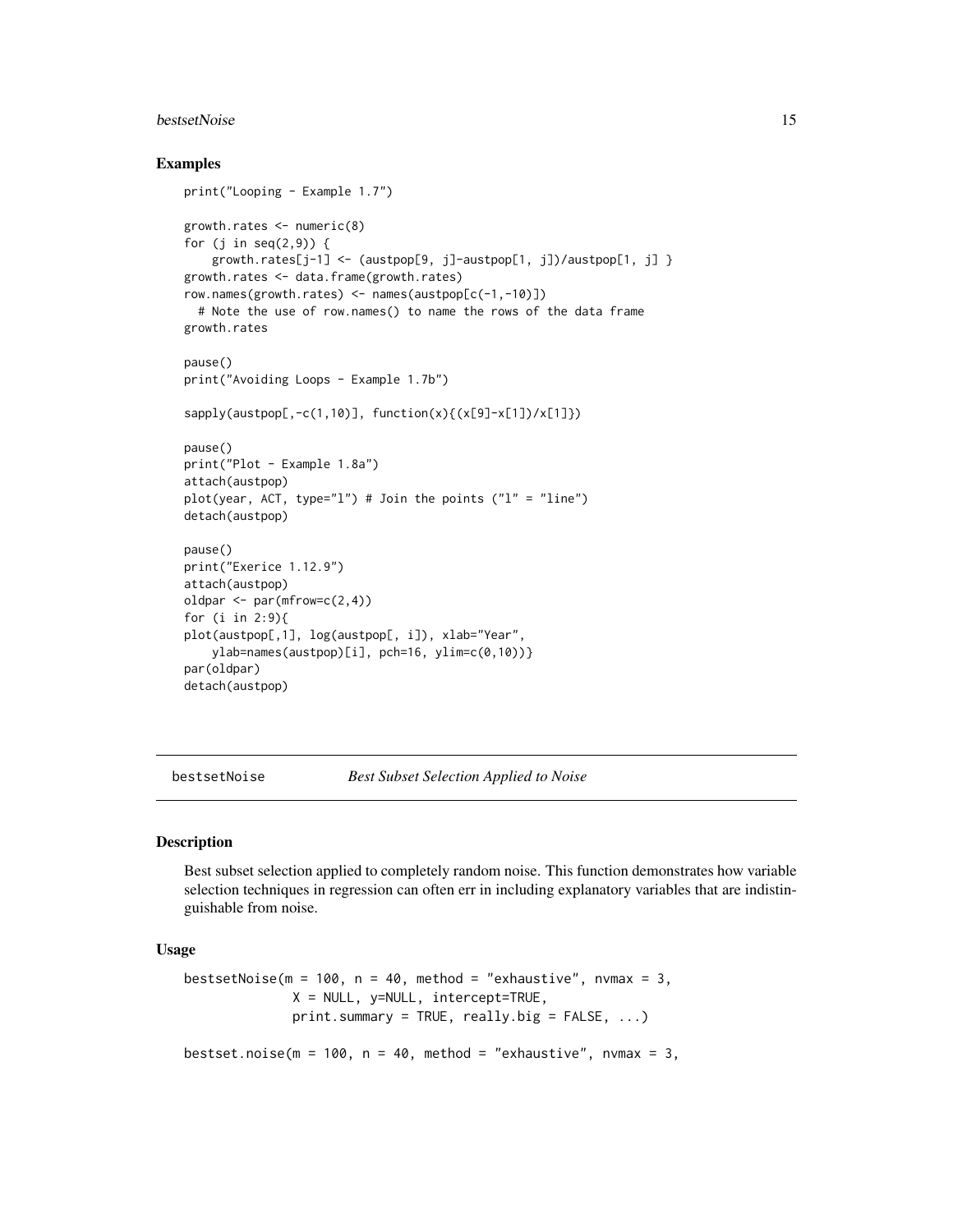```
X = NULL, y=NULL, intercept=TRUE,
              print.summary = TRUE, really.big = FALSE, ...)
bsnCV(m = 100, n = 40, method = "exhaustive", nvmax = 3,
              X = NULL, y=NULL, intercept=TRUE, nfolds = 2,
              print.summary = TRUE, really.big = FALSE)
bsnOpt(X = matrix(rnorm(25 \star 10), ncol = 10), y = NULL, method = "exhaustive",
             nvmax = NULL, nbest = 1, intercept = TRUE, criterion = "cp",tcrit = NULL, print.summary = TRUE, really.big = FALSE,
         ...)
bsnVaryNvar(m = 100, nvar = nvmax:50, nvmax = 3, method = "exhaustive",
              intercept=TRUE,
              plotit = TRUE, xlab = "# of variables from which to select",
              ylab = "p-values for t-statistics", main = paste("Select 'best'",
                                                  nvmax, "variables"),
              details = FALSE, really.big = TRUE, smooth = TRUE, \ldots)
```
# Arguments

| m             | the number of observations to be simulated, ignored if $X$ is supplied.                                                                                                                                                                                                                                |
|---------------|--------------------------------------------------------------------------------------------------------------------------------------------------------------------------------------------------------------------------------------------------------------------------------------------------------|
| n             | the number of predictor variables in the simulated model, ignored if X is sup-<br>plied.                                                                                                                                                                                                               |
| method        | Use exhaustive search, or backward selection, or forward selection, or sequential<br>replacement.                                                                                                                                                                                                      |
| nvmax         | Number of explanatory variables in model.                                                                                                                                                                                                                                                              |
| X             | Use columns from this matrix. Alternatively, X may be a data frame, in which<br>case a model matrix will be formed from it. If not NULL, m and n are ignored.                                                                                                                                          |
| У             | If not supplied, random normal noise will be generated.                                                                                                                                                                                                                                                |
| nbest         | Number of models, for each choice of number of columns of explanatory vari-<br>ables, to return (bsn0pt). If tcrit is non-NULL, it may be important to set<br>this greater than one, in order to have a good chance of finding models with<br>minimum absolute <i>t</i> -statistic greater than tcrit. |
| intercept     | Should an intercept be added?                                                                                                                                                                                                                                                                          |
| nvar          | range of number of candidate variables (bsnVaryVvar).                                                                                                                                                                                                                                                  |
| nfolds        | For splitting the data into training and text sets, the number of folds.                                                                                                                                                                                                                               |
| criterion     | Criterion to use in choosing between models with different numbers of explana-<br>tory variables (bsn0pt). Alternatives are "bic", or "cip" or "adjr2".                                                                                                                                                |
| tcrit         | Consider only those models for which the minimum absolute $t$ -statistic is greater<br>than tcrit.                                                                                                                                                                                                     |
| print.summary | Should summary information be printed.                                                                                                                                                                                                                                                                 |
| plotit        | Plot a graph? (bsnVaryVvar)                                                                                                                                                                                                                                                                            |
| xlab          | $x$ -label for graph (bsnVaryVvar)                                                                                                                                                                                                                                                                     |
|               |                                                                                                                                                                                                                                                                                                        |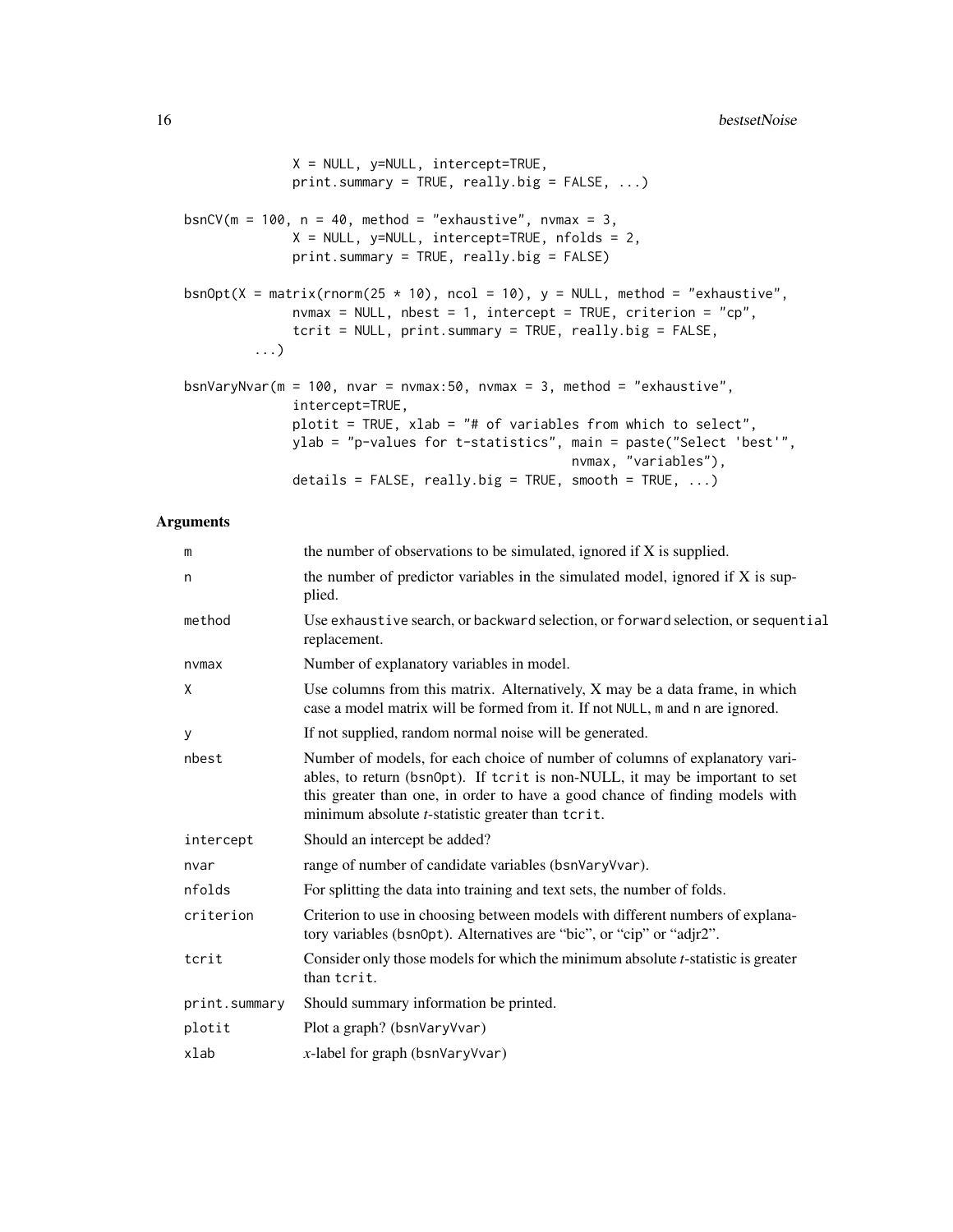#### bestsetNoise 17

| ylab       | y-label for graph (bsnVaryVvar.)                                         |
|------------|--------------------------------------------------------------------------|
| main       | main title for graph (bsnVaryVvar.)                                      |
| details    | Return detailed output list (bsnVaryVvar)                                |
| really.big | Set to TRUE to allow (currently) for more than 50 explanatory variables. |
| smooth     | Fit smooth to graph? (bsnVaryVvar).                                      |
| $\cdots$   | Additional arguments, to be passed through to regsubsets().              |

#### **Details**

If X is not supplied, and in any case for bsnVaryNvar, a set of n predictor variables are simulated as independent standard normal, i.e.  $N(0,1)$ , variates. Additionally a  $N(0,1)$  response variable is simulated. The function bsnOpt selects the 'best' model with nvmax or fewer explanatory variables, where the argument criterion specifies the criterion that will be used to choose between models with different numbers of explanatory columns. Other functions select the 'best' model with nvmax explanatory columns. In any case, the selection is made using the regsubsets() function from the leaps package. (The leaps package must be installed for this function to work.)

The function bsnCV splits the data (randomly) into nfolds (2 or more) parts. It puts each part aside in turn for use to fit the model (effectively, test data), with the remaining data used for selecting the variables that will be used for fitting. One model fit is returned for each of the nfolds parts.

The function bsnVaryVvar makes repeated calls to bestsetNoise

#### Value

bestsetNoise returns the lm model object for the "best" model with nvmax explanatory columns.

bsnCV returns as many models as there are folds.

bsnVaryVvar silently returns either (details=FALSE) a matrix that has *p*-values of the coefficients for the 'best' choice of model for each different number of candidate variables, or (details=TRUE) a list with elements:

| coef | A matrix of sets of regression coefficients |
|------|---------------------------------------------|
| SF.  | A matrix of standard errors                 |
| pval | A matrix of <i>p</i> -values                |

Matrices have one row for each choice of nvar. The statistics returned are for the 'best' model with nvmax explanatory variables.

bsnOpt silently returns a list with elements:

u1 'best' model (lm object) with nvmax or fewer columns of predictors. If tcrit is non-NULL, and there is no model for which all coefficients have *t*-statistics less than tcrit in absolute value, u1 will be NULL.

tcritFor each model, the minimum of the absolute values of the *t*-statistics. regsubsets\_objThe object returned by the call to regsubsets.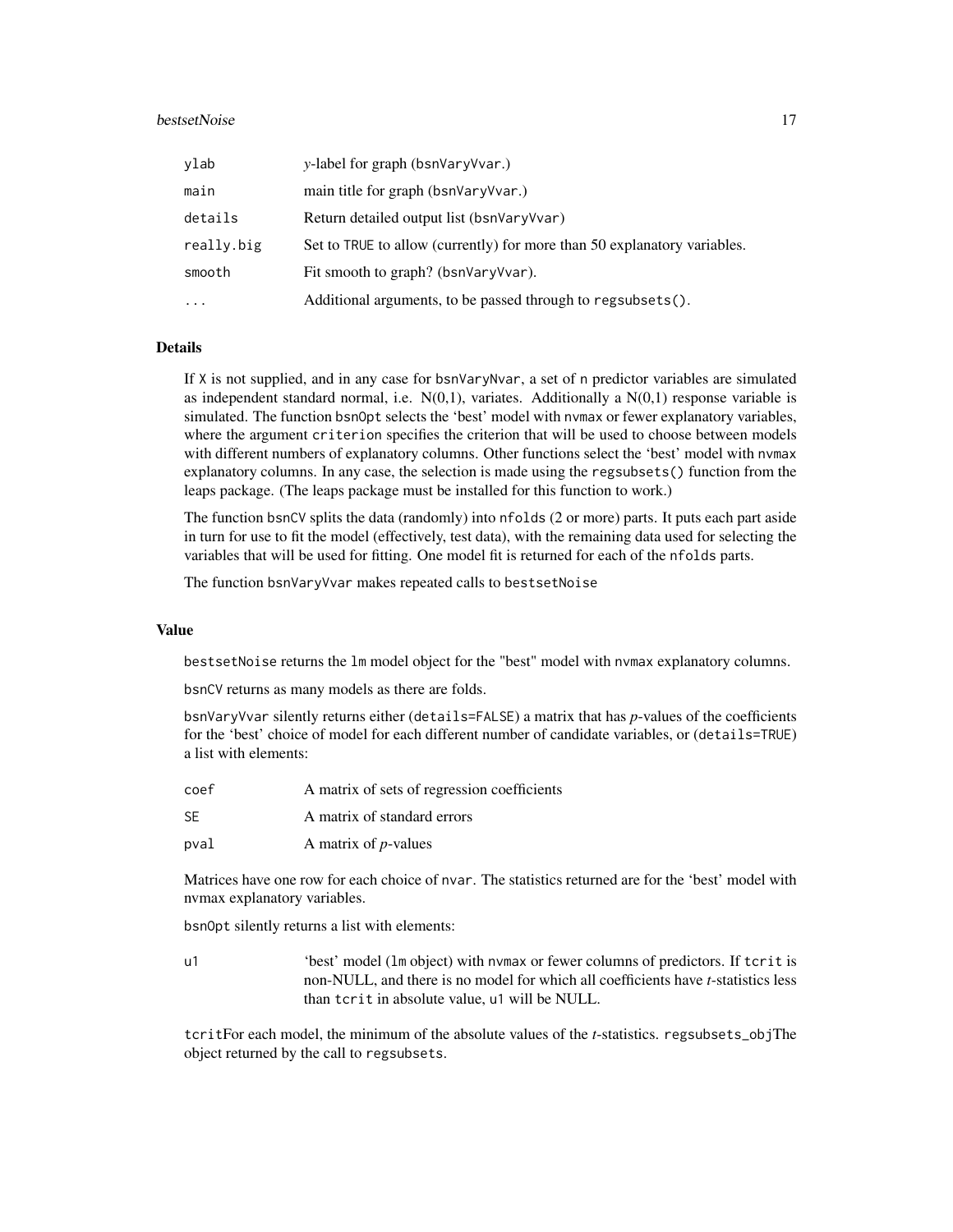These functions are primarily designed to demonstrate the biases that can be expected, relative to theoretical estimates of standard errors of parameters and other fitted model statistics, when there is prior selection of the columns that are to be included in the model. With the exception of bsnVaryNvar, they can also be used with an X and y for actual data. In that case, the *p*-values should be compared with those obtained from repeated use of the function where y is random noise, as a check on the extent of selection effects.

#### Author(s)

J.H. Maindonald

#### See Also

[lm](#page-0-0)

#### Examples

```
leaps.out <- try(require(leaps, quietly=TRUE))
leaps.out.log <- is.logical(leaps.out)
if ((leaps.out.log==TRUE)&(leaps.out==TRUE)){
bestsetNoise(20,6) # `best' 3-variable regression for 20 simulated observations
                   # on 7 unrelated variables (including the response)
bsnCV(20,6) # `best' 3-variable regressions (one for each fold) for 20
                   # simulated observations on 7 unrelated variables
                   # (including the response)
bsnVaryNvar(m = 50, nvar = 3:6, nvmax = 3, method = "exhaustive",
            plotit=FALSE, details=TRUE)
bsnOpt()
}
```
biomass *Biomass Data*

#### Description

The biomass data frame has 135 rows and 8 columns. The rainforest data frame is a subset of this one.

#### Usage

biomass

# <span id="page-17-0"></span>Note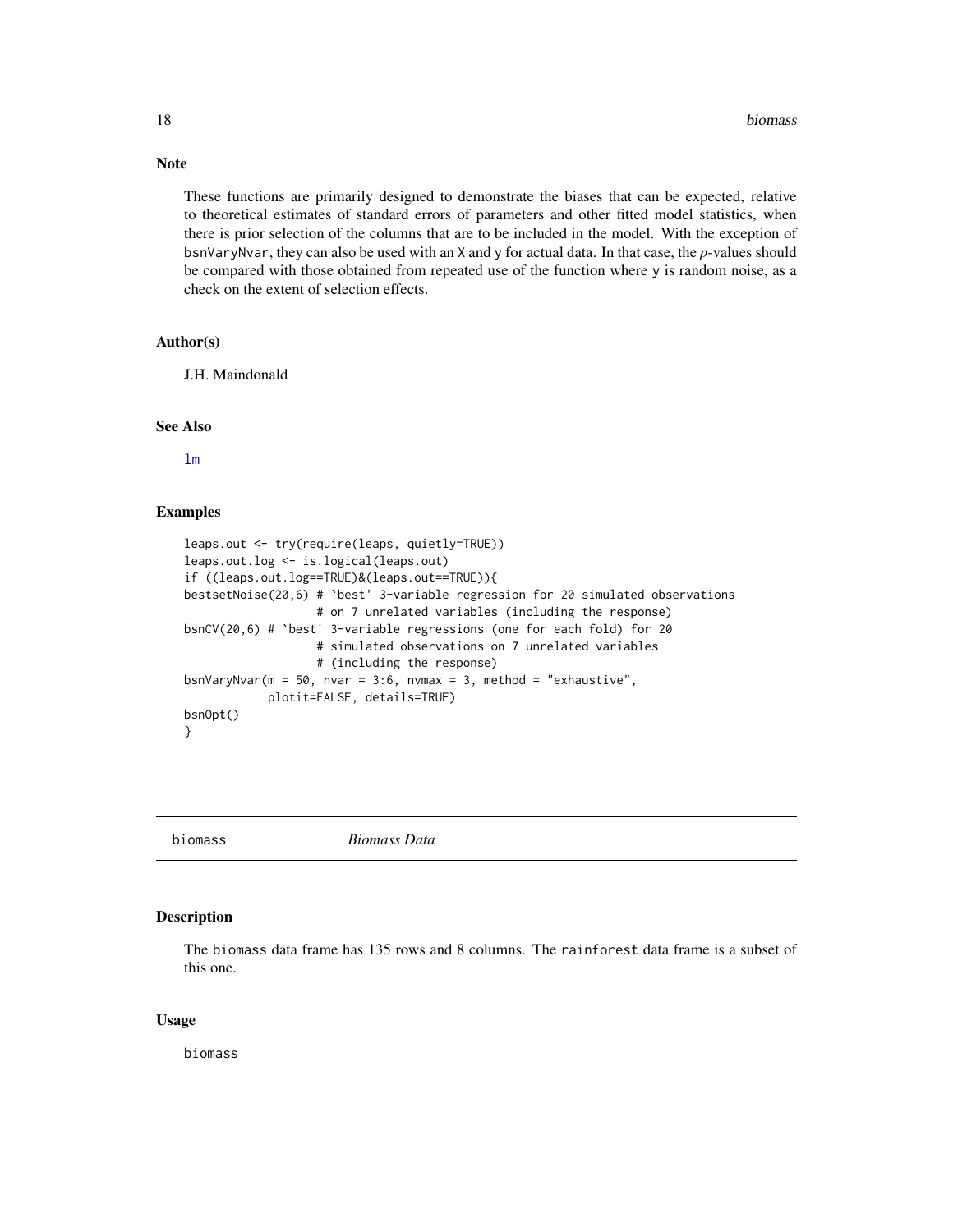# <span id="page-18-0"></span>bomregions2021 19

#### Format

This data frame contains the following columns:

dbh a numeric vector wood a numeric vector bark a numeric vector fac26 a factor with 3 levels root a numeric vector rootsk a numeric vector branch a numeric vector species a factor with levels Acacia mabellae, C. fraseri, Acmena smithii, B. myrtifolia

# Source

J. Ash, Australian National University

# References

Ash, J. and Helman, C. (1990) Floristics and vegetation biomass of a forest catchment, Kioloa, south coastal N.S.W. Cunninghamia, 2: 167-182.

bomregions2021 *Australian and Related Historical Annual Climate Data, by Region*

#### Description

Australian regional temperature data, Australian regional rainfall data, and Annual SOI, are given for the years 1900-2021. The regional rainfall and temperature data are area-weighted averages for the respective regions. The Southern Oscillation Index (SOI) is the difference in barometric pressure at sea level between Tahiti and Darwin.

#### Usage

```
data("bomregions2021")
```
#### Format

These data frames contains the following columns:

Year Year seAVt Southeastern region average temperature (degrees C) southAVt Southern temperature eastAVt Eastern temperature northAVt Northern temperature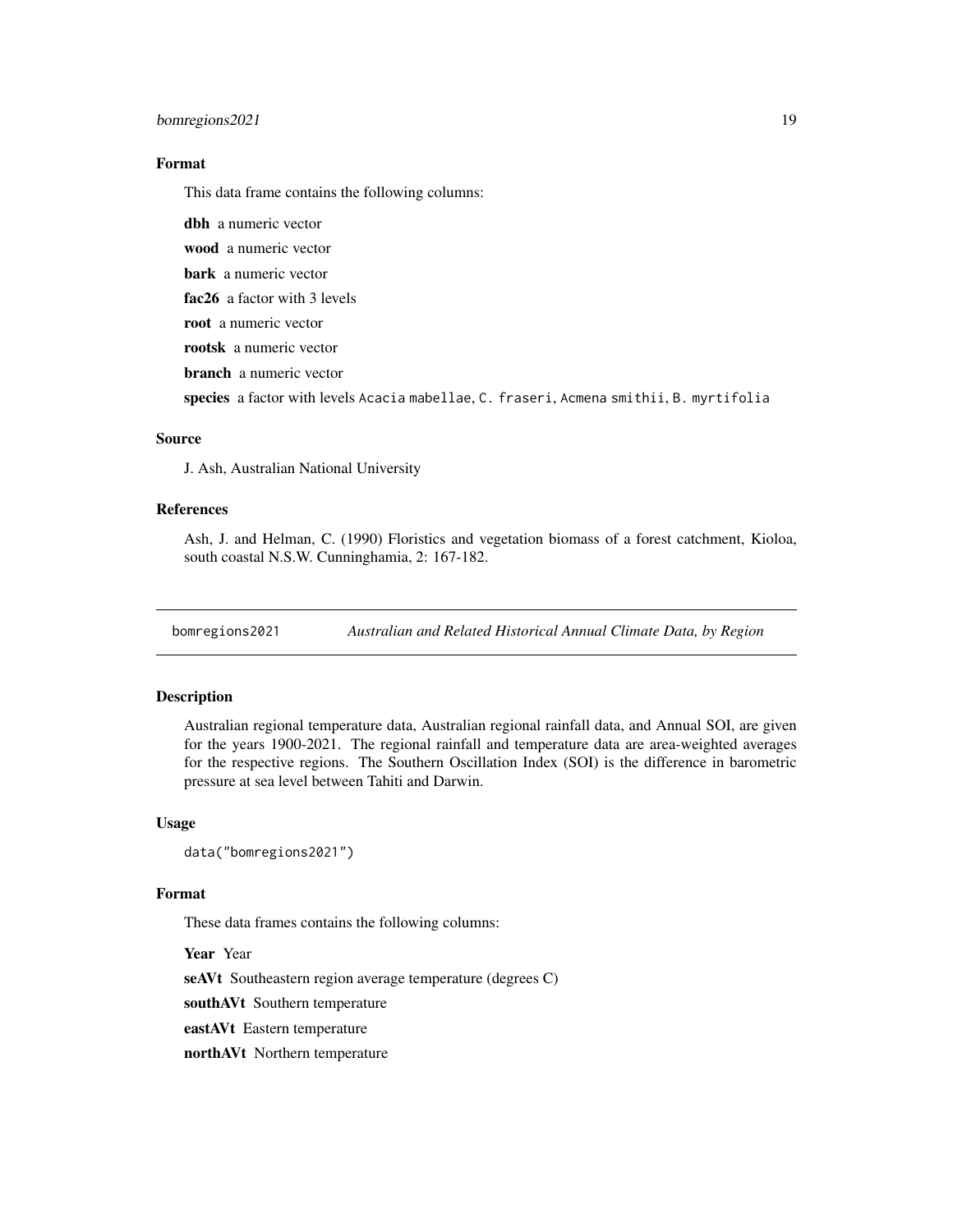20 bomregions2021

- swAVt Southwestern temperature
- qldAVt temperature
- nswAVt temperature
- ntAVt temperature
- saAVt temperature
- tasAVt temperature
- vicAVt temperature
- waAVt temperature
- mdbAVt Murray-Darling basin temperature
- ausAVt Australian average temperature, area-weighted mean
- seRain Southeast Australian annual rainfall (mm)
- southRain Southern rainfall
- eastRain Eastern rainfall
- northRain Northern rainfall
- swRain Southwest rainfall
- qldRain Queensland rainfall
- nswRain NSW rainfall
- ntRain Northern Territory rainfall
- saRain South Australian rainfall
- tasRain Tasmanian rainfall
- vicRain Victorian rainfall
- waRain West Australian rainfall
- mdbRain Murray-Darling basin rainfall
- ausRain Australian average rainfall, area weighted
- SOI Annual average Southern Oscillation Index
- sunspot Yearly mean sunspot number
- co2mlo Moana Loa CO2 concentrations, from 1959
- co2law Moana Loa CO2 concentrations, 1900 to 1978
- CO2 CO2 concentrations, composite series
- avDMI Annual average Dipole Mode Index, for the Indian Ocean Dipole, from 1950

#### Source

Australian Bureau of Meteorology web pages: <http://www.bom.gov.au/climate/change/index.shtml> Go to website, choose timeseries to display, then click "Download data" The SOI data are from [http://www.bom.gov.au/climate/enso/soi\\_monthly.txt](http://www.bom.gov.au/climate/enso/soi_monthly.txt). The CO2 series co2law, for Law Dome ice core data. is from [https://cdiac.ess-dive.lbl.](https://cdiac.ess-dive.lbl.gov/trends/co2/lawdome-data.html) [gov/trends/co2/lawdome-data.html](https://cdiac.ess-dive.lbl.gov/trends/co2/lawdome-data.html).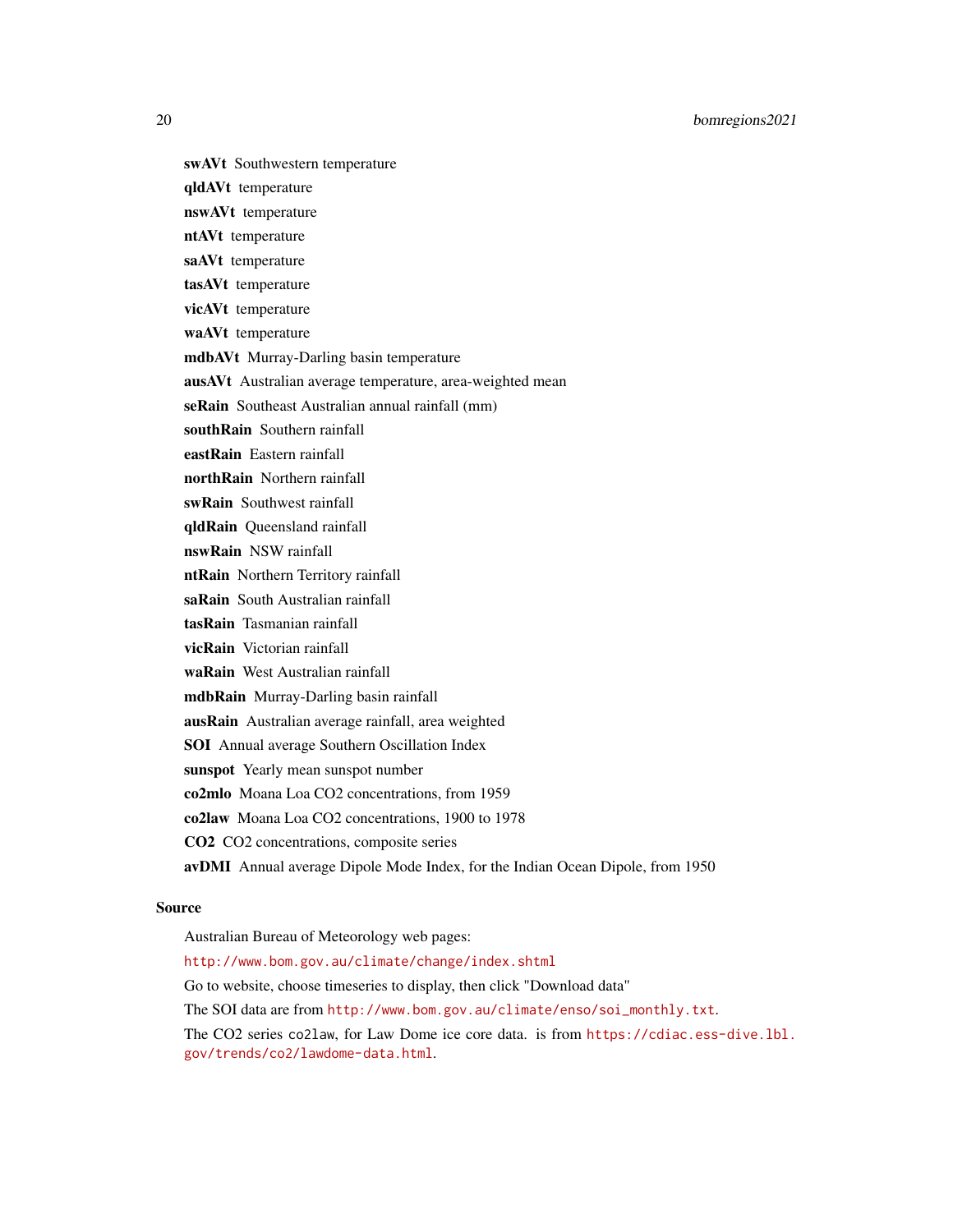#### bomregions2021 21

The Moana Loa CO2 series co2mlo is from Dr. Pieter Tans, NOAA/ESRL ([https://gml.noaa.](https://gml.noaa.gov/ccgg/trends/) [gov/ccgg/trends/](https://gml.noaa.gov/ccgg/trends/))

The series CO2 is a composite series, obtained by adding 0.46 to the Law data for 1900 to 1958, then following this with the Moana Loa data that is avaiable from 1959. The addition of 0.46 brings the average of the Law data into agreement with that for the Moana Loa data for the period 1959 to 1968.

The yearly mean sunspot number is a subset of one of several sunspot series that are available from WDC-SILSO, Royal Observatory of Belgium, Brussels. [https://www.sidc.be/silso/](https://www.sidc.be/silso/datafiles) [datafiles](https://www.sidc.be/silso/datafiles)

The dipole mode index data are from [https://ds.data.jma.go.jp/tcc/tcc/products/elnino/](https://ds.data.jma.go.jp/tcc/tcc/products/elnino/index/Readme_iod.txt) [index/Readme\\_iod.txt](https://ds.data.jma.go.jp/tcc/tcc/products/elnino/index/Readme_iod.txt). Note also [https://stateoftheocean.osmc.noaa.gov/sur/ind/dmi.](https://stateoftheocean.osmc.noaa.gov/sur/ind/dmi.php) [php](https://stateoftheocean.osmc.noaa.gov/sur/ind/dmi.php), which has details of several other such series.

#### References

D.M. Etheridge, L.P. Steele, R.L. Langenfelds, R.J. Francey, J.-M. Barnola and V.I. Morgan, 1998, *Historical CO2 records from the Law Dome DE08, DE08-2, and DSS ice cores*, in Trends: A Compendium of Data on Global Change, on line at Carbon Dioxide Information Analysis Center, Oak Ridge National Laboratory, U.S. Department of Energy, Oak Ridge, Tenn., U.S.A.

Lavery, B., Joung, G. and Nicholls, N. 1997. An extended high-quality historical rainfall dataset for Australia. Australian Meteorological Magazine, 46, 27-38.

Nicholls, N., Lavery, B., Frederiksen, C.\ and Drosdowsky, W. 1996. Recent apparent changes in relationships between the El Nino – southern oscillation and Australian rainfall and temperature. Geophysical Research Letters 23: 3357-3360.

SIDC-team, World Data Center for the Sunspot Index, Royal Observatory of Belgium, Monthly Report on the International Sunspot Number, online catalogue of the sunspot index: [https://www.](https://www.sidc.be/silso/datafiles) [sidc.be/silso/datafiles](https://www.sidc.be/silso/datafiles)

```
plot(ts(bomregions2021[, c("mdbRain","SOI")], start=1900),
     panel=function(y,...)panel.smooth(bomregions2021$Year, y,...))
avrain <- bomregions2021[,"mdbRain"]
xbomsoi <- with(bomregions2021, data.frame(Year=Year, SOI=SOI,
               cuberootRain=avrain^0.33))
xbomsoi$trendSOI <- lowess(xbomsoi$SOI, f=0.1)$y
xbomsoi$trendRain <- lowess(xbomsoi$cuberootRain, f=0.1)$y
xbomsoi$detrendRain <-
 with(xbomsoi, cuberootRain - trendRain + mean(trendRain))
xbomsoi$detrendSOI <-
 with(xbomsoi, SOI - trendSOI + mean(trendSOI))
## Plot time series avrain and SOI: ts object xbomsoi
plot(ts(xbomsoi[, c("cuberootRain","SOI")], start=1900),
     panel=function(y,...)panel.smooth(xbomsoi$Year, y,...),
     xlab = "Year", main="", ylim=list(c(250, 800),c(-20,25)))
par(mfrow=c(1,2))
rainpos <- pretty(xbomsoi$cuberootRain^3, 6)
plot(cuberootRain ~ SOI, data = xbomsoi,
     ylab = "Rainfall (cube root scale)", yaxt="n")
```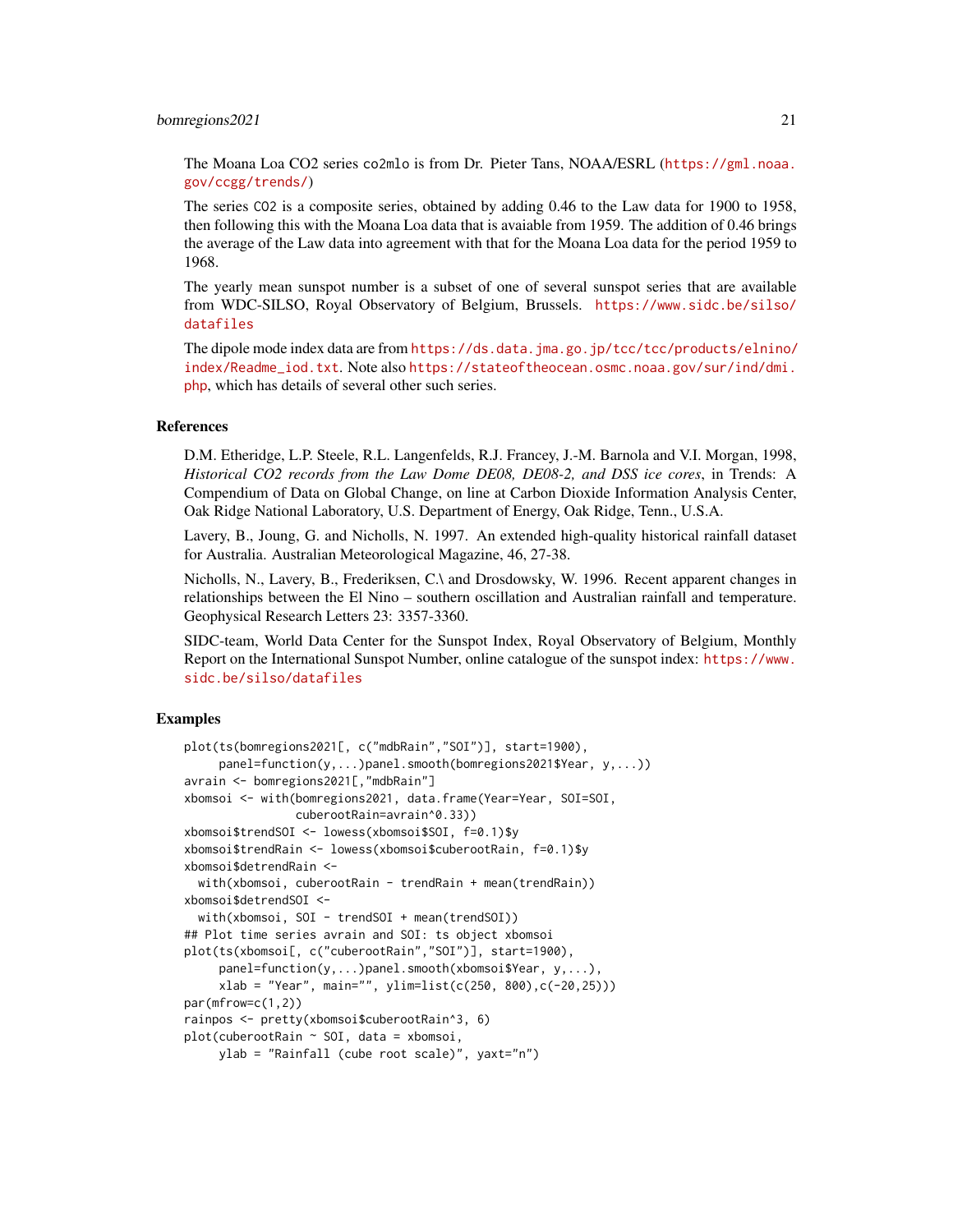```
axis(2, at = rainpos^0.33, labels=paste(rainpos))
mtext{text(side = 3, line = 0.8, "A", adj = -0.025)with(xbomsoi, lines(lowess(cuberootRain ~ SOI, f=0.75)))
plot(detrendRain ~ detrendS0I, data = xbomsoi,xlab="Detrended SOI", ylab = "Detrended rainfall", yaxt="n")
axis(2, at = rainpos^0.33, labels=paste(rainpos))
with(xbomsoi, lines(lowess(detrendRain ~ detrendSOI, f=0.75)))
mtext{text(side = 3, line = 0.8, "B", adj = -0.025)par(mfrow=c(1,1))
```
bomsoi *Southern Oscillation Index Data*

#### Description

The Southern Oscillation Index (SOI) is the difference in barometric pressure at sea level between Tahiti and Darwin. Annual SOI and Australian rainfall data, for the years 1900-2005, are given. Australia's annual mean rainfall is an area-weighted average of the total annual precipitation at approximately 370 rainfall stations around the country.

#### Usage

bomsoi

#### Format

This data frame contains the following columns:

Year a numeric vector

Jan average January SOI values for each year

Feb average February SOI values for each year

Mar average March SOI values for each year

Apr average April SOI values for each year

May average May SOI values for each year

Jun average June SOI values for each year

**Jul** average July SOI values for each year

Aug average August SOI values for each year

Sep average September SOI values for each year

Oct average October SOI values for each year

Nov average November SOI values for each year

Dec average December SOI values for each year

SOI a numeric vector consisting of average annual SOI values

avrain a numeric vector consisting of a weighted average annual rainfall at a large number of Australian sites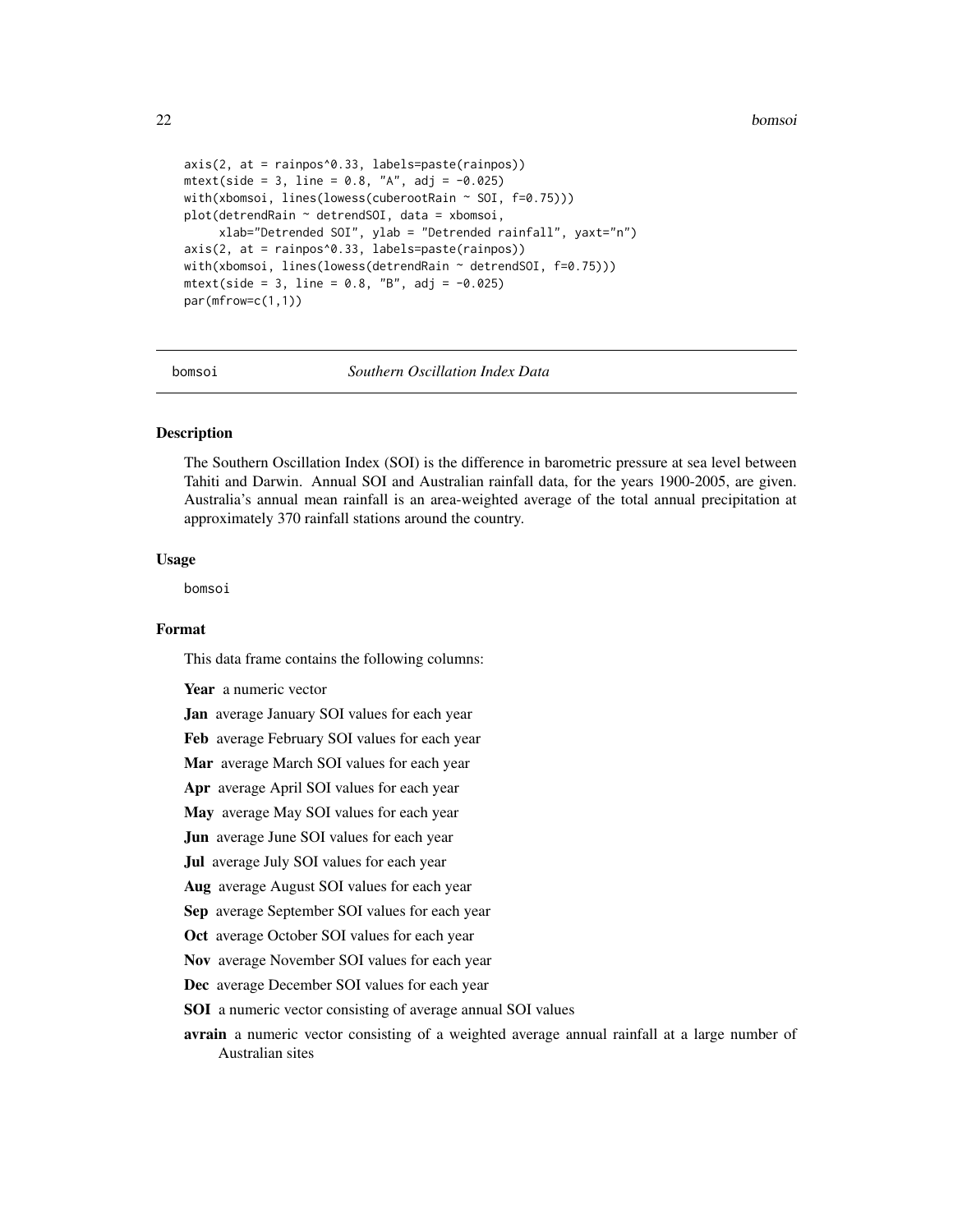#### bomsoi 23

NTrain Northern Territory rain northRain north rain seRain southeast rain eastRain east rain southRain south rain swRain southwest rain

#### Source

Australian Bureau of Meteorology web pages: http://www.bom.gov.au/climate/change/rain02.txt and http://www.bom.gov.au/climate/current/soihtm1.shtml

#### References

Nicholls, N., Lavery, B., Frederiksen, C.\ and Drosdowsky, W. 1996. Recent apparent changes in relationships between the El Nino – southern oscillation and Australian rainfall and temperature. Geophysical Research Letters 23: 3357-3360.

```
plot(ts(bomsoi[, 15:14], start=1900),
     panel=function(y,...)panel.smooth(1900:2005, y,...))
pause()
# Check for skewness by comparing the normal probability plots for
# different a, e.g.
par(mfrow = c(2,3))for (a in c(50, 100, 150, 200, 250, 300))
qqnorm(log(bomsoi[, "avrain"] - a))
 # a = 250 leads to a nearly linear plot
pause()
par(mfrow = c(1,1))plot(bomsoi$SOI, log(bomsoi$avrain - 250), xlab = "SOI",
     ylab = "log(avrain = 250)")lines(lowess(bomsoi$SOI)$y, lowess(log(bomsoi$avrain - 250))$y, lwd=2)
 # NB: separate lowess fits against time
lines(lowess(bomsoi$SOI, log(bomsoi$avrain - 250)))
pause()
xbomsoi <-
 with(bomsoi, data.frame(SOI=SOI, cuberootRain=avrain^0.33))
xbomsoi$trendSOI <- lowess(xbomsoi$SOI)$y
xbomsoi$trendRain <- lowess(xbomsoi$cuberootRain)$y
rainpos <- pretty(bomsoi$avrain, 5)
with(xbomsoi,
     {plot(cuberootRain ~ SOI, xlab = "SOI",
           ylab = "Rainfall (cube root scale)", yaxt="n")
```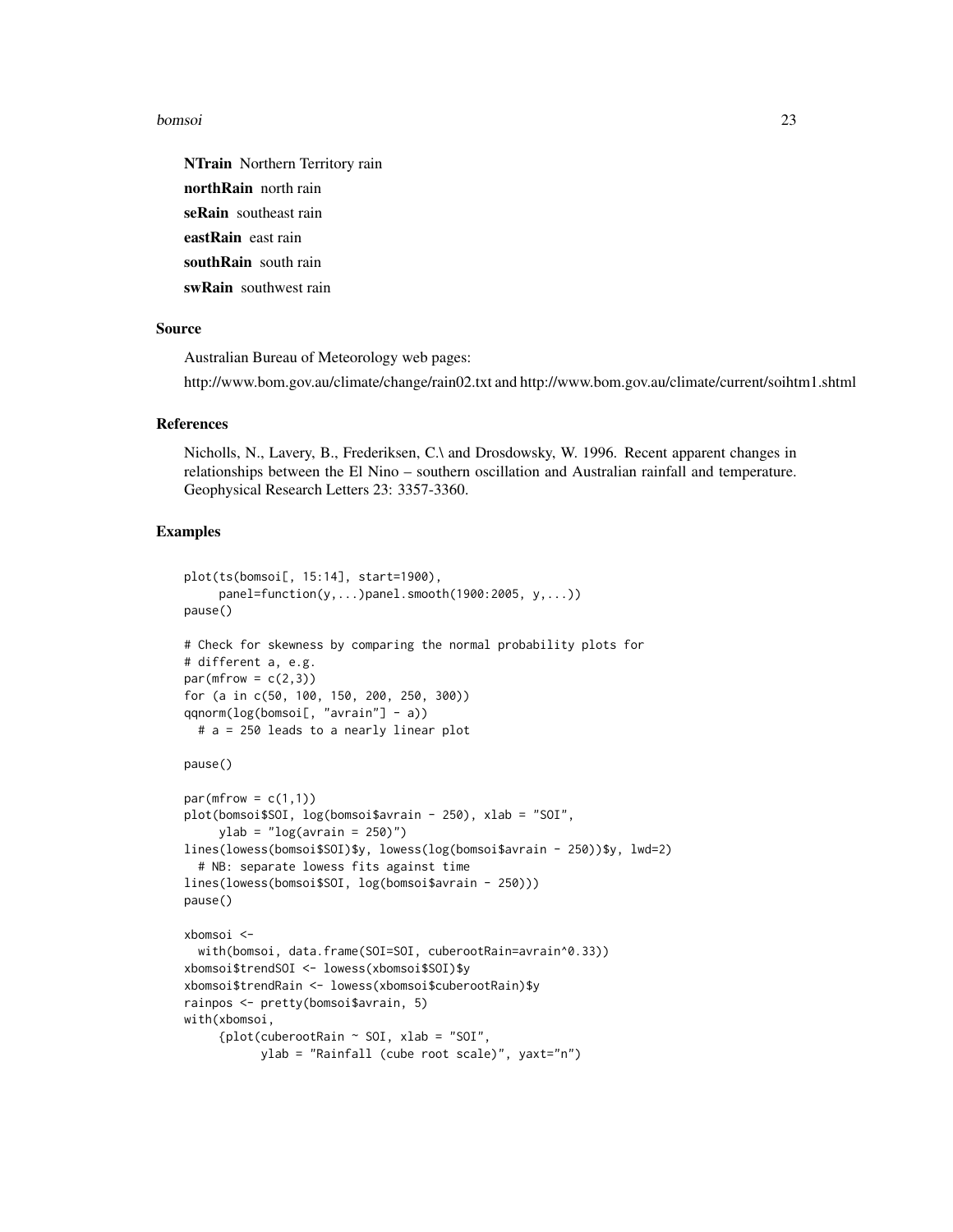```
axis(2, at = rainpos^0.33, labels=paste(rainpos))## Relative changes in the two trend curves
    lines(lowess(cuberootRain ~ SOI))
     lines(lowess(trendRain ~ trendSOI), lwd=2)
 })
pause()
xbomsoi$detrendRain <-
 with(xbomsoi, cuberootRain - trendRain + mean(trendRain))
xbomsoi$detrendSOI <-
 with(xbomsoi, SOI - trendSOI + mean(trendSOI))
oldpar <- par(mfrow=c(1,2), pty="s")
plot(cuberootRain ~ SOI, data = xbomsoi,
     ylab = "Rainfall (cube root scale)", yaxt="n")
axis(2, at = rainpos^0.33, labels=paste(rainpos))
with(xbomsoi, lines(lowess(cuberootRain ~ SOI)))
plot(detrendRain ~ detrendSOI, data = xbomsoi,
 xlab="Detrended SOI", ylab = "Detrended rainfall", yaxt="n")
axis(2, at = rainpos^0.33, labels=paste(rainpos))
with(xbomsoi, lines(lowess(detrendRain ~ detrendSOI)))
pause()
par(oldpar)
attach(xbomsoi)
xbomsoi.ma0 <- arima(detrendRain, xreg=detrendSOI, order=c(0,0,0))
# ordinary regression model
xbomsoi.ma12 <- arima(detrendRain, xreg=detrendSOI,
                      order=c(0,0,12))
# regression with MA(12) errors -- all 12 MA parameters are estimated
xbomsoi.ma12
pause()
xbomsoi.ma12s <- arima(detrendRain, xreg=detrendSOI,
                      seasonal=list(order=c(0,0,1), period=12))
# regression with seasonal MA(1) (lag 12) errors -- only 1 MA parameter
# is estimated
xbomsoi.ma12s
pause()
xbomsoi.maSel \leq arima(x = detrendRain, order = c(0, 0, 12),
                        xreg = detrendSOI, fixed = c(0, 0, 0,NA, rep(0, 4), NA, 0, NA, NA, NA, NA),
                        transform.pars=FALSE)
# error term is MA(12) with fixed 0's at lags 1, 2, 3, 5, 6, 7, 8, 10
# NA's are used to designate coefficients that still need to be estimated
# transform.pars is set to FALSE, so that MA coefficients are not
# transformed (see help(arima))
detach(xbomsoi)
pause()
Box.test(resid(lm(detrendRain ~ detrendSOI, data = xbomsoi)),
```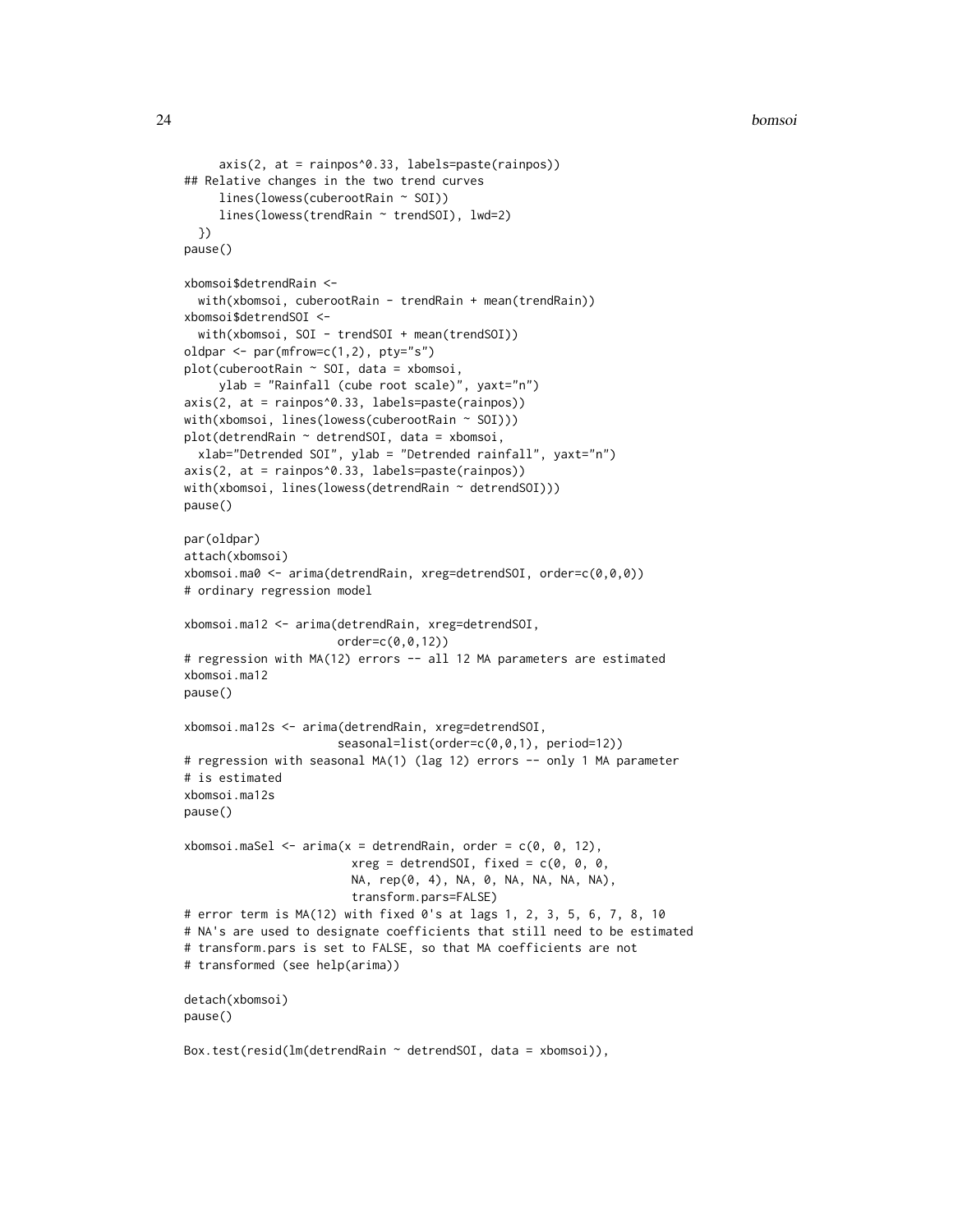#### <span id="page-24-0"></span>bostonc 25

type="Ljung-Box", lag=20)

#### pause()

```
attach(xbomsoi)
xbomsoi2.maSel \leq arima(x = detrendRain, order = c(0, 0, 12),
                         xreg = poly(detrendSOI, 2), fixed = c(0, 1)0, 0, NA, rep(0, 4), NA, 0, rep(NA,5)),
                         transform.pars=FALSE)
xbomsoi2.maSel
qqnorm(resid(xbomsoi.maSel, type="normalized"))
detach(xbomsoi)
```
bostonc *Boston Housing Data – Corrected*

#### Description

The corrected Boston housing data (from http://lib.stat.cmu.edu/datasets/).

# Usage

bostonc

# Format

A single vector containing the contents of "boston\_corrected.txt".

# Source

Harrison, D. and Rubinfeld, D.L. 'Hedonic prices and the demand for clean air', J. Environ. Economics & Management, vol.5, 81-102, 1978. corrected by Kelley Pace (kpace@unix1.sncc.lsu.edu)

bounce *Separate plotting positions for labels, to avoid overlap*

# Description

Return univariate plotting positions in which neighboring points are separated, if and as necessary, so that they are the specified minimum distance apart.

#### Usage

bounce(y, d,  $log = FALSE$ )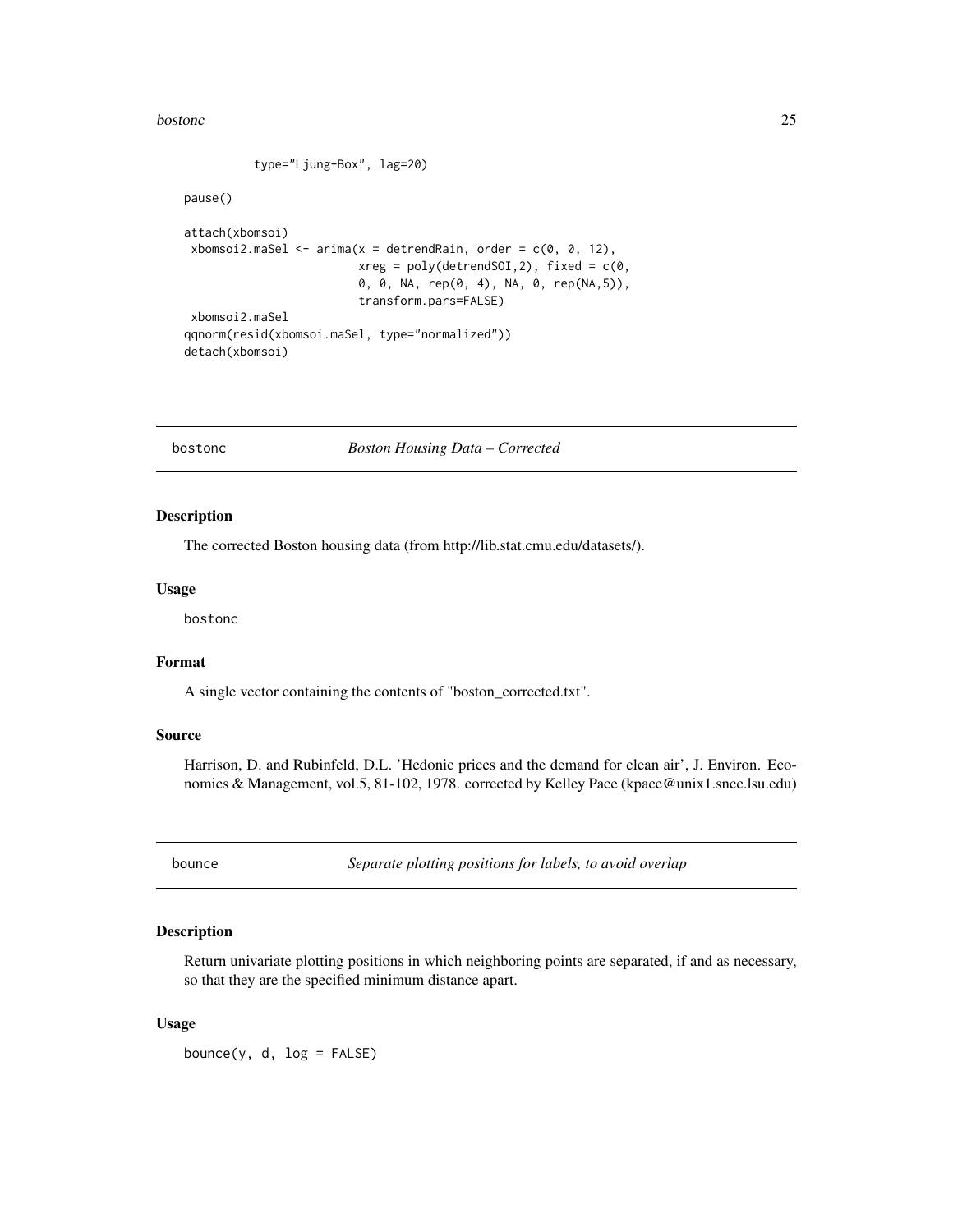<span id="page-25-0"></span>26 capstring and the contract of the contract of the contract of the contract of the contract of the contract of the contract of the contract of the contract of the contract of the contract of the contract of the contract

#### Arguments

| <b>y</b> | A numeric vector of plotting positions                     |
|----------|------------------------------------------------------------|
| d        | Minimum required distance between neighboring positions    |
| log      | TRUE if values are will be plotted on a logarithmic scale. |

# Details

The centroid(s) of groups of points that are moved relative to each other remain the same.

# Value

A vector of values such that, when plotted along a line, neighboring points are the required minimum distance apart.

# Note

If values are plotted on a logarithmic scale, d is the required distance apart on that scale. If a base other than 10 is required, set log equal to that base. (Note that base 10 is the default for plot with log=TRUE.)

### Author(s)

John Maindonald

# See Also

See also [onewayPlot](#page-107-1)

# Examples

```
bounce(c(4, 1.8, 2, 6), d=.4)bounce(c(4, 1.8, 2, 6), d=.1, log=TRUE)
```
capstring *Converts initial character of a string to upper case*

# Description

This function is useful for use before plotting, if one wants capitalized axis labels or factor levels.

#### Usage

capstring(names)

#### Arguments

names a character vector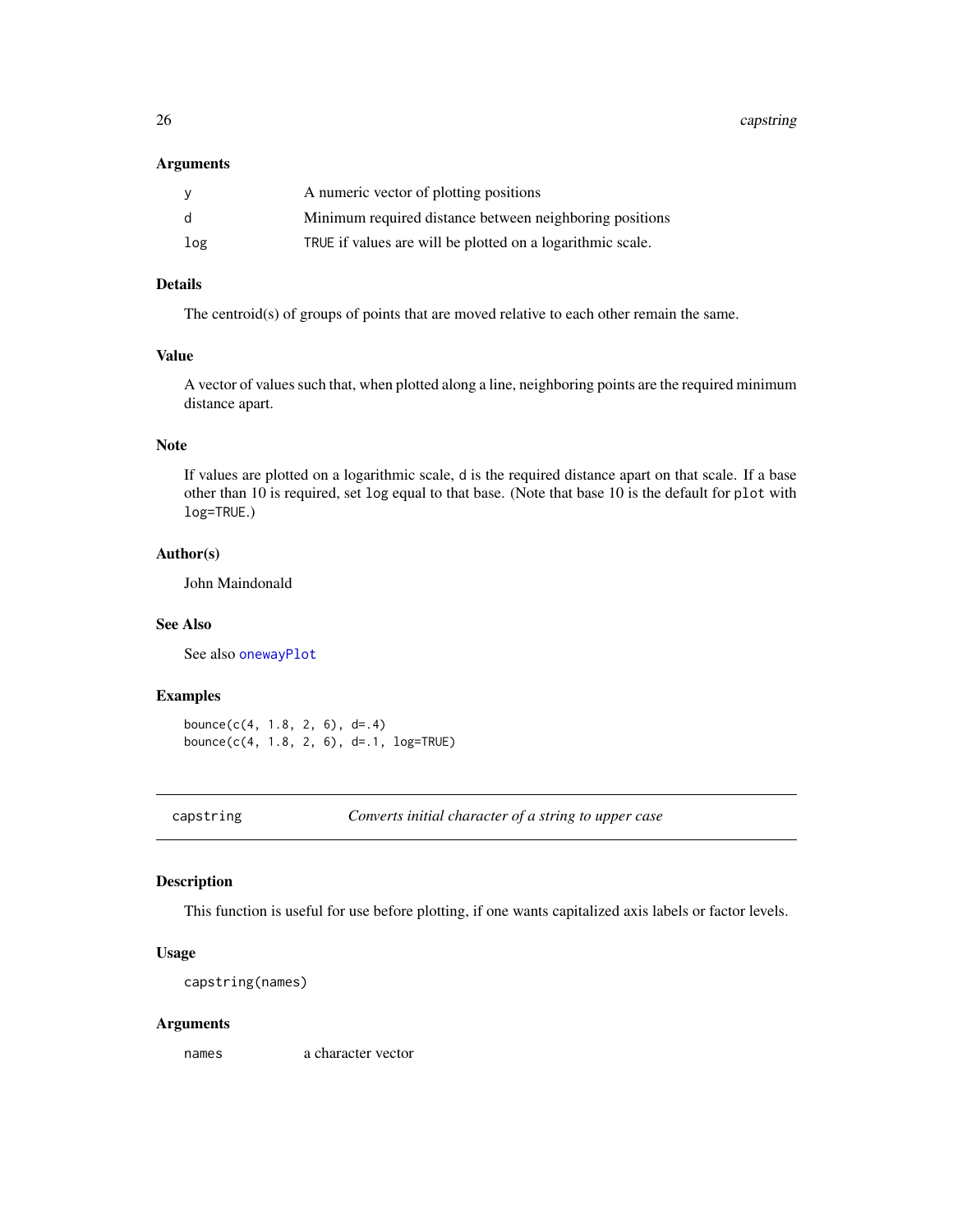#### <span id="page-26-0"></span>carprice 27

# Value

A character vector with upper case initial values.

## Author(s)

W.J. Braun

# Examples

```
capstring(names(tinting)[c(3,4)])
```

```
library(lattice)
levels(tinting$agegp) <- capstring(levels(tinting$agegp))
xyplot(csoa ~ it | sex * agegp, data=tinting)
```
carprice *US Car Price Data*

#### Description

U.S. data extracted from Cars93, a data frame in the MASS package.

# Usage

carprice

### Format

This data frame contains the following columns:

Type Type of car, e.g. Sporty, Van, Compact

Min.Price Price for a basic model

Price Price for a mid-range model

Max.Price Price for a 'premium' model

Range.Price Difference between Max.Price and Min.Price

RoughRange Rough.Range plus some N(0,.0001) noise

gpm100 The number of gallons required to travel 100 miles

MPG.city Average number of miles per gallon for city driving

MPG.highway Average number of miles per gallon for highway driving

#### Source

MASS package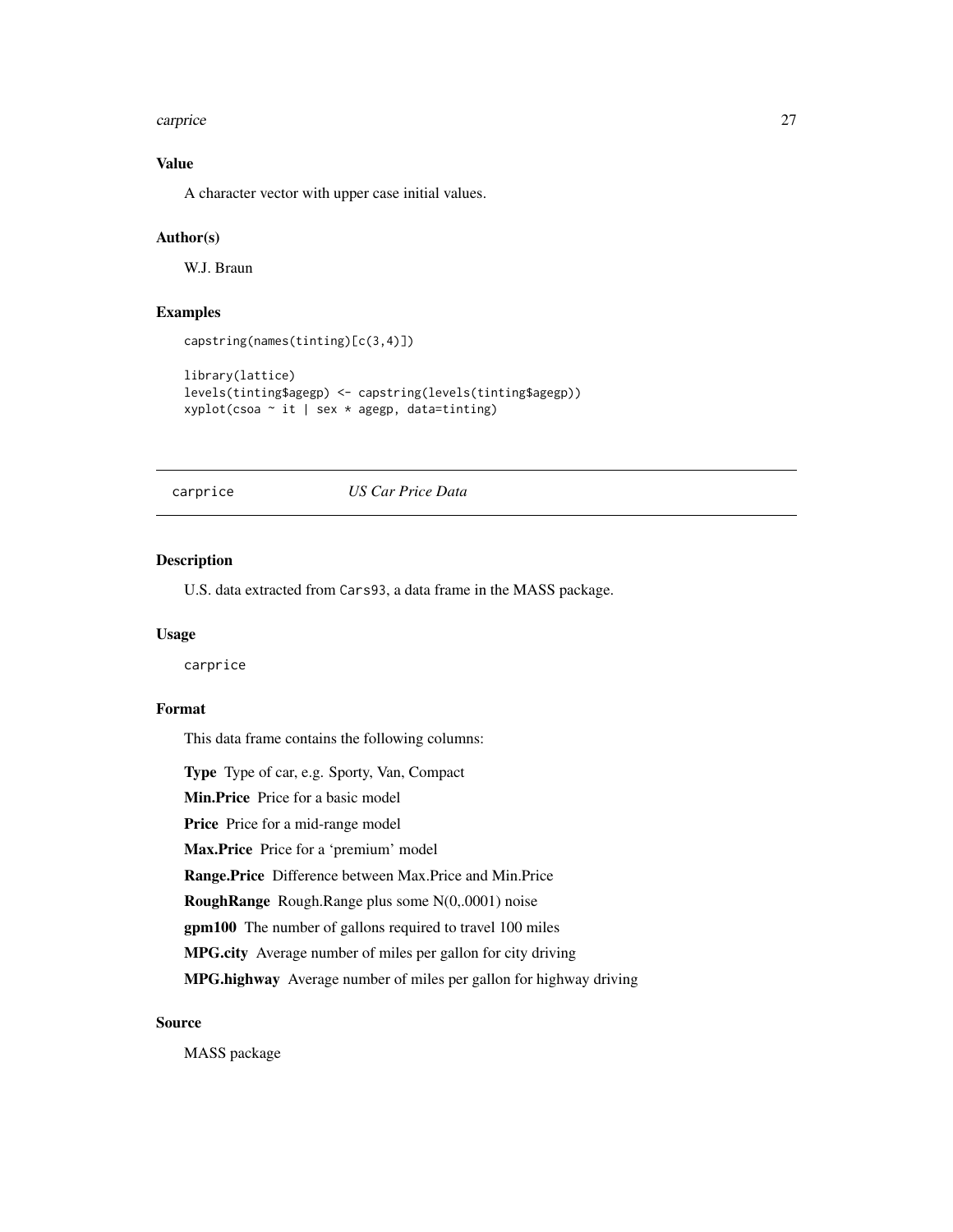#### <span id="page-27-0"></span>References

Venables, W.N.\ and Ripley, B.D., 4th edn 2002. Modern Applied Statistics with S. Springer, New York.

See also 'R' Complements to Modern Applied Statistics with S-Plus, available from [http://www.](http://www.stats.ox.ac.uk/pub/MASS3/) [stats.ox.ac.uk/pub/MASS3/](http://www.stats.ox.ac.uk/pub/MASS3/)

# Examples

```
print("Multicollinearity - Example 6.8")
pairs(carprice[,-c(1,8,9)])
carprice1.lm <- lm(gpm100 ~ Type+Min.Price+Price+Max.Price+Range.Price,
    data=carprice)
round(summary(carprice1.lm)$coef,3)
pause()
alias(carprice1.lm)
pause()
carprice2.lm <- lm(gpm100 ~ Type+Min.Price+Price+Max.Price+RoughRange, data=carprice)
round(summary(carprice2.lm)$coef, 2)
pause()
carprice.lm <- lm(gpm100 ~ Type + Price, data = carprice)
round(summary(carprice.lm)$coef,4)
pause()
summary(carprice1.lm)$sigma # residual standard error when fitting all 3 price variables
pause()
summary(carprice.lm)$sigma # residual standard error when only price is used
pause()
vif(lm(gpm100 ~ Price, data=carprice)) # Baseline Price
pause()
vif(carprice1.lm) # includes Min.Price, Price & Max.Price
pause()
vif(carprice2.lm) # includes Min.Price, Price, Max.Price & RoughRange
pause()
vif(carprice.lm) # Price alone
```
Cars93.summary *A Summary of the Cars93 Data set*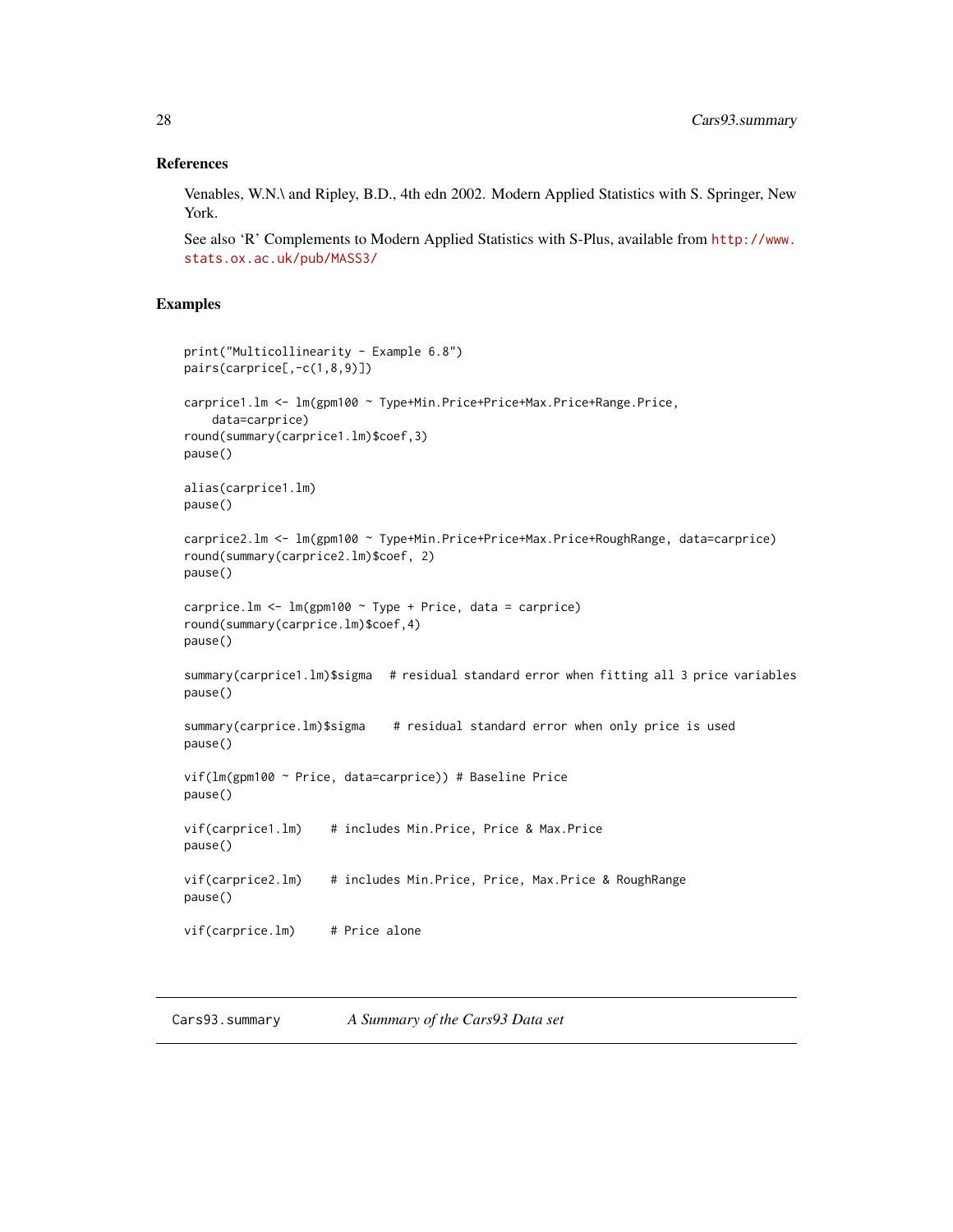# Cars93.summary 29

#### Description

The Cars93.summary data frame has 6 rows and 4 columns created from information in the Cars93 data set in the Venables and Ripley MASS package. Each row corresponds to a different class of car (e.g. Compact, Large, etc.).

#### Usage

Cars93.summary

# Format

This data frame contains the following columns:

Min.passengers minimum passenger capacity for each class of car

Max.passengers maximum passenger capacity for each class of car

No.of.cars number of cars in each class

abbrev a factor with levels C Compact, L Large, M Mid-Size, Sm Small, Sp Sporty, V Van

#### Source

Lock, R. H. (1993) 1993 New Car Data. Journal of Statistics Education 1(1)

# References

MASS library

```
type <- Cars93.summary$abbrev
type <- Cars93.summary[,4]
type <- Cars93.summary[,"abbrev"]
type <- Cars93.summary[[4]] # Take the object that is stored
                            # in the fourth list element.
type
pause()
attach(Cars93.summary)
 # R can now access the columns of Cars93.summary directly
abbrev
detach("Cars93.summary")
pause()
# To change the name of the \verb!abbrev! variable (the fourth column)
names(Cars93.summary)[4] <- "code"
pause()
# To change all of the names, try
names(Cars93.summary) <- c("minpass","maxpass","number","code")
```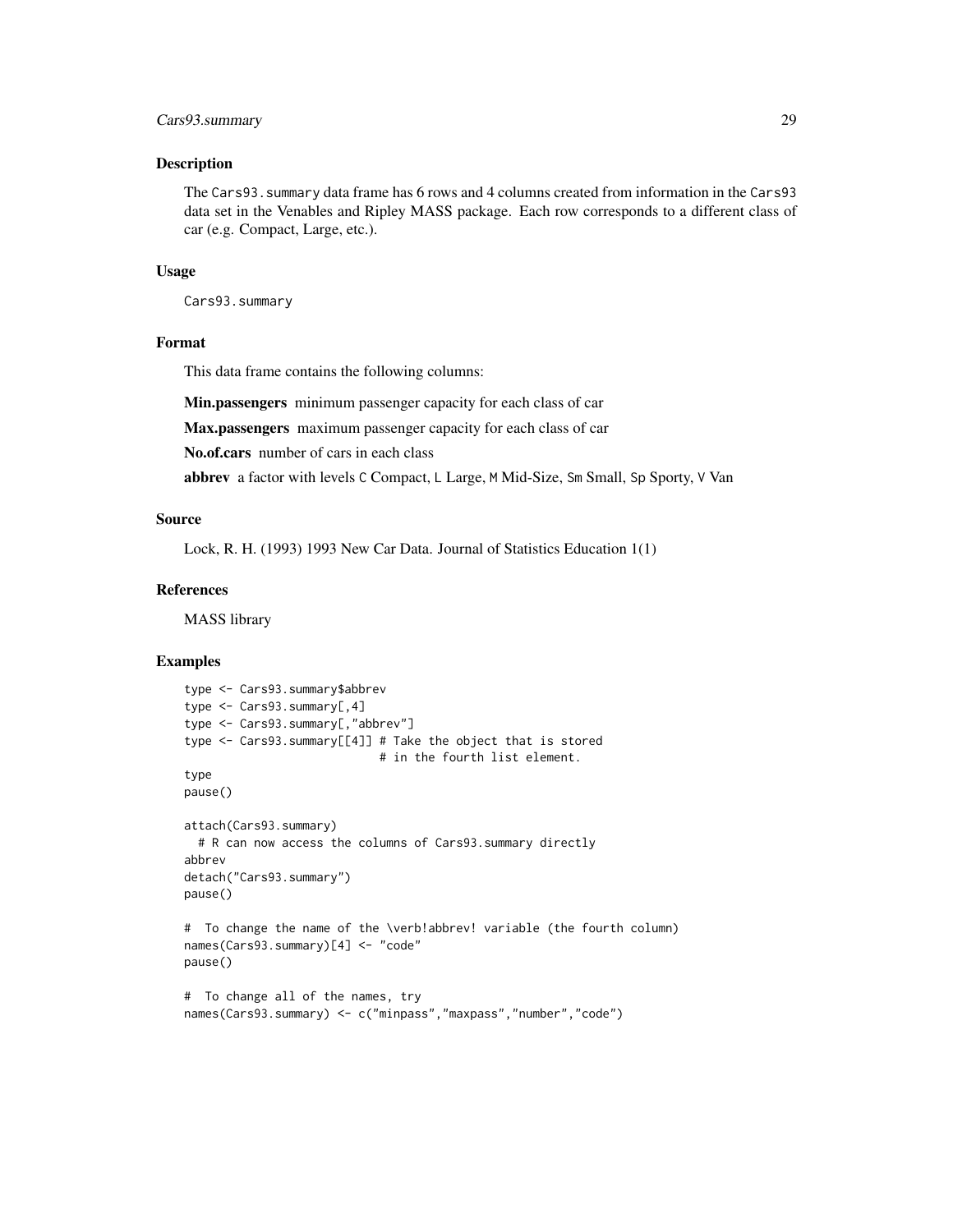<span id="page-29-0"></span>

#### Description

Measurements of sugar content in frosted flakes breakfast cereal.

# Usage

cerealsugar

### Format

A vector of 100 measurements.

cfseal *Cape Fur Seal Data*

# Description

The cfseal data frame has 30 rows and 11 columns consisting of weight measurements for various organs taken from 30 Cape Fur Seals that died as an unintended consequence of commercial fishing.

## Usage

cfseal

# Format

This data frame contains the following columns:

age a numeric vector

weight a numeric vector

heart a numeric vector

lung a numeric vector

liver a numeric vector

spleen a numeric vector

stomach a numeric vector

leftkid a numeric vector

rightkid a numeric vector

kidney a numeric vector

intestines a numeric vector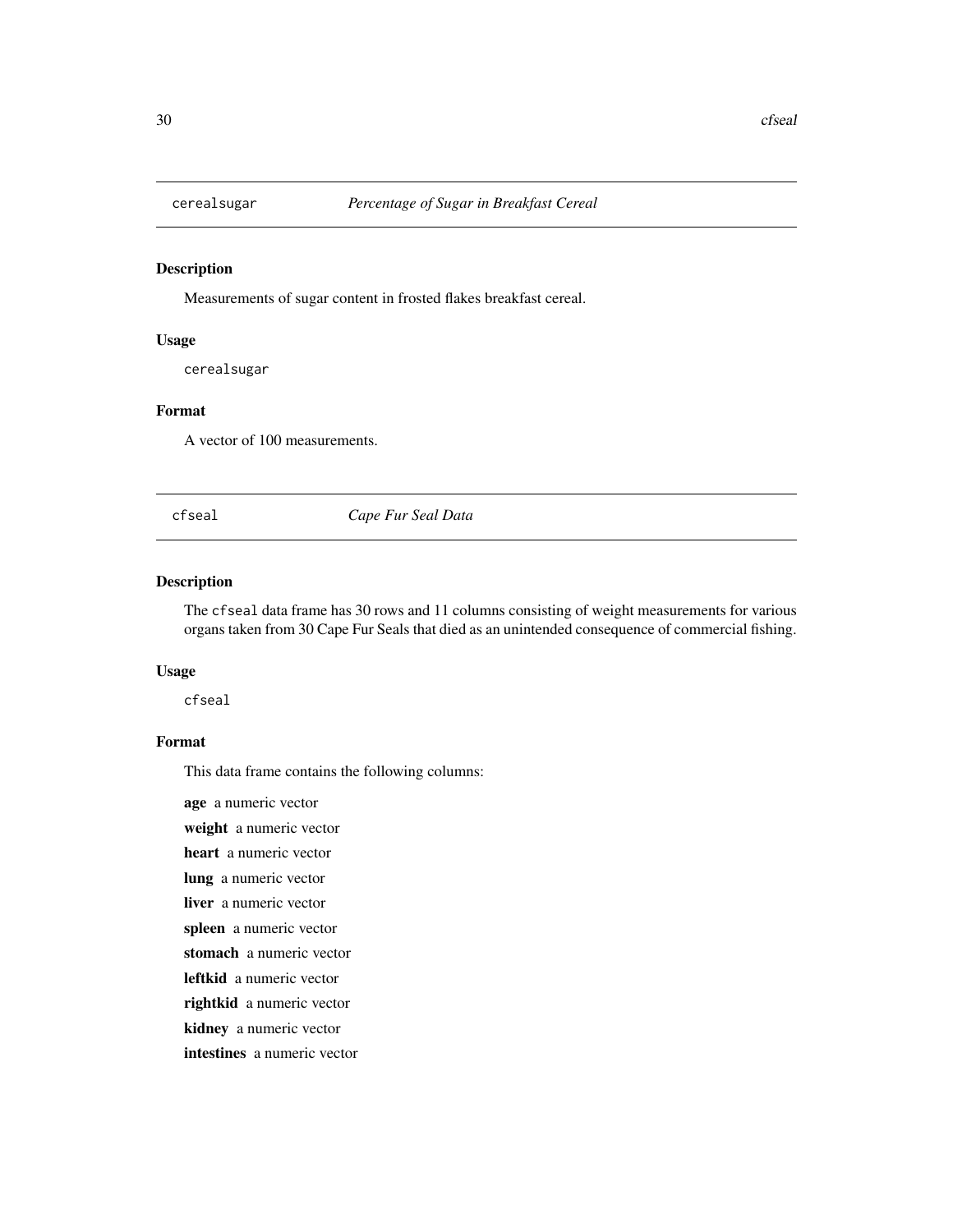<span id="page-30-0"></span>cities 31

# Source

Stewardson, C.L., Hemsley, S., Meyer, M.A., Canfield, P.J. and Maindonald, J.H. 1999. Gross and microscopic visceral anatomy of the male Cape fur seal, Arctocephalus pusillus pusillus (Pinnepedia: Otariidae), with reference to organ size and growth. Journal of Anatomy (Cambridge) 195: 235-255. (WWF project ZA-348)

# Examples

print("Allometric Growth - Example 5.7")

```
cfseal.lm <- lm(log(heart) ~ log(weight), data=cfseal); summary(cfseal.lm)
plot(log(heart) ~ log(weight), data = cfseal, pch=16, xlab = "Heart Weight (g, log scale)",
ylab = "Body weight (kg, log scale)", axes=FALSE)
heartaxis <- 100*(2^seq(0,3))
bodyaxis <- c(20,40,60,100,180)
axis(1, at = log(bodyaxis), lab = bodyaxis)axis(2, at = log(heartaxis), lab = heartaxis)box()
abline(cfseal.lm)
```
cities *Populations of Major Canadian Cities (1992-96)*

#### Description

Population estimates for several Canadian cities.

#### Usage

cities

# Format

This data frame contains the following columns:

CITY a factor, consisting of the city names

REGION a factor with 5 levels (ATL=Atlantic, ON=Ontario, QC=Quebec, PR=Prairies, WEST=Alberta and British Columbia) representing the location of the cities

POP1992 a numeric vector giving population in 1000's for 1992

POP1993 a numeric vector giving population in 1000's for 1993

POP1994 a numeric vector giving population in 1000's for 1994

POP1995 a numeric vector giving population in 1000's for 1995

POP1996 a numeric vector giving population in 1000's for 1996

# Source

Statistics Canada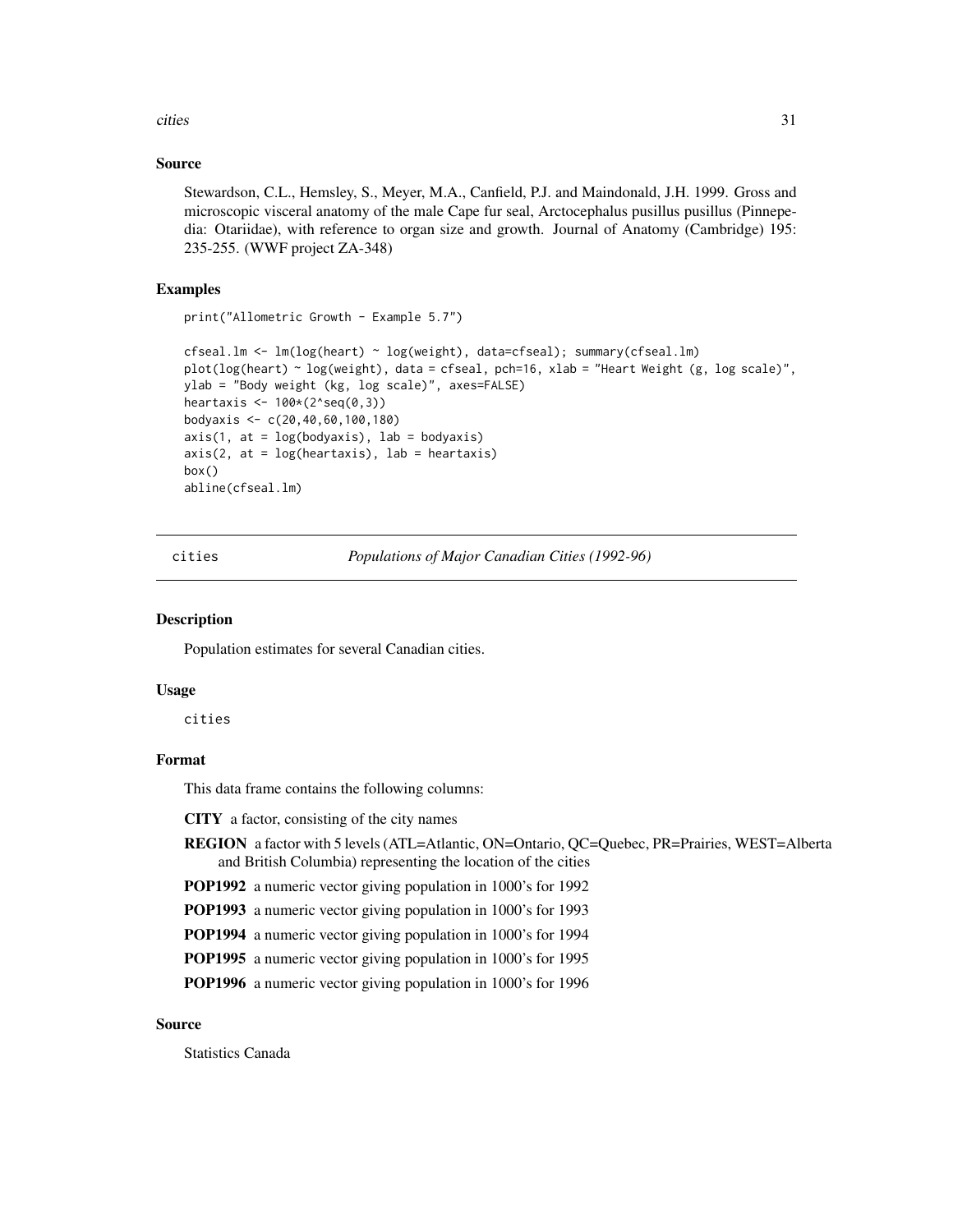<span id="page-31-0"></span>32 codling and the codling of the codling of the codling of the codling of the codling of the codling of the codling

#### Examples

```
cities$have <- factor((cities$REGION=="ON")|(cities$REGION=="WEST"))
plot(POP1996~POP1992, data=cities, col=as.integer(cities$have))
```

| odlin |  |  |
|-------|--|--|
|       |  |  |
|       |  |  |

eg *Dose-mortality data, for fumigation of codling moth with methyl bromide*

#### Description

Data are from trials that studied the mortality response of codling moth to fumigation with methyl bromide.

# Usage

data(codling)

#### Format

A data frame with 99 observations on the following 10 variables.

dose Injected dose of methyl bromide, in gm per cubic meter

tot Number of insects in chamber

dead Number of insects dying

pobs Proportion dying

cm Control mortality, i.e., at dose 0

ct Concentration-time sum

Cultivar a factor with levels BRAEBURN FUJI GRANNY Gala ROYAL Red Delicious Splendour

gp a factor which has a different level for each different combination of Cultivar, year and rep (replicate).

year a factor with levels 1988 1989

numcm a numeric vector: total number of control insects

#### Details

The research that generated these data was in part funded by New Zealand pipfruit growers. The published analysis was funded by New Zealand pipfruit growers. See also sorption.

#### Source

Maindonald, J.H.; Waddell, B.C.; Petry, R.J. 2001. Apple cultivar effects on codling moth (Lepidoptera: Tortricidae) egg mortality following fumigation with methyl bromide. Postharvest Biology and Technology 22: 99-110.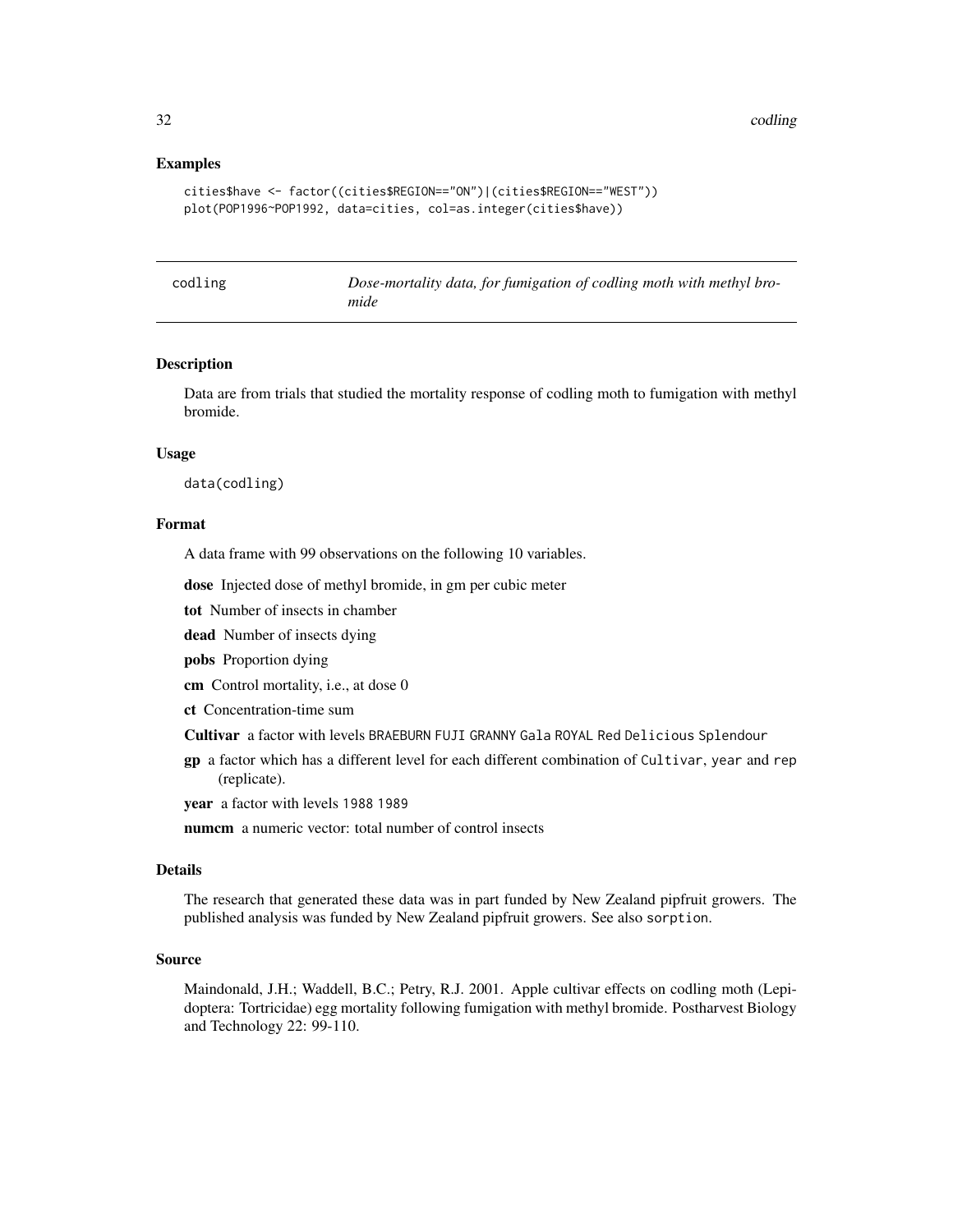<span id="page-32-0"></span>compareTreecalcs *Error rate comparisons for tree-based classification*

# Description

Compare error rates, between different functions and different selection rules, for an approximately equal random division of the data into a training and test set.

#### Usage

```
compareTreecalcs(x = yesno \sim ., data = DAAG::spam7, cp = 0.00025, fun = c("rpart",
"randomForest"))
```
# Arguments

| $\mathsf{x}$ | model formula                                                          |
|--------------|------------------------------------------------------------------------|
| data         | an data frame in which to interpret the variables named in the formula |
| cp           | setting for the cost complexity parameter cp, used by rpart()          |
| fun          | one or both of "rpart" and "randomForest"                              |

# Details

Data are randomly divided into two subsets, I and II. The function(s) are used in the standard way for calculations on subset I, and error rates returined that come from the calculations carried out by the function(s). Predictions are made for subset II, allowing the calculation of a completely independent set of error rates.

# Value

If rpart is specified in fun, the following:

| rpSEcvI                                      | the estimated cross-validation error rate when rpart() is run on the training<br>data (I), and the one-standard error rule is used                 |  |
|----------------------------------------------|----------------------------------------------------------------------------------------------------------------------------------------------------|--|
| rpcvI                                        | the estimated cross-validation error rate when rpart() is run on subset I, and<br>the model used that gives the minimum cross-validated error rate |  |
| rpSEtest                                     | the error rate when the model that leads to rpSEcvI is used to make predictions<br>for subset II                                                   |  |
| rptest                                       | the error rate when the model that leads to rpcvI is used to make predictions for<br>subset II                                                     |  |
| nSErule<br>nREmin                            | number of splits required by the one standard error rule<br>number of splits to give the minimum error                                             |  |
| If rpart is specified in fun, the following: |                                                                                                                                                    |  |
| rfcvI                                        | the out-of-bag $(OOB)$ error rate when random Forest () is run on subset I                                                                         |  |

| rftest | the error rate when the model that leads to rfcvI is used to make predictions for |
|--------|-----------------------------------------------------------------------------------|
|        | subset II                                                                         |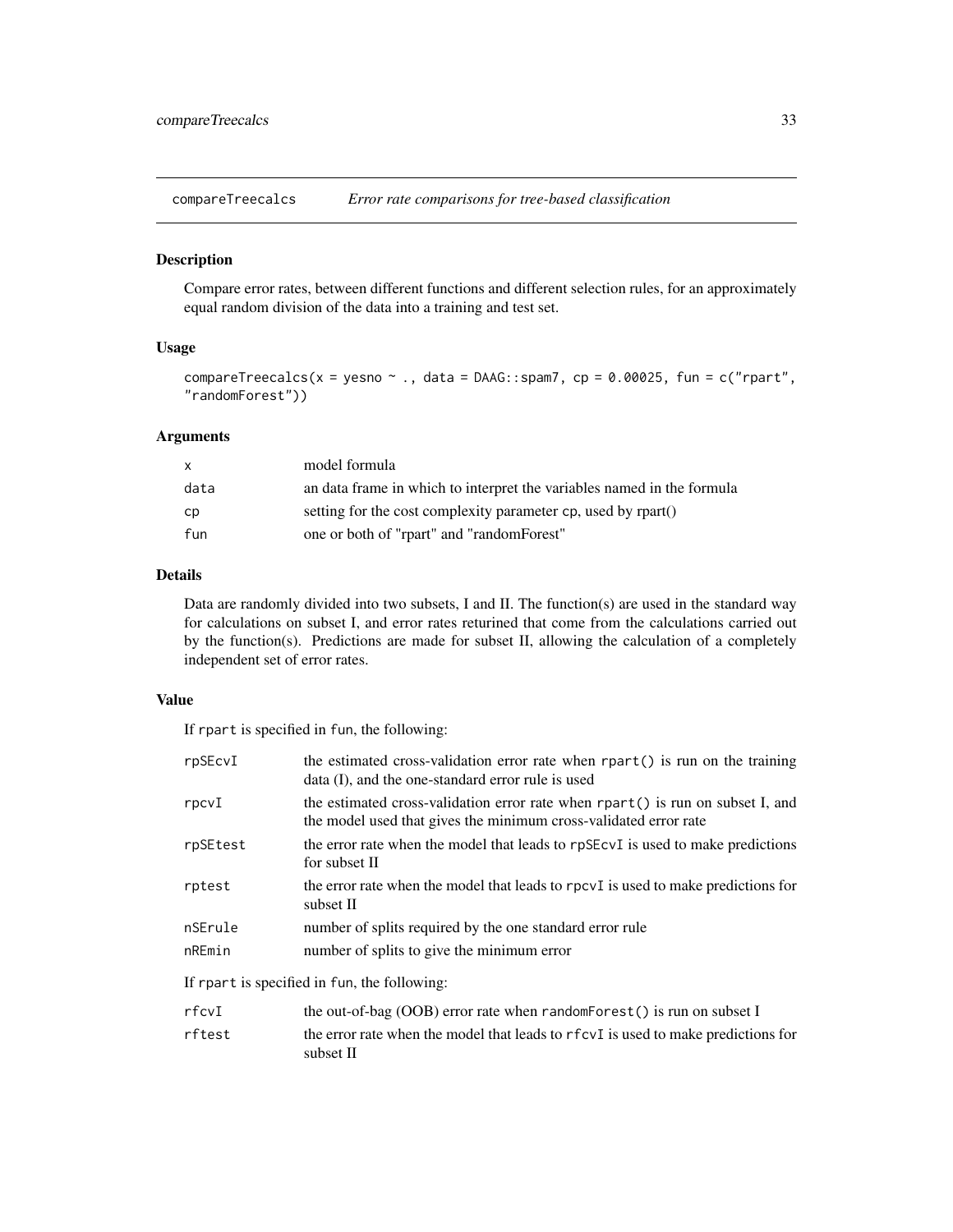# <span id="page-33-0"></span>Author(s)

John Maindonald

component.residual *Component + Residual Plot*

# Description

Component + Residual plot for a term in a lm model.

#### Usage

```
component.residual(lm.obj, which = 1, xlab = "Component",
   ylab = "C+R")
```
# Arguments

| lm.obj | A 1m object                                               |
|--------|-----------------------------------------------------------|
| which  | numeric code for the term in the 1m formula to be plotted |
| xlab   | label for the x-axis                                      |
| vlab   | label for the y-axis                                      |

#### Value

A scatterplot with a smooth curve overlaid.

# Author(s)

J.H. Maindonald

#### See Also

[lm](#page-0-0)

```
mice12.lm <- lm(brainwt ~ bodywt + lsize, data=litters)
oldpar \leq par(mfrow = c(1,2))
component.residual(mice12.1m, 1, xlab = "Body weight", ylab= "t(Body weight) + e")
component.residual(mice12.lm, 2, xlab = "Litter size", ylab= "t(Litter size) + e")
par(oldpar)
```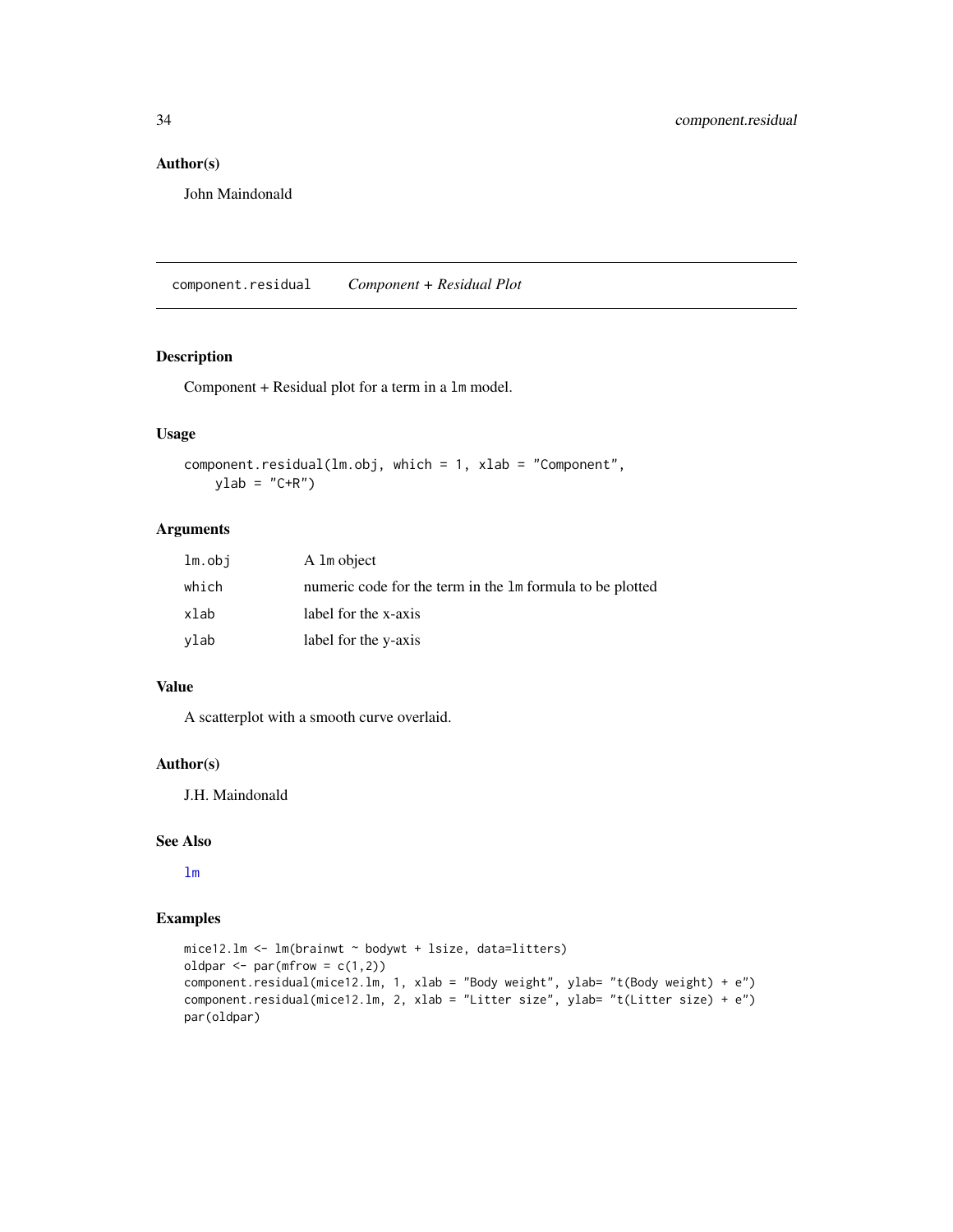<span id="page-34-0"></span>confusion *Given actual and predicted group assignments, give the confusion matrix*

# Description

Given actual and predicted group assignments, give the confusion matrix

#### Usage

```
confusion(actual, predicted, gpnames = NULL, rowcol=c("actual", "predicted"),
printit = c("overall","confusion"), prior = NULL, digits=3)
```
# Arguments

| actual    | Actual (prior) group assigments                                                  |
|-----------|----------------------------------------------------------------------------------|
| predicted | Predicted group assigments.                                                      |
| gpnames   | Names for groups, if different from levels (actual)                              |
| rowcol    | For predicted categories to appear as rows, specify rowcol="predicted"           |
| printit   | Character vector. Print "overall", or "confusion" matrix, or both.               |
| prior     | Prior probabilities for groups, if different from the relative group frequencies |
| digits    | Number of decimal digits to display in printed output                            |

# Details

Predicted group assignments should be estimated from cross-validation or from bootstrap out-ofbag data. Better still, work with assignments for test data that are completely separate from the data used to dervive the model.

#### Value

A list with elements overall (overall accuracy), confusion (confusion matrix) and prior (prior used for calculation of overall accuracy)

# Author(s)

John H Maindonald

#### References

Maindonald and Braun: 'Data Analysis and Graphics Using R', 3rd edition 2010, Section 12.2.2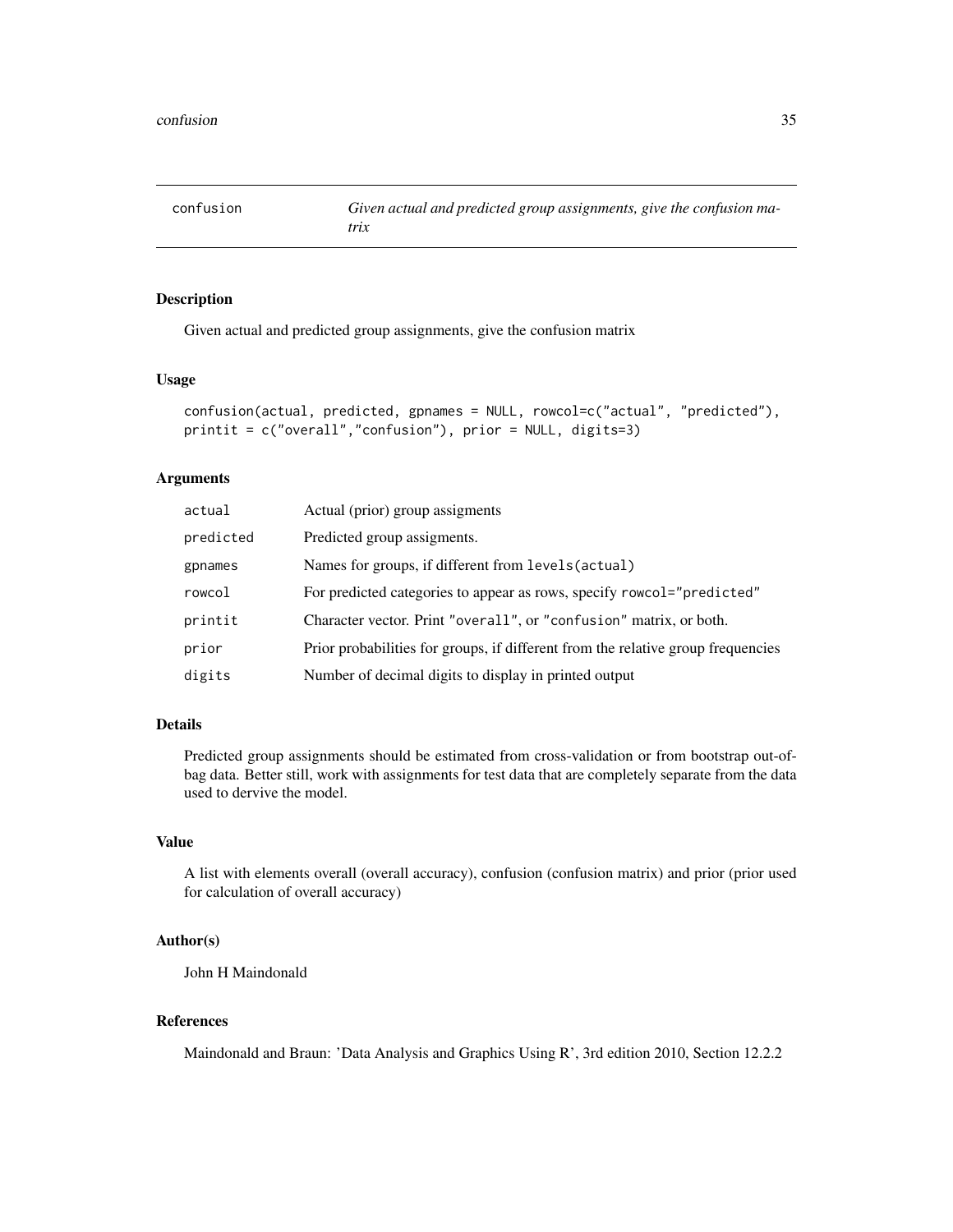```
library(MASS)
library(DAAG)
cl <- lda(species ~ length+breadth, data=cuckoos, CV=TRUE)$class
confusion(cl, cuckoos$species)
## The function is currently defined as
function (actual, predicted, gpnames = NULL,
            rowcol = c("actual", "predicted"),
            printit = c("overall","confusion"),
            prior = NULL, digits = 3)
{
 if (is.null(gpnames))
   gpnames <- levels(actual)
 if (is.logical(printit)){
    if(printit)printit <- c("overall","confusion")
    else printit <- ""
 }
 tab <- table(actual, predicted)
 acctab <- t(apply(tab, 1, function(x) x/sum(x)))
 dimnames(acctab) <- list(Actual = gpnames, `Predicted (cv)` = gpnames)
 if (is.null(prior)) {
   relnum <- table(actual)
   prior <- relnum/sum(relnum)
   acc \leq sum(tab[row(tab) == col(tab)])/sum(tab)}
 else {
   acc <- sum(prior * diag(acctab))
 }
 names(prior) <- gpnames
 if ("overall"%in%printit) {
   cat("Overall accuracy =", round(acc, digits), "\n")
    if(is.null(prior)){
     cat("This assumes the following prior frequencies:",
          "\n")
     print(round(prior, digits))
   }
 }
 if ("confusion"%in%printit) {
   cat("\nConfusion matrix", "\n")
   print(round(acctab, digits))
  }
 invisible(list(overall=acc, confusion=acctab, prior=prior))
}
```
<span id="page-35-0"></span>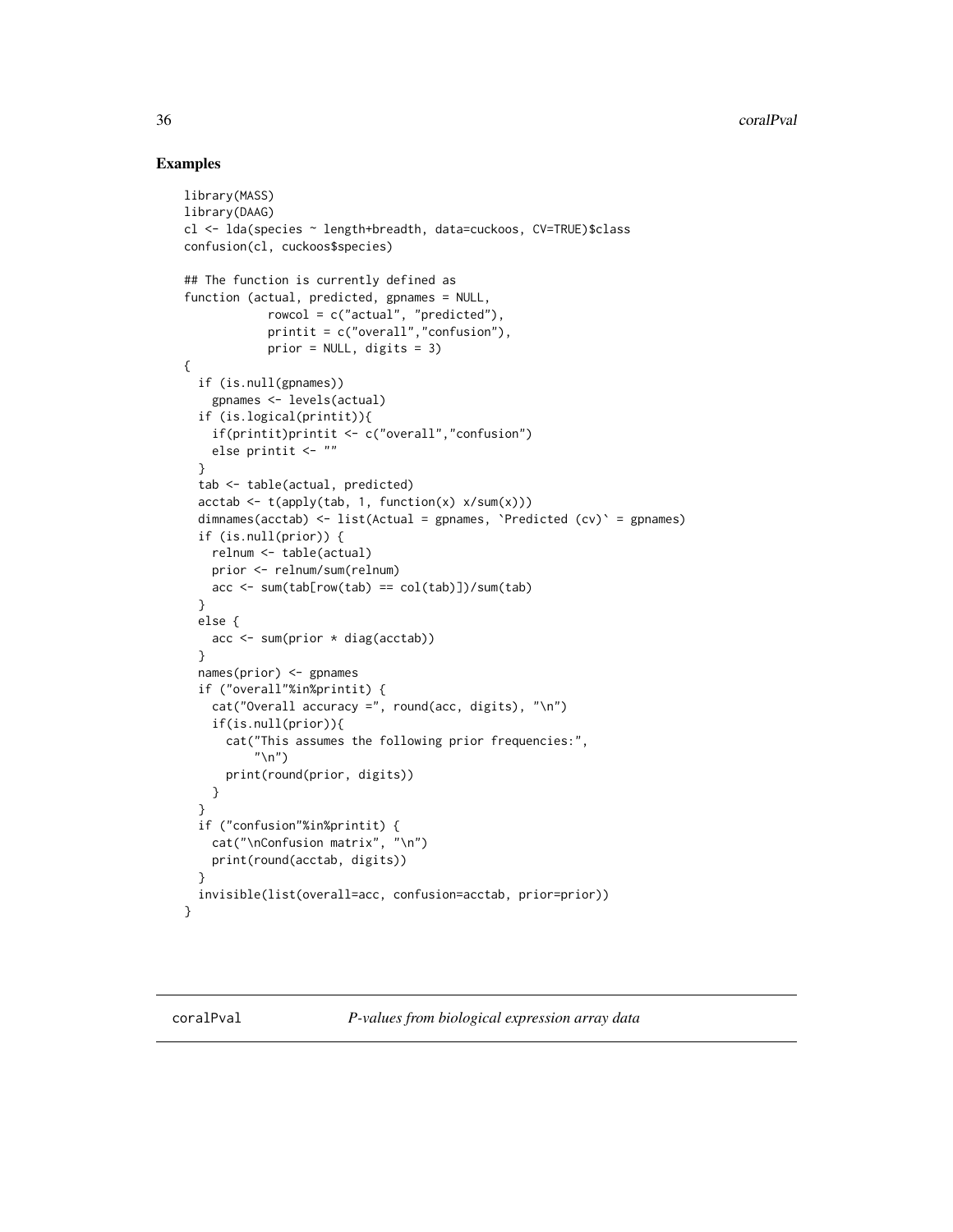# cottonworkers 37

### **Description**

P-values were calculated for each of 3072 genes, for data that compared expression values between post-settlement coral larvae and pre-settlement coral larvae.

## Usage

```
data("coralPval")
```
# Format

The format is: num [1:3072, 1] 8.60e-01 3.35e-08 3.96e-01 2.79e-01 6.36e-01 ...

## Details

t-statistics, and hence p-values, were derived from five replicate two-colour micro-array slides. Details are in a vignette that accompanies the DAAGbio package.

## Source

See the ?DAAGbio:: coralRG

## References

Grasso, L. C.; Maindonald, J.; Rudd, S.; Hayward, D. C.; Saint, R.; Miller, D. J.; and Ball, E. E., 2008. Microarray analysis identifies candidate genes for key roles in coral development. BMC Genomics, 9:540.

#### Examples

```
## From p-values, calculate Benjamini-Hochberg false discrimination rates
fdr <- p.adjust(DAAG::coralPval, method='BH')
## Number of genes identified as differentially expressed for FDR = 0.01
sum(fdr<=0.01)
```
cottonworkers *Occupation and wage profiles of British cotton workers*

## Description

Numbers are given in different categories of worker, in each of two investigations. The first source of information is the Board of Trade Census that was conducted on 1886. The second is a relatively informal survey conducted by US Bureau of Labor representatives in 1889, for use in official reports.

#### Usage

```
data(cottonworkers)
```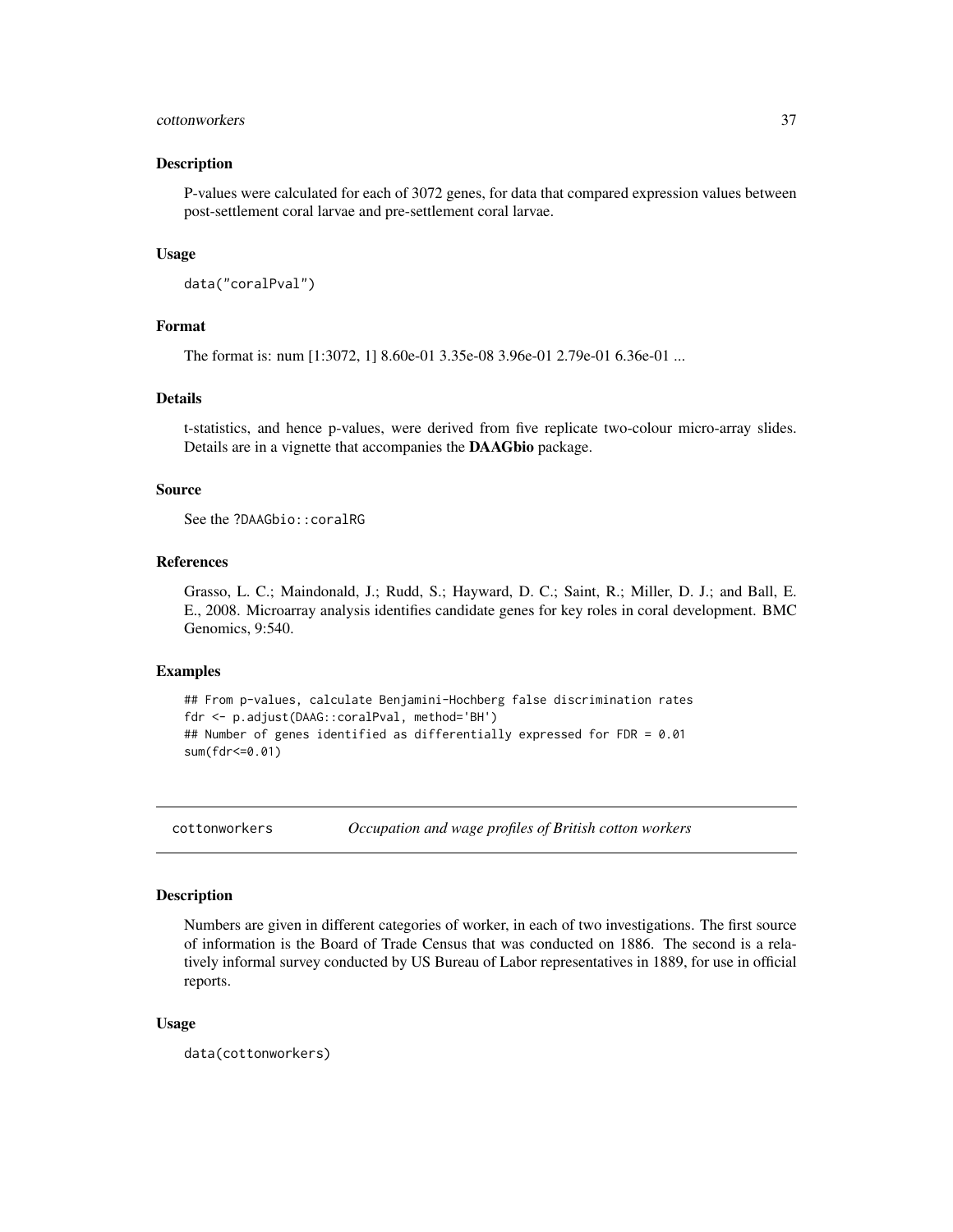## Format

A data frame with 14 observations on the following 3 variables.

- census1886 Numbers of workers in each of 14 different categories, according to the Board of Trade wage census that was conducted in 1886
- survey1889 Numbers of workers in each of 14 different categories, according to data collected in 1889 by the US Bureau of Labor, for use in a report to the US Congress and House of Representatives

avwage Average wage, in pence, as estimated in the US Bureau of Labor survey

## Details

The data in survey1889 were collected in a relatively informal manner, by approaching individuals on the street. Biases might therefore be expected.

## Source

United States congress, House of Representatives, Sixth Annual Report of the Commissioner of Labor, 1890, Part III, Cost of Living (Washington D.C. 1891); idem., Seventh Annual Report of the Commissioner of Labor, 1891, Part III, Cost of Living (Washington D.C. 1892)

Return of wages in the principal textile trades of the United Kingdom, with report therein. (P.P. 1889, LXX). United Kingdom Official Publication.

## References

Boot, H. M. and Maindonald, J. H. 2007. New estimates of age- and sex- specific earnings and the male-female earnings gap in the British cotton industry, 1833-1906. *Economic History Review*. Published online 28-Aug-2007 doi: 10.1111/j.1468-0289.2007.00398.x

# Examples

```
data(cottonworkers)
str(cottonworkers)
plot(survey1889 ~ census1886, data=cottonworkers)
plot(I(avwage*survey1889) ~ I(avwage*census1886), data=cottonworkers)
```
cricketer *Lifespans of UK 1st class cricketers born 1840-1960*

## Description

Year and birth, lifespan, etc, of British first class cricketers, born 1840-1960, whose handedness could be determined from information in the Who's who of cricketers. The status (alive=0, dead =1), and lifetime or lifespan, is for 1992.

## Usage

data(cricketer)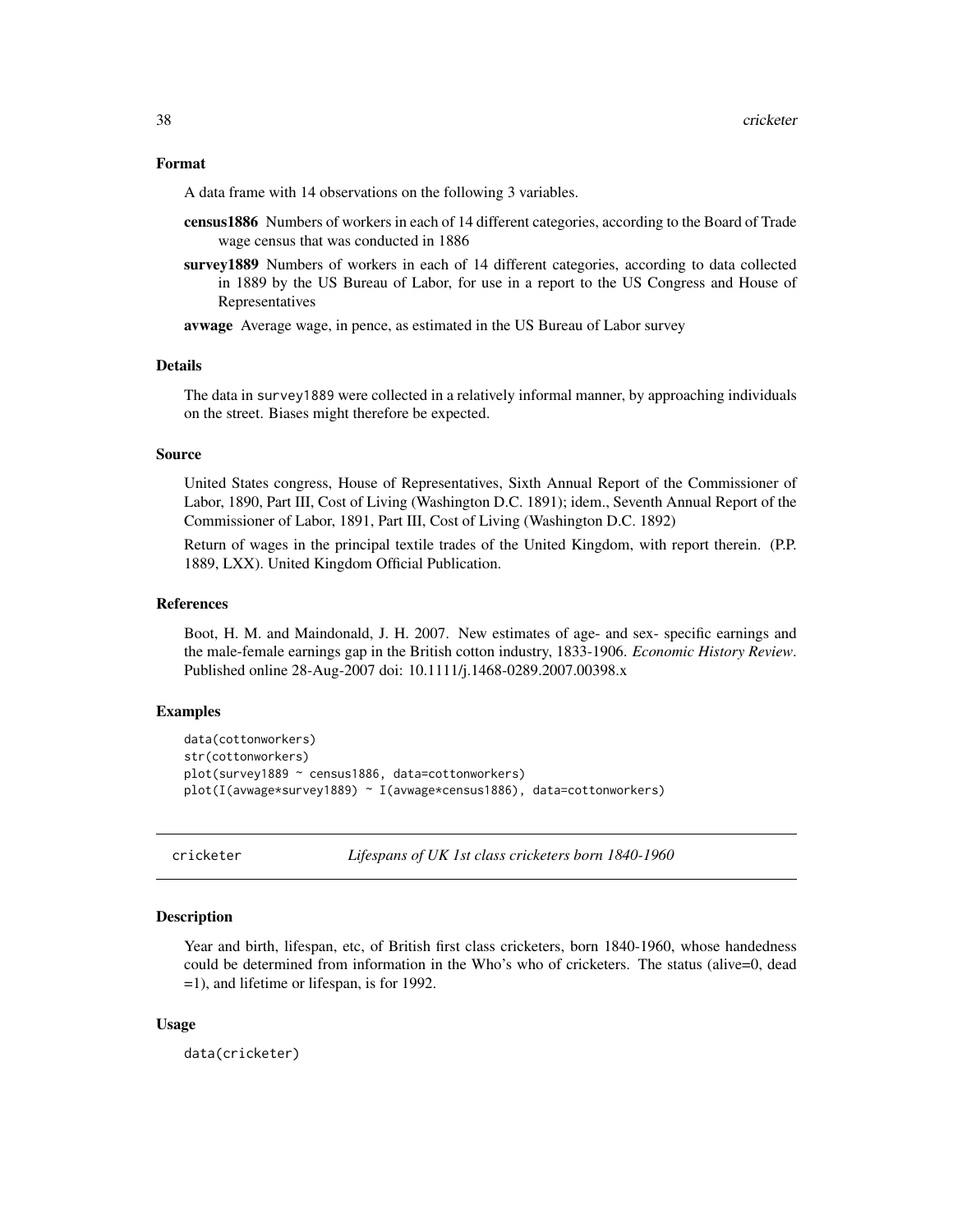#### cricketer 39

## Format

A data frame with 5960 observations on the following 8 variables.

left a factor with levels right left year numeric, year of birth life numeric, lifetime or lifespan to 1992 dead numeric  $(0 = alive$  (censored),  $1 = dead$ , in 1992) acd numeric  $(0 = not accidental or not dead, 1 = accidental death)$ kia numeric (0 = not killed in action, 1 = killed in action) inbed numeric  $(0 = did not die in bed, 1 = died in bed)$ cause a factor with levels alive acd (accidental death) inbed (died in bed)

# Details

Note that those 'killed in action' (mostly during World Wars I and II) form a subset of those who died by accident.

# Source

John Aggleton, Martin Bland. Data were collated as described in Aggleton et al.

## References

Aggleton JP, Bland JM, Kentridge RW, Neave NJ 1994. Handedness and longevity: an archival study of cricketers. British Medical Journal 309, 1681-1684.

Bailey P, Thorne P, Wynne-Thomas P. 1993. Who's Who of Cricketers. 2nd ed, London, Hamlyn. Bland M and Altman D. 2005. Do the left-handed die young? Significance 2, 166-170.

## See Also

earlycrcktr.

```
data(cricketer)
numLH <- xtabs(~ left+year, data=cricketer)
propLH <- prop.table(numLH, margin=2)[2,]
yr <- as.numeric(colnames(numLH))
plot(propLH \sim yr)cricketer$lh <- unclass(cricketer$left)-1
left2.hat <- fitted(lm(lh ~ poly(year,2), data=cricketer))
ord <- order(cricketer$year)
lines(left2.hat[ord] ~ cricketer$year[ord])
library(splines)
ns3.hat <- fitted(lm(lh ~ ns(year,3), data=cricketer))
lines(ns3.hat[ord] ~ cricketer$year[ord], col="red")
require(survival)
summary(coxph(Surv(life, kia) ~ bs(year,3) +left, data=cricketer))
```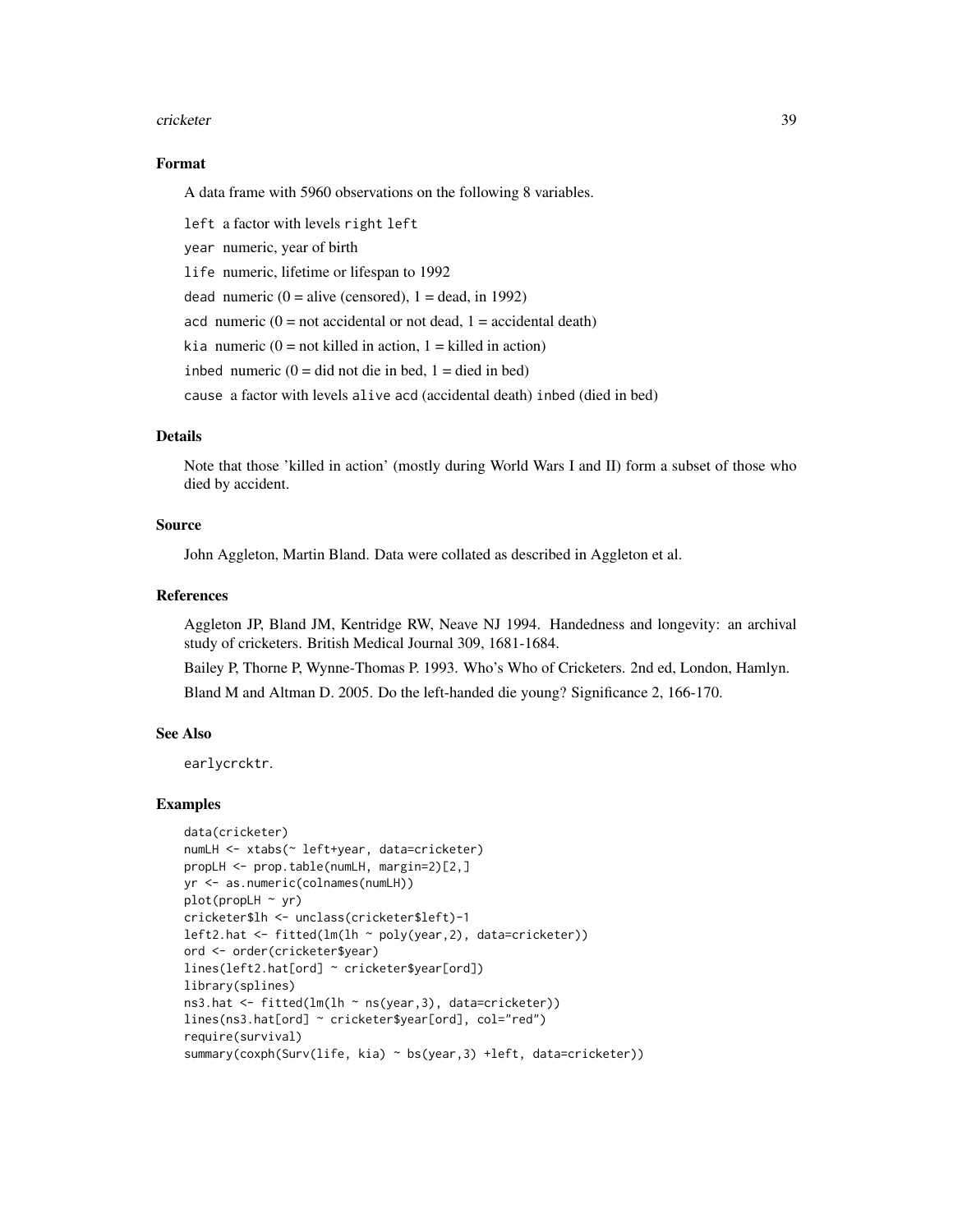40 cuckoohosts

```
cricketer$notacdDead <- with(cricketer, {dead[acd==1]<-0; dead})
summary(coxph(Surv(life, notacdDead) ~ ns(year,2) +left, data=cricketer))
```
cuckoohosts *Comparison of cuckoo eggs with host eggs*

#### Description

These data compare mean length, mean breadth, and egg color, between cuckoos and their hosts.

#### Usage

cuckoohosts

## Format

A data frame with 10 observations on the following 12 variables.

clength mean length of cuckoo eggs in given host's nest

cl.sd standard deviation of cuckoo egg lengths

cbreadth mean breadth of cuckoo eggs in given host's nest

cb.sd standard deviation of cuckoo egg breadths

cnum number of cuckoo eggs

hlength length of host eggs

hl.sd standard deviation of host egg lengths

hbreadth breadth of host eggs

hb.sd standard deviation of host egg breadths

hnum number of host eggs

match number of eggs where color matched

nomatch number where color did not match

## Details

Although from the same study that generated data in the data frame cuckoos, the data do not match precisely. The cuckoo egg lengths and breadths are from the tables on page 168, the host egg lengths and breadths from Appendix IV on page 176, and the color match counts from the table on page 171.

# Source

Latter, O.H., 1902. The egg of *cuculus canorus*. an inquiry into the dimensions of the cuckoo's egg and the relation of the variations to the size of the eggs of the foster-parent, with notes on coloration, &c. *Biometrika*, 1:164–176.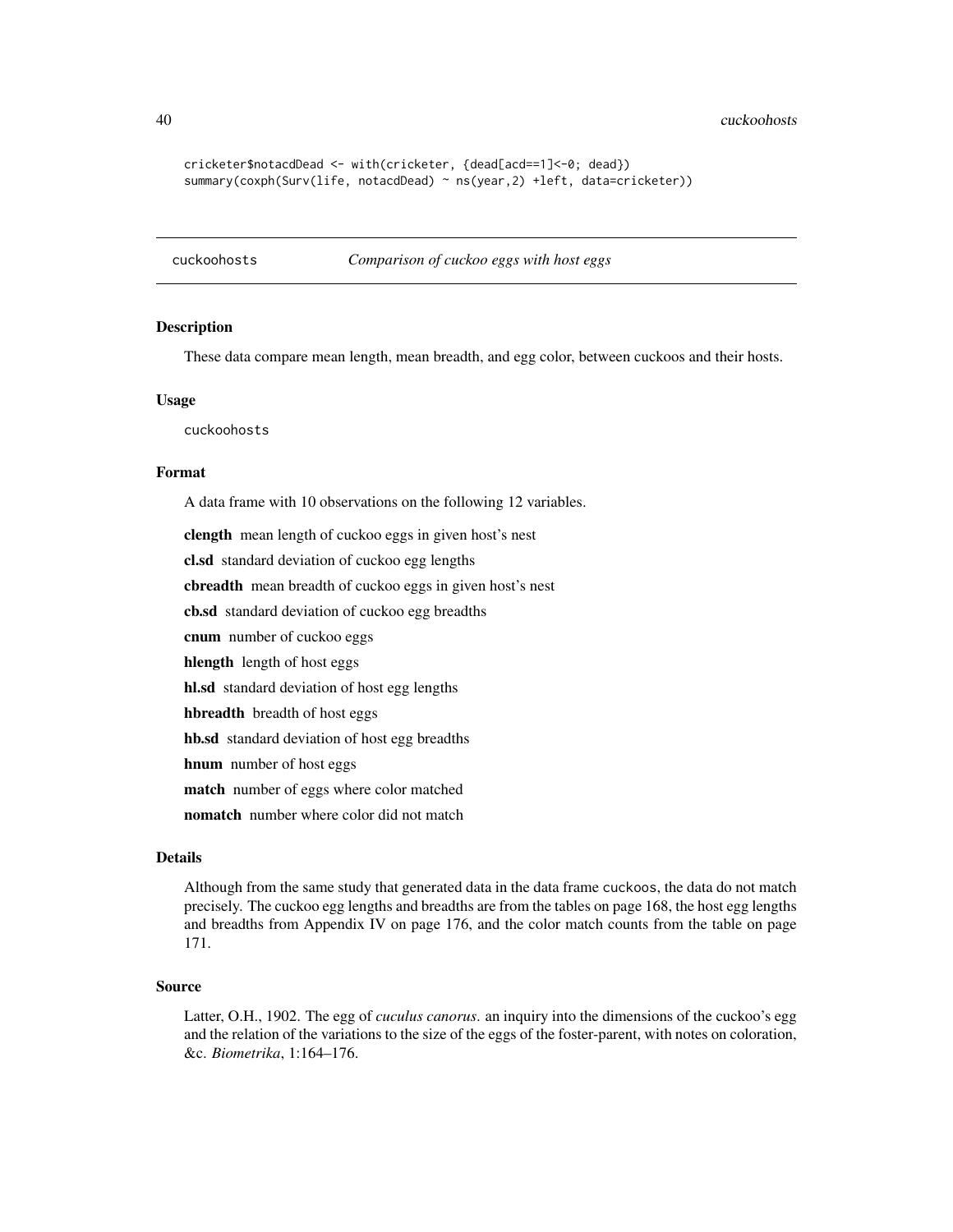#### cuckoos 41

# Examples

```
cuckoohosts
str(cuckoohosts)
plot(cuckoohosts)
with(cuckoohosts,
     plot(c(clength,hlength),c(cbreadth,hbreadth),col=rep(1:2,c(6,6))))
```
cuckoos *Cuckoo Eggs Data*

# Description

Length and breadth measurements of 120 eggs lain in the nests of six different species of host bird.

#### Usage

cuckoos

# Format

This data frame contains the following columns:

length the egg lengths in millimeters

breadth the egg breadths in millimeters

species a factor with levels hedge.sparrow, meadow.pipit, pied.wagtail, robin, tree.pipit, wren

id a numeric vector

# Source

Latter, O.H. (1902). The eggs of Cuculus canorus. An Inquiry into the dimensions of the cuckoo's egg and the relation of the variations to the size of the eggs of the foster-parent, with notes on coloration, &c. Biometrika i, 164. Tippett (1931) gives summary details of the data.

#### References

Tippett, L.H.C. 1931: "The Methods of Statistics". Williams & Norgate, London.

```
print("Strip and Boxplots - Example 2.1.2")
attach(cuckoos)
oldpar \leq par(las = 2) # labels at right angle to axis.
stripchart(length ~ species)
boxplot(split(cuckoos$length, cuckoos$species),
         xlab="Length of egg", horizontal=TRUE)
```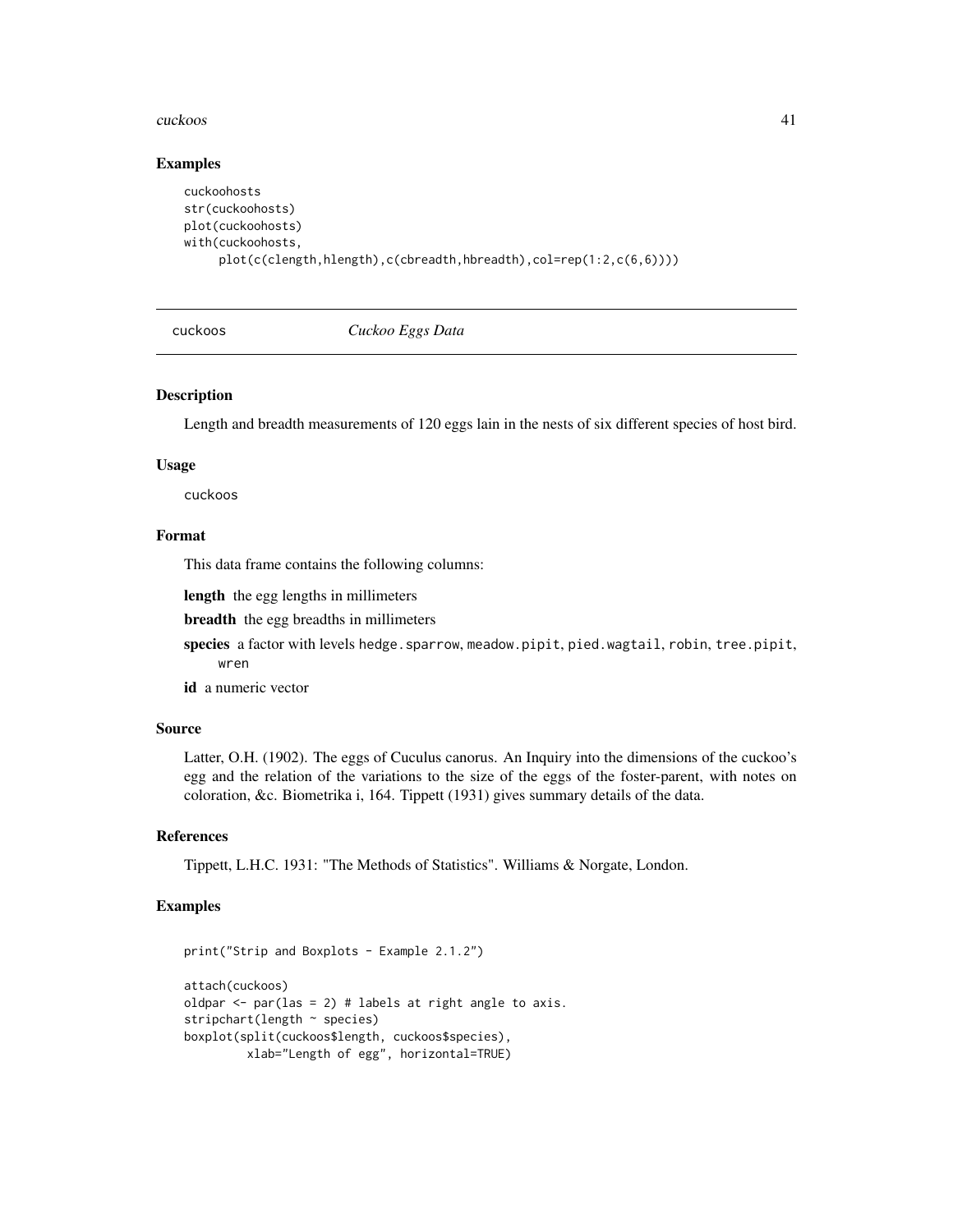```
detach(cuckoos)
par(oldpar)
pause()
print("Summaries - Example 2.2.2")
sapply(split(cuckoos$length, cuckoos$species), sd)
pause()
print("Example 4.1.4")
wren <- split(cuckoos$length, cuckoos$species)$wren
median(wren)
n <- length(wren)
sqrt(pi/2)*sd(wren)/sqrt(n) # this s.e. computation assumes normality
```
<span id="page-41-0"></span>CVbinary *Cross-Validation for Regression with a Binary Response*

# Description

These functions give training (internal) and cross-validation measures of predictive accuracy for regression with a binary response. The data are randomly divided between a number of 'folds'. Each fold is removed, in turn, while the remaining data are used to re-fit the regression model and to predict at the omitted observations.

# Usage

CVbinary(obj, rand=NULL, nfolds=10, print.details=TRUE)

cv.binary(obj, rand=NULL, nfolds=10, print.details=TRUE)

# Arguments

| obi           | a g1m object                                                   |
|---------------|----------------------------------------------------------------|
| rand          | a vector which assigns each observation to a fold              |
| nfolds        | the number of folds                                            |
| print.details | logical variable (TRUE $=$ print detailed output, the default) |

# Value

| cvhat        | predicted values from cross-validation             |
|--------------|----------------------------------------------------|
| internal     | internal or (better) training predicted values     |
| training     | training predicted values                          |
| acc.cv       | cross-validation estimate of accuracy              |
| acc.internal | internal or (better) training estimate of accuracy |
| acc.training | training estimate of accuracy                      |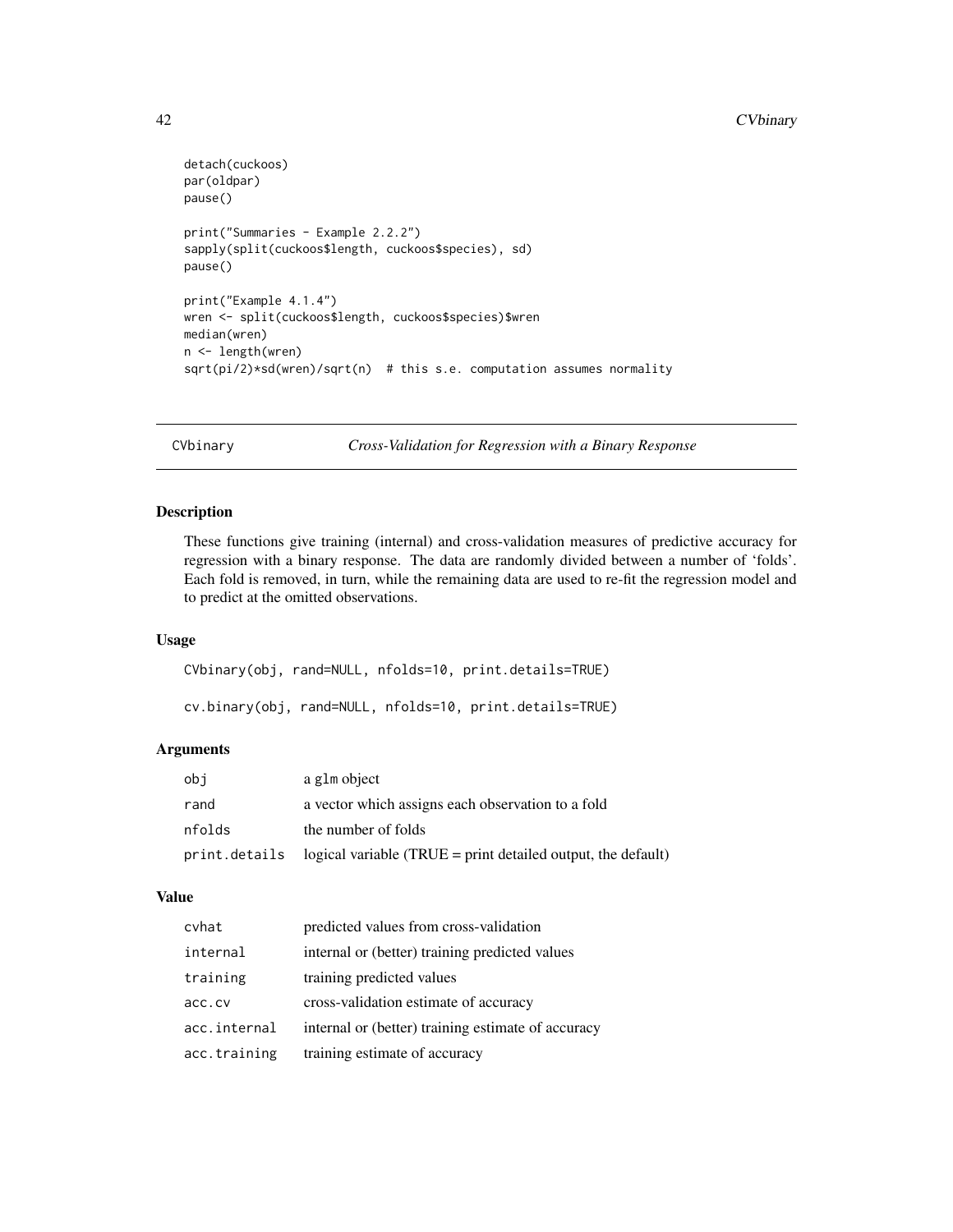#### $CVMm$  and  $43$

# Note

The term 'training' seems preferable to the term 'internal' in connection with predicted values, and the accuracy measure, that are based on the observations used to derive the model.

#### Author(s)

J.H. Maindonald

## See Also

[glm](#page-0-0)

# Examples

```
frogs.glm <- glm(pres.abs ~ log(distance) + log(NoOfPools),
                 family=binomial,data=frogs)
CVbinary(frogs.glm)
mifem.glm <- glm(outcome ~ ., family=binomial, data=mifem)
CVbinary(mifem.glm)
```
CVlm *Cross-Validation for Linear Regression*

# Description

This function gives internal and cross-validation measures of predictive accuracy for multiple linear regression. (For binary logistic regression, use the CVbinary function.) The data are randomly assigned to a number of 'folds'. Each fold is removed, in turn, while the remaining data is used to re-fit the regression model and to predict at the deleted observations.

### Usage

```
CVlm(data = DAAG:; house prices, form.lm = formula(sale price ~ area),m = 3, dots = FALSE, seed = 29, plotit = c("Observed","Residual"),
              col.folds=NULL,
              main="Small symbols show cross-validation predicted values",
              legend.pos="topleft",
              printit = TRUE, ...)
cv.lm(data = DAG::house prices, form.lm = formula(sale.price ~ area),m = 3, dots = FALSE, seed = 29, plotit = c("Observed", "Residual"),
              col.folds=NULL,
              main="Small symbols show cross-validation predicted values",
              legend.pos="topleft", printit = TRUE, \ldots)
```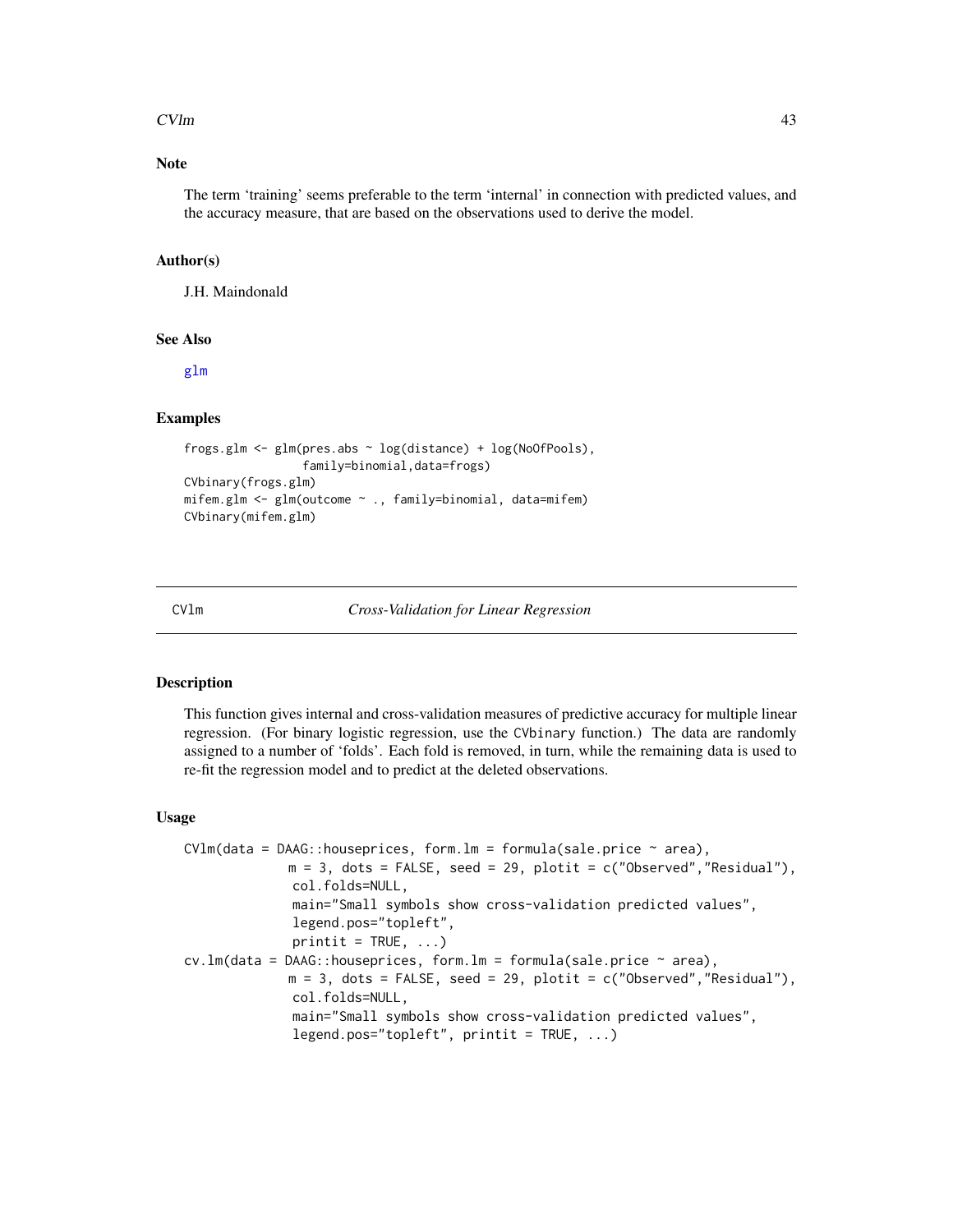## Arguments

| data       | a data frame                                                                                                                                                                  |
|------------|-------------------------------------------------------------------------------------------------------------------------------------------------------------------------------|
| form.lm    | a formula or 1m call or 1m object                                                                                                                                             |
| m          | the number of folds                                                                                                                                                           |
| dots       | uses pch=16 for the plotting character                                                                                                                                        |
| seed       | random number generator seed                                                                                                                                                  |
| plotit     | This can be one of the text strings "Observed", "Residual", or a logical value.<br>The logical TRUE is equivalent to "Observed", while FALSE is equivalent to ""<br>(no plot) |
| col.folds  | Per fold color settings                                                                                                                                                       |
| main       | main title for graph                                                                                                                                                          |
| legend.pos | position of legend: one of "bottomright", "bottom", "bottomleft", "left",<br>"topleft", "top", "topright", "right", "center".                                                 |
| printit    | if TRUE, output is printed to the screen                                                                                                                                      |
| $\ddots$   | Other arguments, to be passed through to the function legend()                                                                                                                |

# Details

When plotit="Residual" and there is more than one explanatory variable, the fitted lines that are shown for the individual folds are approximations.

# Value

The input data frame is returned, with additional columns Predicted (Predicted values using all observations) and cvpred (cross-validation predictions). The cross-validation residual sum of squares (ss) and degrees of freedom (df) are returned as attributes of the data frame.

## Author(s)

J.H. Maindonald

## See Also

[lm](#page-0-0), [CVbinary](#page-41-0)

## Examples

```
CVlm()
## Not run:
CVlm(data=nihills, form.lm=formula(log(time)~log(climb)+log(dist)),
          plotit="Observed")
CVlm(data=nihills, form.lm=formula(log(time)~log(climb)+log(dist)),
     plotit="Residual")
out <- CVlm(data=nihills, form.lm=formula(log(time)~log(climb)+log(dist)),
               plotit="Observed")
out[c("ms","df")]
```
## End(Not run)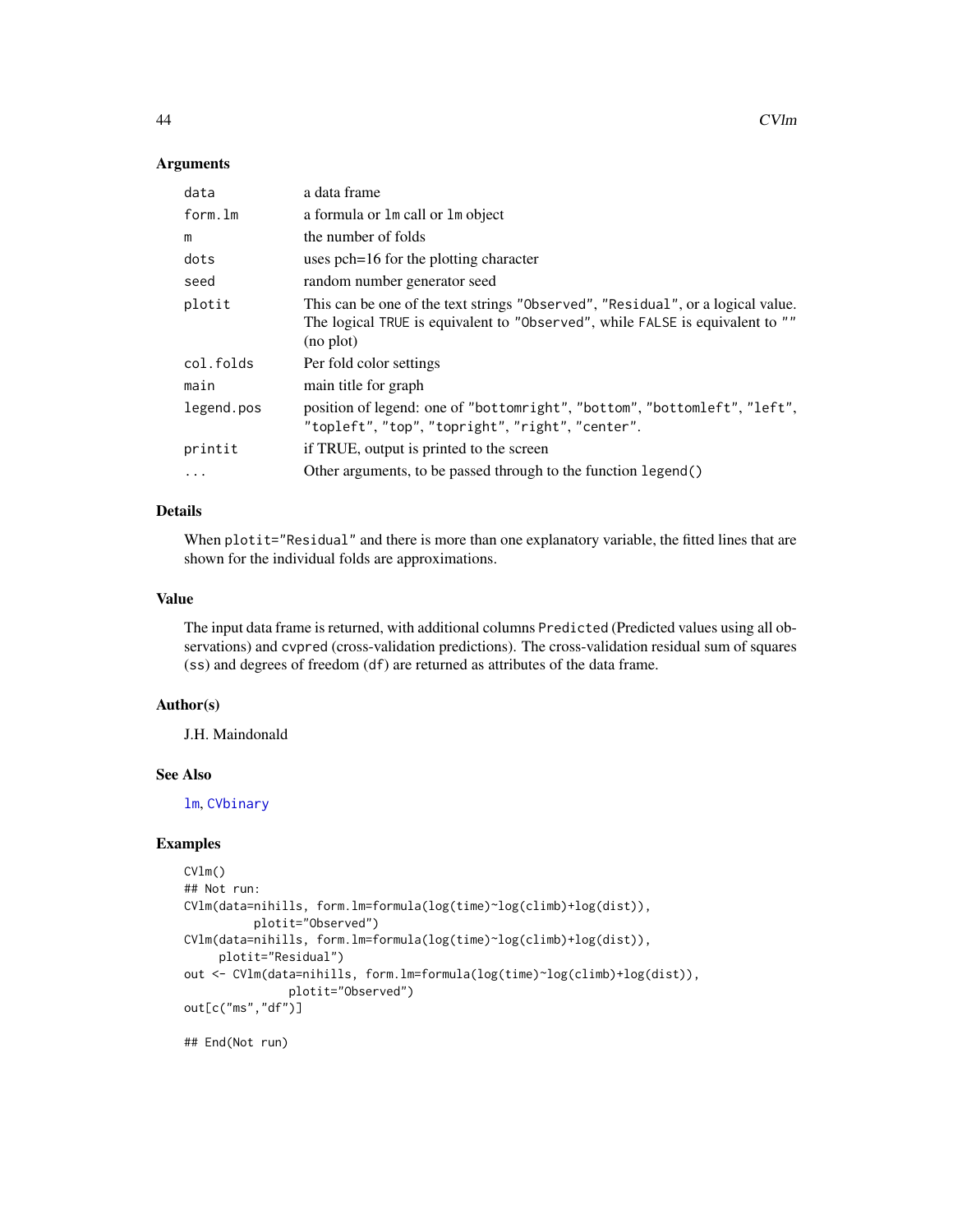This generates themes for use in a planned 4th edition of "Data Analysis and Graphics Using R".

# Usage

```
DAAGtheme(fontsize = list(text = 10, points = 6), box = "gray40",
         sides = list(tck = 0.6, pad1 = 0.75, pad2 = 0.75), ...)
```
## Arguments

| fontsize | Fontize for text and points. Specify as, e.g., $list(text = 10, points = 6)$ .                                                                                                                                   |
|----------|------------------------------------------------------------------------------------------------------------------------------------------------------------------------------------------------------------------|
| box      | Color for the panel and strip borders.                                                                                                                                                                           |
| sides    | List, with elements tck (Tick length, as fraction of lattice default), and margin<br>paddings pad1, pad2, pad3, and pad4. Margin paddings set the distance, in<br>lines, from the tick marks to the tick labels. |
|          | Settings that will be passed to simpleTheme().                                                                                                                                                                   |

## Details

Setting the color of the bounding box and of the strip boxes set gray, which is the default, reduces the focus on them.

# Value

A list which can be used as the par.settings argument to lattice graphics functions, or as the theme argument to trellis.par.set().

# Note

The code provides an example of the creation of a functions that generates themes that are tuned to specific user requirements. In this connection, see also [theEconomist.theme](#page-0-0).

## Author(s)

John Maindonald.

## See Also

[standard.theme](#page-0-0), [simpleTheme](#page-0-0), [theEconomist.theme](#page-0-0), [custom.theme](#page-0-0)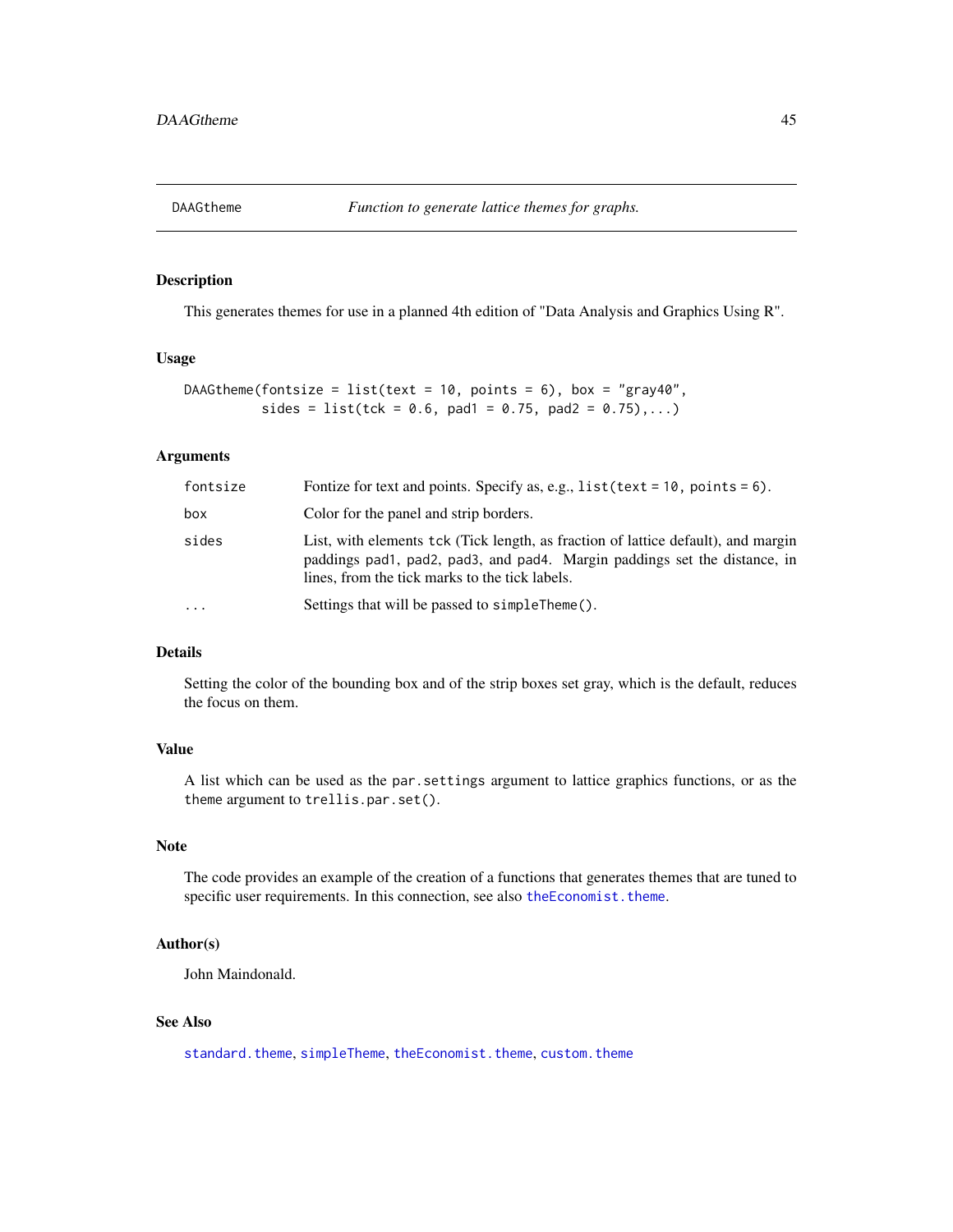## Examples

```
bwtheme <- DAAGtheme(pch=2:4)
lattice::xyplot(csoa ~ age | target, groups=sex,
                data=DAAG::tinting, par.settings=bwtheme)
```
DAAGxdb *List, each of whose elements hold rows of a file, in character format*

# Description

This is the default database for use with the function datafile, which uses elements of this list to place files in the working directory.

## Usage

data(DAAGxdb)

# Format

Successive elements in this list hold character vectors from which the corresponding files can be generated. The names of the list elements are fuel, fuel.csv, oneBadRow, scan-demo, molclock1, molclock2, and travelbooks.

# Details

The files fuel.txt and fuel.csv are used in Chapter 1 of DAAGUR, while the files oneBadRow.txt and scan-demo.txt are used in Chapter 14 of DAAGUR.

#### References

Maindonald, J.H. and Braun, W.J. 2007. Data Analysis and Graphics Using R: An Example-Based Approach. 2nd edn, Cambridge University Press (DAAGUR).

# Examples

data(DAAGxdb) names(DAAGxdb)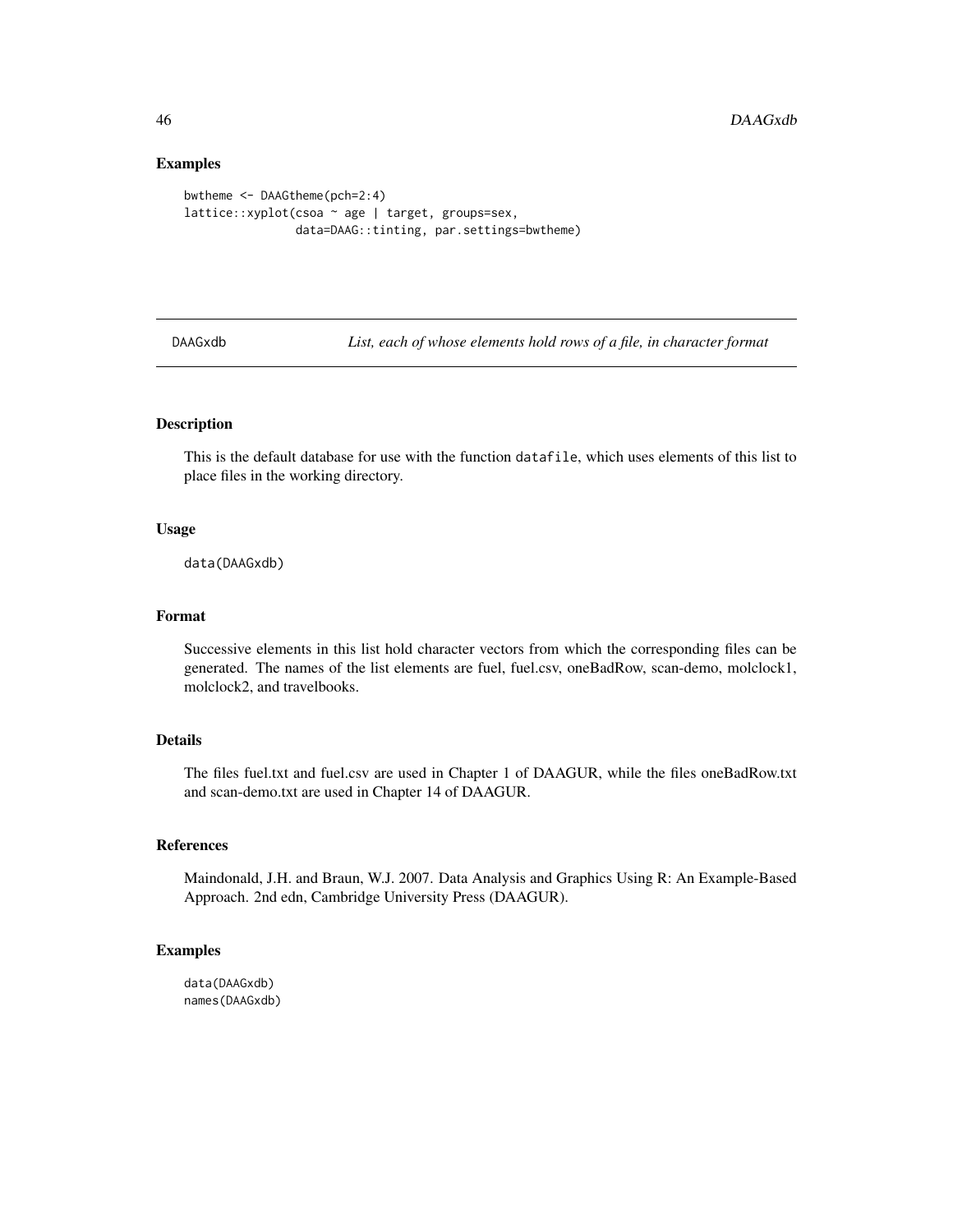Invoking this function writes one or more nominated files to the working directory. In particular, it may be used to write the files 'fuel.txt' and 'fuel.csv' that are used in Chapter 1 of DAAGUR, and the files 'oneBadRow.txt' and 'scan-demo.txt' that are used in Chapter 14 of DAAGUR.

# Usage

```
datafile(file = c("fuel", "travelbooks"), datastore =
                 DAAG::DAAGxdb, altstore = DAAG::zzDAAGxdb, showNames =
                 FALSE)
```
# Arguments

| file      | character; with the defaults for datastore and altstore the options are "fuel",<br>for fuel.txt; "fuel.csv", for fuel.csv; "oneBadRow", for oneBadRow.txt; "scan-<br>demo", for scan-demo.txt; "molclock1", for molclock1.txt; "molclock2", for<br>molclock2.txt; "travelbooks", for travelbooks.txt; "bestTimes", for bestTimes.txt;<br>"bostone", for bostone.txt |
|-----------|---------------------------------------------------------------------------------------------------------------------------------------------------------------------------------------------------------------------------------------------------------------------------------------------------------------------------------------------------------------------|
| datastore | Each element of this list is a character vector that holds the rows of a file.                                                                                                                                                                                                                                                                                      |
| altstore  | An alternative list. The default alternative list is used for the two files that are<br>more than a few lines.                                                                                                                                                                                                                                                      |
| showNames | if TRUE, returns the names of available datasets.                                                                                                                                                                                                                                                                                                                   |

# Value

An ASCII file is output to the current working directory. The names of all available datasets are returned invisibly.

# Author(s)

J.H. Maindonald

# Examples

datafile(file="", showNames=TRUE)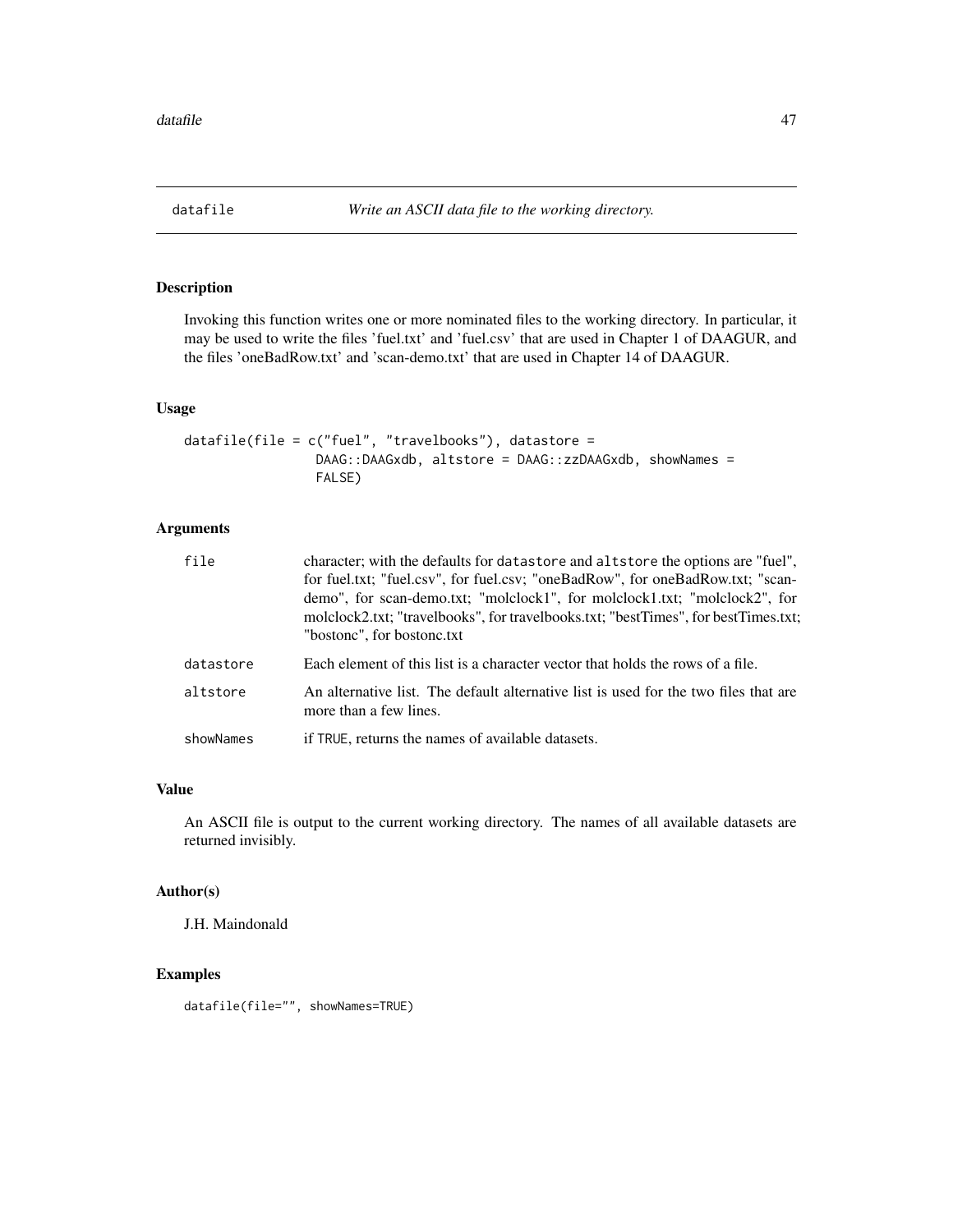Data record, for each of 2000 administrative regions, whether or not dengue was recorded at any time between 1961 and 1990.

## Usage

data(dengue)

#### Format

A data frame with 2000 observations on the following 13 variables.

humid Average vapour density: 1961-1990 humid90 90th percentile of humid temp Average temperature: 1961-1990 temp90 90th percentile of temp h10pix maximum of humid, within a 10 pixel radius h10pix90 maximum of humid90, within a 10 pixel radius trees Percent tree cover, from satellite data trees90 90th percentile of trees NoYes Was dengue observed? (1=yes) Xmin minimum longitude Xmax maximum longitude Ymin minimum latitude Ymax maximum latitude

## Details

This is derived from a data set in which the climate and tree cover information were given for each half degree of latitude by half degreee of longitude pixel. The variable NoYes was given by administrative region. The climate data and tree cover data given here are 50th or 90th percentiles, where percetiles were calculates across pixels for an administrative region.

## Source

Simon Hales, Environmental Research New Zealand Ltd.

# References

Hales, S., de Wet, N., Maindonald, J. and Woodward, A. 2002. Potential effect of population and climate change global distribution of dengue fever: an empirical model. The Lancet 2002; 360: 830-34.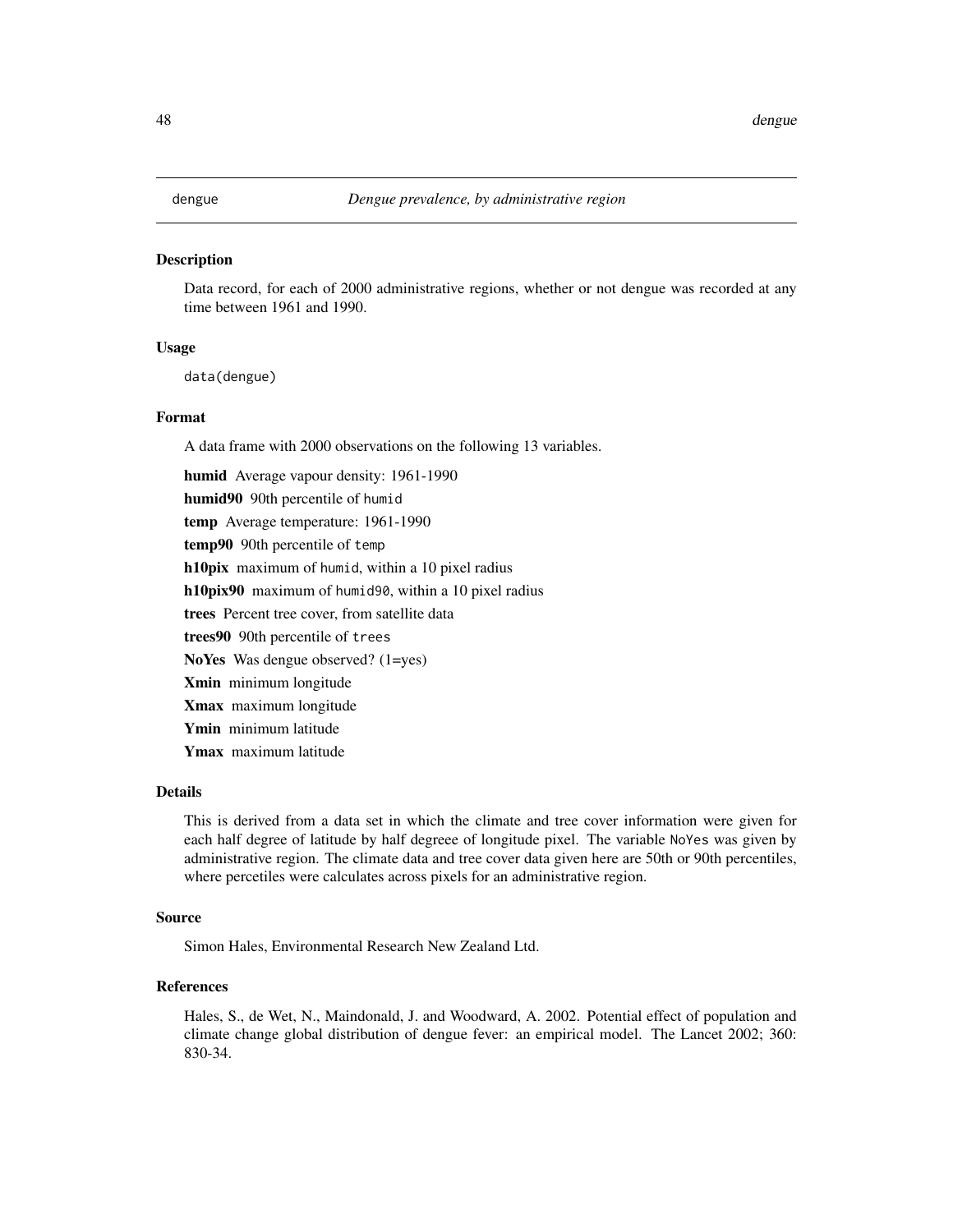#### dewpoint **49**

## Examples

```
str(dengue)
glm(NoYes ~ humid, data=dengue, family=binomial)
glm(NoYes ~ humid90, data=dengue, family=binomial)
```

```
dewpoint Dewpoint Data
```
# **Description**

The dewpoint data frame has 72 rows and 3 columns. Monthly data were obtained for a number of sites (in Australia) and a number of months.

## Usage

dewpoint

## Format

This data frame contains the following columns:

maxtemp monthly minimum temperatures

mintemp monthly maximum temperatures

dewpt monthly average dewpoint for each combination of minimum and maximum temperature readings (formerly dewpoint)

#### Source

Dr Edward Linacre, visiting fellow in the Australian National University Department of Geography.

```
print("Additive Model - Example 7.5")
require(splines)
attach(dewpoint)
ds.lm \leftarrow lm(dewpt \sim bs(maxtemp,5) + bs(mintemp,5), data=dewpoint)
ds.fit <-predict(ds.lm, type="terms", se=TRUE)
oldpar \leq par(mfrow=c(1,2))
plot(maxtemp, ds.fit$fit[,1], xlab="Maximum temperature",
     ylab="Change from dewpoint mean", type="n")
lines(maxtemp,ds.fit$fit[,1])
lines(maxtemp,ds.fit$fit[,1]-2*ds.fit$se[,1],lty=2)
lines(maxtemp,ds.fit$fit[,1]+2*ds.fit$se[,1],lty=2)
plot(mintemp,ds.fit$fit[,2],xlab="Minimum temperature",
     ylab="Change from dewpoint mean", type="n")
ord<-order(mintemp)
lines(mintemp[ord],ds.fit$fit[ord,2])
lines(mintemp[ord],ds.fit$fit[ord,2]-2*ds.fit$se[ord,2],lty=2)
```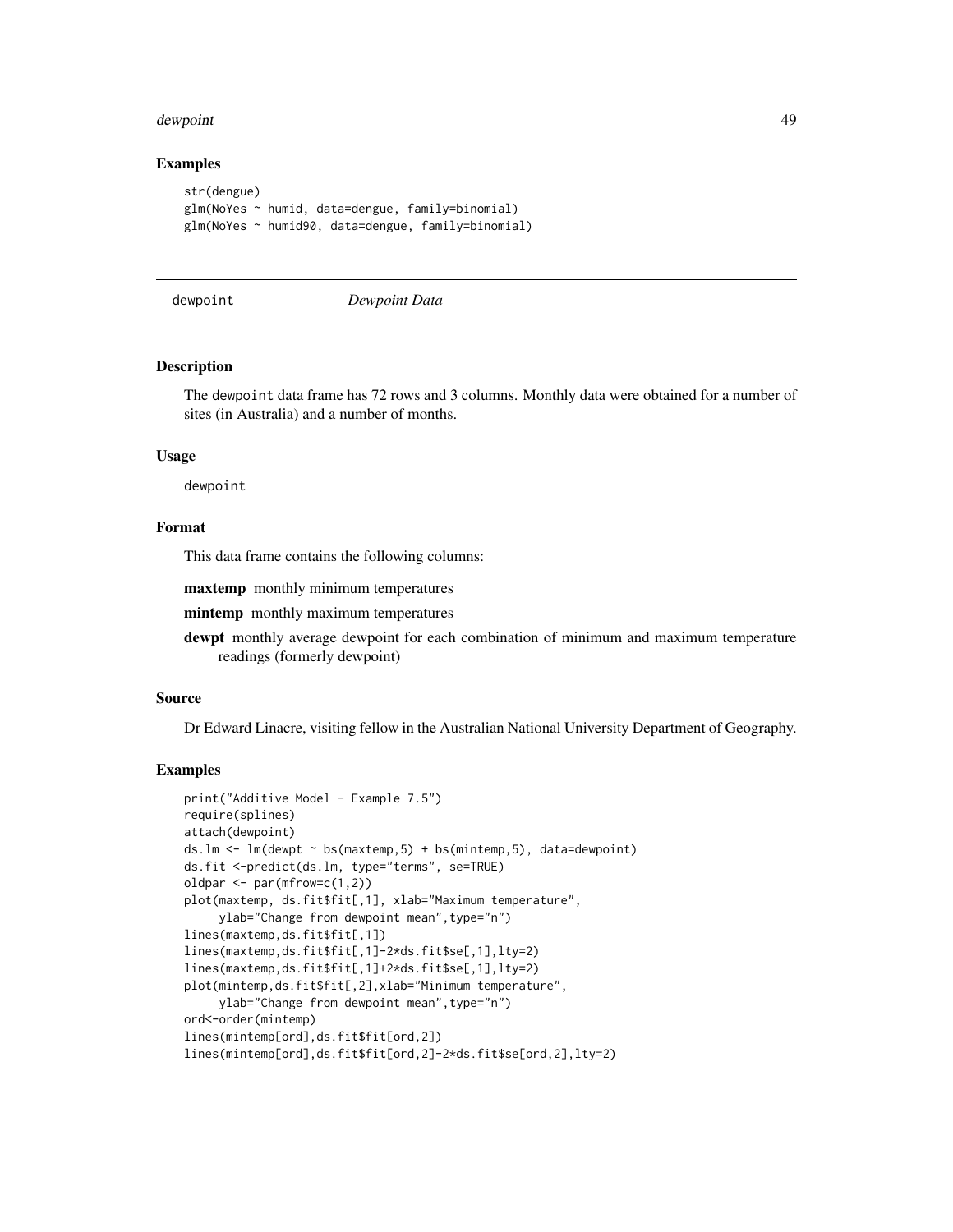```
lines(mintemp[ord],ds.fit$fit[ord,2]+2*ds.fit$se[ord,2],lty=2)
detach(dewpoint)
par(oldpar)
```
droughts *Periods Between Rain Events*

# Description

Data collected at Winnipeg International Airport (Canada) on periods (in days) between rain events.

## Usage

droughts

# Format

This data frame contains the following columns:

length the length of time from the completion of the last rain event to the beginning of the next rain event.

year the calendar year.

# Examples

```
boxplot(length ~ year, data=droughts)
boxplot(log(length) ~ year, data=droughts)
hist(droughts$length, main="Winnipeg Droughts", xlab="length (in days)")
hist(log(droughts$length), main="Winnipeg Droughts", xlab="length (in days, log scale)")
```
edcCO2 *EPICA Dome C Ice Core 800KYr Carbon Dioxide Data*

#### Description

Carbon dioxide record from the EPICA (European Project for Ice Coring in Antarctica) Dome C ice core covering 0 to 800 kyr BP.

## Usage

data(edcCO2)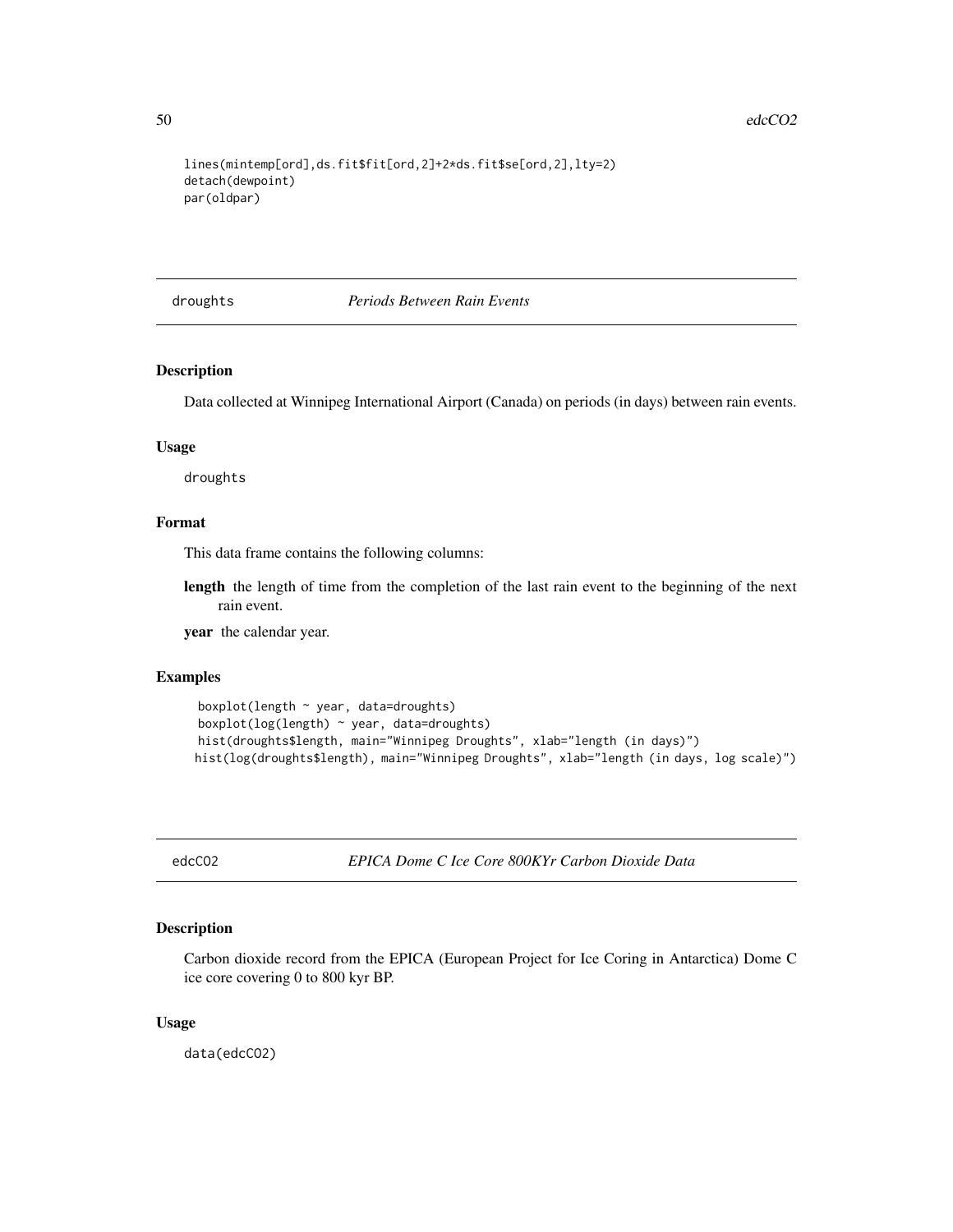$\text{edc}T$  51

# Format

A data frame with 1096 observations on the following 2 variables.

age Age in years before present (BP)

co2 CO2 level (ppmv)

# Details

Data are a composite series.

# Source

<https://www.ncei.noaa.gov/products/paleoclimatology/ice-core>

## References

Luthi, D., M. et al. 2008. High-resolution carbon dioxide concentration record 650,000-800,000 years before present. Nature, Vol. 453, pp. 379-382, 15 May 2008. doi:10.1038/nature06949

Indermuhle, A., E. et al, 1999, Atmospheric CO2 concentration from 60 to 20 kyr BP from the Taylor Dome ice core, Antarctica. Geophysical Research Letters, 27, 735-738.

Monnin, E., A. et al. 2001. Atmospheric CO2 concentrations over the last glacial termination. Science, Vol. 291, pp. 112-114.

Petit, J.R. et al. 1999. Climate and atmospheric history of the past 420,000 years from the Vostok ice core, Antarctica. Nature 399: 429-436.

Siegenthaler, U. et al. 2005. Stable Carbon Cycle-Climate Relationship During the Late Pleistocene. Science, v. 310 , pp. 1313-1317, 25 November 2005.

## Examples

data(edcCO2)

edcT *EPICA Dome C Ice Core 800KYr Temperature Estimates*

# Description

Temperature record, using Deuterium as a proxy, from the EPICA (European Project for Ice Coring in Antarctica) Dome C ice core covering 0 to 800 kyr BP.

## Usage

data(edcT)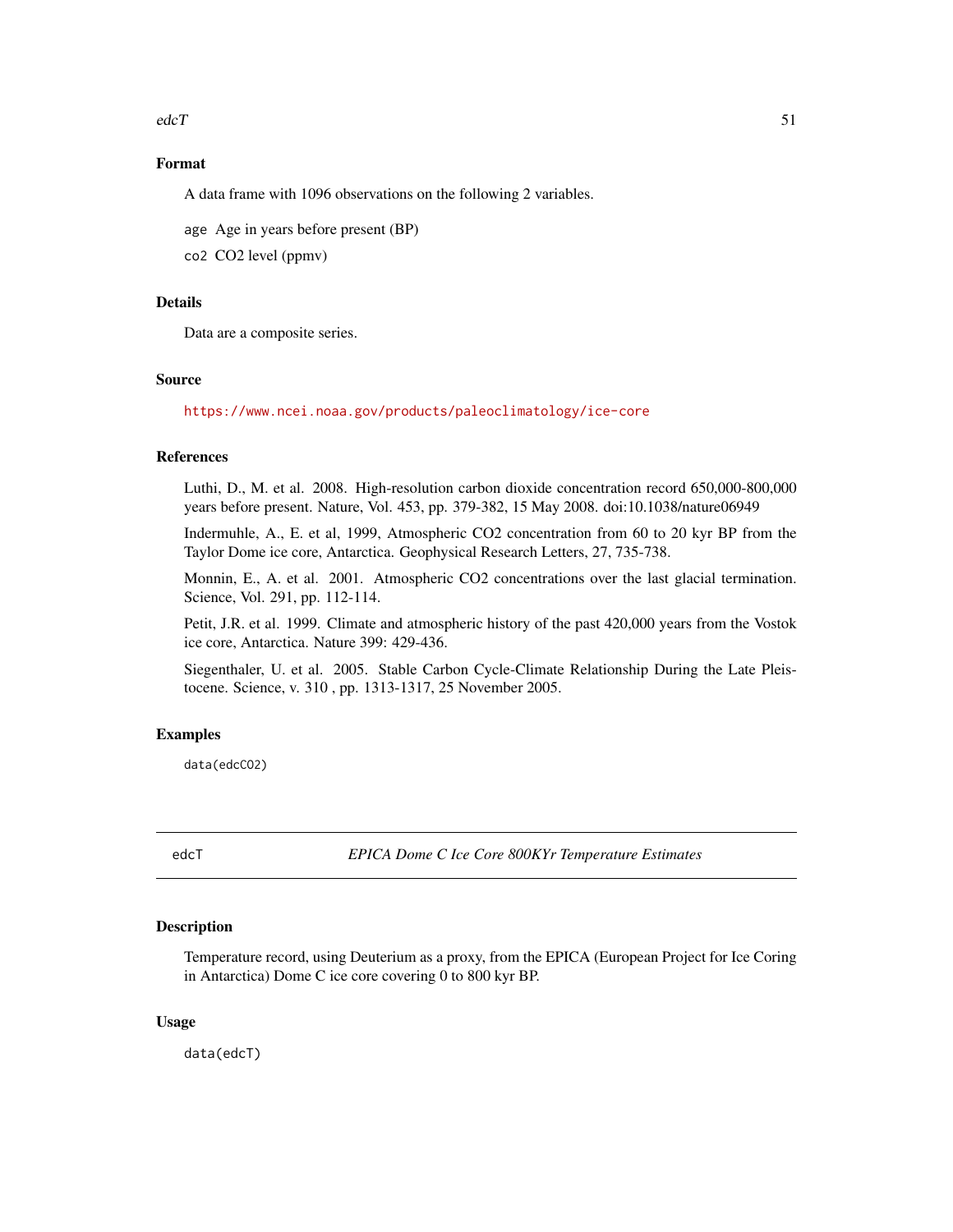#### 52 elastic1

# Format

A data frame with 5788 observations on the following 5 variables.

Bag Bag number

ztop Top depth (m)

Age Years before 1950

Deuterium Deuterium dD data

dT Temperature difference from the average of the last 1000 years ~ -54.5degC

# Details

Temperature was estimated from the deuterium data, after making various corrections.

# Source

<https://www.ncei.noaa.gov/products/paleoclimatology/ice-core>

## References

Jouzel, J., et al. 2007. EPICA Dome C Ice Core 800KYr Deuterium Data and Temperature Estimates. IGBP PAGES/World Data Center for Paleoclimatology Data Contribution Series No. 2007- 091. NOAA/NCDC Paleoclimatology Program, Boulder CO, USA.

Jouzel, J., et al. 2007. Orbital and Millennial Antarctic Climate Variability over the Past 800,000 Years. Science, Vol. 317, No. 5839, pp.793-797, 10 August 2007.

## Examples

data(edcT)

elastic1 *Elastic Band Data Replicated*

# Description

Both datasets give, for each amount by which an elastic band is stretched over the end of a ruler, the distance that the band traveled when released. The elastic1 data frame has 7 rows. The elastic2 data frame, whose data span a wider range of stretches and distances, has 9 rows.

## Usage

```
data(elastic1)
data(elastic2)
```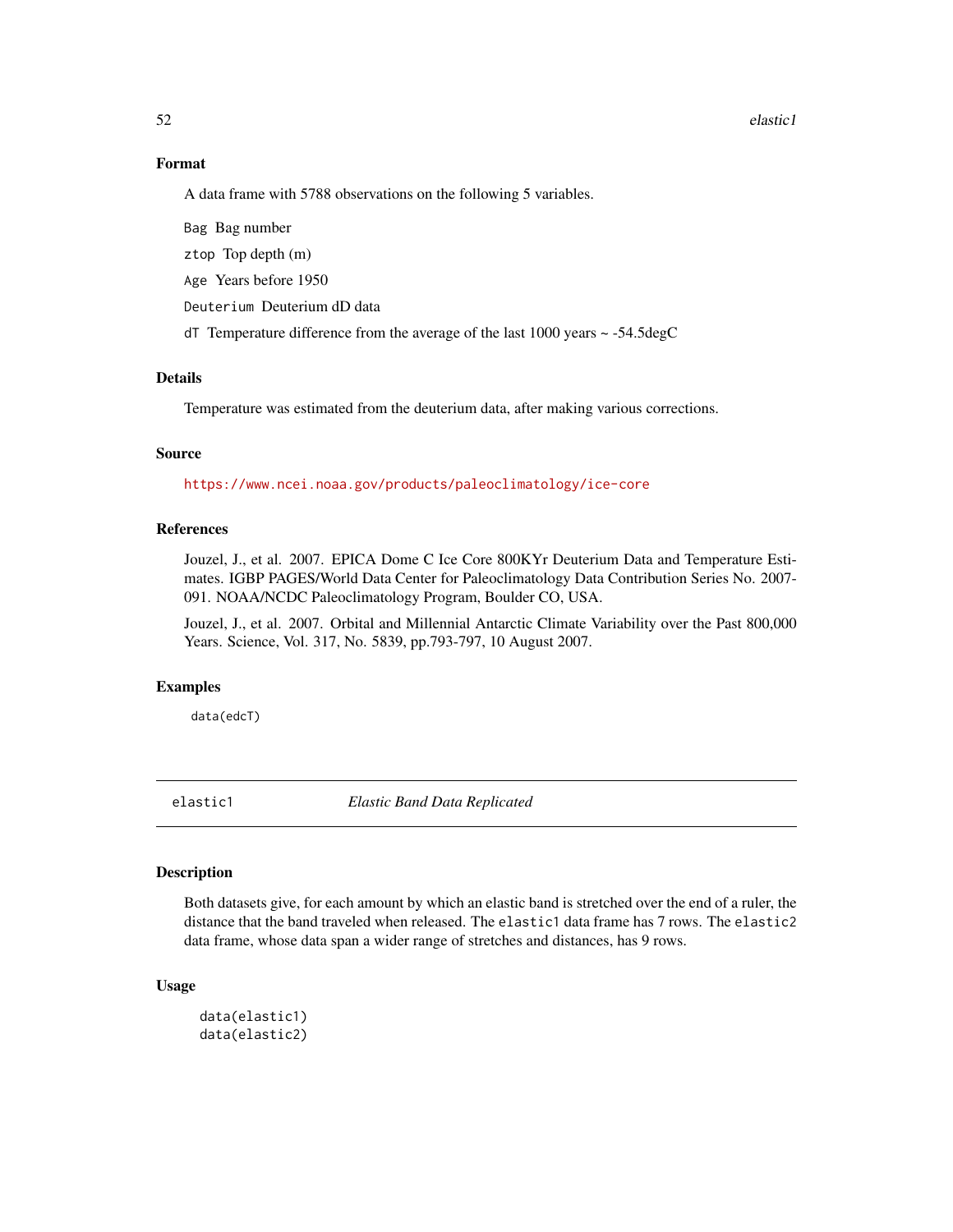#### elasticband 53

# Format

These data frames contains the following columns:

stretch the amount by which the elastic band was stretched

distance the distance traveled

# Source

J. H. Maindonald

## Examples

```
plot(elastic1)
sapply(elastic1, mean)
pause()
sapply(elastic1, function(x)mean(x))
pause()
sapply(elastic1, function(x)sum(log(x)))
pause()
yrange <- range(c(elastic1$distance, elastic2$distance))
xrange <- range(c(elastic1$stretch, elastic2$stretch))
plot(distance \sim stretch, data = elastic1, pch = 16, ylim = yrange, xlim =
xrange)
points(distance \sim stretch, data = elastic2, pch = 15, col = 2)
legend(xrange[1], yrange[2], legend = c("Data set 1", "Data set 2"), pch =
c(16, 15), col = c(1, 2)elastic1.lm <- lm(distance ~ stretch, data = elastic1)
elastic2.lm <- lm(distance ~ stretch, data = elastic2)
abline(elastic1.lm)
abline(elastic2.lm, col = 2)
summary(elastic1.lm)
summary(elastic2.lm)
pause()
predict(elastic1.lm, se.fit=TRUE)
predict(elastic2.lm, se.fit=TRUE)
```
elasticband *Elastic Band Data*

#### Description

The elasticband data frame has 7 rows and 2 columns giving, for each amount by which an elastic band is stretched over the end of a ruler, the distance that the band traveled when released.

#### Usage

elasticband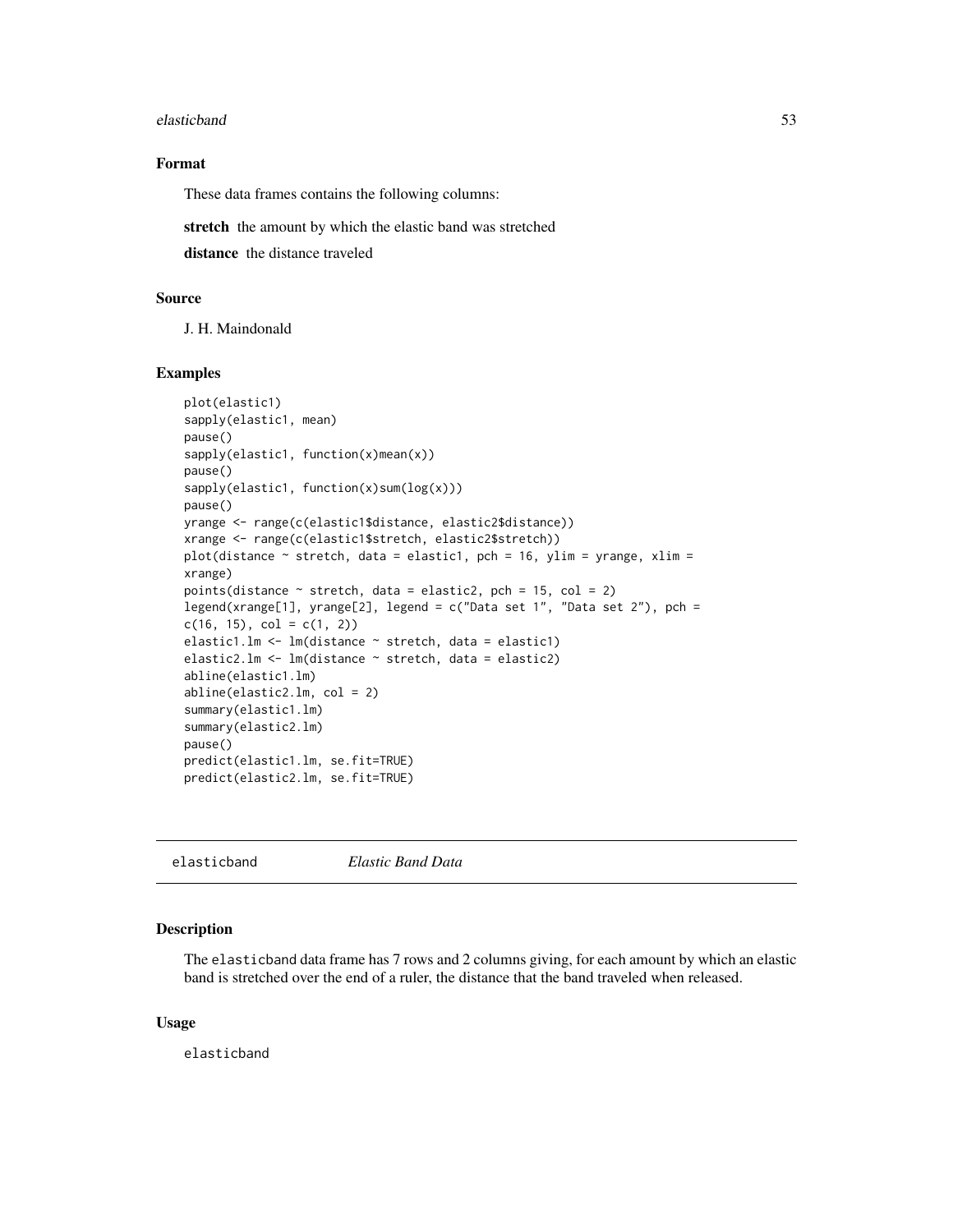# Format

This data frame contains the following columns:

stretch the amount by which the elastic band was stretched distance the distance traveled

## Source

J. H. Maindonald

## Examples

```
print("Example 1.8.1")
attach(elasticband) # R now knows where to find stretch and distance
plot(stretch, distance) # Alternative: plot(distance ~ stretch)
detach(elasticband)
print("Lists - Example 12.7")
elastic.lm <- lm(distance ~ stretch, data=elasticband)
names(elastic.lm)
elastic.lm$coefficients
elastic.lm[["coefficients"]]
pause()
elastic.lm[[1]]
pause()
elastic.lm[1]
pause()
options(digits=3)
elastic.lm$residuals
pause()
elastic.lm$call
pause()
mode(elastic.lm$call)
```
errorsINseveral *Simulation of classical errors in x model, with multiple explanatory variables.*

# Description

Simulates \$y-\$ and \$x-\$values for a classical "errors in \$x\$" linear regression model. One or more \$x-\$values are subject to random measurement error, independently of the corresponding covariate values that are measured without error.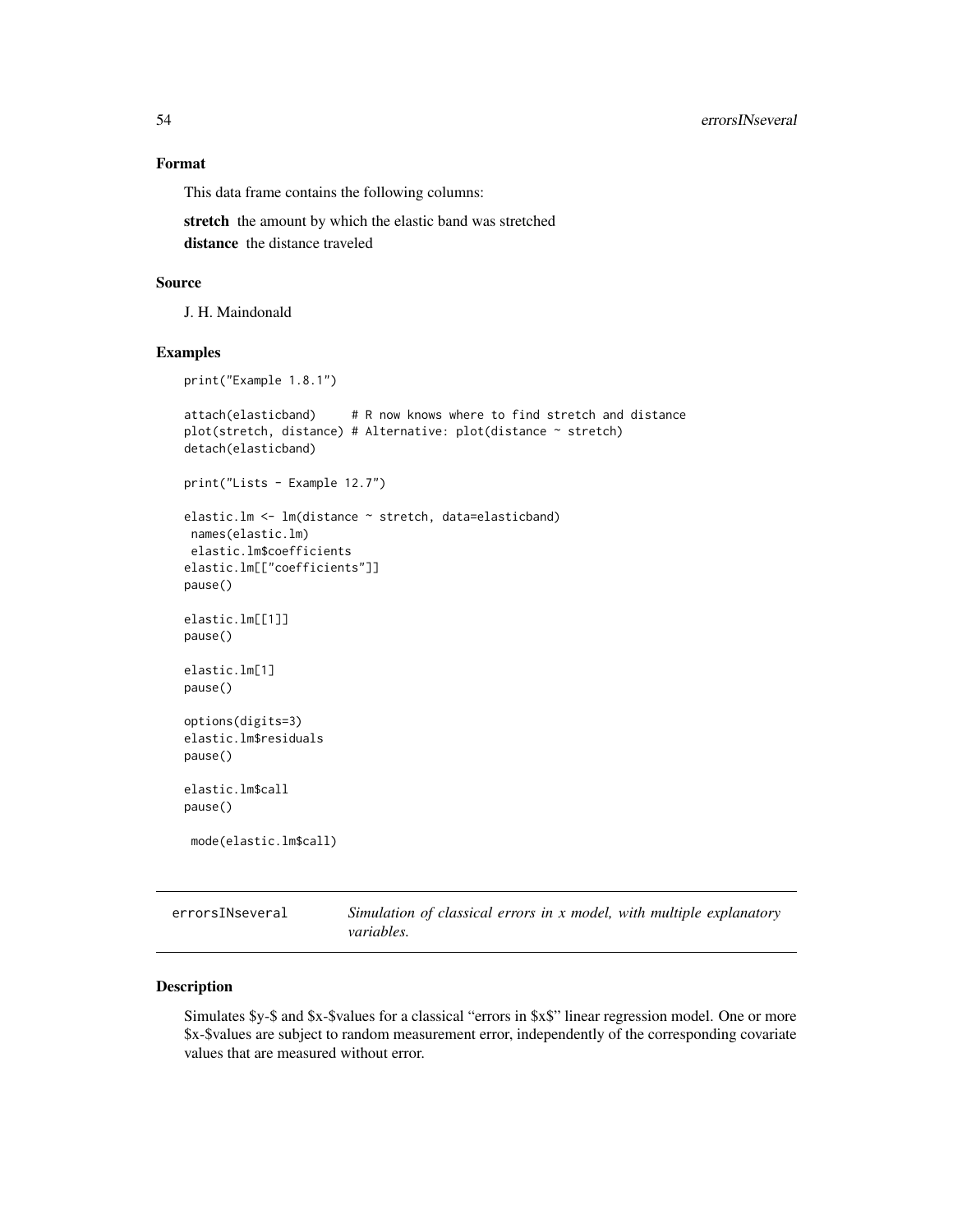# errorsINseveral 55

# Usage

```
errorsINseveral(n = 1000, a0 = 2.5, beta = c(1.5, 0), mu = 12.5, SDyerr = 0.5,
default. Vpar = list(SDx = 2, rho = -0.5, timesSDx = 1.5),
V = with(default.Vpar, matrix(c(1, rho, rho, 1), ncol = 2) * SDx^2),xerrV = with(default.Vpar, matrix(c(1, 0, 0, 0), ncol = 2) * (SDx * timesSDx)^2),parset = NULL, print.summary = TRUE, plotit = TRUE)
```
# Arguments

| n             | Number of observations                                                                                                                                                     |
|---------------|----------------------------------------------------------------------------------------------------------------------------------------------------------------------------|
| a0            | Intercept in linear regression model                                                                                                                                       |
| beta          | Regression coefficients. If one coefficient only is given, this will be repeated as<br>many times as necessary                                                             |
| mu            | Vector of covariate means.                                                                                                                                                 |
| SDyerr        | SD of \$y\$, conditional on the covariates measured without error                                                                                                          |
| default.Vpar  | Parameters for the default model with two explanatory variables,                                                                                                           |
| $\vee$        | Variance-covariance matrix for the z's, measured without error. (These are gen-<br>erated from a multivariate normal distribution, mainly as a matter of conve-<br>nience) |
| xerrV         | Variance-covariance matrix for the added "errors in x"                                                                                                                     |
| parset        | Parameter list (theme) in a form suitable for supplying to trellis.par.set().                                                                                              |
| print.summary | If TRUE, print summary details of the regression results from the simulation.                                                                                              |
| plotit        | If TRUE, plot the fitted values for the model with covariates with error, against<br>the fitted values for covariates without error.                                       |

# Details

With default arguments, simulates a model in which two covariates are in contention, the first measured without error, and the second with coefficient 0 in the model that includes both covariates measured without error.

#### Value

| ERRfree  | Data frame holding covariates without error, plus \$y\$ |
|----------|---------------------------------------------------------|
| addedERR | Data frame holding covariates with error, plus \$y\$    |

# Author(s)

John Maindonald

# References

Data Analysis and Graphics Using R, 3rd edn, Section 6.8.1

# See Also

[errorsINx](#page-56-0)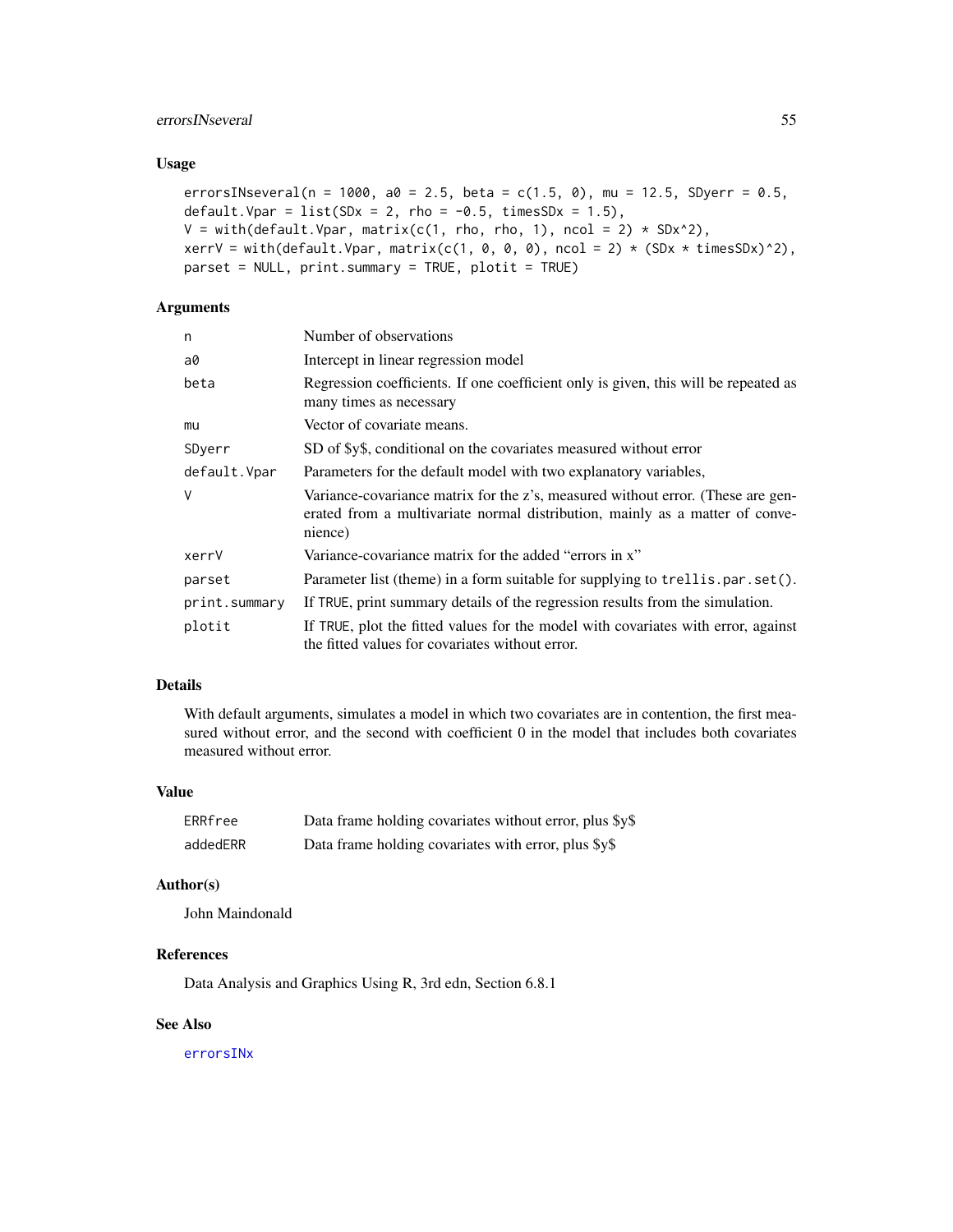```
library(lattice)
function(n=1000, a0=2.5, beta=c(1.5,0), mu=12.5, SDyerr=0.5,
           default.Vpar=list(SDx=2, rho=-0.5, timesSDx=1.5),
           V=with(default.Vpar, matrix(c(1,rho,rho,1), ncol=2)*SDx^2),
           xerrV=with(default.Vpar, matrix(c(1,0,0,0), ncol=2)*(SDx*timesSDx)^2),
           parset=NULL, print.summary=TRUE, plotit=TRUE){
    m \leftarrow \text{dim}(V)[1]if(length(mu) == 1)mu \leftarrow rep(mu, m)ow <- options(warn=-1)
    xxmat <- sweep(matrix(rnorm(m*n, 0, 1), ncol=m) %*% chol(V), 2, mu, "+")
    errxx <- matrix(rnorm(m*n, 0, 1), ncol=m) %*% chol(xerrV, pivot=TRUE)
    options(ow)
    dimnames(xxmat)[[2]] <- paste("z", 1:m, sep="")
    xxWITHerr <- xxmat+errxx
    xxWITHerr <- data.frame(xxWITHerr)
   names(xxWITHerr) <- paste("xWITHerr", 1:m, sep="")
   xxWITHerr[, "y"] <- a0 + xxmat %*% matrix(beta,ncol=1) + rnorm(n, sd=SDyerr)
    err.lm <- lm(y ~ ., data=xxWITHerr)
    xx <- data.frame(xxmat)
    names(xx) \leq paste("z", 1:m, sep="")
    xx$y <- xxWITHerr$y
    xx.lm < -lm(y \sim ., data=xx)B <- coef(err.lm)
    b \leftarrow \text{coef}(xx.lm)SE <- summary(err.lm)$coef[,2]
    se <- summary(xx.lm)$coef[,2]
    if(print.summary){
      beta0 <- c(mean(xx$y)-sum(beta*apply(xx[,1:m],2,mean)), beta)
      tab < -</math>rbind(beta0, b, B)dimnames(tab) <- list(c("Values for simulation",
                               "Estimates: no error in x1",
                               "LS Estimates: error in x1"),
                             c("Intercept", paste("b", 1:m, sep="")))
      tabSE <- rbind(rep(NA,m+1),se,SE)
      rownames(tabSE) <- rownames(tab)
      colnames(tabSE) <- c("SE(Int)", paste("SE(", colnames(tab)[-1],")", sep=""))
      tab < - \text{cbind}(\text{tab}, \text{tabSE})print(round(tab,3))
    }
    if(m==2 & print.summary){
      tau <- default.Vpar$timesSDx
      s1 <- sqrt(V[1,1])
      s2 <- sqrt(V[2,2])
      rho <- default.Vpar$rho
      s12 \leq s1*sqrt(1-rho^2)lambda <- (1-rho^2)/(1-rho^2+tau^2)
      gam12 <- rho*sqrt(V[1,1]/V[2,2])
      expB2 <- beta[2]+beta[1]*(1-lambda)*gam12
      print(c("Theoretical attenuation of b1" = lambda, "Theoretical b2" = expB2))
    }
    if(is.null(parset))parset <- simpleTheme(col=c("gray40","gray40"),
```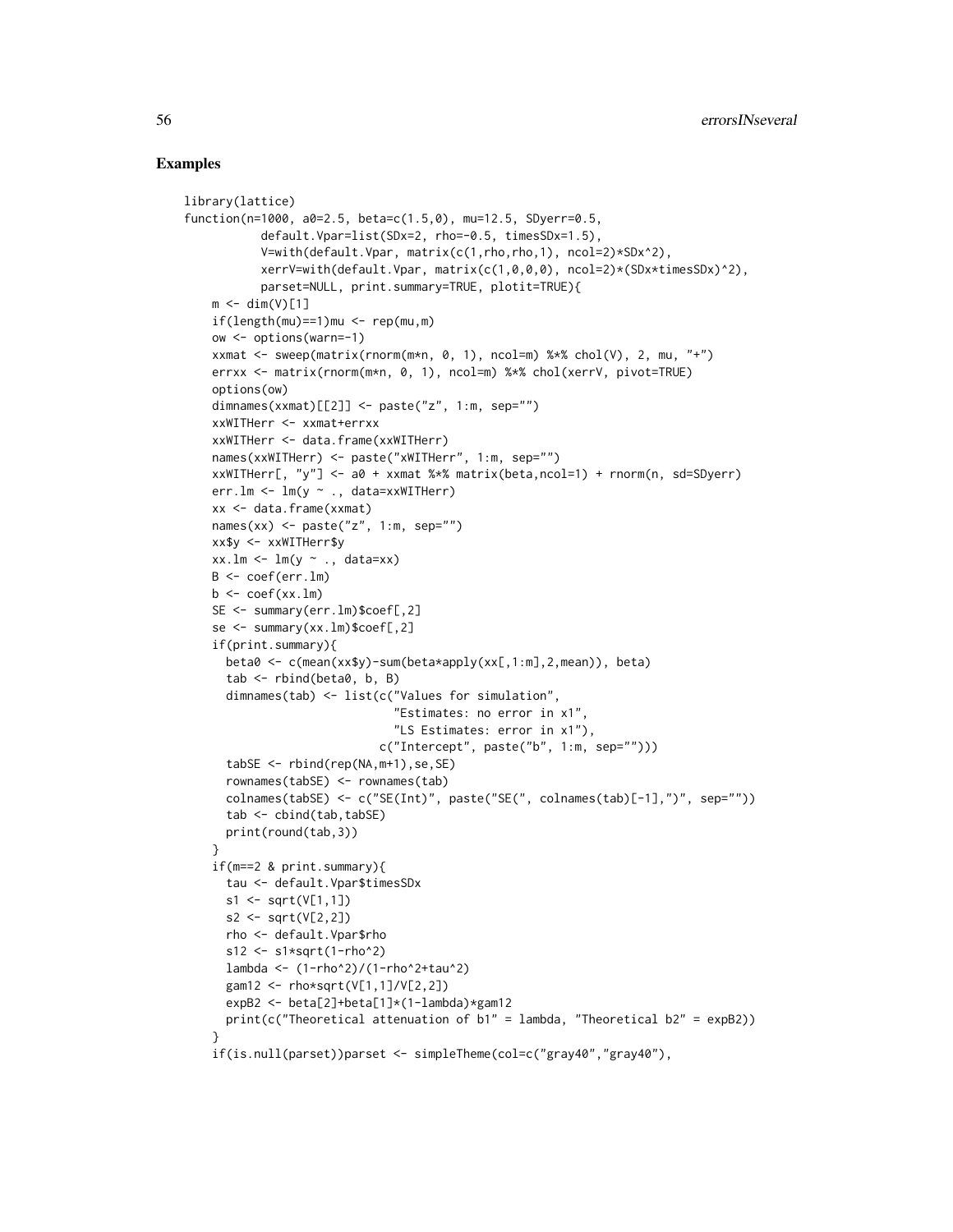errorsINx 57

```
col.line=c("black","black"))
  if(plotit){
    library(lattice)
    zhat <- fitted(xx.lm)
    xhat <- fitted(err.lm)
    plt <- xyplot(xhat ~ zhat, aspect=1, scales=list(tck=0.5),
                  panel=function(x,y,...){
                    panel.xyplot(x,y,type="p",...)
                    panel.abline(lm(y \sim x), lty=2)
                    panel.abline(0,1)
                  },
                  xlab="Fitted values; regress on exact z",
                  ylab="Fitted values; regress on x = xWITHerr",
                  key=list(space="top", columns=2,
                    text=list(lab=c("Line y=x", "Regression fit to points")),
                    lines=list(lty=1:2)),
                  par.settings=parset
                  )
    print(plt)}
  invisible(list(ERRfree=xx, addedERR=xxWITHerr))
}
```
<span id="page-56-0"></span>

errorsINx *Simulate data for straight line regression, with "errors in x".*

# Description

Simulates \$y-\$ and \$x-\$values for the straight line regression model, but with \$x-\$values subject to random measurement error, following the classical "errors in x" model. Optionally, the x-values can be split into two groups, with one group shifted relative to the other

## Usage

```
errorsINx(mu = 12.5, n = 200, a = 15, b = 1.5, SDx=2, SDyerr = 1.5,
           timesSDx=(1:5)/2.5, gpfactor=if(missing(gpdiff))FALSE else TRUE,
           gpdiff=if(gpfactor) 1.5 else 0, layout=NULL,
           parset = simpleTheme(alpha = 0.75, col = c("black","gray45"),
             col.line = c("black", "gray45"), lwd=c(1,1.5), pch=c(1,2),
           lty=c(1,2)), print.summary=TRUE, plotit=TRUE, xrelation="same")
```
#### Arguments

| mu                    | Mean of \$z\$                                            |
|-----------------------|----------------------------------------------------------|
| n                     | Number of points                                         |
| a                     | Intercept in model where \$z\$ is measured without error |
| b                     | Slope in model where \$z\$ is measured without error     |
| <b>SD<sub>x</sub></b> | SD of \$z\$-values, measured without error               |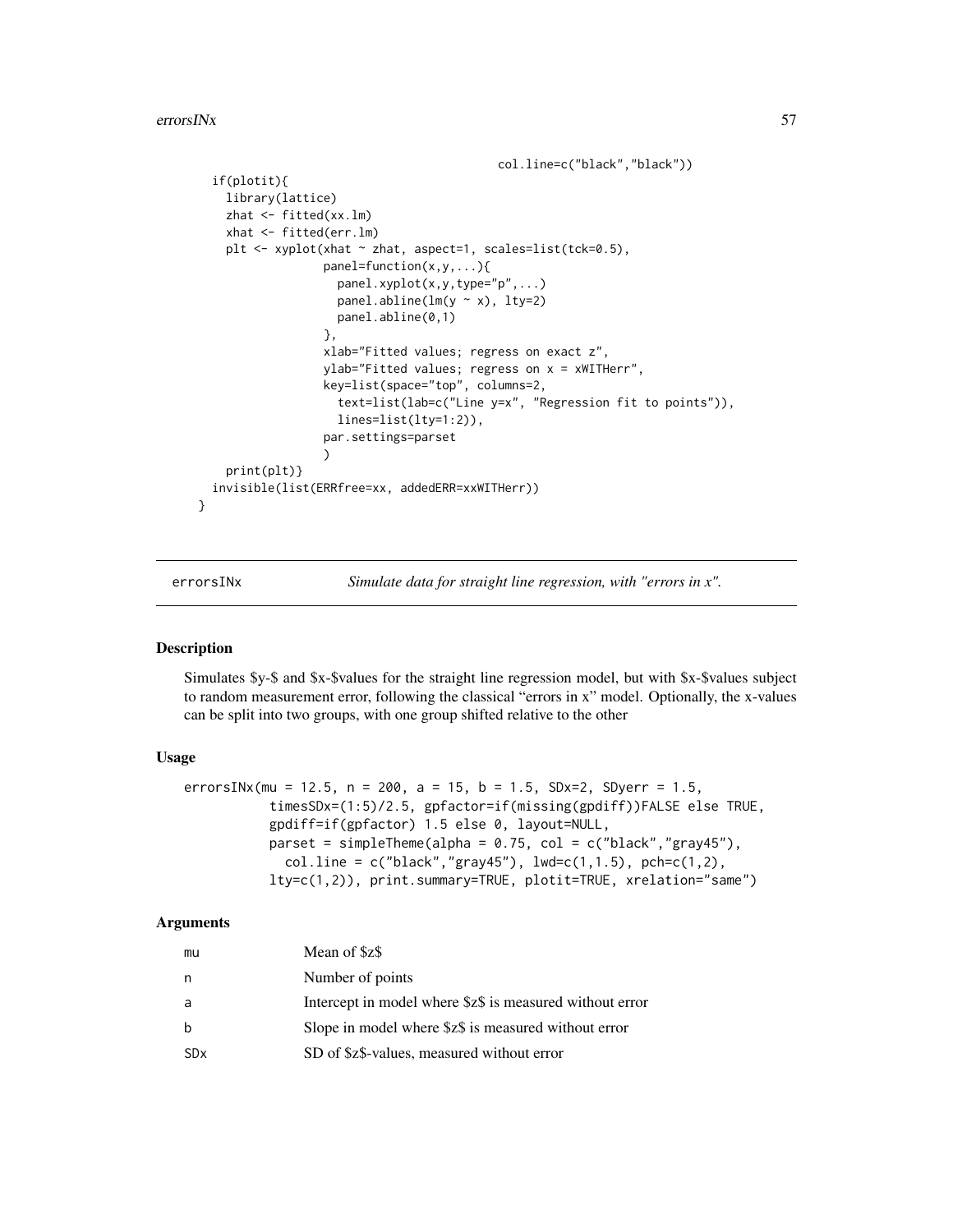| SDyerr        | SD of error term in y where \$z\$ is measured without error                                                                             |
|---------------|-----------------------------------------------------------------------------------------------------------------------------------------|
| timesSDx      | SD of measurement error is times SDx, as a multiple of SDx                                                                              |
| gpfactor      | Should x-values be split into two groups, with one shifted relative to the other?                                                       |
| gpdiff        | Amount of shift of one group of z-values relative to the other                                                                          |
| layout        | Layout for lattice graph, if requested                                                                                                  |
| parset        | Parameters to be supplied to the lattice plot, if any                                                                                   |
| print.summary | Print summary information on fits?                                                                                                      |
| plotit        | logical: plot the data?                                                                                                                 |
| xrelation     | character: sets the x-axis relation component of scales to "same" or "free"<br>or (though this does not make make sense here) "sliced". |

# Details

The argument timesSDx can be a numeric vector. One set of \$x\$-values that are contaminated with measurement error is simulated for each element of timesSDx.

## Value

| gph | the trellis graphics object                                                                                                                                                                                                                                                         |
|-----|-------------------------------------------------------------------------------------------------------------------------------------------------------------------------------------------------------------------------------------------------------------------------------------|
| mat | A matrix, with length (times SDx) +2 columns. Values of \$z\$ are in the first col-<br>umn. There is one further column (x with error) for each element of timesSDx,<br>followed by a column for \$y\$. If there is a grouping variable, a further column<br>identifies the groups. |

# Author(s)

John Maindonald

# References

Data Analysis and Graphics Using R, 3rd edn, Section 6.7

```
library(lattice)
errorsINx()
errorsINx(gpdiff=2, timesSDx=1.25, SDyerr=2.5, n=80)
```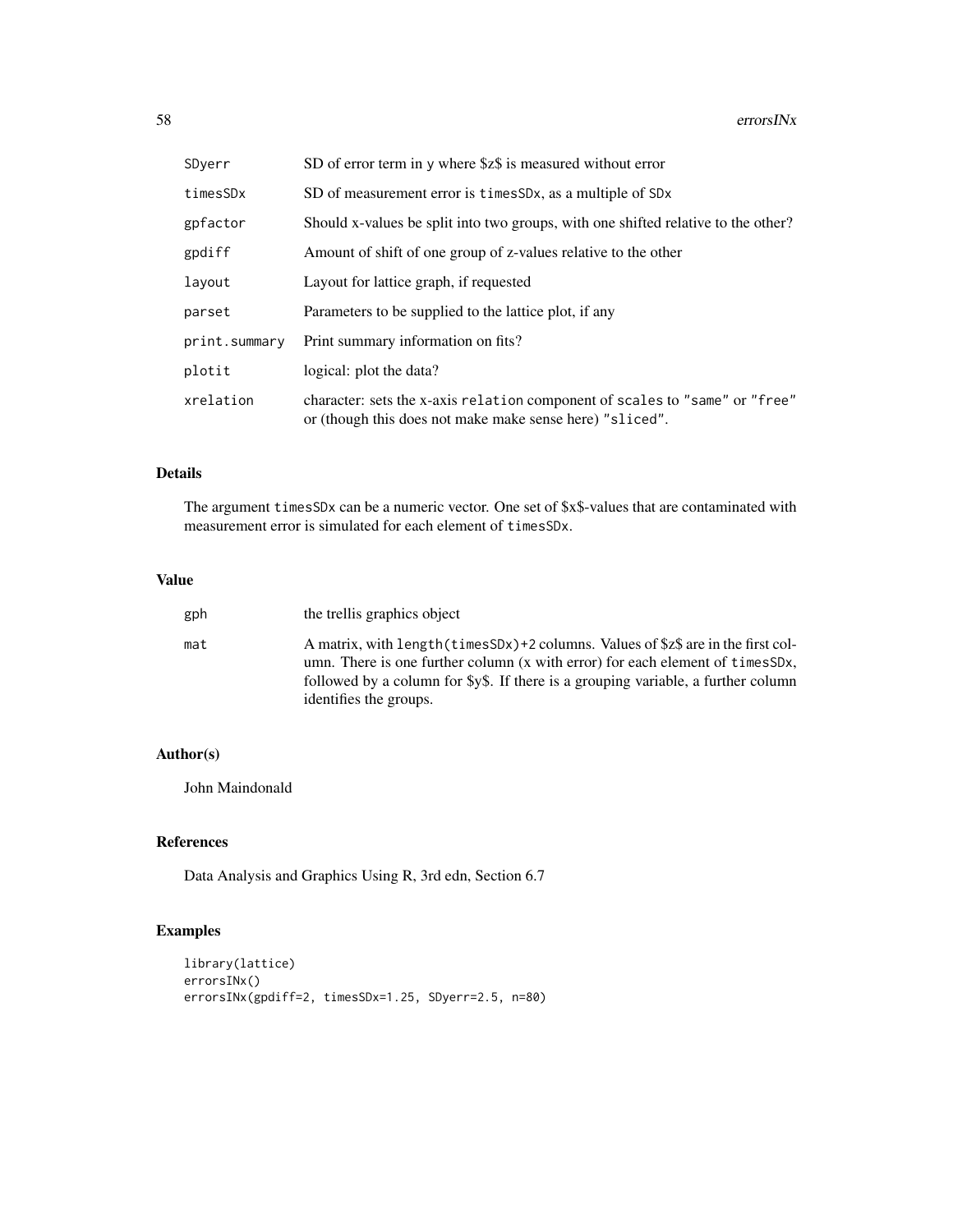This function creates a multi-way table of counts for the response given a set of classifying factors. Output facilitates a check on how the factor specified as margin may, after accounting for other classifying factors, affect the response.

## Usage

```
excessRisk(form = weight ~ seatbelt + airbag, response = "dead", margin = "airbag",
data = DAG::nassCDS, deep1 = 4, printResults = TRUE)
```
## Arguments

| form         | form is a formula in which classifying factors appear on the right, with an op-<br>tional weight variable on the left.              |
|--------------|-------------------------------------------------------------------------------------------------------------------------------------|
| response     | response is a binary variable or two-level factor such that the response of inter-<br>est is the relative number in the two levels. |
| margin       | margin is the factor whose effect on the response, after accounting for other<br>classifying factors, is of interest                |
| data         | data is a data frame in which variables and factors may be found                                                                    |
| decpl        | decpl is the number of decimal places in proportions that appear in the output                                                      |
| printResults | if TRUE, a tabular summary is printed.                                                                                              |

## Details

The best way to understand what this function does may be to run it with the default parameters, and/or with examples that appear below.

#### Value

The function returns a data frame, with one row for each combination of levels of factors on the right of the formula, but excluding the factor specified as margin. The final three columns show the count for level 1 as a fraction of the margin by total, the count for level 2 as a fraction of the margin by total, and the excess count for level 2 of response in the row, under the assumption that, in that row, there is no association between response and margin. This is the observed response (for the default arguments, number of dead) for level 2 (airbag deployed), less the number that would have been expected if the proportion had been that for level 1. (Negative values favor airbags.)

## Author(s)

John Maindonald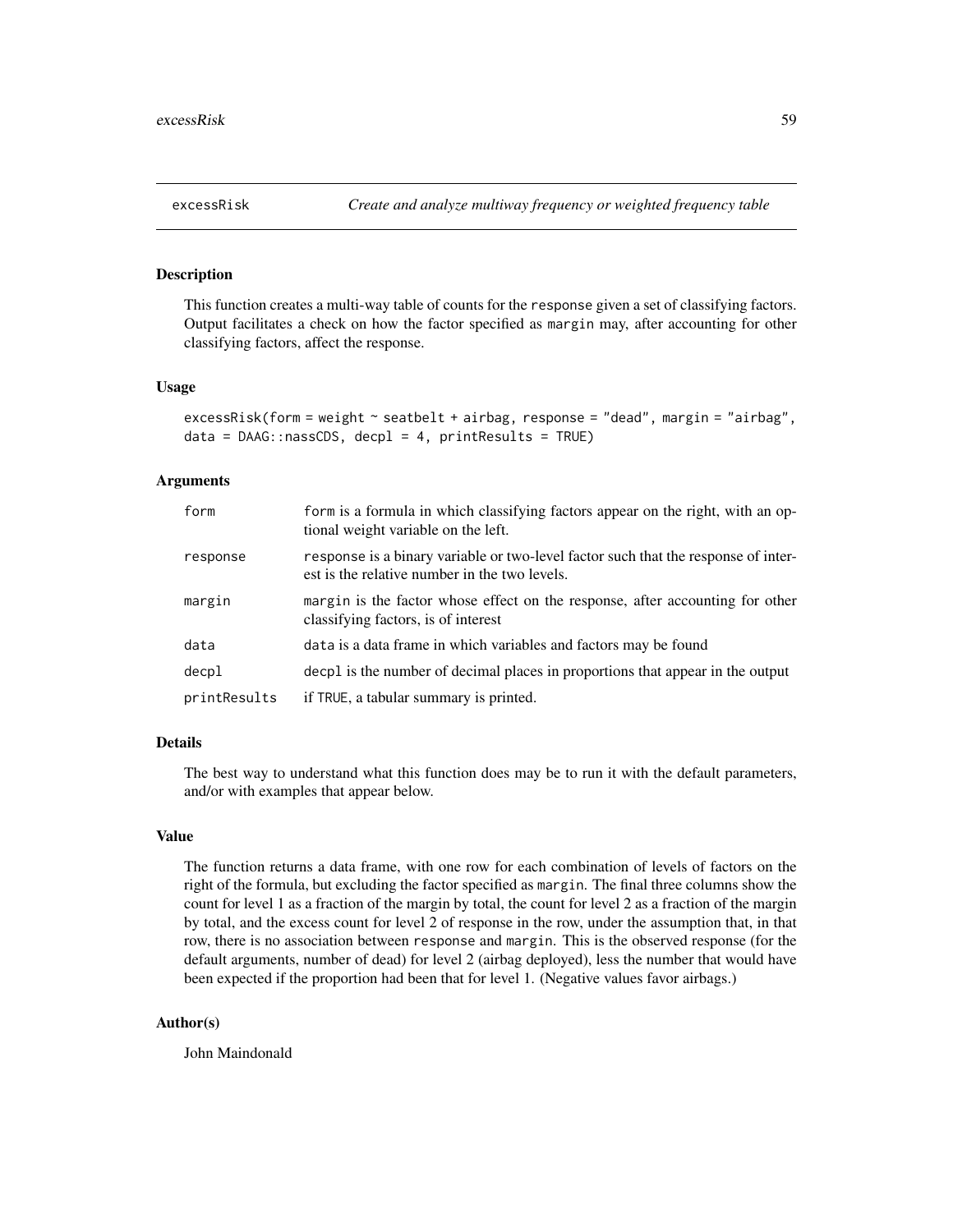# References

See help(nassCDS)

## See Also

xtabs

# Examples

```
excessRisk()
excessRisk(weight ~ airbag+seatbelt+dvcat)
UCB <- as.data.frame.table(UCBAdmissions)
excessRisk(Freq~Gender, response="Admit", margin="Gender",data=UCB)
excessRisk(Freq~Gender+Dept, response="Admit", margin="Gender",data=UCB)
```
fossilfuel *Fossil Fuel Data*

#### Description

Estimates of total worldwide carbon emissions from fossil fuel use.

# Usage

fossilfuel

#### Format

This data frame contains the following columns:

year a numeric vector giving the year the measurement was taken.

carbon a numeric vector giving the total worldwide carbon emissions from fossil fuel use, in millions of tonnes.

# Details

Data for the years 1751 through to 2014 is available from Data for the years 2014 [https://cdiac.](https://cdiac.ess-dive.lbl.gov/ftp/ndp030/global.1751_2014.ems) [ess-dive.lbl.gov/ftp/ndp030/global.1751\\_2014.ems](https://cdiac.ess-dive.lbl.gov/ftp/ndp030/global.1751_2014.ems)

#### Source

Boden TA, Marland G, Andres RJ (2017). "Global, Regional, and National Fossil-Fuel CO2 Emissions." [https://cdiac.ess-dive.lbl.gov/trends/emis/meth\\_reg.html](https://cdiac.ess-dive.lbl.gov/trends/emis/meth_reg.html).

# Examples

plot(fossilfuel)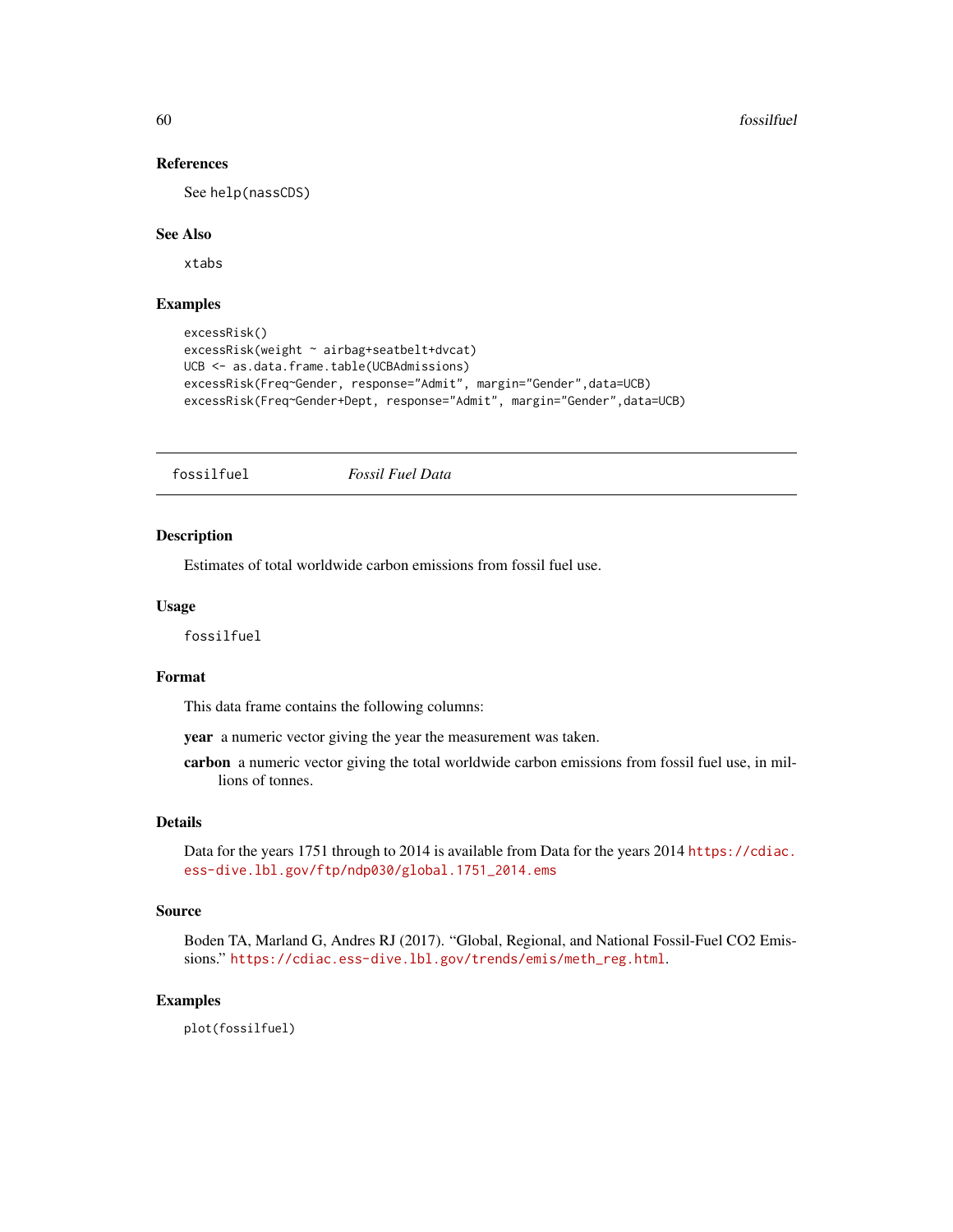The frogs data frame has 212 rows and 11 columns. The data are on the distribution of the Southern Corroboree frog, which occurs in the Snowy Mountains area of New South Wales, Australia.

#### Usage

frogs

# Format

This data frame contains the following columns:

**pres.abs**  $0 = \text{frogs were absent}$ ,  $1 = \text{frogs were present}$ 

northing reference point

easting reference point

altitude altitude , in meters

distance distance in meters to nearest extant population

NoOfPools number of potential breeding pools

NoOfSites (number of potential breeding sites within a 2 km radius

avrain mean rainfall for Spring period

meanmin mean minimum Spring temperature

meanmax mean maximum Spring temperature

## Source

Hunter, D. (2000) The conservation and demography of the southern corroboree frog (Pseudophryne corroboree). M.Sc. thesis, University of Canberra, Canberra.

# Examples

```
print("Multiple Logistic Regression - Example 8.2")
```

```
plot(northing ~ easting, data=frogs, pch=c(1,16)[frogs$pres.abs+1],
 xlab="Meters east of reference point", ylab="Meters north")
pairs(frogs[,4:10])
attach(frogs)
pairs(cbind(altitude,log(distance),log(NoOfPools),NoOfSites),
 panel=panel.smooth, labels=c("altitude","log(distance)",
  "log(NoOfPools)","NoOfSites"))
detach(frogs)
```
frogs.glm0 <- glm(formula = pres.abs  $\sim$  altitude + log(distance) +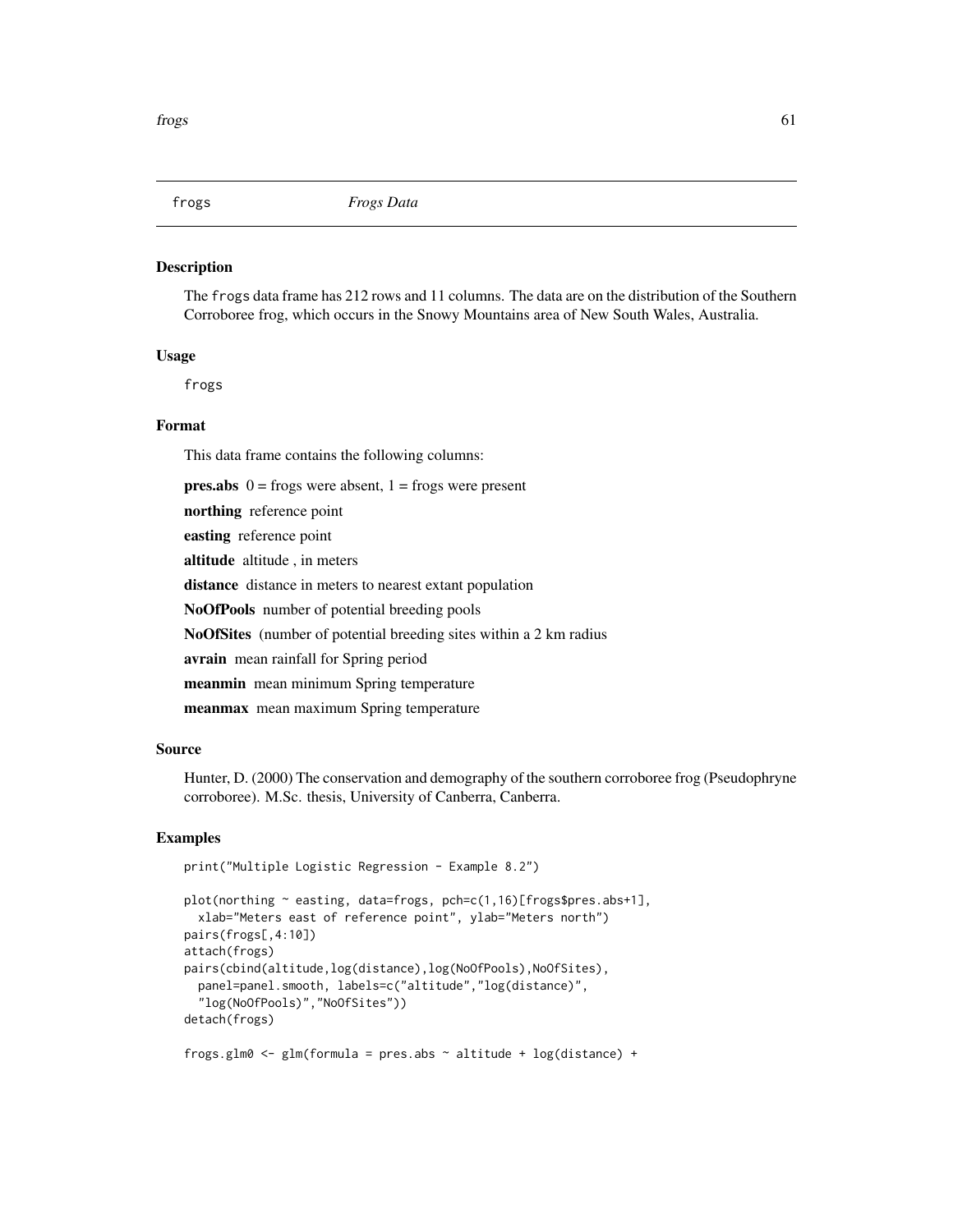```
log(NoOfPools) + NoOfSites + avrain + meanmin + meanmax,
 family = binomial, data = frogs)
summary(frogs.glm0)
frogs.glm <- glm(formula = pres.abs ~ log(distance) + log(NoOfPools) +
meanmin +
 meanmax, family = binomial, data = frogs)
oldpar <- par(mfrow=c(2,2))
termplot(frogs.glm, data=frogs)
termplot(frogs.glm, data=frogs, partial.resid=TRUE)
cv.binary(frogs.glm0) # All explanatory variables
pause()
cv.binary(frogs.glm) # Reduced set of explanatory variables
for (j in 1:4){
rand <- sample(1:10, 212, replace=TRUE)
all.acc <- cv.binary(frogs.glm0, rand=rand, print.details=FALSE)$acc.cv
reduced.acc <- cv.binary(frogs.glm, rand=rand, print.details=FALSE)$acc.cv
cat("\nAll:", round(all.acc,3), " Reduced:", round(reduced.acc,3))
}
```
frostedflakes *Frosted Flakes data*

# Description

The frosted flakes data frame has 101 rows and 2 columns giving the sugar concentration (in percent) for 25 g samples of a cereal as measured by 2 methods – high performance liquid chromatography (a slow accurate lab method) and a quick method using the infra-analyzer 400.

## Usage

elastic1

# Format

This data frame contains the following columns:

Lab careful laboratory analysis measurements using high performance liquid chromatography IA400 measurements based on the infra-analyzer 400

#### Source

W. J. Braun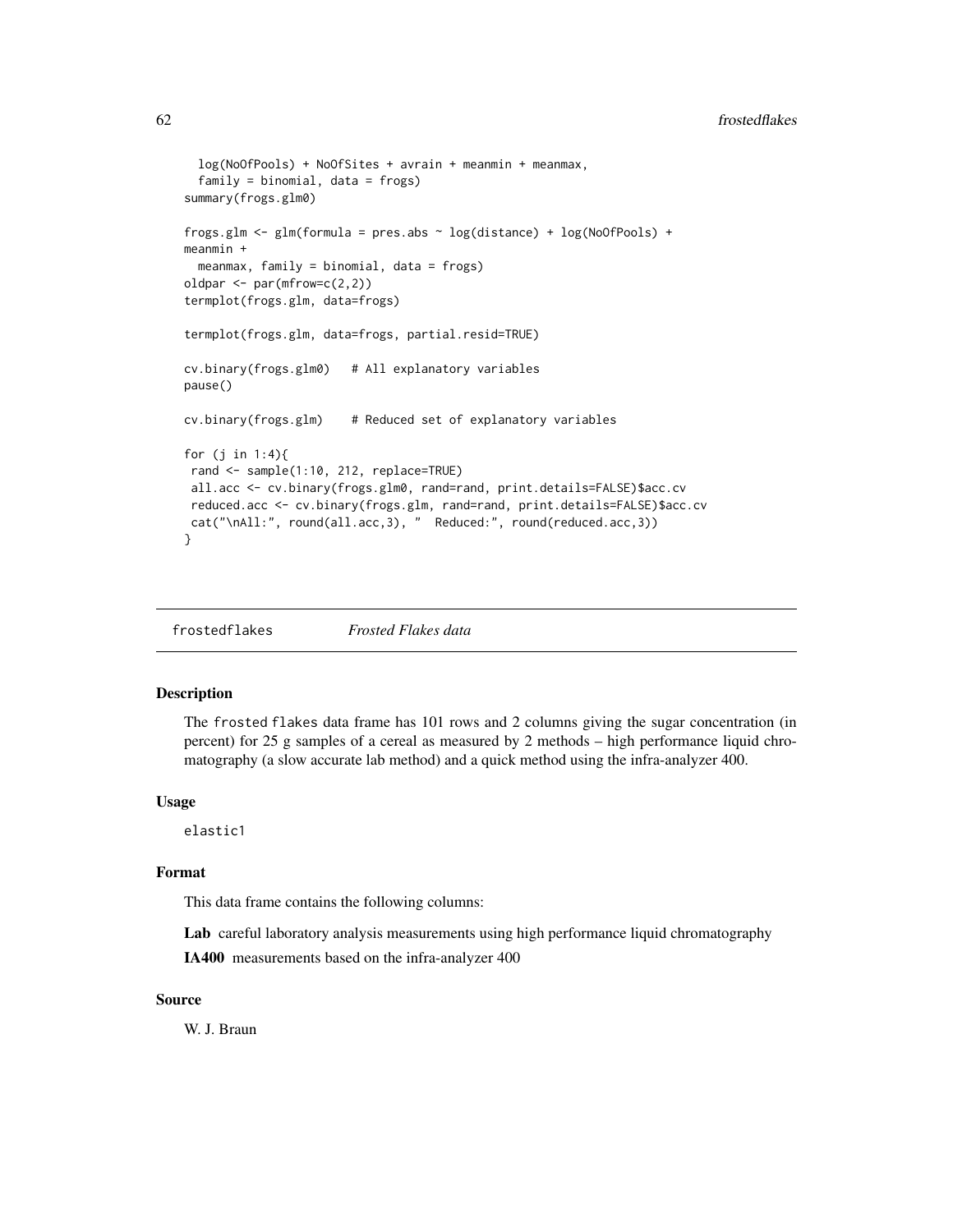Data are from a study that examined how the electrical resistance of a slab of kiwifruit changed with the apparent juice content.

#### Usage

fruitohms

## Format

This data frame contains the following columns:

juice apparent juice content (percent)

ohms electrical resistance (in ohms)

## Source

Harker, F. R. and Maindonald J.H. 1994. Ripening of nectarine fruit. *Plant Physiology* 106: 165 - 171.

```
plot(ohms ~ juice, xlab="Apparent juice content (%)",ylab="Resistance (ohms)", data=fruitohms)
lines(lowess(fruitohms$juice, fruitohms$ohms), lwd=2)
pause()
```

```
require(splines)
attach(fruitohms)
plot(ohms ~ juice, cex=0.8, xlab="Apparent juice content (%)",
     ylab="Resistance (ohms)", type="n")
fruit.lmb4 \leq lm(ohms \sim bs(juice, 4))
ord <- order(juice)
lines(juice[ord], fitted(fruit.lmb4)[ord], lwd=2)
ci <- predict(fruit.lmb4, interval="confidence")
lines(juice[ord], ci[ord,"lwr"])
lines(juice[ord], ci[ord,"upr"])
```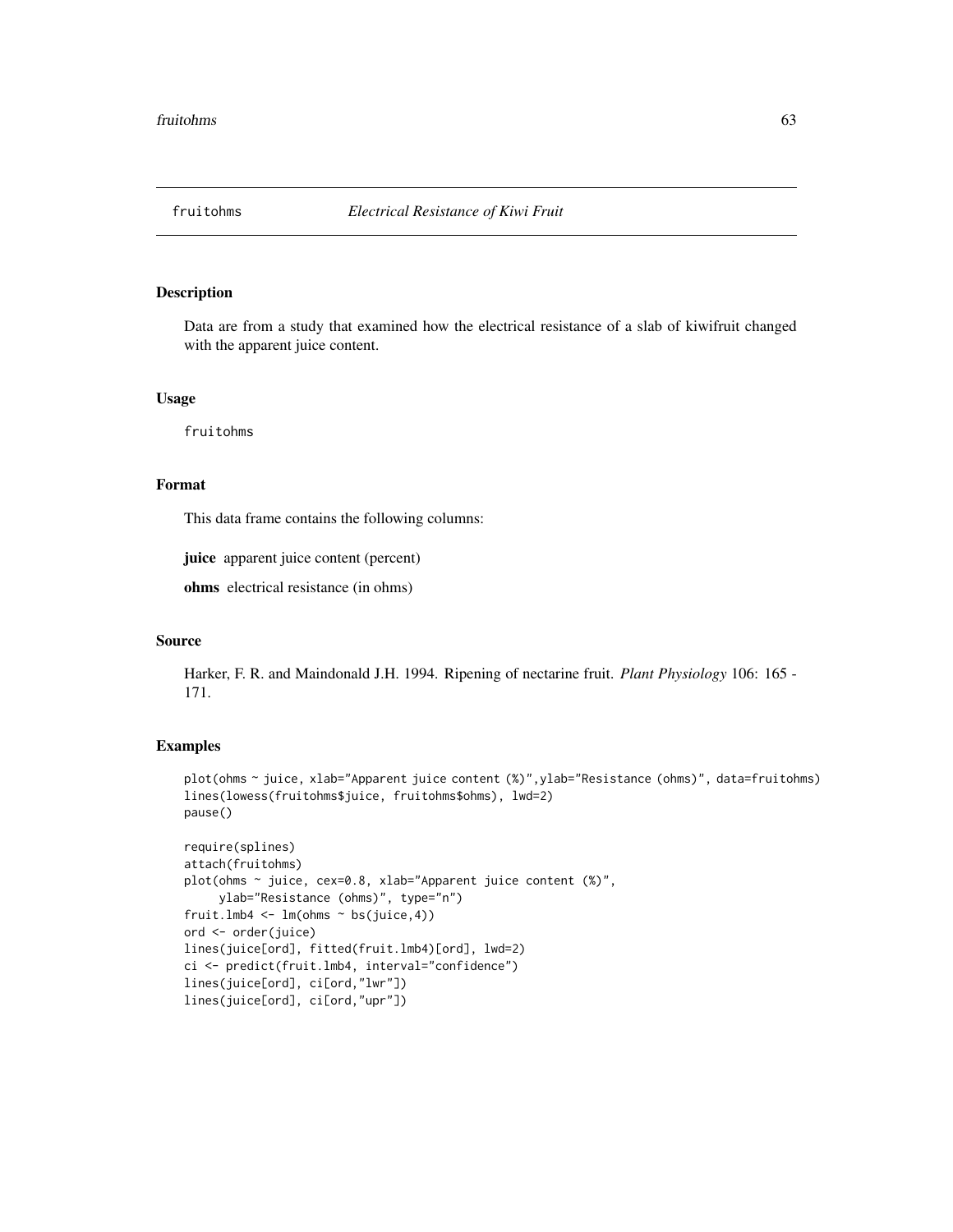The table shows, separately for males and females, the effect of pentazocine on post-operative pain profiles (average VAS scores), with (mbac and fbac) and without (mpl and fpl) preoperatively administered baclofen. Pain scores are recorded every 20 minutes, from 10 minutes to 170 minutes.

#### Usage

gaba

# Format

A data frame with 9 observations on the following 7 variables.

min a numeric vector mbac a numeric vector mpl a numeric vector fbac a numeric vector fpl a numeric vector avbac a numeric vector avplac a numeric vector

# Details

15 females were given baclofen, as against 3 males. 7 females received the placebo, as against 16 males. Averages for the two treatments (baclofen/placebo), taken over all trial participants and ignoring sex, are misleading.

#### Source

Gordon, N. C. et al.(1995): 'Enhancement of Morphine Analgesia by the  $GABA_B$  against Baclofen'. *Neuroscience* 69: 345-349.

```
data(gaba)
mr <- range(gaba$min)
tran <- range(gaba[, c("mbac","mpl","fbac","fpl")])
## Means by treatment and sex
par(mfrow=c(1,2))
plot(mr, tran, xlab = "Time post pentazocine (min)",
     ylab = "Reduction in VAS pain rating",
     type = "n", xlim = c(0, 170), ylim = tran)
points(gaba$min, gaba$fbac, pch = 1, col = 8, lwd = 2, lty = 2,
```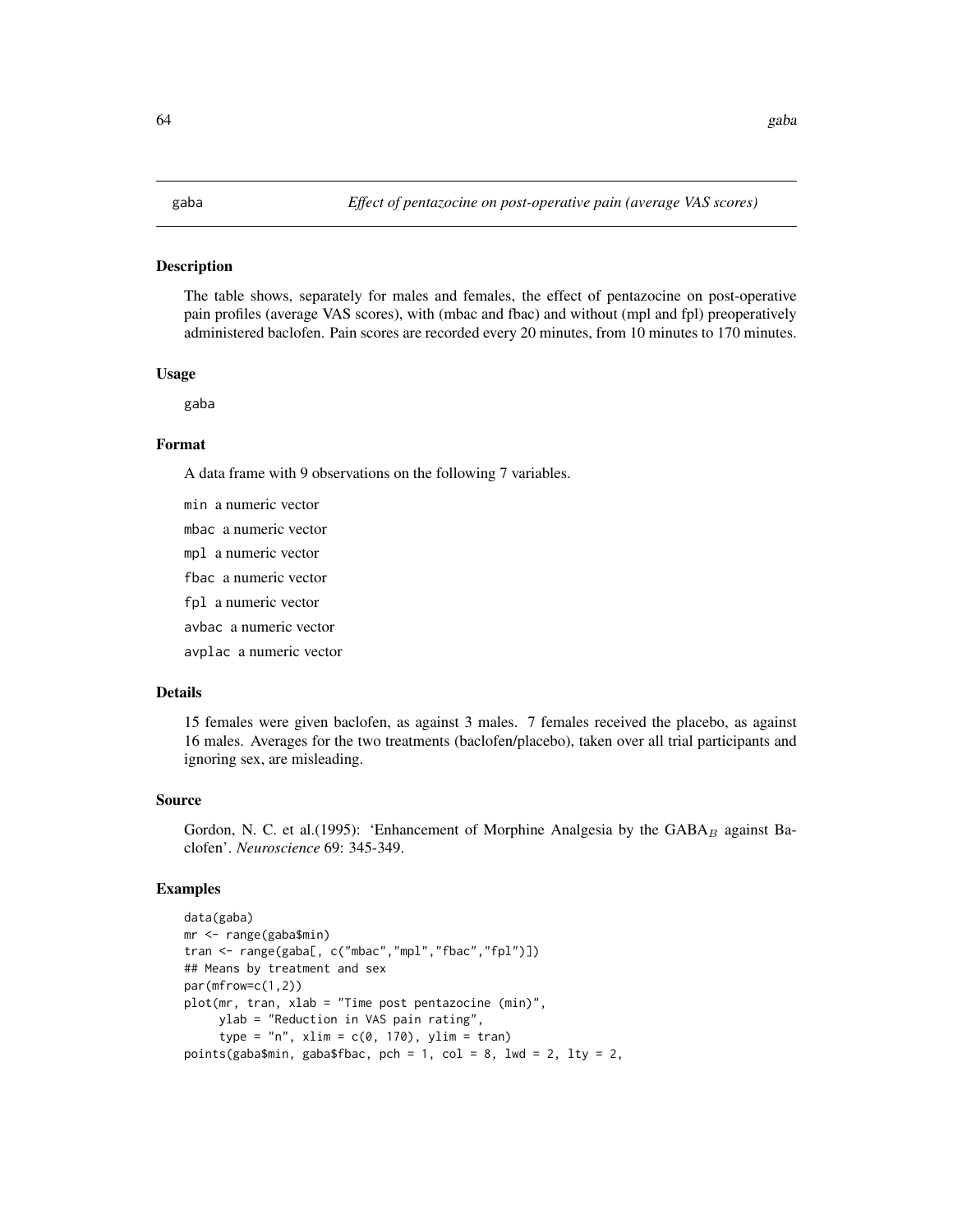# geophones 65

```
type = "b")
points(gaba$min, gaba$fpl, pch = 0, col = 8, lwd = 2, lty = 2,
       type = "b")
points(gaba$min, gaba$mbac, pch = 16, col = 8, lty = 2, type = "b")
points(gaba$min, gaba$mpl, pch = 15, col = 8, lty = 2, type = "b")
box()
## Now plot means, by treatment, averaged over all participants
plot(mr, tran, xlab = "Time post pentazocine (min)",
    ylab = "Reduction in VAS pain rating",
     type = "n", xlim = c(0, 170), ylim = tran)
bac <- (15 * \text{ gaba\$fbac} + 3 * \text{gaba\$mbac})/18plac <- (7 * gaba$fpl + 9 * gaba$mpl)/16
points(gaba$min, plac, pch = 15, lty = 1, col=1, type = "b")
points(gaba$min, bac, pch = 16, lty = 1, col=1, type = "b")
box()
par(mfrow=c(1,1))
```
geophones *Seismic Timing Data*

## Description

The geophones data frame has 56 rows and 2 columns. Thickness of a layer of Alberta substratum as measured by a line of geophones.

#### Usage

geophones

## Format

This data frame contains the following columns:

distance location of geophone.

thickness time for signal to pass through substratum.

```
plot(geophones)
lines(lowess(geophones, f=.25))
```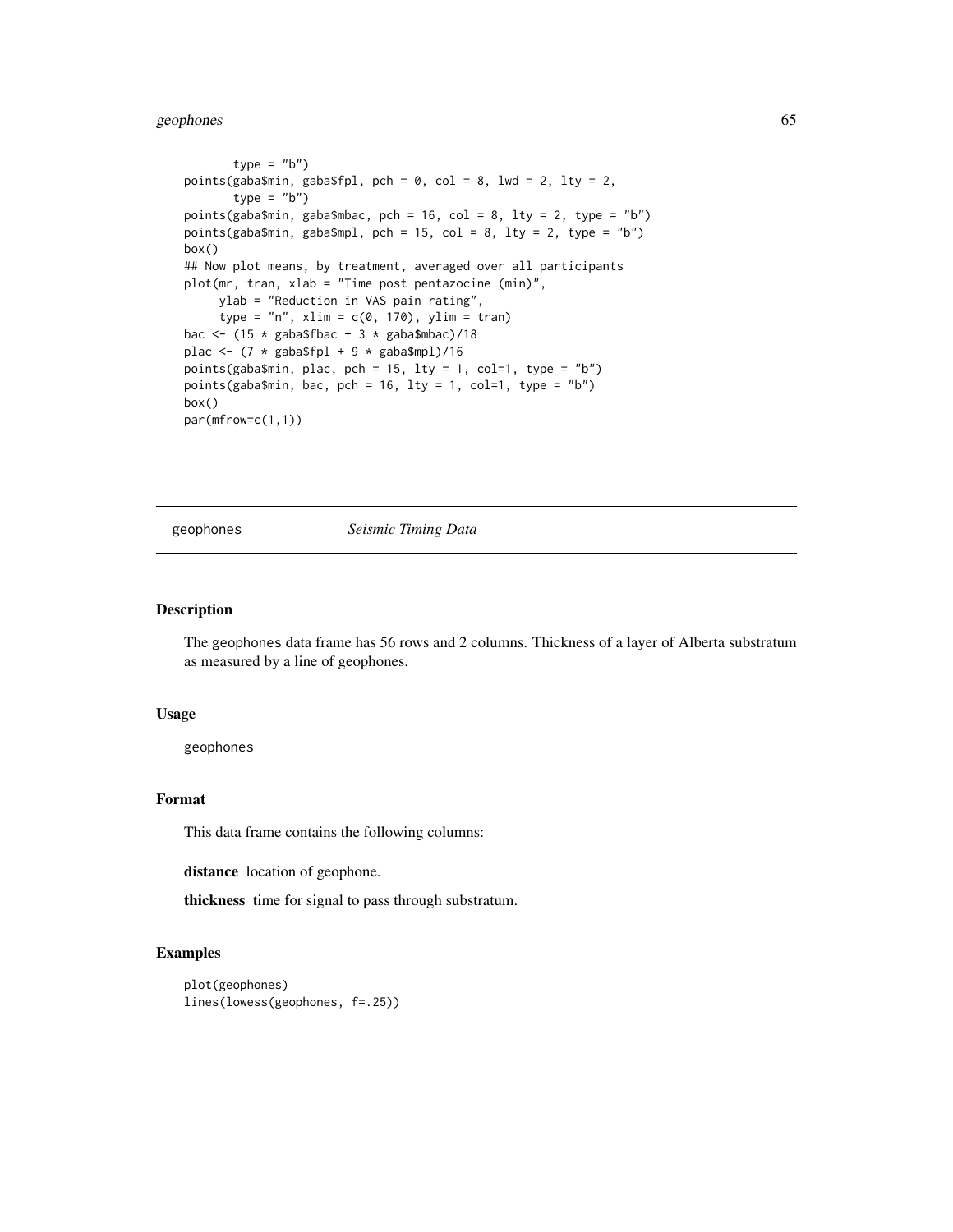Heights, stored as a multivariate time series, are for the lakes Erie, Michigan/Huron, Ontario and St Clair

# Usage

data(greatLakes)

#### Format

The format is: mts [1:92, 1:4] 174 174 174 174 174 ... - attr(\*, "dimnames")=List of 2 ..\$ : NULL ..\$ : chr [1:4] "Erie" "michHuron" "Ontario" "StClair" - attr(\*, "tsp")= num [1:3] 1918 2009 1 attr(\*, "class")= chr [1:2] "mts" "ts"

# Details

For more details, go to the website that is the source of the data.

# Source

[https://www.lre.usace.army.mil/Missions/Great-Lakes-Information/Great-Lakes-Inf](https://www.lre.usace.army.mil/Missions/Great-Lakes-Information/Great-Lakes-Information-2/Water-Level-Data/)ormation-2/ [Water-Level-Data/](https://www.lre.usace.army.mil/Missions/Great-Lakes-Information/Great-Lakes-Information-2/Water-Level-Data/)

# Examples

```
data(greatLakes)
plot(greatLakes)
## maybe str(greatLakes)
```
grog *Alcohol consumption in Australia and New Zealand*

#### Description

Data are annual apparent alcohol consumption in Australia and New Zealand, in liters of pure alcohol content per annum, separately for beer, wine, and spirits (including spirit-based products).

## Usage

data(grog)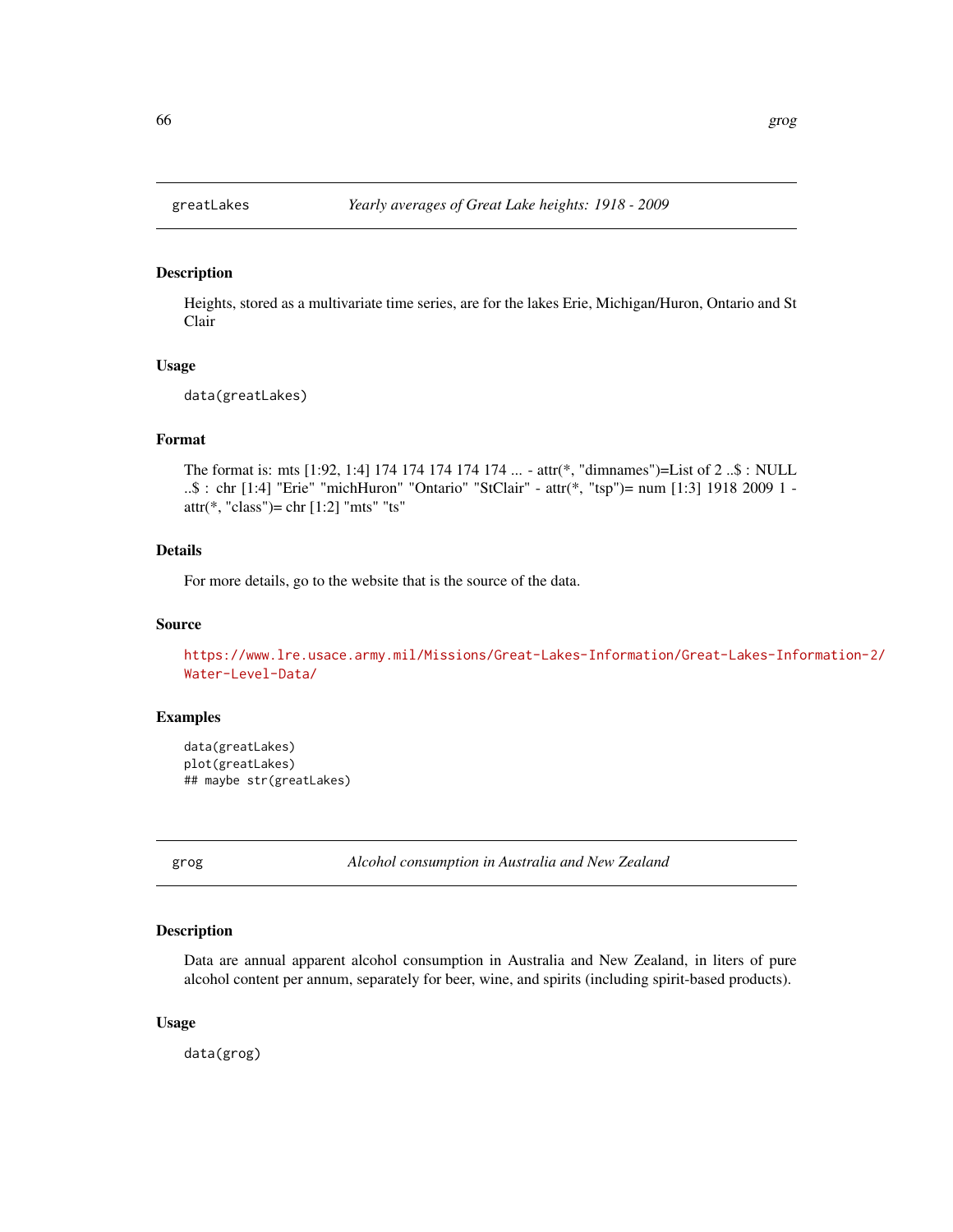#### hardcopy 67

# Format

A data frame with 18 observations on the following 5 variables.

Beer liters per annum Wine liters per annum Spirit liters per annum Country a factor with levels Australia NewZealand Year Year ending in June of the given year

# **Details**

Data are total available pure alcohol content, for the three categories, divided by numbers of persons aged 15 years or more. The source data for New Zealand included quarterly figures from December 1997, and annual data to December for all years. The annual New Zealand figure to June 1998 required an estimate for September 1997 that was obtained by extrapolating back the third quarter trend line from later years.

# Source

Australian data are from <https://www.abs.gov.au>. For New Zealand data, go to [https://](https://infoshare.stats.govt.nz/) [infoshare.stats.govt.nz/](https://infoshare.stats.govt.nz/) Click on 'Industry sectors' and then on 'Alcohol Available for Consumption - ALC'.

## Examples

data(grog) library(lattice) xyplot(Beer+Wine+Spirit ~ Year | Country, data=grog) xyplot(Beer+Wine+Spirit ~ Year, groups=Country, data=grog, outer=TRUE)

hardcopy *Graphical Output for Hardcopy*

## **Description**

This function streamlines graphical output to the screen, pdf or ps files. File names for hard copy devices can be generated automatically from function names of the form g3.2 or fig3.2 (the choice of alphabetic characters prior to 3.2 is immaterial).

# Usage

```
hardcopy(width = 3.75, height = 3.75, color = FALSE, trellis = FALSE,
                 device = c("", "pdf", "ps"), path = getwd(), file =
                 NULL, format = c("nn-nn", "name"), split = "\\\.",pointsize = c(8, 4), fonts=NULL, horiz = FALSE, ...)
```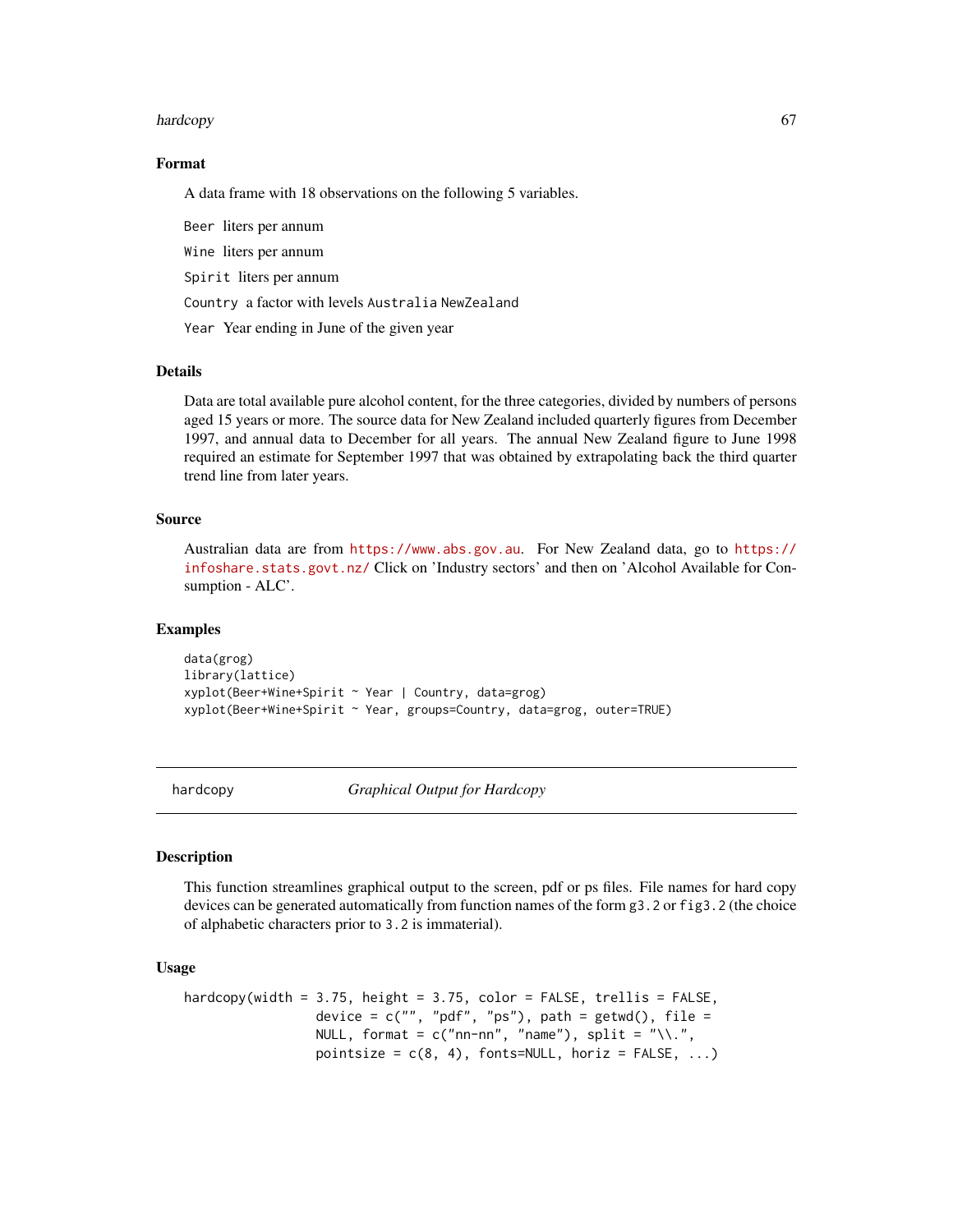# Arguments

| width     | width of plot in inches (sic!)                                                                                |
|-----------|---------------------------------------------------------------------------------------------------------------|
| height    | height of plot in inches (sic!)                                                                               |
| color     | (lattice plots only) TRUE if plot is not black on white only                                                  |
| trellis   | TRUE if plot uses trellis graphics                                                                            |
| device    | screen "", pdf or ps                                                                                          |
| path      | external path name                                                                                            |
| file      | name of file to hold output, else NULL                                                                        |
| format    | Alternatives are "nn-nn" and "name".                                                                          |
| split     | character on which to split function name (file=NULL)                                                         |
| pointsize | Pointsize. For trellis devices a vector of length 2 giving font sizes for text and<br>for points respectively |
| fonts     | For postscript devices, specify families that will be used in addition to the intial<br>device                |
| horiz     | FALSE for landscape mode; applies only to postscript files                                                    |
| $\cdots$  | Other arguments for passing to the pdf or postscript                                                          |

# Details

If a file name (file, without extension) is not supplied, the format argument determines how the name is constructed. With format="name", the function name is used. With format="nn-nn" and dotsplit unchanged from the default, a function name of the form g3.1 leads to the name 03-01. Here g can be replaced by any other non-numeric characters; the result is the same. The relevant extension is in any case added.

# Value

Graphical output to screen, pdf or ps file.

# Author(s)

J.H. Maindonald

# See Also

[postscript](#page-0-0)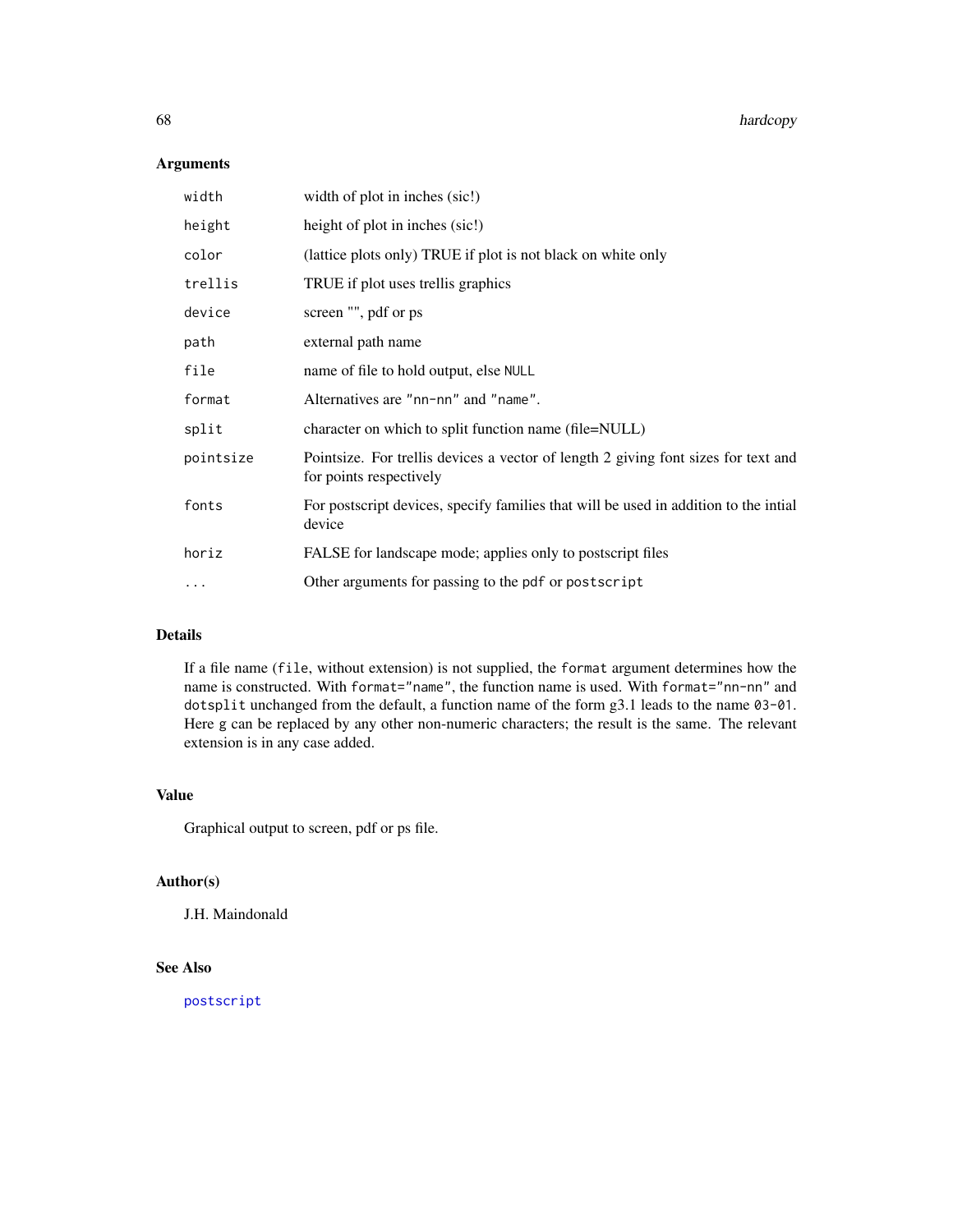The headInjury data frame has 3121 rows and 11 columns. The data were simulated according to a simple logistic regression model to match roughly the clinical characteristics of a sample of individuals who suffered minor head injuries.

## Usage

headInjury

## Format

This data frame contains the following columns:

**age.65** age factor (0 = under 65, 1 = over 65).

**amnesia.before** amnesia before impact (less than 30 minutes  $= 0$ , more than 30 minutes  $= 1$ ).

**basal.skull.fracture**  $(0 = no$  fracture,  $1 =$  fracture).

**GCS.decrease** Glasgow Coma Scale decrease  $(0 = no$  deterioration,  $1 =$  deterioration).

**GCS.13** initial Glasgow Coma Scale  $(0 = not '13', 1 = '13')$ .

**GCS.15.2hours** Glasgow Coma Scale after 2 hours  $(0 = not '15', 1 = '15')$ .

high.risk assessed by clinician as high risk for neurological intervention  $(0 = \text{not high risk}, 1 =$ high risk).

 $loss. of. consciousness (0 = conscious, 1 = loss of consciousness).$ 

open.skull.fracture  $(0 = no$  fracture,  $1 =$  fracture)

**vomiting**  $(0 = no$  vomiting,  $1 =$  vomiting)

**clinically.important.brain.injury** any acute brain finding revealed on CT  $(0 = not present, 1 =$ present).

# References

Stiell, I.G., Wells, G.A., Vandemheen, K., Clement, C., Lesiuk, H., Laupacis, A., McKnight, R.D., Verbee, R., Brison, R., Cass, D., Eisenhauer, M., Greenberg, G.H., and Worthington, J. (2001) The Canadian CT Head Rule for Patients with Minor Head Injury, The Lancet. 357: 1391-1396.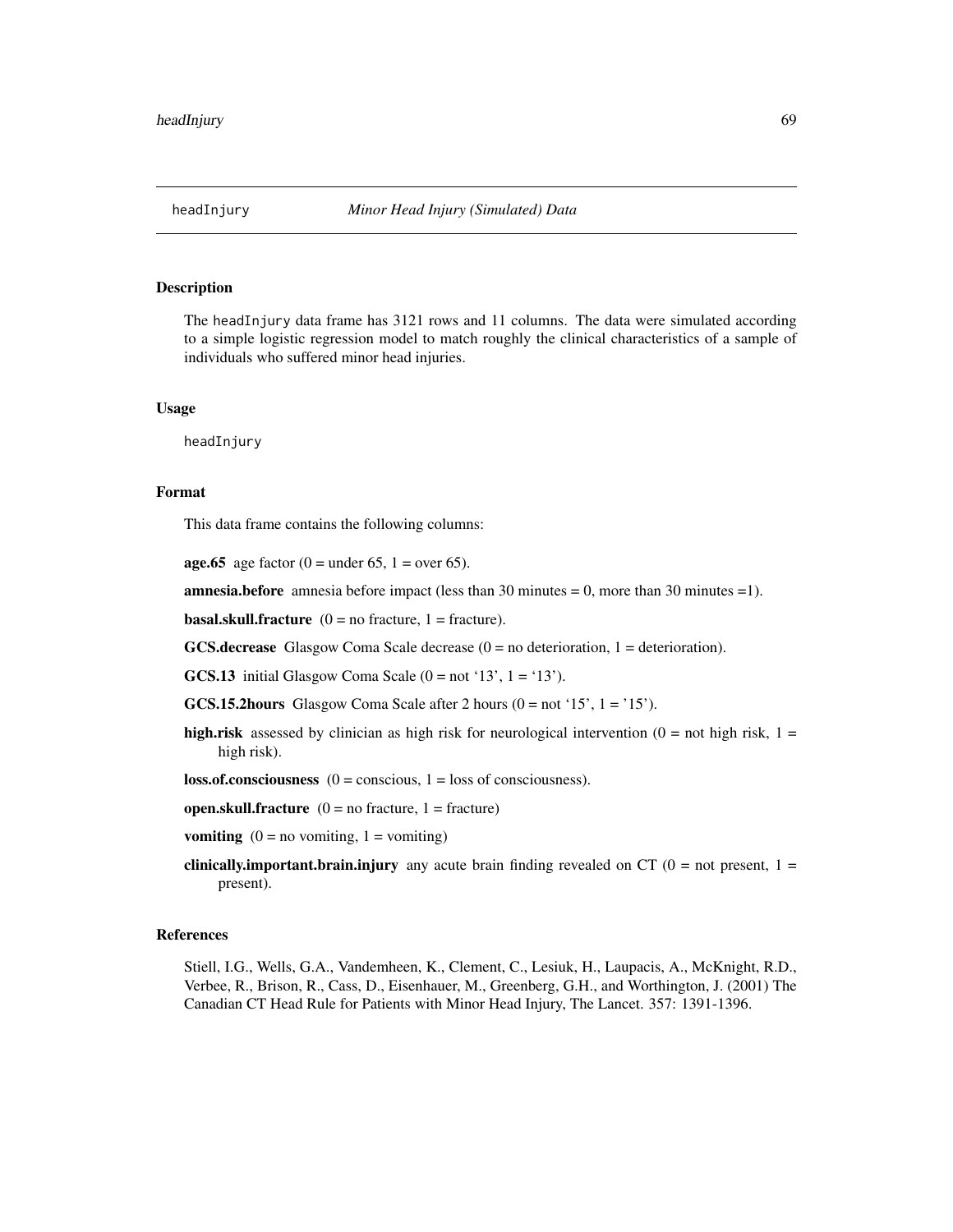The record times in 1984 (hills) for 35 Scottish hill races, or in 2000 (hills2000) for 56 hill races. The hills2000 dataset is the subset of [races2000](#page-129-0) for which type is hill.

## Usage

data(hills) data(hills2000)

#### Format

dist distance, in miles (on the map)

climb total height gained during the route, in feet

time record time in hours

timef record time in hours for females, in the hills2000 dataset.

## Source

A.C. Atkinson (1986) Comment: Aspects of diagnostic regression analysis. Statistical Science 1, 397-402.

Also, in MASS library, with time in minutes.

The Scottish Running Resource, http://www.hillrunning.co.uk

## References

A.C. Atkinson (1988) Transformations unmasked. Technometrics 30, 311-318. [ "corrects" the time for Knock Hill, in the hills dataset, from 78.65 to 18.65. It is unclear if this based on the original records.]

```
print("Transformation - Example 6.4.3")
pairs(hills, labels=c("dist\n\n(miles)", "climb\n\n(feet)",
"time\n\n(hours)"))
pause()
pairs(log(hills), labels=c("dist\n\n(log(miles))", "climb\n\n(log(feet))",
  "time\n\n(log(hours))"))
pause()
hills0.loglm <- lm(log(time) \sim log(dist) + log(climb), data = hills)
oldpar <- par(mfrow=c(2,2))
```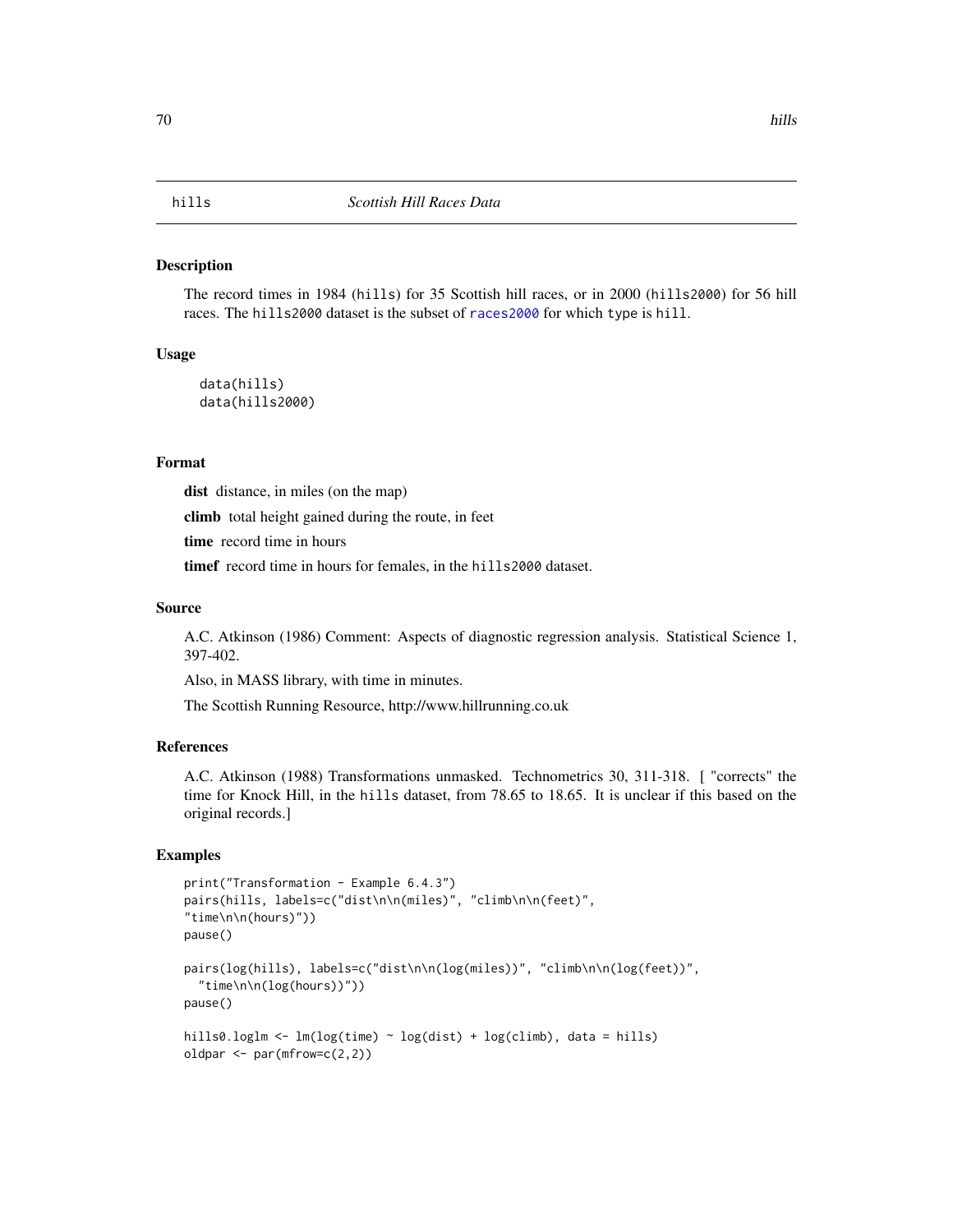#### hotspots **71**

```
plot(hills0.loglm)
pause()
hills.loglm <- lm(log(time) ~ log(dist) + log(climb), data = hills[-18,])
summary(hills.loglm)
plot(hills.loglm)
pause()
hills2.loglm <- lm(log(time) ~ log(dist)+log(climb)+log(dist):log(climb),
data=hills[-18,])
anova(hills.loglm, hills2.loglm)
pause()
step(hills2.loglm)
pause()
summary(hills.loglm, corr=TRUE)$coef
pause()
summary(hills2.loglm, corr=TRUE)$coef
par(oldpar)
pause()
print("Nonlinear - Example 6.9.4")
hills.nls0 <- nls(time ~ (dist^alpha)*(climb^beta), start =
   c(alpha = .909, beta = .260), data = hills[-18,])summary(hills.nls0)
plot(residuals(hills.nls0) ~ predict(hills.nls0)) # residual plot
pause()
hills$climb.mi <- hills$climb/5280
hills.nls <- nls(time ~ alpha + beta*dist + gamma*(climb.mi^delta),
  start=c(alpha = 1, beta = 1, gamma = 1, delta = 1), data=hills[-18,])
summary(hills.nls)
plot(residuals(hills.nls) ~ predict(hills.nls)) # residual plot
```
hotspots *Hawaian island chain hotspot Potassium-Argon ages*

#### Description

K-Ar Ages (millions of years) and distances (km) from Kilauea along the trend of the chain of Hawaian volcanic islands and other seamounts that are believed to have been created by a moving "hot spot". The age of Kilauea is given as 0-0.4 Ma.

# Usage

data(hotspots)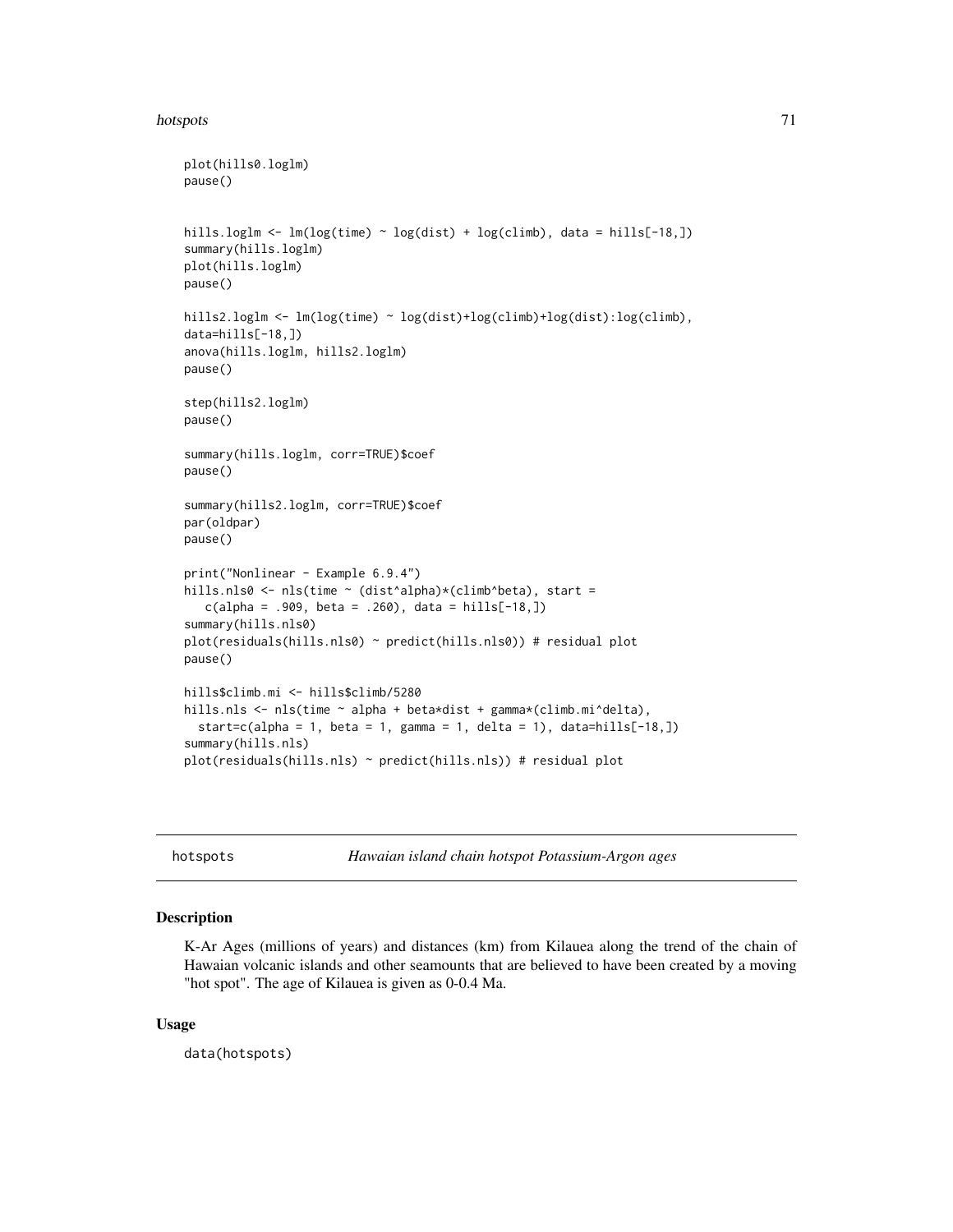# Format

A data frame with 36 observations on the following 6 variables.

ID Volcano identifier name Name distance Distance in kilometers age K-Ar age in millions of years error Standard error of estimate? source Data source; see information on web site below.

# Details

For details of the way that errors werre calculated, refer to the original papers. See also the comments under hotspots2006. In general, errors do not account for geological uncertainty.

# Source

[http://www.soest.hawaii.edu/GG/HCV/haw\\_formation.html](http://www.soest.hawaii.edu/GG/HCV/haw_formation.html)

# Examples

```
data(hotspots)
plot(age ~ distance, data=hotspots)
abline(lm(age ~ distance, data=hotspots))
```
hotspots2006 *Hawaian island chain hotspot Argon-Argon ages*

# Description

Ar-Ar Ages (millions of years) and distances (km) from Kilauea along the trend of the chain of Hawaian volcanic islands and other seamounts that are believed to have been created by a moving "hot spot".

## Usage

data(hotspots2006)

## Format

A data frame with 10 observations on the following 6 variables.

age Ar-Ar age CI95lim Measurement error; 95% CI geoErr Geological Uncertainty totplus Total uncertainty (+) totminus Total uncertainty (-) distance Distance in kilometers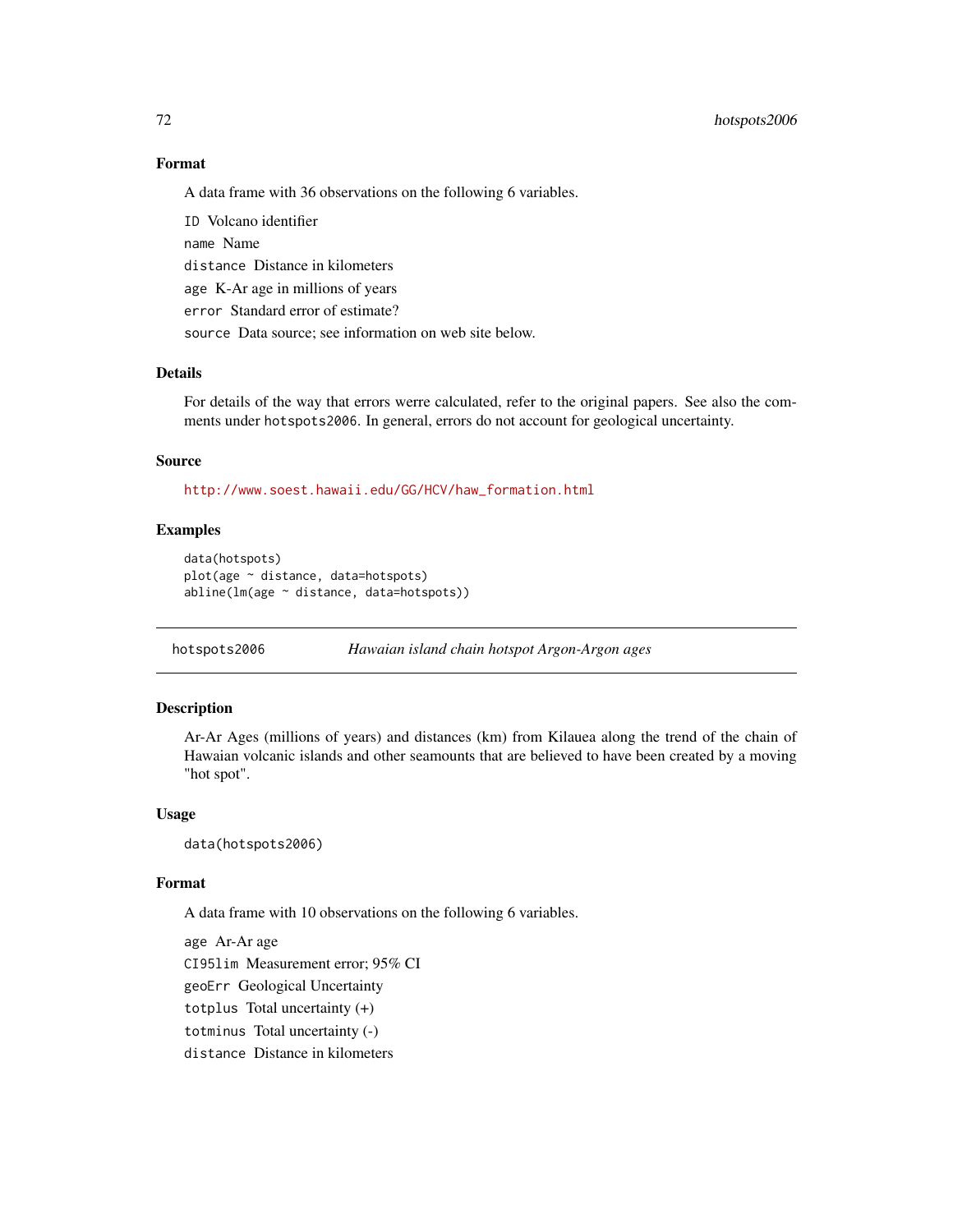# houseprices 73

# Details

Note that measurement error is small relative to geological uncertainty. Geological uncertainty arises because lavas are likely to have erupted, over a period of up to 2 million years, somewhat after passage over the hot spot's centre. Dredging or drilling will in general have accessed larvas from the younger half of this interval. Hence the asymmetry in the geological uncertainty.

## Source

Warren D. Sharp and David A. Clague, 50-Ma initiation of Hawaiian-Emperor bend records major change in Pacific Plate motion. Science 313: 1281-1284 (2006).

## Examples

data(hotspots2006)

# houseprices *Aranda House Prices*

## Description

The houseprices data frame consists of the floor area, price, and the number of bedrooms for a sample of houses sold in Aranda in 1999. Aranda is a suburb of Canberra, Australia.

## Usage

houseprices

# Format

This data frame contains the following columns:

area a numeric vector giving the floor area

bedrooms a numeric vector giving the number of bedrooms

sale.price a numeric vector giving the sale price in thousands of Australian dollars

## Source

J.H. Maindonald

```
plot(sale.price~area, data=houseprices)
pause()
coplot(sale.price~area|bedrooms, data=houseprices)
pause()
print("Cross-Validation - Example 5.5.2")
```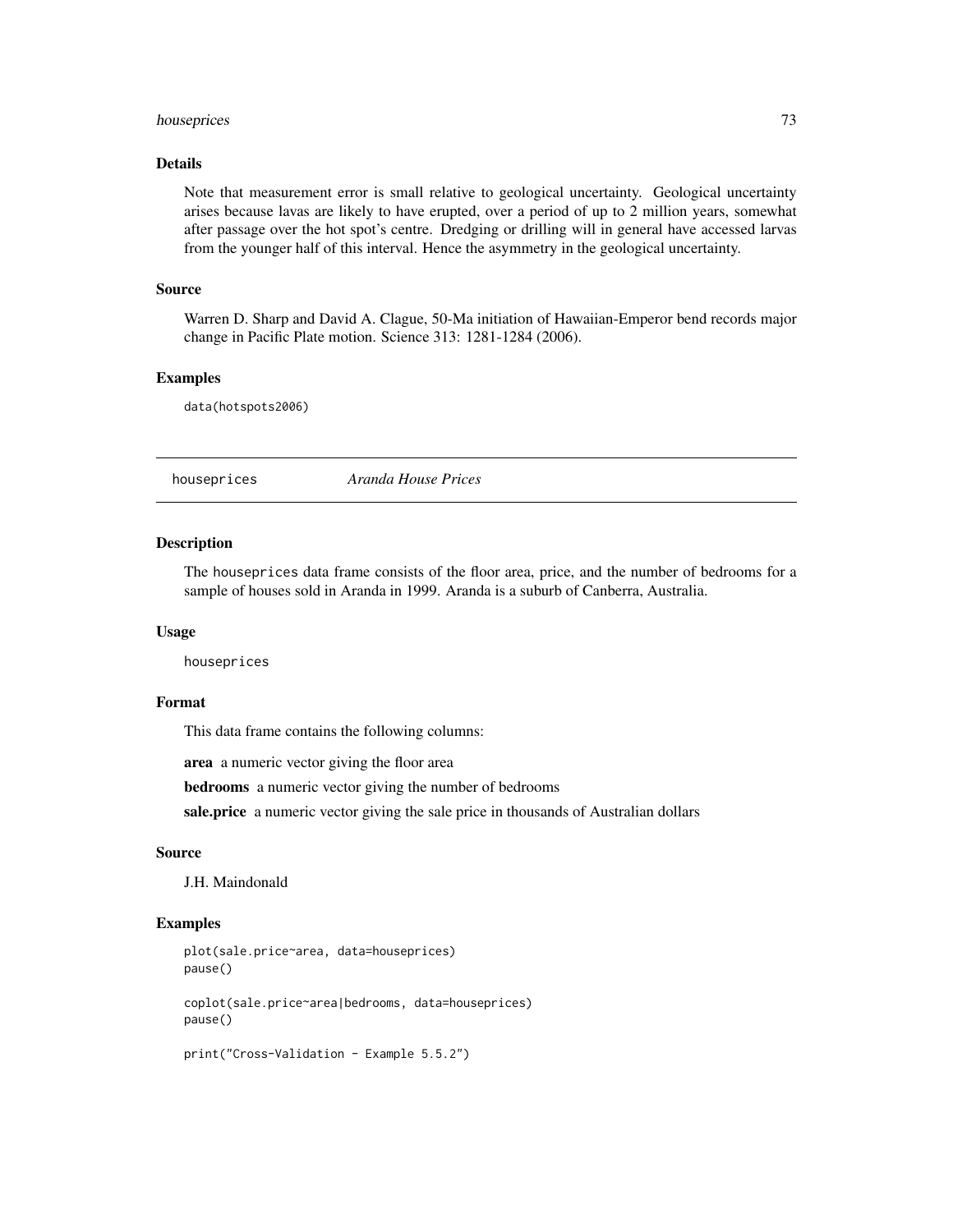```
houseprices.lm <- lm(sale.price ~ area, data=houseprices)
summary(houseprices.lm)$sigma^2
pause()
CVlm()
pause()
print("Bootstrapping - Example 5.5.3")
houseprices.fn <- function (houseprices, index){
house.resample <- houseprices[index,]
house.lm <- lm(sale.price ~ area, data=house.resample)
coef(house.lm)[2] # slope estimate for resampled data
}
require(boot) # ensure that the boot package is loaded
houseprices.boot <- boot(houseprices, R=999, statistic=houseprices.fn)
houseprices1.fn <- function (houseprices, index){
house.resample <- houseprices[index,]
house.lm <- lm(sale.price ~ area, data=house.resample)
predict(house.lm, newdata=data.frame(area=1200))
}
houseprices1.boot <- boot(houseprices, R=999, statistic=houseprices1.fn)
boot.ci(houseprices1.boot, type="perc") # "basic" is an alternative to "perc"
houseprices2.fn <- function (houseprices, index){
house.resample <- houseprices[index,]
house.lm <- lm(sale.price ~ area, data=house.resample)
houseprices$sale.price-predict(house.lm, houseprices) # resampled prediction errors
}
n <- length(houseprices$area)
R < -200houseprices2.boot <- boot(houseprices, R=R, statistic=houseprices2.fn)
house.fac <- factor(rep(1:n, rep(R, n)))
plot(house.fac, as.vector(houseprices2.boot$t), ylab="Prediction Errors",
xlab="House")
pause()
plot(apply(houseprices2.boot$t,2, sd)/predict.lm(houseprices.lm, se.fit=TRUE)$se.fit,
     ylab="Ratio of Bootstrap SE's to Model-Based SE's", xlab="House", pch=16)
abline(1,0)
```
humanpower *Oxygen uptake versus mechanical power, for humans*

# Description

Data are from Daedalus project; see the reference below.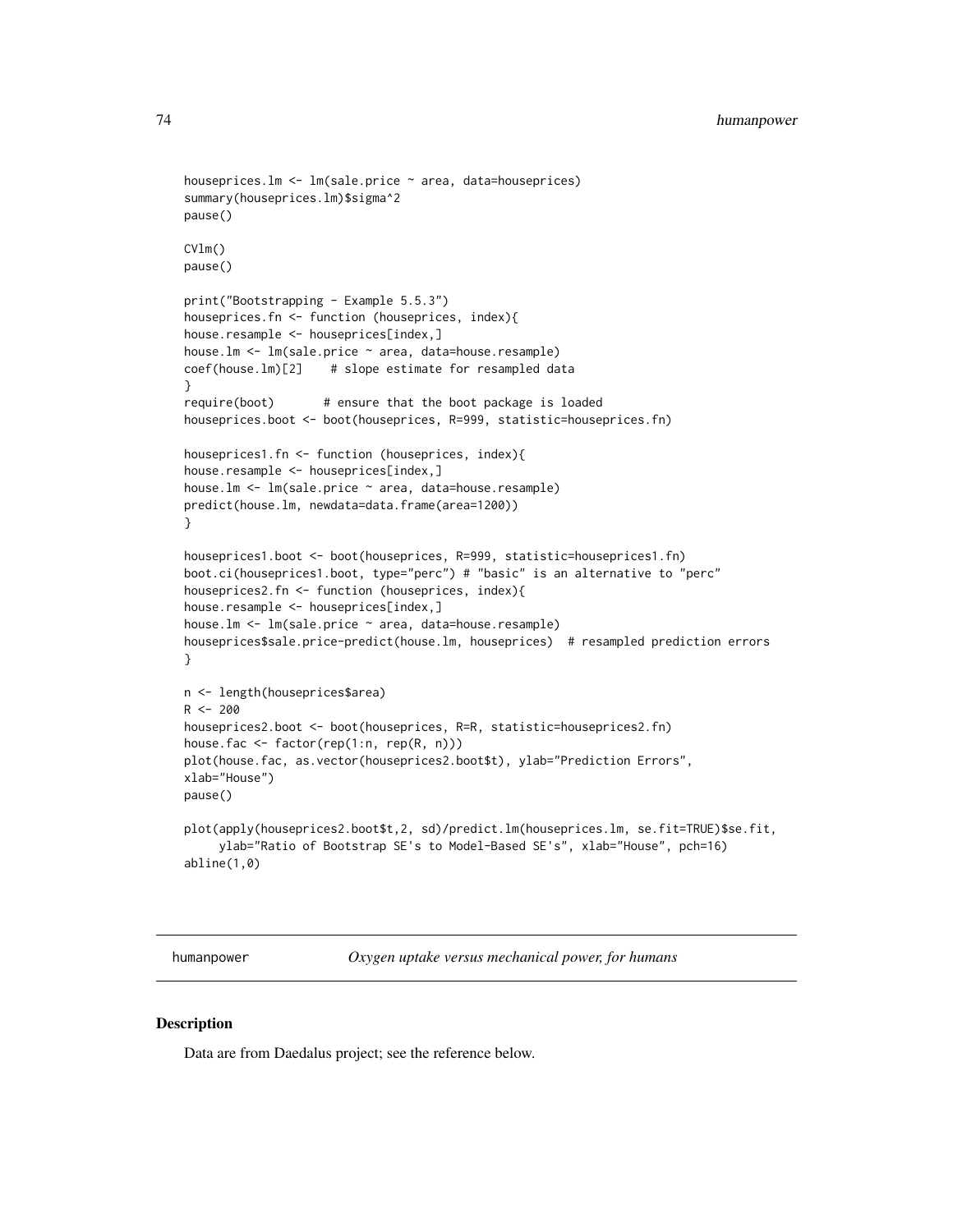## humanpower 75

## Usage

data(humanpower1)

## Format

A data frame with 28 observations on the following 3 variables.

wattsPerKg a numeric vector: watts per kilogram of body weight

o2 a numeric vector: ml/min/kg

id a factor with levels  $1 - 5$  (humanpower1) or  $1 - 4$  (humanpower2), identifying the different athletes

# Details

Data in humanpower1 are from investigations (Bussolari 1987) designed to assess the feasibility of a proposed 119 kilometer human powered flight from the island of Crete – in the initial phase of the Daedalus project. Data are for five athletes – a female hockey player, a male amateur tri-athlete, a female amateur triathlete, a male wrestler and a male cyclist – who were selected from volunteers who were recruited through the news media, Data in humanpower2) are for four out of the 25 applicants who were selected for further testing, in the lead-up to the eventual selection of a pilot for the Daedalus project (Nadel and Bussolari 1988).

## Source

Bussolari, S.R.(1987). Human factors of long-distance human-powered aircraft flights. Human Power 5: 8-12.

Nadel and Bussolari, S.R.(1988). The Daedalus project: physiological problems and solutions. American Scientist 76: 351-360.

#### References

Nadel and Bussolari, S.R.(1989). The physiological limits of long-duration human-power production – lessons learned from the Daedalus project. Human Power 7: 7-10.

```
str(humanpower1)
plot(humanpower1)
lm(o2 ~ id + wattsPerKg:id, data=humanpower1)
lm(o2 ~ id + wattsPerKg:id, data=humanpower2)
```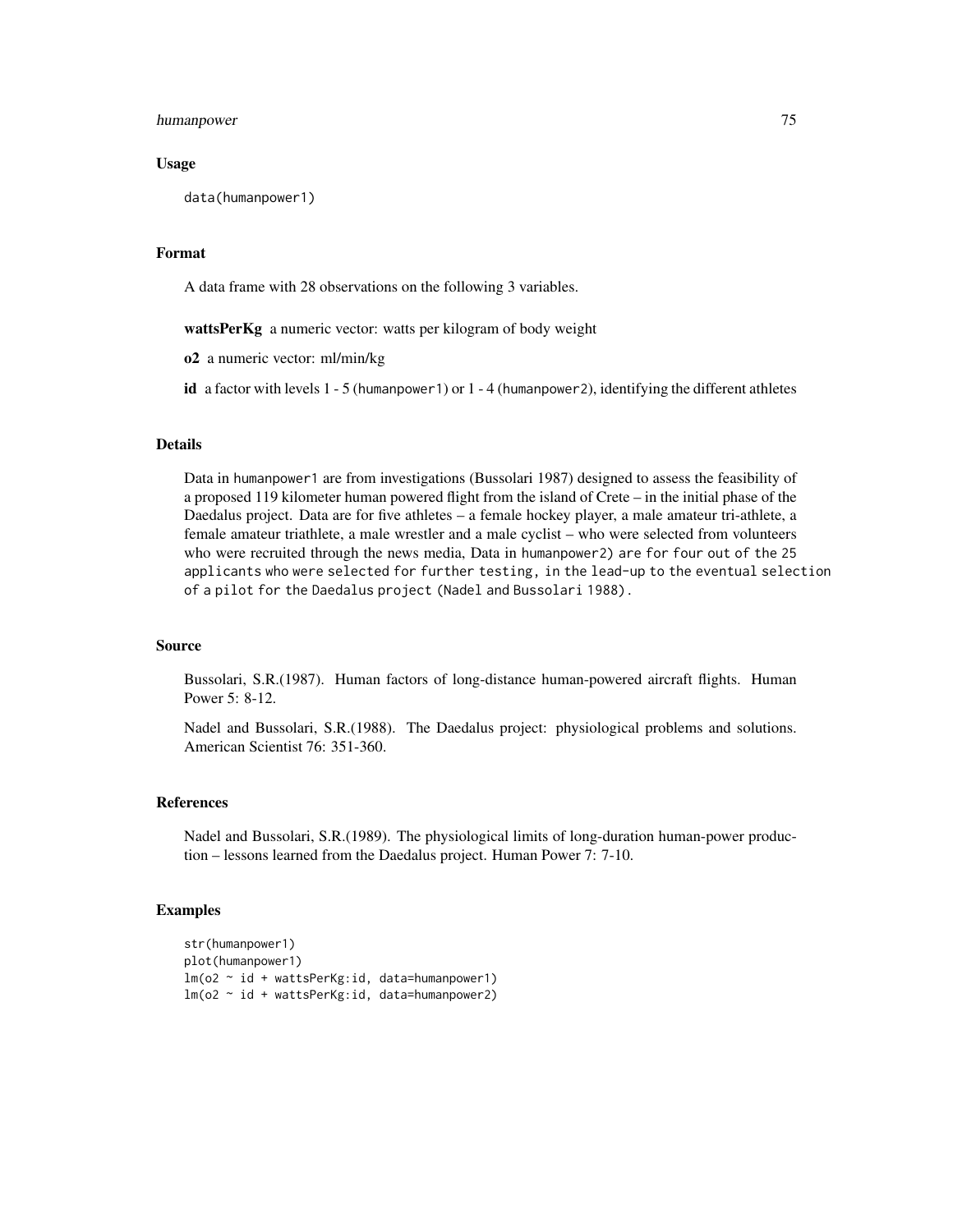Details are given of atmospheric pressure at landfall, estimated damage in millions of dollars, and deaths, for named hurricanes that made landfall in the US mainland from 1950 through to 2012.

## Usage

data("hurricNamed")

## Format

A data frame with 94 observations on the following 11 variables.

Name Hurricane name

Year Numeric

- LF. WindsMPH Maximum sustained windspeed  $(>= 1 \text{ minute})$  to occur along the US coast. Prior to 1980, this is estimated from the maximum windspeed associated with the Saffir-Simpson index at landfall. If 2 or more landfalls, the maximum is taken
- LF.PressureMB Atmospheric pressure at landfall in millibars. If 2 or more landfalls, the minimum is taken

LF.times Date of first landfall

BaseDam2014 Property damage (millions of 2014 US dollars)

BaseDamage Property damage (in millions of dollars for that year)

NDAM2014 Damage, had hurricane appeared in 2014

AffectedStates Affected states (2-digit abbreviations), pasted together

firstLF Date of first landfall

deaths Number of continental US direct and indirect deaths

mf Gender of name; a factor with levels f m

## Details

An earlier version of these data was the subject of a controversial paper that claimed to have found that hurricanes with female names, presumably because taken less seriously, did more human damage after adjusting for the severity of the storm than those with male names.

#### Source

<https://www.icat.com/storms/catastrophe-resources> Deaths except for Audrey and Katrina, are in the Excel file that is available from [https://www.pnas.org/doi/10.1073/pnas.](https://www.pnas.org/doi/10.1073/pnas.1402786111) [1402786111](https://www.pnas.org/doi/10.1073/pnas.1402786111)

NOAA Monthly Weather Reports (MWRs) supplied the numbers of deaths for all except Donna, Celia, Audrey and Katrina. The figure for Celia is from [https://www.nhc.noaa.gov/pdf/NWS-TPC](https://www.nhc.noaa.gov/pdf/NWS-TPC-5.pdf)-5. [pdf](https://www.nhc.noaa.gov/pdf/NWS-TPC-5.pdf). For the other three hurricanes, it is from the Atlantic hurricane list in Wikipedia (see the references.)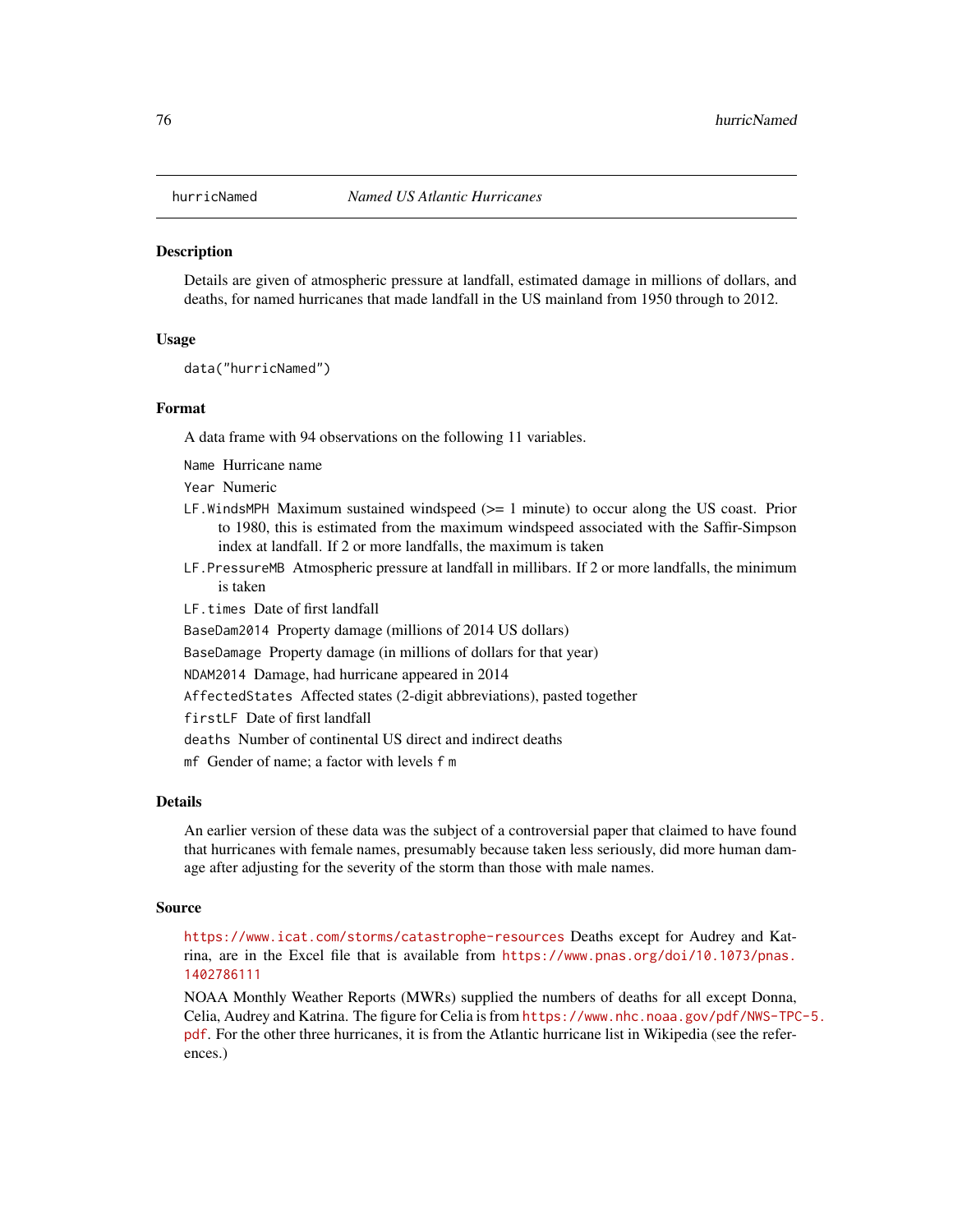#### intersalt 77

## References

```
https://www.aoml.noaa.gov/hrd/hurdat/mwr_pdf/ https://en.wikipedia.org/wiki/List_
of_Atlantic_hurricanes https://www.nhtsa.gov/file-downloads
```
Jung, Kiju, et al. "Female hurricanes are deadlier than male hurricanes." Proceedings of the National Academy of Sciences 111.24 (2014): 8782-8787.

# Examples

```
data(hurricNamed)
str(hurricNamed)
plot(log(deaths+0.5) ~ log(NDAM2014), data=hurricNamed)
with(hurricNamed, lines(lowess(log(deaths+0.5) ~ log(NDAM2014))))
plot(log(deaths+0.5) ~ ~ I(NDAM2014^0.14), data=hurrichamed)with(hurricNamed, lines(lowess(log(deaths+0.1) ~ I(NDAM2014^0.14))))
```
intersalt *Blood pressure versus Salt; inter-population data*

# Description

Median blood pressure, as a fuction of salt intake, for each of 52 human populations.

#### Usage

intersalt

## Format

A data frame with 52 observations on the following 4 variables.

b a numeric vector

bp mean diastolic blood pressure (mm Hg)

na mean sodium excretion (mmol/24h)

country a character vector

#### Details

For each population took a sample of 25 males and 25 females from each decade in the age range 20 - 50, i.e. 200 individuals in all.

# Source

Intersalt Cooperative Research Group. 1988. Intersalt: an international study of electrolyte excretion and blood pressure: results for 24 hour urinary sodium and potassium excretion. *British Medical Journal* 297: 319-328.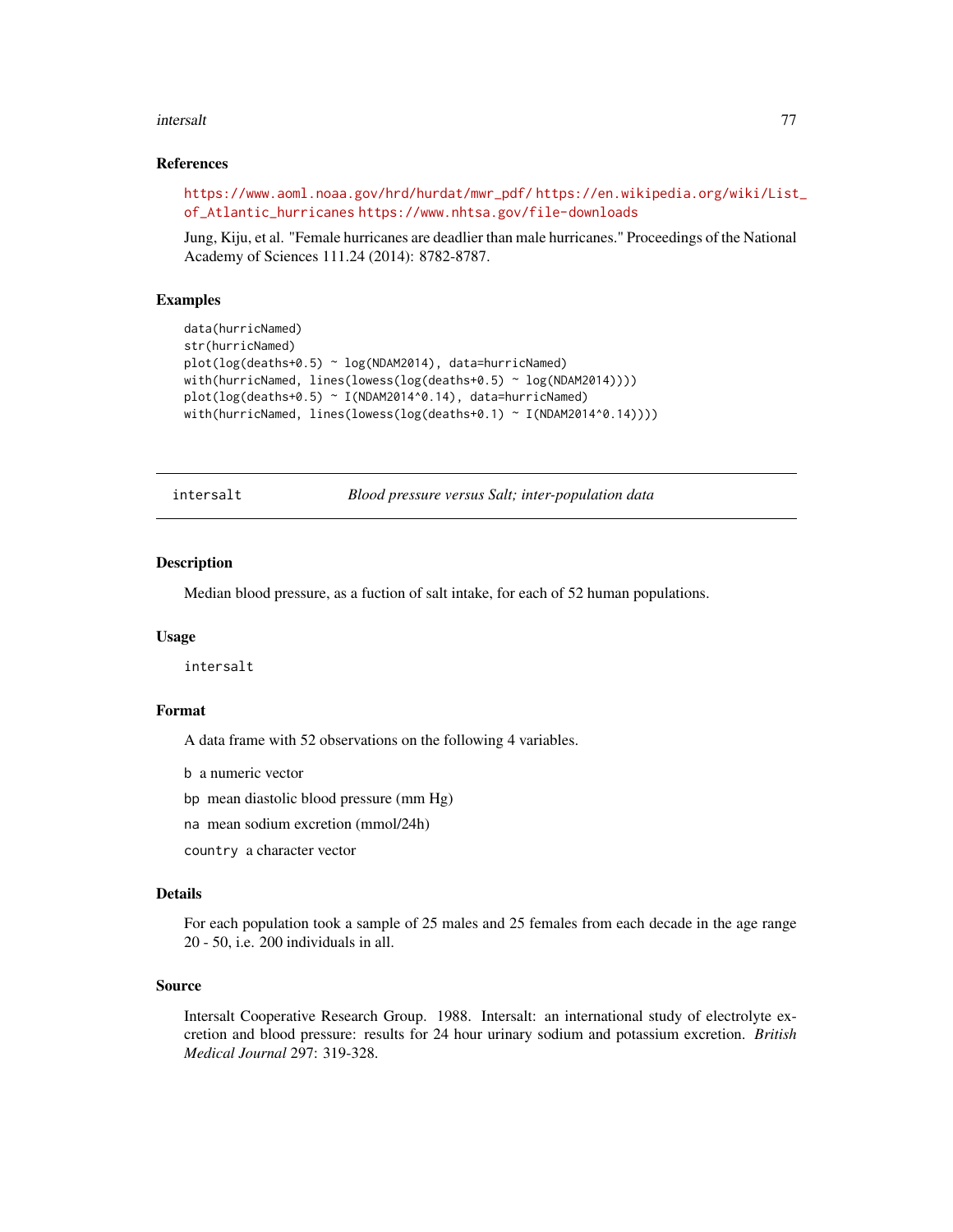## References

Maindonald, J.H. *The Design of Research Studies ? A Statistical Perspective*, viii + 109pp. Graduate School Occasional Paper 00/2, Australian National University 2000.

## Examples

```
data(intersalt)
plot(bp ~ na, data=intersalt, xlab="Median sodium excretion (mmol/24h)",
    ylab="Median diatoluc blood pressure (mm Hg)")
```
ironslag *Iron Content Measurements*

## Description

The ironslag data frame has 53 rows and 2 columns. Two methods for measuring the iron content in samples of slag were compared, a chemical and a magnetic method. The chemical method requires greater effort than the magnetic method.

## Usage

ironslag

## Format

This data frame contains the following columns:

chemical a numeric vector containing the measurements coming from the chemical method

magnetic a numeric vector containing the measurments coming from the magnetic method

# Source

Hand, D.J., Daly, F., McConway, K., Lunn, D., and Ostrowski, E. eds (1993) A Handbook of Small Data Sets. London: Chapman & Hall.

```
iron.lm < -lm(chemical ~ magnetic, data = iron slag)oldpar \leq par(mfrow = c(2,2))
plot(iron.lm)
par(oldpar)
```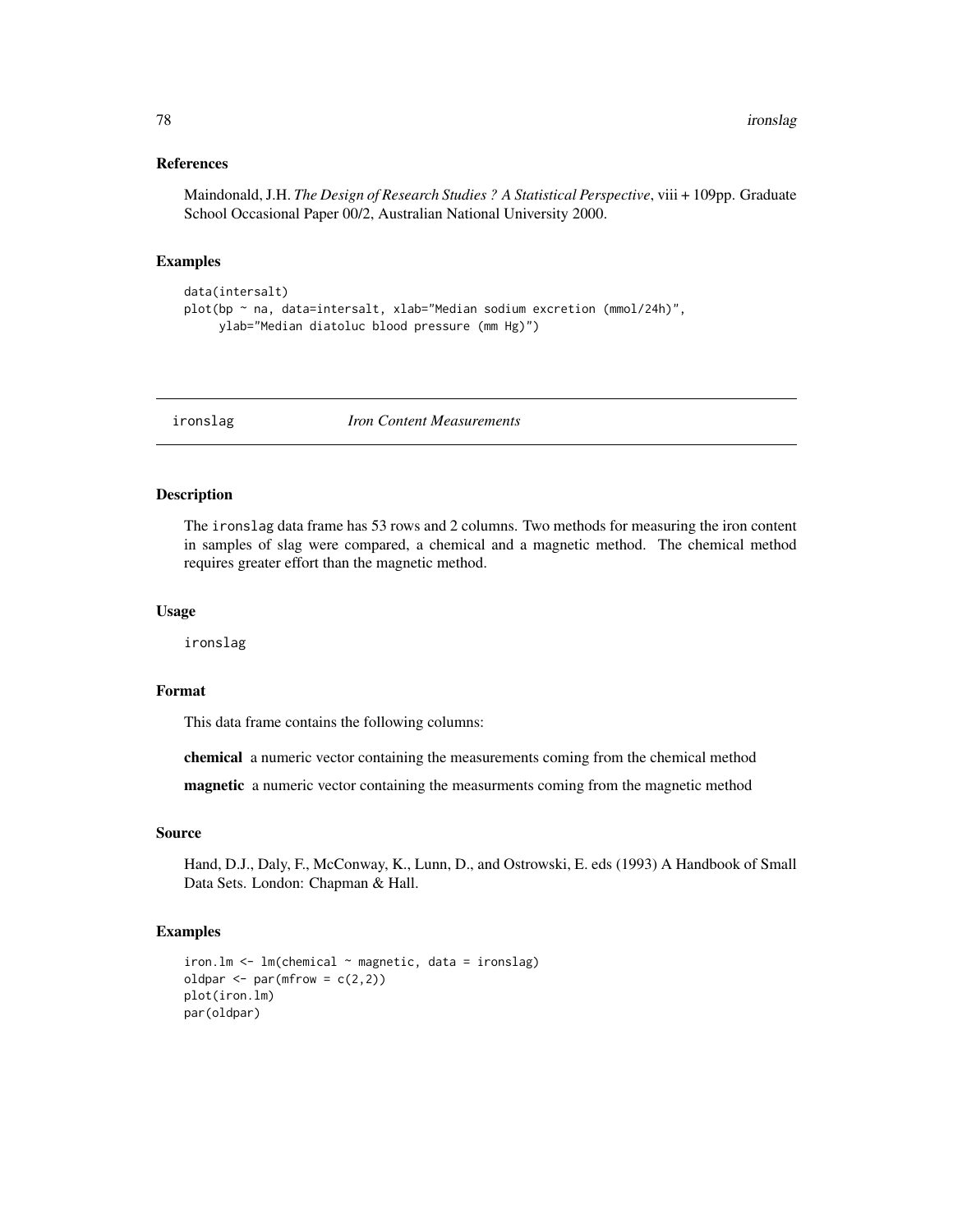The number of workers in the Canadian labour force broken down by region (BC, Alberta, Prairies, Ontario, Quebec, Atlantic) for the 24-month period from January, 1995 to December, 1996 (a time when Canada was emerging from a deep economic recession).

# Usage

jobs

# Format

This data frame contains the following columns:

BC monthly labour force counts in British Columbia

Alberta monthly labour force counts in Alberta

Prairies monthly labour force counts in Saskatchewan and Manitoba

Ontario monthly labour force counts in Ontario

Quebec monthly labour force counts in Quebec

Atlantic monthly labour force counts in Newfoundland, Nova Scotia, Prince Edward Island and New Brunswick

Date year (in decimal form)

# Details

These data have been seasonally adjusted.

## Source

Statistics Canada

# Examples

```
print("Multiple Variables and Times - Example 2.1.4")
sapply(jobs, range)
pause()
matplot(jobs[,7], jobs[,-7], type="l", xlim=c(95,97.1))
# Notice that we have been able to use a data frame as the second argument to matplot().
# For more information on matplot(), type help(matplot)
text(rep(jobs[24,7], 6), jobs[24,1:6], names(jobs)[1:6], adj=0)
pause()
```
sapply(log(jobs[,-7]), range)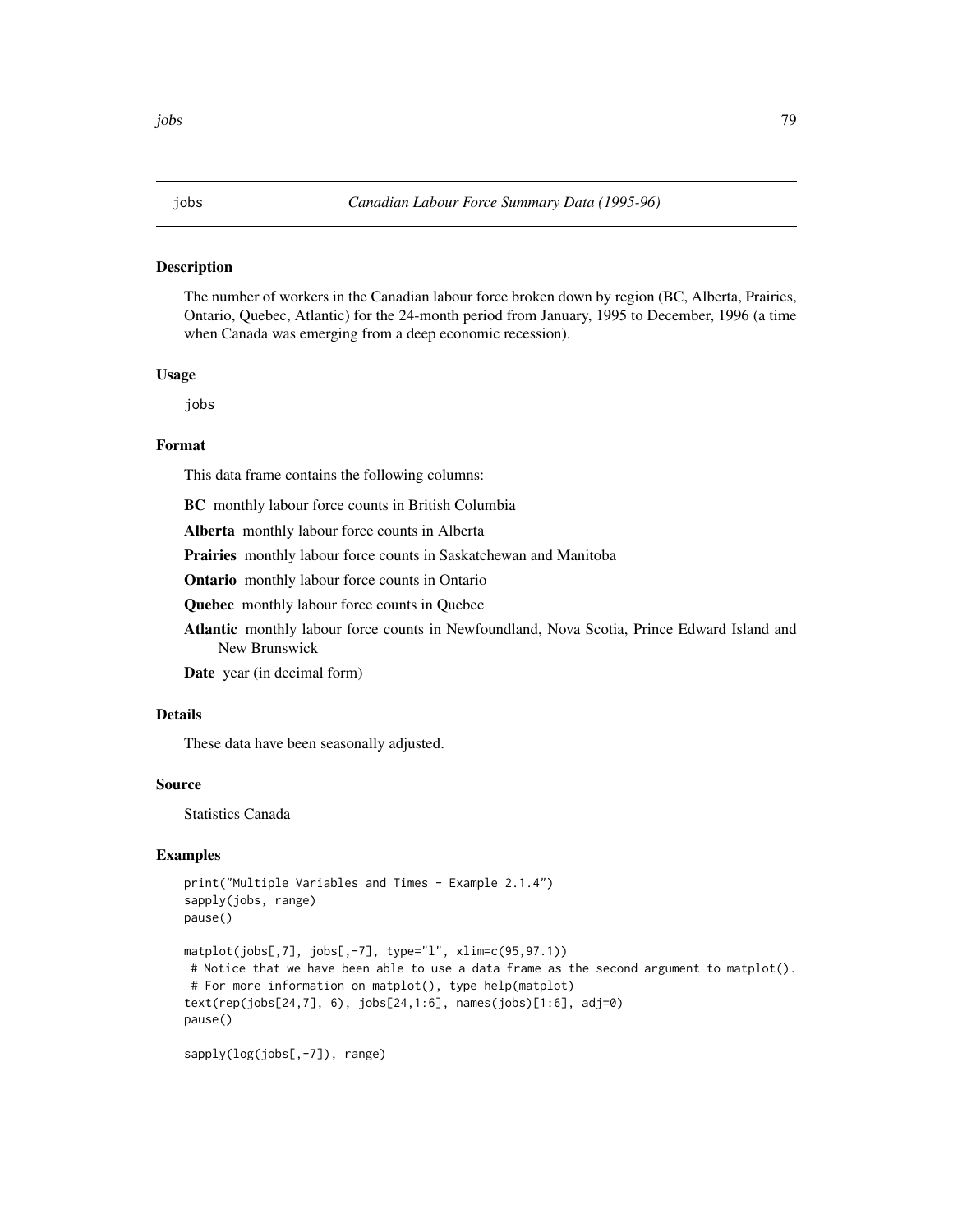```
apply(sapply(log(jobs[,-7]), range), 2, diff)
pause()
oldpar <- par(mfrow=c(2,3))
range.log <- sapply(log(jobs[,-7], 2), range)
maxdiff <- max(apply(range.log, 2, diff))
range.log[2, ] \leq range.log[1, ] + maxdifftitles <- c("BC Jobs","Alberta Jobs","Prairie Jobs",
   "Ontario Jobs", "Quebec Jobs", "Atlantic Jobs")
for (i in 1:6){
plot(jobs$Date, log(jobs[,i], 2), type = "l", ylim = range.log[,i],
    xlab = "Time", ylab = "Number of jobs", main = titles[i])
}
par(oldpar)
```
kiwishade *Kiwi Shading Data*

## Description

The kiwishade data frame has 48 rows and 4 columns. The data are from a designed experiment that compared different kiwifruit shading treatments. There are four vines in each plot, and four plots (one for each of four treatments: none, Aug2Dec, Dec2Feb, and Feb2May) in each of three blocks (locations: west, north, east). Each plot has the same number of vines, each block has the same number of plots, with each treatment occurring the same number of times.

## Usage

kiwishade

# Format

This data frame contains the following columns:

yield Total yield (in kg)

- plot a factor with levels east.Aug2Dec, east.Dec2Feb, east.Feb2May, east.none, north.Aug2Dec, north.Dec2Feb, north.Feb2May, north.none, west.Aug2Dec, west.Dec2Feb, west.Feb2May, west.none
- block a factor indicating the location of the plot with levels east, north, west
- shade a factor representing the period for which the experimenter placed shading over the vines; with levels: none no shading, Aug2Dec August - December, Dec2Feb December - February, Feb2May February - May

# Details

The northernmost plots were grouped together because they were similarly affected by shading from the sun in the north. For the remaining two blocks shelter effects, whether from the west or from the east, were thought more important.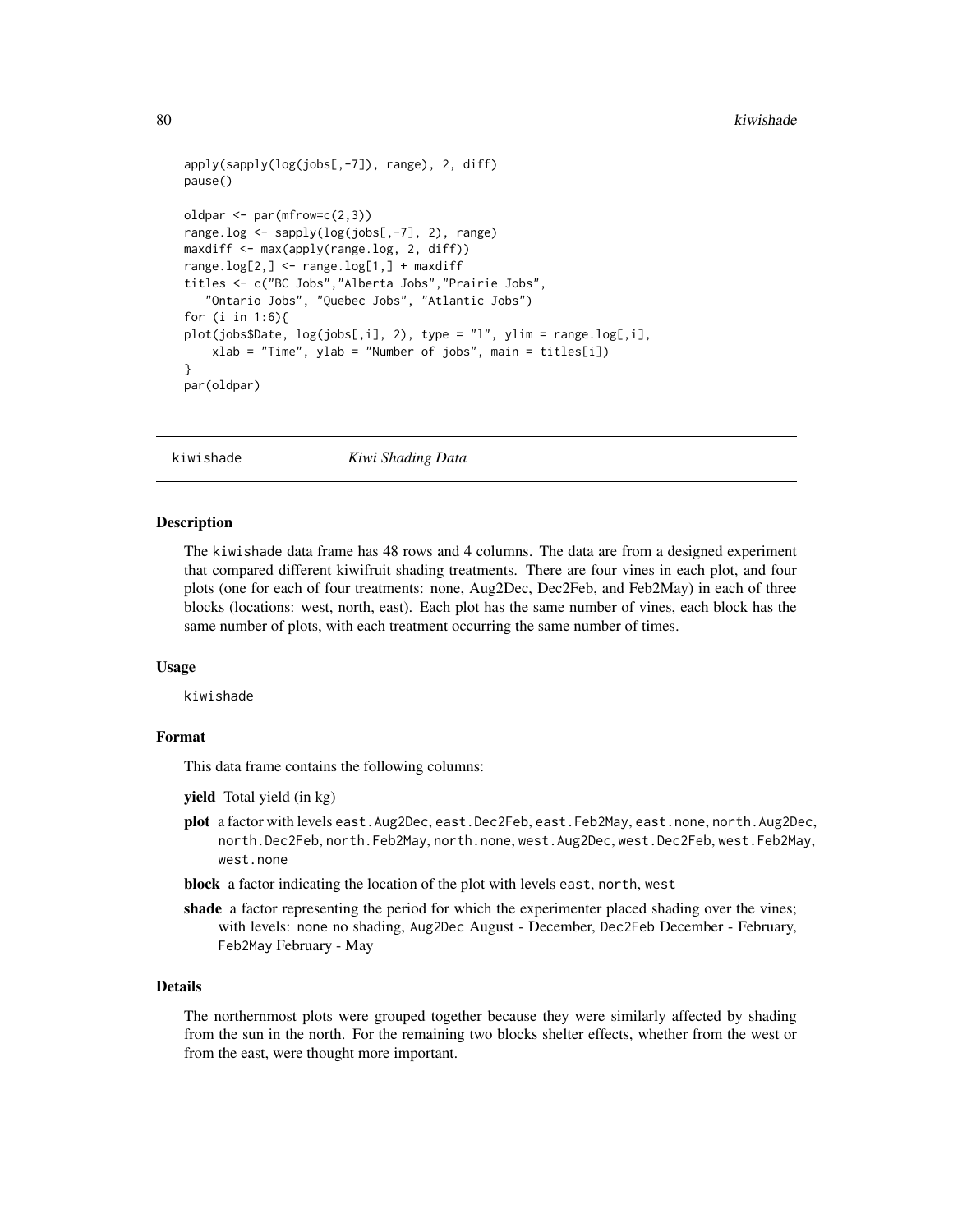#### kiwishade 81 and 2008 and 2008 and 2008 and 2008 and 2008 and 2008 and 2008 and 2008 and 2008 and 2008 and 200

## Source

Snelgar, W.P., Manson. P.J., Martin, P.J. 1992. Influence of time of shading on flowering and yield of kiwifruit vines. Journal of Horticultural Science 67: 481-487.

## References

Maindonald J H 1992. Statistical design, analysis and presentation issues. New Zealand Journal of Agricultural Research 35: 121-141.

## Examples

```
print("Data Summary - Example 2.2.1")
attach(kiwishade)
kiwimeans <- aggregate(yield, by=list(block, shade), mean)
names(kiwimeans) <- c("block","shade","meanyield")
kiwimeans[1:4,]
pause()
print("Multilevel Design - Example 9.3")
kiwishade.aov <- aov(yield ~ shade+Error(block/shade),data=kiwishade)
summary(kiwishade.aov)
pause()
sapply(split(yield, shade), mean)
pause()
kiwi.table <- t(sapply(split(yield, plot), as.vector))
kiwi.means <- sapply(split(yield, plot), mean)
kiwi.means.table <- matrix(rep(kiwi.means,4), nrow=12, ncol=4)
kiwi.summary <- data.frame(kiwi.means, kiwi.table-kiwi.means.table)
names(kiwi.summary)<- c("Mean", "Vine 1", "Vine 2", "Vine 3", "Vine 4")
kiwi.summary
mean(kiwi.means) # the grand mean (only for balanced design)
if(require(lme4, quietly=TRUE)) {
kiwishade.lmer <- lmer(yield ~ shade + (1|block) + (1|block:plot),
                       data=kiwishade)
## block:shade is an alternative to block:plot
kiwishade.lmer
## Residuals and estimated effects
library(lattice)
xyplot(residuals(kiwishade.lmer) ~ fitted(kiwishade.lmer)|block,
               data=kiwishade, groups=shade,
               layout=c(3,1), par.strip.text=list(cex=1.0),
               xlab="Fitted values (Treatment + block + plot effects)",
```
ylab="Residuals", pch=1:4, grid=TRUE,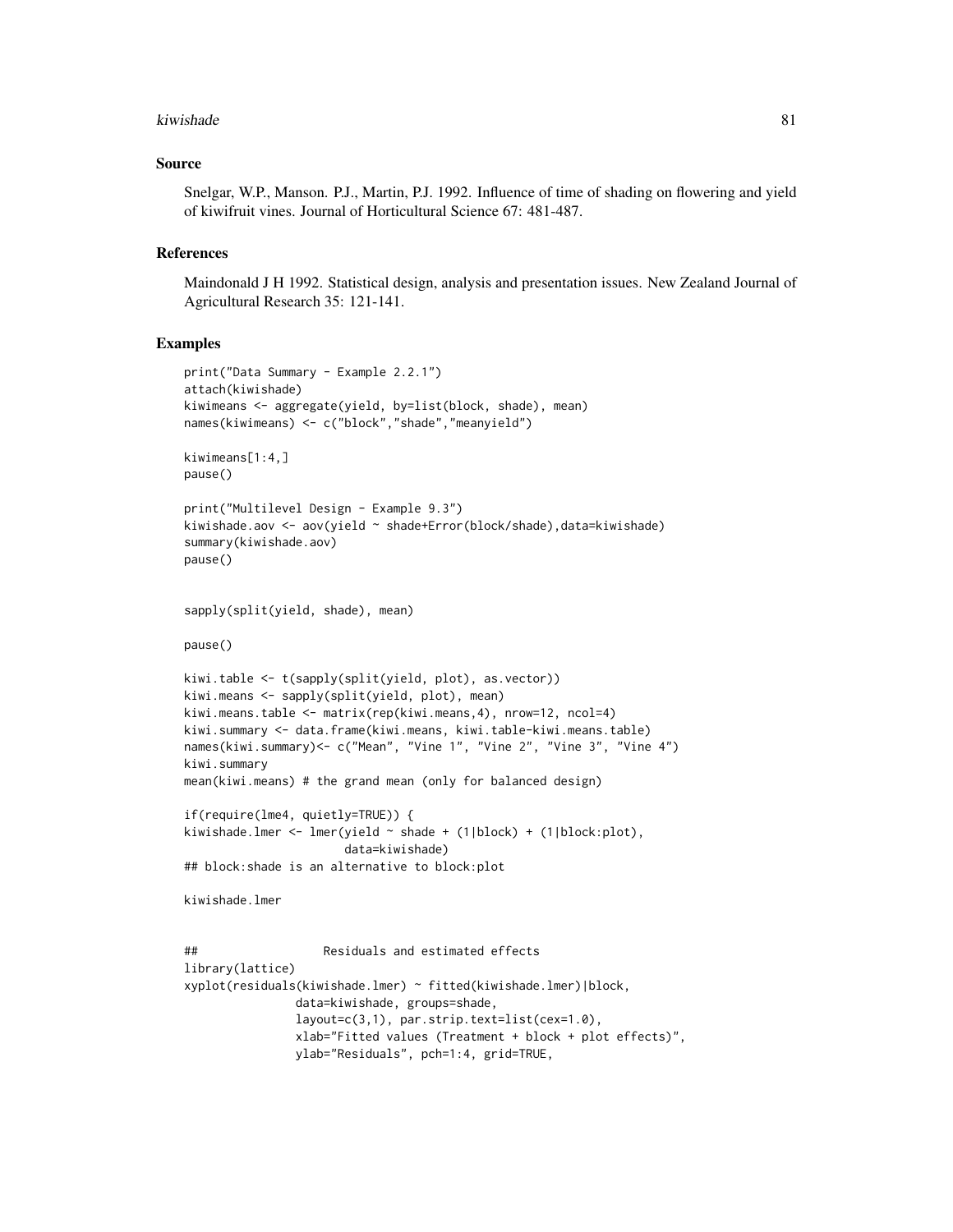82 leafshape and the state of the state of the state of the state of the state of the state of the state of the state of the state of the state of the state of the state of the state of the state of the state of the state

```
scales=list(x=list(alternating=FALSE), tck=0.5),
                key=list(space="top", points=list(pch=1:4),
                         text=list(labels=levels(kiwishade$shade)),columns=4))
ploteff <- ranef(kiwishade.lmer, drop=TRUE)[[1]]
qqmath(ploteff, xlab="Normal quantiles", ylab="Plot effect estimates",
      scales=list(tck=0.5))
}
```
leafshape *Full Leaf Shape Data Set*

# Description

Leaf length, width and petiole measurements taken at various sites worldwide. The leafshape17 data frame is the subset that has data for North Queensland sites.

## Usage

```
data(leafshape)
data(leafshape17)
```
# Format

This data frame contains the following columns:

bladelen leaf length (in mm) petiole a numeric vector bladewid leaf width (in mm) latitude latitude logwid natural logarithm of width logpet logarithm of petiole loglen logarithm of length arch leaf architecture  $(0 =$  plagiotropic,  $1 =$  orthotropic location a factor with levels Sabah, Panama, Costa Rica, N Queensland, S Queensland, Tasmania

#### Source

King, D.A. and Maindonald, J.H. 1999. Tree architecture in relation to leaf dimensions and tree stature in temperate and tropical rain forests. Journal of Ecology 87: 1012-1024.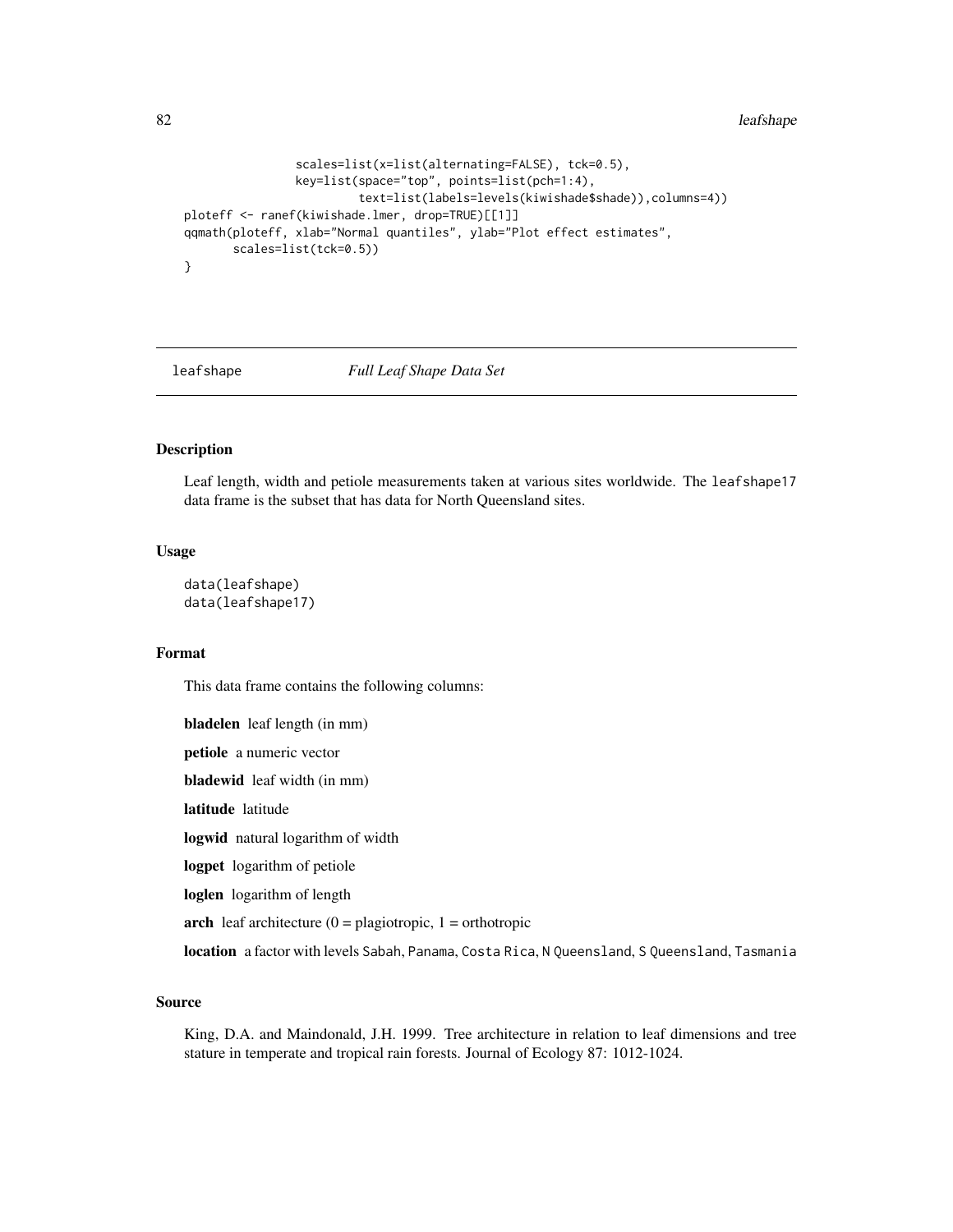## leaftemp 83

## Examples

```
library(MASS)
leaf17.lda <- lda(arch ~ logwid+loglen, data=leafshape17)
leaf17.hat <- predict(leaf17.lda)
leaf17.lda
table(leafshape17$arch, leaf17.hat$class)
pause()
tab <- table(leafshape17$arch, leaf17.hat$class)
sum(tab[row(tab)==col(tab)])/sum(tab)
leaf17cv.lda <- lda(arch ~ logwid+loglen, data=leafshape17, CV=TRUE)
tab <- table(leafshape17$arch, leaf17cv.lda$class)
pause()
leaf17.glm <- glm(arch ~ logwid + loglen, family=binomial, data=leafshape17)
options(digits=3)
summary(leaf17.glm)$coef
pause()
leaf17.one <- cv.binary(leaf17.glm)
table(leafshape17$arch, round(leaf17.one$internal)) # Resubstitution
pause()
table(leafshape17$arch, round(leaf17.one$cv)) # Cross-validation
```
leaftemp *Leaf and Air Temperature Data*

## **Description**

Data are measurements of vapour pressure and of the difference between leaf and air temperature.

# Usage

leaftemp

# Format

This data frame contains the following columns:

CO2level Carbon Dioxide level low, medium, high

vapPress Vapour pressure

tempDiff Difference between leaf and air temperature

BtempDiff a numeric vector

# Source

Katharina Siebke and Susan von Cammerer, Australian National University.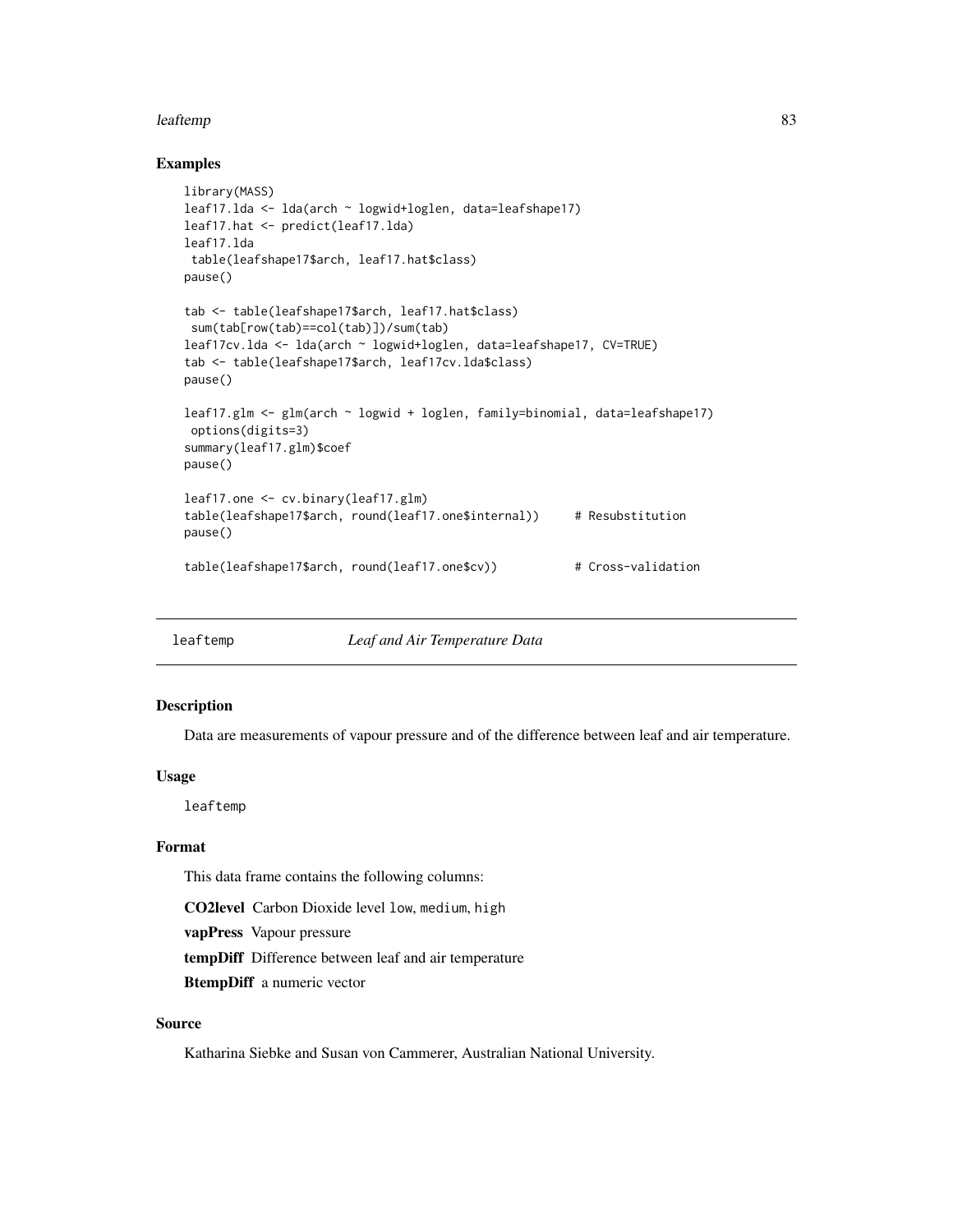# Examples

```
print("Fitting Multiple Lines - Example 7.3")
leaf.lm1 <- lm(tempDiff ~ 1 , data = leaftemp)
leaf.lm2 <- lm(tempDiff ~ vapPress, data = leaftemp)
leaf.lm3 <- lm(tempDiff ~ CO2level + vapPress, data = leaftemp)
leaf.lm4 <- lm(tempDiff ~ CO2level + vapPress + vapPress:CO2level,
  data = leaftemp)
anova(leaf.lm1, leaf.lm2, leaf.lm3, leaf.lm4)
summary(leaf.lm2)
plot(leaf.lm2)
```
leaftemp.all *Full Leaf and Air Temperature Data Set*

# Description

The leaftemp.all data frame has 62 rows and 9 columns.

# Usage

leaftemp.all

## Format

This data frame contains the following columns:

glasshouse a factor with levels A, B, C

CO2level a factor with Carbon Dioxide Levels: high, low, medium

day a factor

light a numeric vector

CO2 a numeric vector

tempDiff Difference between Leaf and Air Temperature

BtempDiff a numeric vector

airTemp Air Temperature

vapPress Vapour Pressure

## Source

J.H. Maindonald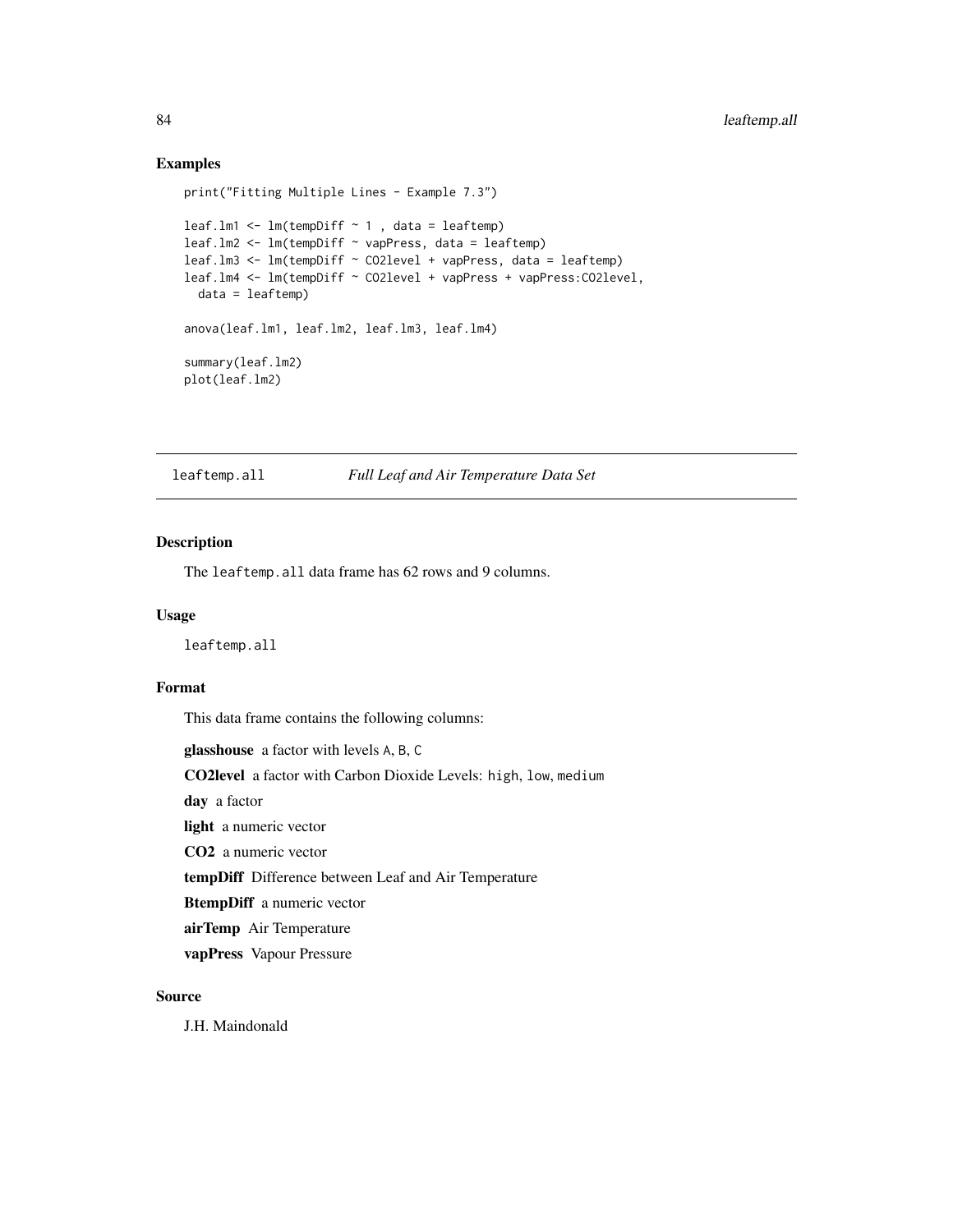Data on the body and brain weights of 20 mice, together with the size of the litter. Two mice were taken from each litter size.

## Usage

litters

## Format

This data frame contains the following columns:

lsize litter size

bodywt body weight

brainwt brain weight

#### Source

Wainright P, Pelkman C and Wahlsten D 1989. The quantitative relationship between nutritional effects on preweaning growth and behavioral development in mice. Developmental Psychobiology 22: 183-193.

```
print("Multiple Regression - Example 6.2")
pairs(litters, labels=c("lsize\n\n(litter size)", "bodywt\n\n(Body Weight)",
                        "brainwt\n\n(Brain Weight)"))
 # pairs(litters) gives a scatterplot matrix with less adequate labeling
mice1.1m \leq 1m(brainwt \sim 1size, data = litters) # Regress on 1size
mice2.1m <- lm(brainwt ~ bodywt, data = litters) #Regress on bodywt
mice12.1m \leq 1m(brainwt \sim 1size + bodywt, data = litters) # Regress on 1size & bodywt
summary(mice1.lm)$coef # Similarly for other coefficients.
# results are consistent with the biological concept of brain sparing
pause()
hat(model.matrix(mice12.lm)) # hat diagonal
pause()
plot(lm.influence(mice12.lm)$hat, residuals(mice12.lm))
print("Diagnostics - Example 6.3")
```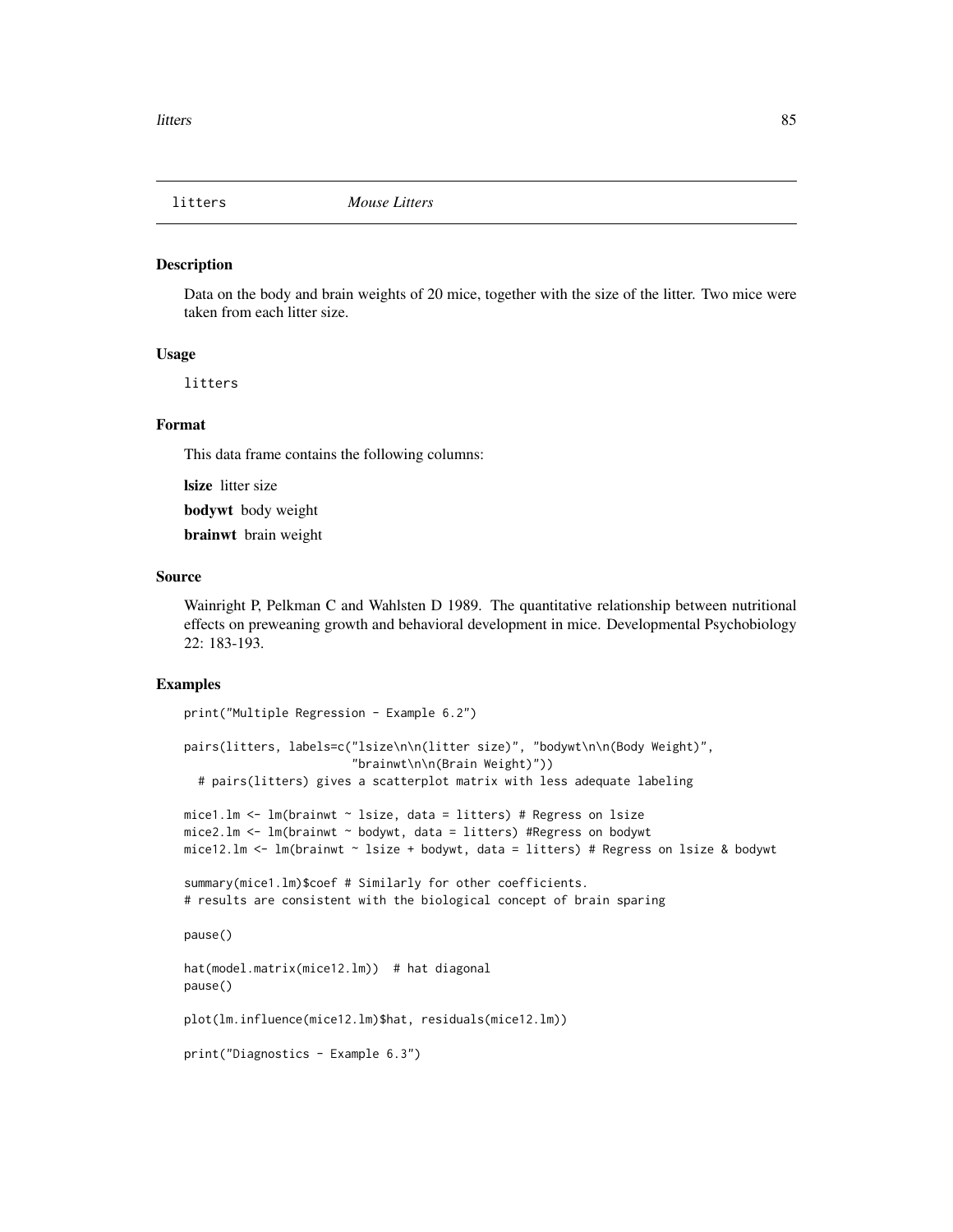```
mice12.lm <- lm(brainwt ~ bodywt+lsize, data=litters)
oldpar \leq-par(mfrow = c(1,2))
bx <- mice12.lm$coef[2]; bz <- mice12.lm$coef[3]
res <- residuals(mice12.lm)
plot(litters$bodywt, bx*litters$bodywt+res, xlab="Body weight",
  ylab="Component + Residual")
panel.smooth(litters$bodywt, bx*litters$bodywt+res) # Overlay
plot(litters$lsize, bz*litters$lsize+res, xlab="Litter size",
  ylab="Component + Residual")
panel.smooth(litters$lsize, bz*litters$lsize+res)
par(oldpar)
```
lmdiags *Return data required for diagnostic plots*

## Description

This extracts the code that provides the major part of the statistical information used by plot.lm, leaving out the code used to provide the graphs

# Usage

```
lmdiags(x, which = c(1L:3L, 5L), cook. levels = c(0.5, 1), hil=NULL)
```
## Arguments

| $\mathsf{x}$ | This must be an object of class 1m object, or that inherits from an object of class<br>lm.                         |
|--------------|--------------------------------------------------------------------------------------------------------------------|
| which        | a subset of the numbers '1:6', indicating the plots for which statistical informa-<br>tion is required             |
| cook.levels  | Levels for contours of cook. levels, by default $c(0.5, 1)$                                                        |
| hii          | Diagonal elements for the hat matrix. If not supplied (hi i=NULL), they will be<br>calculated from the argument x. |

# Details

See plot. In for additional information.

# Value

| νh   | fitted values                                                           |
|------|-------------------------------------------------------------------------|
| rs   | standardized residuals (for g1m models standardized deviance residuals) |
| vhn0 | As yh, but omitting observations with zero weight                       |
| cook | Cook's statistics                                                       |
| rsp  | standardized residuals (for glm models standardized Pearson residuals)  |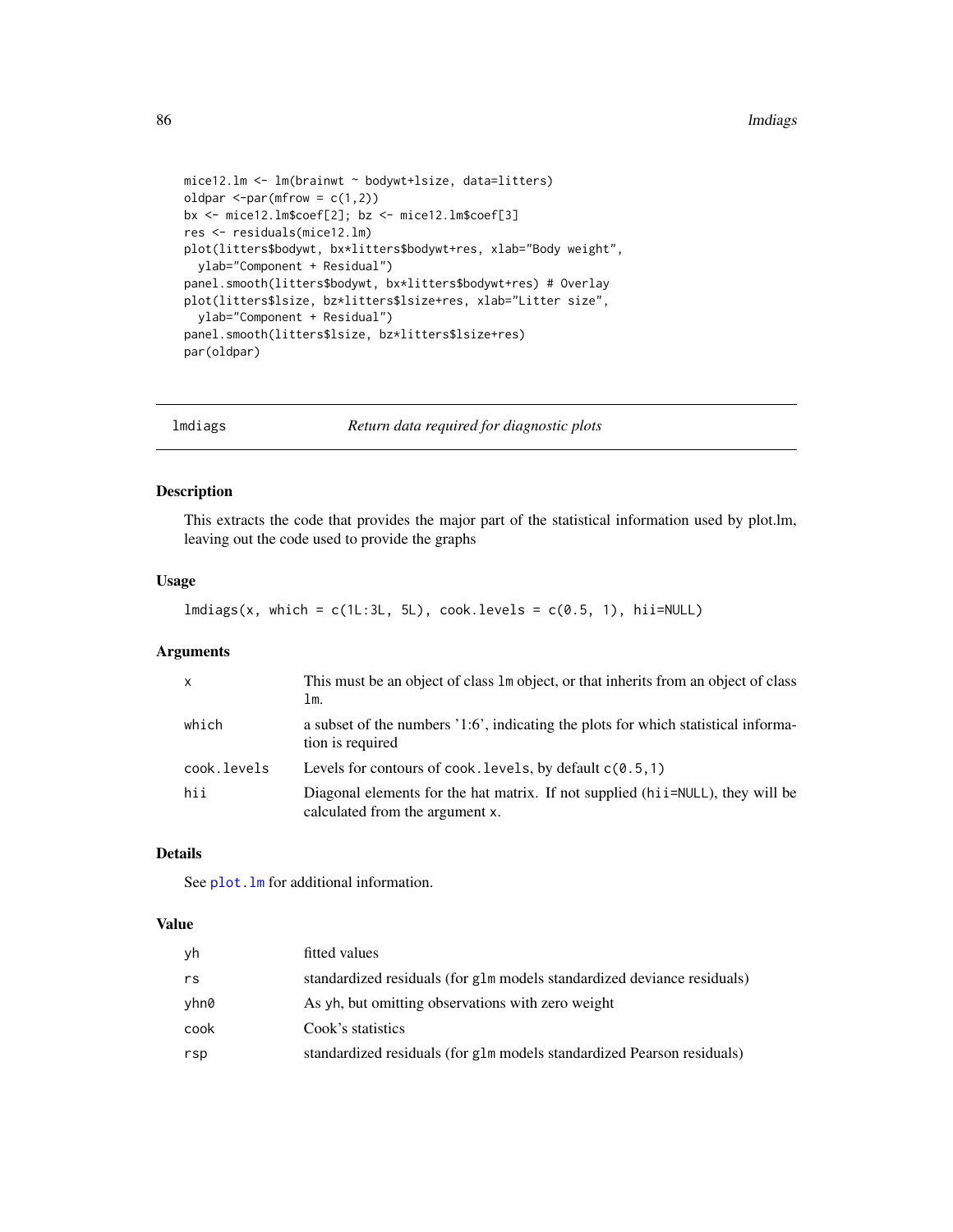# logisticsim 87

# Note

This function is designed, in the first place, for use in connection with [plotSimDiags](#page-117-0), used to give simulations of diagnostic plots for lm objects.

## Author(s)

John Maindonald, using code that John Maindonald, Martin Maechler and others had contributed to [plot.lm](#page-0-0)

# References

See references for [plot.lm](#page-0-0)

## See Also

[plotSimDiags](#page-117-0), [plot.lm](#page-0-0)

# Examples

```
women.lm <- lm(weight ~ height, data=women)
veclist <- lmdiags(x=women.lm)
## Returns the statistics that are required for graphs 1, 2, 3, and 5
```

| logisticsim | Simple Logistic Regression Data Simulator |  |
|-------------|-------------------------------------------|--|
|             |                                           |  |

## Description

This function simulates simple regression data from a logistic model.

# Usage

```
logisticsim(x = seq(0, 1, length=101), a = 2, b = -4, seed=NULL)
```
# Arguments

|      | a numeric vector representing the explanatory variable |
|------|--------------------------------------------------------|
|      | the regression function intercept                      |
|      | the regression function slope                          |
| seed | numeric constant                                       |

# Value

a list consisting of

| x | the explanatory variable vector |
|---|---------------------------------|
| У | the Poisson response vector     |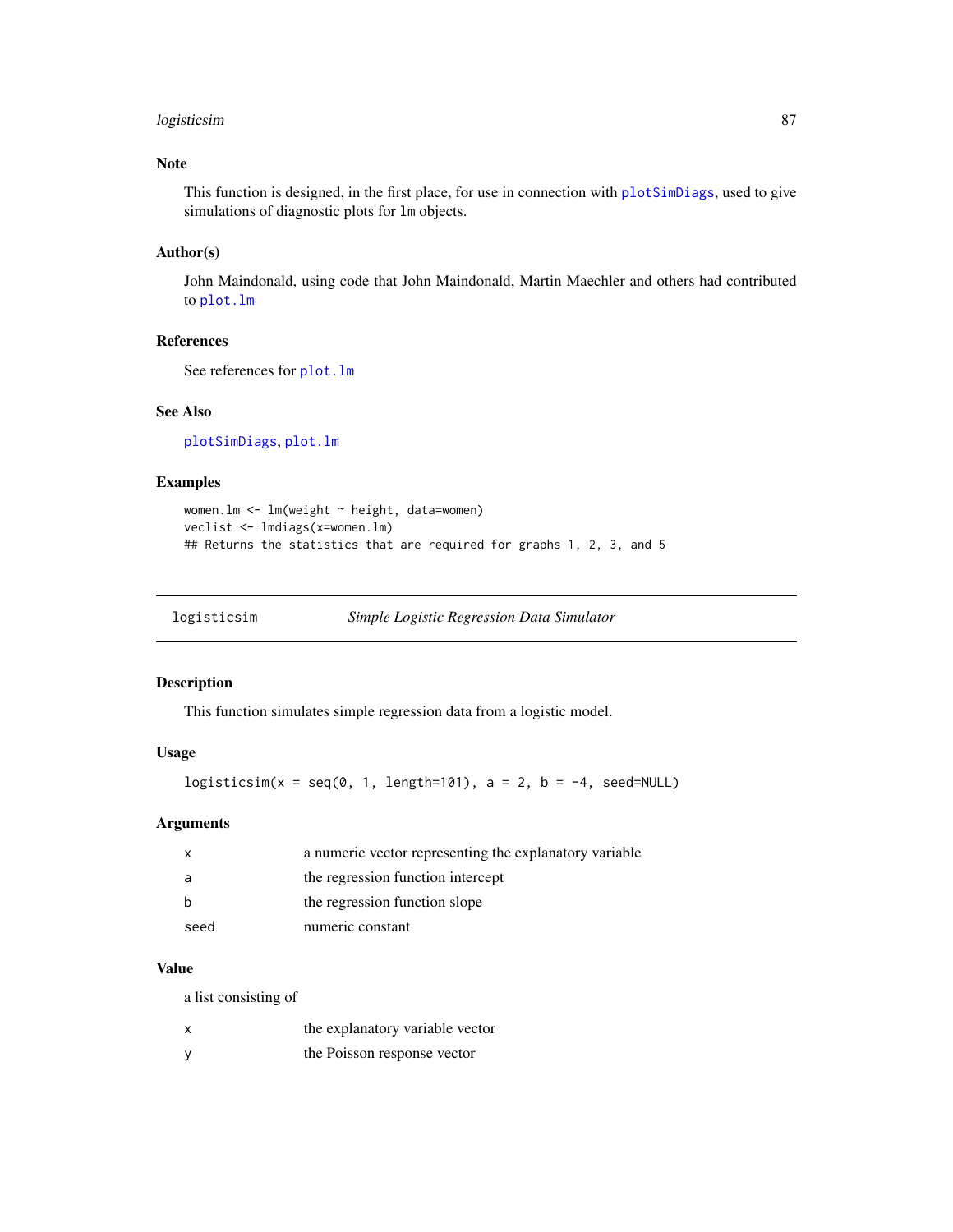## Examples

logisticsim()

Lottario *Ontario Lottery Data*

# Description

The data frame Lottario is a summary of 122 weekly draws of an Ontario lottery, beginning in November, 1978. Each draw consists of 7 numbered balls, drawn without replacement from an urn consisting of balls numbered from 1 through 39.

#### Usage

Lottario

## Format

This data frame contains the following columns:

Number the integers from 1 to 39, representing the numbered balls Frequency the number of occurrences of each numbered ball

## Source

The Ontario Lottery Corporation

#### References

Bellhouse, D.R. (1982). Fair is fair: new rules for Canadian lotteries. Canadian Public Policy - Analyse de Politiques 8: 311-320.

## Examples

order(Lottario\$Frequency)[33:39] # the 7 most frequently chosen numbers

lung *Cape Fur Seal Lung Measurements*

## Description

The lung vector consists of weight measurements of lungs taken from 30 Cape Fur Seals that died as an unintended consequence of commercial fishing.

## Usage

lung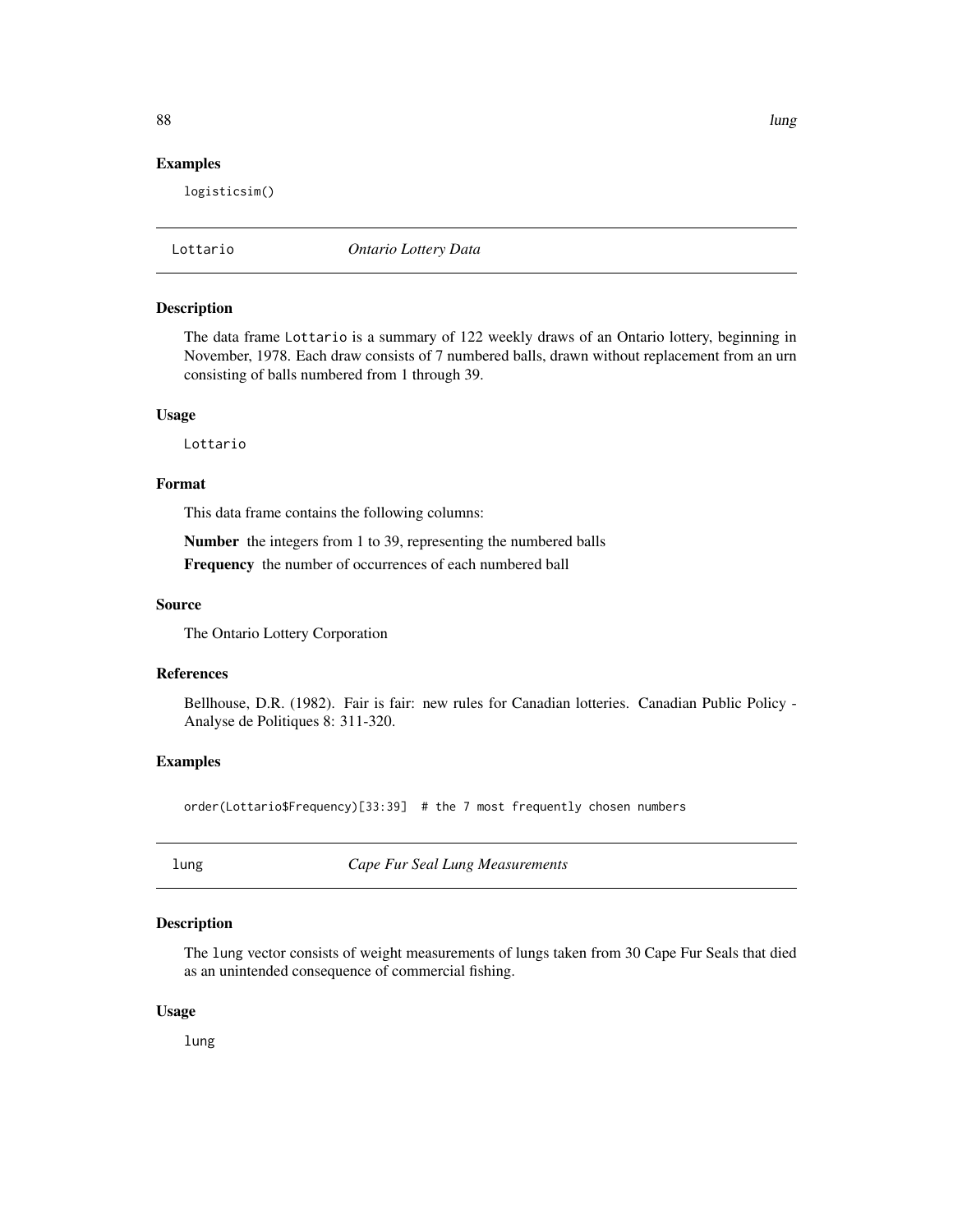The Manitoba.lakes data frame has 9 rows and 2 columns. The areas and elevations of the nine largest lakes in Manitoba, Canada. The geography of Manitoba (a relatively flat province) can be divided crudely into three main areas: a very flat prairie in the south which is at a relatively high elevation, a middle region consisting of mainly of forest and Precambrian rock, and a northern region which drains more rapidly into Hudson Bay. All water in Manitoba, which does not evaporate, eventually drains into Hudson Bay.

## Usage

Manitoba.lakes

#### Format

This data frame contains the following columns:

elevation a numeric vector consisting of the elevations of the lakes (in meters)

area a numeric vector consisting of the areas of the lakes (in square kilometers)

## Source

The CANSIM data base at Statistics Canada.

## Examples

```
plot(Manitoba.lakes)
plot(Manitoba.lakes[-1,])
```
mdbAVtJtoD *Murray-Darling basin monthly temperatures*

## **Description**

Australian Murray-Darling basin monthly temperatures

## Usage

data("mdbAVtJtoD")

## Format

The format is: Time-Series [1:867] from 1950 to 2022: 27.44 26.84 24.4 22.27 8.41 ...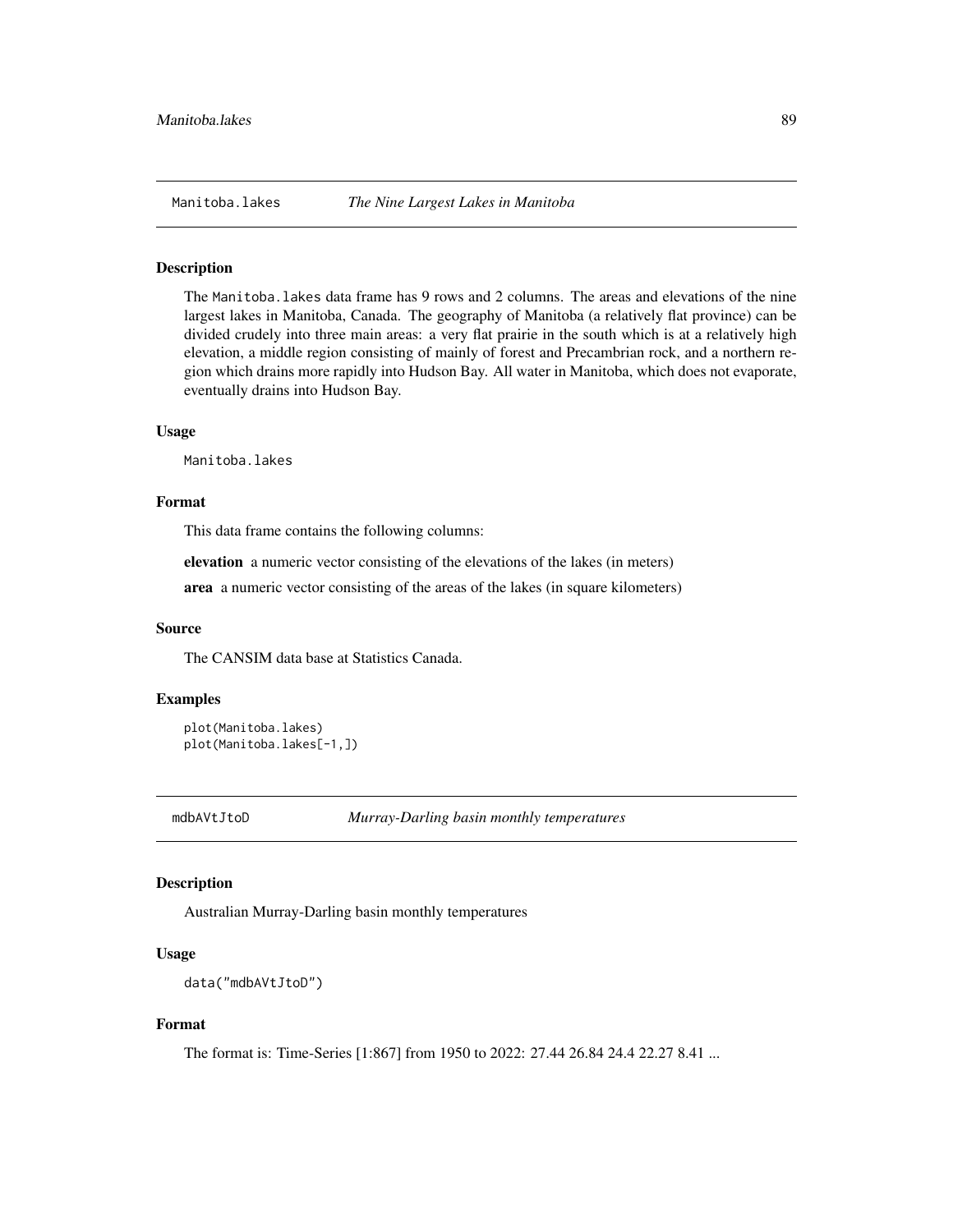## Source

Australian Bureau of Meteorology web pages:

<http://www.bom.gov.au/climate/change/index.shtml>

Go to website, choose timeseries to display, then click "Download data"

The website gives anomalies from 1961-1990 averages. The monthly means have been added, in order to obtain a series. The monthly means are shown along with plots for the individual months.

# Examples

```
data(mdbAVtJtoD)
plot(window(mdbAVtJtoD, start=c(2000,1)), ylab="Mean monthly data")
```
measles *Deaths in London from measles*

#### Description

Deaths in London from measles: 1629 – 1939, with gaps.

## Usage

data(measles)

## Format

The format is: Time-Series [1:311] from 1629 to 1939: 42 2 3 80 21 33 27 12 NA NA ...

#### Source

Guy, W. A. 1882. Two hundred and fifty years of small pox in London. Journal of the Royal Statistical Society 399-443.

Stocks, P. 1942. Measles and whooping cough during the dispersal of 1939-1940. Journal of the Royal Statistical Society 105:259-291.

# References

Lancaster, H. O. 1990. Expectations of Life. Springer.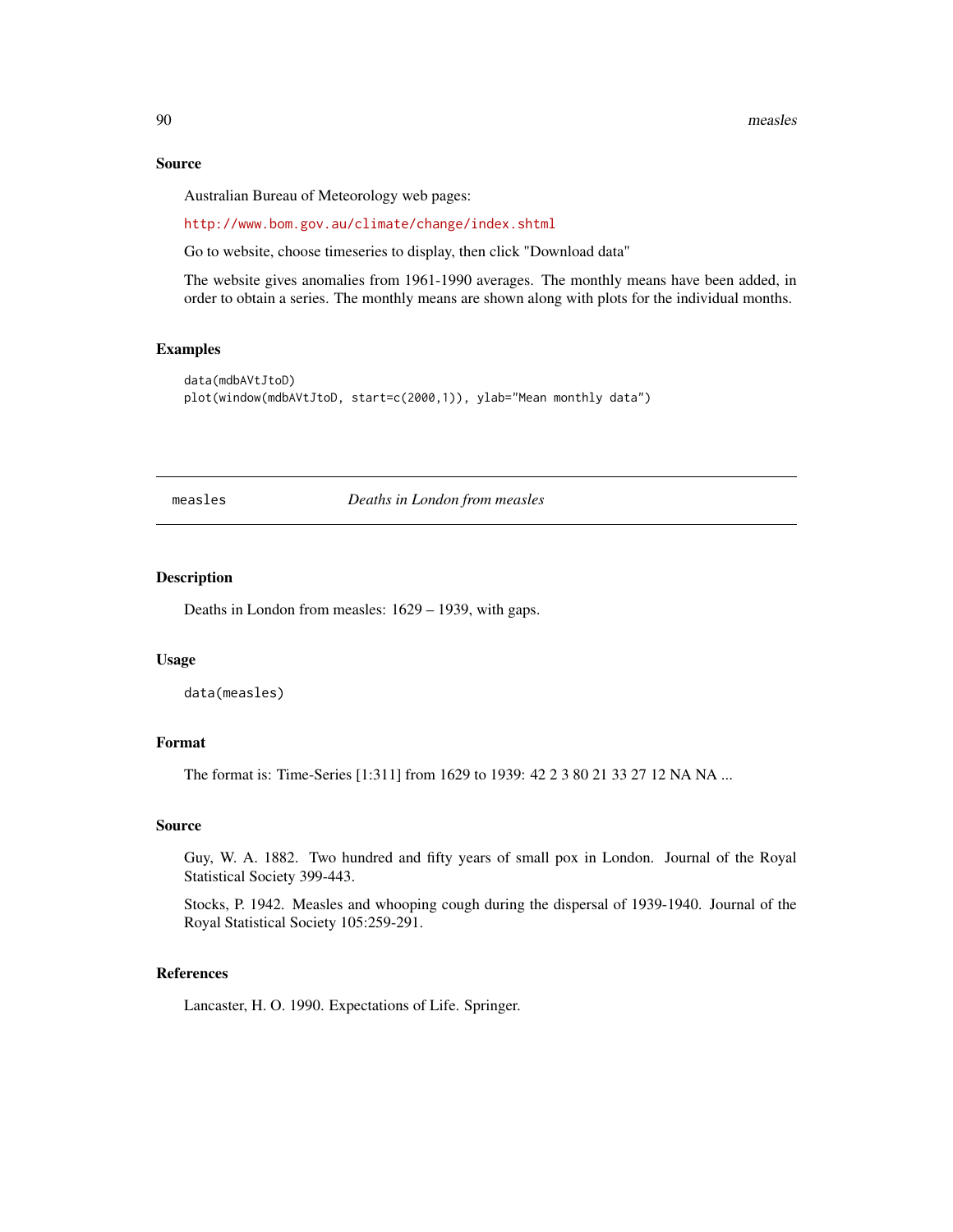The medExpenses data frame contains average weekly medical expenses including drugs for 33 families randomly sampled from a community of 600 families which contained 2700 individuals. These data were collected in the 1970's at an unknown location.

## Usage

medExpenses

# Format

familysize number of individuals in a family

expenses average weekly cost for medical expenses per family member

# Examples

with(medExpenses, weighted.mean(expenses, familysize))

mignonette *Darwin's Wild Mignonette Data*

# Description

Data compare the heights of crossed plants with self-fertilized plants of the wild mignonette *reseda lutea*. Plants were paired within the pots in which they were grown, with one on one side and one on the other.

#### Usage

mignonette

# Format

This data frame contains the following columns:

cross heights of the crossed plants

self heights of the self-fertilized plants

#### Source

Darwin, Charles. 1877. The Effects of Cross and Self Fertilisation in the Vegetable Kingdom. Appleton and Company, New York, page 118.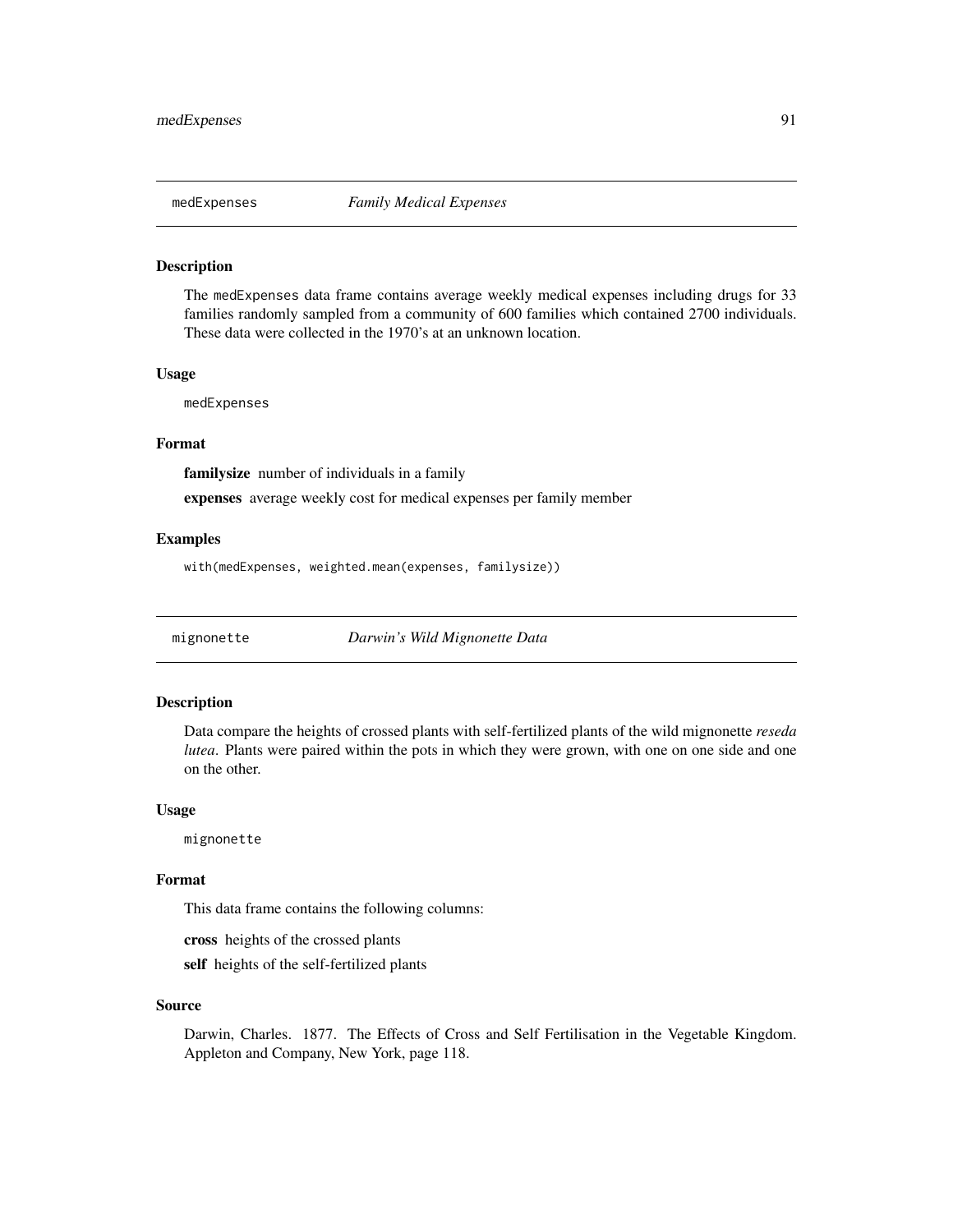# Examples

```
print("Is Pairing Helpful? - Example 4.3.1")
attach(mignonette)
plot(cross ~ self, pch=rep(c(4,1), c(3,12))); abline(0,1)abline(mean(cross-self), 1, lty=2)
detach(mignonette)
```
## milk *Milk Sweetness Study*

# Description

The milk data frame has 17 rows and 2 columns. Each of 17 panelists compared two milk samples for sweetness.

# Usage

milk

# Format

This data frame contains the following columns:

four a numeric vector consisting of the assessments for four units of additive

one a numeric vector while the is the assessment for one unit of additive

## Source

J.H. Maindonald

# Examples

```
print("Rug Plot - Example 1.8.1")
xyrange <- range(milk)
plot(four \sim one, data = milk, xlim = xyrange, ylim = xyrange, pch = 16)
rug(milk$one)
rug(milk$four, side = 2)
abline(0, 1)
```
92 milk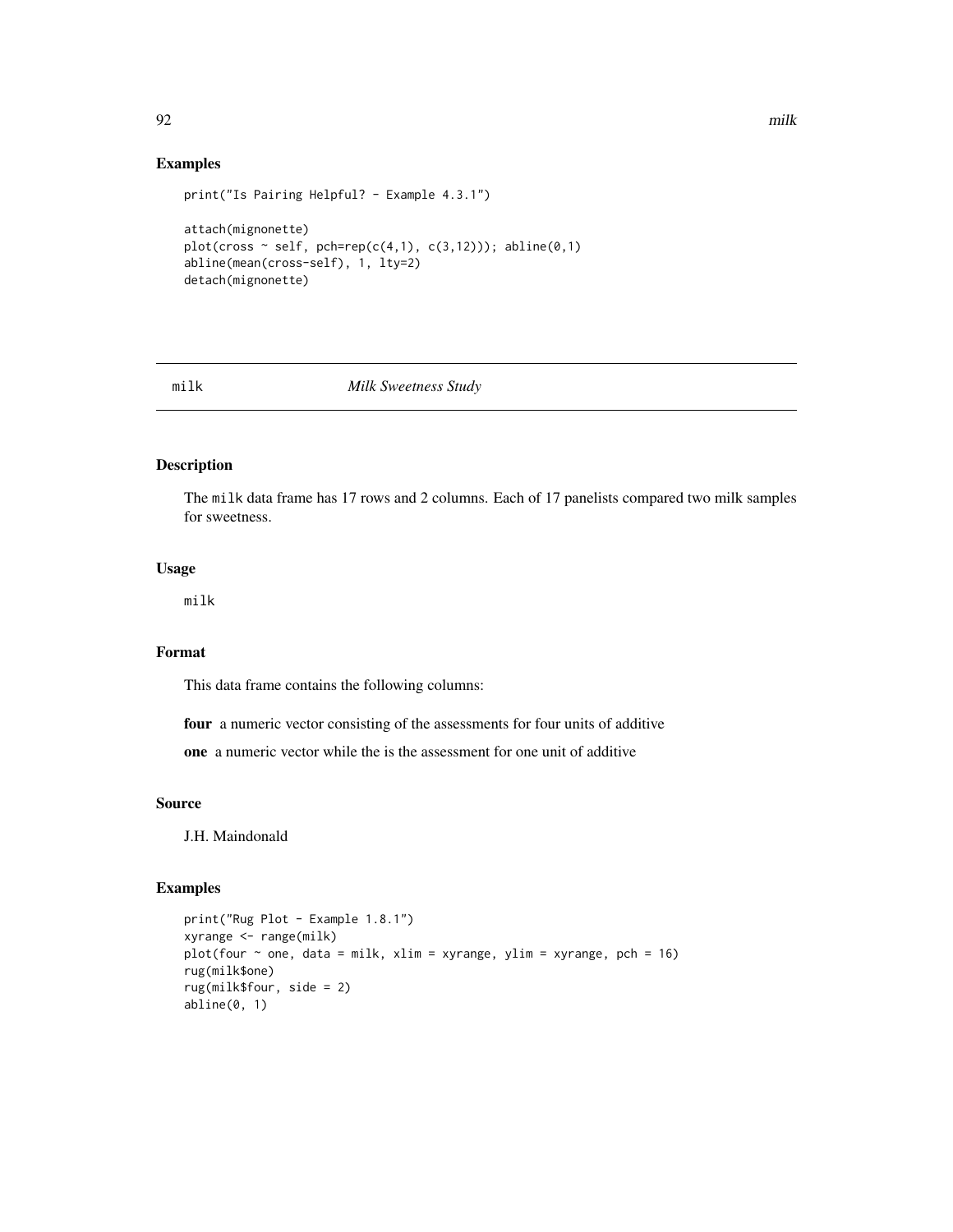The modelcars data frame has 12 rows and 2 columns. The data are for an experiment in which a model car was released three times at each of four different distances up a 20 degree ramp. The experimenter recorded distances traveled from the bottom of the ramp across a concrete floor.

## Usage

modelcars

## Format

This data frame contains the following columns:

distance.traveled a numeric vector consisting of the lengths traveled (in cm)

starting.point a numeric vector consisting of the distance of the starting point from the top of the ramp (in cm)

# Source

W.J. Braun

```
plot(modelcars)
modelcars.lm <- lm(distance.traveled ~ starting.point, data=modelcars)
aov(modelcars.lm)
pause()
print("Response Curves - Example 4.6")
attach(modelcars)
stripchart(distance.traveled ~ starting.point, vertical=TRUE, pch=15,
           xlab = "Distance up ramp", ylab="Distance traveled")
detach(modelcars)
```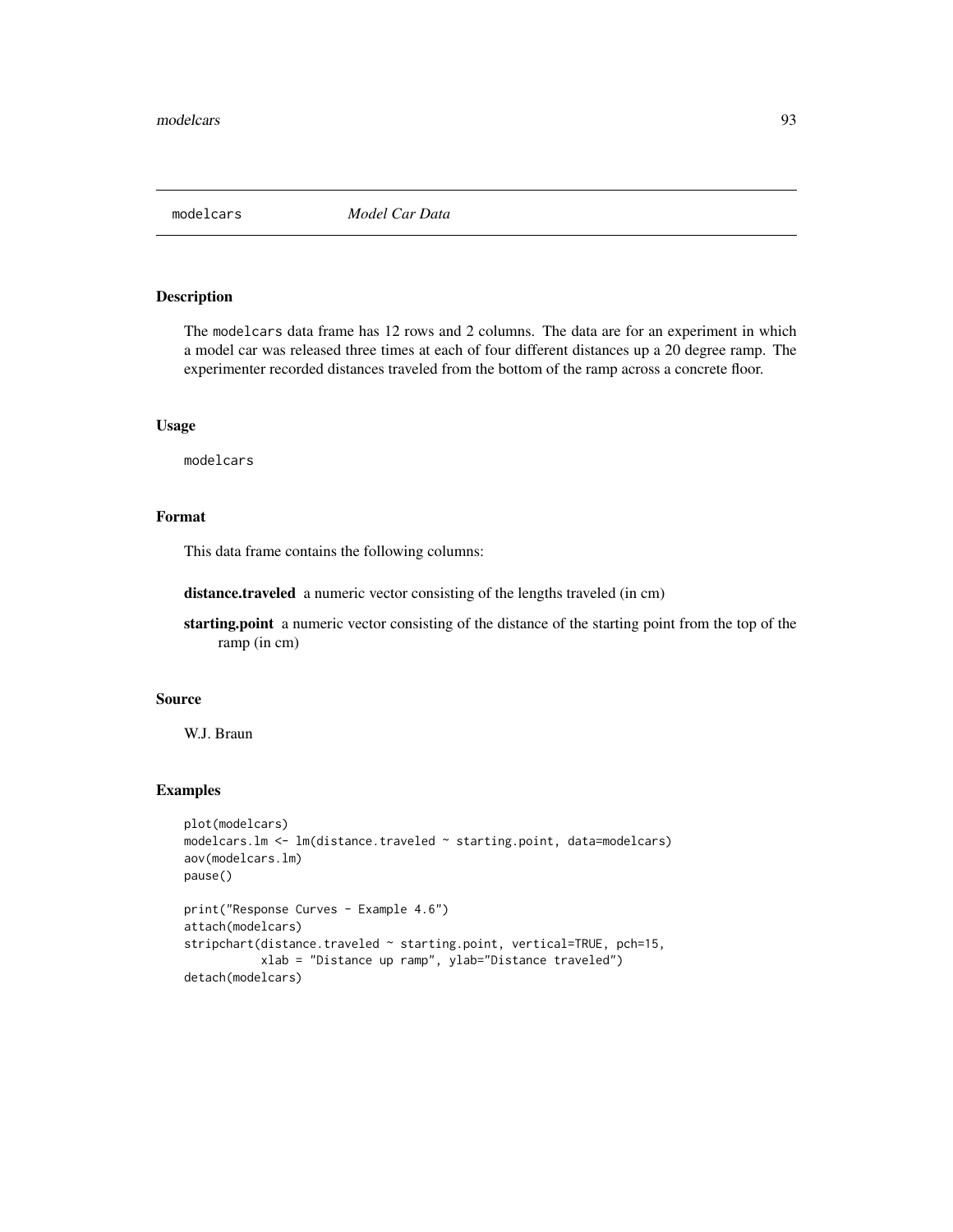The monica data frame has 6357 rows and 12 columns. The dataset mifem (1295 rows) is the subset that has data for females.

## Usage

data(monica) data(mifem)

# Format

Columns are:

outcome mortality outcome, a factor with levels live, dead age age at onset sex  $m = male$ ,  $f = female$ hosp  $y =$  hospitalized,  $n =$  not hospitalized yronset year of onset premi previous myocardial infarction event, a factor with levels y, n, nk not known smstat smoking status, a factor with levels c current, x ex-smoker, n non-smoker, nk not known diabetes a factor with levels y, n, nk not known highbp high blood pressure, a factor with levels y, n, nk not known hichol high cholesterol, a factor with levels y, n nk not known angina a factor with levels y, n, nk not known stroke a factor with levels y, n, nk not known

## Source

Newcastle (Australia) centre of the Monica project; see the web site http://www.ktl.fi/monica

```
print("CART - Example 10.7")
summary(monica)
pause()
library(rpart)
monica.rpart \leq rpart(outcome \leq ., data = monica, cp = 0.0025)
plotcp(monica.rpart)
printcp(monica.rpart)
```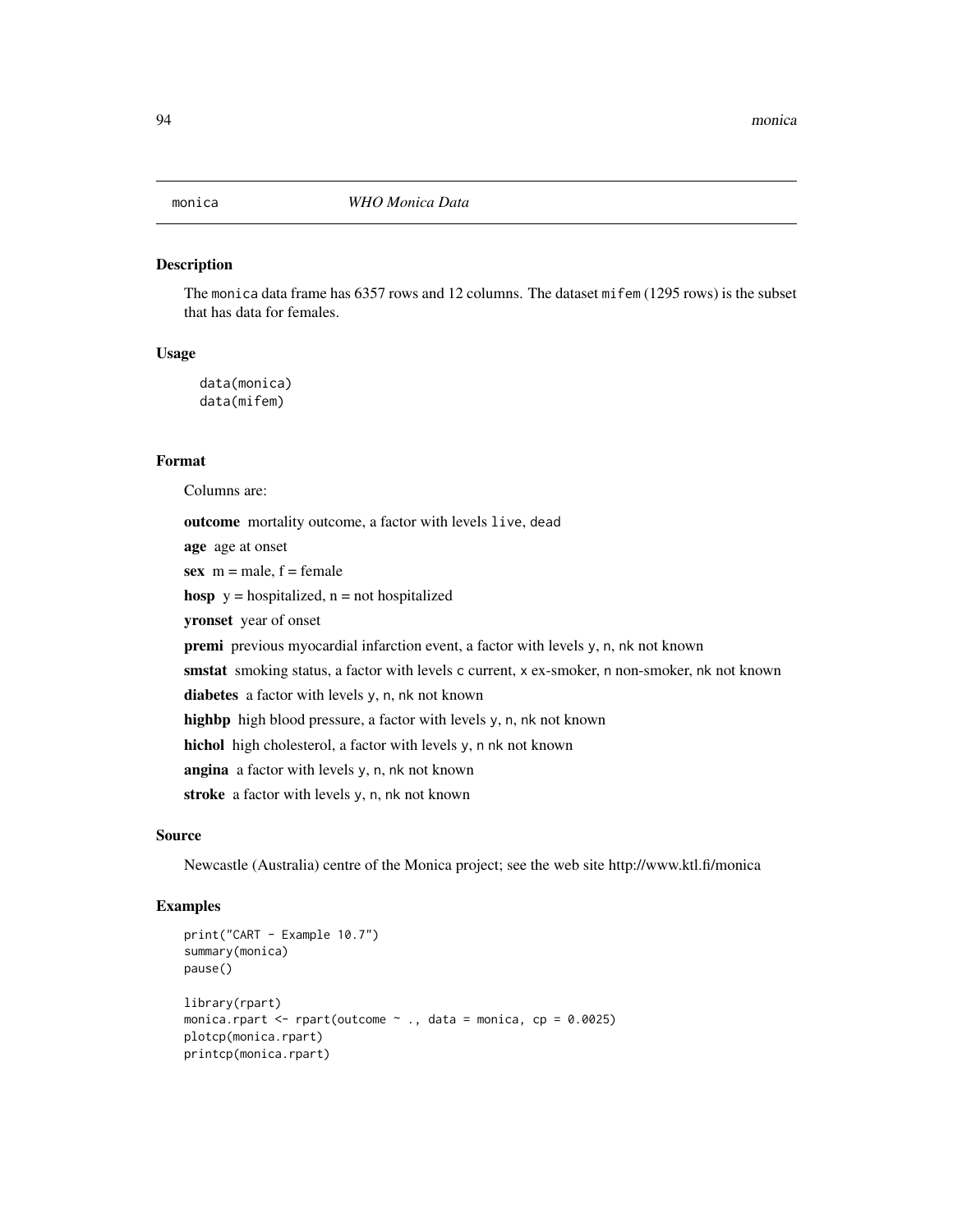moths 95

```
pause()
monicab.rpart <- prune(monica.rpart, cp=0.006)
print(monicab.rpart)
summary(mifem)
pause()
mifem.rpart \leq rpart(outcome \sim ., data = mifem, cp = 0.0025)
plotcp(mifem.rpart)
printcp(mifem.rpart)
pause()
mifemb.rpart <- prune(mifem.rpart, cp=0.006)
print(mifemb.rpart)
```
moths *Moths Data*

#### Description

The moths data frame has 41 rows and 4 columns. These data are from a study of the effect of habitat on the densities of two species of moth (A and P). Transects were set across the search area. Within transects, sections were identified according to habitat type.

## Usage

moths

# Format

This data frame contains the following columns:

meters length of transect

A number of type A moths found

P number of type P moths found

habitat a factor with levels Bank, Disturbed, Lowerside, NEsoak, NWsoak, SEsoak, SWsoak, Upperside

## Source

Sharyn Wragg, formerly of Australian National University

```
print("Quasi Poisson Regression - Example 8.3")
rbind(table(moths[,4]), sapply(split(moths[,-4], moths$habitat), apply,2,
sum))
A.glm \leq glm(formula = A \sim log(meters) + factor(habitat), family =
quasipoisson, data = moths)
summary(A.glm)
 # Note the huge standard errors
```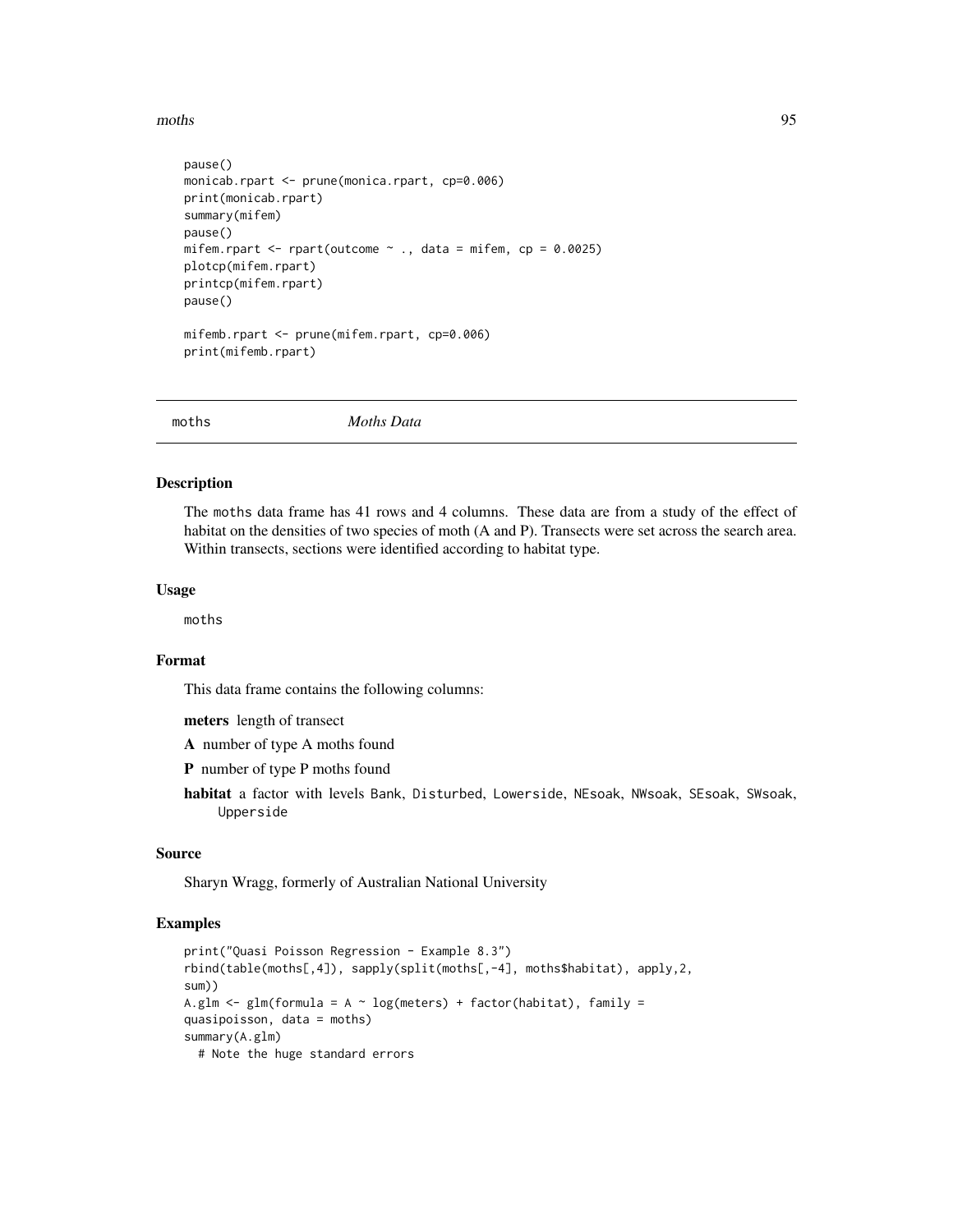```
moths$habitat <- relevel(moths$habitat, ref="Lowerside")
A.glm <- glm(A ~ habitat + log(meters), family=quasipoisson, data=moths)
summary(A.glm)$coef
## Consider as another possibility
A2.glm \leq glm(formula = A \sim sqrt(meters) + factor(habitat), family =
                  quasipoisson(link=sqrt), data = moths)
summary(A2.glm)
```
#### multilap *Data Filtering Function*

#### Description

A subset of data is selected for which the treatment to control ratio of non-binary covariates is never outside a specified range.

## Usage

```
multilap(df = DAAG::nsw74psid1, maxf = 20, colnames = c("educ",
                 "age", "re74", "re75", "re78"))
```
## Arguments

| df       | a data frame                         |
|----------|--------------------------------------|
| maxf     | filtering parameter                  |
| colnames | columns to be compared for filtering |

#### Author(s)

J.H. Maindonald

nassCDS *Airbag and other influences on accident fatalities*

# Description

US data, for 1997-2002, from police-reported car crashes in which there is a harmful event (people or property), and from which at least one vehicle was towed. Data are restricted to front-seat occupants, include only a subset of the variables recorded, and are restricted in other ways also.

#### Usage

nassCDS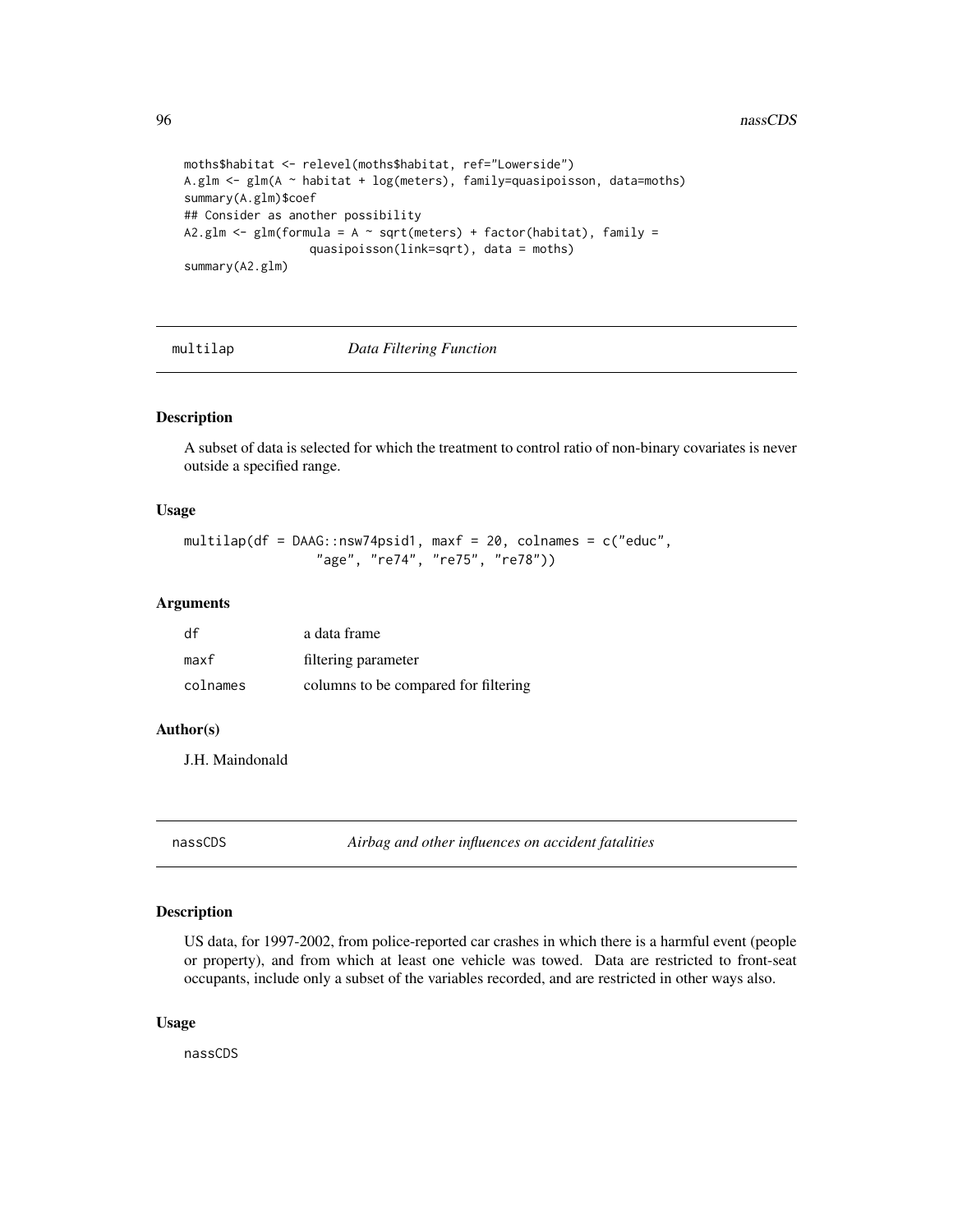#### nassCDS 97

#### Format

A data frame with 26217 observations on the following 15 variables.

dvcat ordered factor with levels (estimated impact speeds) 1-9km/h, 10-24, 25-39, 40-54, 55+

weight Observation weights, albeit of uncertain accuracy, designed to account for varying sampling probabilities.

dead factor with levels alive dead

airbag a factor with levels none airbag

seatbelt a factor with levels none belted

**frontal** a numeric vector;  $0 =$  non-frontal, 1=frontal impact

sex a factor with levels f m

ageOFocc age of occupant in years

yearacc year of accident

yearVeh Year of model of vehicle; a numeric vector

- abcat Did one or more (driver or passenger) airbag(s) deploy? This factor has levels deploy nodeploy unavail
- occRole a factor with levels driver pass
- deploy a numeric vector: 0 if an airbag was unavailable or did not deploy; 1 if one or more bags deployed.
- injSeverity a numeric vector; 0:none, 1:possible injury, 2:no incapacity, 3:incapacity, 4:killed; 5:unknown, 6:prior death
- caseid character, created by pasting together the populations sampling unit, the case number, and the vehicle number. Within each year, use this to uniquely identify the vehicle.

#### Details

Data collection used a multi-stage probabilistic sampling scheme. The observation weight, called national inflation factor (national) in the data from NASS, is the inverse of an estimate of the selection probability. These data include a subset of the variables from the NASS dataset. Variables that are coded here as factors are coded as numeric values in that dataset.

## Source

<https://www.stat.colostate.edu/~meyer/airbags.htm>\ <https://www.nhtsa.gov/file-downloads> See also\ <https://maths-people.anu.edu.au/~johnm/datasets/airbags/>

## **References**

Meyer, M.C. and Finney, T. (2005): *Who wants airbags?*. Chance 18:3-16.

Farmer, C.H. 2006. *Another look at Meyer and Finney's 'Who wants airbags?'*. Chance 19:15-22.

Meyer, M.C. 2006. *Commentary on "Another look at Meyer and Finney's 'Who wants airbags?'*. Chance 19:23-24.

For analyses based on the alternative FARS (Fatal Accident Recording System) data, and associated commentary, see: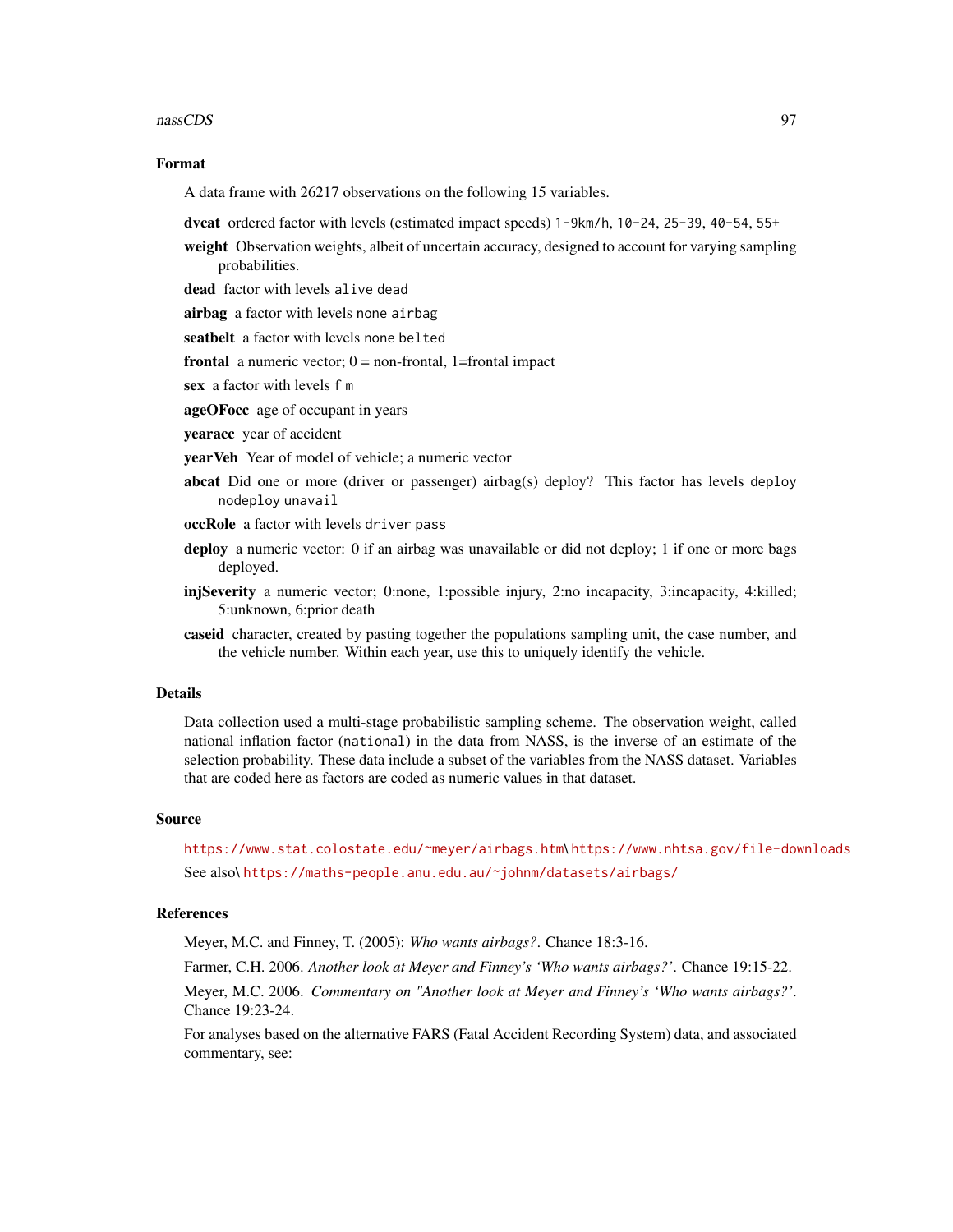Cummings, P; McKnight, B, 2010. *Accounting for vehicle, crash, and occupant characteristics in traffic crash studies.* Injury Prevention 16: 363-366. [The relatively definitive analyses in this paper use a matched cohort design,

Olson, CM; Cummings, P, Rivara, FP, 2006. *Association of first- and second-generation air bags with front occupant death in car crashes: a matched cohort study.* Am J Epidemiol 164:161-169. [The relatively definitive analyses in this paper use a matched cohort design, using data taken from the FARS (Fatal Accident Recording System) database.]

Braver, ER; Shardell, M; Teoh, ER, 2010. *How have changes in air bag designs affected frontal crash mortality?* Ann Epidemiol 20:499-510.

The web page <http://www-fars.nhtsa.dot.gov/Main/index.aspx> has a menu-based interface into the FARS (Fatality Analysis Recording System) data. The FARS database aims to include every accident in which there was at least one fatality.

## Examples

```
data(nassCDS)
xtabs(weight \sim dead + airbag, data = nassCDS)xtabs(weight ~ dead + airbag + seatbelt + dvcat, data=nassCDS)
tab < - xtabs(weight \sim dead + abcat, data = nassCDS,subset=dvcat=="25-39"&frontal==0)[, c(3,1,2)]
round(tab[2, ]/apply(tab,2,sum)*100,2)
```
nasshead *Documentation of names of columns in nass9702cor*

#### Description

SASname and longname are from the SAS XPT file nass9702cor.XPT that is available from the website noted below. The name shortname is the name used in the data frame nass9702cor, not included in this package, but available from my website that is noted below. It is also used in nassCDS, for columns that nassCDS includes.

## Usage

data(nasshead)

#### Format

A data frame with 56 observations on the following 3 variables.

shortname a character vector

SASname a character vector

longname a character vector

#### Details

For full details of the coding of values in columns of nass9702cor, consult one of the SAS format files that can be obtained by following the instructions on Dr Meyer's web site that is noted below.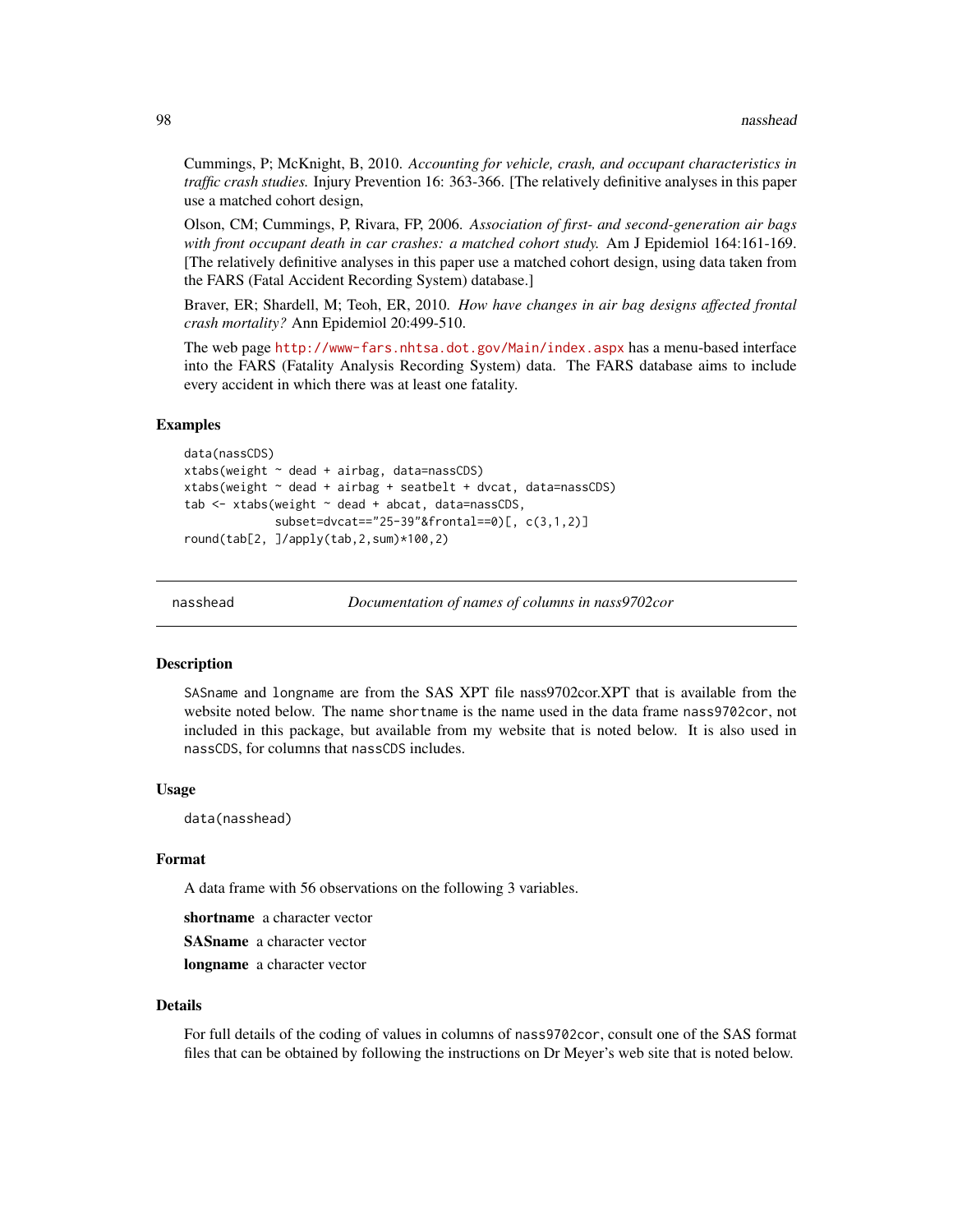#### nihills **99**

# Source

<https://www.stat.colostate.edu/~meyer/airbags.htm>\ <https://www.nhtsa.gov/file-downloads>\ See also <https://maths-people.anu.edu.au/~johnm/datasets/airbags/>

## References

Meyer, M.C. and Finney, T. (2005): *Who wants airbags?*. Chance 18:3-16.

Farmer, C.H. 2006. *Another look at Meyer and Finney's 'Who wants airbags?'*. Chance 19:15-22. Meyer, M.C. 2006. *Commentary on "Another look at Meyer and Finney's 'Who wants airbags?'"*. Chance 19:23-24.

# Examples

data(nasshead)

nihills *Record times for Northern Ireland mountain running events*

## Description

Data were from the 2007 calendar for the Northern Ireland Mountain Running Association.

# Usage

```
data(nihills)
data(lognihills)
```
# Format

A data frame with 23 observations on the following 4 variables.

dist distances in miles

climb amount of climb in feet

time record time in hours for males

timef record time in hours for females

logdist distances, log(miles)

logclimb climb, log(feet)

logtime record time for males, log(hours)

logtimef record time for females, log(hours)

# Details

These data make an interesting comparison with the dataset hills2000 in the DAAG package.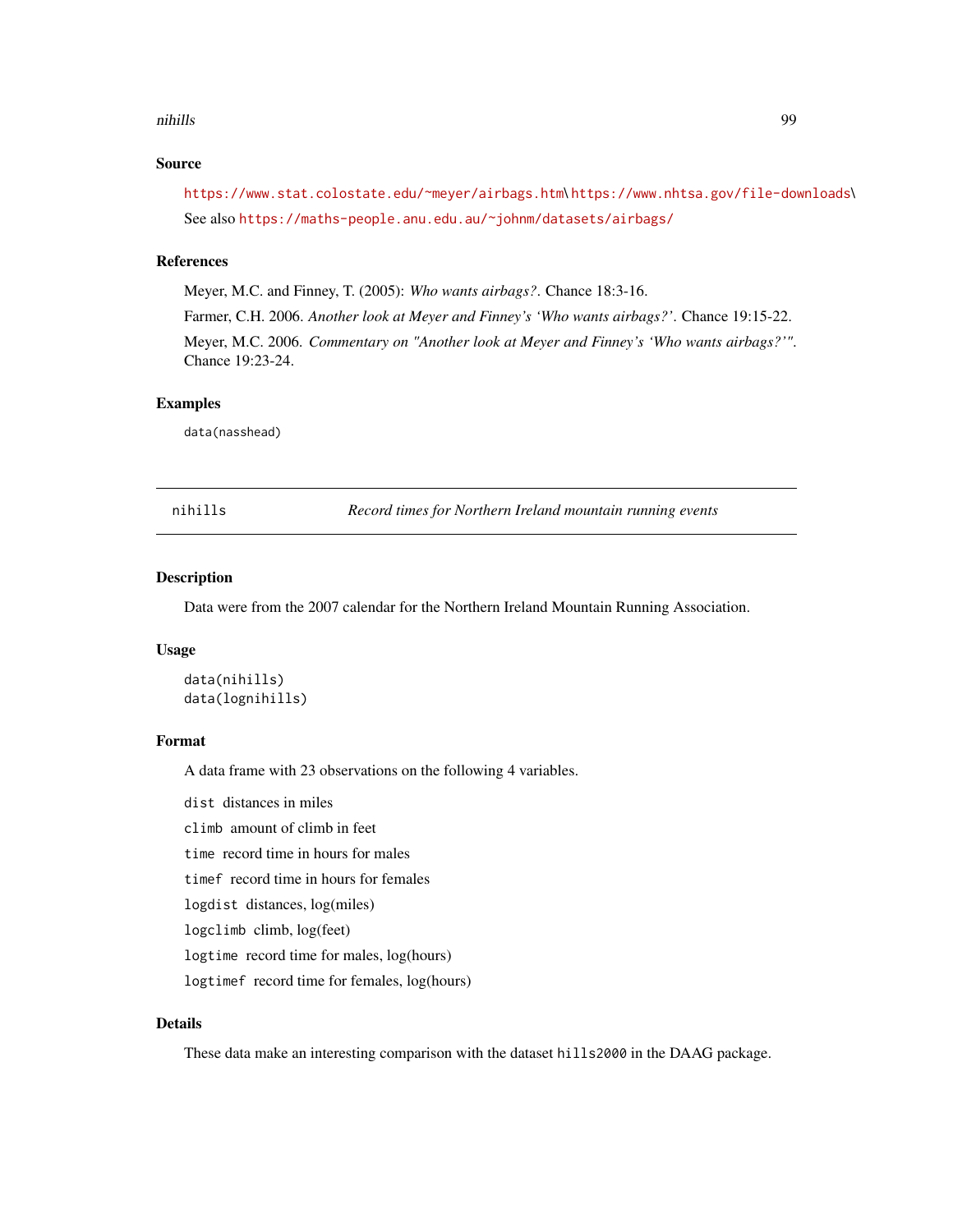#### Source

For more recent information, see <https://www.nimra.org.uk/index.php/fixtures/>

#### Examples

```
data(nihills)
lm(formula = log(time) ~ log(dist) + log(climb), data = nihills)lm(formula = log(time) ~ log(dist) + log(climb/dist), data = nihills)
lm(formula = logtime ~ logdist + I(logclimb-logdist), data = lognihills)
```
nsw74demo *Labour Training Evaluation Data*

# Description

This nsw74demo data frame, with 445 rows and 10 columns, is the subset of the [nswdemo](#page-100-0) dataset for which 1974 earnings are available. Data are for the male experimental control and treatment groups, in an investigation of the effect of training on changes, between 1974-1975 and 1978, in the earnings of individuals who had experienced employment difficulties.

Likewise, nsw74psid1 (2675 rows) is the subset of the nswpsid1 data, and nsw74psid3 (313 rows) is the subset of the nswpsid3 data, for which 1974 income is available. NB, also, the nsw74psidA data set.

# Usage

```
data(nsw74demo)
data(nsw74psid1)
data(nsw74psid3)
data(nsw74psidA)
```
## Format

Columns are:

trt a numeric vector identifying the study in which the subjects were enrolled  $(0 = PSID, 1 = NSW)$ .

age age (in years).

educ years of education.

```
black (0 = not black, 1 = black).
```
hisp  $(0 = not hispanic, 1 = hispanic).$ 

**marr** ( $0 = not married$ ,  $1 = married$ ).

nodeg  $(0 = \text{completed high school}, 1 = \text{dropout})$ .

re74 real earnings in 1974.

re75 real earnings in 1975.

re78 real earnings in 1978.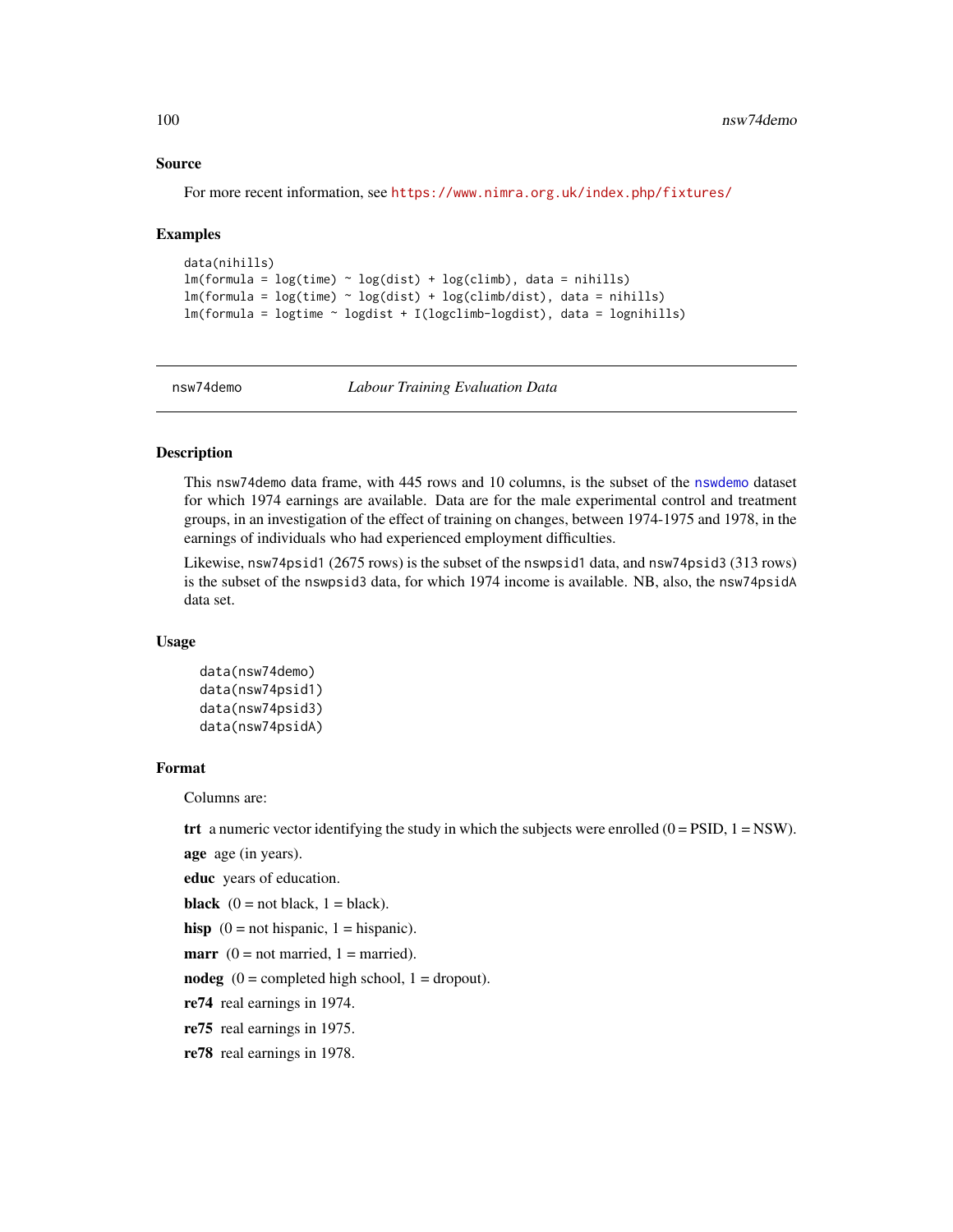#### nswdemo 101

# Details

The nsw74psidA data set (252 rows) was obtained from nsw74psid1 using:

```
here <- age <= 40 & re74<=5000 & re75 <= 5000 & re78 < 30000
```
nsw74psidA <- nsw74psid1[here, ]

## Source

http://www.columbia.edu/~rd247/nswdata.html

## References

Dehejia, R.H. and Wahba, S. 1999. Causal effects in non-experimental studies: re-evaluating the evaluation of training programs. Journal of the American Statistical Association 94: 1053-1062.

Lalonde, R. 1986. Evaluating the economic evaluations of training programs. American Economic Review 76: 604-620.

<span id="page-100-0"></span>nswdemo *Labour Training Evaluation Data*

# Description

The nswdemo data frame contains 722 rows and 10 columns. These data are pertinent to an investigation of the way that earnings changed, between 1974-1975 and 1978, for an experimental treatment who were given job training as compared with a control group who did not receive such training.

The psid1 data set is an alternative non-experimental "control" group. psid2 and psid3 are subsets of psid1, designed to be better matched to the experimental data than psid1. Note also the cps1, cps2 and cps3 datasets (DAAGxtras) that have been proposed as non-experimental controls.

## Usage

data(nswdemo)

#### Format

This data frame contains the following columns:

trt a numeric vector identifying the study in which the subjects were enrolled ( $0 =$ Control,  $1 =$ treated).

age age (in years).

educ years of education.

**black**  $(0 = not black, 1 = black).$ 

hisp  $(0 = not hispanic, 1 = hispanic).$ 

**marr** ( $0 = not married$ ,  $1 = married$ ).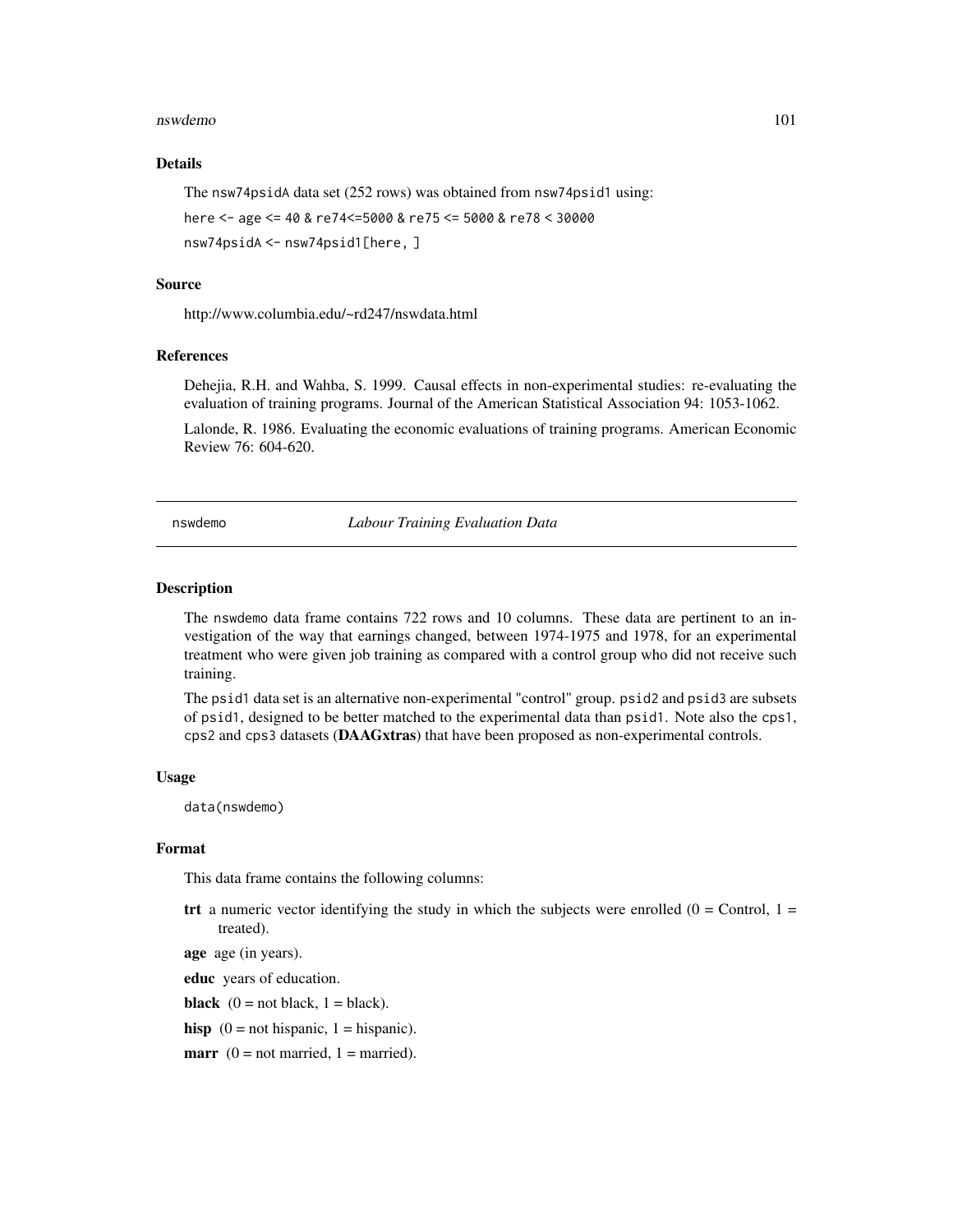#### 102 nswpsid1

nodeg  $(0 =$  completed high school,  $1 =$  dropout).

re74 real earnings in 1974.

re75 real earnings in 1975.

re78 real earnings in 1978.

## Source

<https://users.nber.org/~rdehejia/nswdata.html>

## References

Dehejia, R.H. and Wahba, S. 1999. Causal effects in non-experimental studies: re-evaluating the evaluation of training programs. Journal of the American Statistical Association 94: 1053-1062.

Lalonde, R. 1986. Evaluating the economic evaluations of training programs. American Economic Review 76: 604-620.

Smith, J. A. and Todd, P.E. 2005,"Does Matching overcome. LaLonde?s critique of nonexperimental estimators", *Journal of Econometrics* 125: 305-353.

Dehejia, R.H. 2005. Practical propensity score matching: a reply to Smith and Todd. *Journal of Econometrics* 125: 355-364.

# See Also

[psid1](#page-101-0), [psid2](#page-101-0), [psid3](#page-101-0)

nswpsid1 *Labour Training Evaluation Data*

# <span id="page-101-0"></span>Description

The cps1 (15992 rows) and psid1 (2490 rows) datasets are from non-experimental "control" groups, used in various studies of the effect of a labor training program, alternative to the experimental control group in [nswdemo](#page-100-0). The cps2 (2369 rows) and cps3 (429 rows) subsets of cps1 are designed to be better matched to the experimental data than cps1. Likewise, psid2 (253 rows) and psid3 (128 rows) are subsets of psid1 that are designed to be better matched to the experimental data than psid1. The nswpsid1 dataset (2675 rows) combines the experimental treatment group in nswdemo with the psid1 control data from the Panel Study of Income Dynamics (PSID) study.

## Usage

```
data(psid1)
data(nswpsid1)
```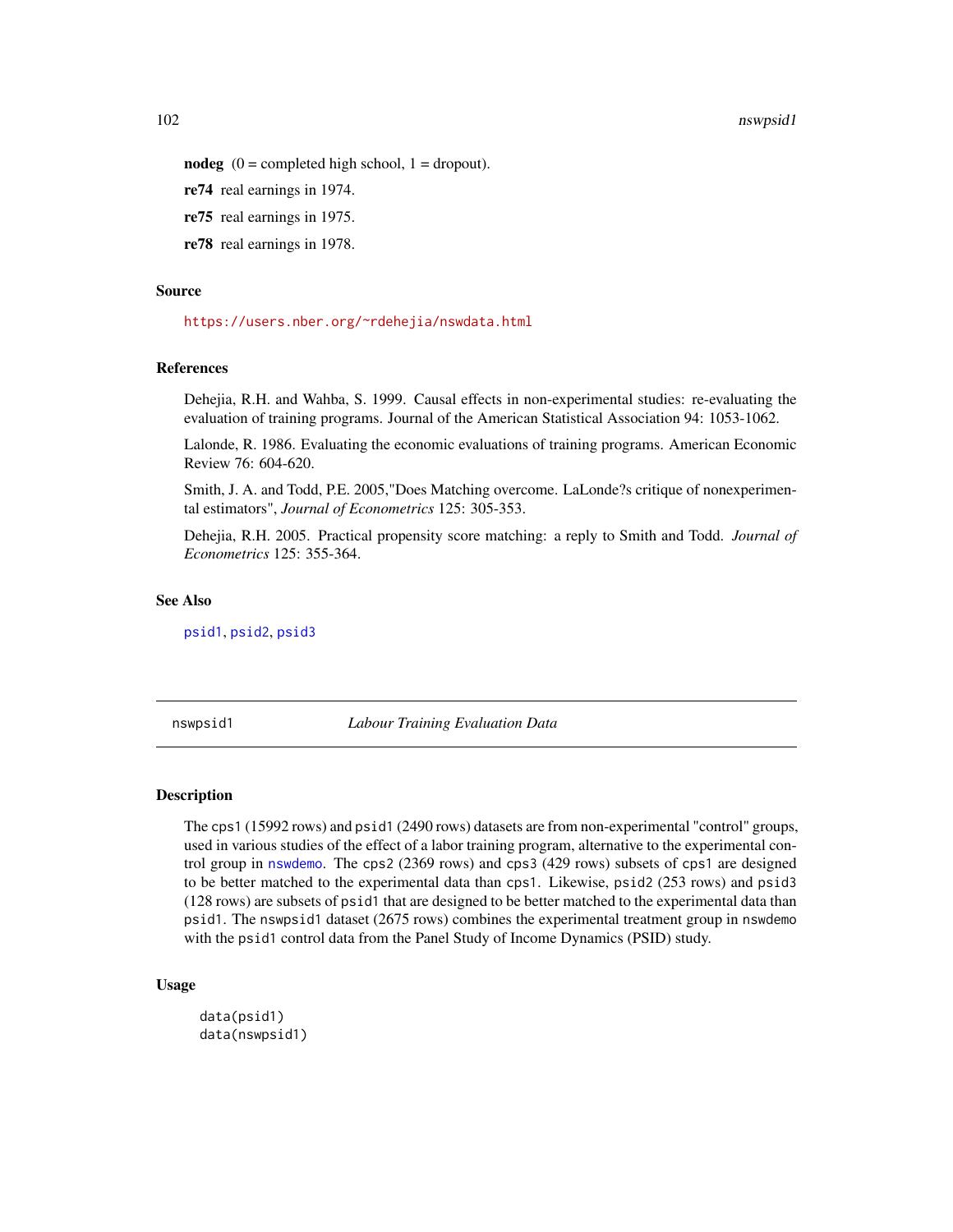#### nswpsid1 103

# Format

Columns are:

trt a numeric vector identifying the study in which the subjects were enrolled  $(0 =$ Control,  $1 =$ treated).

age age (in years).

educ years of education.

**black**  $(0 = not black, 1 = black).$ 

hisp  $(0 = not hispanic, 1 = hispanic).$ 

**marr** ( $0 = not married$ ,  $1 = married$ ).

nodeg  $(0 = \text{completed high school}, 1 = \text{dropout})$ .

re74 real earnings in 1974.

re75 real earnings in 1975.

re78 real earnings in 1978.

# Details

The cps1 and psid1 data sets are two non-experimental "control" groups, alternative to that in nswdemo, used in investigating whether use of such a non-experimental control group can be satisfactory. cps2 and cps3 are subsets of cps1, designed to be better matched to the experimental data than cps1. Similary psid2 and psid3 are subsets of psid1, designed to be better matched to the experimental data than psid1. nswpsid1 combines data for the experimental treatment group in nswdemo with the psid1 control data from the Panel Study of Income Dynamics (PSID) study.

#### Source

<https://users.nber.org/~rdehejia/nswdata.html>

## References

Dehejia, R.H. and Wahba, S. 1999. Causal effects in non-experimental studies: re-evaluating the evaluation of training programs. *Journal of the American Statistical Association* 94: 1053-1062.

Lalonde, R. 1986. Evaluating the economic evaluations of training programs. *American Economic Review* 76: 604-620.

Smith, J. A. and Todd, P.E. "Does Matching overcome. LaLonde?s critique of nonexperimental estimators", *Journal of Econometrics* 125: 305-353.

Dehejia, R.H. 2005. Practical propensity score matching: a reply to Smith and Todd. *Journal of Econometrics* 125: 355-364.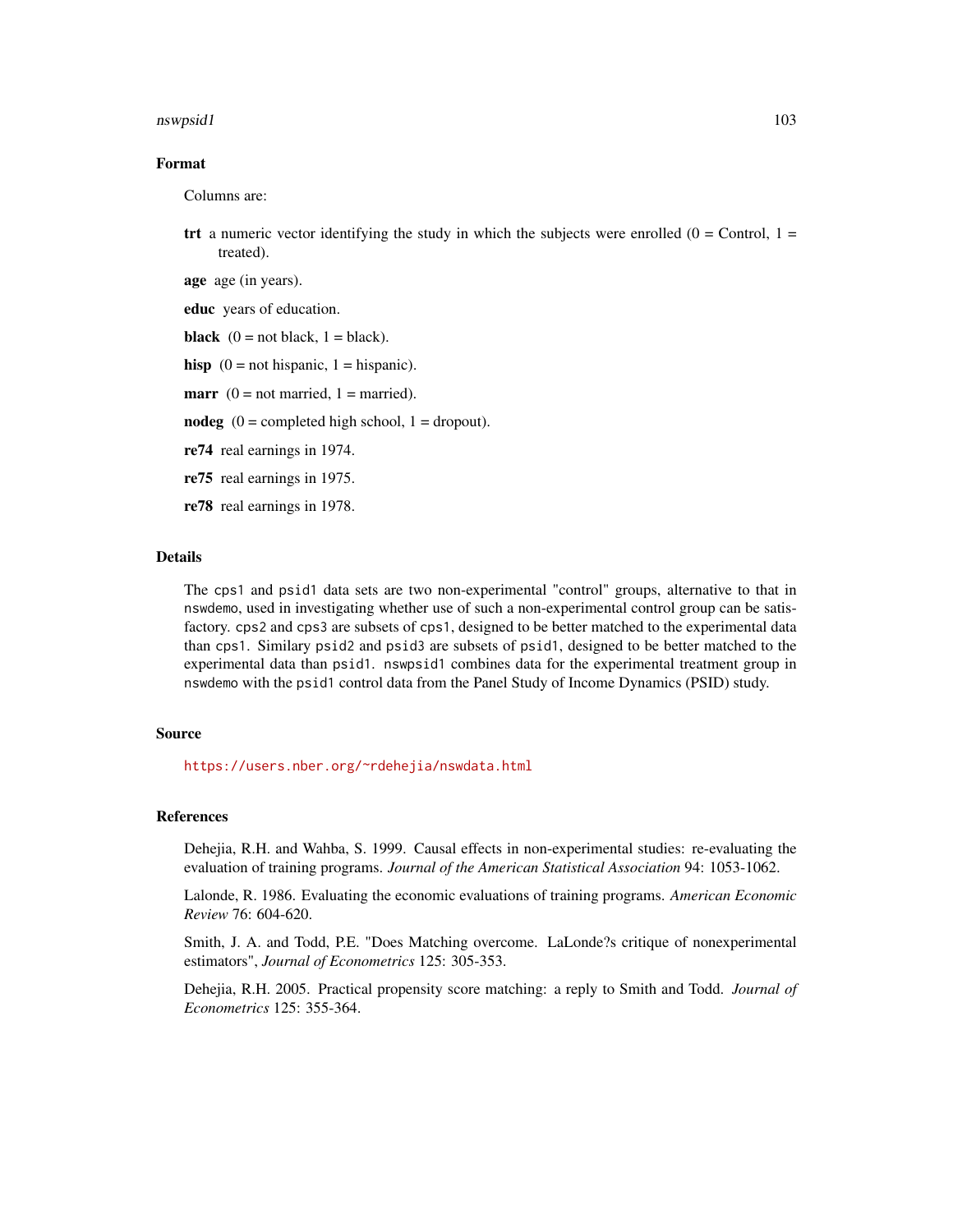A utility function for oneway.plot

# Author(s)

J.H. Maindonald

oddbooks *Measurements on 12 books*

# Description

Data giving thickness (mm), height (cm), width (cm) and weight (g), of 12 books. Books were selected so that thickness decreased as page area increased

# Usage

data(oddbooks)

# Format

A data frame with 12 observations on the following 4 variables.

thick a numeric vector

height a numeric vector

breadth a numeric vector

weight a numeric vector

# Source

JM took books from his library.

# Examples

data(oddbooks) str(oddbooks) plot(oddbooks)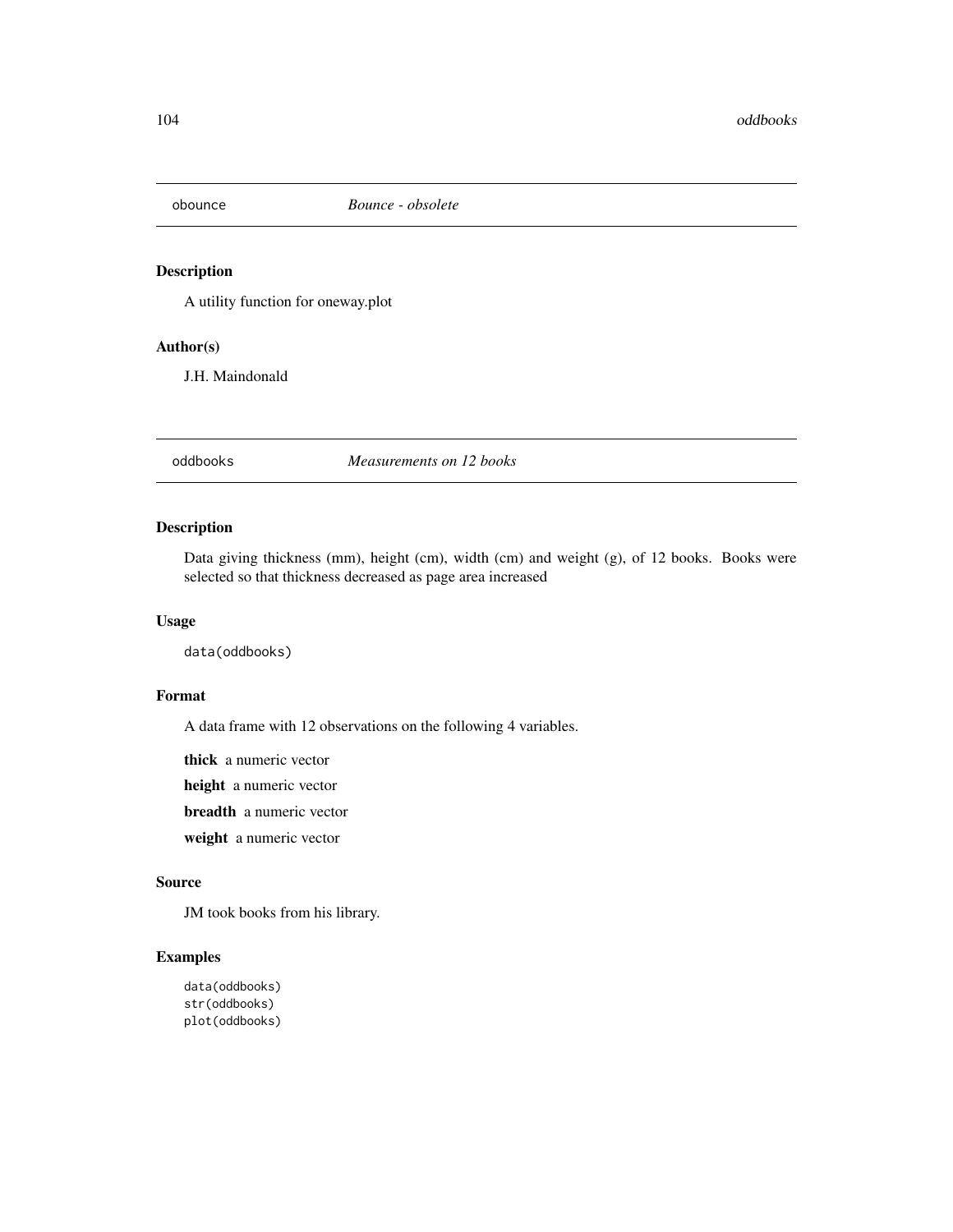This function performs a t-test for the mean difference for paired data, and produces a scatterplot of one column against the other column, showing whether there was any benefit to using the paired design.

# Usage

```
onesamp(dset, x="unsprayed", y="sprayed", xlab=NULL, ylab=NULL,
       dubious=NULL, conv=NULL, dig=2, ...)
```
# Arguments

| dset       | a matrix or dataframe having two columns                                        |
|------------|---------------------------------------------------------------------------------|
| X          | name of column to play the role of the 'predictor'                              |
| У          | name of column to play the role of the 'response'                               |
| xlab       | horizontal axis label                                                           |
| ylab       | vertical axis label                                                             |
| dubious    | vector of logical (FALSE/TRUE) values, specifying points that are to be omitted |
| conv       | scaling factor that should be applied to data                                   |
| dig        | round SE to this number of digits for dispplay on graph                         |
| $\ddots$ . | Further arguments, to be passed to plot()                                       |

# Value

A scatterplot of y against x together with estimates of standard errors and standard errors of the difference (y-x).

Also produced is a confidence interval and p-value for the test.

## Author(s)

J.H. Maindonald

```
onesamp(dset = pair65, x = "ambient", y = "heated", xlab =
        "Amount of stretch (ambient)", ylab =
        "Amount of stretch (heated)")
```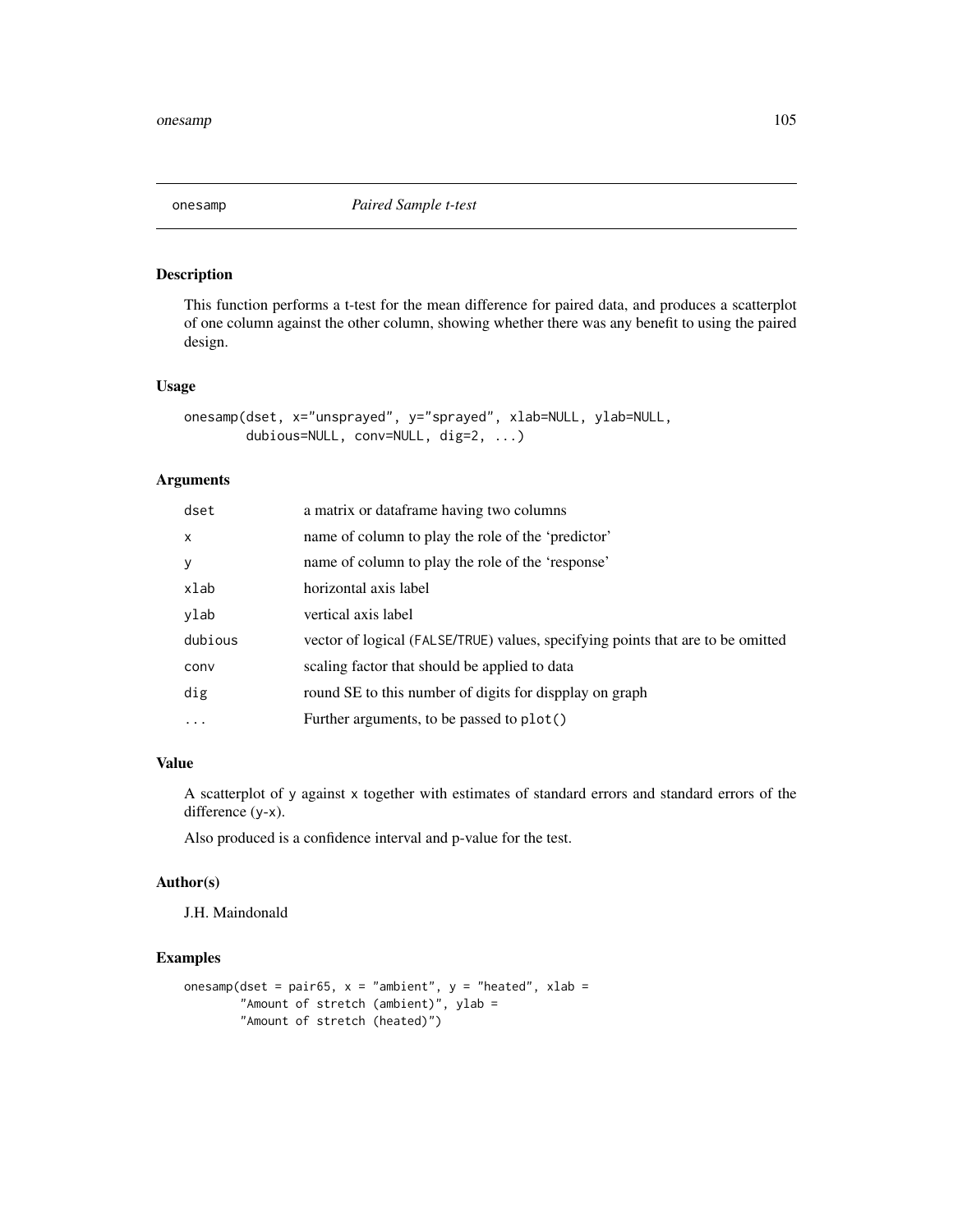onet.permutation *One Sample Permutation t-test*

# Description

This function computes the p-value for the one sample t-test using a permutation test. The permutation density can also be plotted.

# Usage

```
onet.permutation(x = DAAG::pair65$heated - DAAG::pair65$ambient, nsim = 2000,
plotit = TRUE)
```
# Arguments

| $\mathsf{x}$ | a numeric vector containing the sample values (centered at the null hypothesis<br>value) |
|--------------|------------------------------------------------------------------------------------------|
| nsim         | the number of permutations (randomly selected)                                           |
| plotit       | if TRUE, the permutation density is plotted                                              |

# Value

The p-value for the test of the hypothesis that the mean of x differs from 0

# Author(s)

J.H. Maindonald

# References

Good, P. 2000. Permutation Tests. Springer, New York.

# Examples

onet.permutation()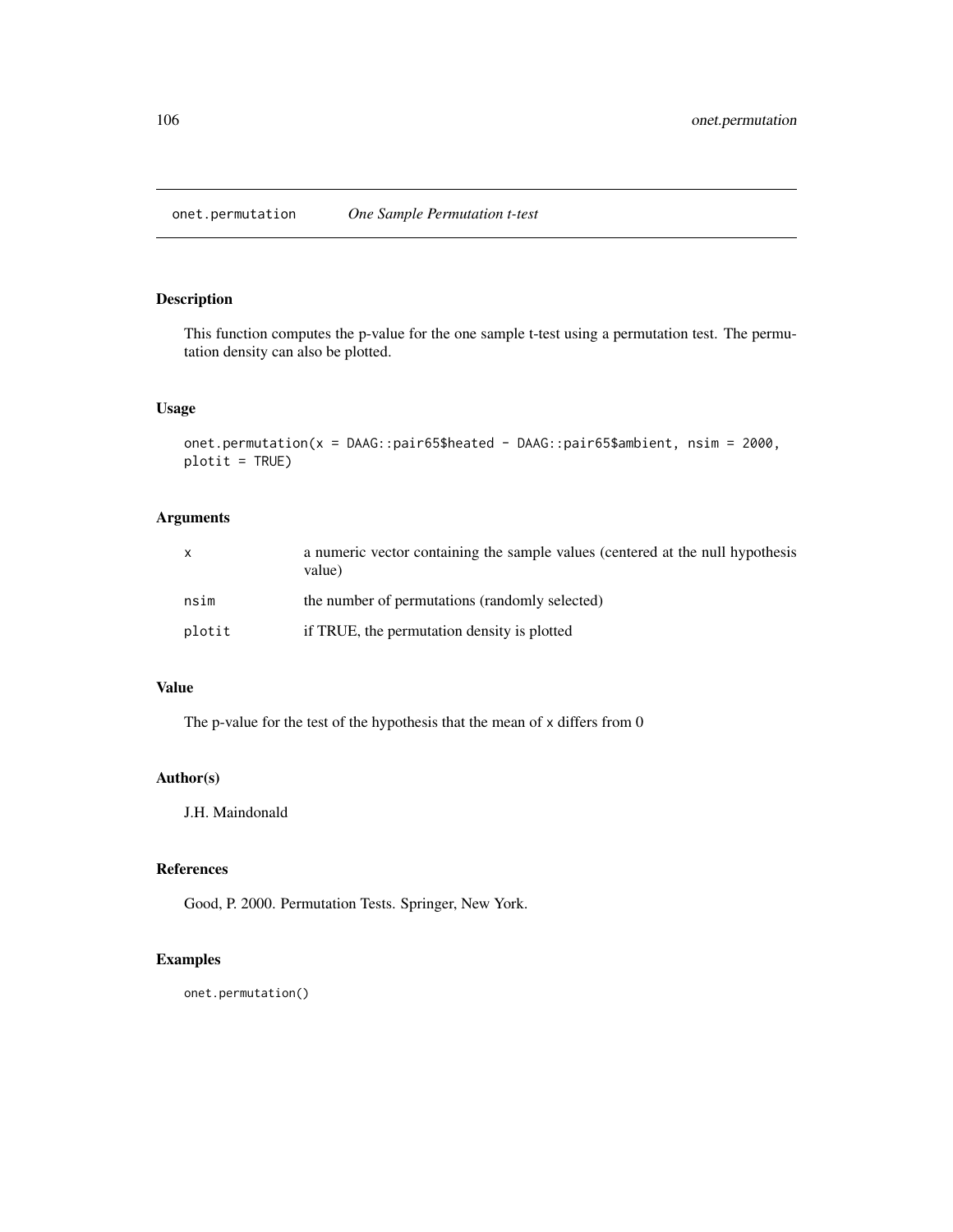This function computes the p-value for the one sample t-test using a permutation test. The permutation density can also be plotted.

# Usage

```
onetPermutation(x = DAAG::pair65$heated - DAAG::pair65$ambient, nsim = 2000,
plotit = TRUE)
```
# Arguments

| $\mathsf{x}$ | a numeric vector containing the sample values (centered at the null hypothesis<br>value) |
|--------------|------------------------------------------------------------------------------------------|
| nsim         | the number of permutations (randomly selected)                                           |
| plotit       | if TRUE, the permutation density is plotted                                              |

# Value

The p-value for the test of the hypothesis that the mean of x differs from 0

# Author(s)

J.H. Maindonald

# References

Good, P. 2000. Permutation Tests. Springer, New York.

# Examples

onetPermutation()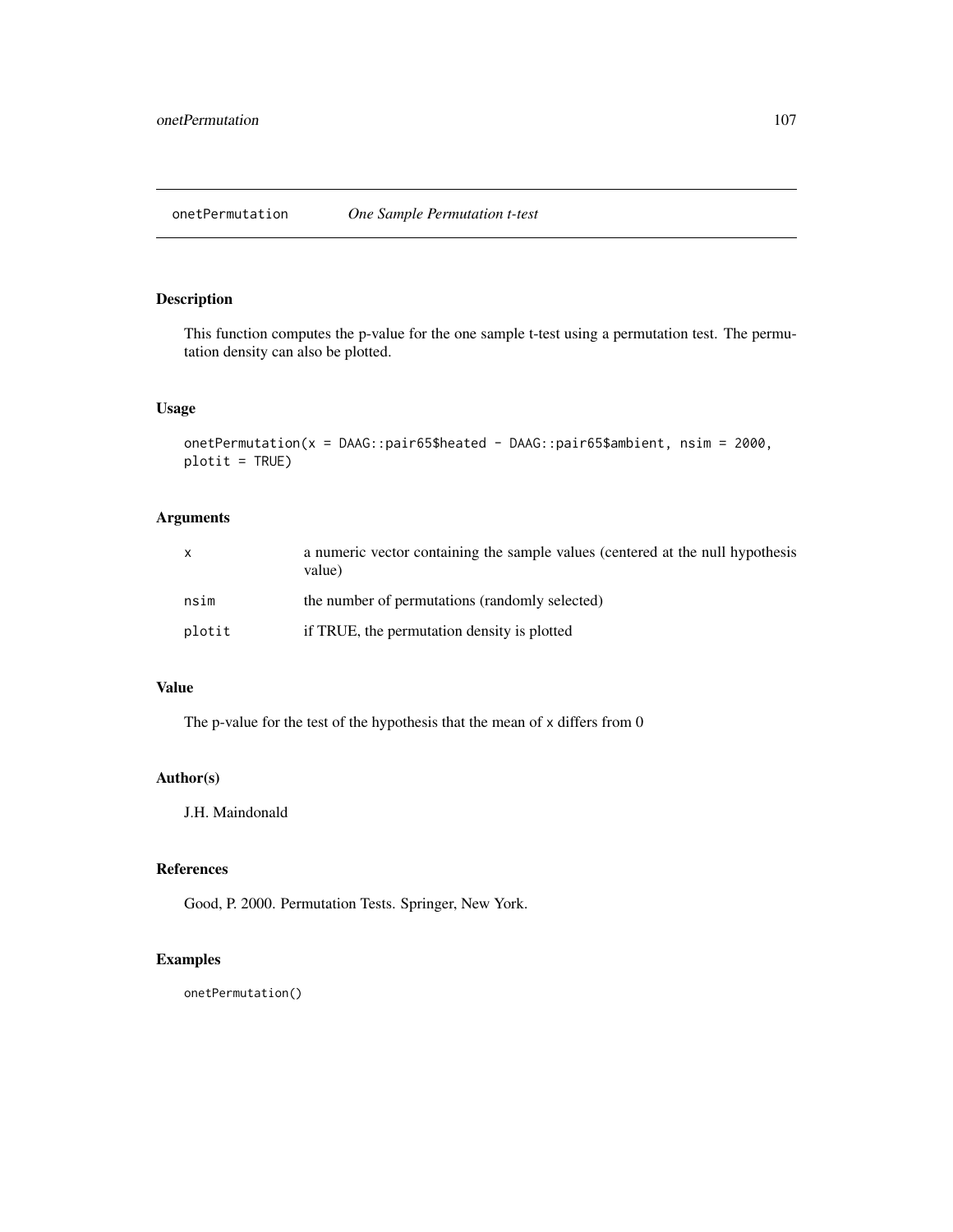A line plot of estimates for unstructured comparison of factor levels

# Usage

```
onewayPlot(obj, trtnam = "trt", axisht = 4.5, xlim = NULL,
    xlab = NULL, lsdht = 1.5, hsdht = 0.5, textht = axisht -
       2.5, oma = rep(1, 4), angle = 80, alpha = 0.05)
oneway.plot(obj, trtnam = "trt", axisht = 4.5, xlim = NULL,
    xlab = NULL, lsdht = 1.5, hsdht = 0.5, textht = axisht -
        2.5, oma = rep(1, 4), angle = 80, alpha = 0.05)
```
# Arguments

| obi    | One way analysis of variance object (from aov)         |
|--------|--------------------------------------------------------|
| trtnam | name of factor for which line plot is required         |
| axisht | Axis height                                            |
| xlim   | Range on horizontal axis                               |
| xlab   | Horizontal axis label                                  |
| lsdht  | Height adjustment parameter for display of LSD         |
| hsdht  | Height adjustment parameter for display of Tukey's HSD |
| textht | Height of text                                         |
| oma    | Outer margin area                                      |
| angle  | Text angle (in degrees)                                |
| alpha  | Test size                                              |

## Value

Estimates, labeled with level names, are set out along a line

## Author(s)

J.H. Maindonald

```
rice.aov <- aov(ShootDryMass ~ trt, data=rice)
onewayPlot(obj=rice.aov)
```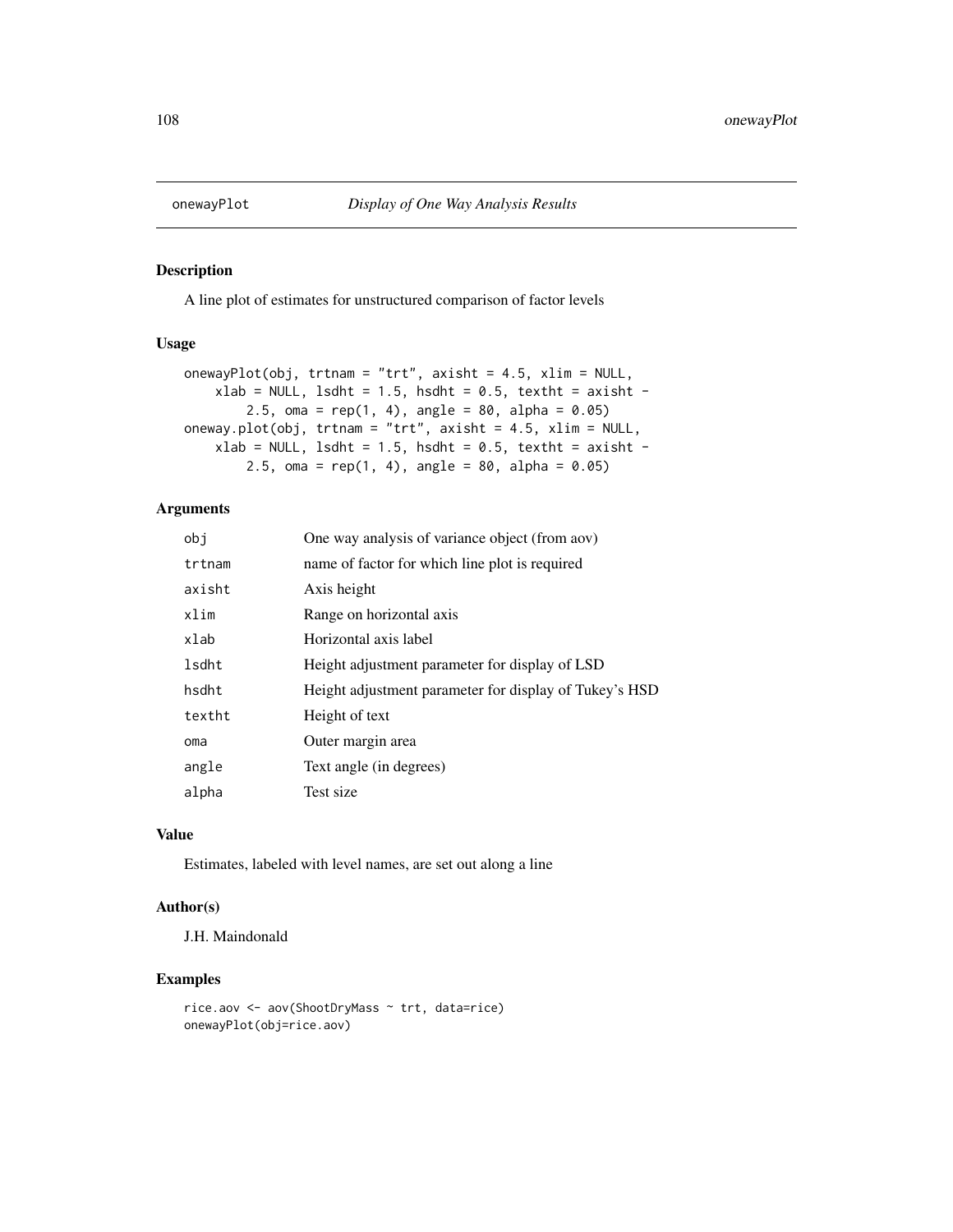### Description

Record of the number and type of O-ring failures prior to the tragic Challenger mission in January, 1986.

### Usage

orings

# Format

This data frame contains the following columns:

Temperature O-ring temperature for each test firing or actual launch of the shuttle rocket engine

Erosion Number of erosion incidents

Blowby Number of blowby incidents

Total Total number of incidents

# Source

Presidential Commission on the Space Shuttle Challenger Accident, Vol. 1, 1986: 129-131.

## References

Tufte, E. R. 1997. Visual Explanations. Graphics Press, Cheshire, Connecticut, U.S.A.

### Examples

```
oldpar <- par(mfrow=c(1,2))
plot(Total~Temperature, data = origins[C(1, 2, 4, 11, 13, 18),])# the
               # observations included in the pre-launch charts
plot(Total~Temperature, data = orings)
par(oldpar)
```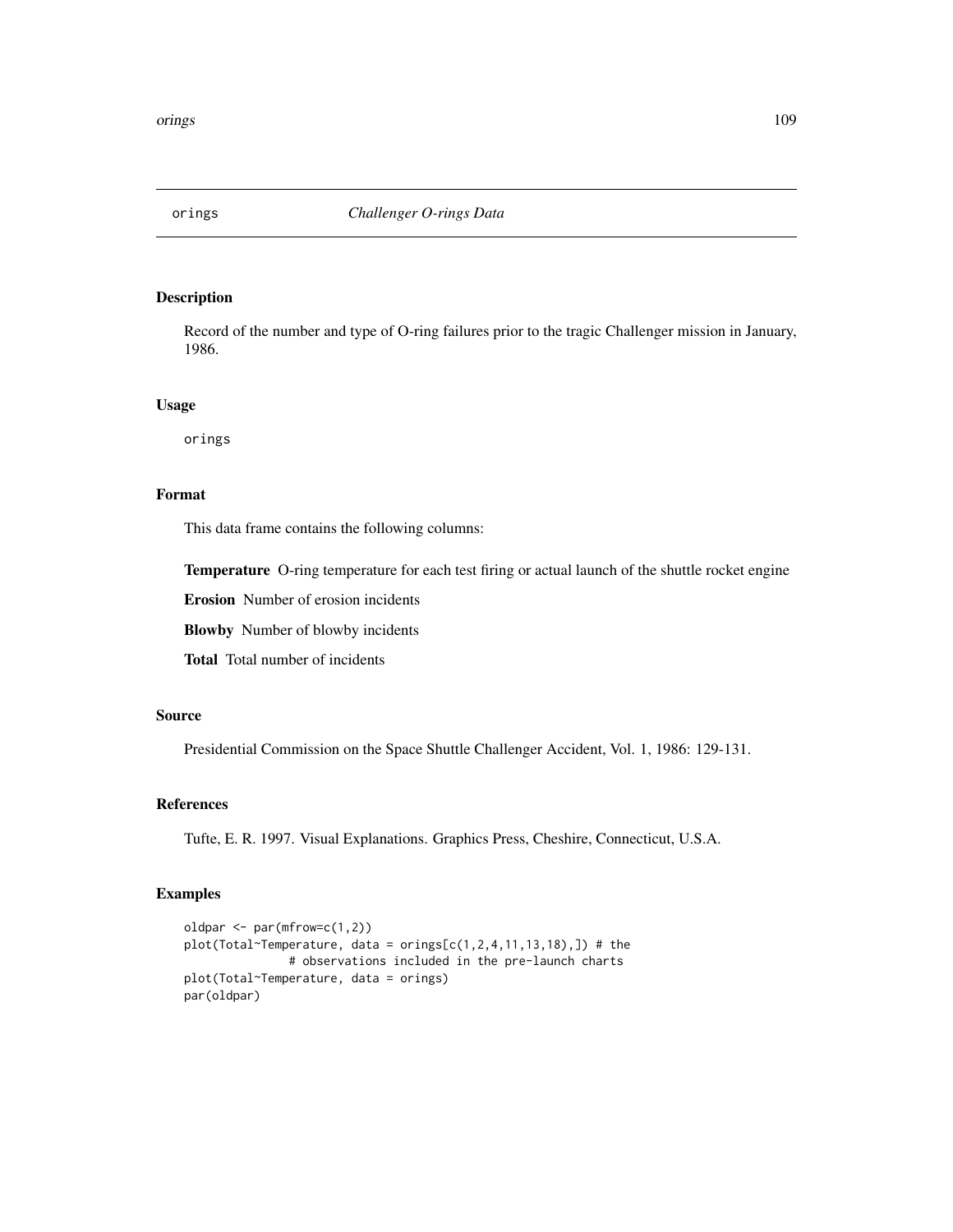# Description

Densities for two distinct samples are estimated and plotted.

# Usage

```
overlapDensity(x0, x1, ratio = c(0.05, 20), ratio.number = FALSE,
       plotvalues = c("Density", "Numbers"), gpnames = c("Control", "Treatment"),
          cutoffs = c(lower = TRUE, upper = TRUE), bw = FALSE,xlab = "Score", ylab = NULL,
          col = 1:2, lty = 1:2, lwd = c(1, 1), ...overlap.density(x0, x1, ratio = c(0.05, 20), ratio.number = FALSE,
       plotvalues = c("Density", "Numbers"), gpnames = c("Control", "Treatment"),
          cutoffs = c(lower = TRUE, upper = TRUE), bw = FALSE,xlab = "Score", ylab = NULL,
          col = 1:2, lty = 1:2, lwd = c(1, 1), ...
```
#### Arguments

| control group measurements                                                                                                                                                                                                                                                                                                                                                               |
|------------------------------------------------------------------------------------------------------------------------------------------------------------------------------------------------------------------------------------------------------------------------------------------------------------------------------------------------------------------------------------------|
| treatment group measurements                                                                                                                                                                                                                                                                                                                                                             |
| if not NULL, the range within which the relative number per unit interval (ratio.number=TRUE)<br>or relative probability density (ratio.number=FALSE) of observations from the<br>two groups are required to lie will be used to determine lower and upper bounds<br>on the values of x0 and x1. [The relative numbers at any point are estimated<br>from $(density1*n1)/(density0*x0)]$ |
| If TRUE (default), then ratio is taken as the ratio of number of points per unit<br>interval                                                                                                                                                                                                                                                                                             |
| If set to Number then the y-axis scale is chosen so that total area undere the curve<br>is equal to the sample size; otherwise (plotvalues="Density") total area under<br>each cueve is 1. Any other setting does not give a plot.                                                                                                                                                       |
| Names of the two samples                                                                                                                                                                                                                                                                                                                                                                 |
| logical vector, indicating whether density estimates should be truncated below<br>(lower=TRUE) or above (upper=TRUE)                                                                                                                                                                                                                                                                     |
| logical, indicates whether to overwrite with a gray scale plot                                                                                                                                                                                                                                                                                                                           |
| Label for x-axis                                                                                                                                                                                                                                                                                                                                                                         |
| Label for y-axis                                                                                                                                                                                                                                                                                                                                                                         |
| standard color parameter                                                                                                                                                                                                                                                                                                                                                                 |
| standard line type preference                                                                                                                                                                                                                                                                                                                                                            |
| standard line width preference                                                                                                                                                                                                                                                                                                                                                           |
| Other parameters to be passed to plot()                                                                                                                                                                                                                                                                                                                                                  |
|                                                                                                                                                                                                                                                                                                                                                                                          |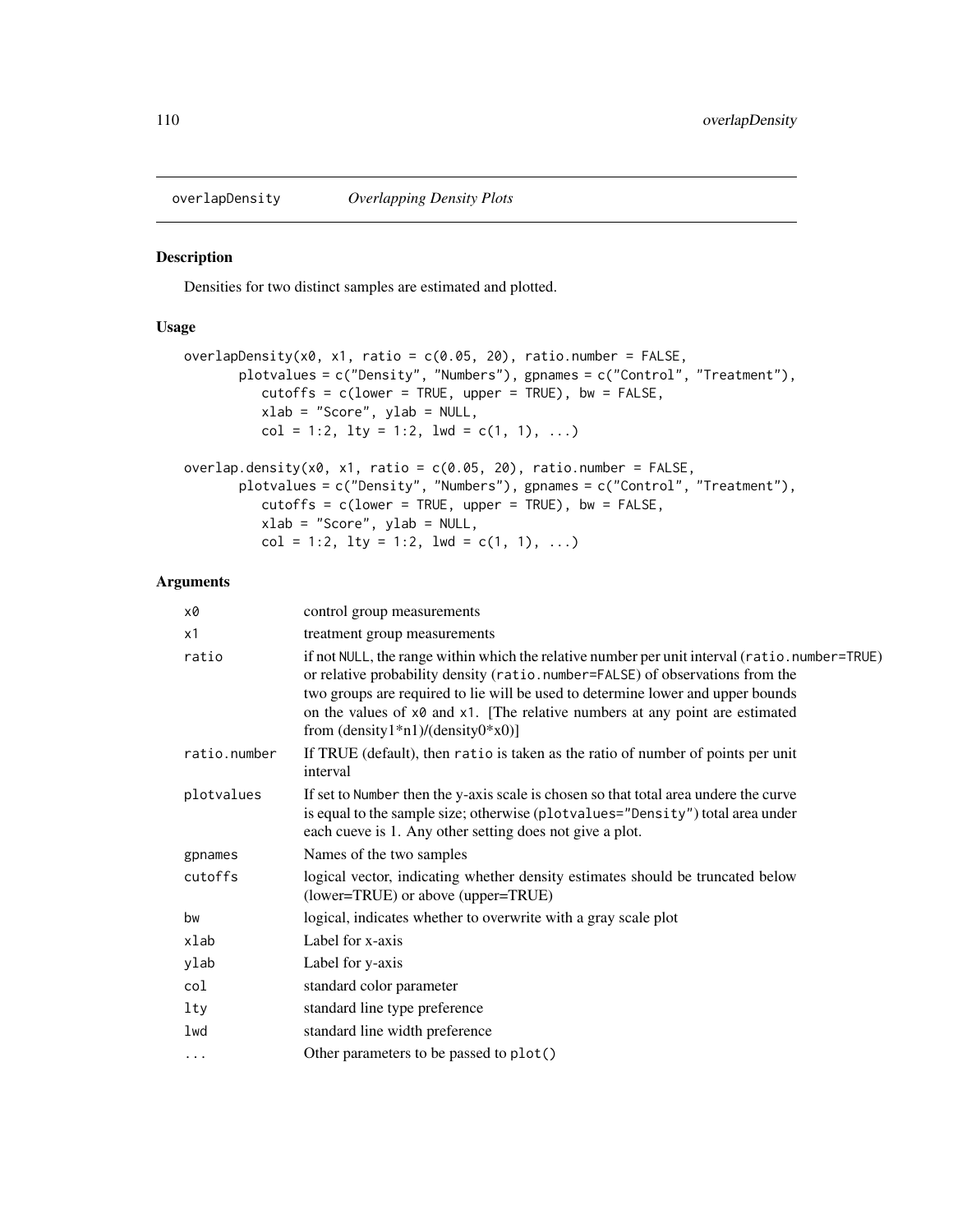#### ozone 111

### Author(s)

J.H. Maindonald

### See Also

t.test

## Examples

attach(two65) overlapDensity(ambient,heated) t.test(ambient,heated)

ozone *Ozone Data*

# Description

Monthly provisional mean total ozone (in Dobson units) at Halley Bay (approximately corrected to Bass-Paur).

### Usage

ozone

#### Format

This data frame contains the following columns:

Year the year

- Aug August mean total ozone
- Sep September mean total ozone
- Oct October mean total ozone
- Nov November mean total ozone
- Dec December mean total ozone
- Jan January mean total ozone
- Feb February mean total ozone
- Mar March mean total ozone
- Apr April mean total ozone
- Annual Yearly mean total ozone

# Source

Shanklin, J. (2001) Ozone at Halley, Rothera and Vernadsky/Faraday. http://www.antarctica.ac.uk/met/jds/ozone/data/zoz5699.dat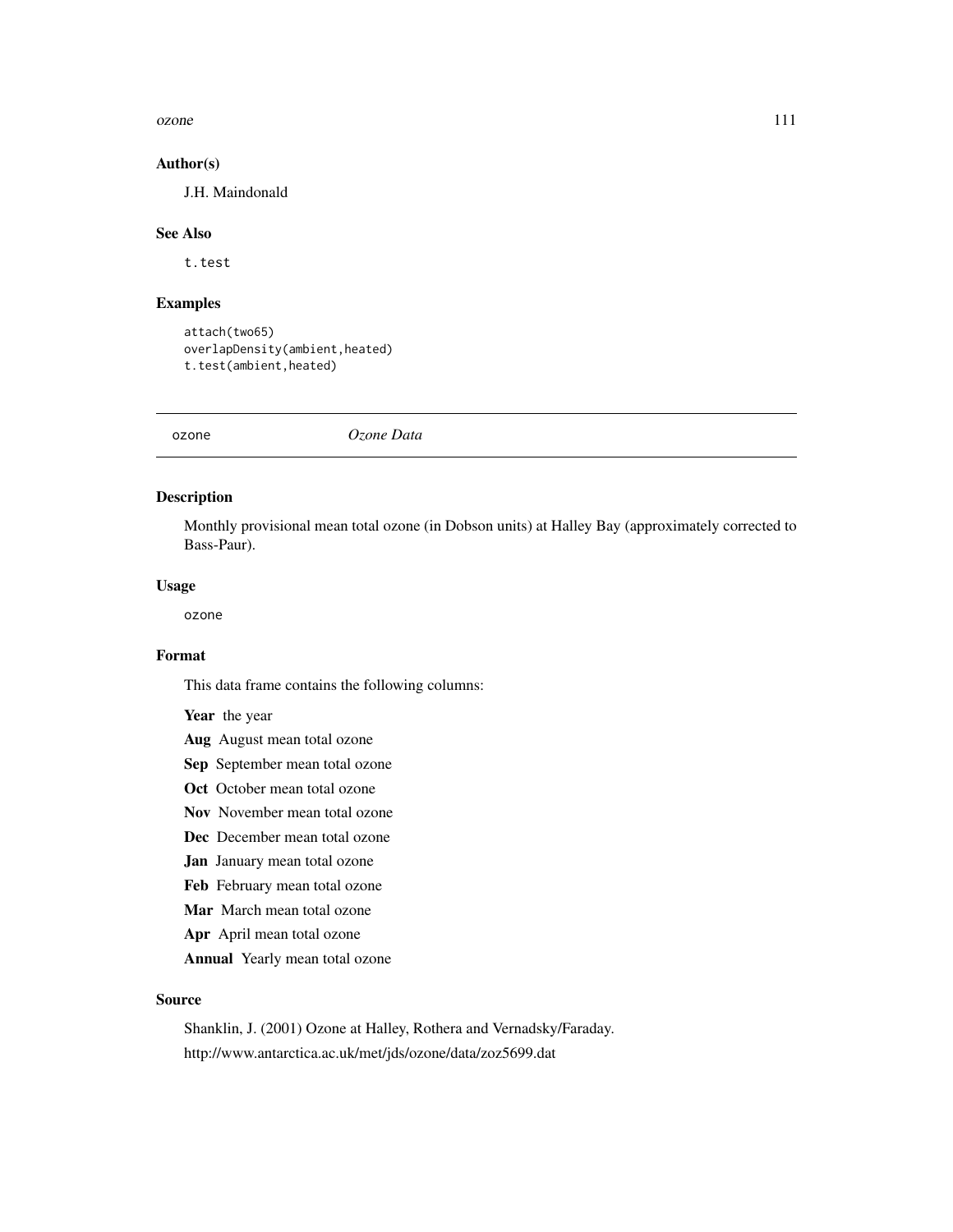### References

Christie, M. (2000) The Ozone Layer: a Philosophy of Science Perspective. Cambridge University Press.

## Examples

```
AnnualOzone <- ts(ozone$Annual, start=1956)
plot(AnnualOzone)
```
pair65 *Heated Elastic Bands*

### Description

The pair65 data frame has 9 rows and 2 columns. Eighteen elastic bands were divided into nine pairs, with bands of similar stretchiness placed in the same pair. One member of each pair was placed in hot water (60-65 degrees C) for four minutes, while the other was left at ambient temperature. After a wait of about ten minutes, the amounts of stretch, under a 1.35 kg weight, were recorded.

#### Usage

pair65

# Format

This data frame contains the following columns:

heated a numeric vector giving the stretch lengths for the heated bands

ambient a numeric vector giving the stretch lengths for the unheated bands

#### Source

J.H. Maindonald

# **Examples**

```
mean(pair65$heated - pair65$ambient)
sd(pair65$heated - pair65$ambient)
```
112 **pair65**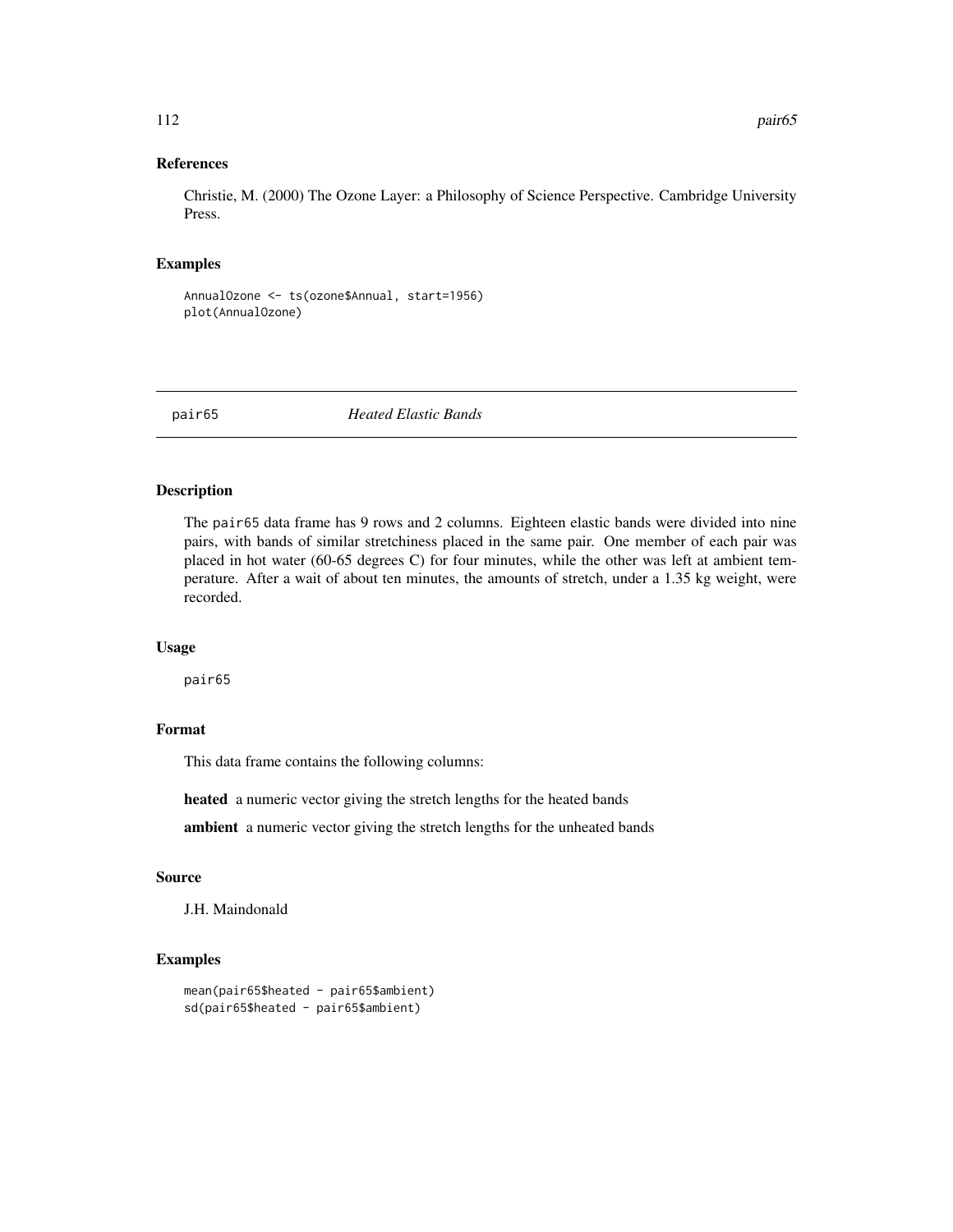# Description

This function produces a bivariate scatterplot with the Pearson correlation. This is for use with the function panelplot.

### Usage

panel.corr(data, ...)

# Arguments

| data     | A data frame with columns x and y |
|----------|-----------------------------------|
| $\cdots$ | Additional arguments              |

## Author(s)

J.H. Maindonald

## Examples

# correlation between body and brain weights for 20 mice:

```
weights <- litters[,-1]
names(weights) <- c("x","y")
weights <- list(weights)
weights[[1]]$xlim <- range(litters[,2])
weights[[1]]$ylim <- range(litters[,3])
panelplot(weights, panel.corr, totrows=1, totcols=1)
```
panelCorr *Scatterplot Panel*

# Description

This function produces a bivariate scatterplot with the Pearson correlation. This is for use with the function panelplot.

### Usage

panelCorr(data, ...)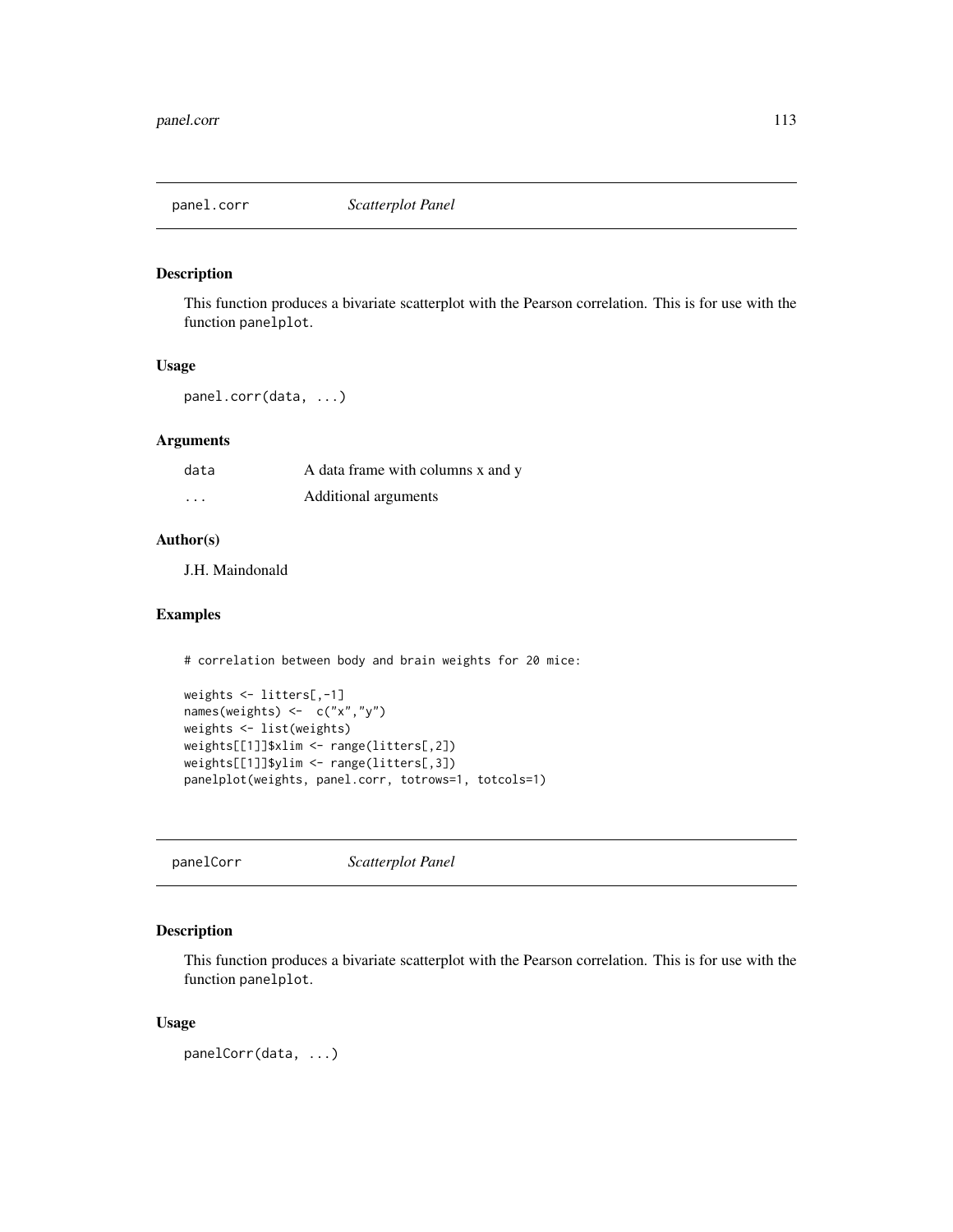#### 114 **panelplot**

## Arguments

| data     | A data frame with columns x and y |
|----------|-----------------------------------|
| $\cdots$ | Additional arguments              |

# Author(s)

J.H. Maindonald

# Examples

# correlation between body and brain weights for 20 mice:

```
weights <- litters[,-1]
names(weights) <- c("x","y")
weights <- list(weights)
weights[[1]]$xlim <- range(litters[,2])
weights[[1]]$ylim <- range(litters[,3])
panelplot(weights, panelCorr, totrows=1, totcols=1)
```
panelplot *Panel Plot*

# Description

Panel plots of various types.

### Usage

```
panelplot(data, panel=points, totrows=3, totcols=2, oma=rep(2.5, 4),
par.strip.text=NULL, ...)
```
# Arguments

| data      | A list consisting of elements, each of which consists of x, y, xlim and ylim<br>vectors |
|-----------|-----------------------------------------------------------------------------------------|
| panel     | The panel function to be plotted                                                        |
| totrows   | The number of rows in the plot layout                                                   |
| totcols   | The number of columns in the plot layout                                                |
| oma       | Outer margin area                                                                       |
|           | par strip text A data frame with column cex                                             |
| $\ddotsc$ | Other parameters to be passed to plotting functions                                     |

# Author(s)

J.H. Maindonald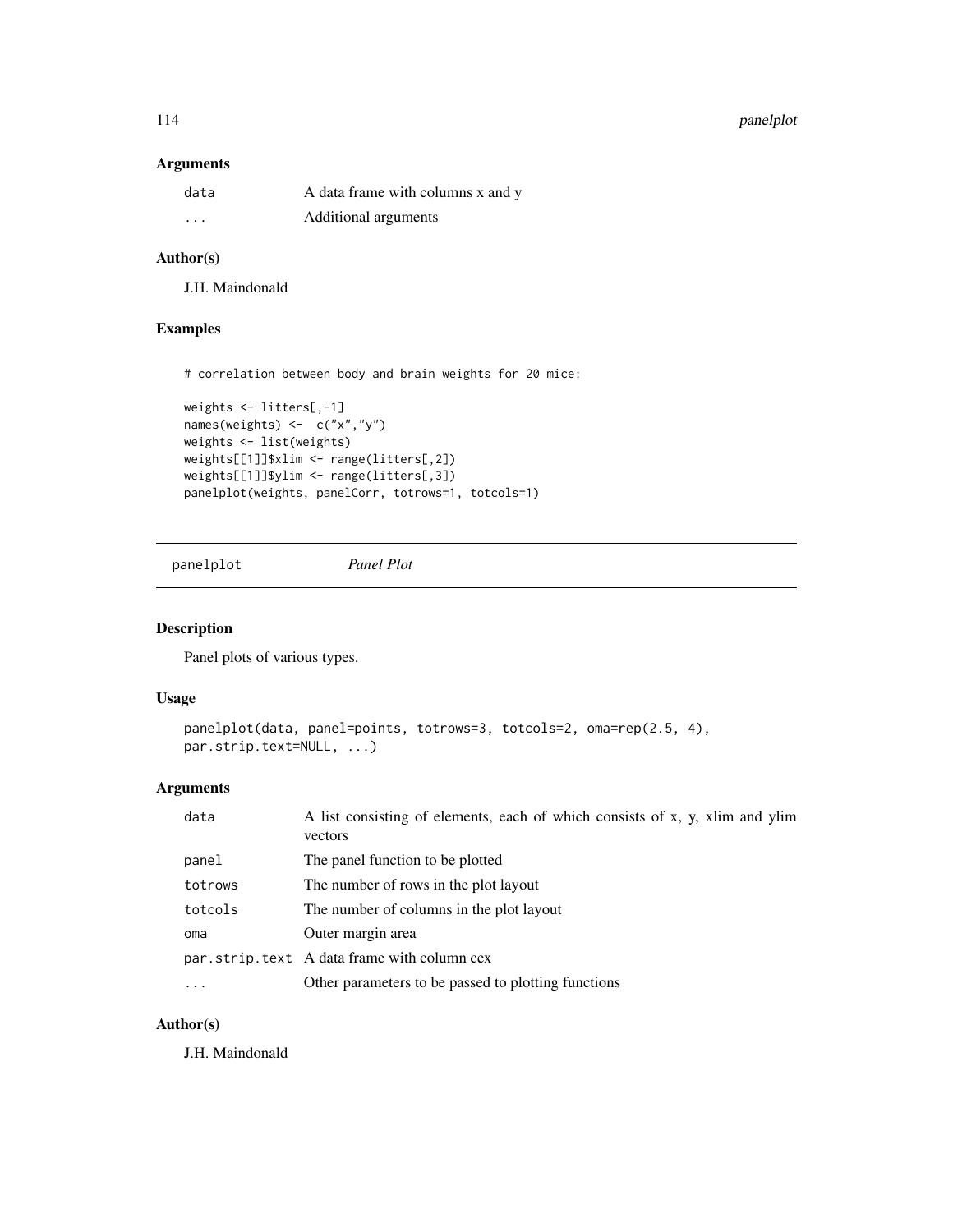pause the contract of the contract of the contract of the contract of the contract of the contract of the contract of the contract of the contract of the contract of the contract of the contract of the contract of the cont

## Examples

```
x1 \leftarrow x2 \leftarrow x3 \leftarrow (11:30)/5y1 \le -x1 + \text{rnorm}(20)/2y2 \le -2 - 0.05 \times x1 + 0.1 \times ((x1 - 1.75))^4 + 1.25 \times \text{rnorm}(20)r \le round(cor(x1, y2), 3)
   rho \le round(cor(rank(x1), rank(y2)), 3)
   y3 \leftarrow (x1 - 3.85)^2 + 0.015 + \text{rnorm}(20)/4theta <- ((2 * pi) * (1:20))/20x4 \leftarrow 10 + 4 * \cos(\text{theta})y4 \le -10 + 4 * \sin(\text{theta}) + (0.5 * \text{norm}(20))r1 \leftarrow cor(x1, y1)xy \leq data. frame(x = c(rep(x1, 3), x4), y = c(y1, y2, y3, y4),
                       gp = rep(1:4, rep(20, 4)))xy <- split(xy,xy$gp)
   xlimdf <- lapply(list(x1,x2,x3,x4), range)
   ylimdf <- lapply(list(y1,y2,y3,y4), range)
   xy <- lapply(1:4, function(i,u,v,w){list(xlim=v[[i]],ylim=w[[i]],
                         x=u[[i]]$x, y=u[[i]]$y)},
                             u=xy, v=xlimdf, w=ylimdf)
   panel.corr <- function (data, ...)
       {
       x <- data$x
       y <- data$y
       points(x, y, pch = 16)
       chh \leq par()$cxy[2]
       x1 \leftarrow min(x)y1 \leftarrow max(y) - chh/4r1 \leftarrow cor(x, y)text(x1, y1, paste(round(r1, 3)), cex = 0.8, adj = 0)
   }
```
panelplot(xy, panel=panel.corr, totrows=2, totcols=2,oma=rep(1,4))

pause *Pause before continuing execution*

#### Description

If a program produces several plots, isertion of pause() between two plots suspends execution until the <Enter> key is pressed, to allow inspection of the current plot.

### Usage

pause()

### Author(s)

From the 'sm' package of Bowman and Azzalini (1997)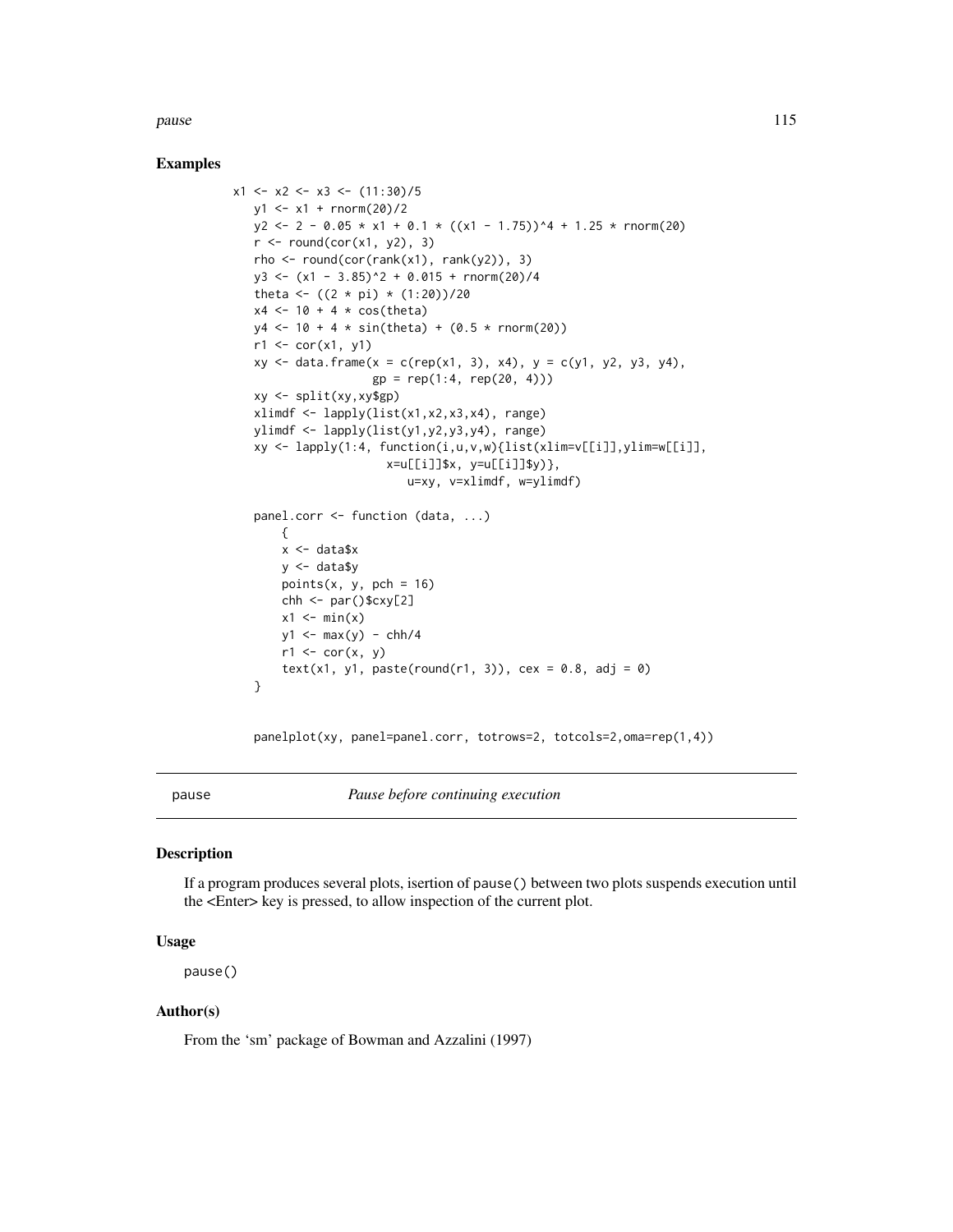# Description

Plots are based on the output from simulateSampDist(). By default, both density plots and normal probability plots are given, for a sample from the specified population and for samples of the relevant size(s)

## Usage

```
plotSampDist(sampvalues, graph = c("density", "qq"), cex = 0.925,
             titletext = "Empirical sampling distributions of the",
             popsample=TRUE, ...)
```
# Arguments

| sampvalues | Object output from simulateSampDist()                      |
|------------|------------------------------------------------------------|
| graph      | Either or both of "density" and "gq"                       |
| cex        | Character size parameter, relative to default              |
| titletext  | Title for graph                                            |
| popsample  | If TRUE show distribution of random sample from population |
|            | Other graphics parameters                                  |

# Value

Plots graph(s), as described above.

#### Author(s)

John Maindonald

### References

Maindonald, J.H. and Braun, W.J. (3rd edn, 2010) "Data Analysis and Graphics Using R", Sections 3.3 and 3.4.

# See Also

See Also help(simulateSampDist)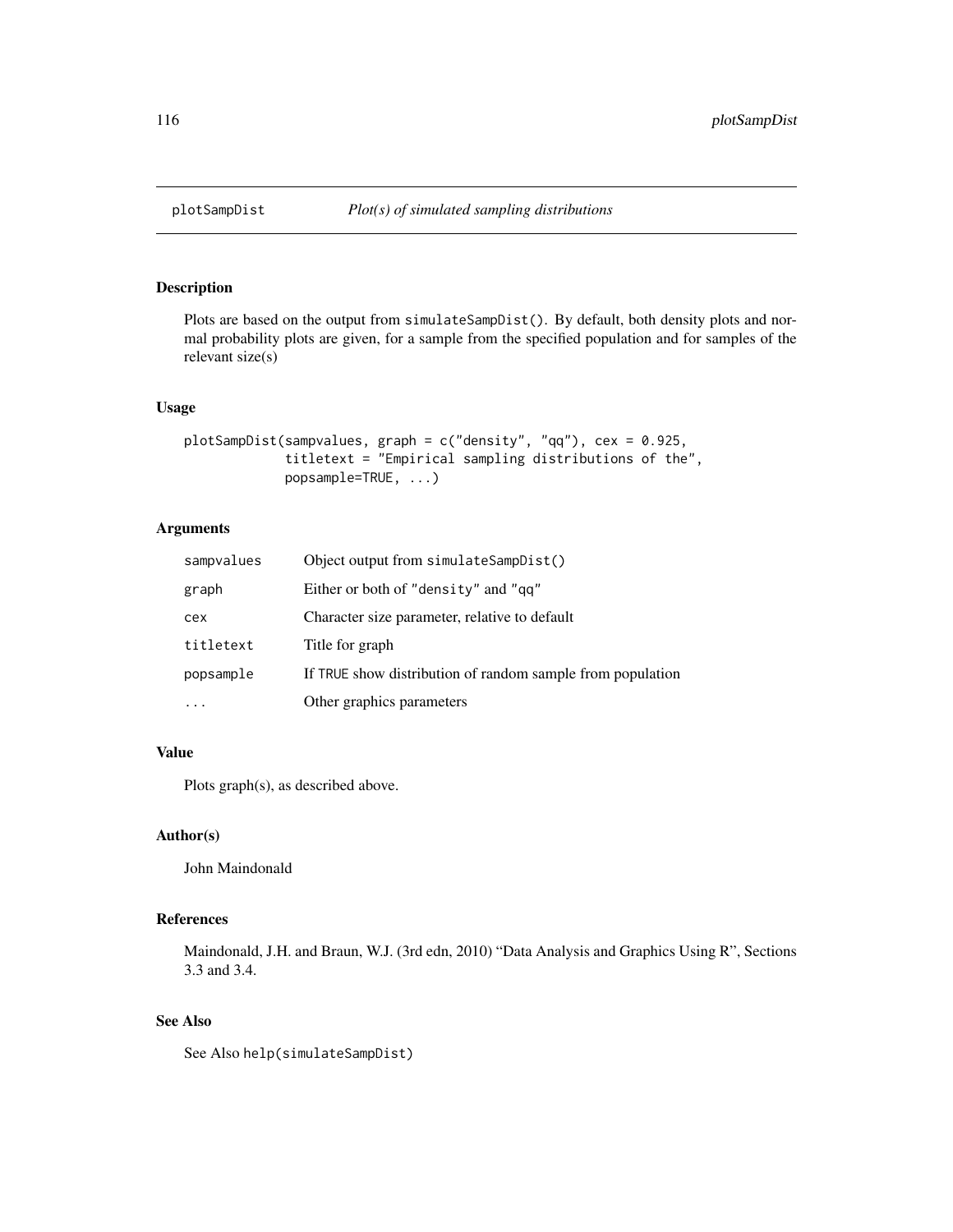# plotSampDist 117

### Examples

```
## By default, sample from normal population
simAvs <- simulateSampDist()
par(pty="s")
plotSampDist(simAvs)
## Sample from empirical distribution
simAvs <- simulateSampDist(rpop=rivers)
plotSampDist(simAvs)
## The function is currently defined as
function(sampvalues, graph=c("density", "qq"), cex=0.925,
           titletext="Empirical sampling distributions of the",
           popsample=TRUE, ...){
    if(length(graph)=2)oldpar <- par(mfrow=c(1,2)), mar=c(3.1,4.1,1.6,0.6),
               mgp=c(2.5, 0.75, 0), oma=c(0,0,1.5,0), cex=cex)
    values <- sampvalues$values
    numINsamp <- sampvalues$numINsamp
    funtxt <- sampvalues$FUN
    nDists <- length(numINsamp)+1
    nfirst <- 2
    legitems <- paste("Size", numINsamp)
    if(popsample){nfirst <- 1
                  legitems <- c("Size 1", legitems)
                }
    if(match("density", graph)){
      popdens \leq density(values[,1], ...)
      avdens <- vector("list", length=nDists)
      maxht <- max(popdens$y)
      ## For each sample size specified in numINsamp, calculate mean
      ## (or other statistic specified by FUN) for numsamp samples
      for(j in nfirst:nDists){
        av <- values[, j]
        avdens[[j]] <- density(av, ...)
        maxht <- max(maxht, avdens[[j]]$y)
      }
    }
    if(length(graph)>0)
      for(graphtype in graph){
        if(graphtype=="density"){
          if(popsample)
          plot(popdens, ylim=c(0, 1.2*maxht), type="l", yaxs="i",
               main="")
          else plot(avdens[[2]], type="n", ylim=c(0, 1.2*maxht),
                    yaxs="i", main="")
          for(j in 2:nDists)lines(avdens[[j]], col=j)
          legend("topleft",
                 legend=legitems,
                 col=nfirst:nDists, lty=rep(1,nDists-nfirst+1), cex=cex)
        }
        if(graphtype=="qq"){
          if(popsample) qqnorm(values[,1], main="")
          else qqnorm(values[,2], type="n")
```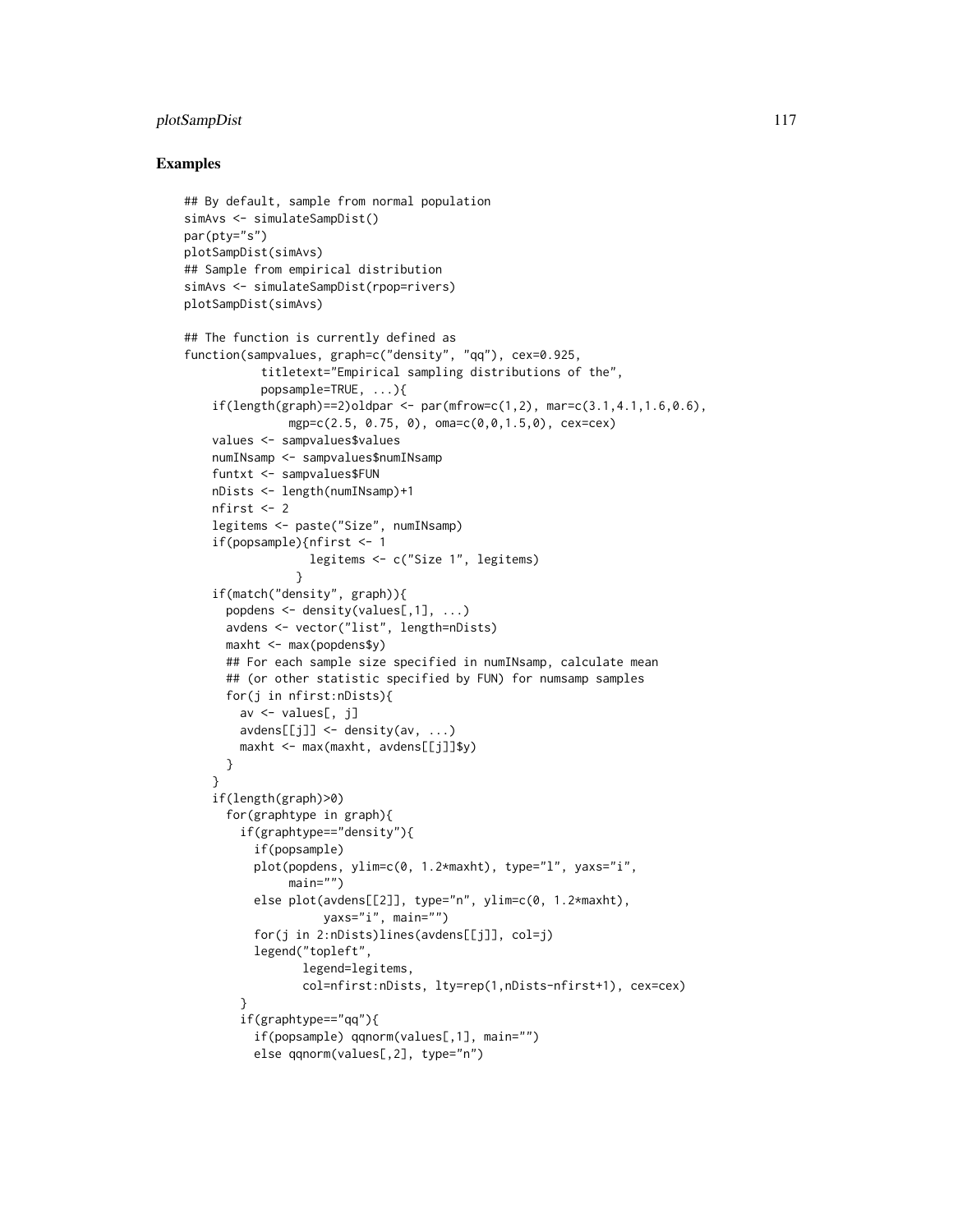```
for(j in 2:nDists){
          qqav <- qqnorm(values[, j], plot.it=FALSE)
          points(qqav, col=j, pch=j)
         }
          legend("topleft", legend=legitems,
                 col=nfirst:nDists, pch=nfirst:nDists, cex=cex)
    }
    }
  if(par()$oma[3]>0){
    outer <- TRUE
    line=0
  } else
  {
    outer <- FALSE
    line <- 1.25
  }
  if(!is.null(titletext))
    mtext(side=3, line=line,
          paste(titletext, funtxt),
          cex=1.1, outer=outer)
  if(length(graph)>1)par(oldpar)
}
```
<span id="page-117-0"></span>plotSimDiags *Diagnostic plots for simulated data*

### Description

This provides diagnostic plots, closely equivalent to those provided by  $plot \ldots lm$ , for simulated data. By default, simulated data are for the fitted model. Alternatively, simulated data can be supplied, making it possible to check the effct of fitting, e.g., an AR1 model.

## Usage

```
plotSimDiags(obj, simvalues = NULL, seed = NULL,
types = NULL, which = c(1:3, 5), layout = c(4, 1), qqline=TRUE,
cook.levels = c(0.5, 1), caption = list("Residuals vs Fitted",
"Normal Q-Q", "Scale-Location", "Cook's distance", "Residuals vs Leverage",
expression("Cook's dist vs Leverage " * h[i]/(1 - h[i])),
...)
```
## Arguments

| obi       | Fitted model object - 1 m or an object inheriting from 1 m                                                                                                            |
|-----------|-----------------------------------------------------------------------------------------------------------------------------------------------------------------------|
| simvalues | Optional matrix of simulated data.                                                                                                                                    |
| seed      | Random number seed - set this to make results repeatable.                                                                                                             |
| types     | If set, this should be a list with six elements, ordinarily with each list element<br>either "p" or $c("p", "smooth")$ or (which=2, which=6) NULL or (which=4)<br>"h" |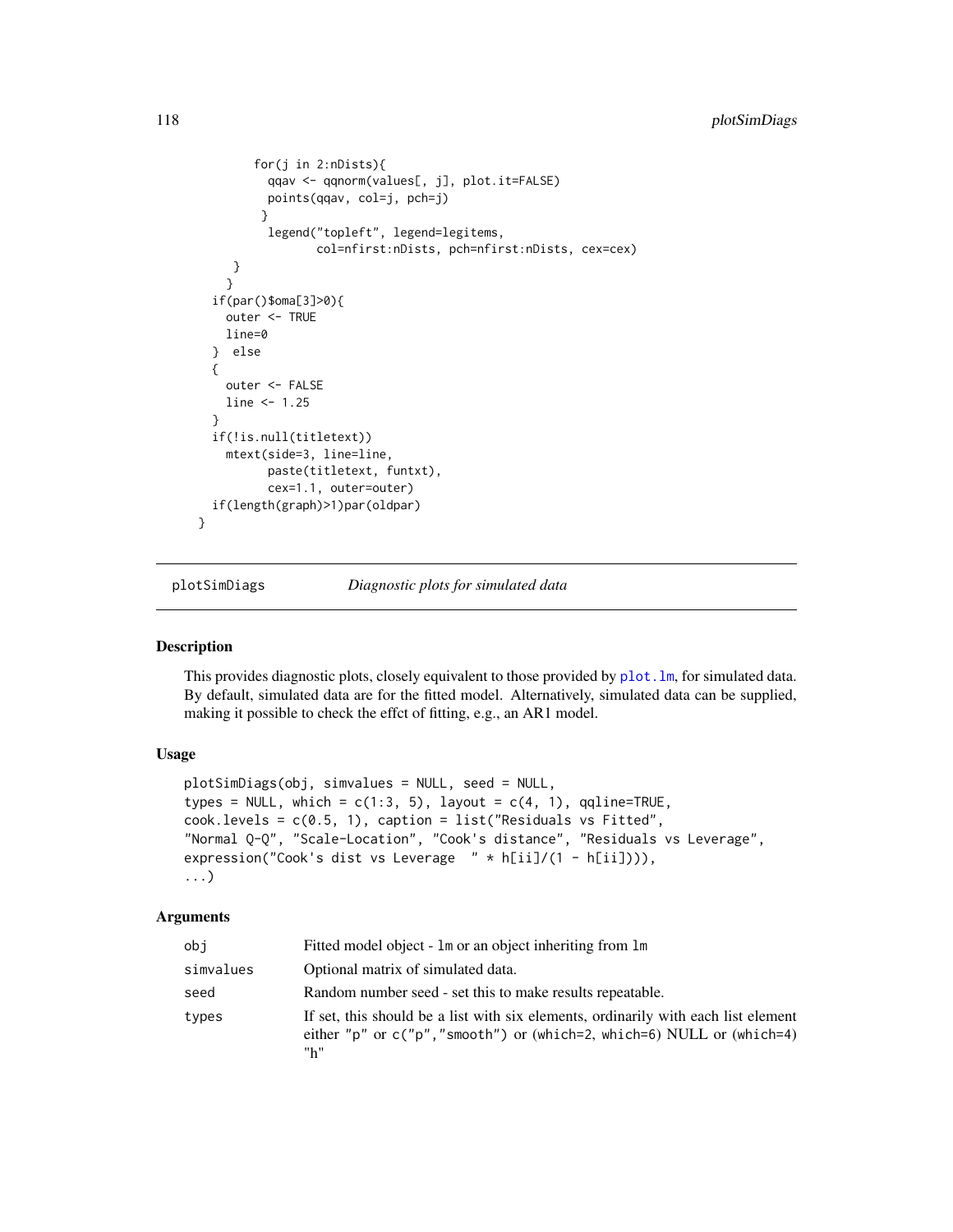# plotSimDiags 119

| which       | Set to be a subset of the numbers 1 to 6, as for $plot.lm$                                                                              |
|-------------|-----------------------------------------------------------------------------------------------------------------------------------------|
| layout      | Controls the number of simulations and the layout of the plots. For example<br>layout= $c(3, 4)$ will give 12 plots in a 3 by 4 layout. |
| ggline      | logical: add line to normal O-O plot                                                                                                    |
| cook.levels | Levels of Cook's statistics for which contours are to be plotted.                                                                       |
| caption     | list: Captions for the six graphs                                                                                                       |
| $\cdots$    | Other parameters to be passed to plotting functions                                                                                     |

# Details

Diagnotic plots from repeated simulations from the fitted model provide a useful indication of the range of variation in the model diagnistics that are consistent with the fitted model.

### Value

A list of lattice graphics objects is returned, one for each value of which. List elements for which a graphics object is not returned are set to NULL. Or if which is of length 1, a lattice graphics object.

| residVSfitted | Residuals vs fitted                                                           |
|---------------|-------------------------------------------------------------------------------|
| normal00      | Normal quantile-quantile plot                                                 |
| scaleVSloc    | Scale versus location                                                         |
| CookDist      | Cook's distance vs observation number                                         |
| residVSlev    | Standardized residuals (for GLMs, standardized Pearson residuals) vs leverage |
| CookVSlev     | Cook's distance vs leverage                                                   |
|               |                                                                               |

For the default which= $c(1:3,5)$ , list items 1, 2, 3 and 5 above contain graphics objects, with list elements 4 and 6 set to NULL.

## Note

The graphics objects contained in individual list elements can be extracted for printing, or updating and printing, as required. If the value is returned to the command line, list elements that are not NULL will be printed in turn.

## Author(s)

John Maindonald, with some code chunks adapted from plot.lm

# References

See [plot.lm](#page-0-0)

## See Also

[plot.lm](#page-0-0), [lmdiags](#page-85-0)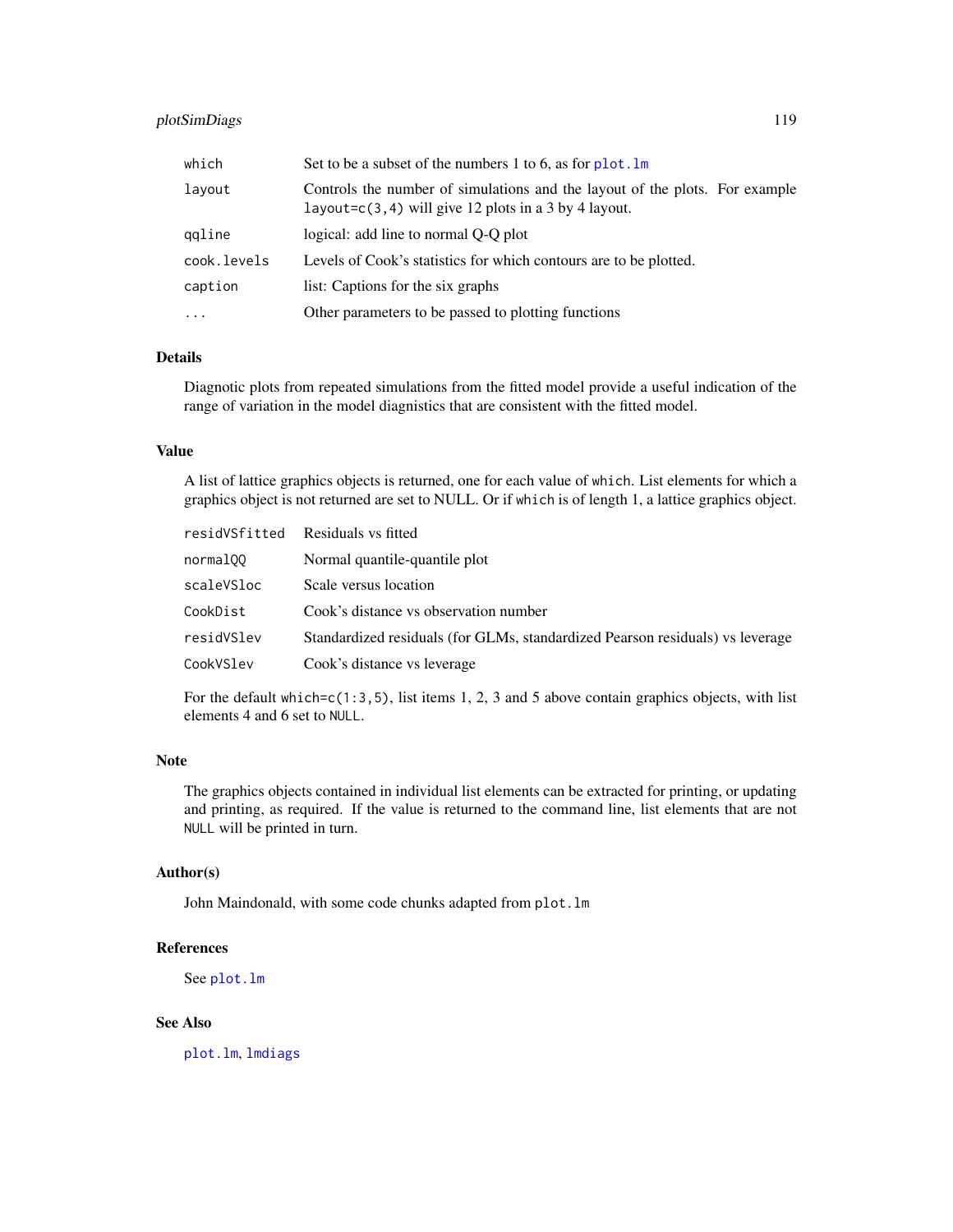# Examples

```
women.lm <- lm(height ~ weight, data=women)
gphlist <- plotSimDiags(obj=women.lm, which=c(1:3,5))
```

| plotSimScat | Simulate scatterplots, from 1m object with a single explanatory vari- |
|-------------|-----------------------------------------------------------------------|
|             | able.                                                                 |

# Description

This plots simulated y-values, or residuals from such simulations, against x-values .

## Usage

```
plotSimScat(obj, sigma = NULL, layout = c(4, 1), type = c("p", "r"),show = c("points", "residuals"), ...)
```
## Arguments

| obi    | An 1m object with a single explanatory variable.                        |
|--------|-------------------------------------------------------------------------|
| sigma  | Standard deviation, if different from that for the supplied 1 m object. |
| layout | Columns by Rows layout for plots from the simulations.                  |
| type   | See type as in plot. 1m.                                                |
| show   | Specify points or residuals.                                            |
| .      | Other parameters to be passed to plotting functions                     |

## Value

A lattice graphics object is returned.

## Author(s)

J H Maindonald

# See Also

[plotSimDiags](#page-117-0)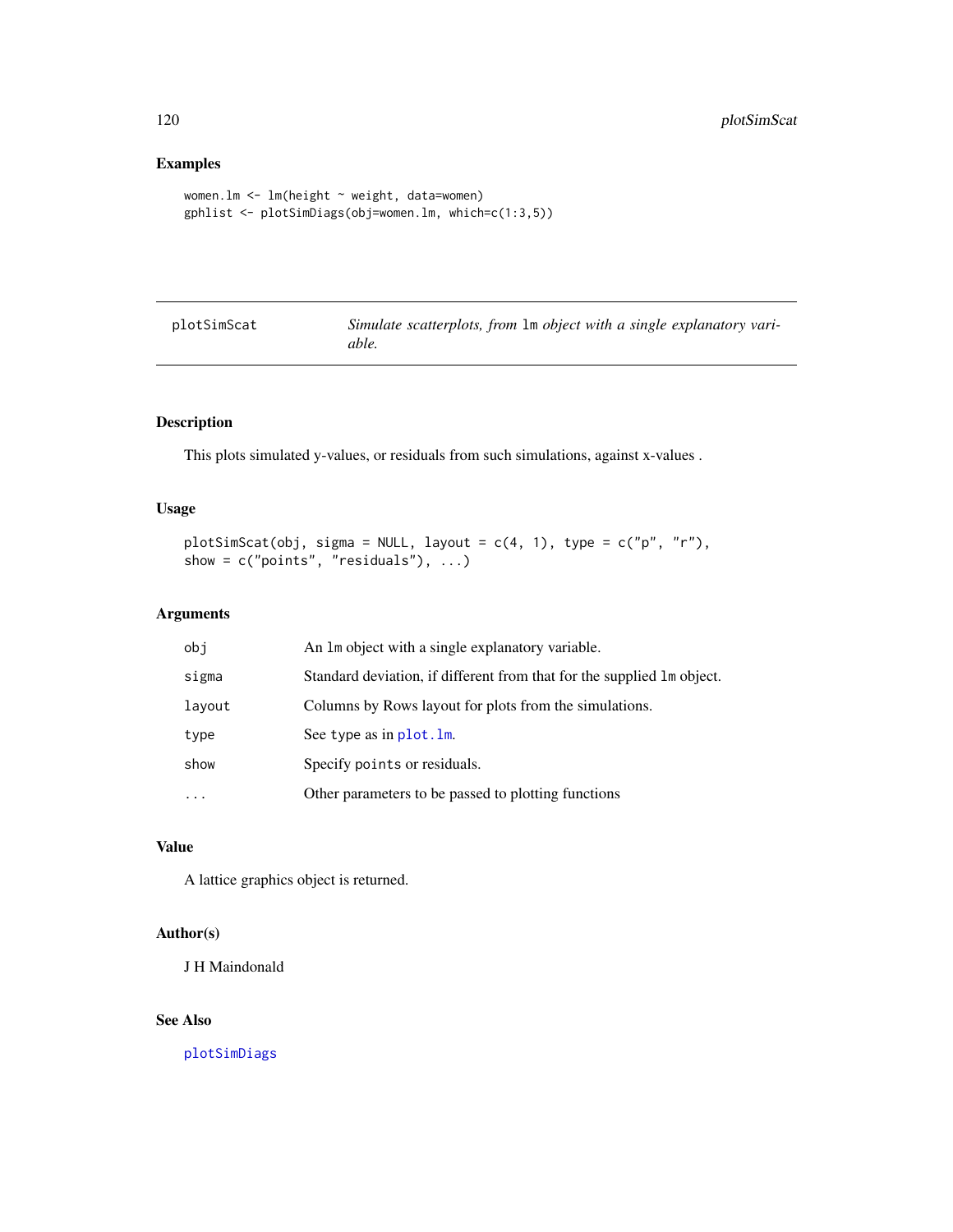#### poissonsim 121

### Examples

```
nihills.lm <- lm(timef~time, data=nihills)
plotSimDiags(nihills.lm)
## The function is currently defined as
function (obj, sigma = NULL, layout = c(4, 1), type = c("p","r"), show = c("points", "residuals"))
{
   nsim <- prod(layout)
   if (is.null(sigma))
       sigma <- summary(obj)[["sigma"]]
   hat <- fitted(obj)
   xnam <- all.vars(formula(obj))[2]
   ynam <- all.vars(formula(obj))[1]
   df <- data.frame(sapply(1:nsim, function(x) rnorm(length(hat),
        sd = sigma))if (show[1] == "points")df <- df + hatsimnam <- names(df) <- paste("Simulation", 1:nsim, sep = "")
   df[, c(xnam, ynam)] <- model.frame(obj)[, c(xnam, ynam)]
    if (show[1] != "points") {
       df[, "Residuals"] <- df[, ynam] - hat
       ynam <- "Residuals"
       legadd <- "residuals"
    }
   else legadd <- "data"
   leg <- list(text = paste(c("Simulated", "Actual"), legadd),
       columns = 2)
    formula <- formula(paste(paste(simnam, collapse = "+"), "~",
       xnam))
   parset \le simpleTheme(pch = c(16, 16), lty = 2, col = c("black",
        "gray"))
    gph <- xyplot(formula, data = df, outer = TRUE, par.settings = parset,
       auto.key = leg, lty = 2, layout = layout, type = type)
    formxy <- formula(paste(ynam, "~", xnam))
    addgph \leq xyplot(formxy, data = df, pch = 16, col = "gray")
    gph + as.layer(addgph, under = TRUE)}
```

```
poissonsim Simple Poisson Regression Data Simulator
```
### **Description**

This function simulates simple regression data from a Poisson model. It also has the option to create over-dispersed data of a particular type.

#### Usage

```
poissonsim(x = seq(0, 1, length=101), a = 2, b = -4, intcp.sd=NULL,
           slope.sd=NULL, seed=NULL)
```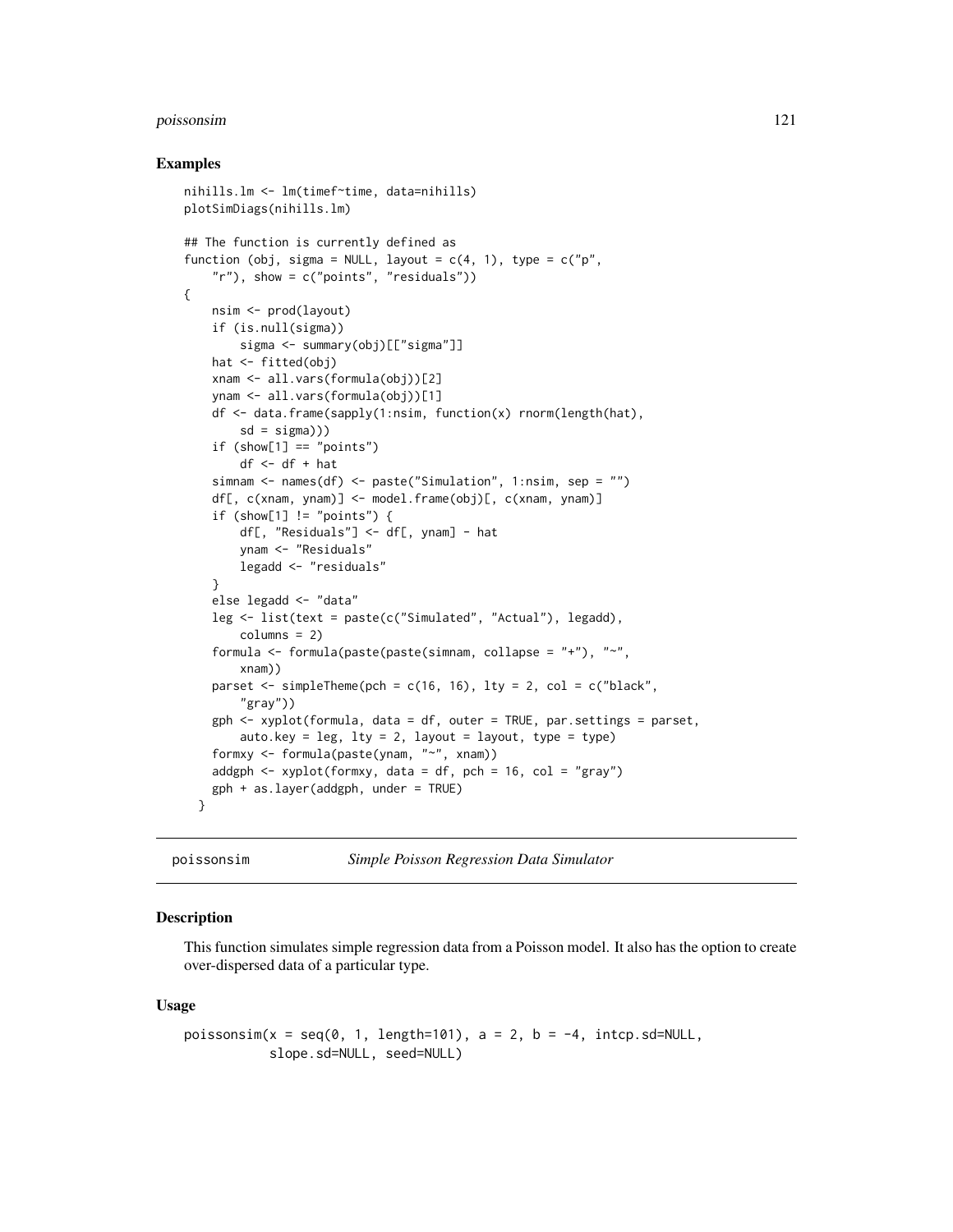122 possum

## Arguments

|          | a numeric vector representing the explanatory variable |
|----------|--------------------------------------------------------|
| a        | the regression function intercept                      |
|          | the regression function slope                          |
| intcp.sd | standard deviation of the (random) intercept           |
| slope.sd | standard deviation of the (random) slope               |
| seed     | numeric constant                                       |

### Value

a list consisting of

| x | the explanatory variable vector |
|---|---------------------------------|
|   | the Poisson response vector     |

# Examples

poissonsim()

<span id="page-121-0"></span>

possum *Possum Measurements*

## Description

The possum data frame consists of nine morphometric measurements on each of 104 mountain brushtail possums, trapped at seven Australian sites from Southern Victoria to central Queensland. See [possumsites](#page-123-0) for further details. The fossum data frame is the subset of possum that has measurements for the 43 females.

# Usage

data(possum) data(fossum)

## Format

This data frame contains the following columns:

case observation number

site one of seven locations where possums were trapped. The sites were, in order, Cambarville, Bellbird, Whian Whian, Byrangery, Conondale, Allyn River and Bulburin

Pop a factor which classifies the sites as Vic Victoria, other New South Wales or Queensland

sex a factor with levels f female, m male

age age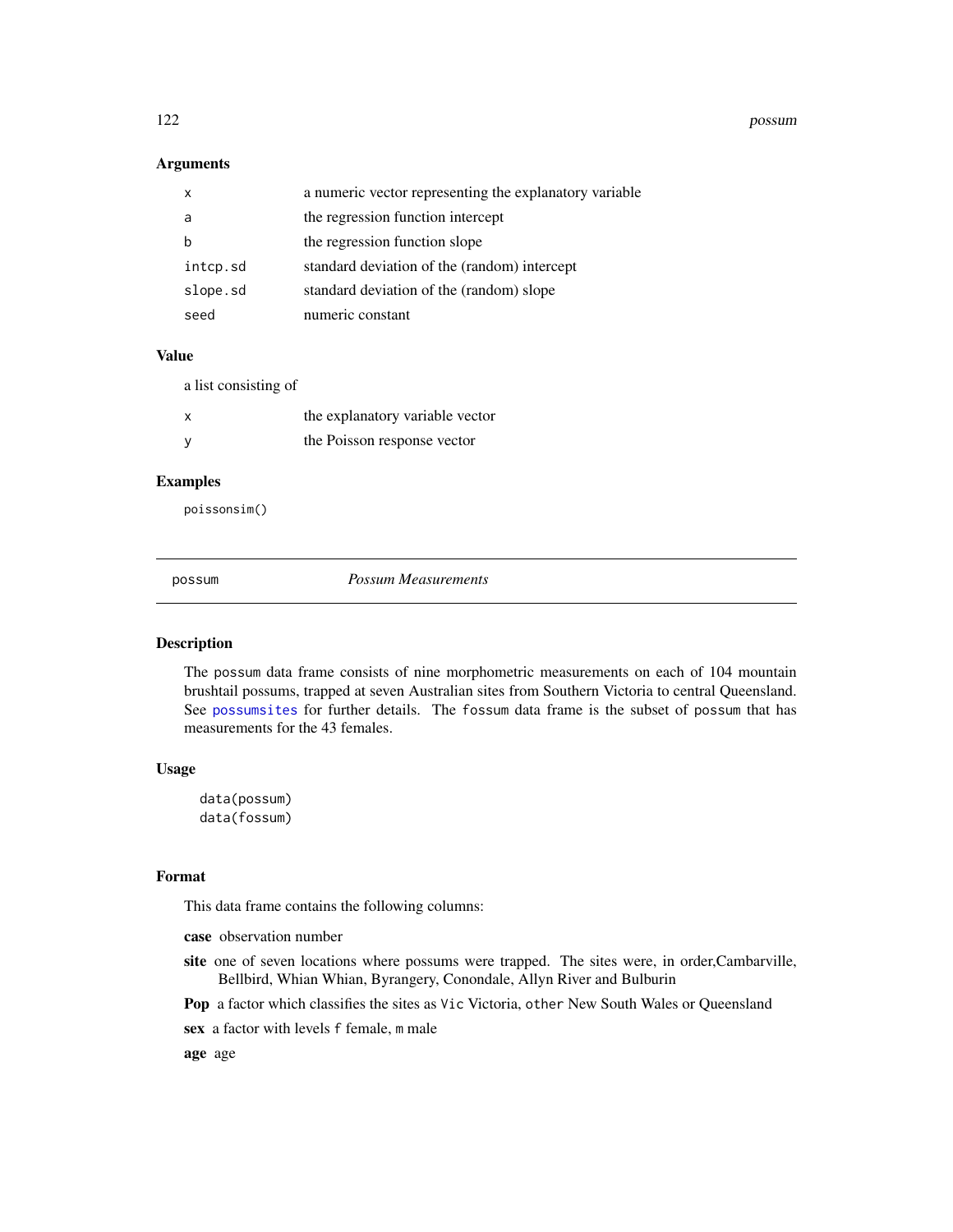#### possum 123

hdlngth head length skullw skull width totlngth total length taill tail length footlgth foot length earconch ear conch length eye distance from medial canthus to lateral canthus of right eye chest chest girth (in cm) belly belly girth (in cm)

## Source

Lindenmayer, D. B., Viggers, K. L., Cunningham, R. B., and Donnelly, C. F. 1995. Morphological variation among columns of the mountain brushtail possum, Trichosurus caninus Ogilby (Phalangeridae: Marsupiala). Australian Journal of Zoology 43: 449-458.

## Examples

```
boxplot(earconch~sex, data=possum)
pause()
sex <- as.integer(possum$sex)
oldpar <- par(\text{oma}=c(2,4,5,4))pairs(possum[,c(9:11)], pch=c(0,2:7), col=c("red", "blue"),
  labels=c("tail\nlength","foot\nlength","ear conch\nlength"))
chh <- par()$cxy[2]; xleg <- 0.05; yleg <- 1.04
oldpar <- par(xpd=TRUE)
legend(xleg, yleg, c("Cambarville", "Bellbird", "Whian Whian ",
  "Byrangery", "Conondale ","Allyn River", "Bulburin"), pch=c(0,2:7),
  x.intersp=1, y.intersp=0.75, cex=0.8, xjust=0, bty="n", ncol=4)
text(x=0.2, y=yleg - 2.25*chh, "female", col="red", cex=0.8, bty="n")
text(x=0.75, y=yleg - 2.25*chh, "male", col="blue", cex=0.8, bty="n")
par(oldpar)
pause()
sapply(possum[,6:14], function(x)max(x,na.rm=TRUE)/min(x,na.rm=TRUE))
pause()
here <- na.omit(possum$footlgth)
possum.prc <- princomp(possum[here, 6:14])
pause()
plot(possum.prc$scores[,1] ~ possum.prc$scores[,2],
  col=c("red","blue")[as.numeric(possum$sex[here])],
  pch=c(0,2:7)[possum$site[here]], xlab = "PC1", ylab = "PC2")
  # NB: We have abbreviated the axis titles
chh <- par()$cxy[2]; xleg <- -15; yleg <- 20.5
oldpar <- par(xpd=TRUE)
legend(xleg, yleg, c("Cambarville", "Bellbird", "Whian Whian ",
```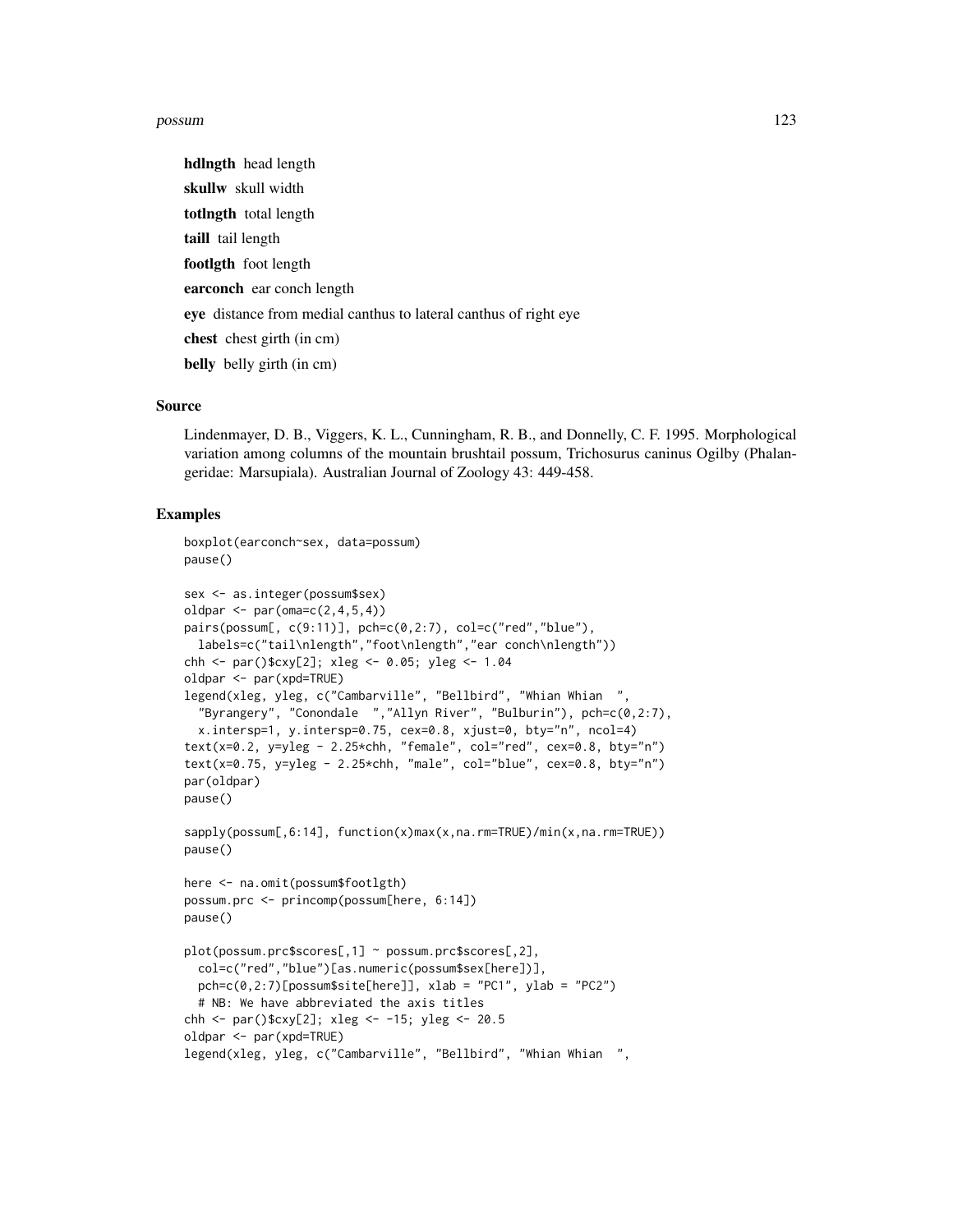## 124 possumsites proposed and the possumsites possums items of the possums items of the possums items of the possums items of the possums items of the possums items of the possums items of the possums items of the possums i

```
"Byrangery", "Conondale ","Allyn River", "Bulburin"), pch=c(0,2:7),
 x.intersp=1, y.intersp=0.75, cex=0.8, xjust=0, bty="n", ncol=4)
text(x=-9, y=yleg - 2.25*chh, "female", col="red", cex=0.8, bty="n")
summary(possum.prc, loadings=TRUE, digits=2)
par(oldpar)
pause()
require(MASS)
here <- !is.na(possum$footlgth)
possum.lda <- lda(site ~ hdlngth+skullw+totlngth+ taill+footlgth+
 earconch+eye+chest+belly, data=possum, subset=here)
options(digits=4)
possum.lda$svd # Examine the singular values
plot(possum.lda, dimen=3)
 # Scatterplot matrix - scores on 1st 3 canonical variates (Figure 11.4)
possum.lda
pause()
boxplot(fossum$totlngth)
```
<span id="page-123-0"></span>possumsites *Possum Sites*

### Description

The possumsites data frame consists of Longitudes, Latitudes, and altitudes for the seven sites from Southern Victoria to central Queensland where the [possum](#page-121-0) observations were made.

#### Usage

possumsites

#### Format

This data frame contains the following columns:

Longitude a numeric vector

Latitude a numeric vector

altitude in meters

### Source

Lindenmayer, D. B., Viggers, K. L., Cunningham, R. B., and Donnelly, C. F. 1995. Morphological variation among columns of the mountain brushtail possum, Trichosurus caninus Ogilby (Phalangeridae: Marsupiala). Australian Journal of Zoology 43: 449-458.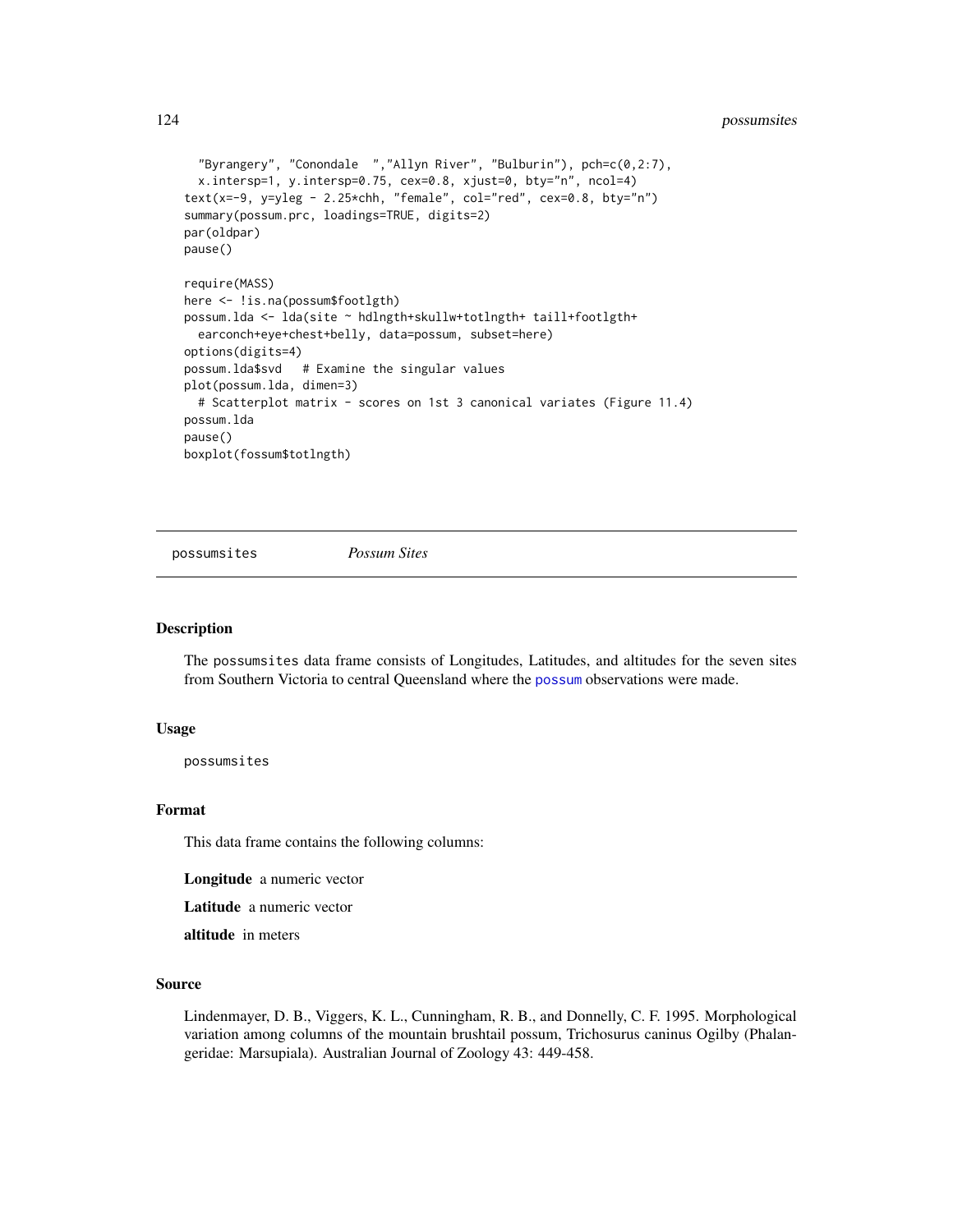#### powerplot that the contract of the contract of the contract of the contract of the contract of the contract of the contract of the contract of the contract of the contract of the contract of the contract of the contract of

## Examples

```
require(oz)
oz(sections=c(3:5, 11:16))
attach(possumsites)
points(Longitude, Latitude, pch=16, col=2)
chw <- par()$cxy[1]
chh <- par()$cxy[2]
posval <- c(2,4,2,2,4,2,2)
text(Longitude+(3-posval)*chw/4, Latitude, row.names(possumsites), pos=posval)
```
## powerplot *Plot of Power Functions*

# Description

This function plots powers of a variable on the interval [0,10].

# Usage

```
powerplot(expr="x^2", xlab="x", ylab="y", ...)
```
# Arguments

| expr | Functional form to be plotted             |
|------|-------------------------------------------|
| xlab | x-axis label                              |
| vlab | y-axis label                              |
|      | Further arguments, to be passed to plot() |

# Details

Other expressions such as " $sin(x)$ " and " $cos(x)$ ", etc. could also be plotted with this function, but results are not guaranteed.

# Value

A plot of the given expression on the interval [0,10].

# Author(s)

J.H. Maindonald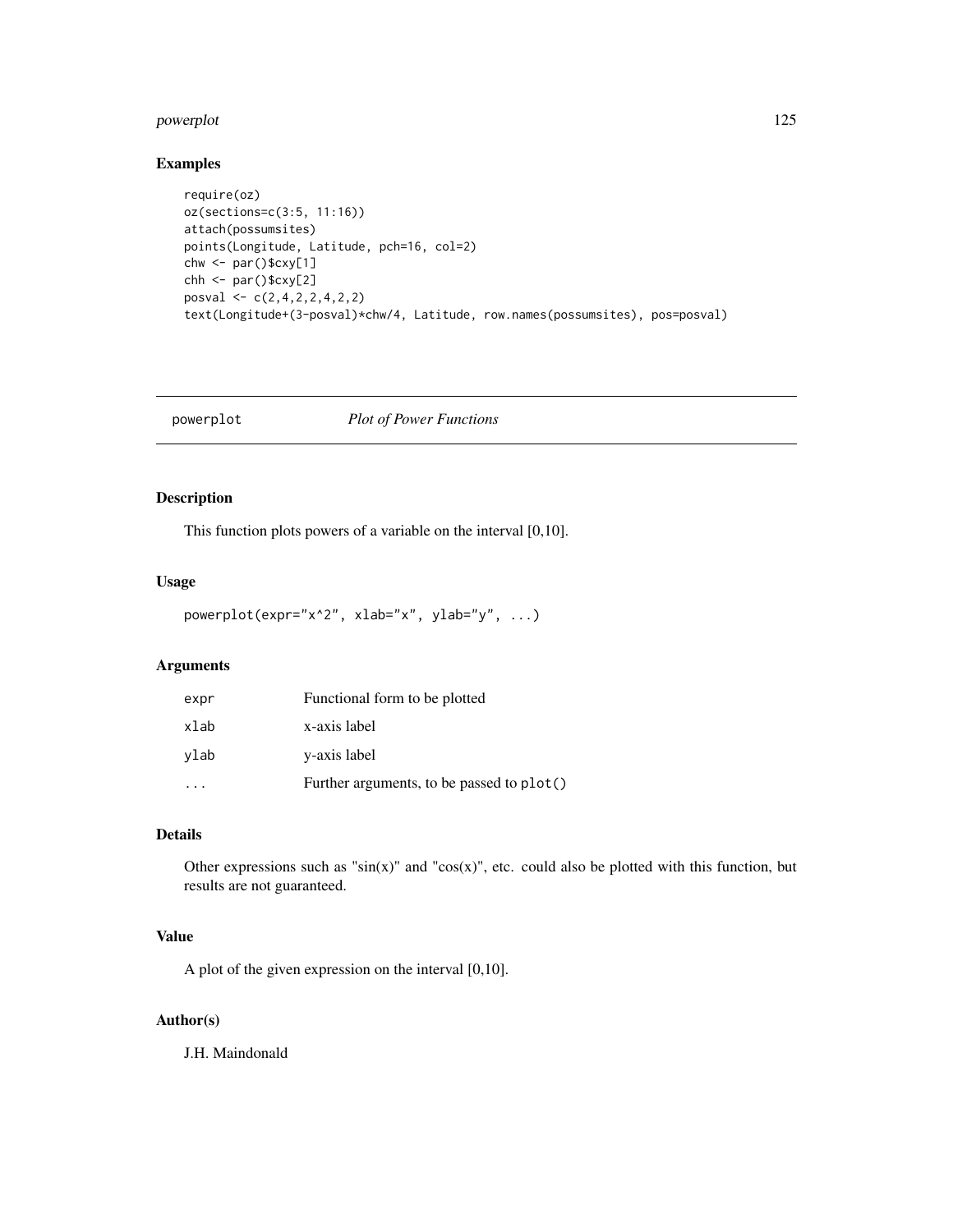### Examples

```
oldpar \leq par(mfrow = c(2, 3), mar = par()$mar - c(
       1, 1, 1.0, 1), mgp = c(1.5, 0.5, 0), oma=c(0,1,0,1))
# on.exit(par(oldpar))
   powerplot(expr="sqrt(x)", xlab="")
    powerplot(expr="x^0.25", xlab="", ylab="")
    powerplot(expr="log(x)", xlab="", ylab="")
   powerplot(expr="x^2")
   powerplot(expr="x^4", ylab="")
   powerplot(expr="exp(x)", ylab="")
par(oldpar)
```
poxetc *Deaths from various causes, in London from 1629 till 1881, with gaps*

# Description

Deaths from "flux" or smallpox, measles, all causes, and ratios of the the first two categories to total deaths.

## Usage

data(poxetc)

# Format

This is a multiple time series consisting of 5 series: fpox, measles, all, fpox2all, measles2all.

#### Source

Guy, W. A. 1882. Two hundred and fifty years of small pox in London. Journal of the Royal Statistical Society 399-443.

## References

Lancaster, H. O. 1990. Expectations of Life. Springer.

# Examples

```
data(poxetc)
str(poxetc)
plot(poxetc)
```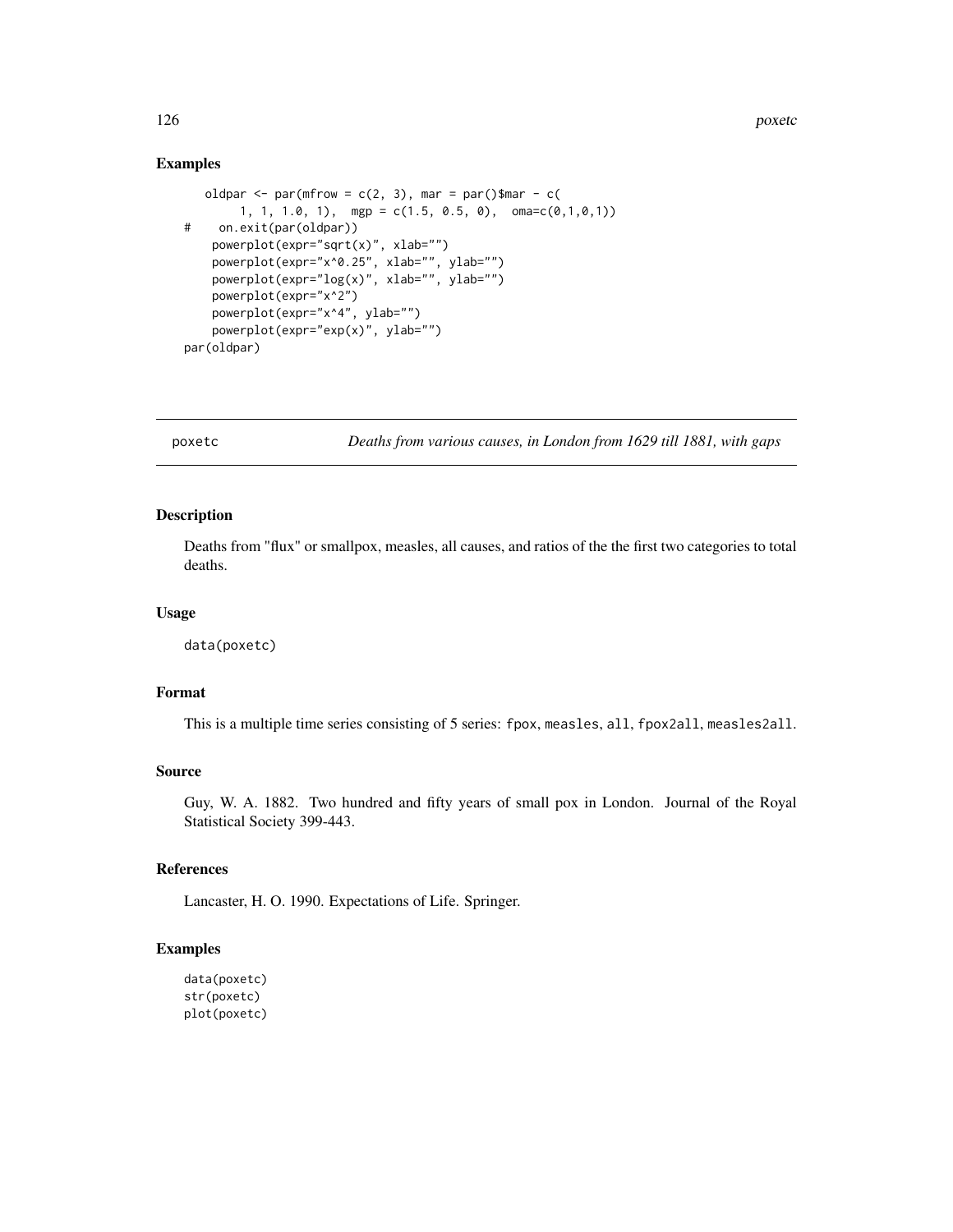# Description

Allen's PRESS statistic is computed for a fitted model.

#### Usage

press(obj)

# Arguments

obj A lm object

# Value

A single numeric value.

# Author(s)

W.J. Braun

## See Also

lm

# Examples

```
litters.lm <- lm(brainwt ~ bodywt + lsize, data = litters)
press(litters.lm)
litters.lm0 <- lm(brainwt ~ bodywt + lsize -1, data=litters)
press(litters.lm0) # no intercept
litters.lm1 <- lm(brainwt ~ bodywt, data=litters)
press(litters.lm1) # bodywt only
litters.lm2 <- lm(brainwt ~ bodywt + lsize + lsize:bodywt, data=litters)
press(litters.lm2) # include an interaction term
```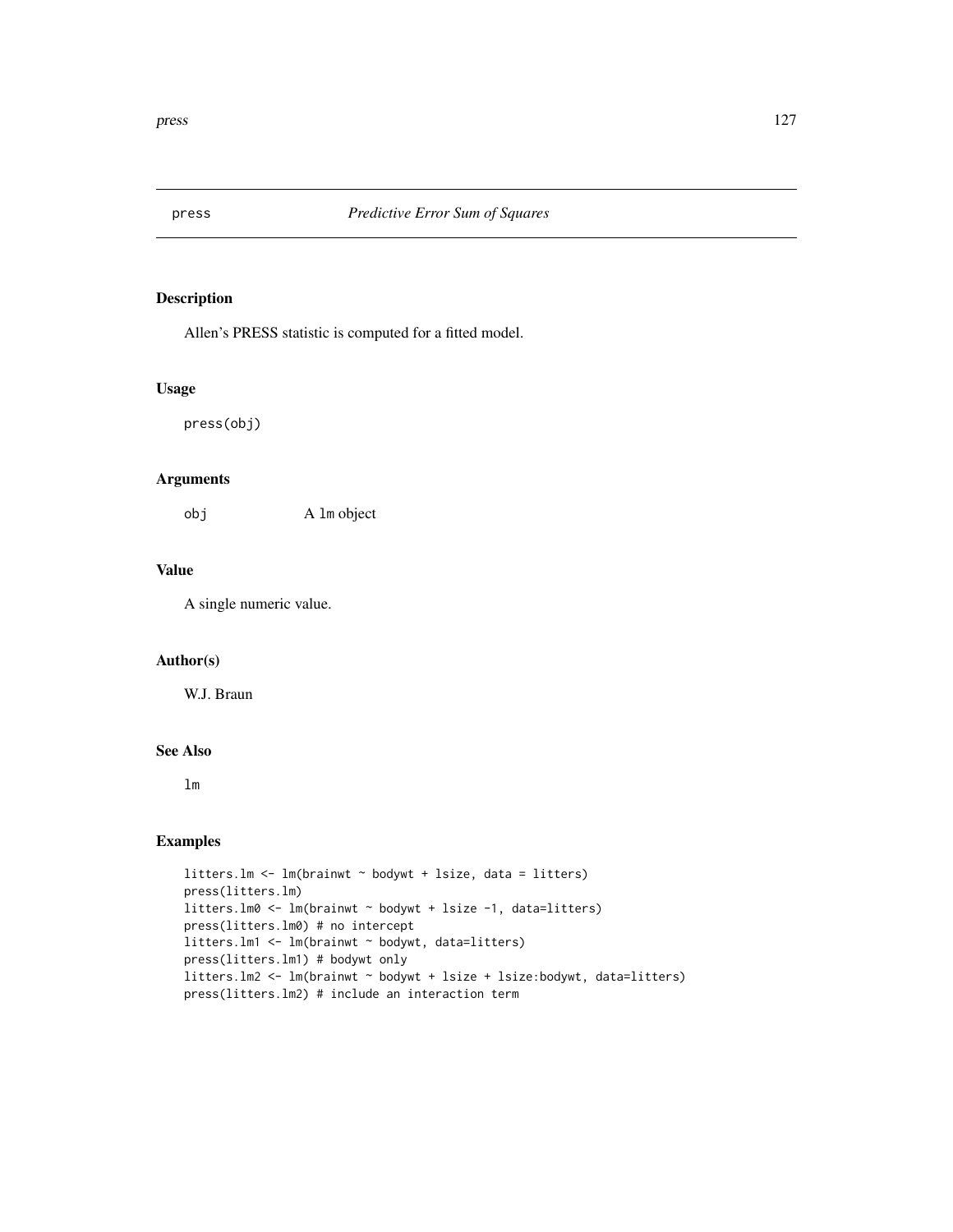### Description

A subset of Animals data frame from the MASS library. It contains the average body and brain measurements of five primates.

#### Usage

primates

# Format

This data frame contains the following columns:

Bodywt a numeric vector consisting of the body weights (in kg) of five different primates

Brainwt a numeric vector consisting of the corresponding brain weights (in g)

### Source

P. J. Rousseeuw and A. M. Leroy (1987) Robust Regression and Outlier Detection. Wiley, p. 57.

### Examples

```
attach(primates)
plot(x=Bodywt, y=Brainwt, pch=16,
      xlab="Body weight (kg)", ylab="Brain weight (g)",
      xlim=c(5,300), ylim=c(0,1500))
chw <- par()$cxy[1]
chh <- par()$cxy[2]
text(x=Bodywt+chw, y=Brainwt+c(-.1,0,0,.1,0)*chh,
      labels=row.names(primates), adj=0)
detach(primates)
```

| progression |  | Progression of Record times for track races, 1912 - 2008 |  |
|-------------|--|----------------------------------------------------------|--|
|             |  |                                                          |  |

# Description

Progression in world record times for track and road races.

### Usage

data(progression)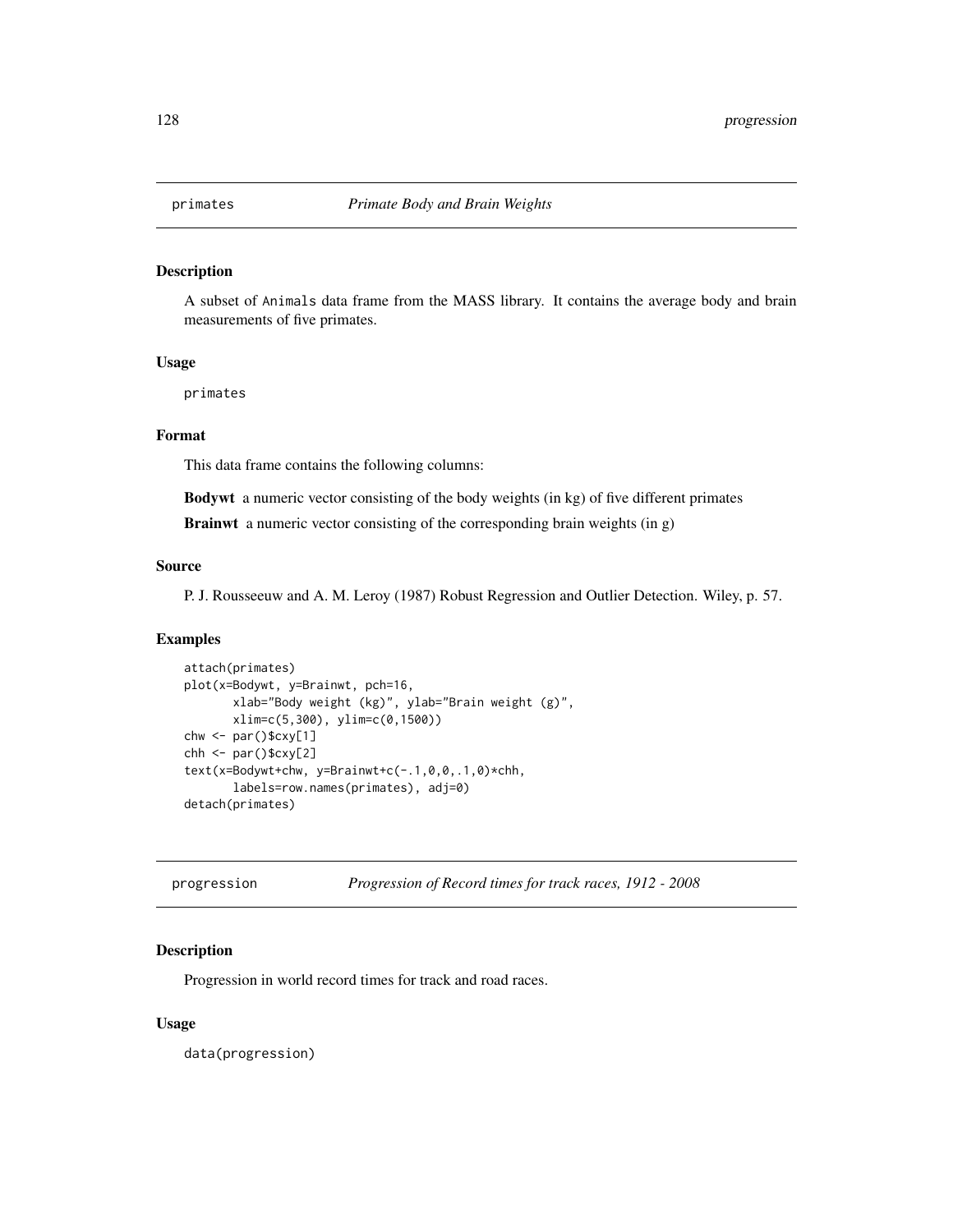#### qreference and the state of the state of the state of the state of the state of the state of the state of the state of the state of the state of the state of the state of the state of the state of the state of the state of

# Format

A data frame with 227 observations on the following 4 columns.

year Year that time was first recorded

Distance distance in kilometers

Time time in minutes

race character; descriptor for event (100m, mile, ...)

### Details

Record times for men's track events, from 1912 onwards. The series starts with times that were recognized as record times in 1912, where available.

### Source

Links to sources for the data are at

[https://en.wikipedia.org/wiki/Athletics\\_world\\_record](https://en.wikipedia.org/wiki/Athletics_world_record)

### Examples

```
data(progression)
plot(log(Time) ~ log(Distance), data=progression)
res <- resid(lm(log(Time) ~ log(Distance), data=progression))
plot(res ~ log(Distance), data=progression,
     ylab="Residuals from regression line on log scales")
library(lattice)
xyplot(log(Time) ~ log(Distance), data=progression, type=c("p","r"))
xyplot(log(Time) ~ log(Distance), data=progression,
       type=c("p","smooth"))
```
qreference *Normal QQ Reference Plot*

#### **Description**

This function computes the normal QQ plot for given data and allows for comparison with normal QQ plots of simulated data.

#### Usage

```
qreference(test = NULL, m = 50, nrep = 6, distribution = function(x) qnorm(x,
   mean = ifelse(is.null(test), 0, mean(test)), sd = ifelse(is.null(test),
    1, sd(test)), seed = NULL, nrows = NULL, cex.strip = 0.75,
   xlab = NULL, ylab = NULL)
```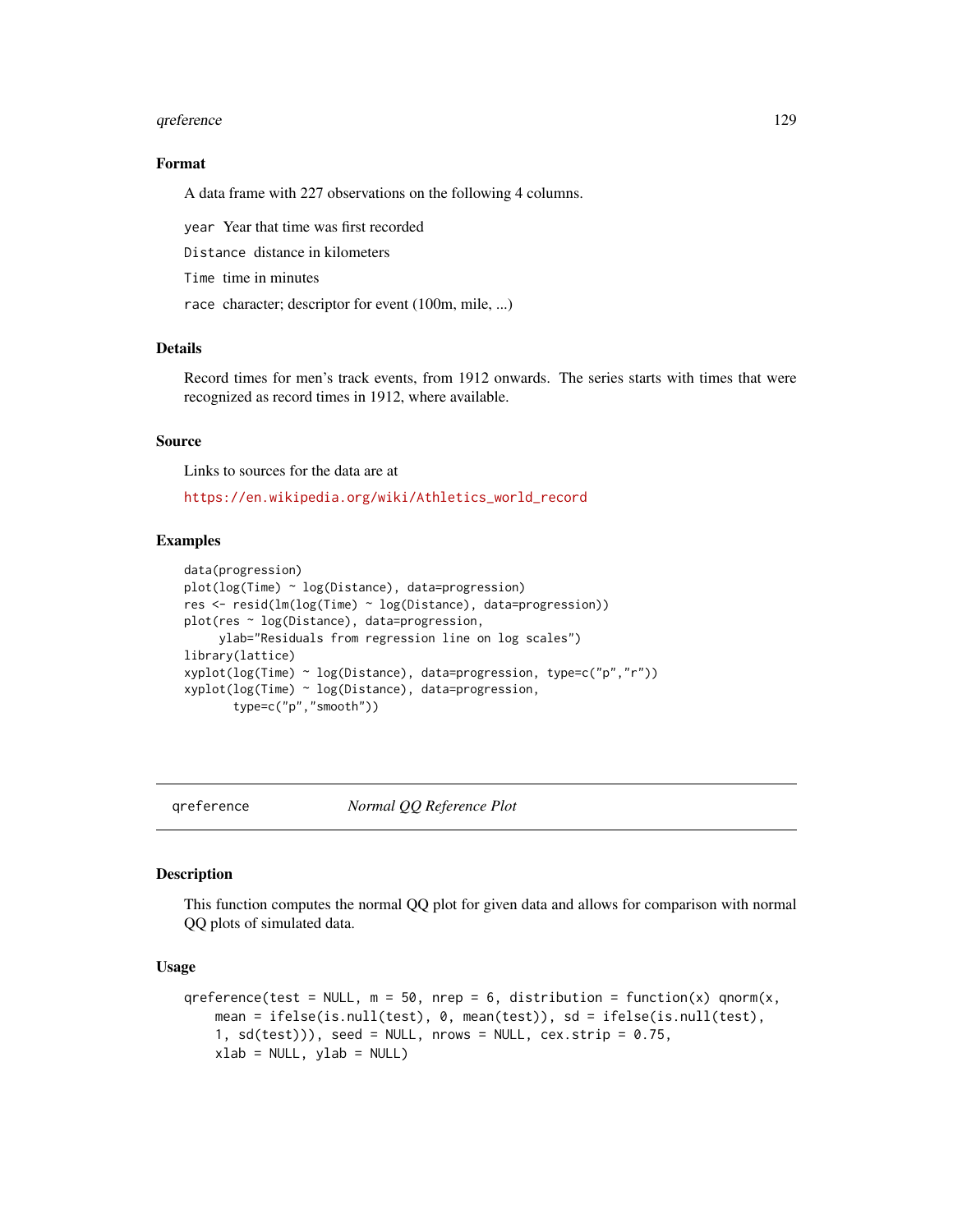## Arguments

| test         | a vector containing a sample to be tested; if not supplied, all qq-plots are of the<br>reference distribution |
|--------------|---------------------------------------------------------------------------------------------------------------|
| m            | the sample size for the reference samples; default is test sample size if test sam-<br>ple is supplied        |
| nrep         | the total number of samples, including reference samples and test sample if any                               |
| distribution | reference distribution; default is standard normal                                                            |
| seed         | the random number generator seed                                                                              |
| nrows        | number of rows in the plot layout                                                                             |
| cex.strip    | character expansion factor for labels                                                                         |
| xlab         | label for x-axis                                                                                              |
| ylab         | label for y-axis                                                                                              |

### Value

QQ plots of the sample (if test is non-null) and all reference samples

### Author(s)

J.H. Maindonald

### Examples

```
# qreference(rt(180,1))
# qreference(rt(180,1), distribution=function(x) qt(x, df=1))
# qreference(rexp(180), nrep = 4)
# toycars.lm <- lm(distance ~ angle + factor(car), data = toycars)
# qreference(residuals(toycars.lm), nrep = 9)
```
races2000 *Scottish Hill Races Data - 2000*

# Description

The record times in 2000 for 77 Scottish long distance races. We believe the data are, for the most part, trustworthy. However, the dist variable for Caerketton (record 58) seems to have been variously recorded as 1.5 mi and 2.5 mi.

### Usage

races2000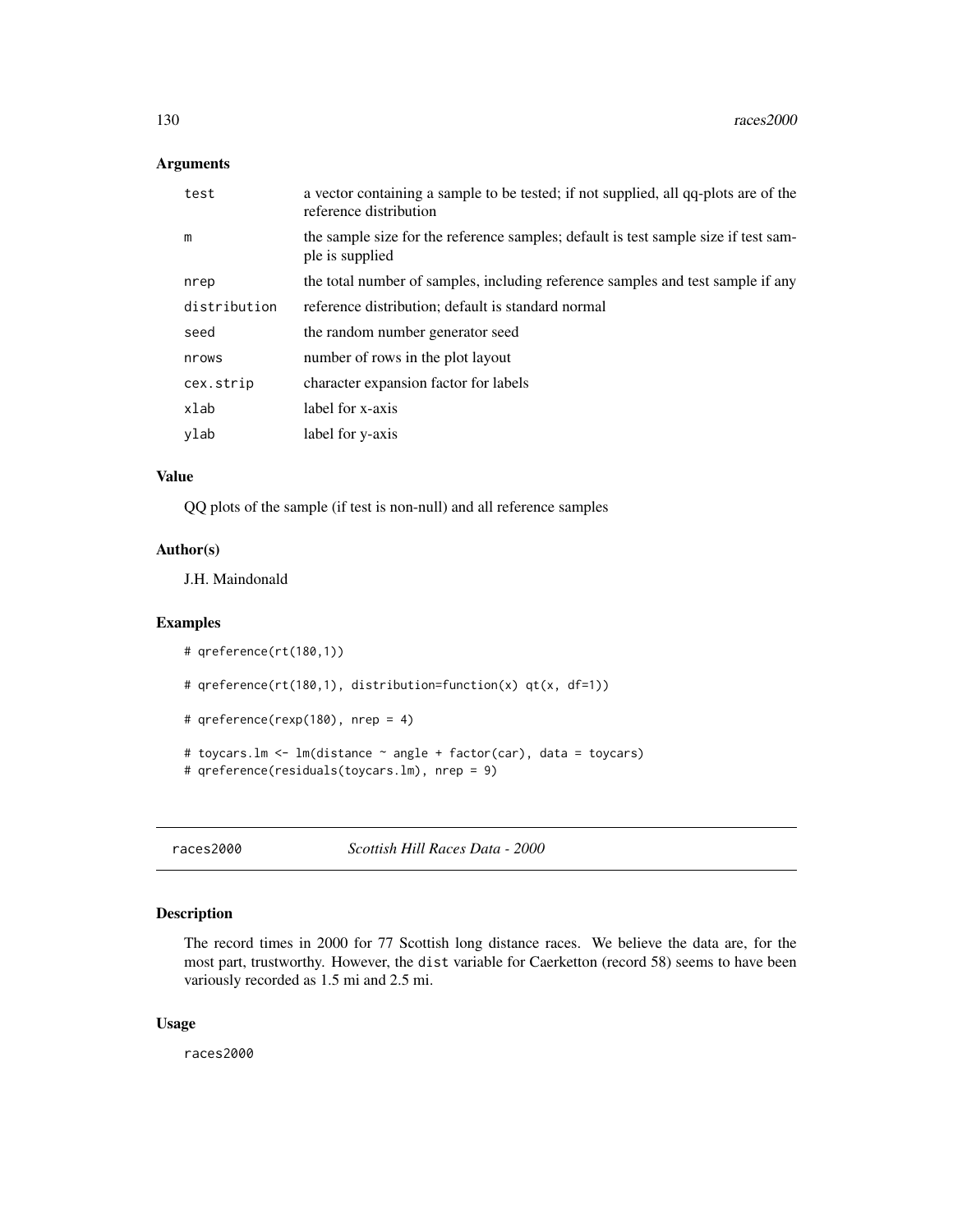#### rainforest 131

# Format

This data frame contains the following columns:

dist distance, in miles (on the map)

climb total height gained during the route, in feet

time record time in hours

timef record time in hours for females

type a factor, with levels indicating type of race, i.e. hill, marathon, relay, uphill or other

# Source

The Scottish Running Resource, http://www.hillrunning.co.uk

# Examples

pairs(races2000[,-5])

rainforest *Rainforest Data*

### Description

The rainforest data frame has 65 rows and 7 columns.

## Usage

rainforest

## Format

This data frame contains the following columns:

dbh a numeric vector

wood a numeric vector

bark a numeric vector

root a numeric vector

rootsk a numeric vector

branch a numeric vector

species a factor with levels Acacia mabellae, C. fraseri, Acmena smithii, B. myrtifolia

# Source

J. Ash, Australian National University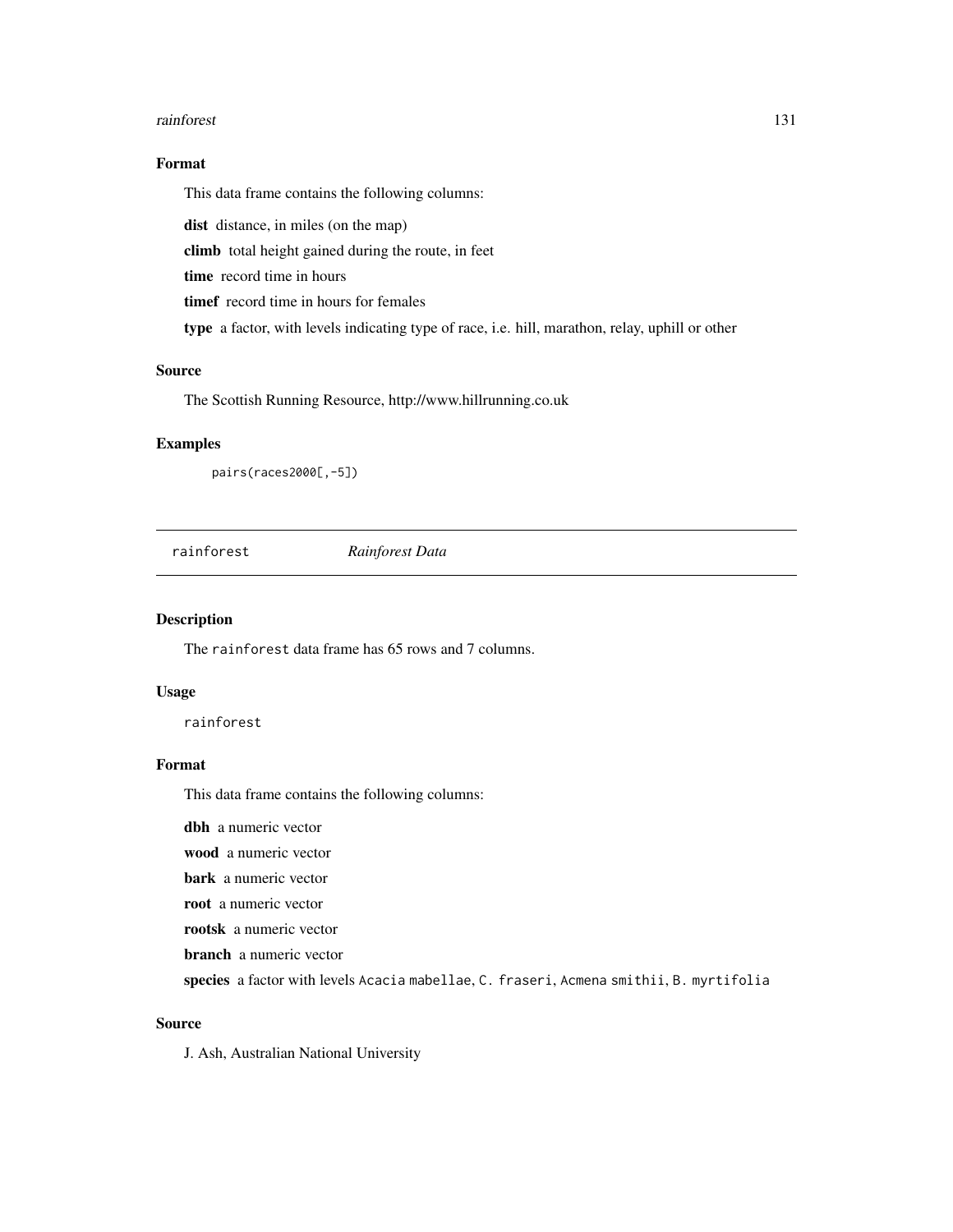### 132 rice

## References

Ash, J. and Helman, C. (1990) Floristics and vegetation biomass of a forest catchment, Kioloa, south coastal N.S.W. Cunninghamia, 2: 167-182.

### Examples

table(rainforest\$species)

rareplants *Rare and Endangered Plant Species*

## Description

These data were taken from species lists for South Australia, Victoria and Tasmania. Species were classified as CC, CR, RC and RR, with C denoting common and R denoting rare. The first code relates to South Australia and Victoria, and the second to Tasmania. They were further classified by habitat according to the Victorian register, where  $D = dry$  only,  $W = wet$  only, and  $WD = wet$  or dry.

### Usage

rareplants

## Format

The format is: chr "rareplants"

### Source

Jasmyn Lynch, Department of Botany and Zoology at Australian National University

### Examples

chisq.test(rareplants)

rice *Genetically Modified and Wild Type Rice Data*

### Description

The rice data frame has 72 rows and 7 columns. The data are from an experiment that compared wild type (wt) and genetically modified rice plants (ANU843), each with three different chemical treatments (F10, NH4Cl, and NH4NO3).

#### Usage

rice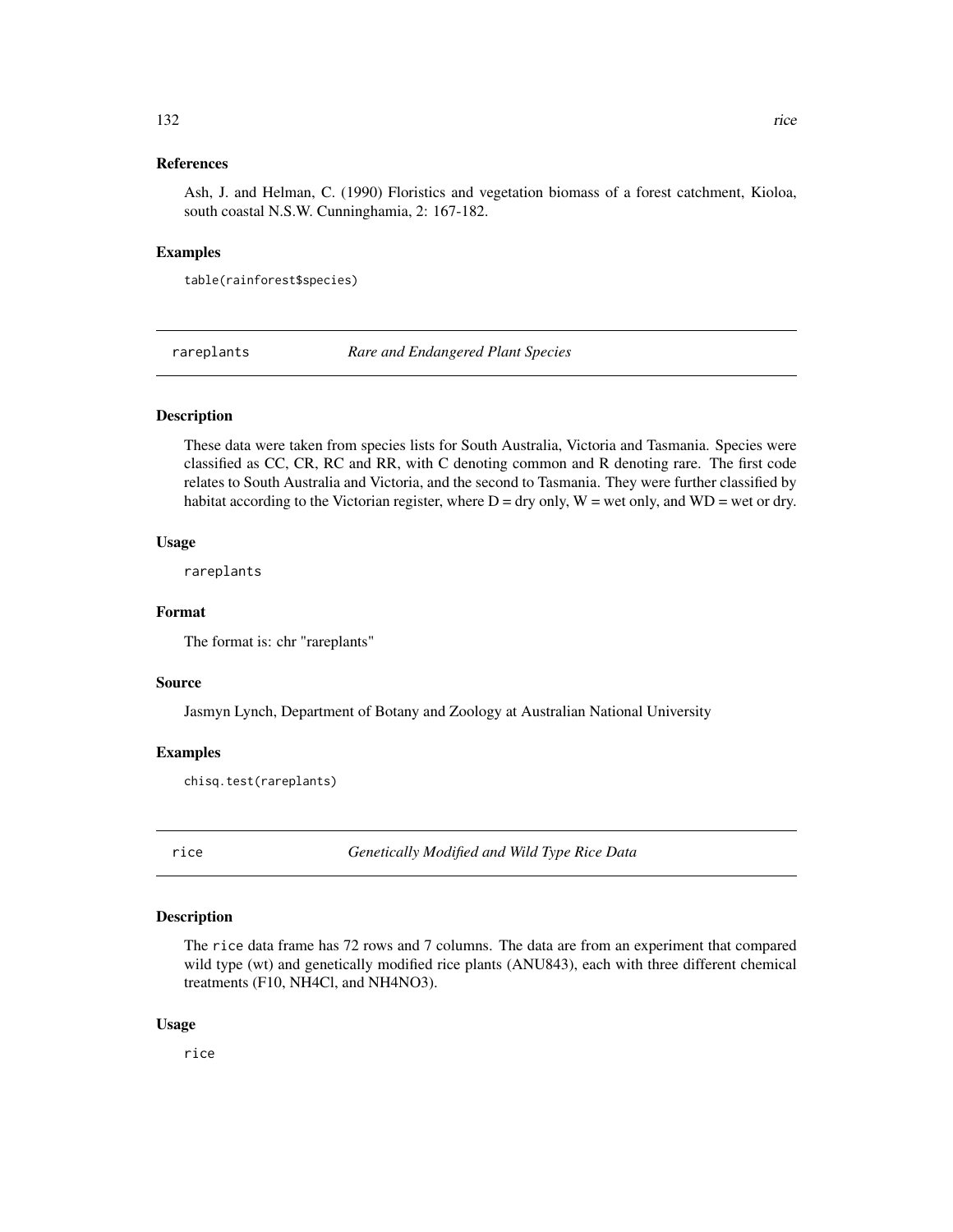rice that the state of the state of the state of the state of the state of the state of the state of the state of the state of the state of the state of the state of the state of the state of the state of the state of the

# Format

This data frame contains the following columns:

PlantNo a numeric vector

Block a numeric vector

RootDryMass a numeric vector

ShootDryMass a numeric vector

trt a factor with levels F10, NH4Cl, NH4NO3, F10 +ANU843, NH4Cl +ANU843, NH4NO3 +ANU843

fert a factor with levels F10 NH4Cl NH4N03

variety a factor with levels wt ANU843

## Source

Perrine, F.M., Prayitno, J., Weinman, J.J., Dazzo, F.B. and Rolfe, B. 2001. Rhizobium plasmids are involved in the inhibition or stimulation of rice growth and development. Australian Journal of Plant Physiology 28: 923-927.

### Examples

```
print("One and Two-Way Comparisons - Example 4.5")
attach(rice)
oldpar \leq par(las = 2)
stripchart(ShootDryMass ~ trt, pch=1, cex=1, xlab="Level of factor 1")
detach(rice)
pause()
rice.aov <- aov(ShootDryMass ~ trt, data=rice); anova(rice.aov)
anova(rice.aov)
pause()
summary.lm(rice.aov)$coef
pause()
rice$trt <- relevel(rice$trt, ref="NH4Cl")
 # Set NH4Cl as the baseline
fac1 <- factor(sapply(strsplit(as.character(rice$trt)," \\+"), function(x)x[1]))
anu843 <- sapply(strsplit(as.character(rice$trt), "\\+"),
function(x)c("wt","ANU843")[length(x)])
anu843 <- factor(anu843, levels=c("wt", "ANU843"))
attach(rice)
interaction.plot(fac1, anu843, ShootDryMass)
detach(rice)
par(oldpar)
```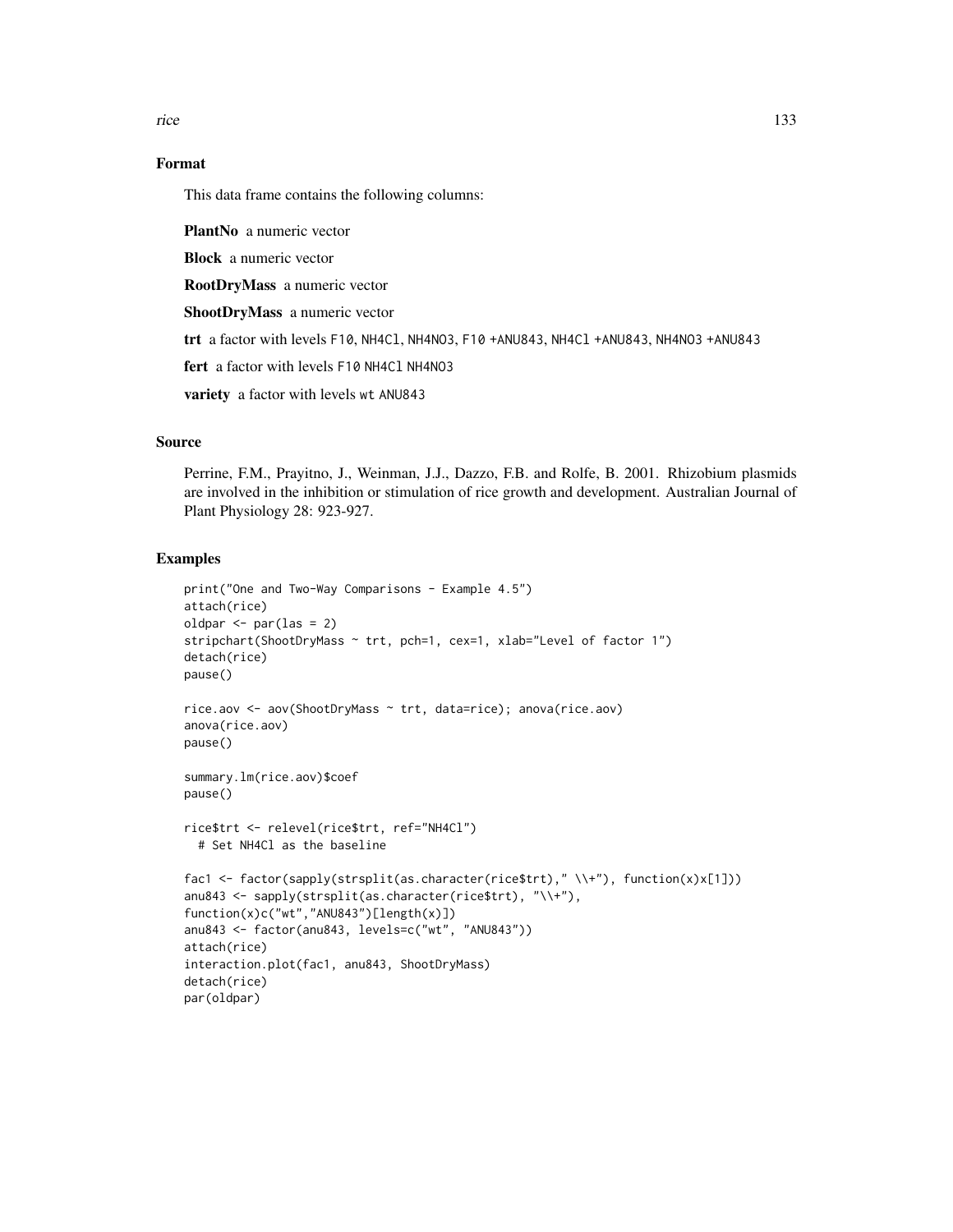# Description

Data characterise rock art at 103 sites in the Pacific.

### Usage

rockArt

# Format

A data frame with 103 observations on the following 641 variables.

Site.No. a numeric vector Site.Name a character vector Site.Code a character vector District a character vector Island a character vector Country a character vector Technique a character vector Engtech a character vector red a numeric vector black a numeric vector yellow a numeric vector white a numeric vector green a numeric vector red.blk a numeric vector red.wh a numeric vector red.yell a numeric vector r.w.y a numeric vector black.white a numeric vector blue a numeric vector Geology a character vector Topography a character vector Location a character vector Proxhab.km. a character vector Proxcoast.km. a numeric vector Maxheight.m. a numeric vector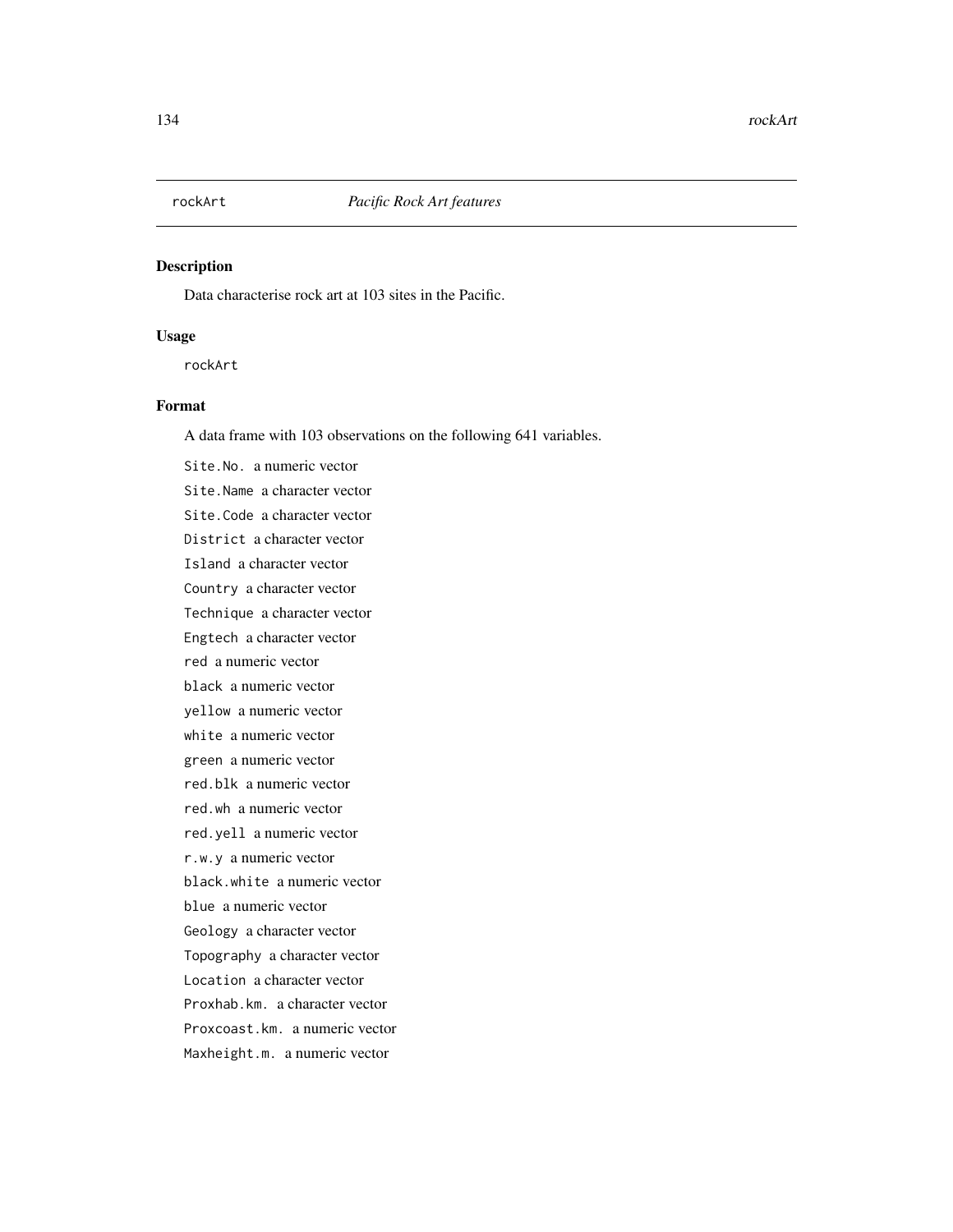Language a character vector

No.motif a character vector

Ca1 a numeric vector

Ca2 a numeric vector

Ca3 a numeric vector

Ca4 a numeric vector

Cb5 a numeric vector

- Cb6 a numeric vector
- Cc7 a numeric vector

Cc8 a numeric vector

Cc9 a numeric vector

Cc10 a numeric vector

Cc11 a numeric vector

Cc12 a numeric vector

Cc13 a numeric vector

Cc14 a numeric vector

Cc15 a numeric vector

Cc16 a numeric vector

Cc17 a numeric vector

Cc18 a numeric vector

Cc19 a numeric vector

Cc20 a numeric vector

Cd21 a numeric vector Cd22 a numeric vector

Cd23 a numeric vector

Cd24 a numeric vector

Cd25 a numeric vector

Cd26 a numeric vector

Cd27 a numeric vector

Ce28 a numeric vector

Ce29 a numeric vector

Cf30 a numeric vector

Cf31 a numeric vector

Cf32 a numeric vector

Cf33 a numeric vector

Cf34 a numeric vector

Cf35 a numeric vector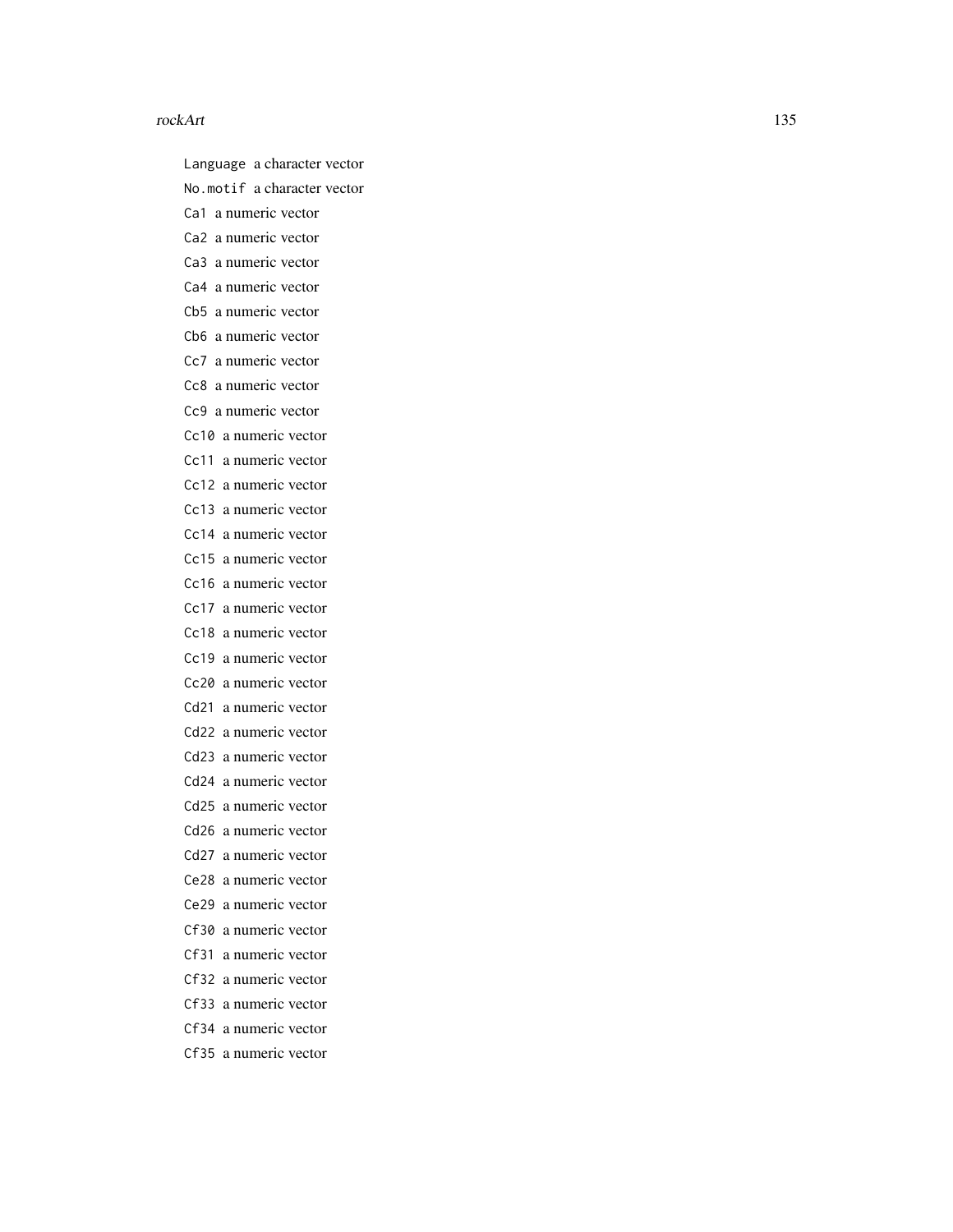136 rockArt and the contract of the contract of the contract of the contract of the contract of the contract of the contract of the contract of the contract of the contract of the contract of the contract of the contract o

Cf36 a numeric vector Cf37 a numeric vector Cf38 a numeric vector Cg39 a numeric vector Cg40 a numeric vector Ch41 a numeric vector Ch42 a numeric vector Ci43 a numeric vector Ci44 a numeric vector Cj45 a numeric vector Ck46 a numeric vector Ck47 a numeric vector Cl48 a numeric vector Cm49 a numeric vector Cm50 a numeric vector Cm51 a numeric vector Cm52 a numeric vector Cm53 a numeric vector Cm54 a numeric vector Cm55 a numeric vector Cm56 a numeric vector Cm57 a numeric vector Cm58 a numeric vector Cn59 a numeric vector Cn60 a numeric vector Cn61 a numeric vector Cn62 a numeric vector Cn63 a numeric vector Cn64 a numeric vector Cn65 a numeric vector Cn66 a numeric vector Cn67 a numeric vector Cn68 a numeric vector Cn69 a numeric vector Cn70 a numeric vector Cn71 a numeric vector Co72 a numeric vector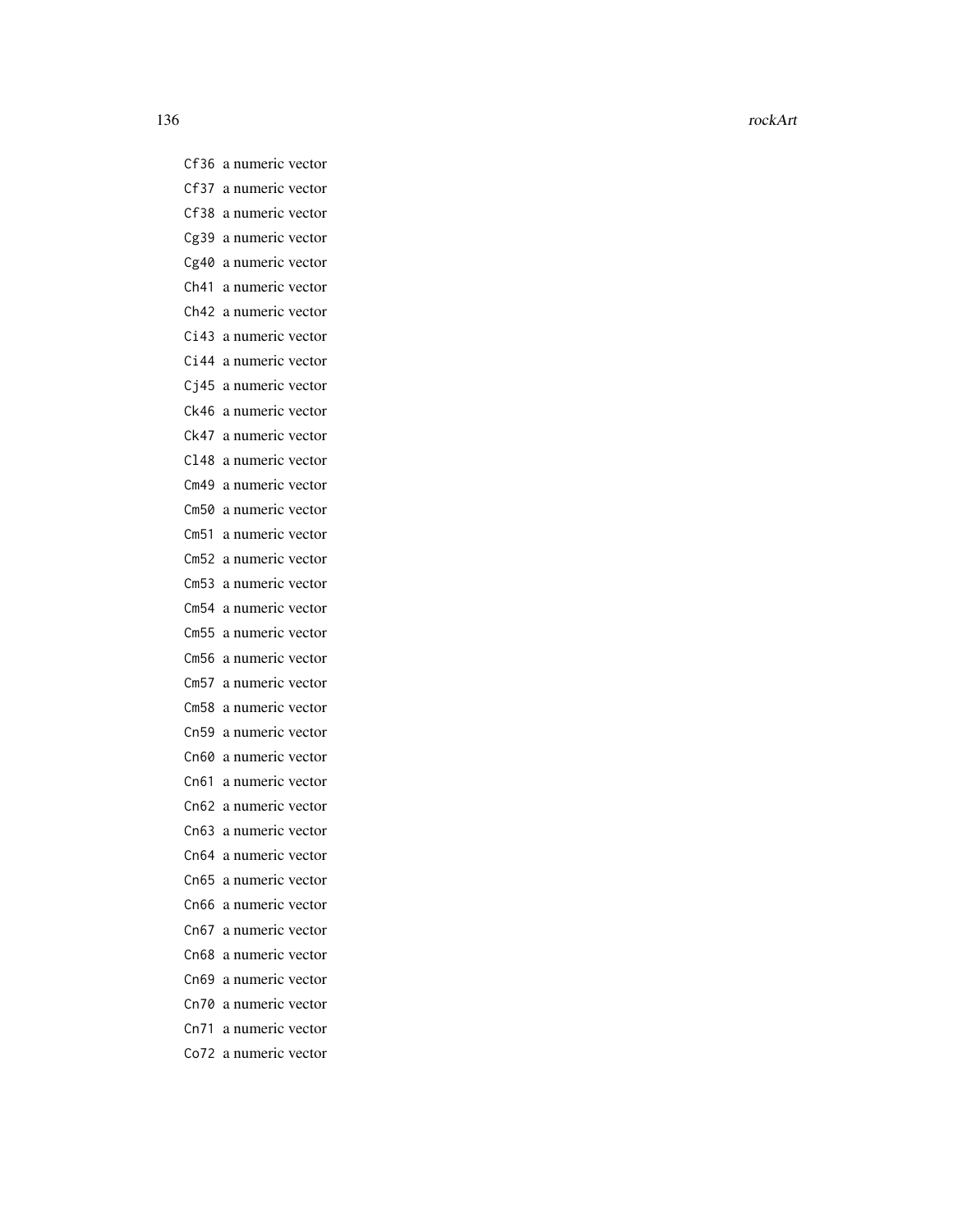Co73 a numeric vector Co74 a numeric vector Co75 a numeric vector Co76 a numeric vector Co77 a numeric vector Co78 a numeric vector Co79 a numeric vector Cp80 a numeric vector Cq81 a numeric vector Cq82 a numeric vector Cq83 a numeric vector Cq84 a numeric vector Cq85 a numeric vector Cq86 a numeric vector Cq87 a numeric vector Cq88 a numeric vector Cq89 a numeric vector Cq90 a numeric vector Cq91 a numeric vector Cq92 a numeric vector Cq93 a numeric vector Cq94 a numeric vector Cq95 a numeric vector Cq96 a numeric vector Cq97 a numeric vector Cr98 a numeric vector Cr99 a numeric vector Cr100 a numeric vector Cr101 a numeric vector Cs102 a numeric vector Cs103 a numeric vector Cs104 a numeric vector Cs105 a numeric vector Cs106 a numeric vector Ct107 a numeric vector C108 a numeric vector C109 a numeric vector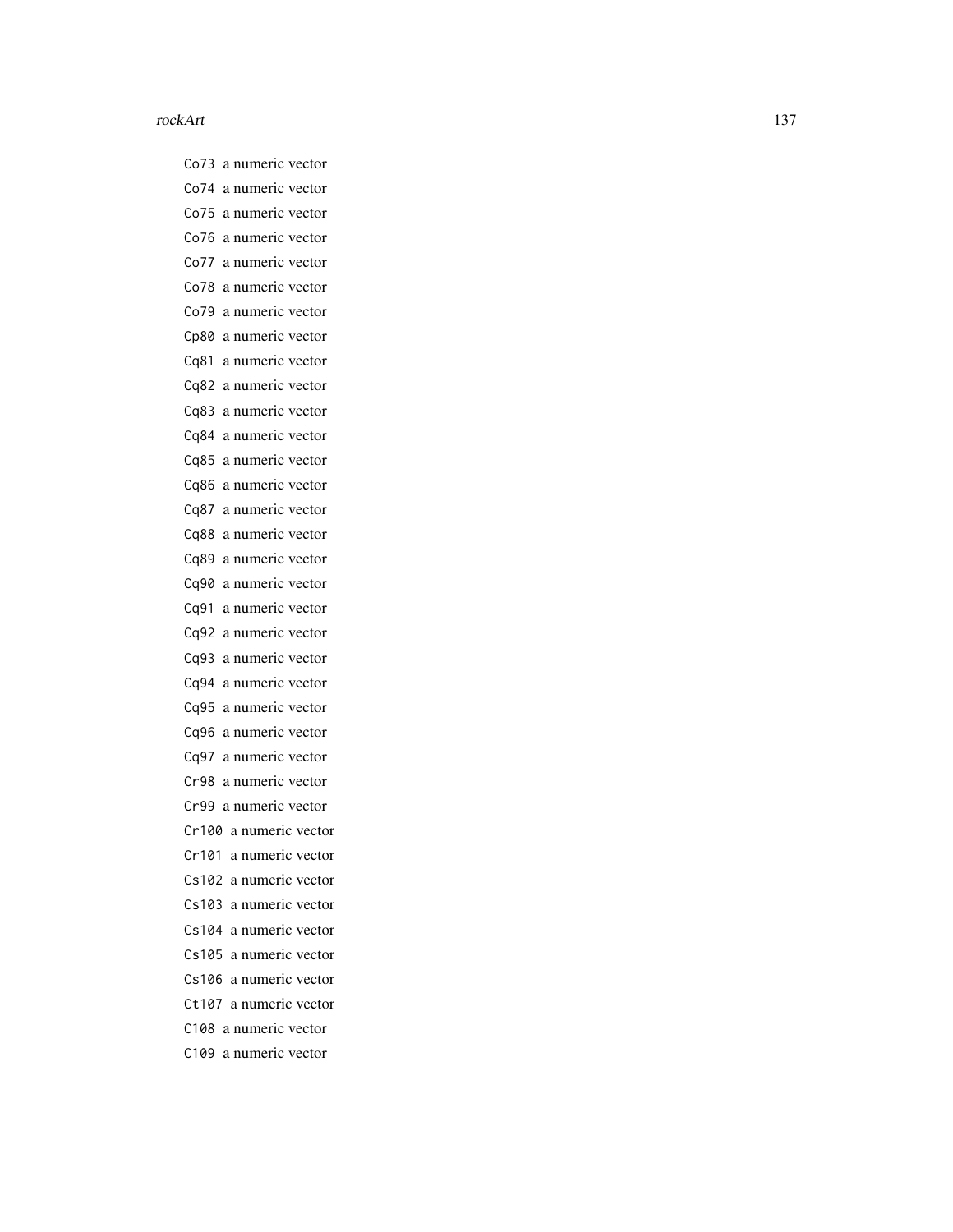C110 a numeric vector C111 a numeric vector SSa1 a numeric vector SSd2 a numeric vector SSd3 a numeric vector SSd4 a numeric vector SSd5 a numeric vector SSd6 a numeric vector SSd7 a numeric vector SSd8 a numeric vector SSf9 a numeric vector SSg10 a numeric vector SSj11 a numeric vector SSj12 a numeric vector SSj13 a numeric vector SSl14 a numeric vector SSm15 a numeric vector SSm16 a numeric vector SSn17 a numeric vector SSn18 a numeric vector SSn19 a numeric vector SSn20 a numeric vector SSn21 a numeric vector SSn22 a numeric vector SSn23 a numeric vector SSn24 a numeric vector SSn25 a numeric vector SSn26 a numeric vector SSn27 a numeric vector SSn28 a numeric vector SSn29 a numeric vector SSn30 a numeric vector SSn31 a numeric vector SSn32 a numeric vector SSn33 a numeric vector SSn34 a numeric vector SSn35 a numeric vector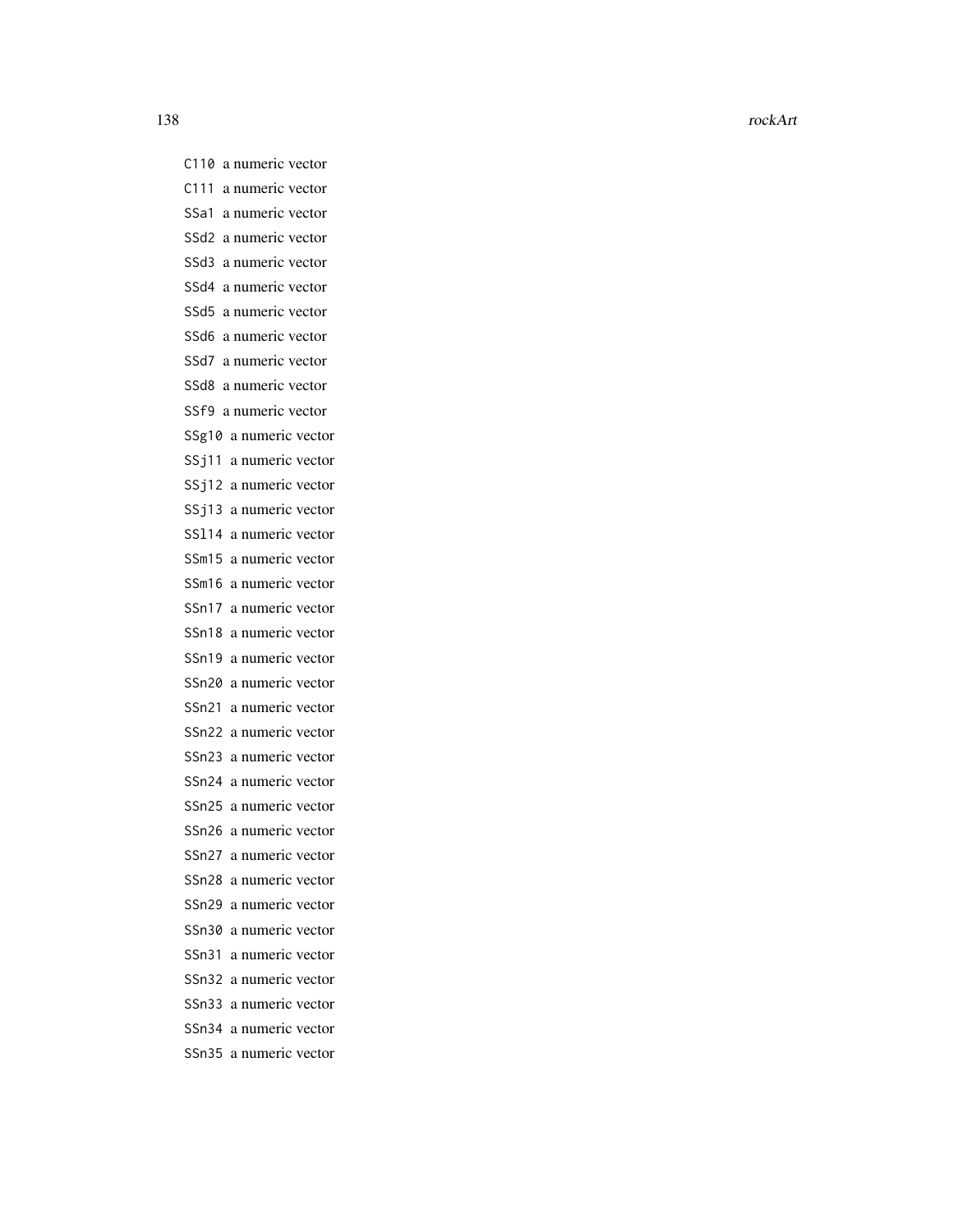SSo36 a numeric vector SSo37 a numeric vector SSp38 a numeric vector SSq39 a numeric vector SSq40 a numeric vector SSt41 a numeric vector SSu42 a numeric vector Oa1 a numeric vector Oc2 a numeric vector Od3 a numeric vector Od4 a numeric vector Oe5 a numeric vector Of6 a numeric vector Of7 a numeric vector Of8 a numeric vector Of9 a numeric vector Og10 a numeric vector Og11 a numeric vector Og12 a numeric vector Og13 a numeric vector Og14 a numeric vector Og15 a numeric vector Oi16 a numeric vector Om17 a numeric vector Om18 a numeric vector Om19 a numeric vector Om20 a numeric vector Om21 a numeric vector On22 a numeric vector On23 a numeric vector On24 a numeric vector Oq25 a numeric vector Oq26 a numeric vector Oq27 a numeric vector .u28 a numeric vector Ov29 a numeric vector Ov30 a numeric vector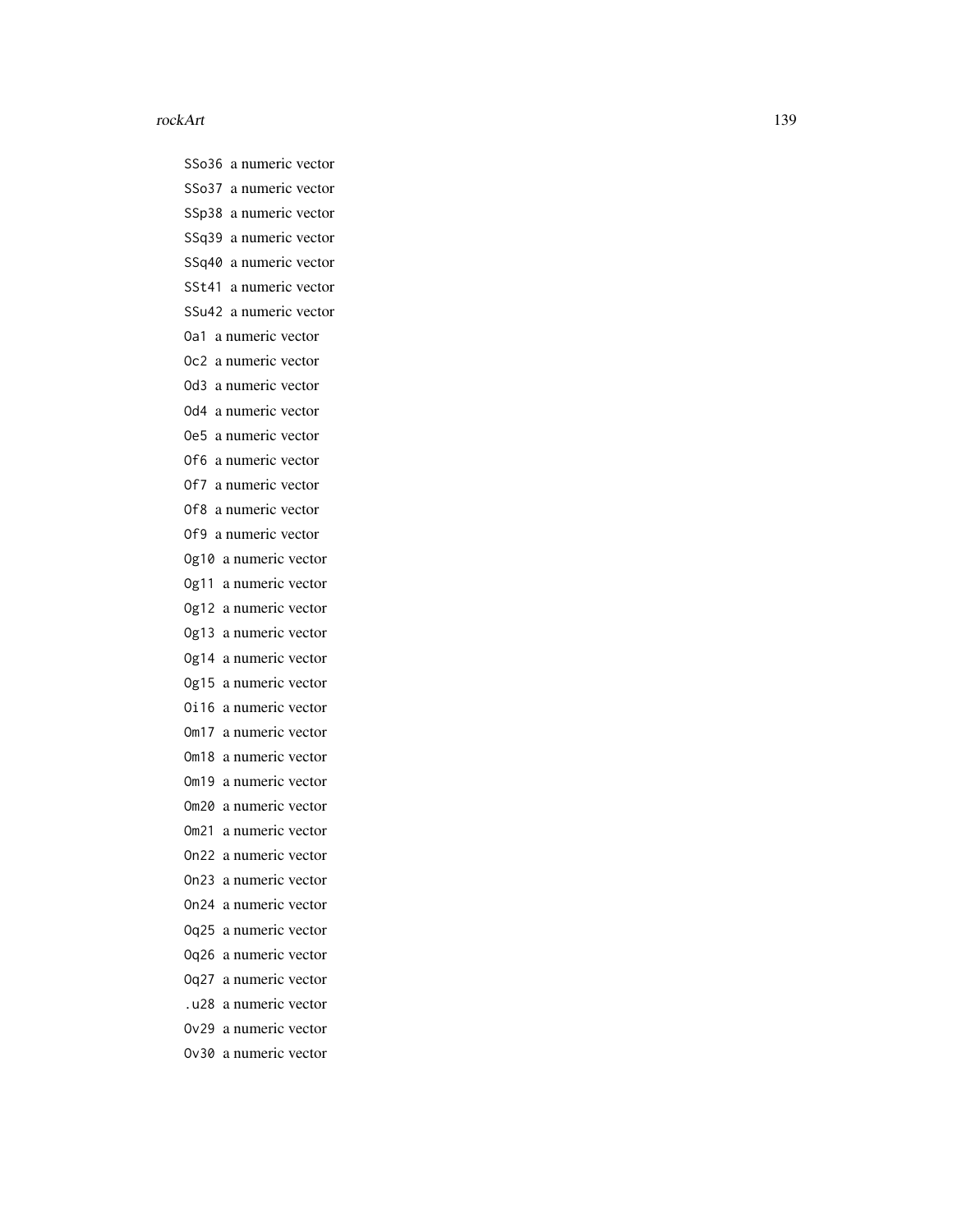- O31 a numeric vector
- O32 a numeric vector
- O33 a numeric vector
- Sa1 a numeric vector
- Sb2 a numeric vector
- Sb3 a numeric vector
- Sd4 a numeric vector
- Sd5 a numeric vector
- Sd6 a numeric vector
- Sd7 a numeric vector
- Se8 a numeric vector
- Si9 a numeric vector
- Sm10 a numeric vector
- Sm11 a numeric vector
- S12 a numeric vector
- S13 a numeric vector
- Sx14 a numeric vector
- Sx15 a numeric vector
- Sx16 a numeric vector
- Sx17 a numeric vector
- Sy18 a numeric vector
- Sz19 a numeric vector
- S20 a numeric vector
- S21 a numeric vector
- S22 a numeric vector
- S23 a numeric vector
- S24 a numeric vector
- S25 a numeric vector
- SCd1 a numeric vector
- SCd2 a numeric vector
- SCd3 a numeric vector
- SCd4 a numeric vector
- SCd5 a numeric vector
- SCd6 a numeric vector
- SCd7 a numeric vector
- SCm8 a numeric vector
- SCn9 a numeric vector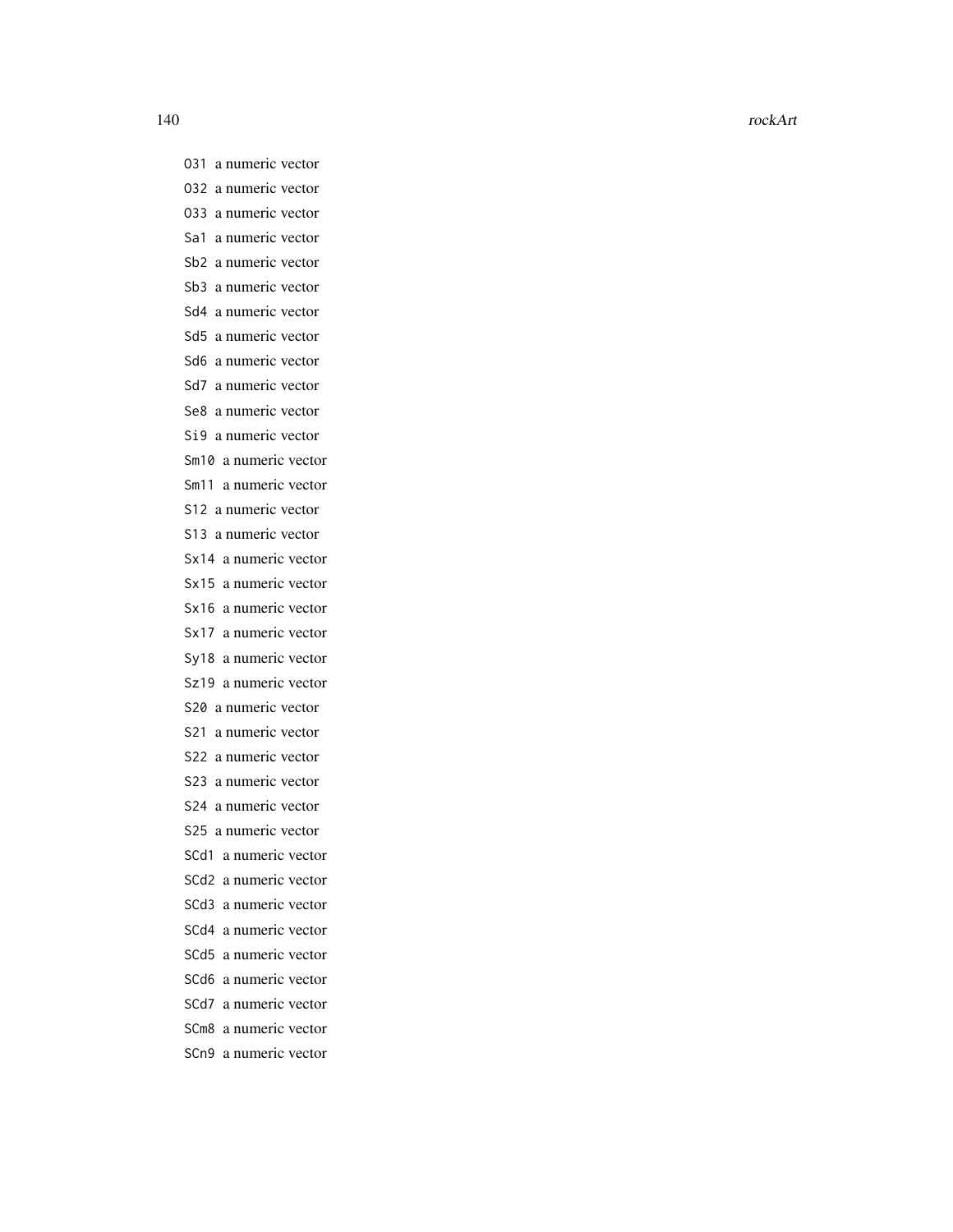SCn10 a numeric vector SCw11 a numeric vector SCx12 a numeric vector SCx13 a numeric vector SCx14 a numeric vector SCx15 a numeric vector SCx16 a numeric vector SCy17 a numeric vector SCy18 a numeric vector SC19 a numeric vector SC20 a numeric vector SC21 a numeric vector SC22 a numeric vector SC23 a numeric vector SC24 a numeric vector SC25 a numeric vector SC26 a numeric vector SRd1 a numeric vector SRd2 a numeric vector SRd3 a numeric vector SRd4 a numeric vector SRf5 a numeric vector SRf6 a numeric vector SRf7 a numeric vector SRj8 a numeric vector SR9 a numeric vector SR10 a numeric vector Bd1 a numeric vector Bn2 a numeric vector Bn3 a numeric vector Bn4 a numeric vector Bt5 a numeric vector Bx6 a numeric vector Ha1 a numeric vector Hg2 a numeric vector Hn3 a numeric vector Hq4 a numeric vector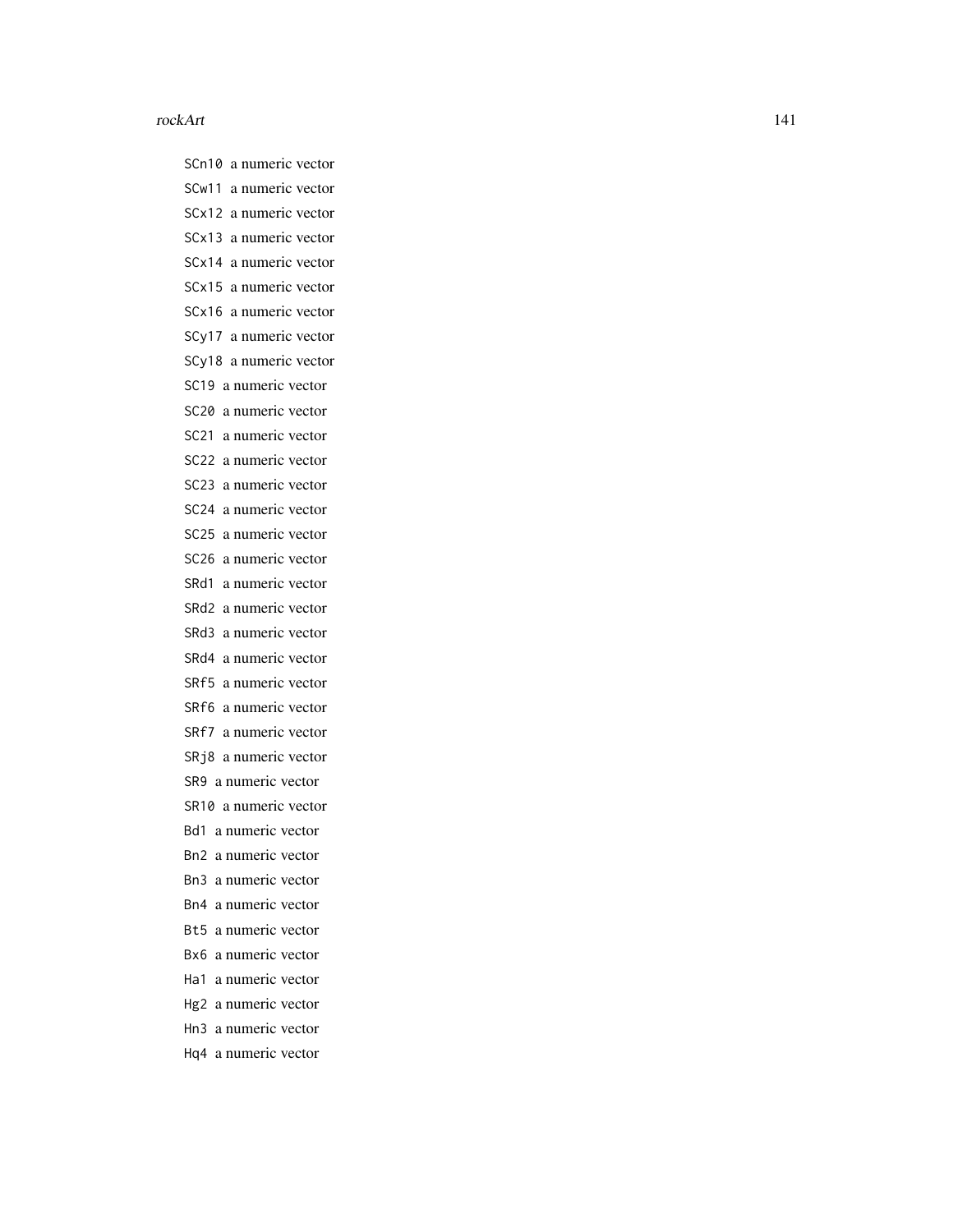Hq5 a numeric vector TDd1 a numeric vector TDf2 a numeric vector TDj3 a numeric vector TDn4 a numeric vector TDq5 a numeric vector TD6 a numeric vector TD7 a numeric vector TD8 a numeric vector TD9 a numeric vector Dc1 a numeric vector Dg2 a numeric vector Dh3 a numeric vector Dk4 a numeric vector Dm5 a numeric vector Dm6 a numeric vector D7 a numeric vector D8 a numeric vector D9 a numeric vector D10 a numeric vector D11 a numeric vector D12 a numeric vector D13 a numeric vector Ta1 a numeric vector Tc2 a numeric vector Tc3 a numeric vector Tc4 a numeric vector Td5 a numeric vector Tf6 a numeric vector Tf7 a numeric vector Tg8 a numeric vector Th9 a numeric vector To10 a numeric vector T11 a numeric vector T12 a numeric vector

- T13 a numeric vector
- T14 a numeric vector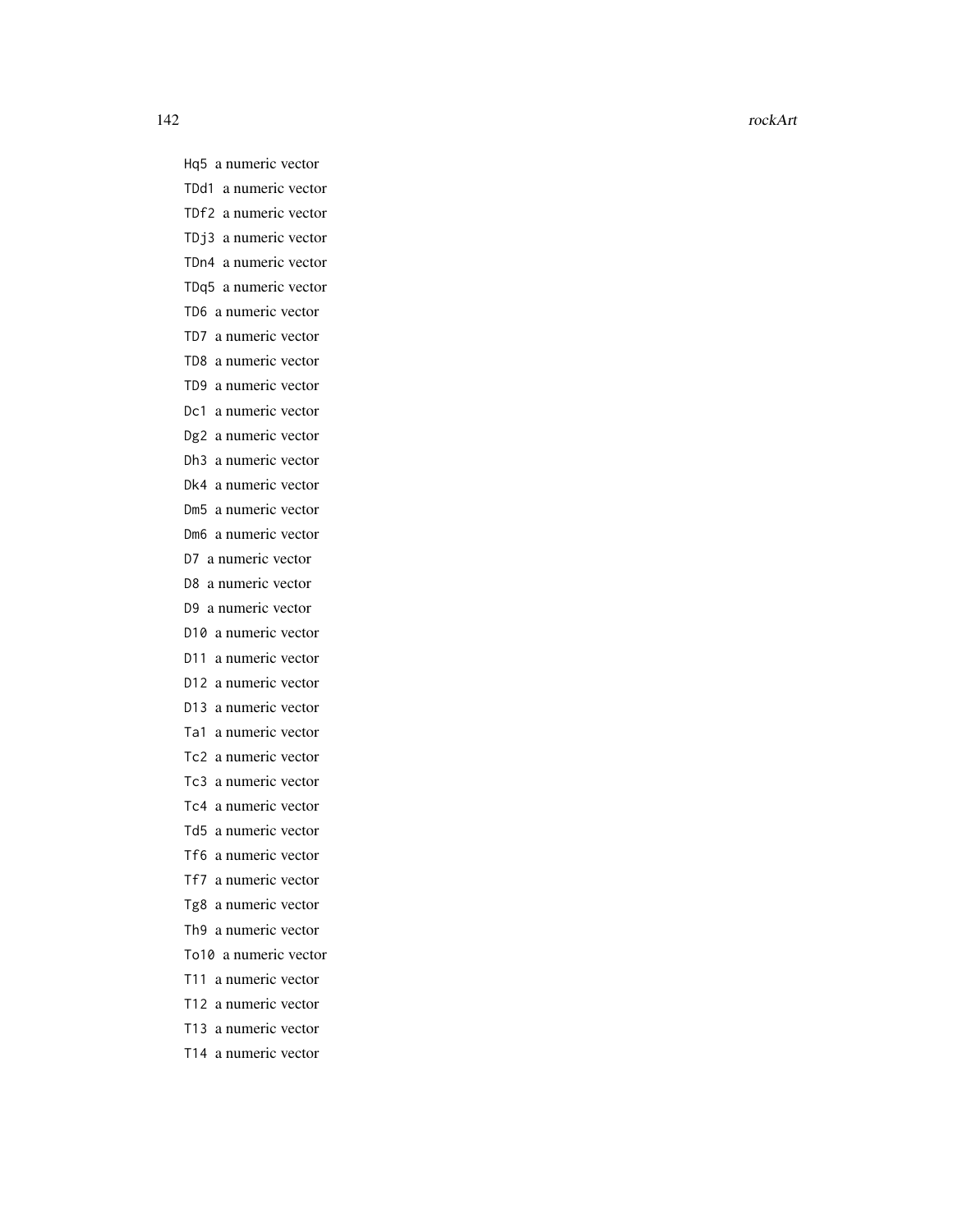- T15 a numeric vector
- T16 a numeric vector
- CNg1 a numeric vector
- CN2 a numeric vector
- CN3 a numeric vector
- CN4 a numeric vector
- CN5 a numeric vector
- CN6 a numeric vector
- CN7 a numeric vector
- CN8 a numeric vector
- Ld1 a numeric vector
- Lf2 a numeric vector
- Lg3 a numeric vector
- Lp4 a numeric vector
- L5 a numeric vector
- L6 a numeric vector
- L7 a numeric vector
- L8 a numeric vector
- L9 a numeric vector
- L10 a numeric vector
- L11 a numeric vector
- LS1 a numeric vector
- LS2 a numeric vector
- LL1 a numeric vector
- LL2 a numeric vector
- LL3 a numeric vector
- LL4 a numeric vector
- LL5 a numeric vector
- EGd1 a numeric vector
- EGf2 a numeric vector
- CCd1 a numeric vector
- CCn2 a numeric vector
- CCn3 a numeric vector
- EMc1 a numeric vector
- EMd2 a numeric vector
- EMd3 a numeric vector
- EMf4 a numeric vector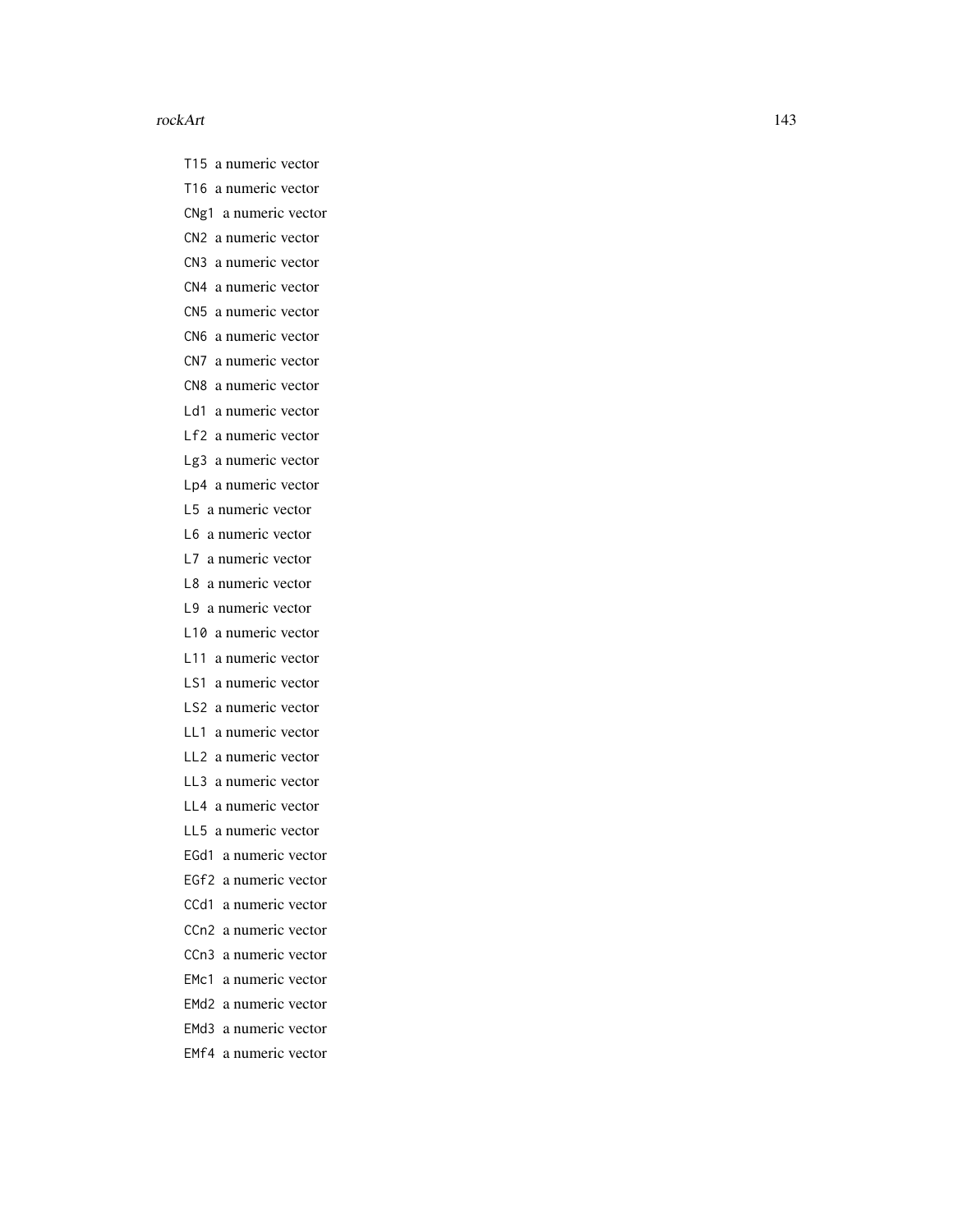144 rockArt and the contract of the contract of the contract of the contract of the contract of the contract of the contract of the contract of the contract of the contract of the contract of the contract of the contract o

EMf5 a numeric vector EMn6 a numeric vector EMx7 a numeric vector EM8 a numeric vector EM9 a numeric vector EM10 a numeric vector EM11 a numeric vector EM12 a numeric vector TE1 a numeric vector TE2 a numeric vector TE3 a numeric vector TE4 a numeric vector TE5 a numeric vector BWe1 a numeric vector BWn2 a numeric vector BWn3 a numeric vector TS1 a numeric vector TS2 a numeric vector TS3 a numeric vector TS4 a numeric vector TS5 a numeric vector TS6 a numeric vector TS7 a numeric vector TS8 a numeric vector TS9 a numeric vector Pg1 a numeric vector Pg2 a numeric vector Pg3 a numeric vector DUaa1 a numeric vector DUw2 a numeric vector DU3 a numeric vector CP1 a numeric vector CP2 a numeric vector CP3 a numeric vector CP4 a numeric vector

- CP5 a numeric vector
- CP6 a numeric vector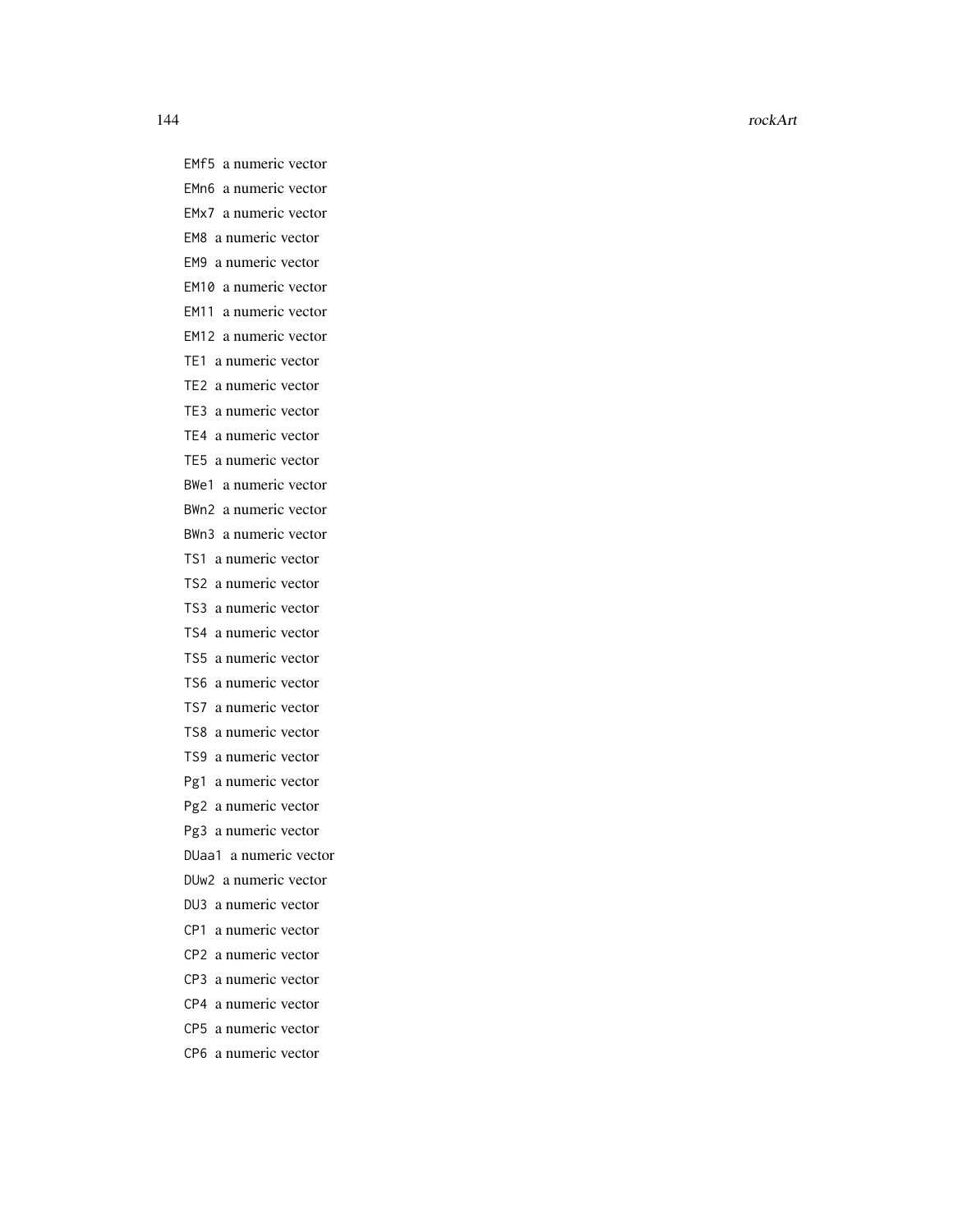CP7 a numeric vector CP8 a numeric vector CP9 a numeric vector CP10 a numeric vector CP11 a numeric vector CP12 a numeric vector STd1 a numeric vector STd2 a numeric vector STd3 a numeric vector STg4 a numeric vector STaa5 a numeric vector STaa6 a numeric vector STaa7 a numeric vector STaa8 a numeric vector ST9 a numeric vector ST10 a numeric vector ST11 a numeric vector ST12 a numeric vector Wd1 a numeric vector Wd2 a numeric vector Wd3 a numeric vector Wd4 a numeric vector Wn5 a numeric vector Waa6 a numeric vector Waa7 a numeric vector W8 a numeric vector W9 a numeric vector W10 a numeric vector W11 a numeric vector W12 a numeric vector W13 a numeric vector Zd1 a numeric vector Zd2 a numeric vector Zn3 a numeric vector Zw4 a numeric vector

- Zw5 a numeric vector
- Zaa6 a numeric vector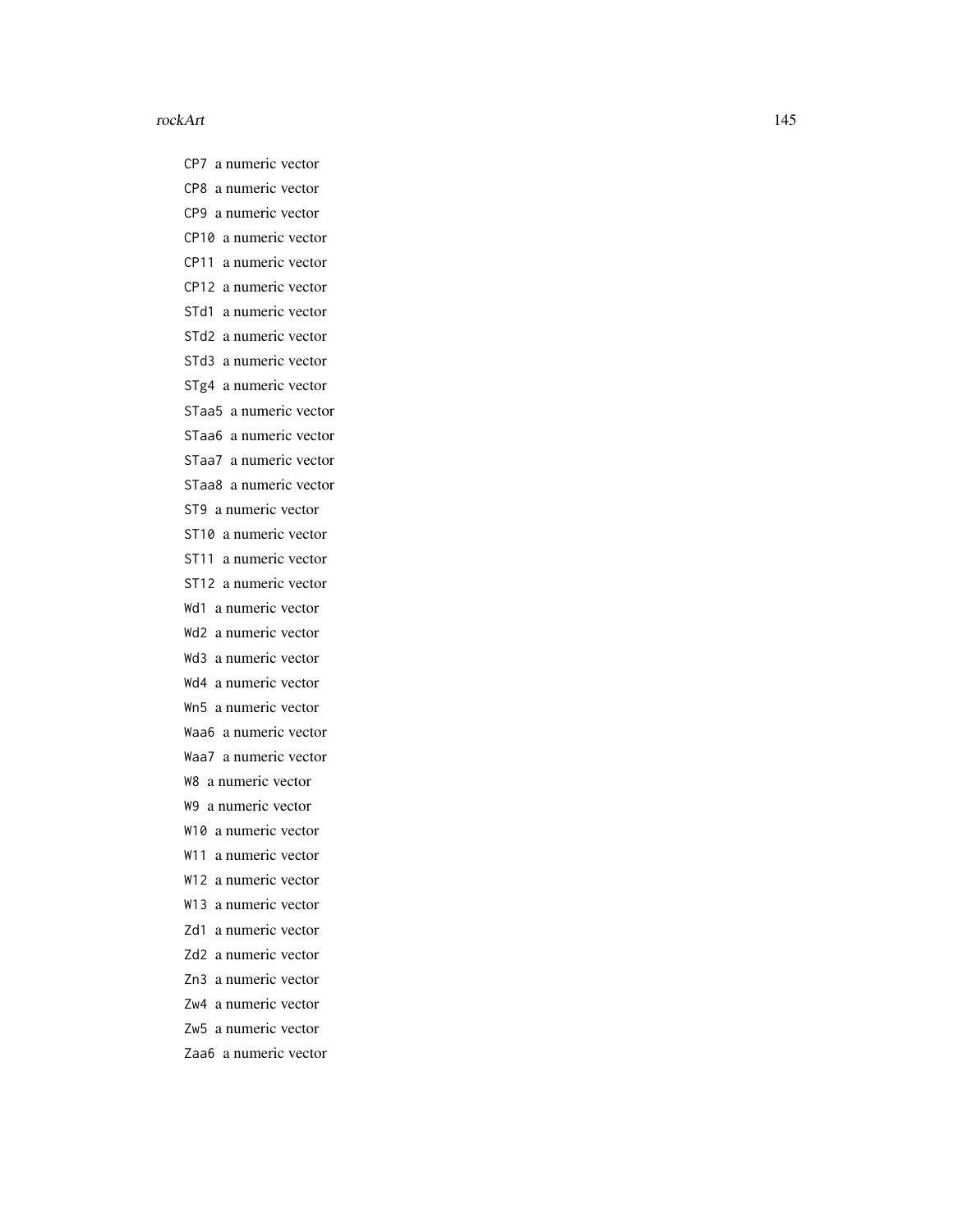146 rockArt and the contract of the contract of the contract of the contract of the contract of the contract of the contract of the contract of the contract of the contract of the contract of the contract of the contract o

Z7 a numeric vector Z8 a numeric vector Z9 a numeric vector Z10 a numeric vector Z11 a numeric vector Z12 a numeric vector CLd1 a numeric vector CLd2 a numeric vector CLd3 a numeric vector CLd4 a numeric vector CLd5 a numeric vector CLd6 a numeric vector CLd7 a numeric vector CLd8 a numeric vector CLd9 a numeric vector CLd10 a numeric vector CLd11 a numeric vector CLd12 a numeric vector CLd13 a numeric vector CLd14 a numeric vector CLd15 a numeric vector CLd16 a numeric vector CLd17 a numeric vector CLd18 a numeric vector CLd19 a numeric vector CLd20 a numeric vector CLd21 a numeric vector CLd22 a numeric vector CLd23 a numeric vector CLd24 a numeric vector CLd25 a numeric vector CLd26 a numeric vector CLd27 a numeric vector CLd28 a numeric vector CLd29 a numeric vector CLd30 a numeric vector CLd31 a numeric vector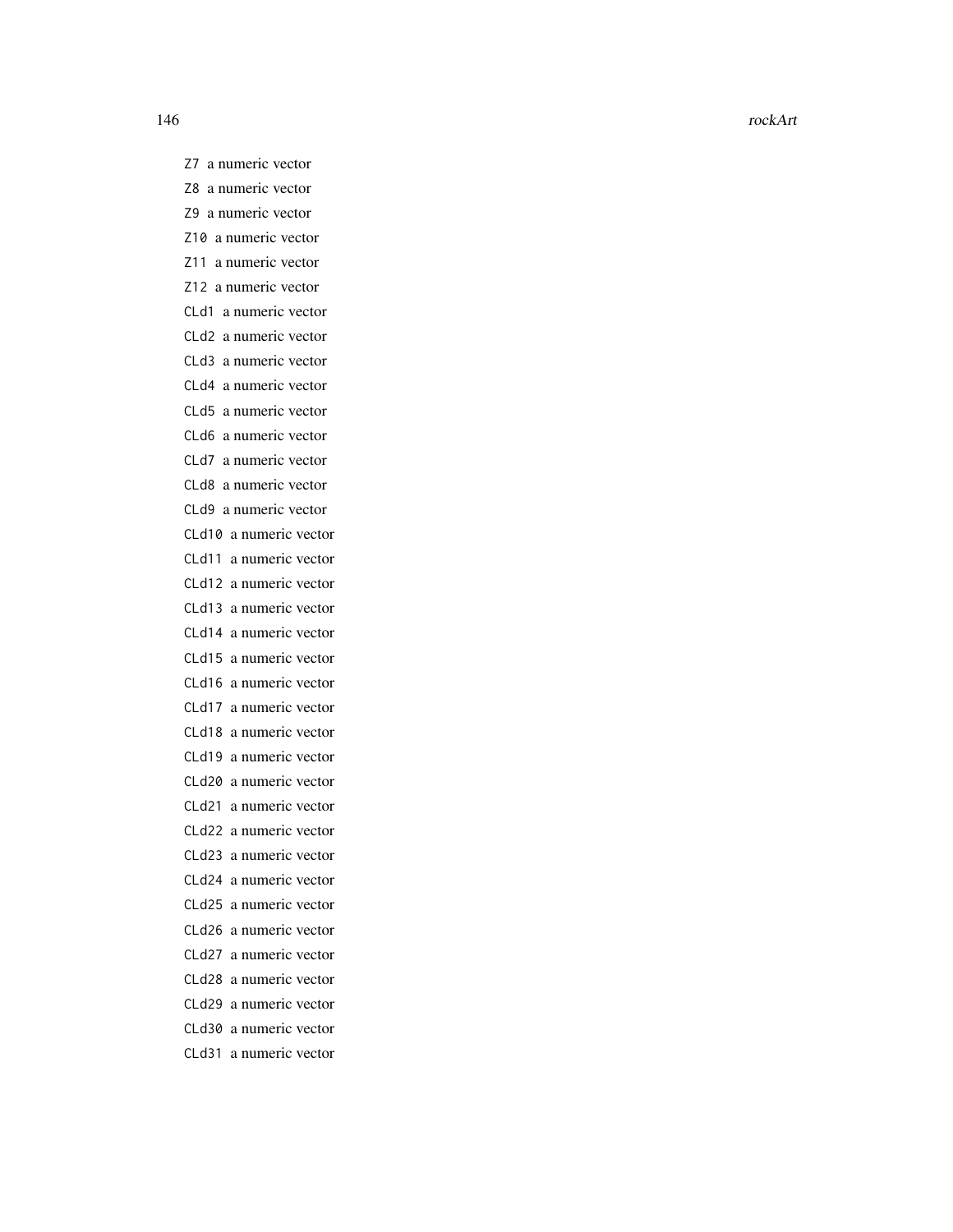CLd32 a numeric vector CLd33 a numeric vector CLd34 a numeric vector CLd35 a numeric vector CLd36 a numeric vector CLd37 a numeric vector CLd38 a numeric vector CLn39 a numeric vector CLn40 a numeric vector CLn41 a numeric vector CLn42 a numeric vector CLn43 a numeric vector CLn44 a numeric vector CLn45 a numeric vector CLn46 a numeric vector CLn47 a numeric vector CLn48 a numeric vector CLw49 a numeric vector CL50 a numeric vector CL51 a numeric vector CL52 a numeric vector CL53 a numeric vector CL54 a numeric vector CL55 a numeric vector CL56 a numeric vector CL57 a numeric vector CL58 a numeric vector CL59 a numeric vector Xd1 a numeric vector Xd2 a numeric vector Xd3 a numeric vector Xd4 a numeric vector Xd5 a numeric vector Xd6 a numeric vector Xd7 a numeric vector Xd8 a numeric vector Xd9 a numeric vector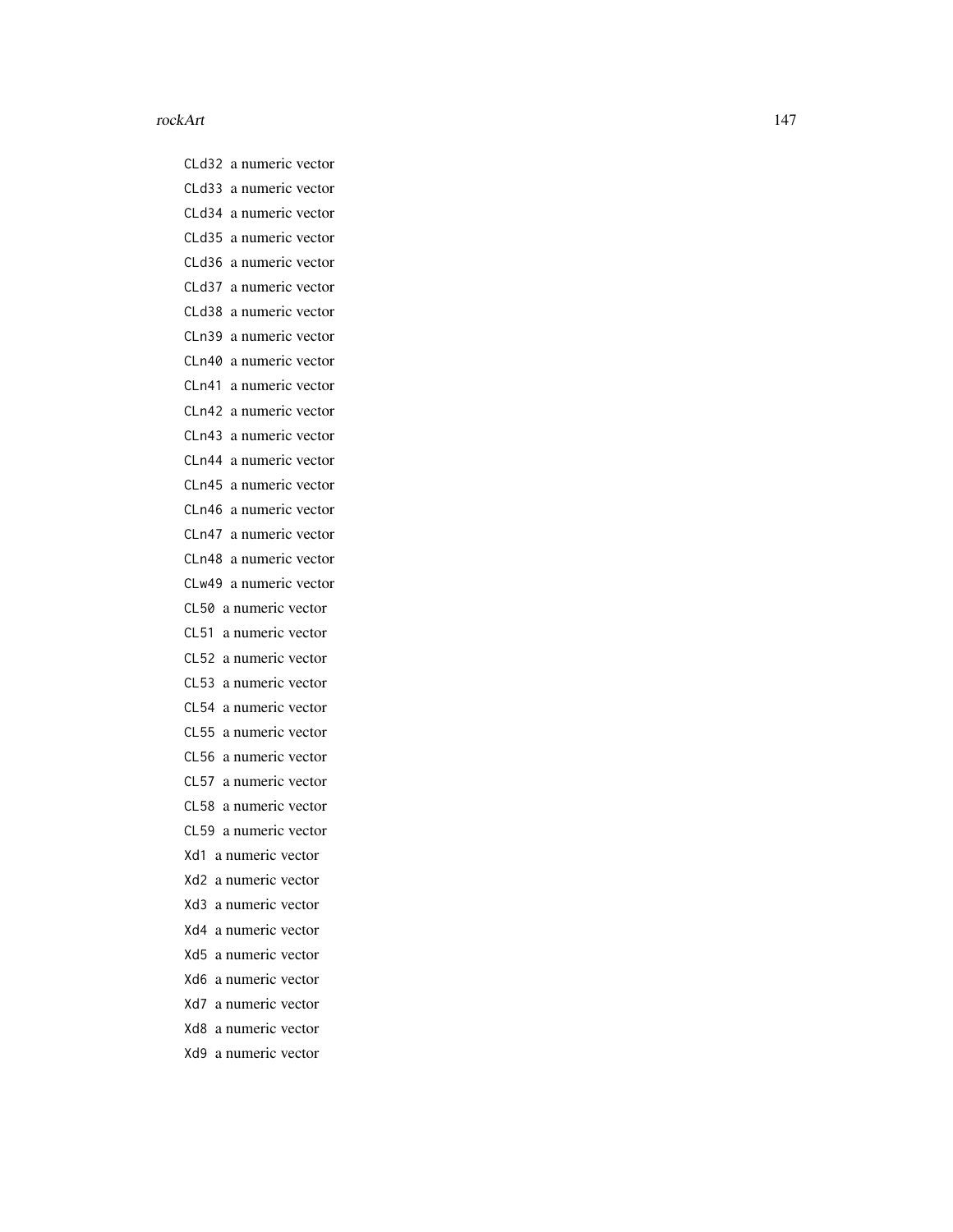148 rockArt and the contract of the contract of the contract of the contract of the contract of the contract of the contract of the contract of the contract of the contract of the contract of the contract of the contract o

Xd10 a numeric vector Xd11 a numeric vector Xd12 a numeric vector Xd13 a numeric vector Xf14 a numeric vector Xk15 a numeric vector Xn16 a numeric vector Xn17 a numeric vector Xn18 a numeric vector Xn19 a numeric vector Xn20 a numeric vector Xn21 a numeric vector Xn22 a numeric vector Xn23 a numeric vector Xn24 a numeric vector Xn25 a numeric vector Xn26 a numeric vector Xn27 a numeric vector Xn28 a numeric vector Xn29 a numeric vector Xn30 a numeric vector Xn31 a numeric vector Xn32 a numeric vector Xp33 a numeric vector Xp34 a numeric vector Xp35 a numeric vector Xq36 a numeric vector Xq37 a numeric vector Xq38 a numeric vector X39 a numeric vector X40 a numeric vector X41 a numeric vector X42 a numeric vector X43 a numeric vector X44 a numeric vector X45 a numeric vector X46 a numeric vector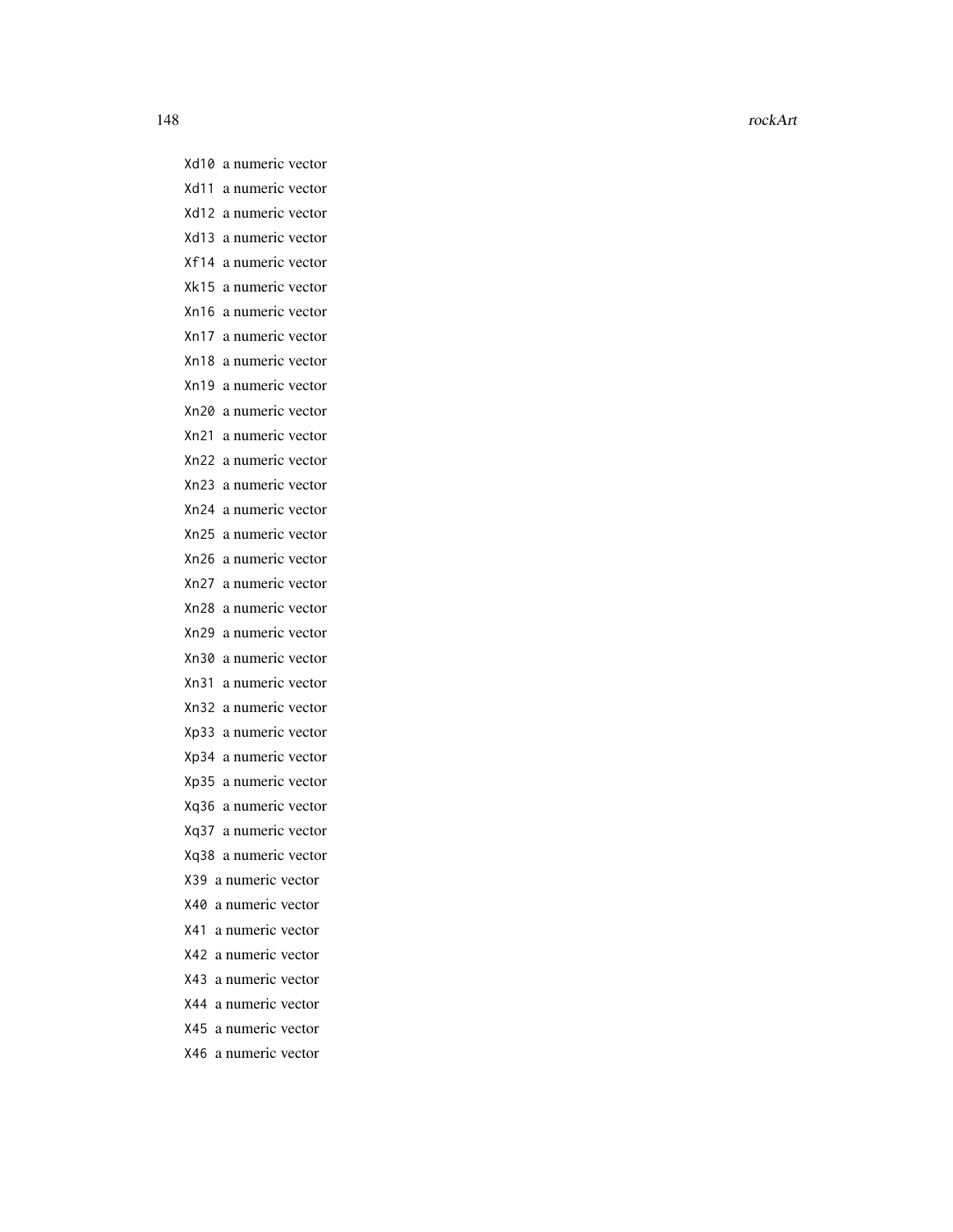- X47 a numeric vector
- X48 a numeric vector
- X49 a numeric vector
- X50 a numeric vector
- Qd1 a numeric vector
- Qe2 a numeric vector
- Qe3 a numeric vector
- Qh4 a numeric vector
- Qh5 a numeric vector
- Qh6 a numeric vector
- Qh7 a numeric vector
- Qh8 a numeric vector
- Qh9 a numeric vector
- Qn10 a numeric vector
- Qn11 a numeric vector
- Qt12 a numeric vector
- Q13 a numeric vector
- Q14 a numeric vector
- Q15 a numeric vector
- Q16 a numeric vector
- Q17 a numeric vector
- Q18 a numeric vector
- Q19 a numeric vector
- Q20 a numeric vector
- Q21 a numeric vector
- Q22 a numeric vector
- TZd1 a numeric vector
- TZf2 a numeric vector
- TZh3 a numeric vector
- TZ4 a numeric vector
- CRd1 a numeric vector
- CR2 a numeric vector
- CR3 a numeric vector
- EUd1 a numeric vector
- EUd2 a numeric vector
- EUg3 a numeric vector
- EUm4 a numeric vector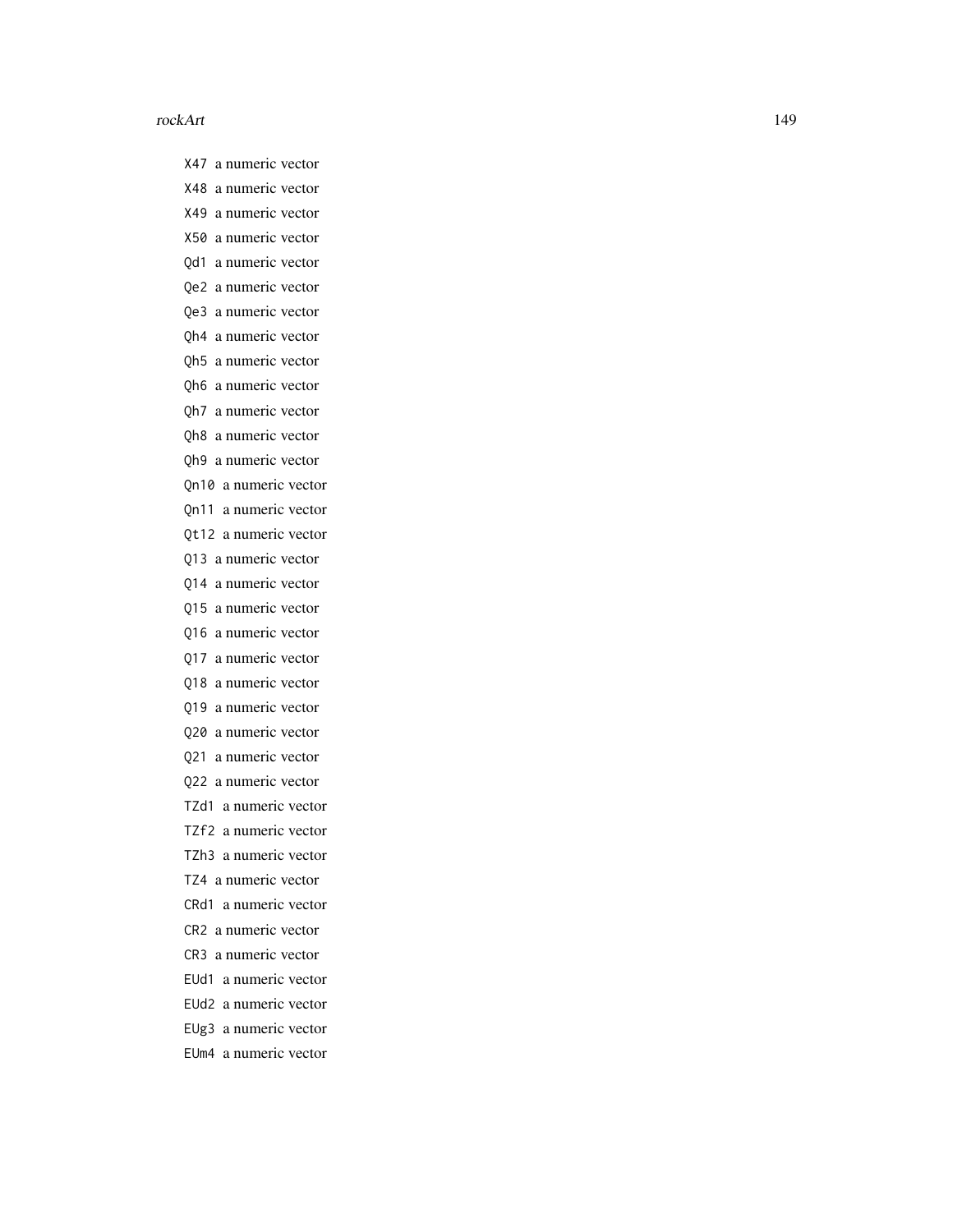EUw5 a numeric vector

EU6 a numeric vector

Ud1 a numeric vector

Ud2 a numeric vector

Ud3 a numeric vector

Uaa4 a numeric vector

U5 a numeric vector

Vd1 a numeric vector

V2 a numeric vector

V3 a numeric vector

V4 a numeric vector

V5 a numeric vector

LWE1 a numeric vector

LWE2 a numeric vector

Ad1 a numeric vector

Al2 a numeric vector

Am3 a numeric vector

An4 a numeric vector

Aw5 a numeric vector

Aaa6 a numeric vector

A7 a numeric vector

A8 a numeric vector

A9 a numeric vector

EVd1 a numeric vector

EVg2 a numeric vector

TK1 a numeric vector

ECL1 a numeric vector

EFe1 a numeric vector

EFm2 a numeric vector

EFm3 a numeric vector

EF4 a numeric vector

LPo1 a numeric vector

LPq2 a numeric vector

LP3 a numeric vector

LP4 a numeric vector

LP5 a numeric vector

PT1 a numeric vector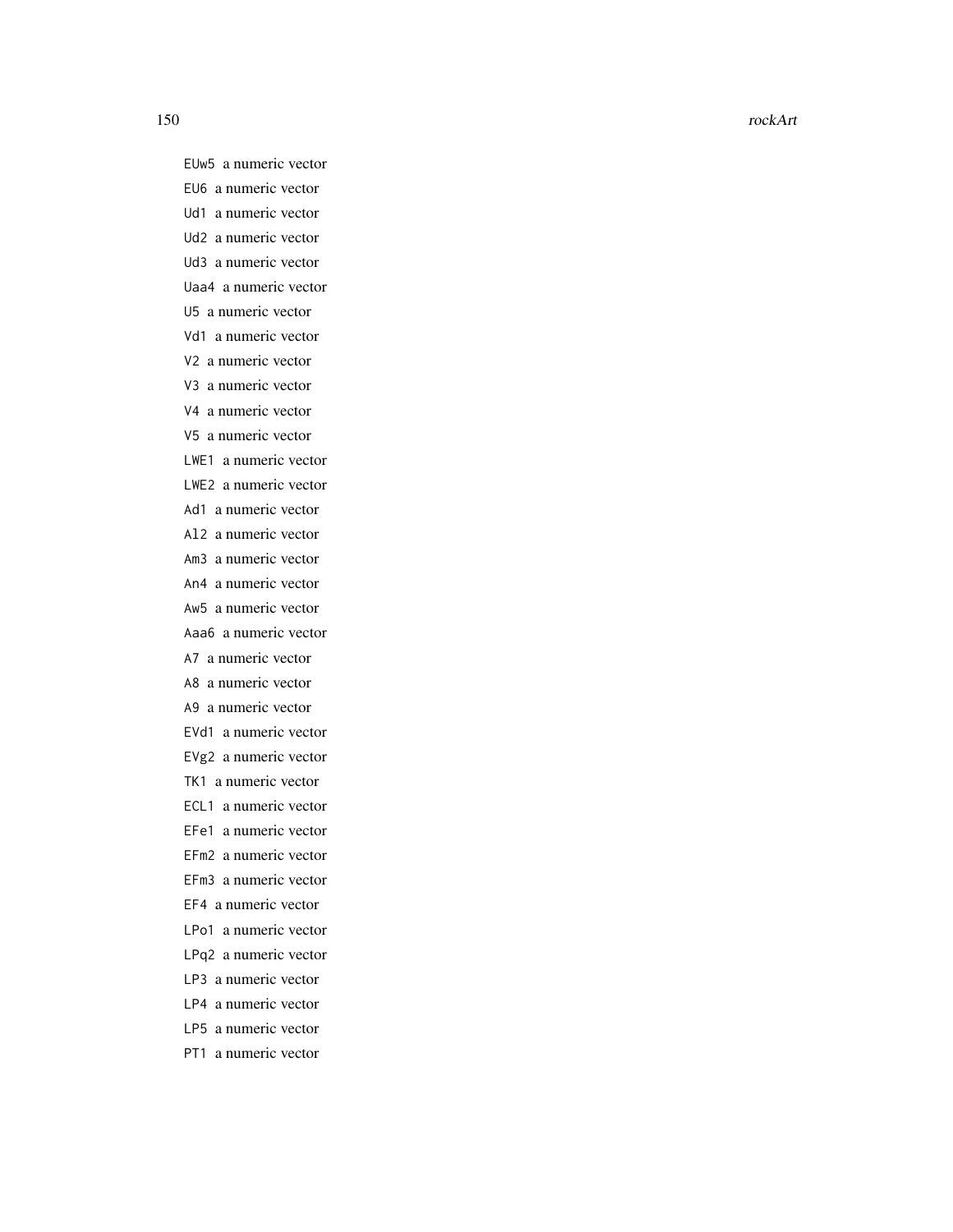CSC a numeric vector

CSR a numeric vector

CCRC a numeric vector

SA a numeric vector

Anthrop a numeric vector

Turtle a numeric vector

Boat a numeric vector

Canoe a numeric vector

Hand a numeric vector

Foot a numeric vector

Lizard a numeric vector

Crocodile a numeric vector

Jellyfish a numeric vector

Bird a numeric vector

Anthrobird a numeric vector

Axe a numeric vector

Marine a numeric vector

Face a numeric vector

Zoo1 a numeric vector

Zoo2 a numeric vector

Zoo3 a numeric vector

- Zoo4 a numeric vector
- Zoo5 a numeric vector

Zoo6 a numeric vector

# Details

Note the vignette rockArt.

# Source

Meredith Wilson: *Picturing Pacific Pre-History* (PhD thesis), 2002, Australian National University.

# References

Meredith Wilson: Rethinking regional analyses of Western Pacific rock-art. *Records of the Australian Museum*, Supplement 29: 173-186.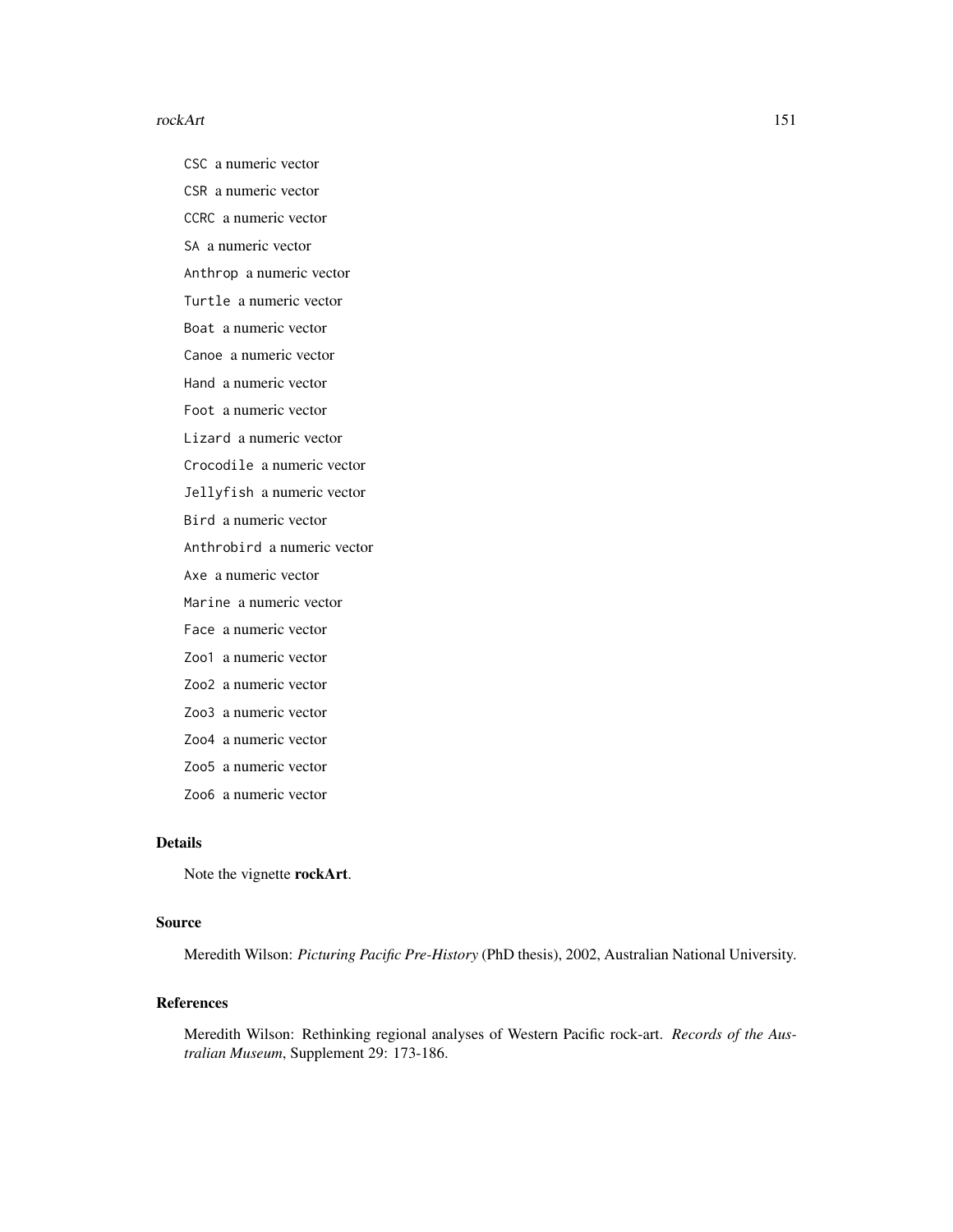# Examples

```
data(rockArt)
rockart.dist \le dist(x = as.matrix(rockArt[, 28:641]), method = "binary")
sum(rockart.dist==1)/length(rockart.dist)
plot(density(rockart.dist, to = 1))
rockart.cmd <- cmdscale(rockart.dist)
tab <- table(rockArt$District)
district <- as.character(rockArt$District)
district[!(rockArt$District %in% names(tab)[tab>5])] <- "other"
## Not run:
xyplot(rockart.cmd[,2] ~ rockart.cmd[,1], groups=district,
      auto.key=list(columns=5),
      par.settings=list(superpose.symbol=list(pch=16)))
library(MASS)
## For sammon, need to avoid zero distances
omit <- c(47, 54, 60, 63, 92)
rockart.dist <- dist(x = as.matrix(rootArt[-omit, 28:641]), method = "binary")
rockart.cmd <- cmdscale(rockart.dist)
rockart.sam <- sammon(rockart.dist, rockart.cmd)
xyplot(rockart.sam$points[,2] ~ rockart.sam$points[,1],
      groups=district[-omit], auto.key=list(columns=5),
      par.settings=list(superpose.symbol=list(pch=16)))
## Notice the very different appearance of the Sammon plot
```
## End(Not run)

roller *Lawn Roller Data*

#### Description

The roller data frame has 10 rows and 2 columns. Different weights of roller were rolled over different parts of a lawn, and the depression was recorded.

#### Usage

roller

#### Format

This data frame contains the following columns:

weight a numeric vector consisting of the roller weights

depression the depth of the depression made in the grass under the roller

#### Source

Stewart, K.M., Van Toor, R.F., Crosbie, S.F. 1988. Control of grass grub (Coleoptera: Scarabaeidae) with rollers of different design. N.Z. Journal of Experimental Agriculture 16: 141-150.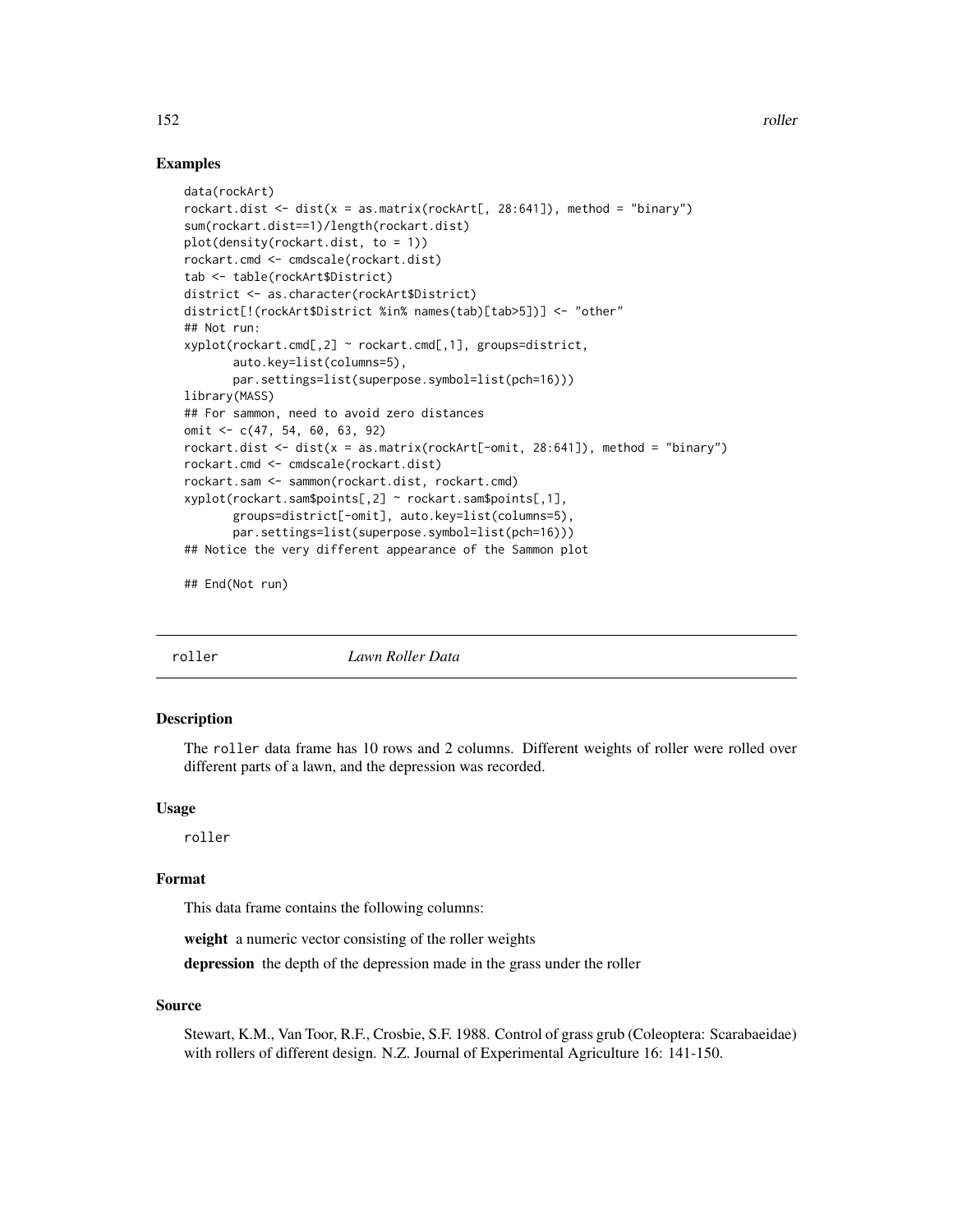#### sampdist the contract of the contract of the contract of the contract of the contract of the contract of the contract of the contract of the contract of the contract of the contract of the contract of the contract of the c

# Examples

```
plot(roller)
roller. lm \leftarrow lm (depression \sim weight, data = roller)
plot(roller.lm, which = 4)
```
sampdist *Plot sampling distribution of mean or other sample statistic.*

# Description

The function sampvals generates the data. A density plot of a normal probability plot is provided, for one or mare sample sizes. For a density plot, the density estimate for the population is superimposed in gray. For the normal probability plot, the population plot is a dashed gray line. Default arguments give the sampling distribution of the mean, for a distribution that is mildly positively skewed.

#### Usage

sampdist(sampsize =  $c(3, 9, 30)$ , seed = NULL, nsamp = 1000, FUN = mean, sampvals = function(n)  $exp(rnorm(n, mean = 0.5, sd = 0.3)),$ tck = NULL, plot.type =  $c("density", "qq"), layout = c(3, 1))$ 

#### Arguments

| sampvals   | Function that generates the data. For sampling from existing data values, this<br>might be function that generates bootstrap samples.                  |  |
|------------|--------------------------------------------------------------------------------------------------------------------------------------------------------|--|
| sampsize   | One or more sample sizes. A plot will be provided for each different sample<br>size.                                                                   |  |
| seed       | Specify a seed if it is required to make the exact set(s) of sample values repro-<br>ducible.                                                          |  |
| nsamp      | Number of samples.                                                                                                                                     |  |
| <b>FUN</b> | Function that calculates the sample statistic.                                                                                                         |  |
| plot.type  | Specify density, or qq. Or if no plot is required, specify "".                                                                                         |  |
| tck        | Tick size on lattice plots, by default 1, but 0.5 may be suitable for plots that are,<br>for example, 50% of the default dimensions in each direction. |  |
| layout     | Layout on page, e.g. $c(3, 1)$ for a 3 columns by one row layout.                                                                                      |  |

# Value

Data frame

# Author(s)

John Maindonald.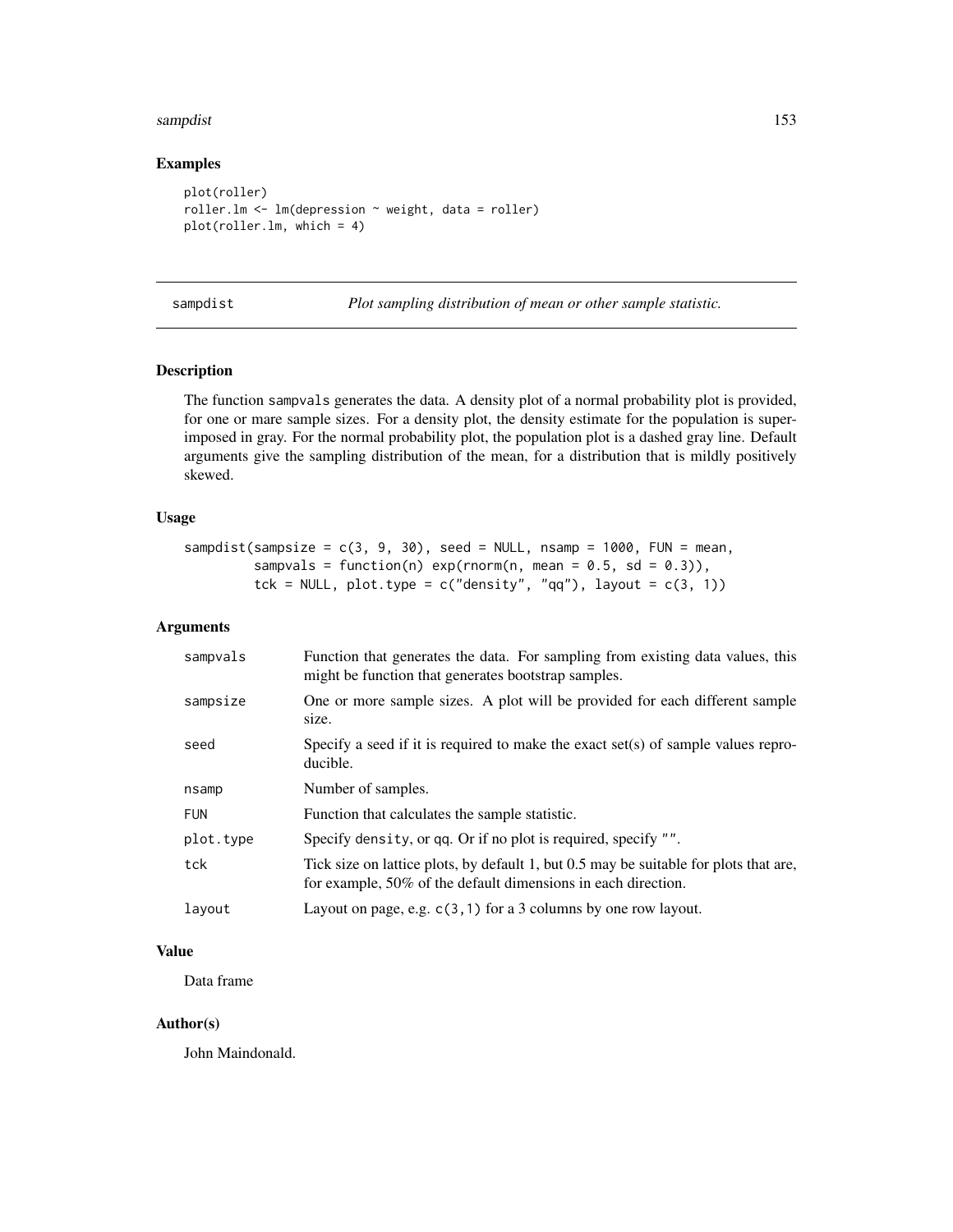```
sampdist(plot.type="density")
sampdist(plot.type="qq")
## The function is currently defined as
 function (sampsize = c(3, 9, 30), seed = NULL, nsamp = 1000, FUN = mean,
            sampvals = function(n) exp(rnorm(n, mean = 0.5, sd = 0.3)),tck = NULL, plot.type = c("density", "qq"), layout = c(3,1))
{
 if (!is.null(seed))
   set.seed(seed)
 ncases <- length(sampsize)
 y <- sampvals(nsamp)
 xlim = quantile(y, c(0.01, 0.99))
 xlim \le xlim + c(-1, 1) * diff(xlim) * 0.1
 samplingDist <- function(sampsize=3, nsamp=1000, FUN=mean)
   apply(matrix(sampvals(sampsize*nsamp), ncol=sampsize), 1, FUN)
 df <- data.frame(sapply(sampsize, function(x)samplingDist(x, nsamp=nsamp)))
 names(df) <- paste("y", sampsize, sep="")
 form <- formula(paste("~", paste(names(df), collapse="+")))
 lab <- lapply(sampsize, function(x) substitute(A, list(A = paste(x))))
 if (plot.type[1] == "density")gph <- densityplot(form, data=df, layout = layout, outer=TRUE,
                       plot.points = FALSE, panel = function(x, \ldots) {
                         panel.densityplot(x, ..., col = "black")
                         panel.densityplot(y, col = "gray40", lty = 2,
                                           ...)
                       }, xlim = xlim, xlab = ", scales = list(tck = tck),
                       between = list(x = 0.5), strip = strip.custom(strip.names = TRUE,
                       factor.levels = as.expression(lab), var.name = "Sample size",
                                                  sep = expression(" = ")))else if (plot.type[1] == "qq")
    gph <- qqmath(form, data = df, layout = layout, plot.points = FALSE,
                  outer=TRUE,
                  panel = function(x, ...)panel.qqmath(x, ..., col = "black", alpha=0.5)panel.qqmath(y, col = "gray40", lty = 2, type = "l",
                                 ...)
                  }, xlab = ", xlim = c(-3, 3), ylab = ", scales = list(tck = tck),
                  between = list(x = 0.5), strip = strip.custom(strip.names = TRUE,
                  factor.levels = as.expression(lab), var.name = "Sample size",
                                             sep = expression(" = ")))if (plot.type[1] %in% c("density", "qq"))
    print(gph)
 invisible(df)
}
```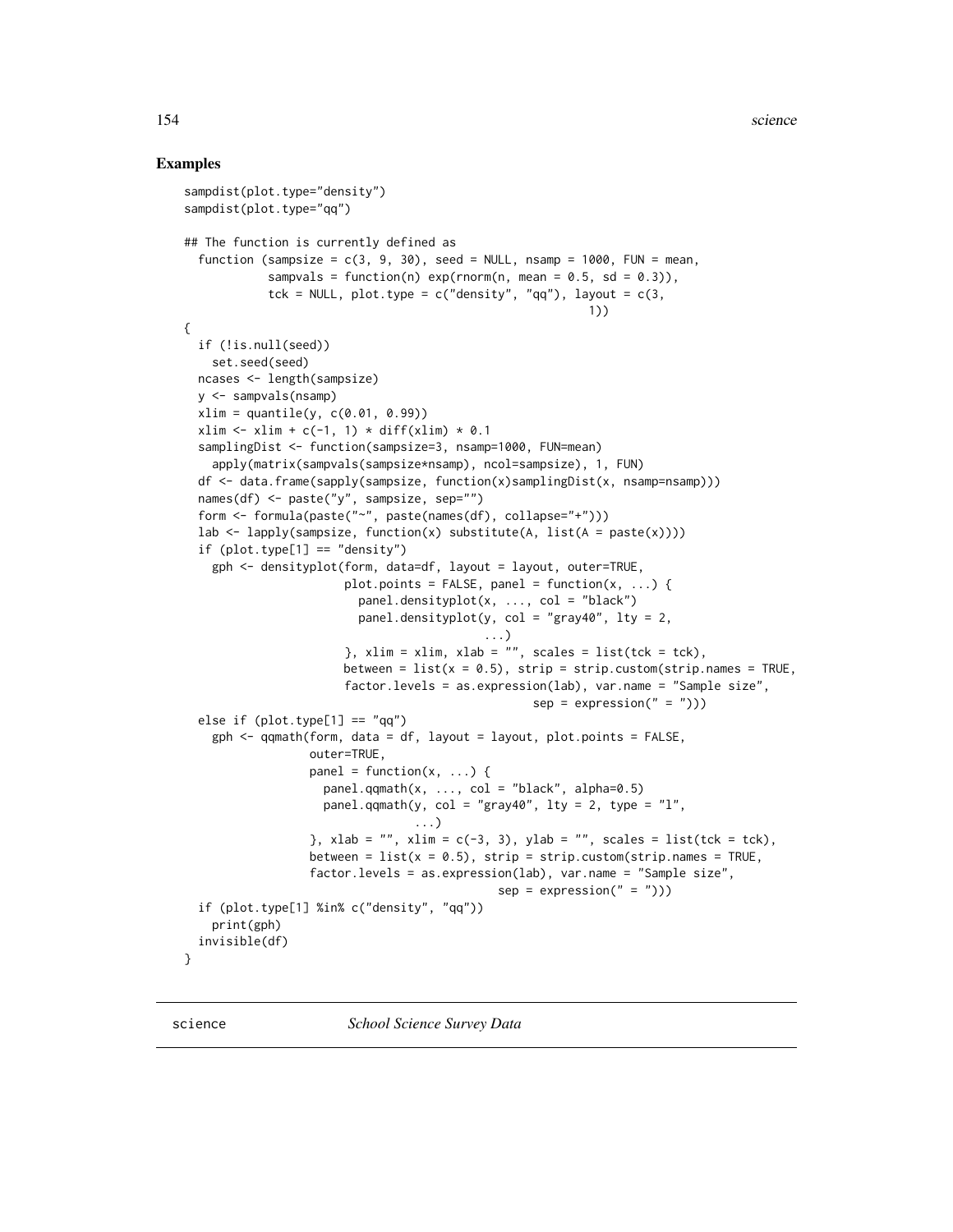#### science and the set of the set of the set of the set of the set of the set of the set of the set of the set of the set of the set of the set of the set of the set of the set of the set of the set of the set of the set of t

#### Description

The science data frame has 1385 rows and 7 columns.

The data are on attitudes to science, from a survey where there were results from 20 classes in private schools and 46 classes in public schools.

#### Usage

science

#### Format

This data frame contains the following columns:

State a factor with levels ACT Australian Capital Territory, NSW New South Wales

PrivPub a factor with levels private school, public school

school a factor, coded to identify the school

class a factor, coded to identify the class

sex a factor with levels f, m

like a summary score based on two of the questions, on a scale from 1 (dislike) to 12 (like)

Class a factor with levels corresponding to each class

#### Source

Francine Adams, Rosemary Martin and Murali Nayadu, Australian National University

```
classmeans <- with(science, aggregate(like, by=list(PrivPub, Class), mean))
names(classmeans) <- c("PrivPub","Class","like")
dim(classmeans)
attach(classmeans)
boxplot(split(like, PrivPub), ylab = "Class average of attitude to science score", boxwex = 0.4)
rug(like[PrivPub == "private"], side = 2)
rug(like[PrivPub == "public"], side = 4)
detach(classmeans)
if(require(lme4, quietly=TRUE)) {
science.lmer <- lmer(like ~ sex + PrivPub + (1 | school) +
                     (1 | school:class), data = science,
                     na.action=na.exclude)
summary(science.lmer)
science1.lmer <- lmer(like ~ sex + PrivPub + (1 | school:class),
                      data = science, na.action=na.exclude)
summary(science1.lmer)
ranf <- ranef(obj = science1.lmer, drop=TRUE)[["school:class"]]
flist <- science1.lmer@flist[["school:class"]]
privpub <- science[match(names(ranf), flist), "PrivPub"]
num <- unclass(table(flist)); numlabs <- pretty(num)
## Plot effect estimates vs numbers
```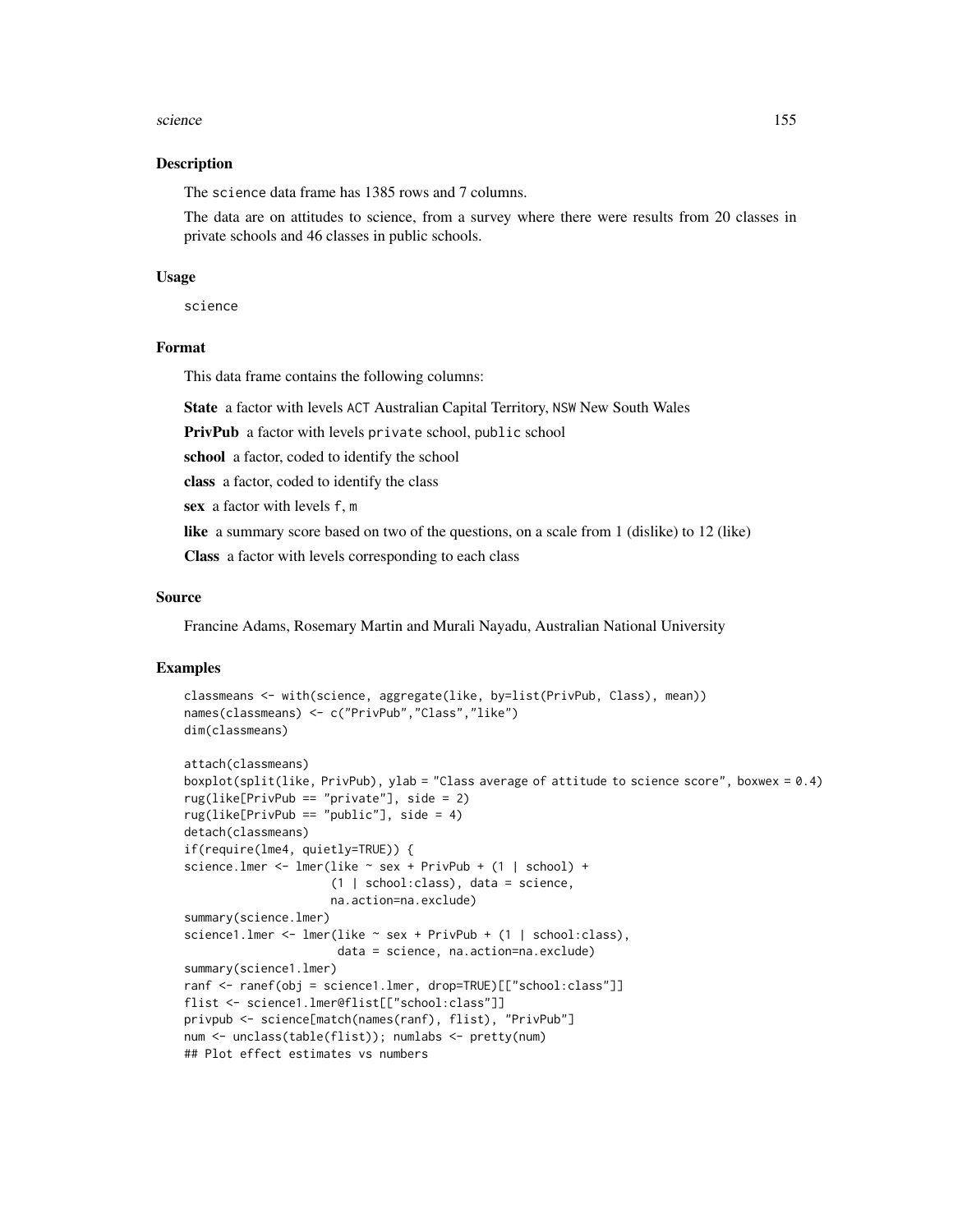#### 156 seedrates and the second second second second second second second second second second second second second second second second second second second second second second second second second second second second seco

```
plot(sqrt(num), ranf, xaxt="n", pch=c(1,3)[as.numeric(privpub)],
     xlab="# in class (square root scale)",
     ylab="Estimate of class effect")
lines(lowess(sqrt(num[privpub=="private"]),
             ranf[privpub=="private"], f=1.1), lty=2)
lines(lowess(sqrt(num[privpub=="public"]),
             ranf[privpub=="public"], f=1.1), lty=3)
axis(1, at=sqrt(numlabs), labels=paste(numlabs))
}
```
seedrates *Barley Seeding Rate Data*

#### Description

The seedrates data frame has 5 rows and 2 columns on the effect of seeding rate of barley on yield.

#### Usage

seedrates

# Format

This data frame contains the following columns:

rate the seeding rate

grain the number of grain per head of barley

# Source

McLeod, C.C. 1982. Effect of rates of seeding on barley grown for grain. New Zealand Journal of Agriculture 10: 133-136.

#### References

Maindonald J H 1992. Statistical design, analysis and presentation issues. New Zealand Journal of Agricultural Research 35: 121-141.

```
plot(grain~rate,data=seedrates,xlim=c(50,180),ylim=c(15.5,22),axes=FALSE)
new.df<-data.frame(rate=(2:8)*25)
seedrates.lm1<-lm(grain~rate,data=seedrates)
seedrates.lm2<-lm(grain~rate+I(rate^2),data=seedrates)
hat1<-predict(seedrates.lm1,newdata=new.df,interval="confidence")
hat2<-predict(seedrates.lm2,newdata=new.df,interval="confidence")
axis(1,at=new.df$rate); axis(2); box()
z1<-spline(new.df$rate, hat1[,"fit"]); z2<-spline(new.df$rate,
```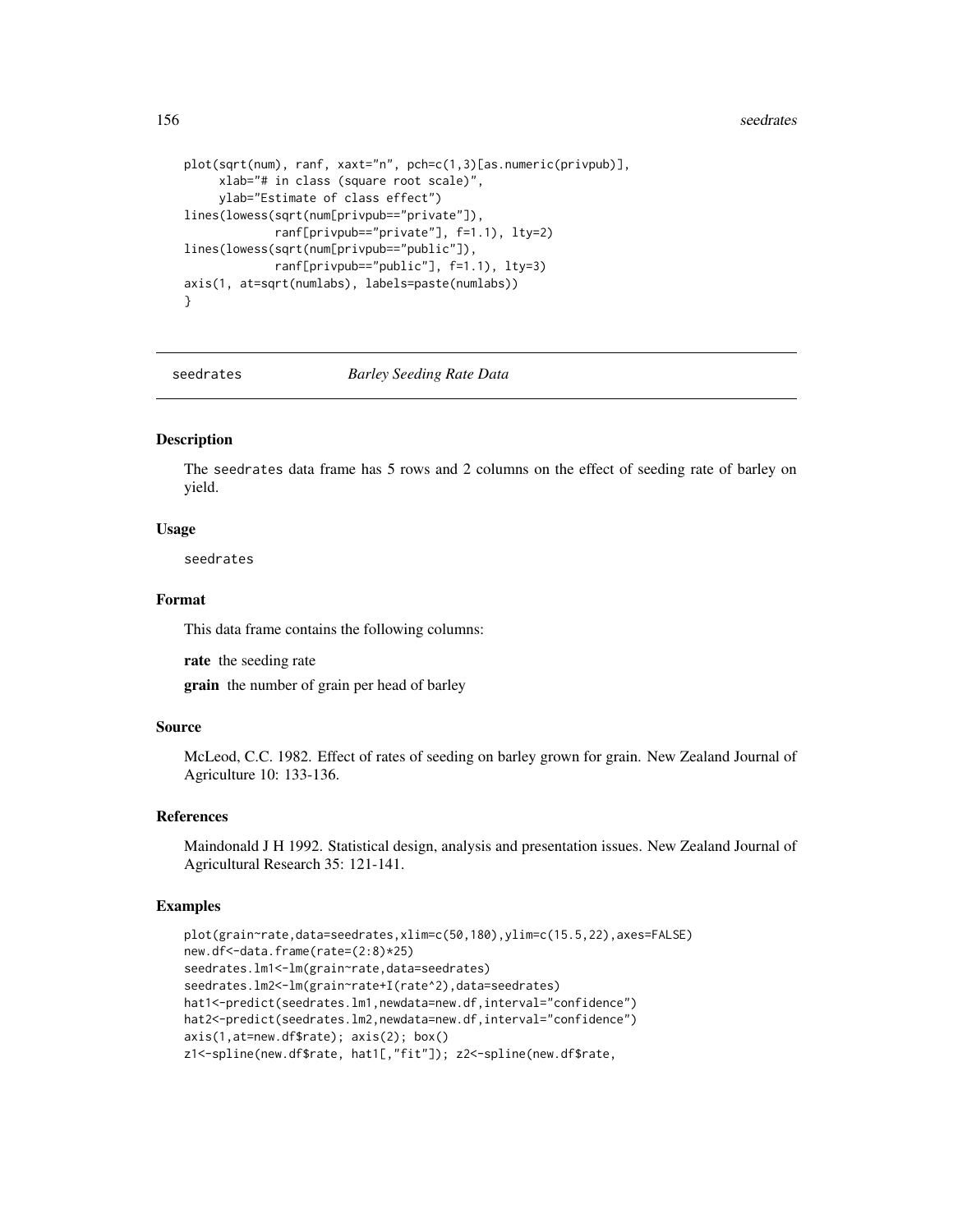#### show.colors 157

```
hat2[,"fit"])
rate<-new.df$rate; lines(z1$x,z1$y)
lines(spline(rate,hat1[,"lwr"]),lty=1,col=3)
lines(spline(rate,hat1[,"upr"]),lty=1,col=3)
lines(z2$x,z2$y,lty=4)
lines(spline(rate,hat2[,"lwr"]),lty=4,col=3)
lines(spline(rate,hat2[,"upr"]),lty=4,col=3)
```
show.colors *Show R's Colors*

# Description

This function displays the built-in colors.

#### Usage

```
show.colors(type=c("singles", "shades", "gray"), order.cols=TRUE)
```
#### Arguments

| type       | type of display - single, multiple or gray shades |
|------------|---------------------------------------------------|
| order.cols | Arrange colors in order                           |

# Value

A plot of colors for which there is a single shade (type = "single"), multiple shades (type = "multiple"), or gray shades (type = "gray")

# Author(s)

J.H. Maindonald

```
require(MASS)
show.colors()
```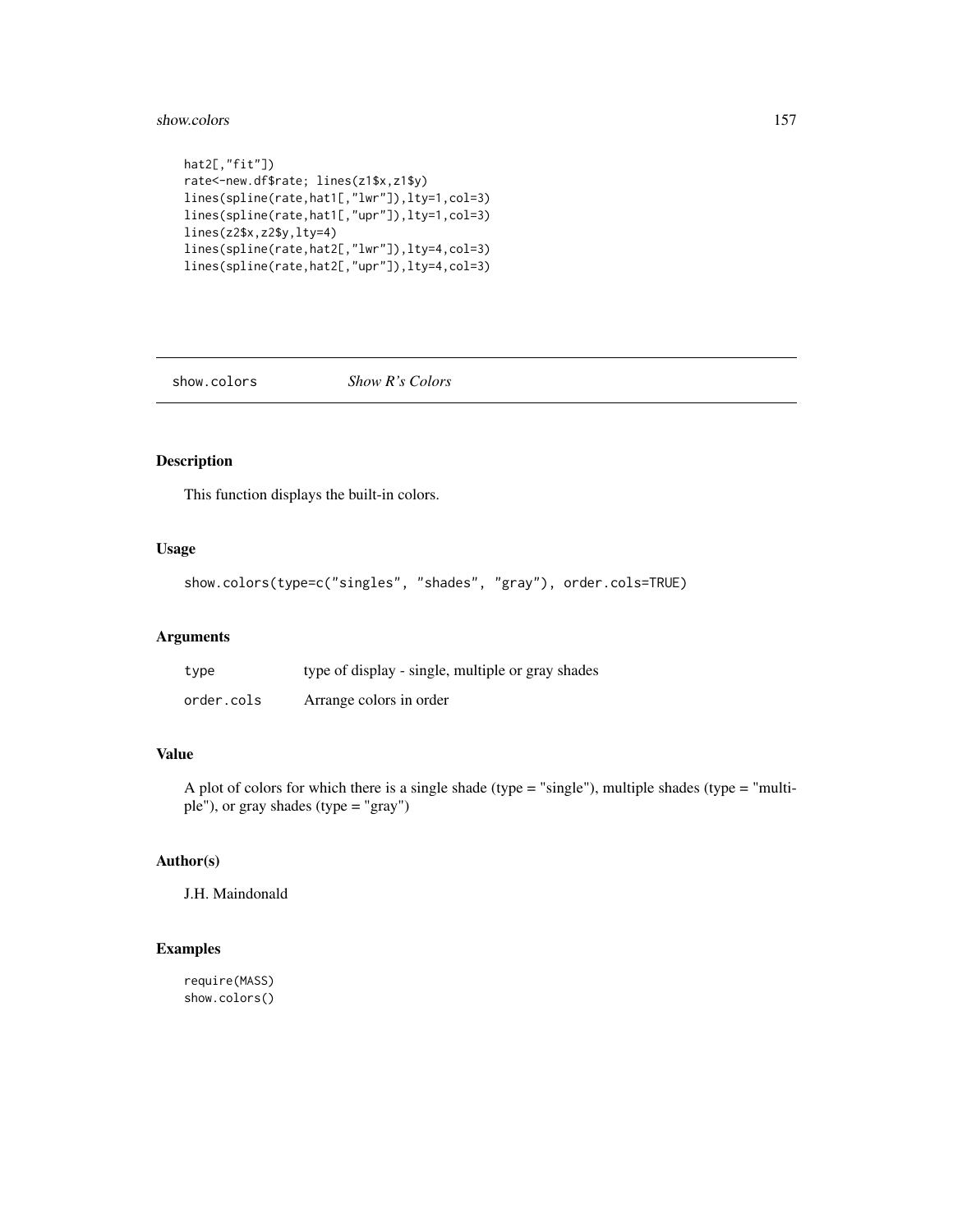This function simulates a number of bivariate data sets in which there are replicates at each level of the predictor. The p-values for ANOVA and for the regression slope are compared, and a lattice graphics object returned.

#### Usage

```
simulateLinear(sd=2, npoints=5, nrep=4, nsets=200, graphtype="xy",
seed=21, ...)
```
# Arguments

| sd        | The error standard deviation                                                                                                                             |
|-----------|----------------------------------------------------------------------------------------------------------------------------------------------------------|
| npoints   | Number of distinct predictor levels                                                                                                                      |
| nrep      | Number of replications at each level                                                                                                                     |
| nsets     | Number of simulation runs                                                                                                                                |
| graphtype | Type of graph; x-y plot (graphtype="xy"), overlaid density plots (graphtype="density"),<br>or density plot for x-y difference (graphtype="density-diff") |
| seed      | Random Number generator seed                                                                                                                             |
| $\cdots$  | Additional arguments, to be passed through to the lattice function that is called                                                                        |

# Value

A lattice graphics object.

# Author(s)

J.H. Maindonald

# Examples

simulateLinear()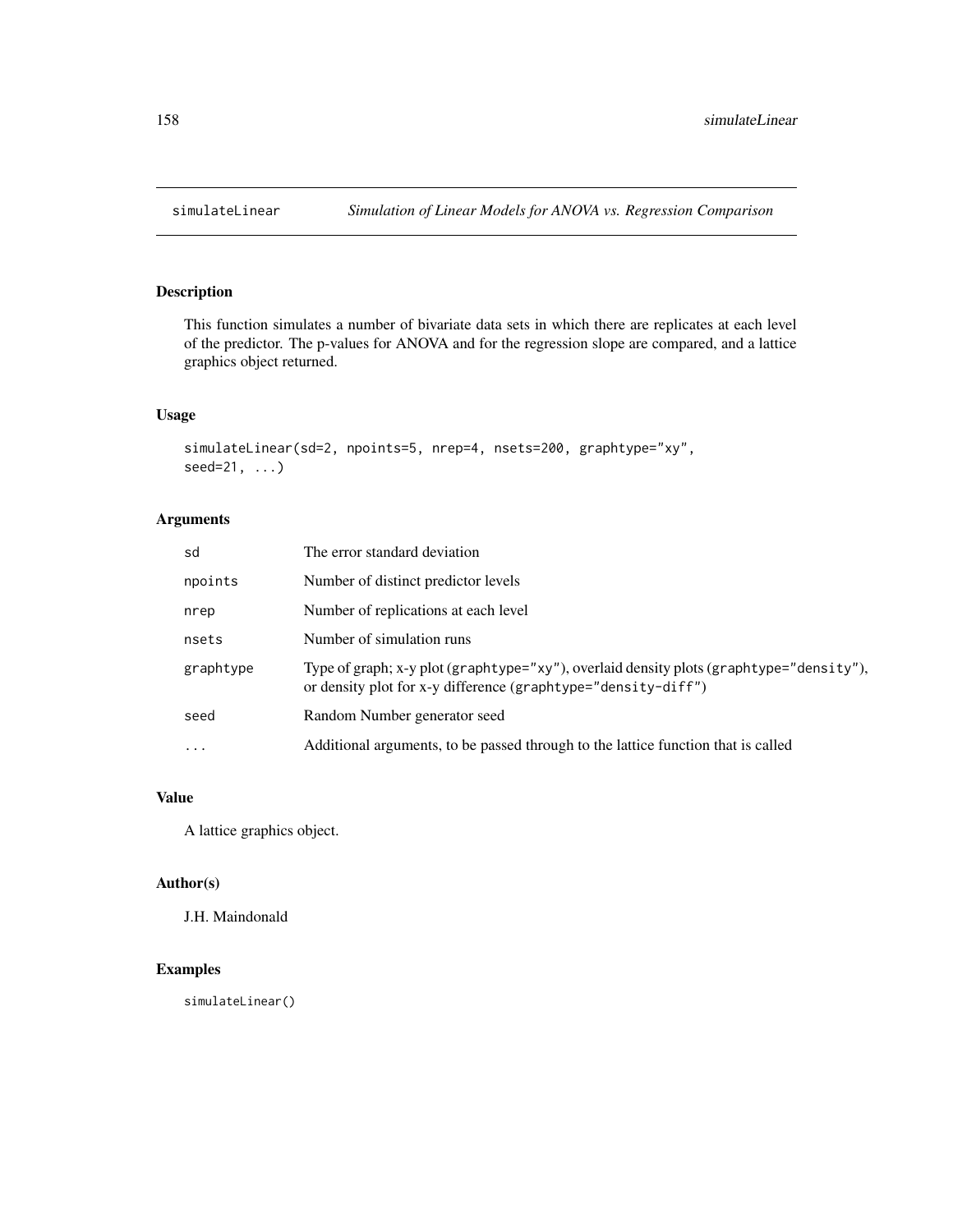<span id="page-158-0"></span>simulateSampDist *Simulated sampling distribution of mean or other statistic*

#### Description

Simulates the sample distribution of the specified statistic, for samples of the size(s) specified in numINsamp. Additionally a with replacement) sample is drawn from the specified population.

# Usage

```
simulateSampDist(rpop = rnorm, numsamp = 100, numINsamp = c(4, 16),
                 FUN = mean, seed=NULL
     )
```
#### Arguments

| rpop       | Either a function that generates random samples from the specified distribution,<br>or a vector of values that define the population (i.e., an empirical distribution) |
|------------|------------------------------------------------------------------------------------------------------------------------------------------------------------------------|
| numsamp    | Number of samples that should be taken. For close approximation of the asymp-<br>totic distribution (e.g., for the mean) this number should be large                   |
| numINsamp  | $Size(s)$ of each of the numsamp sample(s)                                                                                                                             |
| <b>FUN</b> | Function to calculate the statistic whose sampling distribution is to be simulated                                                                                     |
| seed       | Optional seed for random number generation                                                                                                                             |

#### Value

List, with elements values, numINsamp and FUN

| values    | Matrix, with dimensions numsamp by numINsamp $+1$ . The first column has  |
|-----------|---------------------------------------------------------------------------|
|           | a random with replacement sample from the population, while the remaining |
|           | length(numINsamp) columns hold simulated values from sampling distribu-   |
|           | tions with samples of the specified size(s)                               |
| numINsamp | Input value of numINsamp                                                  |
| numsamp   | Input value of numsamp                                                    |

# Author(s)

John Maindonald

# References

Maindonald, J.H. and Braun, W.J. (3rd edn, 2010) *Data Analysis and Graphics Using R*, 3rd edn, Sections 3.3 and 3.4

# See Also

help(plotSampDist)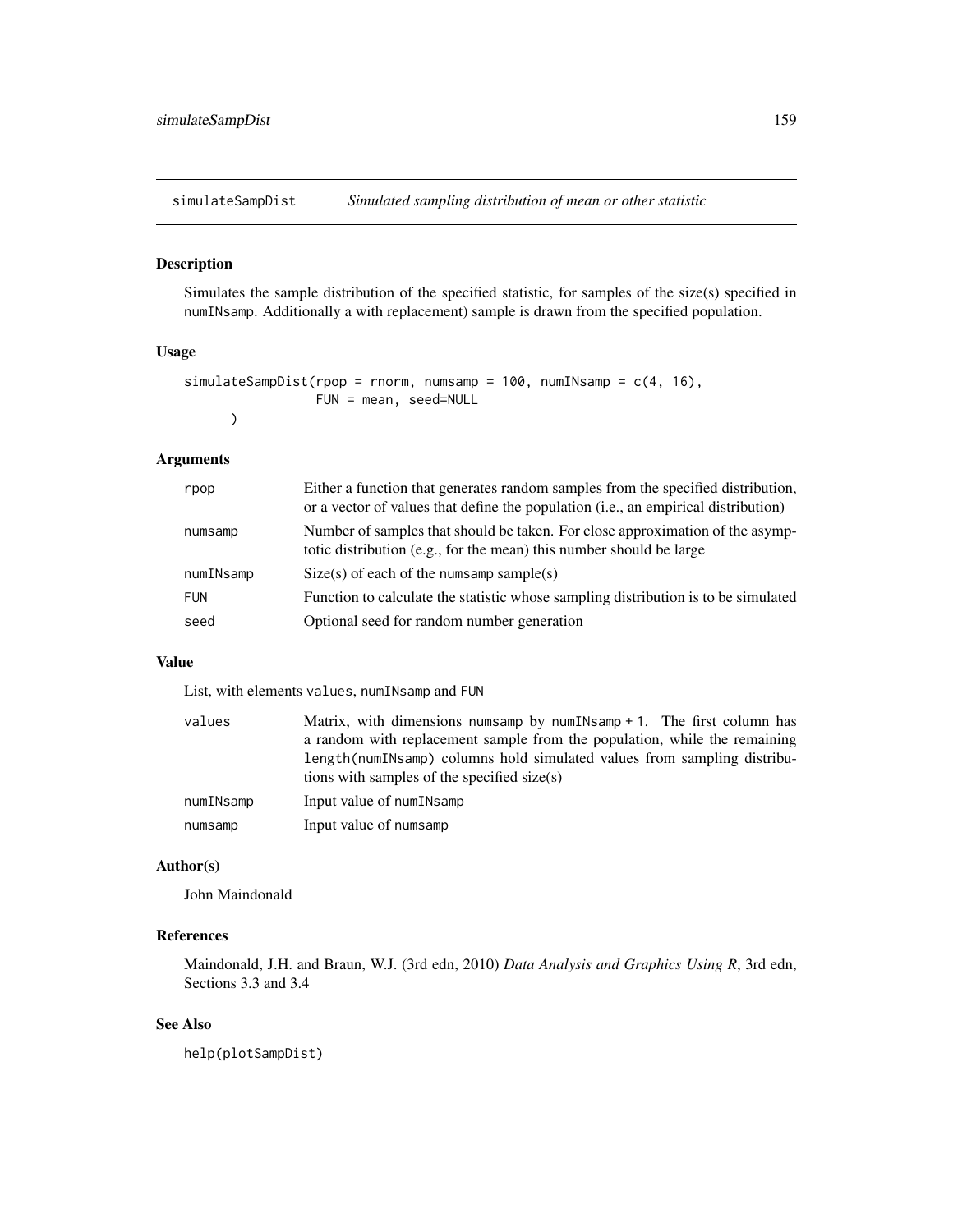# Examples

```
## By default, sample from normal population
simAvs <- simulateSampDist()
par(pty="s")
plotSampDist(simAvs)
## Sample from empirical distribution
simAvs <- simulateSampDist(rpop=rivers)
plotSampDist(simAvs)
```

```
## The function is currently defined as
function(rpop=rnorm, numsamp=100, numINsamp=c(4,16), FUN=mean,
seed=NULL){
   if(!is.null(seed))set.seed(seed)
   funtxt <- deparse(substitute(FUN))
   nDists <- length(numINsamp)+1
   values <- matrix(0, nrow=numsamp, ncol=nDists)
   if(!is.function(rpop)) {
     x < - rpop
     rpop <- function(n)sample(x, n, replace=TRUE)
    }
    values[,1] <- rpop(numsamp)
    for(j in 2:nDists){
     n <- numINsamp[j-1]
     for(i in 1:numsamp)values[i, j] <- FUN(rpop(n))
    }
   colnames(values) <- paste("Size", c(1, numINsamp))
   invisible(list(values=values, numINsamp=numINsamp, FUN=funtxt))
 }
```
socsupport *Social Support Data*

# Description

Data from a survey on social and other kinds of support.

#### Usage

socsupport

#### Format

This data frame contains the following columns:

gender a factor with levels female, male

age age, in years, with levels 18-20, 21-24, 25-30, 31-40,40+

country a factor with levels australia, other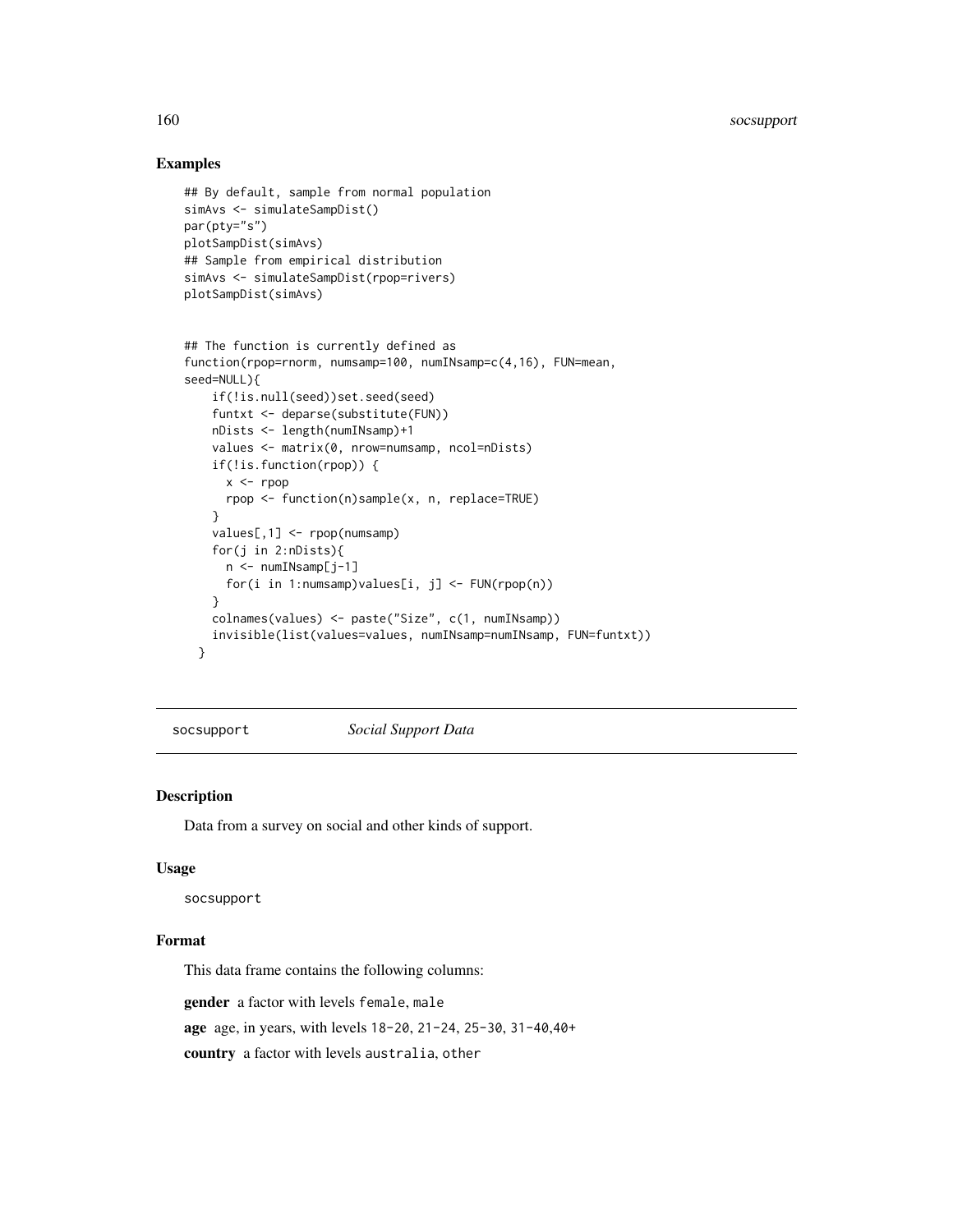#### socsupport that the contract of the contract of the contract of the contract of the contract of the contract of the contract of the contract of the contract of the contract of the contract of the contract of the contract o

marital a factor with levels married, other, single livewith a factor with levels alone, friends, other, parents, partner, residences employment a factor with levels employed fulltime, employed part-time, govt assistance, other, parental support firstyr a factor with levels first year, other enrolment a factor with levels full-time, part-time, <NA> emotional summary of 5 questions on emotional support availability emotionalsat summary of 5 questions on emotional support satisfaction tangible summary of 4 questions on availability of tangible support tangiblesat summary of 4 questions on satisfaction with tangible support affect summary of 3 questions on availability of affectionate support sources affectsat summary of 3 questions on satisfaction with affectionate support sources psi summary of 3 questions on availability of positive social interaction psisat summary of 3 questions on satisfaction with positive social interaction esupport summary of 4 questions on extent of emotional support sources psupport summary of 4 questions on extent of practical support sources supsources summary of 4 questions on extent of social support sources (formerly, socsupport) **BDI** Score on the Beck depression index (summary of 21 questions)

#### Source

Melissa Manning, Psychology, Australian National University

```
attach(socsupport)
```

```
not.na <- apply(socsupport[,9:19], 1, function(x)!any(is.na(x)))
ss.pr1 <- princomp(as.matrix(socsupport[not.na, 9:19]), cor=TRUE)
pairs(ss.pr1$scores[,1:3])
sort(-ss.pr1$scores[,1]) # Minus the largest value appears first
pause()
not.na[36] <- FALSE
ss.pr <- princomp(as.matrix(socsupport[not.na, 9:19]), cor=TRUE)
summary(ss.pr) # Examine the contribution of the components
pause()
# We now regress BDI on the first six principal components:
ss.lm <- lm(BDI[not.na] ~ ss.pr$scores[, 1:6], data=socsupport)
summary(ss.lm)$coef
pause()
ss.pr$loadings[,1]
plot(BDI[not.na] ~ ss.pr$scores[ ,1], col=as.numeric(gender),
pch=as.numeric(gender), xlab ="1st principal component", ylab="BDI")
topleft < -</math> par()<math>\$usr[c(1,4)]</math>legend(topleft[1], topleft[2], col=1:2, pch=1:2, legend=levels(gender))
```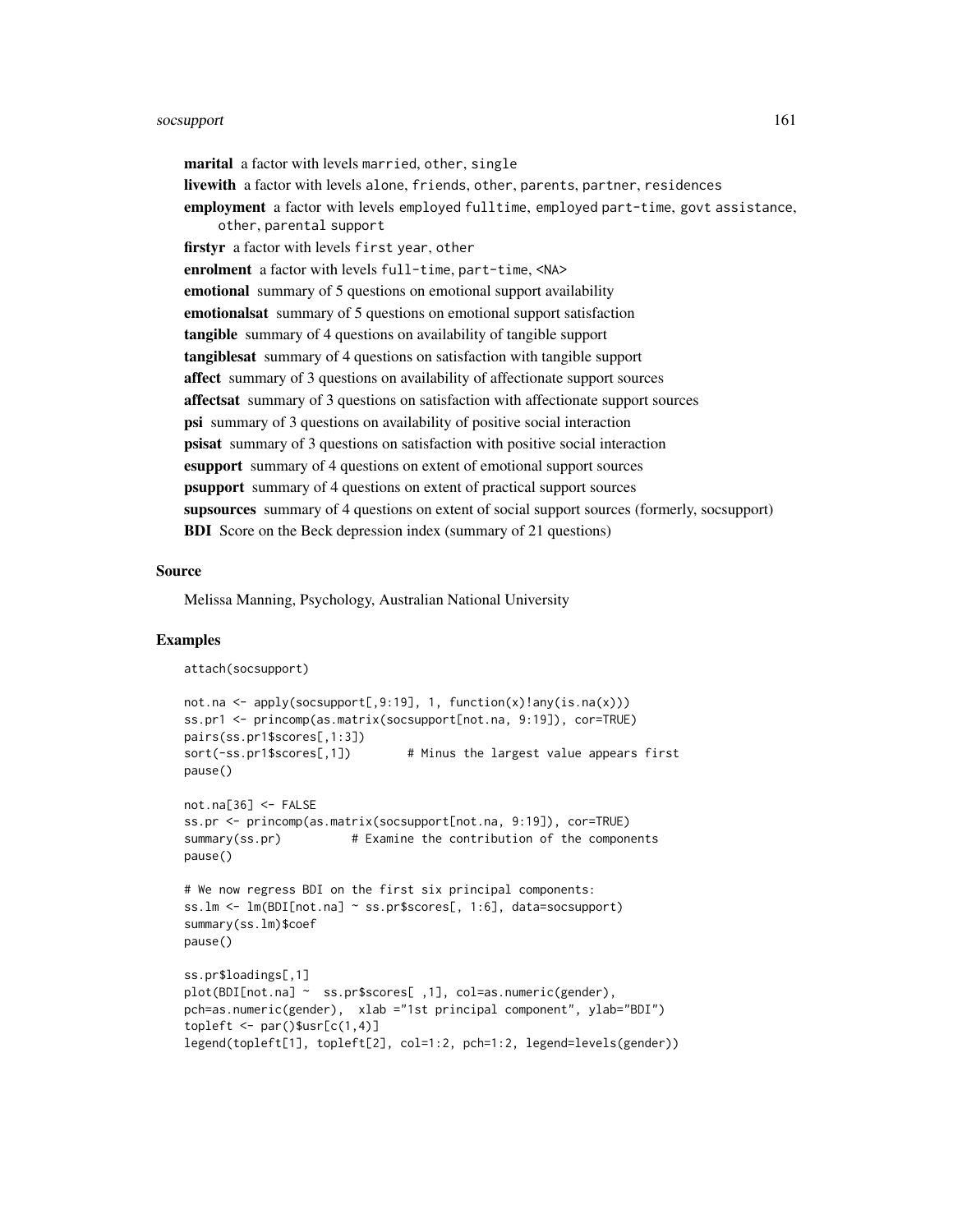This is a subset of the allbacks data frame which gives measurements on the volume and weight of 8 paperback books.

#### Usage

softbacks

# Format

This data frame contains the following columns:

volume a numeric vector giving the book volumes in cubic centimeters

weight a numeric vector giving the weights in grams

# Source

The bookshelf of J. H. Maindonald.

#### Examples

```
print("Outliers in Simple Regression - Example 5.2")
paperback.lm <- lm(weight ~ volume, data=softbacks)
summary(paperback.lm)
plot(paperback.lm)
```
sorption *sorption data set*

# Description

Concentration-time measurements on different varieties of apples under methyl bromide injection.

#### Usage

data(sorption)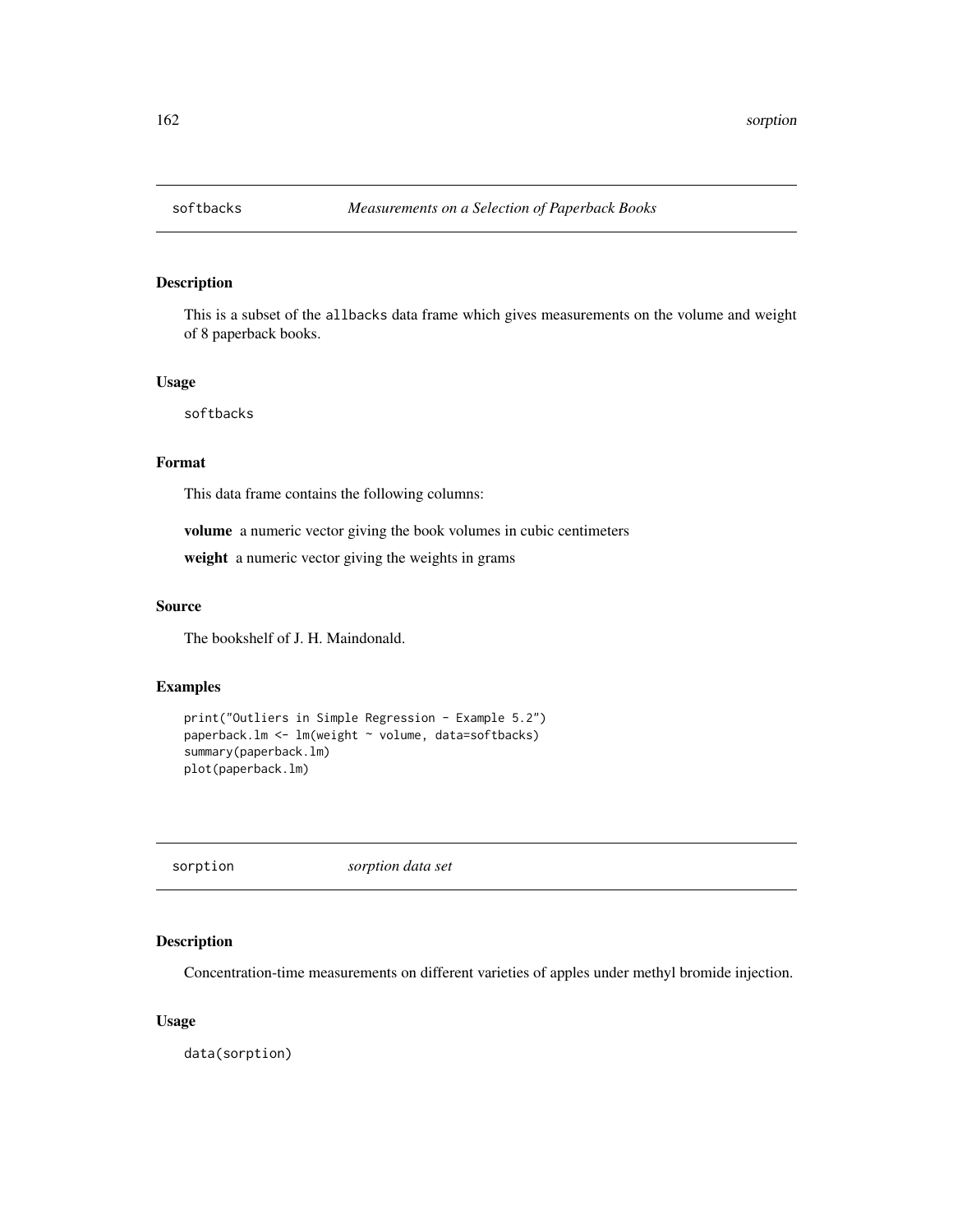#### $SP500 \text{close}$  163

# Format

A data frame with 192 observations on the following 14 variables.

m5 a numeric vector

m10 a numeric vector

m30 a numeric vector

m60 a numeric vector

m90 a numeric vector

m120 a numeric vector

ct concentration-time

Cultivar a factor with levels Pacific Rose BRAEBURN Fuji GRANNY Gala ROYAL Red Delicious Splendour

Dose injected dose of methyl bromide

rep replicate number, within Cultivar and year

year a factor with levels 1988 1989 1998 1999

- year.rep a factor with levels 1988:1 1988:2 1988:3 1989:1 1989:2 1998:1 1998:2 1998:3 1999:1 1999:2
- gp a factor with levels BRAEBURN1 BRAEBURN2 Fuji1 Fuji10 Fuji2 Fuji6 Fuji7 Fuji8 Fuji9 GRANNY1 GRANNY2 Gala4 Gala5 Pacific Rose10 Pacific Rose6 Pacific Rose7 Pacific Rose8 Pacific Rose9 ROYAL1 ROYAL2 Red Del10 Red Del9 Red Delicious1 Red Delicious2 Red Delicious3 Red Delicious4 Red Delicious5 Red Delicious6 Red Delicious7 Red Delicious8 Splendour4 Splendour5

inyear a factor with levels 1 2 3 4 5 6

SP500close *Closing Numbers for S and P 500 Index*

#### Description

Closing numbers for S and P 500 Index, Jan. 1, 1990 through early 2000.

#### Usage

SP500close

# Source

Derived from SP500 in the MASS library.

#### Examples

ts.plot(SP500close)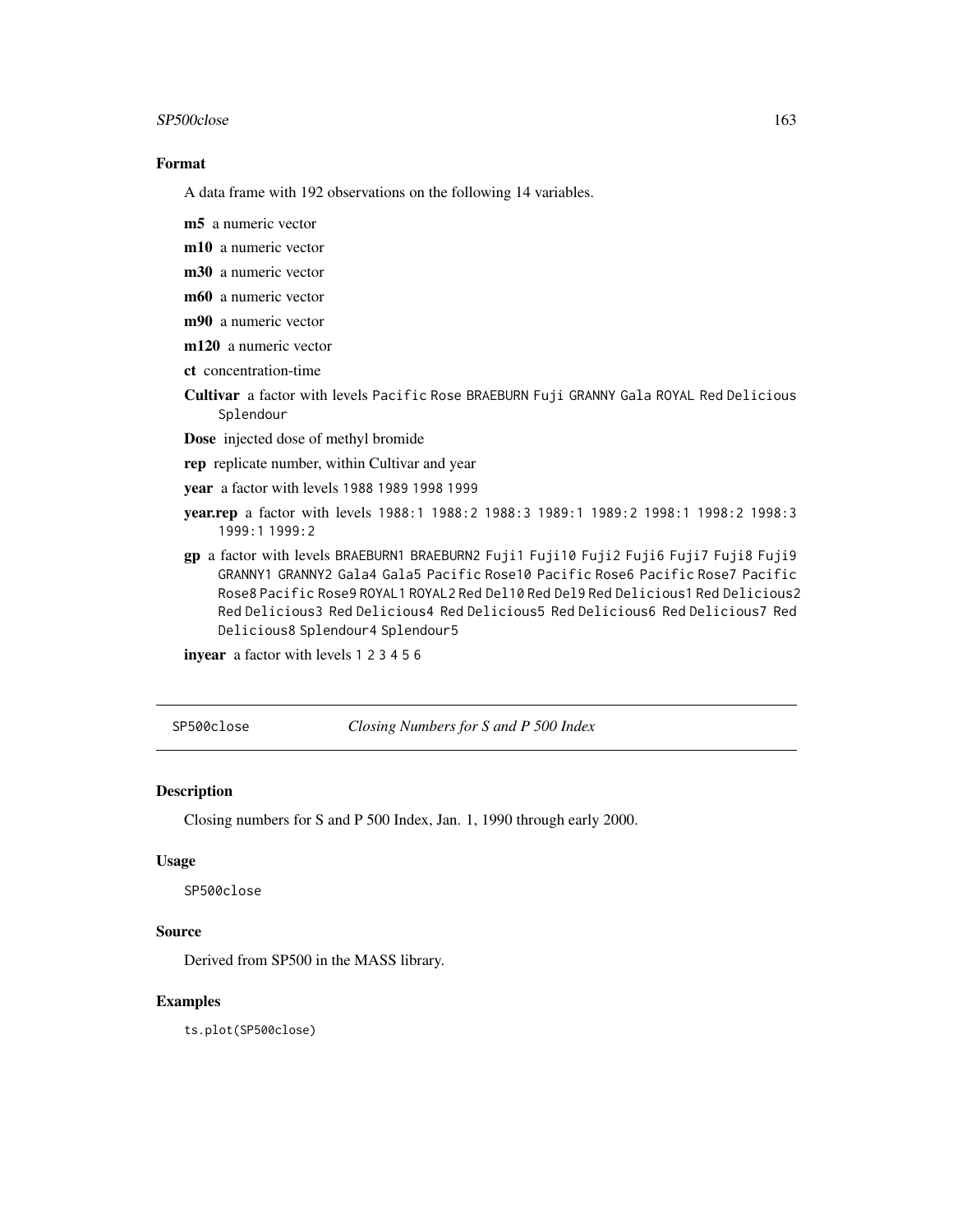Closing numbers for S and P 500 Index, Jan. 1, 1990 through early 2000.

#### Usage

SP500W90

# Source

Derived from SP500 in the MASS library.

### Examples

ts.plot(SP500W90)

spam7 *Spam E-mail Data*

#### Description

The data consist of 4601 email items, of which 1813 items were identified as spam. This is a subset of the full dataset, with six only of the 57 explanatory variables in the complete dataset.

#### Usage

spam7

#### Format

Columns included are:

crl.tot total length of uninterrupted sequences of capitals

dollar Occurrences of the dollar sign, as percent of total number of characters

bang Occurrences of '!', as percent of total number of characters

money Occurrences of 'money', as percent of total number of words

n000 Occurrences of the string '000', as percent of total number of words

make Occurrences of 'make', as a percent of total number of words

yesno outcome variable, a factor with levels n not spam, y spam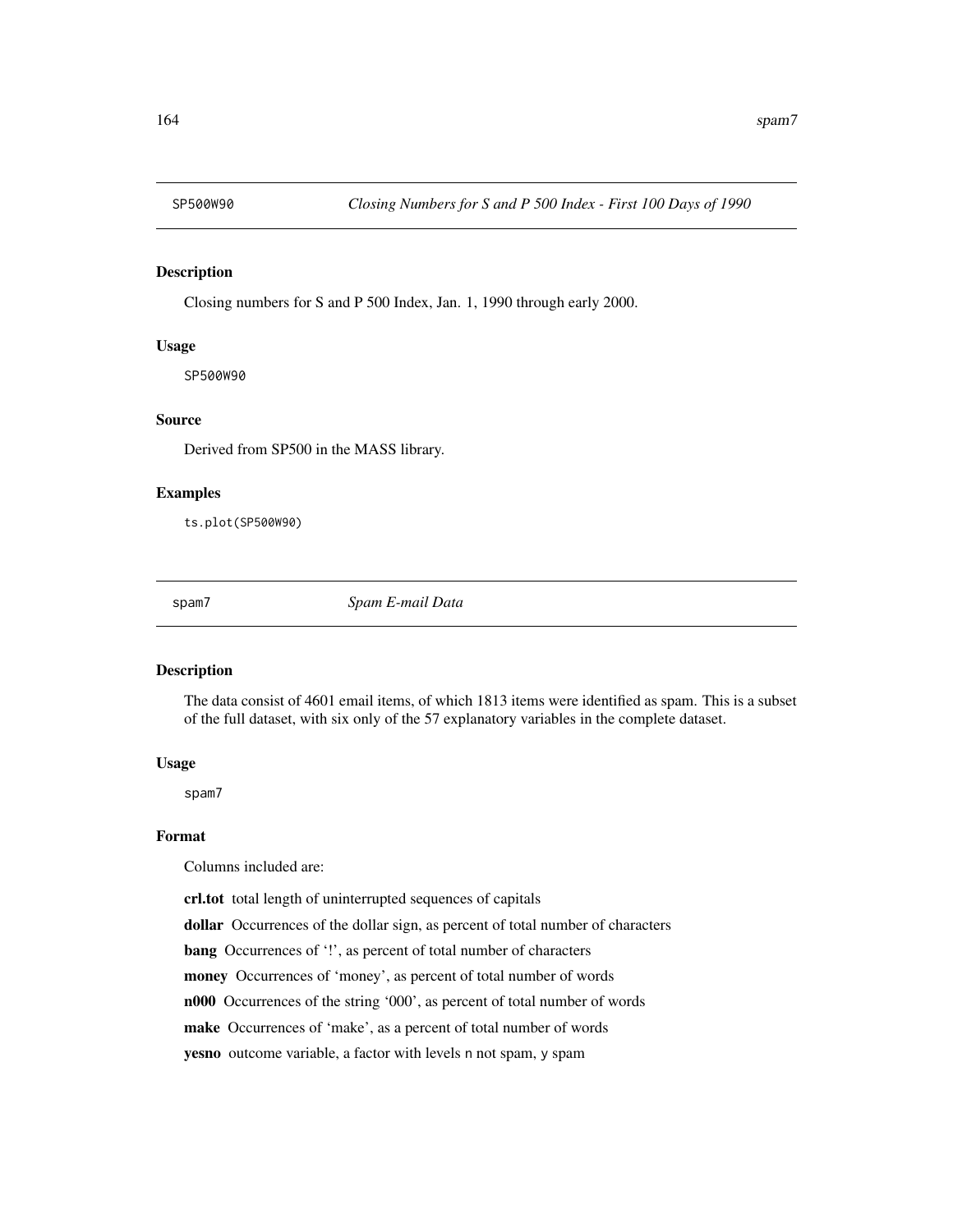#### stVincent 165

# Source

George Forman, Hewlett-Packard Laboratories

The complete dataset, and documentation, are available from [Spam database](https://archive.ics.uci.edu/ml/datasets/spambasehttps://archive.ics.uci.edu/ml/datasets/spambase/)

# Examples

```
require(rpart)
spam.rpart <- rpart(formula = yesno ~ crl.tot + dollar + bang +
  money + n000 + make, data=spam7)
plot(spam.rpart)
text(spam.rpart)
```
stVincent *Averages by block of yields for the St. Vincent Corn data*

# Description

These data frames have yield averages by blocks (parcels).

#### Usage

stVincent

#### Format

A data frame with 324 observations on 8 variables.

code a numeric vector

island a numeric vector

id a numeric vector

site a factor with 8 levels.

block a factor with levels I II III IV

plot a numeric vector

trt a factor consisting of 12 levels

harvwt a numeric vector; the average yield

#### Source

Andrews DF; Herzberg AM, 1985. Data. A Collection of Problems from Many Fields for the Student and Research Worker. Springer-Verlag. (pp. 339-353)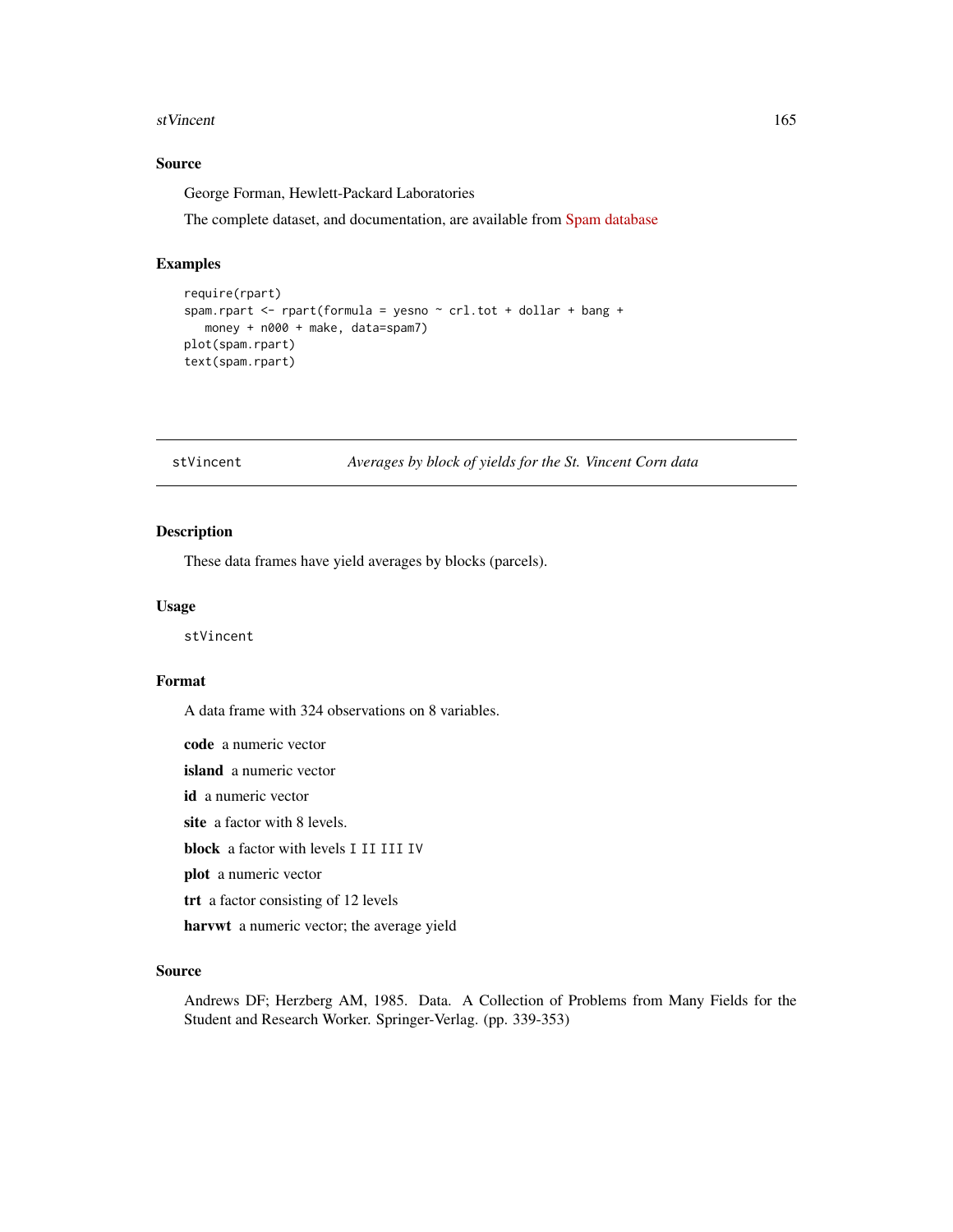The sugar data frame has 12 rows and 2 columns. They are from an experiment that compared an unmodified wild type plant with three different genetically modified forms. The measurements are weights of sugar that were obtained by breaking down the cellulose.

#### Usage

sugar

# Format

This data frame contains the following columns:

weight weight, in mg

trt a factor with levels Control i.e. unmodified Wild form, A Modified 1, B Modified 2, C Modified 3

#### Source

Anonymous

# Examples

```
sugar.aov <- aov(weight ~ trt, data=sugar)
fitted.values(sugar.aov)
summary.lm(sugar.aov)
sugar.aov <- aov(formula = weight \sim trt, data = sugar)
summary.lm(sugar.aov)
```
<span id="page-165-0"></span>sumry *A more flexible alternatives to* summary*.*

#### Description

At present this has a method only for glm objects. The function print.sumry.glm allows greater control over what is printed.

#### Usage

sumry(object, ...)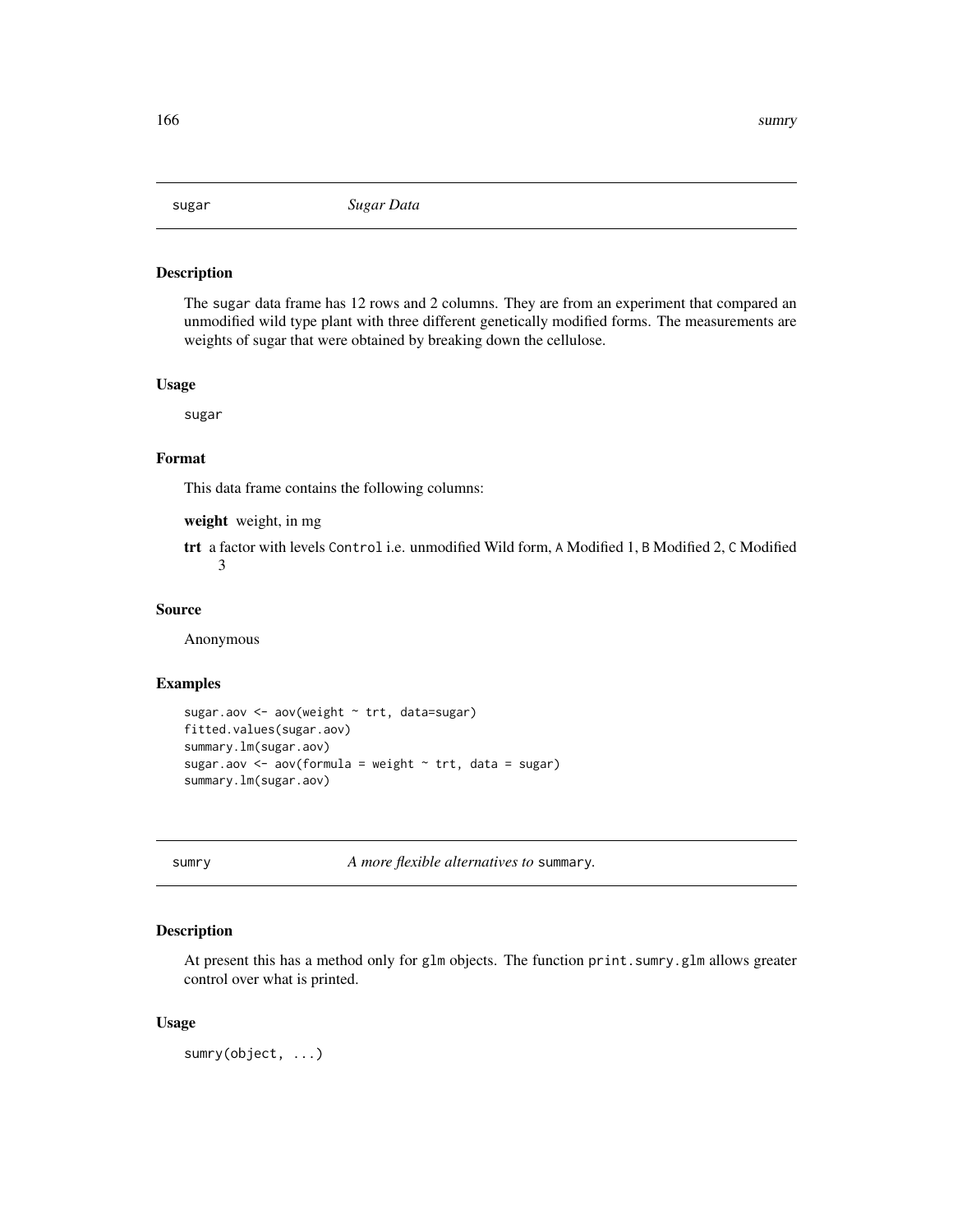# sumry.glm 167

# Arguments

| object | An object for with a summary is required. At present, this must be a glm object. |
|--------|----------------------------------------------------------------------------------|
| .      | additional arguments affecting the summary produced.                             |

# Value

Returns summary information.

# Author(s)

John Maindonald

# See Also

[print.sumry.glm](#page-166-0), [sumry](#page-165-0), [glm](#page-0-0)

sumry.glm *Summarizing Generalized Linear Model Fits*

# <span id="page-166-0"></span>Description

These functions are [methods](#page-0-0) for class glm or sumry.glm objects.

# Usage

```
## S3 method for class 'glm'
sumry(object, dispersion = NULL, correlation = FALSE,
        symbolic.cor = FALSE, ...)
## S3 method for class 'sumry.glm'
print(x, digits = max(3L, getOption("digits") - 3L),
                          symbolic.cor = FALSE,
                          signif.stars = getOption("show.signif.stars"),
                          call=FALSE, deviance.residuals=FALSE,
                          show.iter=10, ...)
```
# Arguments

| object       | an object of class "g1m", usually, a result of a call to g1m.                                                                                            |
|--------------|----------------------------------------------------------------------------------------------------------------------------------------------------------|
| $\mathsf{x}$ | an object of class "summary.glm", usually, a result of a call to summary.glm.                                                                            |
| dispersion   | the dispersion parameter for the family used. Either a single numerical value or<br>NULL (the default), when it is inferred from object (see 'Details'). |
| correlation  | logical; if TRUE, the correlation matrix of the estimated parameters is returned<br>and printed.                                                         |
| digits       | the number of significant digits to use when printing.                                                                                                   |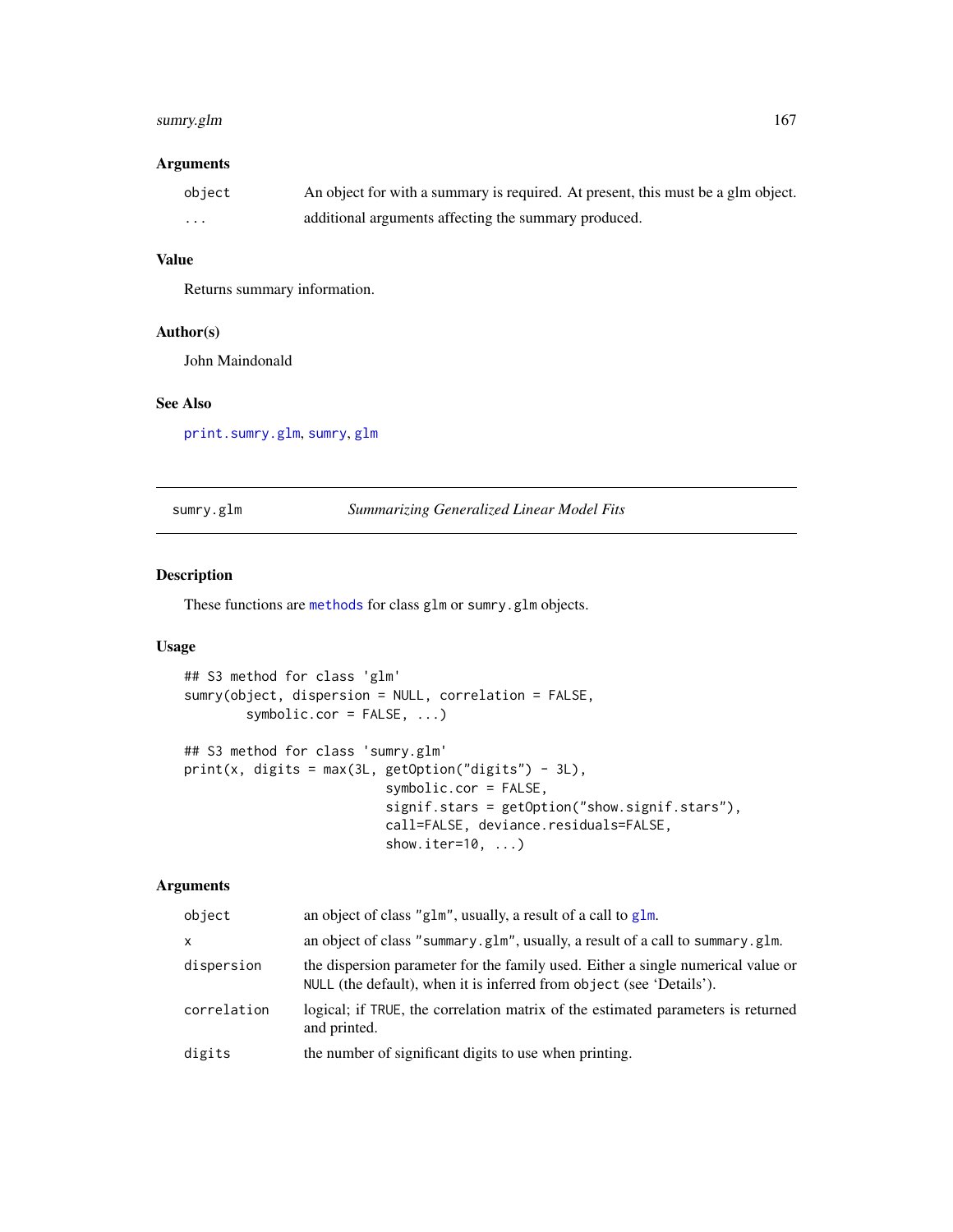168 tinting the state of the state of the state of the state of the state of the state of the state of the state of the state of the state of the state of the state of the state of the state of the state of the state of th

| symbolic.cor       | logical. If TRUE, print the correlations in a symbolic form (see sympum) rather<br>than as numbers.                                                 |
|--------------------|-----------------------------------------------------------------------------------------------------------------------------------------------------|
| signif.stars       | logical. If TRUE, 'significance stars' are printed for each coefficient.                                                                            |
| call               | logical. If TRUE, details of the function call are printed.                                                                                         |
| deviance.residuals |                                                                                                                                                     |
|                    | logical. If TRUE, deviance residuals are printed.                                                                                                   |
| show.iter          | NULL or integer. If NULL, or if the number of iterations is greater than the speci-<br>fied integer, then the number of iterations will be printed. |
| $\ddots$ .         | further arguments passed to or from other methods.                                                                                                  |

# Details

The function print.sumry.glm allows, relative to print.summary.glm, some greater flexibility in what is printed. By default, details of the call to glm are omitted, and details of the number of interations only in the unusual case where this number is greater than 10. See the help page for [summary.glm](#page-0-0) for further details.

# Value

sumry.glm returns an object of class "sumry.glm", a list with the same components as summary.glm.

#### See Also

[glm](#page-0-0), [summary](#page-0-0).

# Examples

## For examples see example(glm)

tinting *Car Window Tinting Experiment Data*

#### Description

These data are from an experiment that aimed to model the effects of the tinting of car windows on visual performance. The authors were mainly interested in effects on side window vision, and hence in visual recognition tasks that would be performed when looking through side windows.

#### Usage

tinting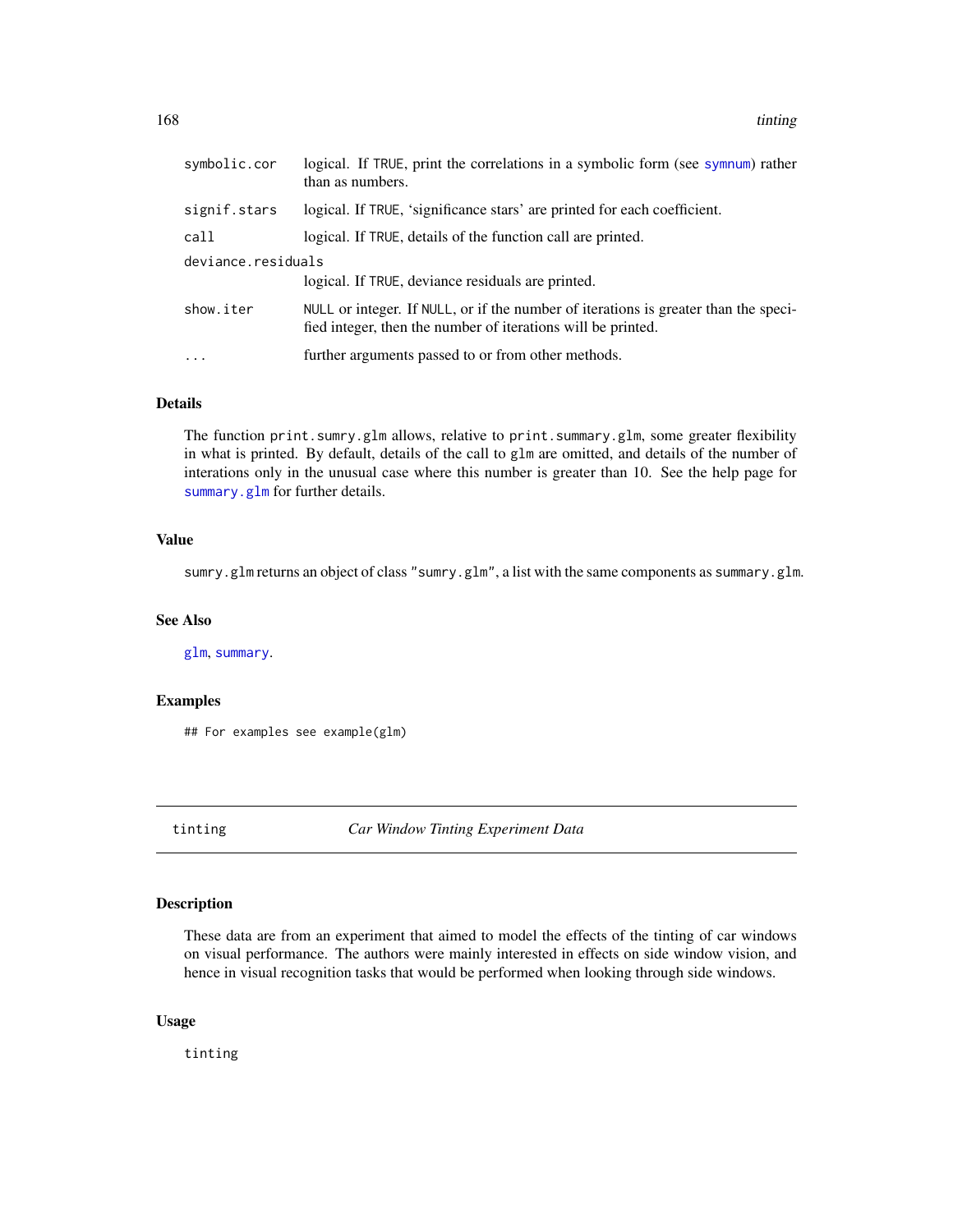#### tinting the contract of the contract of the contract of the contract of the contract of the contract of the contract of the contract of the contract of the contract of the contract of the contract of the contract of the co

#### Format

This data frame contains the following columns:

case observation number

id subject identifier code (1-26)

age age (in years)

sex a factor with levels f female, m male

tint an ordered factor with levels representing degree of tinting: no < lo < hi

target a factor with levels locon: low contrast, hicon: high contrast

it the inspection time, the time required to perform a simple discrimination task (in milliseconds)

csoa critical stimulus onset asynchrony, the time to recognize an alphanumeric target (in milliseconds)

agegp a factor with levels younger, 21-27, older, 70-78

# Details

Visual light transmittance (VLT) levels were 100% (tint=none), 81.3% (tint=lo), and 35.1% (tint=hi). Based on these and other data, Burns et al. argue that road safety may be compromised if the front side windows of cars are tinted to 35

#### Source

Burns, N.R., Nettlebeck, T., White, M. and Willson, J., 1999. Effects of car window tinting on visual performance: a comparison of younger and older drivers. Ergonomics 42: 428-443.

# Examples

```
library(lattice)
levels(tinting$agegp) <- capstring(levels(tinting$agegp))
xyplot(csoa \sim it | sex * agegp, data=tinting) # Simple use of xyplot()
pause()
xyplot(csoa ~ it|sex*agegp, data=tinting, panel=panel.superpose, groups=target)
pause()
xyplot(csoa ~ it|sex*agegp, data=tinting, panel=panel.superpose, col=1:2,
 groups=target, key=list(x=0.14, y=0.84, points=list(pch=rep(1,2),
 col=1:2), text=list(levels(tinting$target), col=1:2), border=TRUE))
## Not run:
xyplot(csoa ~ it|sex*agegp, data=tinting, panel=panel.superpose,
 groups=tint, type=c("p","smooth"), span=0.8, col=1:3,
 key=list(x=0.14, y=0.84, points=list(pch=rep(1,2), col=1:3),
 text=list(levels(tinting$tint), col=1:3), border=TRUE))
```
## End(Not run)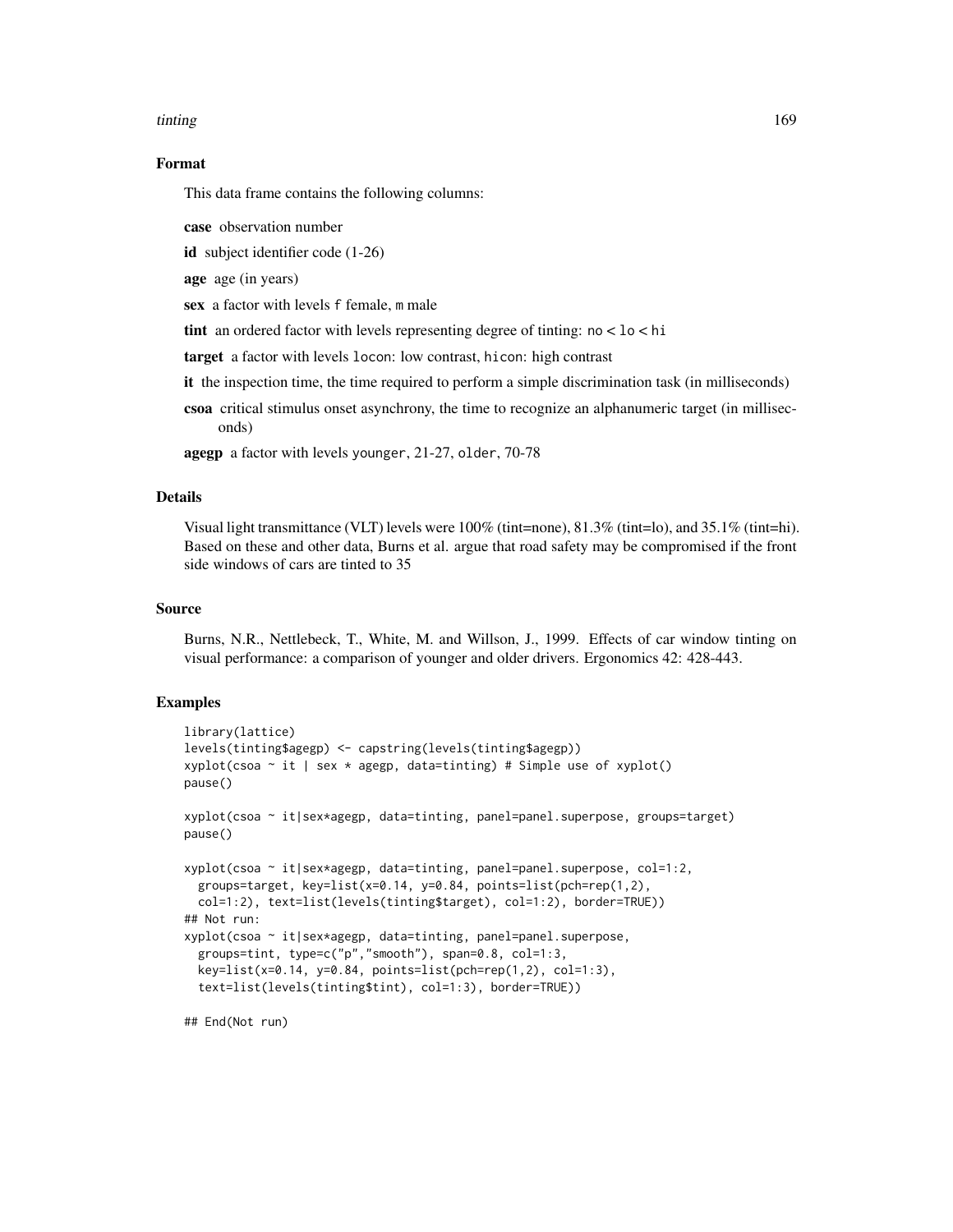The tomato data frame has 24 rows and 2 columns. They are from an experiment that exposed tomato plants to four different 'nutrients'.

#### Usage

data(tomato)

# Format

This data frame contains the following columns:

weight weight, in g

trt a factor with levels water only, conc nutrient, 2-4-D + conc nutrient, 3x conc nutrient

#### Source

Dr Ron Balham, Victoria University of Wellington NZ, sometime in 1971 - 1976.

#### Examples

```
tomato.aov <- aov(log(weight) ~ trt, data=tomato)
fitted.values(tomato.aov)
summary.lm(tomato.aov)
tomato.aov <- aov(formula = weight \sim trt, data = tomato)
summary.lm(tomato.aov)
```
toycars *Toy Cars Data*

# Description

The toycars data frame has 27 rows and 3 columns. Observations are on the distance traveled by one of three different toy cars on a smooth surface, starting from rest at the top of a 16 inch long ramp tilted at varying angles.

#### Usage

toycars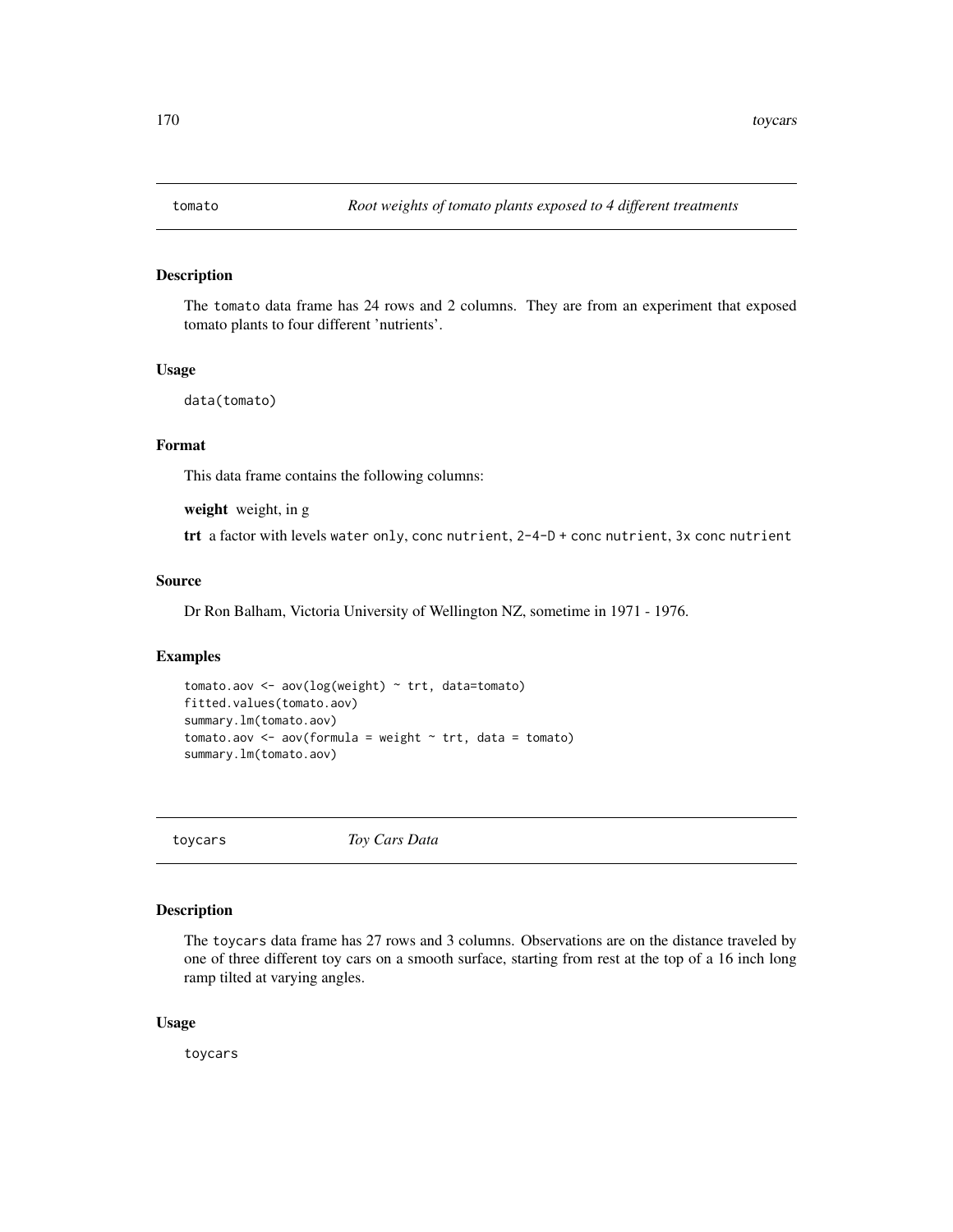#### $two65$  171

# Format

This data frame contains the following columns:

angle tilt of ramp, in degrees

distance distance traveled, in meters

car a numeric code (1 = first car, 2 = second car, 3 = third car)

#### Examples

```
toycars.lm <- lm(distance ~ angle + factor(car), data=toycars)
summary(toycars.lm)
```
two65 *Unpaired Heated Elastic Bands*

#### Description

Twenty-one elastic bands were divided into two groups.

One of the sets was placed in hot water (60-65 degrees C) for four minutes, while the other was left at ambient temperature. After a wait of about ten minutes, the amounts of stretch, under a 1.35 kg weight, were recorded.

# Usage

pair65

# Format

This list contains the following elements:

heated a numeric vector giving the stretch lengths for the heated bands

ambient a numeric vector giving the stretch lengths for the unheated bands

#### Source

J.H. Maindonald

#### Examples

twot.permutation(two65\$ambient,two65\$heated) # two sample permutation test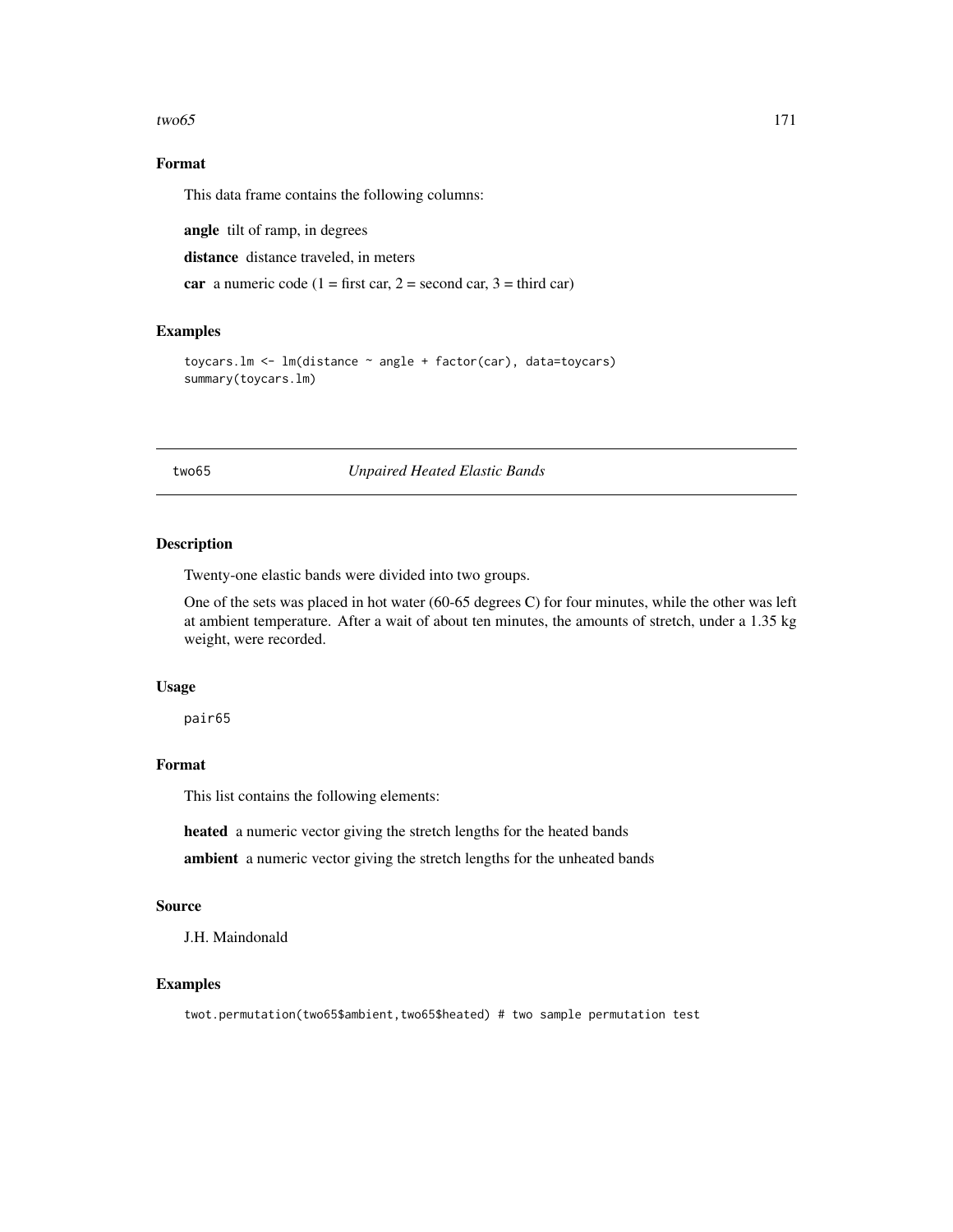This function computes the p-value for the two sample t-test using a permutation test. The permutation density can also be plotted.

#### Usage

```
twot.permutation(x1 = DAAG::two65$ambient, x2 = DAAG::two65$heated, nsim = 2000,
plotit = TRUE)
```
# Arguments

| x1             | Sample 1                                         |
|----------------|--------------------------------------------------|
| x <sub>2</sub> | Sample 2                                         |
| nsim           | Number of simulations                            |
| plotit         | If TRUE, the permutation density will be plotted |

# Details

Suppose we have n1 values in one group and  $n^2$  in a second, with  $n = n^1 + n^2$ . The permutation distribution results from taking all possible samples of n2 values from the total of n values.

# Value

The p-value for the test of the hypothesis that the mean of x1 differs from x2

# Author(s)

J.H. Maindonald

# References

Good, P. 2000. Permutation Tests. Springer, New York.

#### Examples

twot.permutation()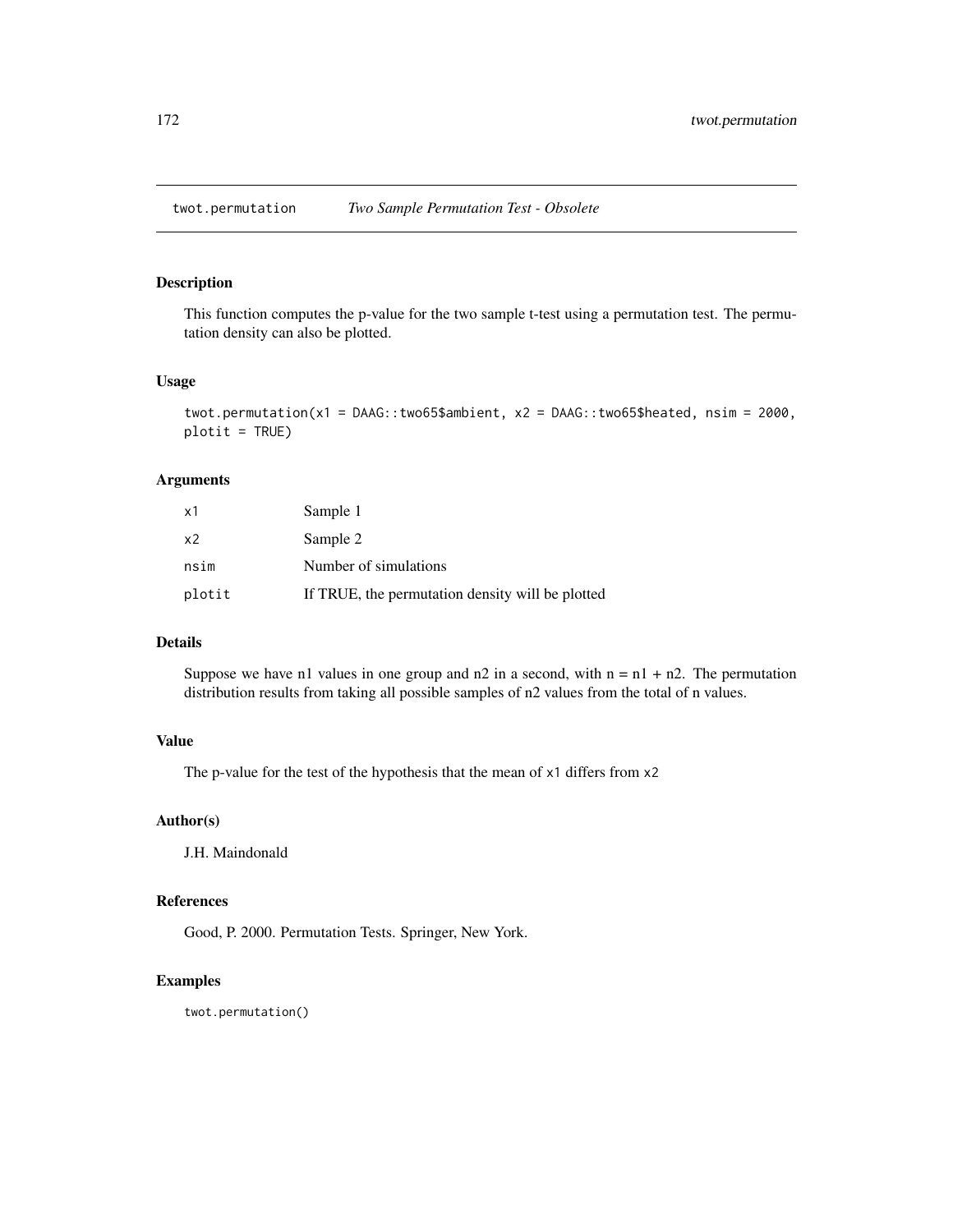This function computes the p-value for the two sample t-test using a permutation test. The permutation density can also be plotted.

#### Usage

```
twotPermutation(x1 = DAAG::two65$ambient, x2 = DAAG::two65$heated, nsim = 2000,
plotit = TRUE)
```
# Arguments

| x1             | Sample 1                                         |
|----------------|--------------------------------------------------|
| x <sub>2</sub> | Sample 2                                         |
| nsim           | Number of simulations                            |
| plotit         | If TRUE, the permutation density will be plotted |

# Details

Suppose we have n1 values in one group and  $n^2$  in a second, with  $n = n^1 + n^2$ . The permutation distribution results from taking all possible samples of n2 values from the total of n values.

# Value

The p-value for the test of the hypothesis that the mean of x1 differs from x2

# Author(s)

J.H. Maindonald

# References

Good, P. 2000. Permutation Tests. Springer, New York.

#### Examples

twotPermutation()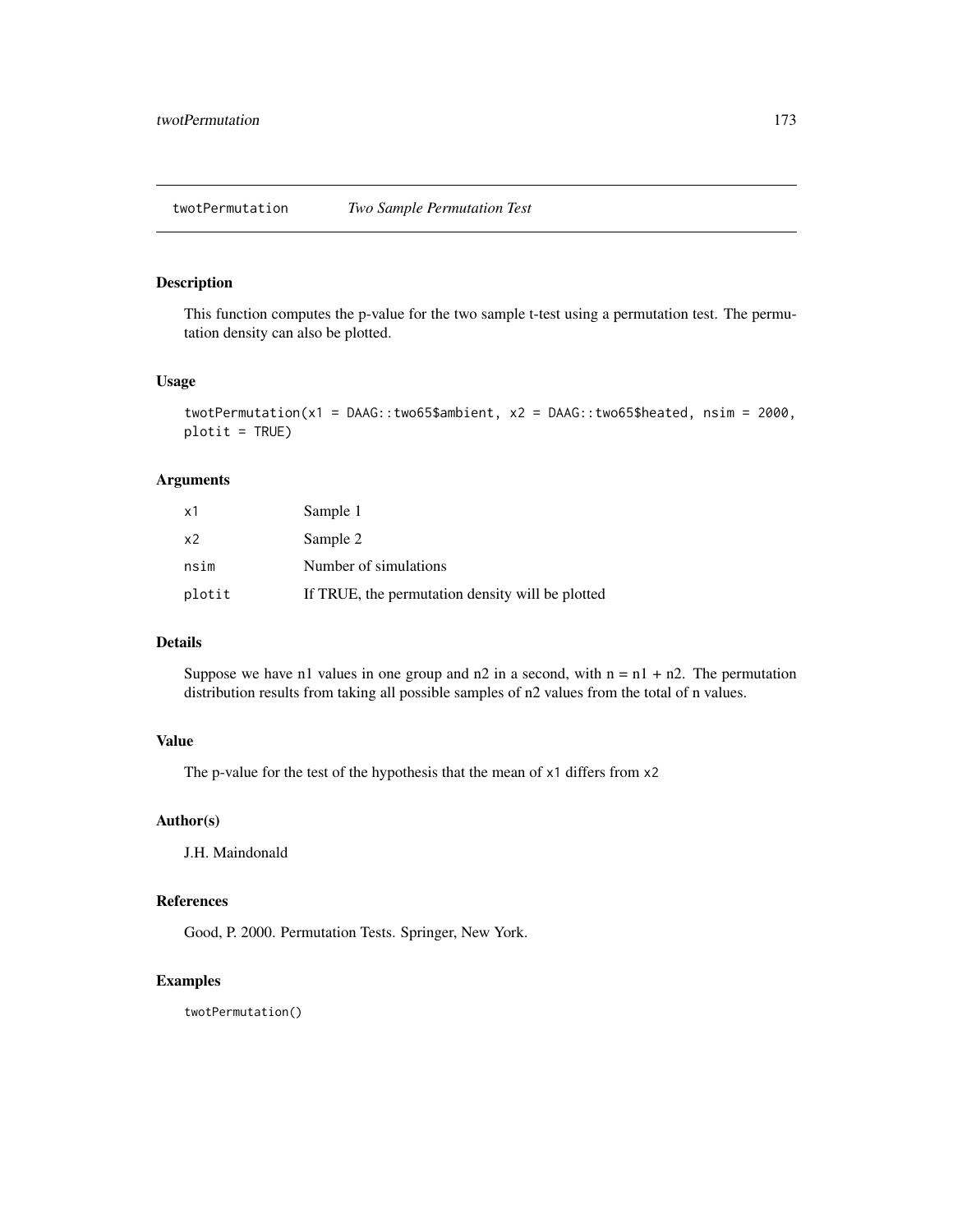Variance inflation factors are computed for the standard errors of linear model coefficient estimates.

# Usage

vif(obj, digits=5)

# Arguments

| obi    | A 1m object      |
|--------|------------------|
| digits | Number of digits |

# Value

A vector of variance inflation factors corresponding to the coefficient estimates given in the lm object.

# Author(s)

J.H. Maindonald

# See Also

lm

```
litters.lm <- lm(brainwt ~ bodywt + lsize, data = litters)
vif(litters.lm)
carprice1.lm <- lm(gpm100 ~ Type+Min.Price+Price+Max.Price+Range.Price,
    data=carprice)
vif(carprice1.lm)
carprice.lm <- lm(gpm100 ~ Type + Price, data = carprice)
vif(carprice1.lm)
```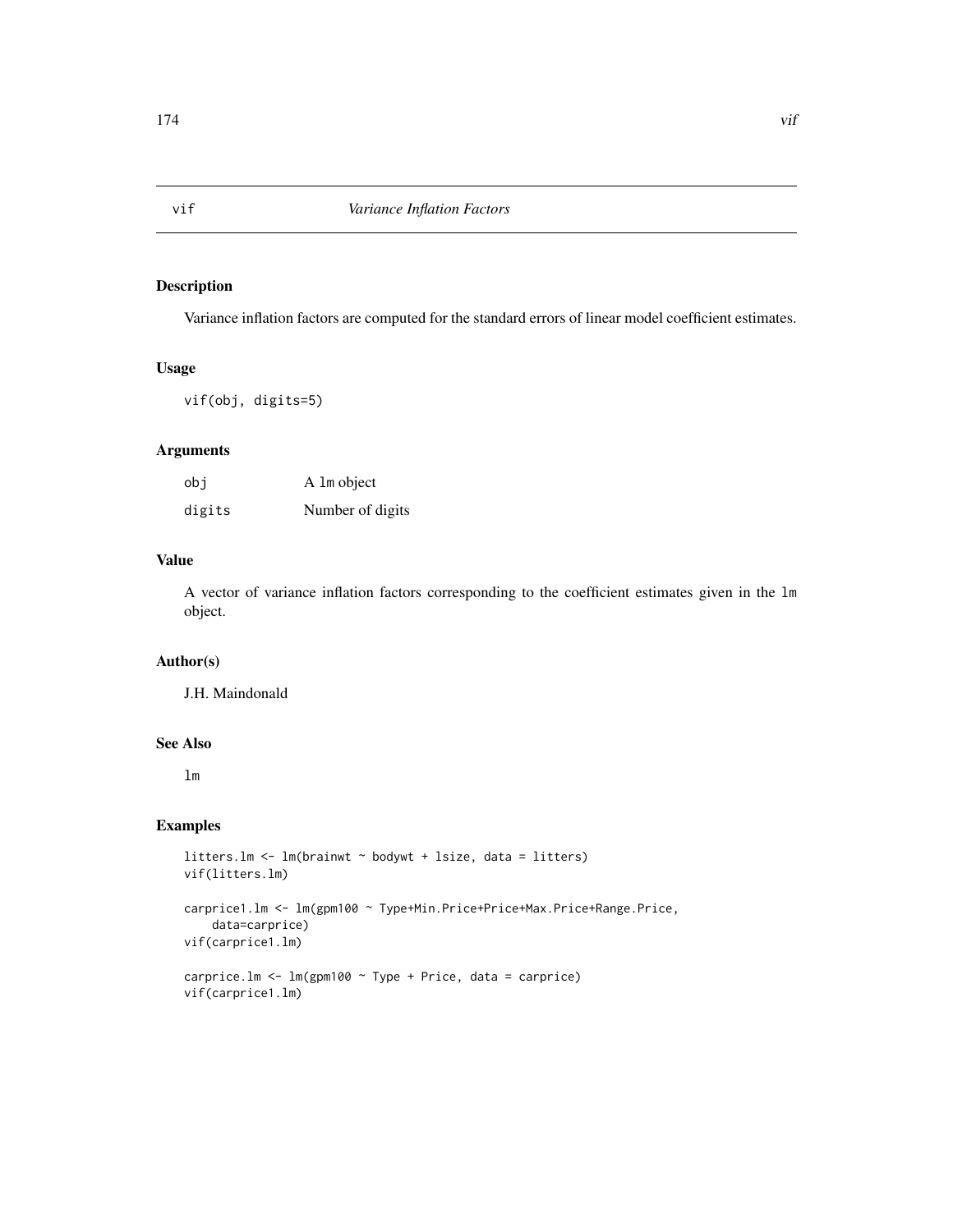These data frames have averages by blocks (parcels) for the treatment 111.

#### Usage

vince111b

#### Format

A data frame with 36 observations on 8 variables.

site a factor with levels AGSV CASV CPSV LPSV MPSV OOSV OTSV SSSV UISV

parcel a factor with levels I II III IV

code a numeric vector

island a numeric vector

id a numeric vector

plot a numeric vector

trt a numeric vector

harvwt a numeric vector

# Source

Andrews DF; Herzberg AM, 1985. Data. A Collection of Problems from Many Fields for the Student and Research Worker. Springer-Verlag. (pp. 339-353)

vlt *Video Lottery Terminal Data*

# Description

Data on objects appearing in three windows on a video lottery terminal, together with the prize payout (usually 0). Observations were taken on two successive days in late 1994 at a hotel lounge north of Winnipeg, Manitoba. Each observation cost 25 cents (Canadian). The game played was 'Double Diamond'.

#### Usage

vlt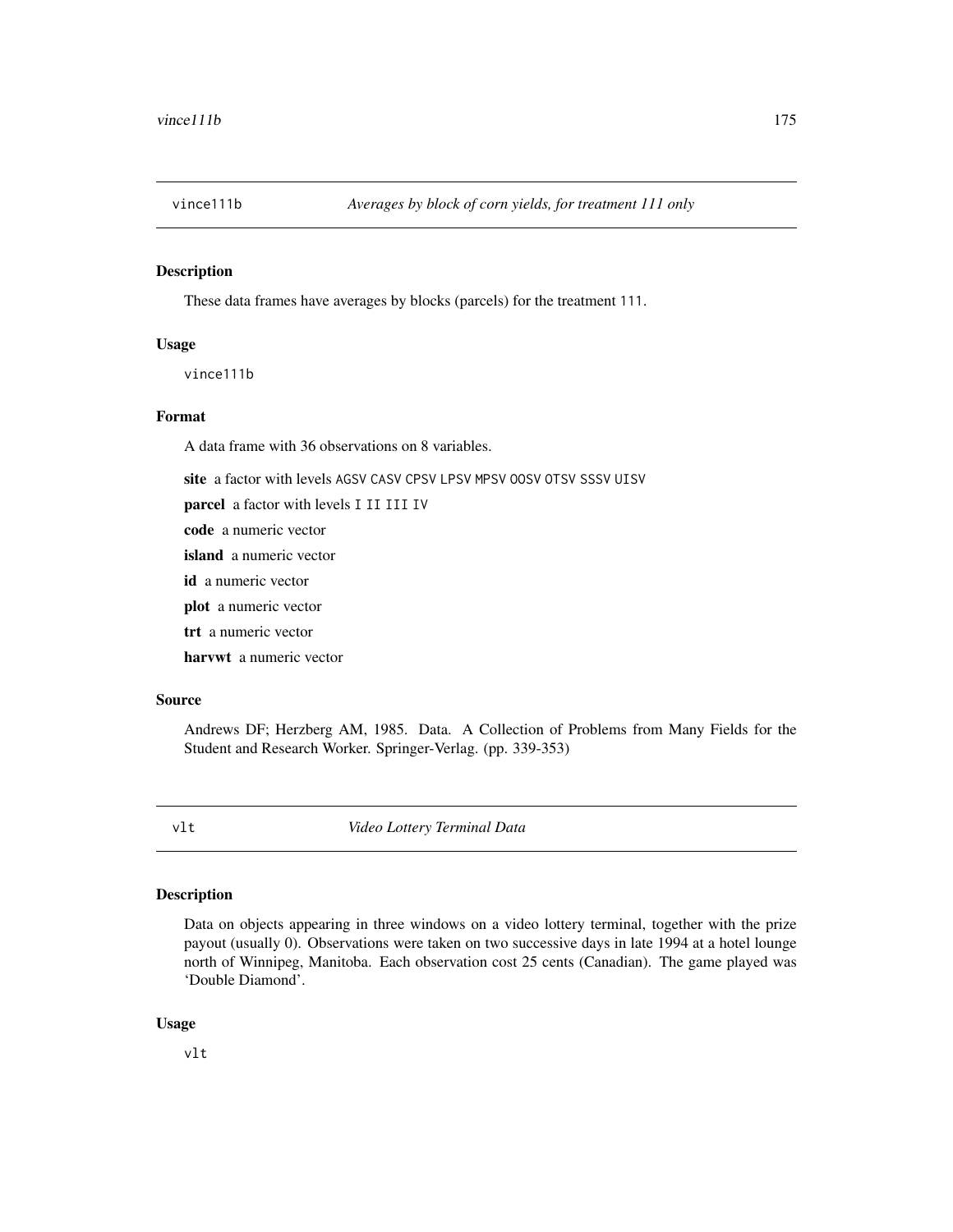This data frame contains the following columns:

window1 object appearing in the first window.

window2 object appearing in the second window.

window3 object appearing in the third window.

prize cash prize awarded (in Canadian dollars).

night 1, if observation was taken on day 1; 2, if observation was taken on day 2.

#### Details

At each play, each of three windows shows one of 7 possible objects. Apparently, the three windows are independent of each other, and the objects should appear with equal probability across the three windows. The objects are coded as follows: blank (0), single bar (1), double bar (2), triple bar (3), double diamond (5), cherries (6), and the numeral "7" (7).

Prizes (in quarters) are awarded according to the following scheme: 800 (5-5-5), 80 (7-7-7), 40  $(3-3-3)$ ,  $25$   $(2-2-2)$ ,  $10$   $(1-1-1)$ ,  $10$   $(6-6-6)$ ,  $5$   $(2\degree{6\degree{}}\degree{5})$ ,  $2$   $(1\degree{6\degree{}}\degree{5})$  and  $5$  (any combination of  $\degree{1\degree{}}\degree{1\degree{}}$ ) and "3"). In addition, a "5" doubles any winning combination, e.g. (5-3-3) pays 80 and (5-3-5) pays 160.

#### Source

Braun, W. J. (1995) An illustration of bootstrapping using video lottery terminal data. Journal of Statistics Education http://www.amstat.org/publications/jse/v3n2/datasets.braun.html

#### Examples

```
vlt.stk <- stack(vlt[,1:3])
table(vlt.stk)
```
wages1833 *Wages of Lancashire Cotton Factory Workers in 1833*

#### Description

The wages1833 data frame gives the wages of Lancashire cotton factory workers in 1833.

#### Usage

wages1833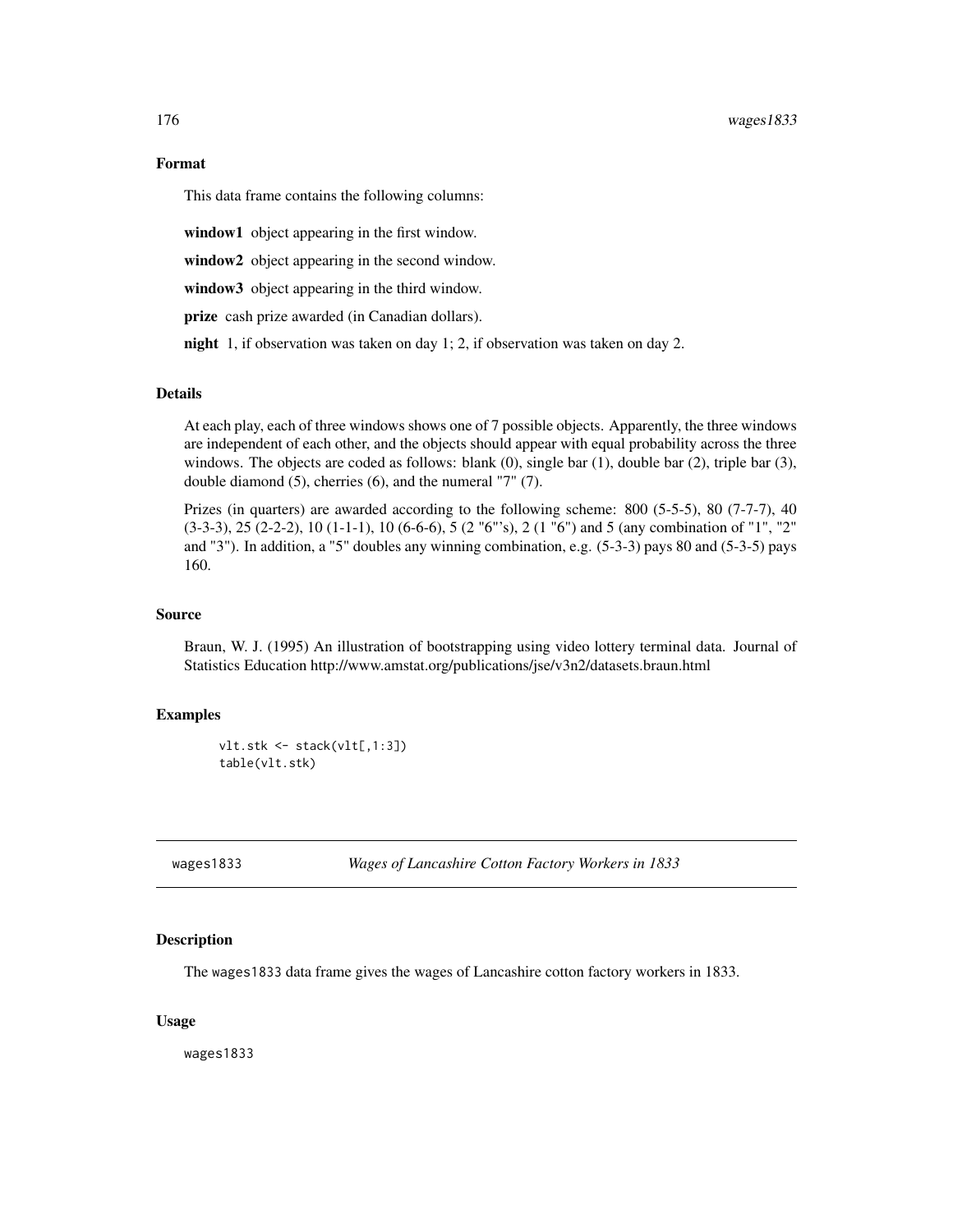#### whoops that the contract of the contract of the contract of the contract of the contract of the contract of the contract of the contract of the contract of the contract of the contract of the contract of the contract of th

# Format

This data frame contains the following columns:

age age in years

mnum number of male workers

mwage average wage of male workers

fnum number of female workers

fwage average wage of female workers

#### Source

Boot, H.M. 1995. How Skilled Were the Lancashire Cotton Factory Workers in 1833? Economic History Review 48: 283-303.

### Examples

```
attach(wages1833)
plot(mwage~age,ylim=range(c(mwage,fwage[fwage>0])))
points(fwage[fwage>0]~age[fwage>0],pch=15,col="red")
lines(lowess(age,mwage))
lines(lowess(age[fwage>0],fwage[fwage>0]),col="red")
```
whoops *Deaths from whooping cough, in London*

# Description

Deaths from whooping cough, in London from 1740 to 1881.

#### Usage

data(whoops)

# Format

This is a multiple time series consisting of 3 series: wcough, ratio, and alldeaths.

# Source

Guy, W. A. 1882. Two hundred and fifty years of small pox in London. Journal of the Royal Statistical Society 399-443.

#### References

Lancaster, H. O. 1990. Expectations of Life. Springer.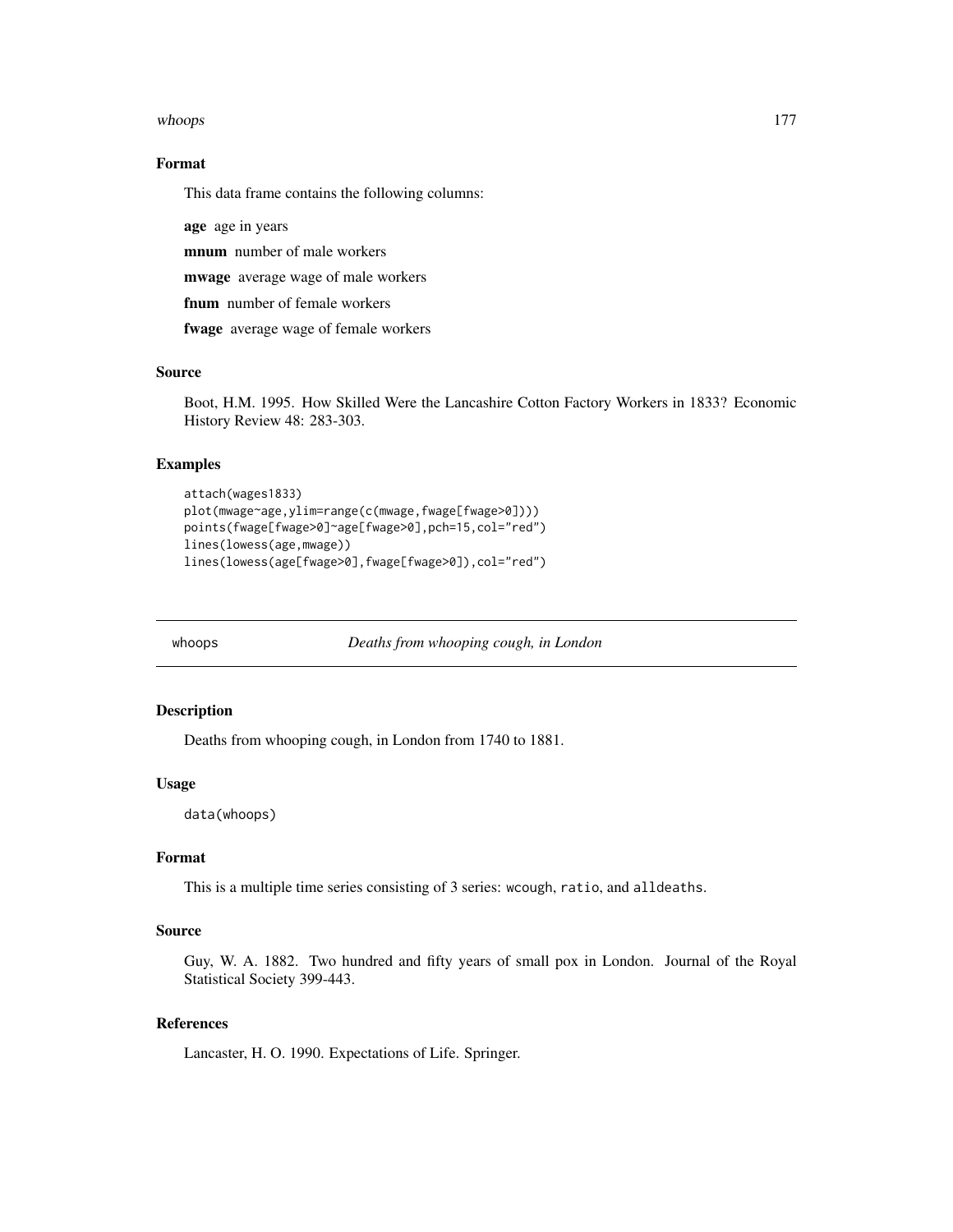# Examples

```
data(whoops)
str(whoops)
plot(whoops)
```
worldRecords *Record times for track and road races, at August 9th 2006*

# Description

Record times for track and road races, at August 9th 2006

# Usage

data(worldRecords)

#### Format

A data frame with 40 observations on the following 9 variables.

Distance distance in kilometers

roadORtrack a factor with levels road track

Place place; a character vector

Time time in minutes

Date a Date

# Details

For further details, and some additional details, see the web site that is the source of the data.

# Source

<http://www.gbrathletics.com/wrec.htm>

```
data(worldRecords)
library(lattice)
xyplot(log(Time) ~ log(Distance), groups=roadORtrack, data=worldRecords)
xyplot(log(Time) ~ log(Distance), groups=roadORtrack, data=worldRecords,
      type=c("p","r"))
xyplot(log(Time) ~ log(Distance), groups=roadORtrack, data=worldRecords,
      type=c("p","smooth"))
```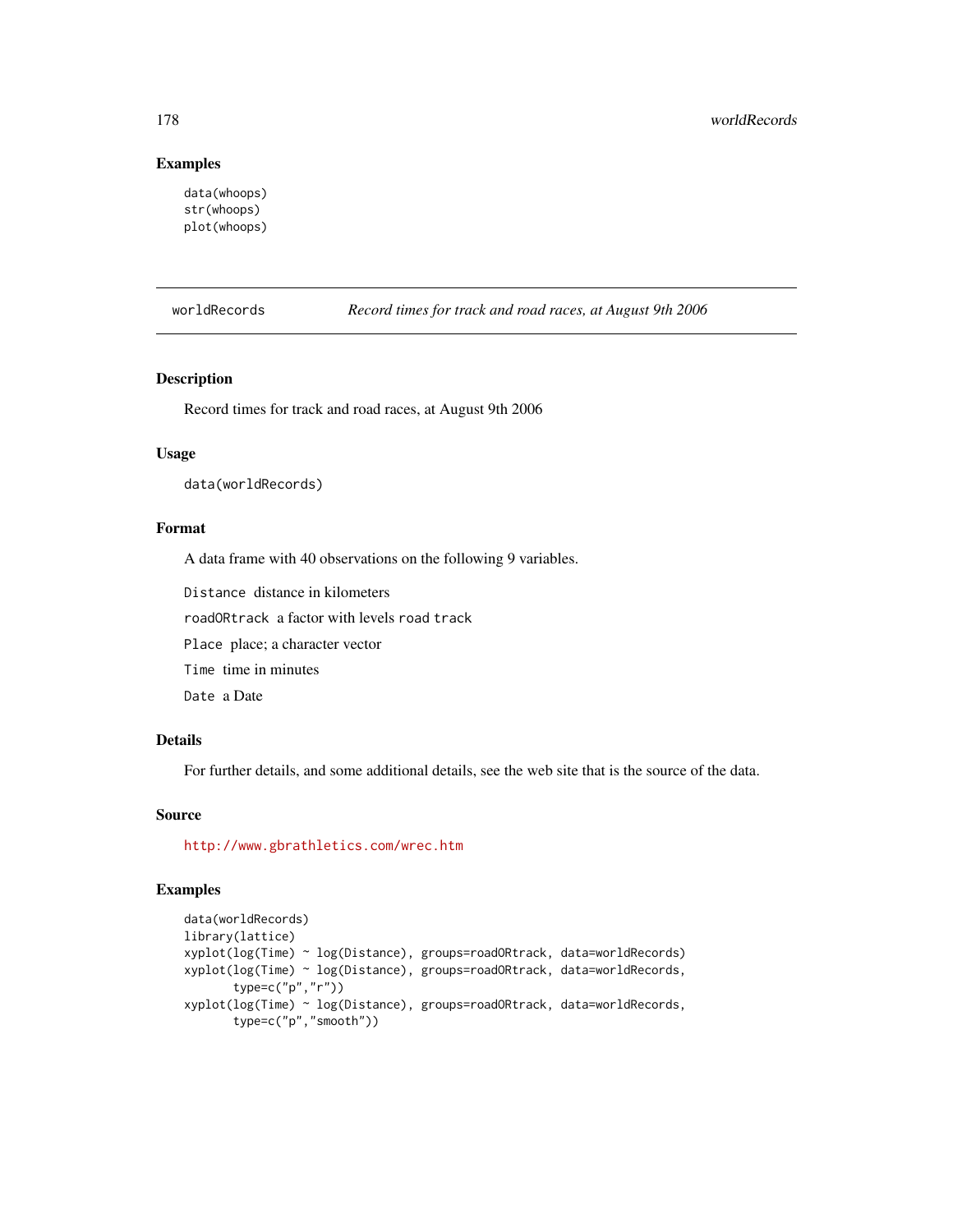This is the default alternative database for use with the function datafile, which uses elements of this list to place files in the working directory. The names of the list elements are bestTimes and bostonc.

#### Usage

```
data(zzDAAGxdb)
```
# Format

Successive elements in this list hold character vectors from which the corresponding files can be readily generated.

#### Details

The web site given as the source of the data has additional information on the bestTimes data. Records are as at August 7 2006.

#### Source

<http://www.gbrathletics.com/wrec.htm> (bestTimes)

<http://lib.stat.cmu.edu/datasets/> (bostonc)

# References

Harrison, D. and Rubinfeld, D.L. 'Hedonic prices and the demand for clean air', J. Environ. Economics & Management, vol.5, 81-102, 1978. corrected by Kelley Pace (kpace@unix1.sncc.lsu.edu)

#### Examples

data(zzDAAGxdb) names(zzDAAGxdb)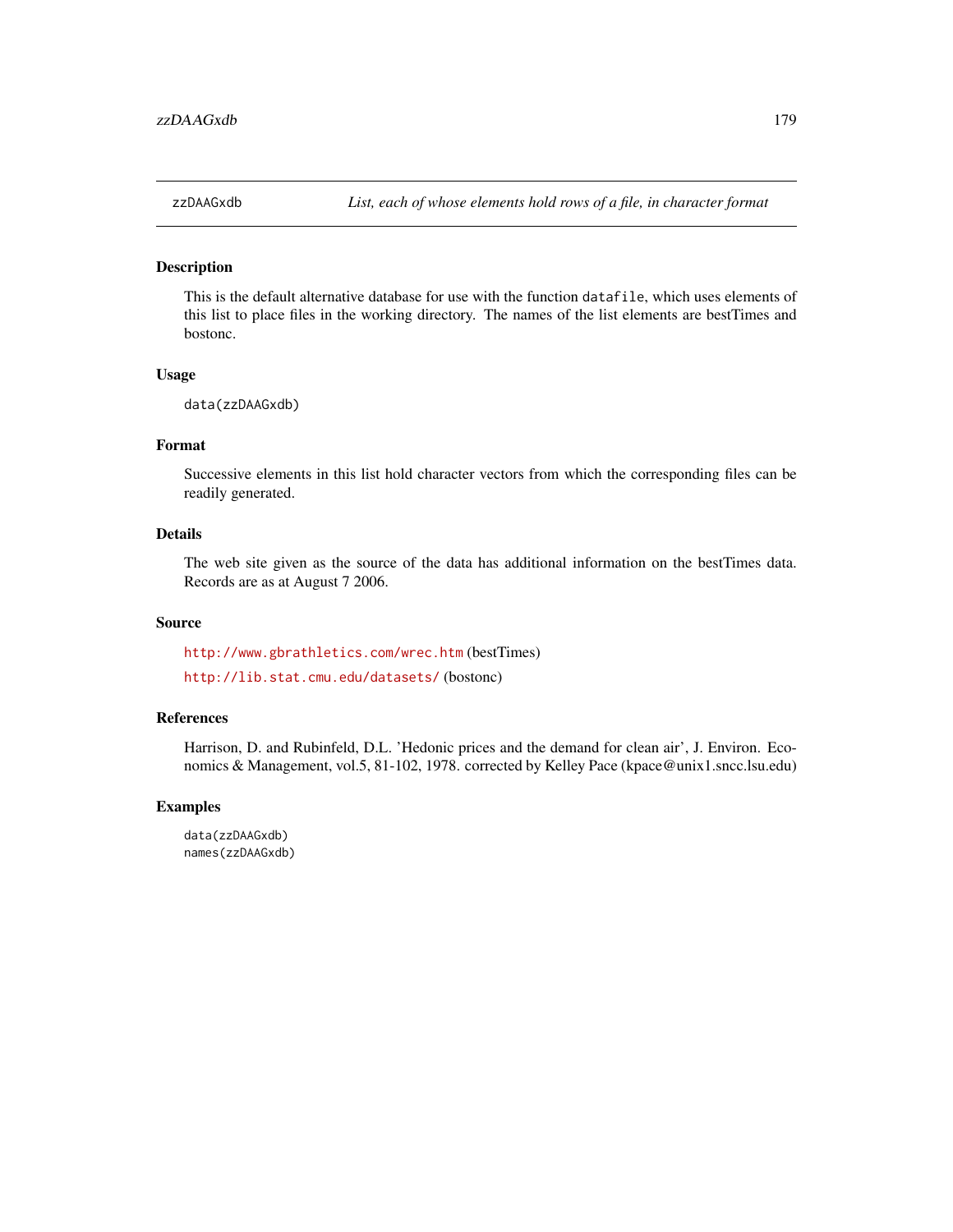# Index

∗ IO hardcopy, [67](#page-66-0) ∗ algebra align2D, [7](#page-6-0) ∗ datagen errorsINseveral, [54](#page-53-0) errorsINx, [57](#page-56-0) simulateSampDist, [159](#page-158-0) ∗ datasets ACF1, [5](#page-4-0) ais, [6](#page-5-0) allbacks, [9](#page-8-0) anesthetic, [10](#page-9-0) antigua, [11](#page-10-0) appletaste, [12](#page-11-0) audists, [13](#page-12-0) aulatlong, [13](#page-12-0) austpop, [14](#page-13-0) biomass, [18](#page-17-0) bomregions2021, [19](#page-18-0) bomsoi, [22](#page-21-0) bostonc, [25](#page-24-0) carprice, [27](#page-26-0) Cars93.summary, [28](#page-27-0) cerealsugar, [30](#page-29-0) cfseal, [30](#page-29-0) cities, [31](#page-30-0) codling, [32](#page-31-0) coralPval, [36](#page-35-0) cottonworkers, [37](#page-36-0) cricketer, [38](#page-37-0) cuckoohosts, [40](#page-39-0) cuckoos, [41](#page-40-0) DAAGxdb, [46](#page-45-0) dengue, [48](#page-47-0) dewpoint, [49](#page-48-0) droughts, [50](#page-49-0) edcCO2, [50](#page-49-0) edcT, [51](#page-50-0)

elastic1, [52](#page-51-0) elasticband, [53](#page-52-0) fossilfuel, [60](#page-59-0) frogs, [61](#page-60-0) frostedflakes, [62](#page-61-0) fruitohms, [63](#page-62-0) gaba, [64](#page-63-0) geophones, [65](#page-64-0) greatLakes, [66](#page-65-0) grog, [66](#page-65-0) headInjury, [69](#page-68-0) hills, [70](#page-69-0) hotspots, [71](#page-70-0) hotspots2006, [72](#page-71-0) houseprices, [73](#page-72-0) humanpower, [74](#page-73-0) hurricNamed, [76](#page-75-0) intersalt, [77](#page-76-0) ironslag, [78](#page-77-0) jobs, [79](#page-78-0) kiwishade, [80](#page-79-0) leafshape, [82](#page-81-0) leaftemp, [83](#page-82-0) leaftemp.all, [84](#page-83-0) litters, [85](#page-84-0) Lottario, [88](#page-87-0) lung, [88](#page-87-0) Manitoba.lakes, [89](#page-88-0) mdbAVtJtoD, [89](#page-88-0) measles, [90](#page-89-0) medExpenses, [91](#page-90-0) mignonette, [91](#page-90-0) milk, [92](#page-91-0) modelcars, [93](#page-92-0) monica, [94](#page-93-0) moths, [95](#page-94-0) nassCDS, [96](#page-95-0) nasshead, [98](#page-97-0) nihills, [99](#page-98-0)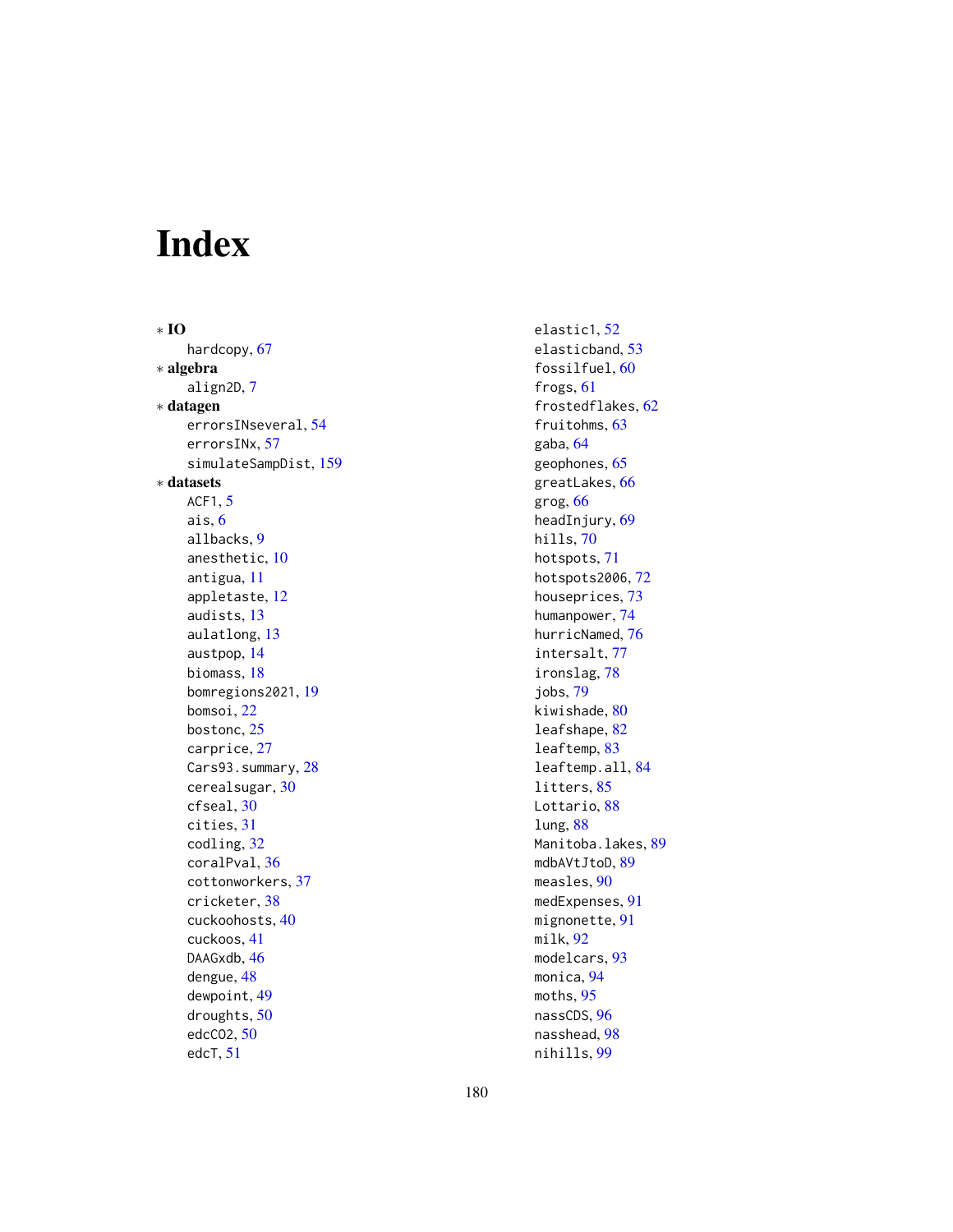nsw74demo , [100](#page-99-0) nswdemo , [101](#page-100-0) nswpsid1 , [102](#page-101-0) oddbooks , [104](#page-103-0) orings, [109](#page-108-0) ozone , [111](#page-110-0) pair65 , [112](#page-111-0) possum , [122](#page-121-0) possumsites , [124](#page-123-0) poxetc , [126](#page-125-0) primates , [128](#page-127-0) progression , [128](#page-127-0) races2000 , [130](#page-129-0) rainforest , [131](#page-130-0) rareplants , [132](#page-131-0) rice , [132](#page-131-0) rockArt , [134](#page-133-0) roller , [152](#page-151-0) science , [154](#page-153-0) seedrates , [156](#page-155-0) socsupport, [160](#page-159-0) softbacks , [162](#page-161-0) sorption , [162](#page-161-0) SP500close , [163](#page-162-0) SP500W90 , [164](#page-163-0) spam7 , [164](#page-163-0) stVincent, [165](#page-164-0) sugar , [166](#page-165-0) tinting , [168](#page-167-0) tomato , [170](#page-169-0) toycars , [170](#page-169-0) two65 , [171](#page-170-0) vince111b , [175](#page-174-0) vlt , [175](#page-174-0) wages1833 , [176](#page-175-0) whoops , [177](#page-176-0) worldRecords , [178](#page-177-0) zzDAAGxdb , [179](#page-178-0) ∗ distribution plotSampDist , [116](#page-115-0) simulateSampDist , [159](#page-158-0) ∗ dplot align2D , [7](#page-6-0) ∗ graphics DAAGtheme, [45](#page-44-0) plotSimDiags , [118](#page-117-0) plotSimScat , [120](#page-119-0) ∗ hplot

plotSampDist , [116](#page-115-0) ∗ misc obounce , [104](#page-103-0) pause , [115](#page-114-0) ∗ models bestsetNoise , [15](#page-14-0) capstring , [26](#page-25-0) compareTreecalcs , [33](#page-32-0) component.residual, [34](#page-33-0) CVbinary , [42](#page-41-0) CVlm , [43](#page-42-0) datafile, [47](#page-46-0) logisticsim , [87](#page-86-0) multilap, [96](#page-95-0) onesamp , [105](#page-104-0) onet.permutation , [106](#page-105-0) onetPermutation , [107](#page-106-0) onewayPlot, [108](#page-107-0) overlapDensity , [110](#page-109-0) panel.corr , [113](#page-112-0) panelCorr , [113](#page-112-0) panelplot , [114](#page-113-0) poissonsim , [121](#page-120-0) powerplot , [125](#page-124-0) press , [127](#page-126-0) qreference , [129](#page-128-0) sampdist, [153](#page-152-0) show.colors, [157](#page-156-0) simulateLinear, [158](#page-157-0) sumry , [166](#page-165-0) sumry.glm , [167](#page-166-0) twot.permutation , [172](#page-171-0) twotPermutation , [173](#page-172-0) vif , [174](#page-173-0) ∗ multivariate confusion , [35](#page-34-0) excessRisk, <mark>[59](#page-58-0)</mark> ∗ package DAAG-package, <mark>[5](#page-4-0)</mark> ∗ regression lmdiags , [86](#page-85-0) plotSimDiags , [118](#page-117-0) plotSimScat , [120](#page-119-0) sumry , [166](#page-165-0) sumry.glm , [167](#page-166-0) ∗ statistics confusion , [35](#page-34-0) ∗ survey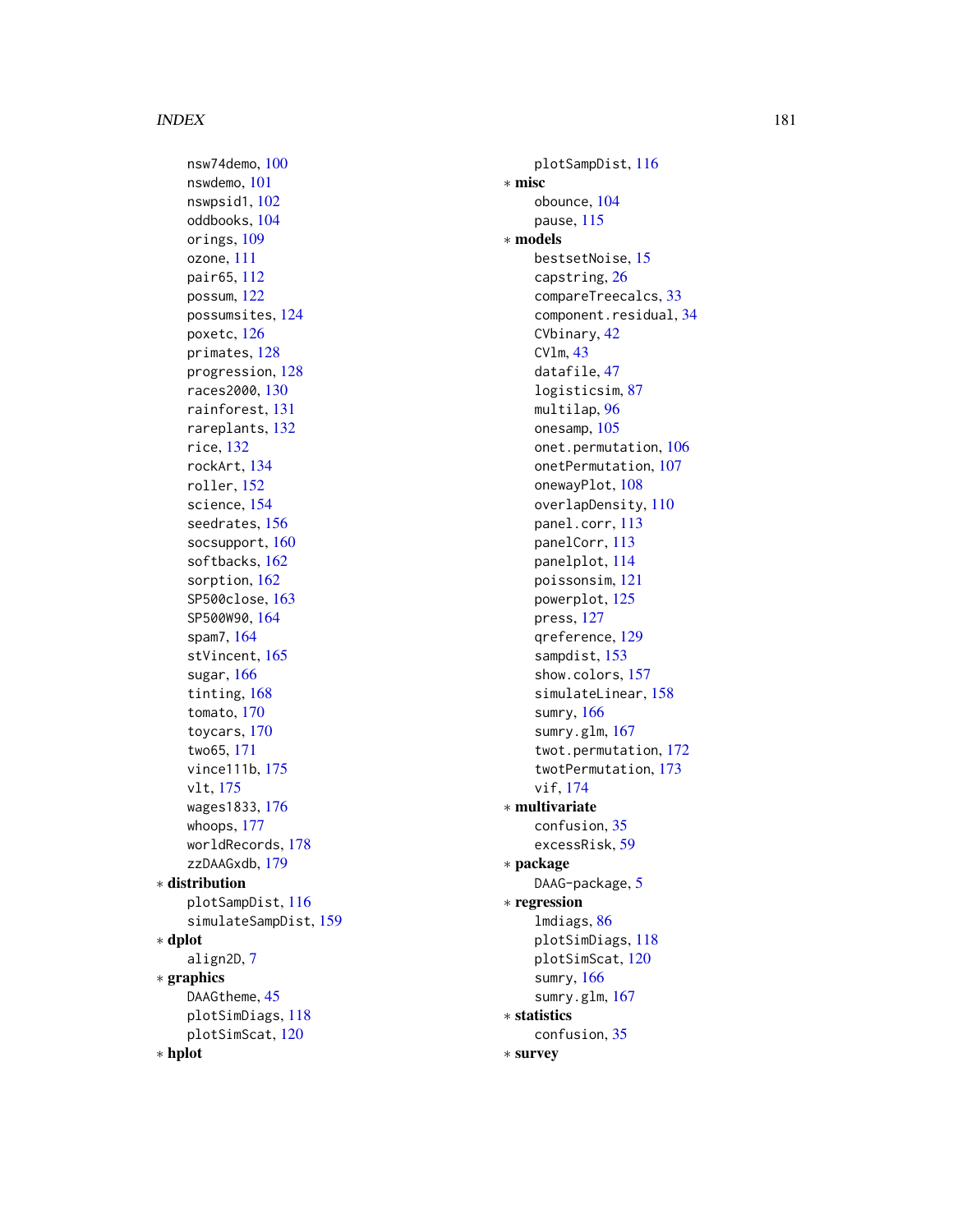## 182 INDEX

excessRisk, [59](#page-58-0) ∗ utilities bounce, [25](#page-24-0) ACF1, [5](#page-4-0) ais, [6](#page-5-0) align2D, [7](#page-6-0) allbacks, [9](#page-8-0) anesthetic, [10](#page-9-0) ant111b *(*antigua*)*, [11](#page-10-0) antigua, [11](#page-10-0) appletaste, [12](#page-11-0) audists, [13](#page-12-0) aulatlong, [13](#page-12-0) austpop, [14](#page-13-0) bestset.noise *(*bestsetNoise*)*, [15](#page-14-0) bestsetNoise, [15](#page-14-0) biomass, [18](#page-17-0) bomregions *(*bomregions2021*)*, [19](#page-18-0) bomregions2018 *(*bomregions2021*)*, [19](#page-18-0) bomregions2021, [19](#page-18-0) bomsoi, [22](#page-21-0) bostonc, [25](#page-24-0) bounce, [25](#page-24-0) bsnCV *(*bestsetNoise*)*, [15](#page-14-0) bsnOpt *(*bestsetNoise*)*, [15](#page-14-0) bsnVaryNvar *(*bestsetNoise*)*, [15](#page-14-0) capstring, [26](#page-25-0) carprice, [27](#page-26-0) Cars93.summary, [28](#page-27-0) cerealsugar, [30](#page-29-0) cfseal, [30](#page-29-0) cities, [31](#page-30-0) codling, [32](#page-31-0) compareTreecalcs, [33](#page-32-0) component.residual, [34](#page-33-0) confusion, [35](#page-34-0) coralPval, [36](#page-35-0) cottonworkers, [37](#page-36-0) cps1 *(*nswpsid1*)*, [102](#page-101-0) cps2 *(*nswpsid1*)*, [102](#page-101-0) cps3 *(*nswpsid1*)*, [102](#page-101-0) cricketer, [38](#page-37-0) cuckoohosts, [40](#page-39-0) cuckoos, [41](#page-40-0) custom.theme, *[45](#page-44-0)* cv.binary *(*CVbinary*)*, [42](#page-41-0)

cv.lm *(*CVlm*)*, [43](#page-42-0) CVbinary, [42,](#page-41-0) *[44](#page-43-0)* CVlm, [43](#page-42-0) DAAG *(*DAAG-package*)*, [5](#page-4-0) DAAG-package, [5](#page-4-0) DAAGtheme, [45](#page-44-0) DAAGxdb, [46](#page-45-0) datafile, [47](#page-46-0) dengue, [48](#page-47-0) dewpoint, [49](#page-48-0) droughts, [50](#page-49-0) edcCO2, [50](#page-49-0) edcT, [51](#page-50-0) elastic1, [52](#page-51-0) elastic2 *(*elastic1*)*, [52](#page-51-0) elasticband, [53](#page-52-0) errorsINseveral, [54](#page-53-0) errorsINx, *[55](#page-54-0)*, [57](#page-56-0) excessRisk, [59](#page-58-0) fossilfuel, [60](#page-59-0) fossum *(*possum*)*, [122](#page-121-0) frogs, [61](#page-60-0) frostedflakes, [62](#page-61-0) fruitohms, [63](#page-62-0) gaba, [64](#page-63-0) geophones, [65](#page-64-0) glm, *[43](#page-42-0)*, *[167,](#page-166-0) [168](#page-167-0)* greatLakes, [66](#page-65-0) grog, [66](#page-65-0) hardcopy, [67](#page-66-0) head.injury *(*headInjury*)*, [69](#page-68-0) headInjury, [69](#page-68-0) hills, [70](#page-69-0) hills2000 *(*hills*)*, [70](#page-69-0) hotspots, [71](#page-70-0) hotspots2006, [72](#page-71-0) houseprices, [73](#page-72-0) humanpower, [74](#page-73-0) humanpower1 *(*humanpower*)*, [74](#page-73-0) humanpower2 *(*humanpower*)*, [74](#page-73-0) hurricNamed, [76](#page-75-0) intersalt, [77](#page-76-0)

ironslag, [78](#page-77-0)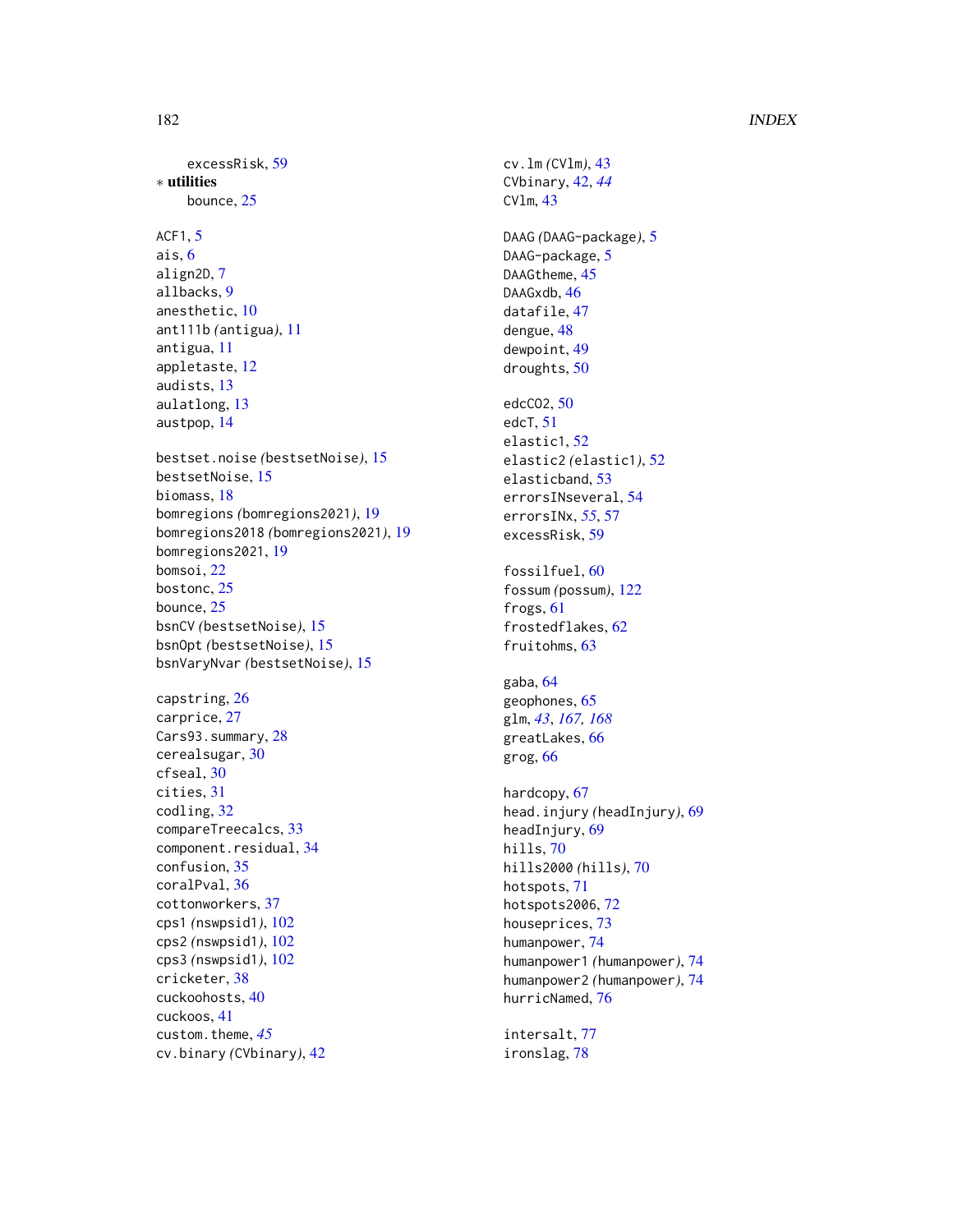## $I\ N$ DEX 183

jobs, [79](#page-78-0) kiwishade, [80](#page-79-0) leafshape, [82](#page-81-0) leafshape17 *(*leafshape*)*, [82](#page-81-0) leaftemp, [83](#page-82-0) leaftemp.all, [84](#page-83-0) litters, [85](#page-84-0) lm, *[18](#page-17-0)*, *[34](#page-33-0)*, *[44](#page-43-0)* lmdiags, [86,](#page-85-0) *[119](#page-118-0)* logisticsim, [87](#page-86-0) lognihills *(*nihills*)*, [99](#page-98-0) Lottario, [88](#page-87-0) lung, [88](#page-87-0) Manitoba.lakes, [89](#page-88-0) mdbAVtJtoD, [89](#page-88-0) measles, [90](#page-89-0) medExpenses, [91](#page-90-0) methods, *[167](#page-166-0)* mifem *(*monica*)*, [94](#page-93-0) mignonette, [91](#page-90-0) milk, [92](#page-91-0) modelcars, [93](#page-92-0) monica, [94](#page-93-0) moths, [95](#page-94-0) multilap, [96](#page-95-0) nassCDS, [96](#page-95-0) nasshead, [98](#page-97-0) nihills, [99](#page-98-0) nsw74demo, [100](#page-99-0) nsw74psid1 *(*nsw74demo*)*, [100](#page-99-0) nsw74psid3 *(*nsw74demo*)*, [100](#page-99-0) nsw74psidA *(*nsw74demo*)*, [100](#page-99-0) nswdemo, *[100](#page-99-0)*, [101,](#page-100-0) *[102](#page-101-0)* nswpsid1, [102](#page-101-0) obounce, [104](#page-103-0) oddbooks, [104](#page-103-0) onesamp, [105](#page-104-0) onet.permutation, [106](#page-105-0) onetPermutation, [107](#page-106-0) oneway.plot *(*onewayPlot*)*, [108](#page-107-0) onewayPlot, *[26](#page-25-0)*, [108](#page-107-0) orings, [109](#page-108-0) overlap.density *(*overlapDensity*)*, [110](#page-109-0) overlapDensity, [110](#page-109-0)

ozone, [111](#page-110-0) pair65, [112](#page-111-0) panel.corr, [113](#page-112-0) panelCorr, [113](#page-112-0) panelplot, [114](#page-113-0) pause, [115](#page-114-0) plot.lm, *[86,](#page-85-0) [87](#page-86-0)*, *[118](#page-117-0)[–120](#page-119-0)* plotSampDist, [116](#page-115-0) plotSimDiags, *[87](#page-86-0)*, [118,](#page-117-0) *[120](#page-119-0)* plotSimScat, [120](#page-119-0) poissonsim, [121](#page-120-0) possum, [122,](#page-121-0) *[124](#page-123-0)* possumsites, *[122](#page-121-0)*, [124](#page-123-0) postscript, *[68](#page-67-0)* powerplot, [125](#page-124-0) poxetc, [126](#page-125-0) press, [127](#page-126-0) primates, [128](#page-127-0) print.sumry.glm, *[167](#page-166-0)* print.sumry.glm *(*sumry.glm*)*, [167](#page-166-0) progression, [128](#page-127-0) psid1, *[102](#page-101-0)* psid1 *(*nswpsid1*)*, [102](#page-101-0) psid2, *[102](#page-101-0)* psid2 *(*nswpsid1*)*, [102](#page-101-0) psid3, *[102](#page-101-0)* psid3 *(*nswpsid1*)*, [102](#page-101-0) qreference, [129](#page-128-0)

races2000, *[70](#page-69-0)*, [130](#page-129-0) rainforest, [131](#page-130-0) rareplants, [132](#page-131-0) rice, [132](#page-131-0) rockArt, [134](#page-133-0) roller, [152](#page-151-0)

sampdist, [153](#page-152-0) science, [154](#page-153-0) seedrates, [156](#page-155-0) show.colors, [157](#page-156-0) simpleTheme, *[45](#page-44-0)* simulateLinear, [158](#page-157-0) simulateSampDist, [159](#page-158-0) socsupport, [160](#page-159-0) softbacks, [162](#page-161-0) sorption, [162](#page-161-0) SP500close, [163](#page-162-0)